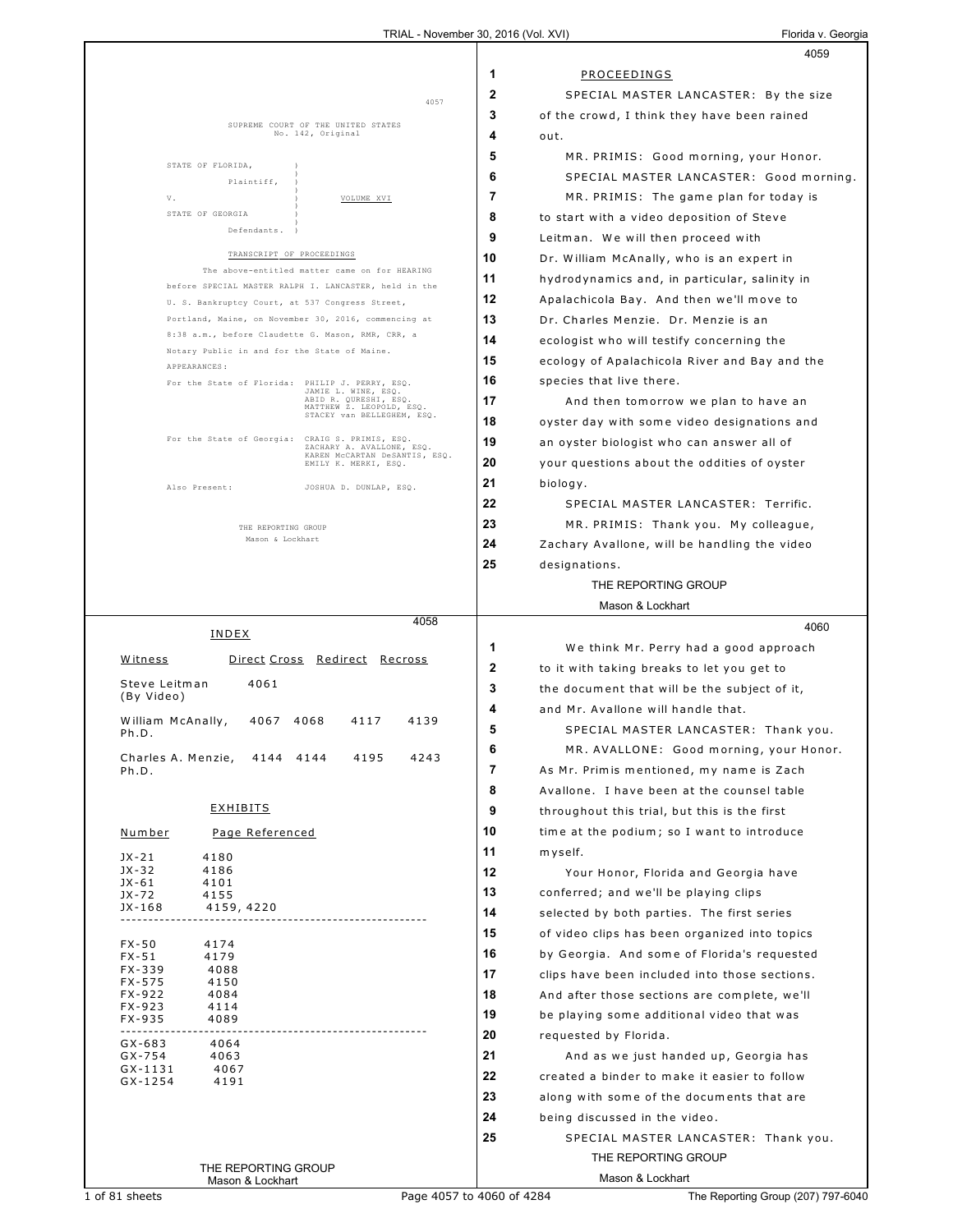|              | 4061                                                                                     |                | 4063                                                                                 |
|--------------|------------------------------------------------------------------------------------------|----------------|--------------------------------------------------------------------------------------|
| 1            | MR. AVALLONE: And we also placed a copy                                                  | 1              | Leitman, Pine, and Kiker. The document is                                            |
| $\mathbf{2}$ | of the testimony in the front of the binder                                              | $\mathbf{2}$   | GX-754. And it was marked during                                                     |
| 3            | in the order that it will be played in the                                               | 3              | Mr. Leitman's deposition as Exhibit 14. The                                          |
| 4            | video so it's easier to follow along.                                                    | 4              | first set of clips relate to the first page                                          |
| 5            | Your Honor, the first set of clips                                                       | 5              | on line 27. Then the -- we have included a                                           |
| 6            | describes Mr. Leitman's background. And                                                  | 6              | yellow flag to indicate where there will be                                          |
| 7            | there are no exhibits that are going to be                                               | 7              | another discussion, which is on page 14,                                             |
| 8            | discussed during this set of clips.                                                      | 8              | lines 397 through 400.                                                               |
| 9            | (Whereupon the video was played.)                                                        | 9              | (Whereupon the video was played.)                                                    |
| 10           | MR. AVALLONE: And, your Honor, the next                                                  | 10             | MR. AVALLONE: And, your Honor, at the                                                |
| 11           | set of clips discusses the impact of the Army                                            | 11             | time of Mr. Leitman's deposition, only the                                           |
| 12           | Corps of Engineers on the Apalachicola River.                                            | 12             | draft article behind tab 3 was available. So                                         |
| 13           | And this discussion does not relate to any of                                            | 13             | the final version of that article was                                                |
| 14           | the documents in the binder.                                                             | 14             | published in June of 2016 in a journal titled                                        |
| 15           | SPECIAL MASTER LANCASTER: They do not                                                    | 15             | Environmental Management. And we have                                                |
| 16           | what?                                                                                    | 16             | included the final version of that paper for                                         |
| 17           | MR. AVALLONE: It does not relate to any                                                  | 17             | your reference behind tab 4. And it has been                                         |
| 18           | of the documents in the binder.                                                          | 18             | marked GX-1131.                                                                      |
| 19           | SPECIAL MASTER LANCASTER: Thank you.                                                     | 19             | And the net set of clips will be                                                     |
| 20           | (Whereupon the video was played.)                                                        | 20             | referencing a document behind tab 5. And                                             |
| 21           | MR. AVALLONE: Okay. Your Honor, the                                                      | 21             | this document is a presentation titled An                                            |
| 22           | next set of clips relates to the Army Corps                                              | 22             | Evaluation of the Supreme Court Lawsuit Filed                                        |
| 23           | of Engineers' operations of the reservoir                                                | 23             | by the State of Florida Against the State of                                         |
| 24           | system in the ACF Basin. The first document                                              | 24             | Georgia in 2003. This document is marked                                             |
| 25           | that's being discussed is behind tab 1 in                                                | 25             | GX-683. The first set of clips we'll be                                              |
|              | THE REPORTING GROUP                                                                      |                | THE REPORTING GROUP                                                                  |
|              | Mason & Lockhart                                                                         |                | Mason & Lockhart                                                                     |
|              |                                                                                          |                |                                                                                      |
|              | 4062                                                                                     |                | 4064                                                                                 |
| 1            | your binder.                                                                             | 1              | discussing the slide at page 15. And we                                              |
| 2            | A number of these documents are                                                          | $\mathbf{2}$   | have marked this with a red flag with the                                            |
| 3            | PowerPoint presentations that do not have                                                | 3              | letter A.                                                                            |
| 4            | page numbers; so to make it easier, we have                                              | 4              | (Whereupon the video was played.)                                                    |
| 5            | put a blue flag on page 26. And that is the                                              | 5              | MR. AVALLONE: And, your Honor, we're                                                 |
| 6            | page that will be being discussed in this                                                | 6              | going to be staying in tab 5. The next set                                           |
| 7            | first clip.                                                                              | $\overline{7}$ | of clips discusses slides 18 through 20. And                                         |
| 8            | SPECIAL MASTER LANCASTER: Thank you.                                                     | 8              | we have marked slide 18 with a red flag with                                         |
| 9            | (Whereupon the video was played.)                                                        | 9              | the letter B; and it begins with, in the                                             |
| 10           | MR. AVALLONE: And, your Honor, the next                                                  | 10             | lawsuit.                                                                             |
| 11           | document that will be discussed is behind                                                | 11             | (Whereupon the video was played.)                                                    |
| 12           | tab 2 in the binder. The document is titled                                              | 12             | MR. AVALLONE: And, your Honor, the next                                              |
| 13           | Seeing the ACF Watershed As a System:                                                    | 13             | set of clips will be discussing slides 22 and                                        |
| 14           | Examining the Effect of Reducing Irrigation                                              | 14             | 23. And we have placed a red flag with the                                           |
| 15           | Withdrawals. The first set of questions                                                  | 15             | letter C on slide 22.                                                                |
| 16           | relates to a slide entitled Conclusion. And                                              | 16             | (Whereupon the video was played.)                                                    |
| 17           | we have marked that page with a green flag                                               | 17             | MR. AVALLONE: And, your Honor, the next                                              |
| 18           | with the letter A.                                                                       | 18             | document that will be discussed is still in                                          |
| 19           | SPECIAL MASTER LANCASTER: Thank you.                                                     | 19             | GX-683; and it is marked with a red flag with                                        |
| 20           | (Whereupon the video was played.)                                                        | 20             | the letter D. And it's on slide 35.                                                  |
| 21<br>22     | MR. AVALLONE: And, your Honor, the next                                                  | 21<br>22       | (Whereupon the video was played.)                                                    |
| 23           | document that will be referenced is in your<br>binder behind tab 3. It is a draft        | 23             | MR. AVALLONE: And, your Honor, the                                                   |
| 24           |                                                                                          | 24             | final set of clips designated by Georgia                                             |
| 25           | manuscript titled An Investigation Into the<br>2012 Drought on the Apalachicola River By | 25             | relates to slides 38, 39, and 40. And we<br>have placed a red tab with the letter E. |
|              | THE REPORTING GROUP                                                                      |                | THE REPORTING GROUP                                                                  |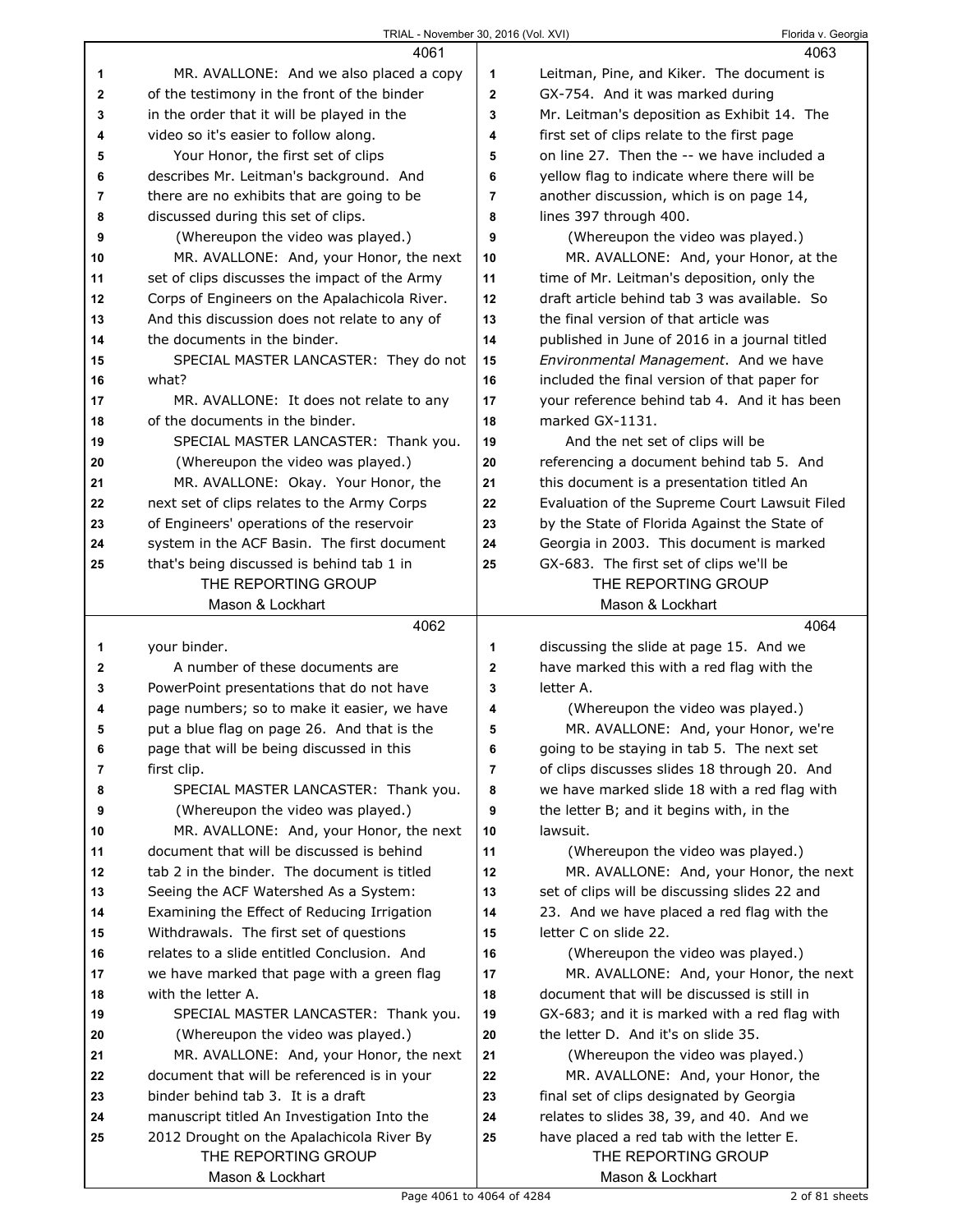|    | 4065                                          |              |         | 4067                                                     |
|----|-----------------------------------------------|--------------|---------|----------------------------------------------------------|
| 1  | (Whereupon the video was played.)             | 1            |         | McAnally, M C A N A L L Y.                               |
| 2  | MR. AVALLONE: And, your Honor, the            | $\mathbf{2}$ |         | MS. DeSANTIS: Your Honor, may I                          |
| 3  | final video we'll show additional clips from  | 3            |         | approach to hand the witness his direct                  |
| 4  | Mr. Leitman's deposition that Florida         | 4            |         | testimony?                                               |
| 5  | requested to be included.                     | 5            |         | SPECIAL MASTER LANCASTER: Please.                        |
| 6  | (Whereupon the video was played.)             | 6            |         | DIRECT EXAMINATION                                       |
| 7  | MR. AVALLONE: Okay. Your Honor, that's        | 7            |         | BY MS. DeSANTIS:                                         |
| 8  | it for the video this morning. Thank you.     | 8            |         | Q. Dr. McAnally, I have handed you your written          |
| 9  | MR. PERRY: Good morning, your Honor, I        | 9            |         | direct examination testimony in this matter. Do          |
| 10 | just have one point I would like to make on   | 10           |         | you adopt this testimony as your sworn testimony         |
| 11 | the presentation. I think there was perhaps   | 11           |         | in this case?                                            |
| 12 | just a little bit of confusion with some of   | 12           | A. Ido. |                                                          |
| 13 | the clips. And so if I might, I would like    | 13           |         | MS. DeSANTIS: I tender the witness.                      |
| 14 | to point out just two pages in one of the     | 14           |         | MR. LEOPOLD: Good morning, your Honor.                   |
| 15 | exhibits that Georgia put forward. It's       | 15           |         | SPECIAL MASTER LANCASTER: Good morning.                  |
| 16 | tab 1. It's the 6th and 7th pages that        | 16           |         | CROSS-EXAMINATION                                        |
| 17 | address the effects of reducing agricultural  | 17           |         | BY MR. LEOPOLD:                                          |
| 18 | irrigation in the Flint Basin. And on those   | 18           |         | Q. Good morning, Dr. McAnally.                           |
| 19 | pages, there's a discussion of, among other   | 19           |         | A. Good morning.                                         |
| 20 | things, sod-based rotation, and on the        | 20           |         | Q. Good to see you again.                                |
| 21 | seventh page, which is titled The Effects of  | 21           |         | Dr. McAnally, you have offered an expert                 |
| 22 | Reducing Agricultural Irrigation in the Flint | 22           |         | opinion in this case on the effect of various            |
| 23 | Basin, there's a description of means to      | 23           |         | hypothetical scenarios of Apalachicola River             |
| 24 | reduce the need for irrigation in the basin   | 24           |         | flows on average salinity and water quality in           |
| 25 | by 50 to 75 percent on peanut and cotton      | 25           |         | Apalachicola Bay. Correct?                               |
|    | THE REPORTING GROUP                           |              |         | THE REPORTING GROUP                                      |
|    | Mason & Lockhart                              |              |         | Mason & Lockhart                                         |
|    |                                               |              |         |                                                          |
|    | 4066                                          |              |         | 4068                                                     |
| 1  | crops and a various number of different means | 1            |         | A. That's correct.                                       |
| 2  | that can be used to reduce irrigation by 22   | 2            |         | <b>Q.</b> And specifically, you evaluated the effects of |
| 3  | percent, 15 percent, and the like. So that's  | 3            |         | changes in those river discharge scenarios on            |
| 4  | the 7th page.                                 | 4            |         | salinity in Apalachicola Bay. Correct?                   |
| 5  | They're unnumbered, which is why I'm          | 5            |         | A. That's correct.                                       |
| 6  | calling it 7th. It's the 7th page of the      | 6            |         | Q. And to arrive at that opinion, you relied on two      |
| 7  | document at tab 1 of the binder that Georgia  | 7            |         | primary types of modeling, a physics-based model         |
| 8  | handed up.                                    | 8            |         | and a statistical-based model. Is that right?            |
| 9  | Thank you, your Honor.                        | 9            |         | A. That is right.                                        |
| 10 | MR. PRIMIS: Your Honor, the State of          | 10           |         | Q. And you have stated previously that your              |
| 11 | Georgia will now call Dr. William McAnally.   | 11           |         | statistical-based model alone cannot establish a         |
| 12 | My colleague, Karen DeSantis and              | 12           |         | cause and effect relationship; isn't that right?         |
| 13 | Mr. Avallone, will be handling that witness.  | 13           |         | A. A statistical model can establish correlations        |
| 14 | THE CLERK: Please raise your right            | 14           |         | and mathematical relationships. Interpretation           |
| 15 | hand.                                         | 15           |         | of those results to indicate cause and effect is         |
| 16 | Do you solemnly swear that the testimony      | 16           |         | then another step.                                       |
| 17 | you shall give in the cause now in hearing    | 17           |         | Q. Okay. And you also used those models, sir, to         |
| 18 | shall be the truth, the whole truth, and      | 18           |         | evaluate the effect of sea level change on               |
| 19 | nothing but the truth, so help you God?       | 19           |         | salinity in Apalachicola Bay; isn't that correct?        |
| 20 | THE WITNESS: I do.                            | 20           |         | A. That is correct.                                      |
| 21 | THE CLERK: Please be seated.                  | 21           |         | Q. And so I know you have discussed both river           |
| 22 | Pull yourself right up to the microphone      | 22           |         | discharge and sea level rise in your opinions. I         |
| 23 | and please state your name and spell your     | 23           |         | want to first focus on your assessment of the            |
| 24 | last name.                                    | 24           |         | effects of river discharge on salinity. Okay?            |
| 25 | THE WITNESS: My name is William               | 25           |         | A. Okay.                                                 |
|    | THE REPORTING GROUP<br>Mason & Lockhart       |              |         | THE REPORTING GROUP<br>Mason & Lockhart                  |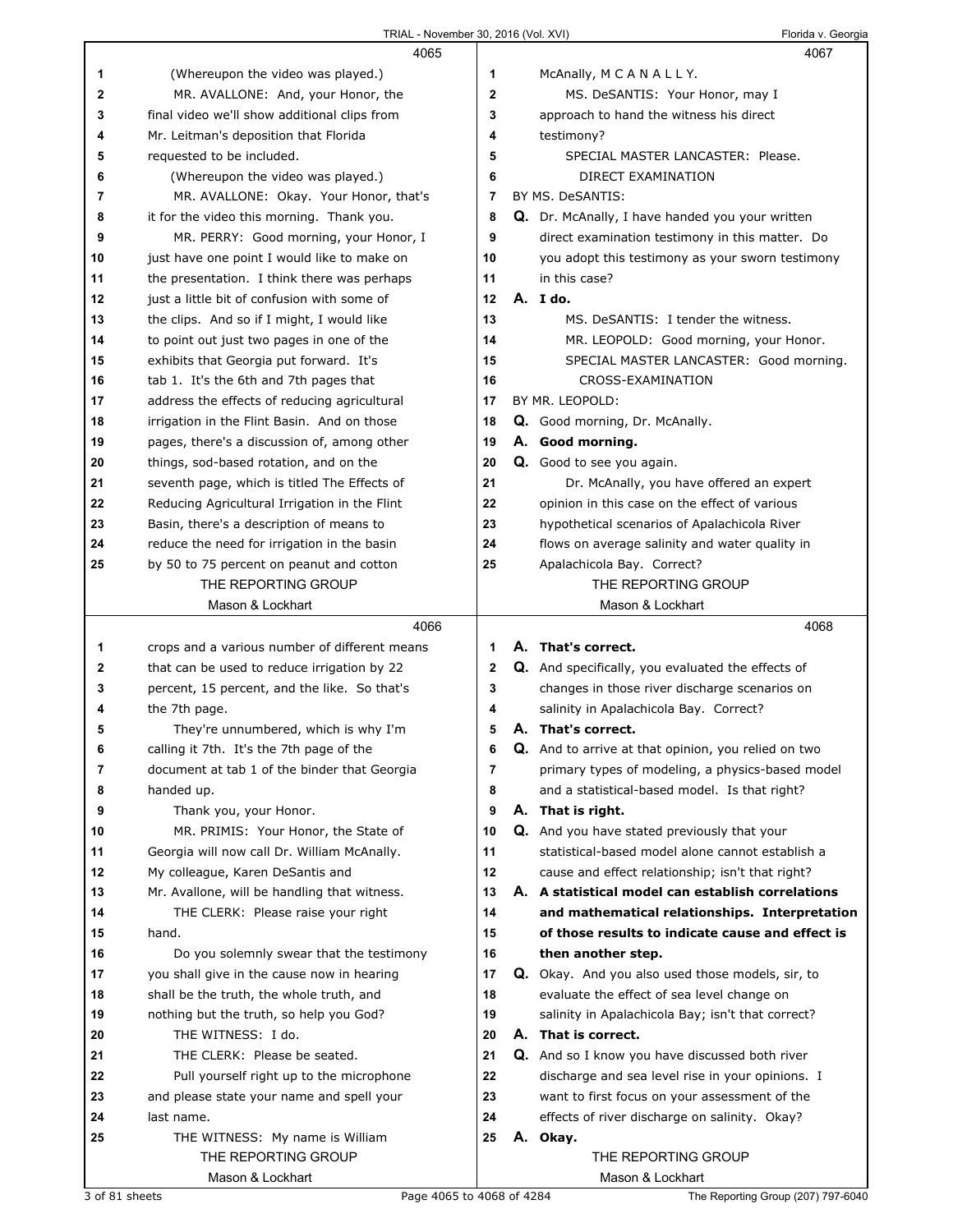|        |    | 4069                                                                                       |                |    | 4071                                                                                                   |
|--------|----|--------------------------------------------------------------------------------------------|----------------|----|--------------------------------------------------------------------------------------------------------|
| 1      |    | Q. And you're familiar with Dr. Greenblatt,                                                | 1              |    | Correct?                                                                                               |
| 2      |    | Florida's expert in this case. Right?                                                      | $\overline{2}$ |    | A. I don't know the precise comparison of the other                                                    |
| 3      |    | A. I am.                                                                                   | 3              |    | flows that were considered. I tested -- I                                                              |
| 4      |    | Q. And you know that she assessed the impact of                                            | 4              |    | tested four flows: plus I did also run two of                                                          |
| 5      |    | changes in river flows on salinity in                                                      | 5              |    | Dr. Greenblatt's flows. So how those would                                                             |
| 6      |    | Apalachicola Bay. Correct?                                                                 | 6              |    | compare to the thousand cfs during the dry season                                                      |
| 7      |    | A. I'm sorry. Could you repeat that.                                                       | $\overline{7}$ |    | I'm afraid I can't answer.                                                                             |
| 8      |    | Q. Sure. Dr. Greenblatt assessed the impact of                                             | 8              | Q. | But you're aware, aren't you, Dr. McAnally, that                                                       |
| 9      |    | changes in river flows on salinity in the bay;                                             | 9              |    | Florida is seeking more than an additional 1,000                                                       |
| 10     |    | isn't that true?                                                                           | 10             |    | cubic feet per second in riverflow as part of the                                                      |
| 11     |    | A. That's true.                                                                            | 11             |    | remedy in this case?                                                                                   |
| 12     |    | Q. And you're aware also that Dr. Greenblatt                                               | 12             |    | A. I'm not aware of what Florida is seeking, sir,                                                      |
| 13     |    | testified as a general matter that salinity                                                | 13             |    | other than what was expressed in my report.                                                            |
| 14     |    | decreases when more flow enters the bay from the                                           | 14             | Q. | So you didn't model the effect on salinity of an                                                       |
| 15     |    | river: Isn't that true?                                                                    | 15             |    | additional incremental freshwater inflow as part                                                       |
| 16     |    | A. I'm aware that she has expressed that opinion in                                        | 16             |    | of a remedy scenario. Right?                                                                           |
| 17     |    | her report.                                                                                | 17             |    | A. As I said, I modeled four scenarios, the 1992 --                                                    |
| 18     |    | <b>Q.</b> And she also said that salinity increases as less                                | 18             |    | that were labeled as 1992 consumption, as 2011                                                         |
| 19     |    | flow from the river enters the bay. Do you                                                 | 19             |    | consumption, and as 2040 consumption, and then                                                         |
| 20     |    | recall that?                                                                               | 20             |    | the conservation scenario, which was the 2011 or                                                       |
| 21     |    | A. I recall that her report says that as well.                                             | 21             |    | baseline case plus a thousand cfs during selected                                                      |
| 22     |    | Q. And you would agree, would you not, Dr. McAnally,                                       | 22             |    | months. Then I also modeled the two flows by --                                                        |
| 23     |    | that all else being equal, input increased                                                 | 23             |    | that Dr. Greenblatt used entitled No Withdrawals                                                       |
| 24     |    | freshwater inflows into Apalachicola Bay decrease                                          | 24             |    | and Remedy. And so those are, a round-up, six                                                          |
| 25     |    | salinity. Isn't that true?                                                                 | 25             |    | different freshwater flow scenarios. But those                                                         |
|        |    | THE REPORTING GROUP                                                                        |                |    | THE REPORTING GROUP                                                                                    |
|        |    | Mason & Lockhart                                                                           |                |    | Mason & Lockhart                                                                                       |
|        |    |                                                                                            |                |    |                                                                                                        |
|        |    |                                                                                            |                |    |                                                                                                        |
|        |    | 4070                                                                                       | 1              |    | 4072                                                                                                   |
| 1<br>2 |    | A. Since you added the phrase that she did not; that                                       | $\mathbf{2}$   |    | were the only ones that I ran.                                                                         |
| 3      |    | is, all other things being equal, then I can                                               | 3              |    | <b>Q.</b> And you're aware that Dr. Greenblatt's remedy<br>scenario was also a thousand cubic feet per |
| 4      |    | agree with the statement.                                                                  | 4              |    | second. Right?                                                                                         |
| 5      |    | Q. And in the converse, all else being equal,<br>decreased freshwater flow leads to higher | 5              |    |                                                                                                        |
| 6      |    |                                                                                            | 6              |    | A. I don't recall the specifics of her remedy                                                          |
| 7      | А. | salinity in Apalachicola Bay; isn't that true?<br>That is true.                            | 7              |    | scenario. I recall that it included -- the only<br>thing that I recall specifically about it was       |
| 8      |    | Q. And you testified that you modeled for specific                                         | 8              |    | that it included a reduction -- maybe a 50                                                             |
| 9      |    | scenarios of river discharge as part of your                                               | 9              |    | percent reduction in agricultural use and some                                                         |
| 10     |    | opinion. Right?                                                                            | 10             |    | other conservation measures.                                                                           |
| 11     |    | A. I did.                                                                                  | 11             | Q. | Okay. All right. Well, you would agree with me,                                                        |
| 12     |    | <b>Q.</b> And one of those contemplates additional flows                                   | 12             |    | sir, would you not, that all else being equal,                                                         |
| 13     |    | into Apalachicola of a thousand cubic feet per                                             | 13             |    | additional increments of flow into Apalachicola                                                        |
| 14     |    | second, which you call a conservation scenario.                                            | 14             |    | Bay would have the effect of decreasing salinity.                                                      |
| 15     |    | Right?                                                                                     | 15             |    | Correct?                                                                                               |
| 16     |    | A. I'm sorry. I missed the first part of your                                              | 16             | А. | As long as you include the statement all else                                                          |
| 17     |    | question about the conservation scenario.                                                  | 17             |    | being equal, then, yes, additional inflow will                                                         |
| 18     |    | Q. One of those scenarios contemplates a thousand                                          | 18             |    | decrease salinity in Apalachicola Bay, although                                                        |
| 19     |    | additional cubic feet per second, which is what                                            | 19             |    | perhaps not by significant amounts, which is                                                           |
| 20     |    | you called a conservation scenario. Right?                                                 | 20             |    | the -- one of the things that I found in my                                                            |
| 21     | А. | That was what -- how the conservation scenario                                             | 21             |    | analysis.                                                                                              |
| 22     |    | was described, yes.                                                                        | 22             | Q. | And you also are aware, are you not,                                                                   |
| 23     | Q. | But you did not model for any scenarios where                                              | 23             |    | Dr. McAnally, that Dr. Greenblatt testified with                                                       |
| 24     |    | there's more than an additional thousand cubic                                             | 24             |    | regard to something called residence time in                                                           |
| 25     |    | feet per second into the Apalachicola Bay.                                                 | 25             |    | Apalachicola Bay. Right?                                                                               |
|        |    | THE REPORTING GROUP                                                                        |                |    | THE REPORTING GROUP                                                                                    |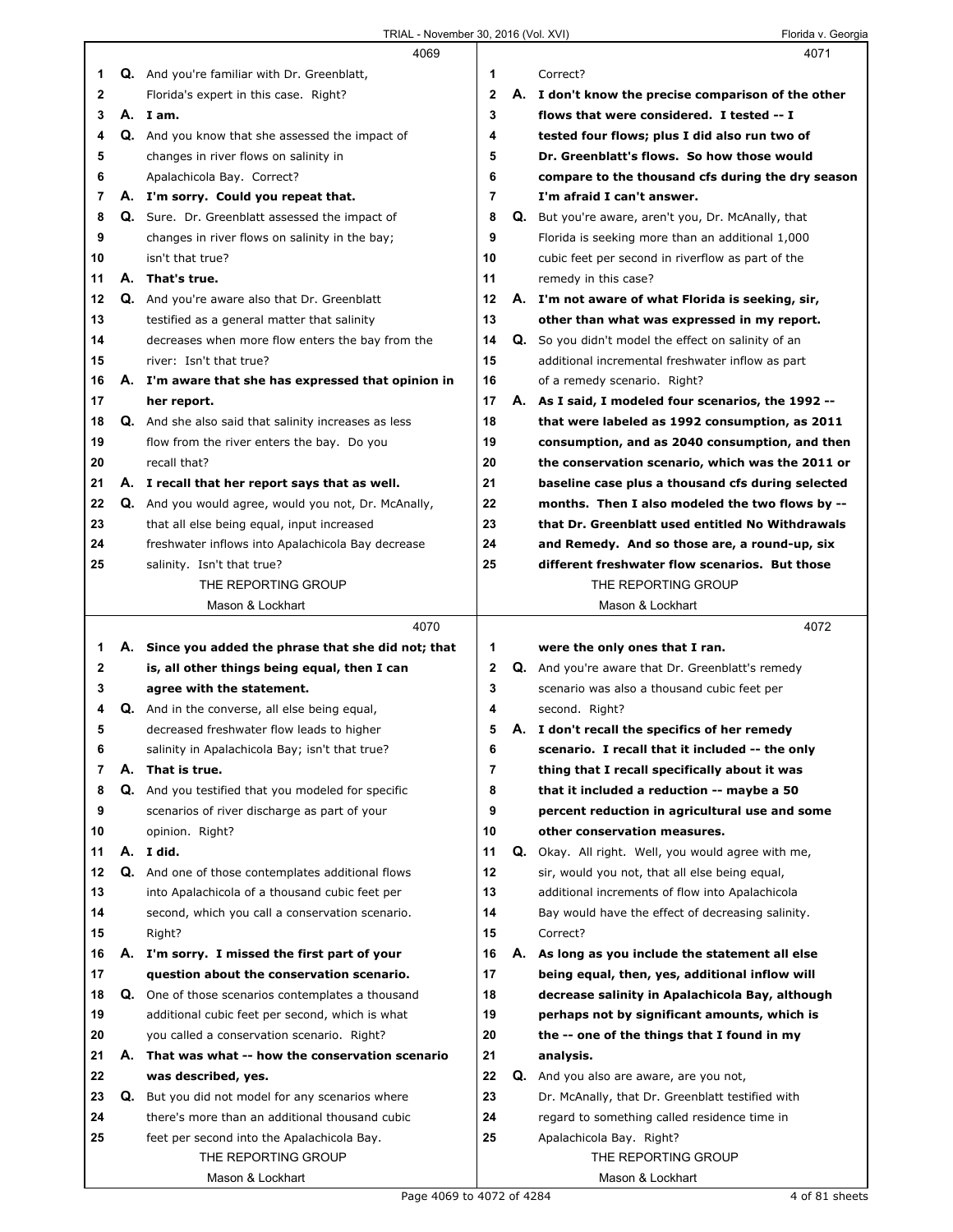|    |                | 4073                                                      |              | 4075                                                        |
|----|----------------|-----------------------------------------------------------|--------------|-------------------------------------------------------------|
| 1. |                | A. I recall seeing that in her report.                    | 1            | <b>Q.</b> I want to invite your attention to the plate,     |
| 2  |                | Q. And you're aware that she looked at the effect of      | $\mathbf 2$  | plate 1, at the top of the page. Do you see                 |
| 3  |                | freshwater flows on residence time in the bay.            | 3            | that?                                                       |
| 4  |                | Right?                                                    | 4            | A.Ido.                                                      |
| 5  |                | A. I do.                                                  | 5            | Q. And this is your plot of the daily discharge             |
| 6  |                | Q. And are you aware that Dr. Greenblatt testified        | 6            | of -- at the Sumatra Gage from 2002 to 2014.                |
| 7  |                | that persistent low flows would increase                  | 7            | Right?                                                      |
| 8  |                | residence time and corresponding salinities in            | 8            | A. The date range on this plot is 2002 to 2014.             |
| 9  |                | the bay?                                                  | 9            | Q. And it's plotting riverflow measured at the              |
| 10 |                | A. I do recall that her analysis suggested that           | 10           | Sumatra Gage in the river. Correct?                         |
| 11 |                | decreased freshwater flows would increase                 | 11           | A. That's correct.                                          |
| 12 |                | residence times in Apalachicola Bay.                      | 12           | Q. And I want to direct your attention, if you              |
| 13 |                | <b>Q.</b> I'm sorry. Just to clarify, that persistent low | 13           | would, to the portion of the plot that covers the           |
| 14 |                | flows would increase residence time. Right?               | 14           | years 2011 and '12. Can you see that portion?               |
| 15 |                | A. I think you can add persistent to that sentence        | 15           | A. Ido.                                                     |
| 16 |                | without any problem.                                      | 16           | <b>Q.</b> And that's the period of low flows that I'm $-1$  |
| 17 |                | Q. Great. And you didn't conduct any analysis of          | 17           | have been referring to here plotted on your                 |
| 18 |                | residence time; did you, Dr. McAnally?                    | 18           | chart. Isn't that correct?                                  |
| 19 |                | A. I did.                                                 | 19           | A. Yes.                                                     |
| 20 |                | <b>Q.</b> Well, you didn't present any analysis regarding | 20           | Q. Now, I would like you to now focus your attention        |
| 21 |                | the change in river discharge in residence time           | 21           | on plate 2 on the same page. Okay?                          |
| 22 |                | in your direct testimony; did you?                        | 22           | And on plate 2 now you have plotted salinity                |
| 23 |                | A. In my direct testimony, I don't believe I              | 23           | at Dry Bar in the same time period. Correct?                |
| 24 |                | included anything about residence time.                   | 24           | A. That's correct.                                          |
| 25 |                | Q. And you're not aware, sir, are you, of the effect      | 25           | <b>Q.</b> And if I can invite your attention to the portion |
|    |                | THE REPORTING GROUP<br>Mason & Lockhart                   |              | THE REPORTING GROUP<br>Mason & Lockhart                     |
|    |                | 4074                                                      |              | 4076                                                        |
| 1  |                | of residence time on the Apalachicola Bay                 | 1            | of the chart that reflects 2011 and 2012 on the             |
| 2  |                | ecosystem; are you?                                       | $\mathbf{2}$ | right-hand side.                                            |
| 3  |                | A. I have no opinions to offer on ecosystems, sir.        | 3            | MR. LEOPOLD: If you could highlight                         |
| 4  |                | Q. So you -- you're not aware of the biological           | 4            | those, Mr. Walton.                                          |
| 5  |                | impact of the change in freshwater flows on the           | 5            | BY MR. LEOPOLD:                                             |
| 6  |                | bay ecosystem. Right?                                     | 6            | Q. Do you see that that period has a corresponding          |
| 7  |                | A. I have no opinion to offer on biological effects.      | 7            | period of higher salinity; isn't that true,                 |
| 8  |                | Q. Now -- but you are aware that persistent low           | 8            | Dr. McAnally?                                               |
| 9  |                | flows occurred in the Apalachicola River in 2011          | 9            | A. I see that.                                              |
| 10 |                | and 2012. Right?                                          | 10           | Q. And unlike other years, salinity never dropped to        |
| 11 |                | A. I'm aware of that.                                     | 11           | the lower levels that it did in prior years on              |
| 12 |                | Q. And, in fact, your expert report included a chart      | 12           | this graph. Correct?                                        |
| 13 |                | that reflected the low flows at the Sumatra Gage          | 13           | A. If you're saying there were lower salinities in          |
| 14 |                | in 2011 and 2012. Right?                                  | 14           | prior years than in 2011-2012, then, yes, that is           |
| 15 |                | A. I believe that -- that chart -- such a chart was       | 15           | correct. That is a correct statement.                       |
| 16 |                | in my report, yes.                                        | 16           | Q. And are you aware, Dr. McAnally, that those lower        |
| 17 |                | MR. LEOPOLD: If you would, Mr. Walton,                    | 17           | levels of salinity are necessary to flush out               |
| 18 |                | please bring up appendix C, page C-48, in                 | 18           | saltwater predators in Apalachicola Bay?                    |
| 19 |                | Dr. McAnally's report. And this is tab 2 in               | 19           | A. I'm sorry. I didn't follow the question.                 |
| 20 |                | your binder.                                              | 20           | Q. Are you aware that biologically the system needs         |
| 21 |                | Your Honor, may I approach?                               | 21           | lower levels of salinity to flush out saltwater             |
| 22 |                | BY MR. LEOPOLD:                                           | 22           | predators in Apalachicola Bay?                              |
| 23 |                | Q. Sir, if you want to turn to the hard copy, it's        | 23           | A. I am not offering any opinion on biological              |
| 24 |                | tab 2, appendix C at page C-48.                           | 24           | predators.                                                  |
| 25 |                | A. I'm there.                                             | 25           | Q. All right. And, now, moving on, your statistical         |
|    |                | THE REPORTING GROUP                                       |              | THE REPORTING GROUP                                         |
|    | 5 of 81 sheets | Mason & Lockhart                                          |              | Mason & Lockhart                                            |
|    |                | Page 4073 to 4076 of 4284                                 |              | The Reporting Group (207) 797-6040                          |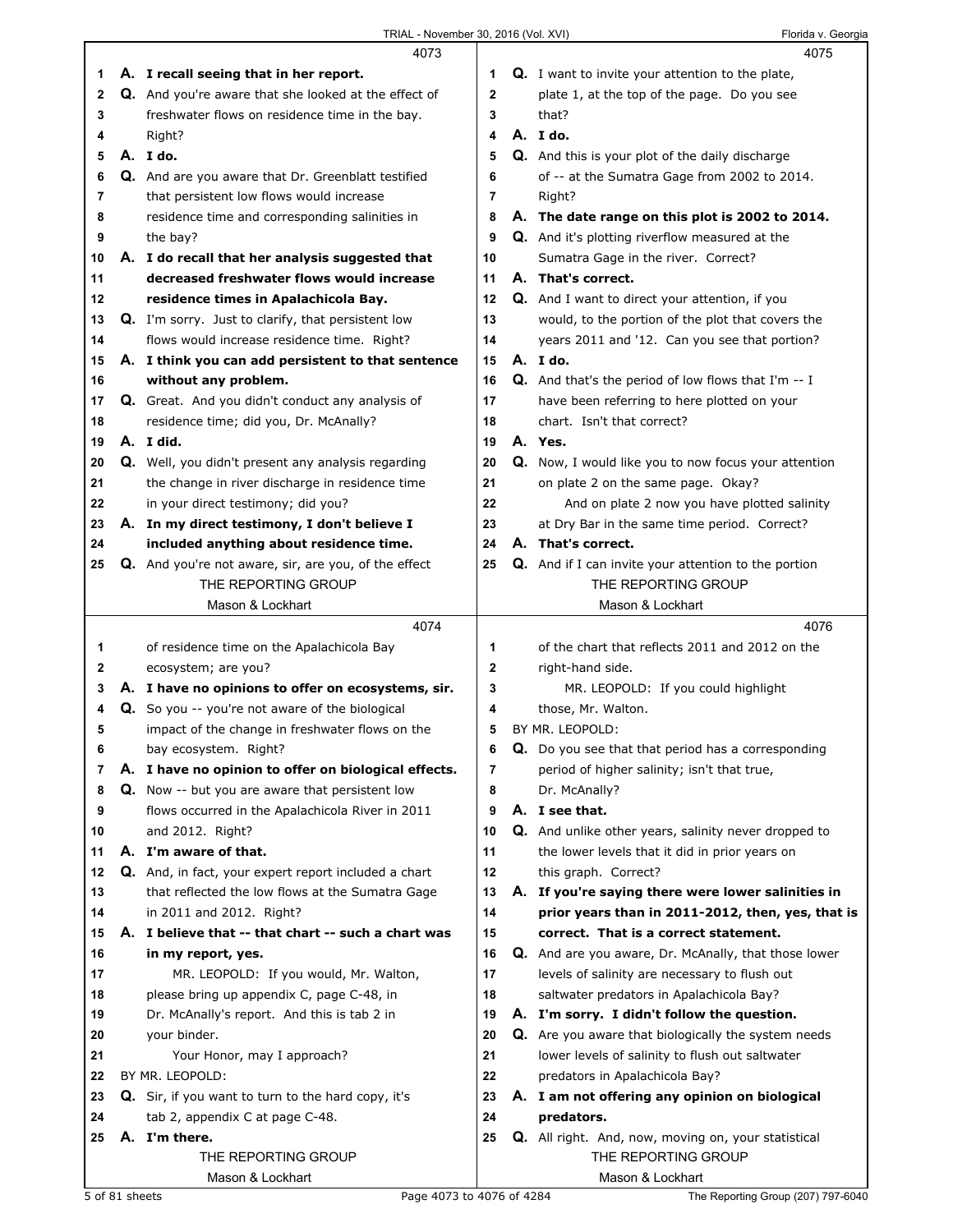|    | 4077                                                    |                | 4079                                                        |
|----|---------------------------------------------------------|----------------|-------------------------------------------------------------|
| 1  | analysis looked at salinity from three stations         | 1              | A. That is true.                                            |
| 2  | in Apalachicola Bay, East Bay, Cat Point, and Dry       | $\mathbf{2}$   | Q. And the darker the color indicates the greater           |
| 3  | Bar; isn't that correct?                                | 3              | change in salinity. True?                                   |
| 4  | A. That's correct.                                      | 4              | A. That is also true.                                       |
| 5  | Q. And you would agree that all three of those          | 5              | <b>Q.</b> So if I could focus your attention to the upper   |
| 6  | stations are influenced by freshwater flow from         | 6              | portion of the bay, you will see areas that are             |
| 7  | the river. Correct?                                     | $\overline{7}$ | in a dark orange color. Right?                              |
| 8  | A. All three of those stations are influenced by        | 8              | A. I see that.                                              |
| 9  | freshwater flow from the river.                         | 9              | Q. And you would agree with me, would you not,              |
| 10 | Q. And you would agree also, would you not, that the    | 10             | those areas are closer to the mouth of the river?           |
| 11 | locations closer to the freshwater discharge are        | 11             | A. They are close to the mouth of the river. I'm            |
| 12 | more impacted from changes in those freshwater          | 12             | not sure -- closer than what?                               |
| 13 | flows. True?                                            | 13             | <b>Q.</b> And part of that area includes East Bay; does it  |
| 14 | A. Not necessarily, no, sir.                            | 14             | not?                                                        |
| 15 | <b>Q.</b> That's not what your modeling shows?          | 15             | A. That is in East Bay.                                     |
| 16 | A. One of the things that I found was that East --      | 16             | Q. Now, you can set that aside for a moment,                |
| 17 | the East Bay station was also influenced by flow        | 17             | Dr. McAnally.                                               |
| 18 | out of Tate's Hell Swamp. And so it was the             | 18             | In your testimony you have also offered                     |
| 19 | contribution from the Apalachicola riverflow,           | 19             | opinions regarding salinity levels in the bay               |
| 20 | which is distinct from that, was, therefore,            | 20             | under different discharge scenarios created by              |
| 21 | I'll say moderated somewhat or altered somewhat         | 21             | Dr. Bedient. Correct?                                       |
| 22 | because of the Tate's Hell drainage into the East       | 22             | A. I did.                                                   |
| 23 | Bay right -- very close to the East Bay Gage.           | 23             | Q. And your model predicted that salinity levels            |
| 24 | Q. And didn't you opine, Dr. McAnally, that the         | 24             | would be at various locations -- would change at            |
| 25 | Tate's Hell influence on salinity was 1 percent         | 25             | various locations in the bay given those inputs.            |
|    | THE REPORTING GROUP                                     |                | THE REPORTING GROUP                                         |
|    | Mason & Lockhart                                        |                | Mason & Lockhart                                            |
|    |                                                         |                |                                                             |
|    |                                                         |                |                                                             |
|    | 4078                                                    |                | 4080                                                        |
| 1  | approximately?                                          | 1              | Right?                                                      |
| 2  | A. I don't recall the percentage at East Bay. I         | 2              | A. My model showed what changes would occur in              |
| 3  | recall that at Cat Point and Dry Bar it was a           | 3              | salinities as a result of differences in those              |
| 4  | very small fraction. It was probably on the             | 4              | flows that Dr. Bedient provided.                            |
| 5  | order of 1 to 3 percent. But I don't recall if          | 5              | Q. But you didn't do any independent analysis of            |
| 6  | that was also the case at East Bay or not.              | 6              | Dr. Bedient's flow scenarios. Correct?                      |
| 7  | Q. So, Dr. McAnally, if you would, I would like you     | $\overline{7}$ | A. I did not.                                               |
| 8  | to turn in your testimony to page 12, which is          | 8              | <b>Q.</b> And you never spoke with Dr. Bedient about how he |
| 9  | your demonstrative Exhibit 4. That's tab 1 in           | 9              | conducted his work. Right?                                  |
| 10 | your binder, if you want to use that, or you can        | 10             | A. I did not.                                               |
| 11 | $use -$                                                 | 11             | Q. You just modeled the scenarios that counsel for          |
| 12 | A. Okay. Tab 5?                                         | 12             | Georgia gave you. Correct?                                  |
| 13 | <b>Q.</b> Tab 1, page 12.                               | 13             | A. I modeled the scenarios that Dr. Bedient provided        |
| 14 | Are you with me?                                        | 14             | in his spreadsheets.                                        |
| 15 | A. I am.                                                | 15             | <b>Q.</b> Which were provided to you by counsel for         |
| 16 | Q. Okay. And this page shows a comparison between       | 16             | Georgia. Right?                                             |
| 17 | your baseline 2011 consumption scenario and the         | 17             | A. I believe that's the case, yes.                          |
| 18 | proposed 1,000 cubic feet per second remedy.            | 18             | Q. And are you aware, Dr. McAnally, that Dr. Bedient        |
| 19 | Right?                                                  | 19             | has testified that all his scenarios relied on              |
| 20 | A. It shows a comparison of -- it says salinity         | 20             | data he received from Wei Zeng, who works for the           |
| 21 | changes between the baseline 2011 versus the            | 21             | Georgia EPD?                                                |
| 22 | conservation scenario was 1,000 cfs.                    | 22             | A. I am not aware.                                          |
| 23 | <b>Q.</b> And it's correct, is it not, that the colored | 23             | <b>Q.</b> Okay. And so you're not aware then that           |
| 24 | portions of the map indicate the salinity               | 24             | Dr. Bedient testified that he did not look at               |
| 25 | changes. True?                                          | 25             | Georgia Tech's criticism of the UIF assessment              |
|    | THE REPORTING GROUP<br>Mason & Lockhart                 |                | THE REPORTING GROUP<br>Mason & Lockhart                     |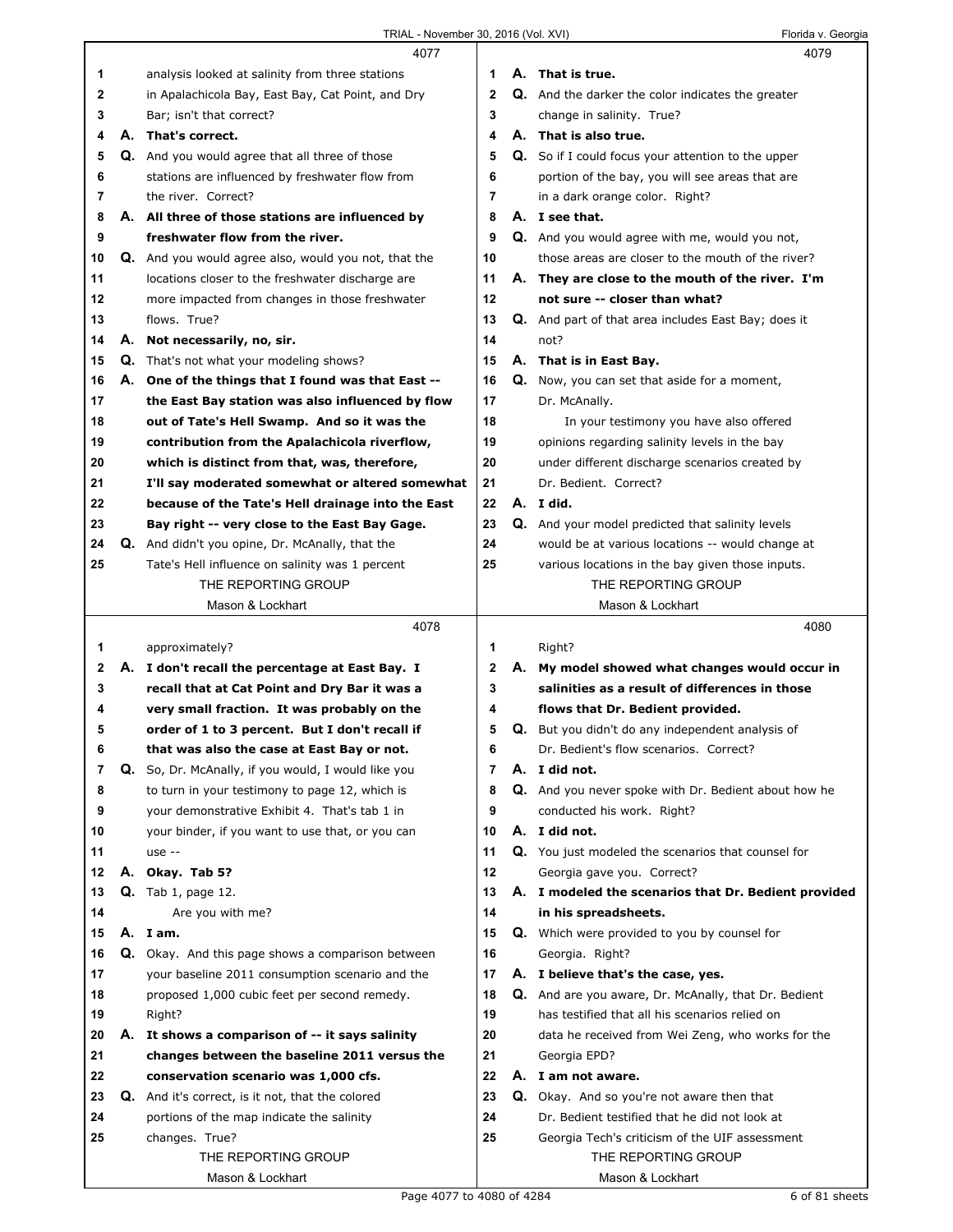|    |    | 4081                                                        |             |    | 4083                                                        |
|----|----|-------------------------------------------------------------|-------------|----|-------------------------------------------------------------|
| 1  |    | report. Is that right?                                      | 1           |    | <b>Q.</b> But as you have agreed, upstream consumptive uses |
| 2  |    | A. I'm not aware of that discussion.                        | 2           |    | can result in lower discharges. Right?                      |
| 3  |    | Q. And you have no basis to know how that criticism         | 3           |    | A. As a general statement, upstream consumptive uses        |
| 4  |    | would affect Dr. Bedient's scenarios. Right?                | 4           |    | do usually produce downstream flows that are                |
| 5  |    | A. I do not.                                                | 5           |    | smaller.                                                    |
| 6  |    | Q. You just took the scenarios that Dr. Bedient gave        | 6           |    | <b>Q.</b> That's an obvious fact; is it not?                |
| 7  |    | you at face value. Correct?                                 | 7           |    | A. It is, provided you include that remark about as         |
| 8  |    | A. I took the flows that Dr. Bedient provided and           | 8           |    | a general matter. I have dealt with some cases              |
| 9  |    | ran them in my model.                                       | 9           |    | in which the -- that are not the general matter.            |
| 10 |    | <b>Q.</b> And then -- so Dr. Bedient also provided you with | 10          |    | And things can behave in unpredicted ways.                  |
| 11 |    | a -- or one of the scenarios provided was a 2011            | 11          |    | Q. And continuing with Dr. Greenblatt's opinion,            |
| 12 |    | baseline scenario. Right?                                   | 12          |    | one of the things you criticized about                      |
| 13 | А. | That's correct.                                             | 13          |    | Dr. Greenblatt's opinion was that she did not               |
| 14 |    | Q. And you used that baseline as a comparison for           | 14          |    | include uncertainty bounds for her model results.           |
| 15 |    | the changes in your flow scenarios; isn't that              | 15          |    | Correct?                                                    |
| 16 |    | true?                                                       | 16          |    | A. That's correct.                                          |
| 17 |    | A. I used that as the baseline or the comparison            | 17          |    | <b>Q.</b> And you testified that uncertainty bounds         |
| 18 |    | point between the -- that and the other three               | 18          |    | analyses are common in these types of studies,              |
| 19 |    | scenarios.                                                  | 19          |    | and the omission is a serious deficiency. Right?            |
| 20 |    | <b>Q.</b> And you're also aware that 2012 was a drought     | 20          |    | A. Could you repeat that?                                   |
| 21 |    | year. Right?                                                | 21          | Q. | I believe you testified, sir, that uncertainty              |
| 22 |    | A. I'm aware of that.                                       | 22          |    | bounds analysis are -- is common in these types             |
| 23 |    | <b>Q.</b> As was 2011. Right?                               | 23          |    | of studies; and the omission by Dr. Greenblatt is           |
| 24 | А. | Correct.                                                    | 24          |    | a serious deficiency. Right?                                |
| 25 |    | <b>Q.</b> In fact, are you aware that 2012 was a $-$ was    | 25          |    | A. I did say that, yes. And I believe it.                   |
|    |    | THE REPORTING GROUP                                         |             |    | THE REPORTING GROUP                                         |
|    |    | Mason & Lockhart                                            |             |    | Mason & Lockhart                                            |
|    |    |                                                             |             |    |                                                             |
|    |    |                                                             |             |    |                                                             |
|    |    | 4082                                                        |             |    | 4084                                                        |
| 1  |    | more impactful in terms of the dry year than was            | 1           |    | Q. You're aware that Dr. Greenblatt ran a                   |
| 2  |    | 2011?                                                       | $\mathbf 2$ |    | hydrodynamic model in this case. Right?                     |
| 3  | А. | I don't recall the specific measures of degree of           | 3           |    | A. She ran a hydrodynamic model as well?                    |
| 4  |    | drought for those two years, but I do know that             | 4           | Q. | As part of her opinion in this case, she ran a              |
| 5  |    | they were both low flow years.                              | 5           |    | hydrodynamic model?                                         |
| 6  | Q. | But you didn't model salinity based on the 2012             | 6           | Α. | Yes, she did.                                               |
| 7  |    | Apalachicola riverflow; did you?                            | 7           | Q. | Which was similar to your physics-based model.              |
| 8  | А. | I did in the -- in the data model. In the                   | 8           |    | Right?                                                      |
| 9  |    | physics-based numerical model, I stopped at 2011            | 9           |    | A. Correct.                                                 |
| 10 |    | because that was the -- at the time I was running           | 10          |    | Q. Now, Dr. McAnally, if you would, please, I would         |
| 11 |    | it, that was all that Dr. Bedient had generated.            | 11          |    | ask you to turn in your binder to tab 5. That's             |
| 12 | Q. | He didn't provide you with a 2012 scenario.                 | 12          |    | FX-922. And this is a document titled                       |
| 13 |    | Correct?                                                    | 13          |    | Uncertainty Analysis of Estuarine Hydrodynamic              |
| 14 | А. | Not before I completed my report.                           | 14          |    | Models: An Evaluation of Input Data Uncertainty             |
| 15 | Q. | And you're also familiar that Dr. Greenblatt ran            | 15          |    | in the Weeks Bay Estuary, Alabama. Do you                   |
| 16 |    | something called an unimpacted scenario which               | 16          |    | recognize this document?                                    |
| 17 |    | assumed no withdrawals of water in the Georgia              | 17          |    | A. I do.                                                    |
| 18 |    | portion of the basin. Right?                                | 18          |    | Q. And it's from 2014. Correct?                             |
| 19 | А. | I'm aware that she had a scenario that she called           | 19          | А. | That's correct.                                             |
| 20 |    | no withdrawals.                                             | 20          | Q. | And you are listed as a co-author of that.                  |
| 21 |    | Q. And you aren't offering opinion, are you,                | 21          |    | Right?                                                      |
| 22 |    | Dr. McAnally, on the change in salinity levels              | 22          | А. | That's correct.                                             |
| 23 |    | based on an unimpacted scenario where there is no           | 23          | Q. | Now, if you would, please, look at the bottom               |
| 24 |    | Georgia consumptive use. Right?                             | 24          |    | paragraph in the right-hand corner which starts             |
| 25 | Α. | I'm not offering an opinion on that.                        | 25          |    | with the word despite. Do you see that?                     |
|    |    | THE REPORTING GROUP<br>Mason & Lockhart                     |             |    | THE REPORTING GROUP<br>Mason & Lockhart                     |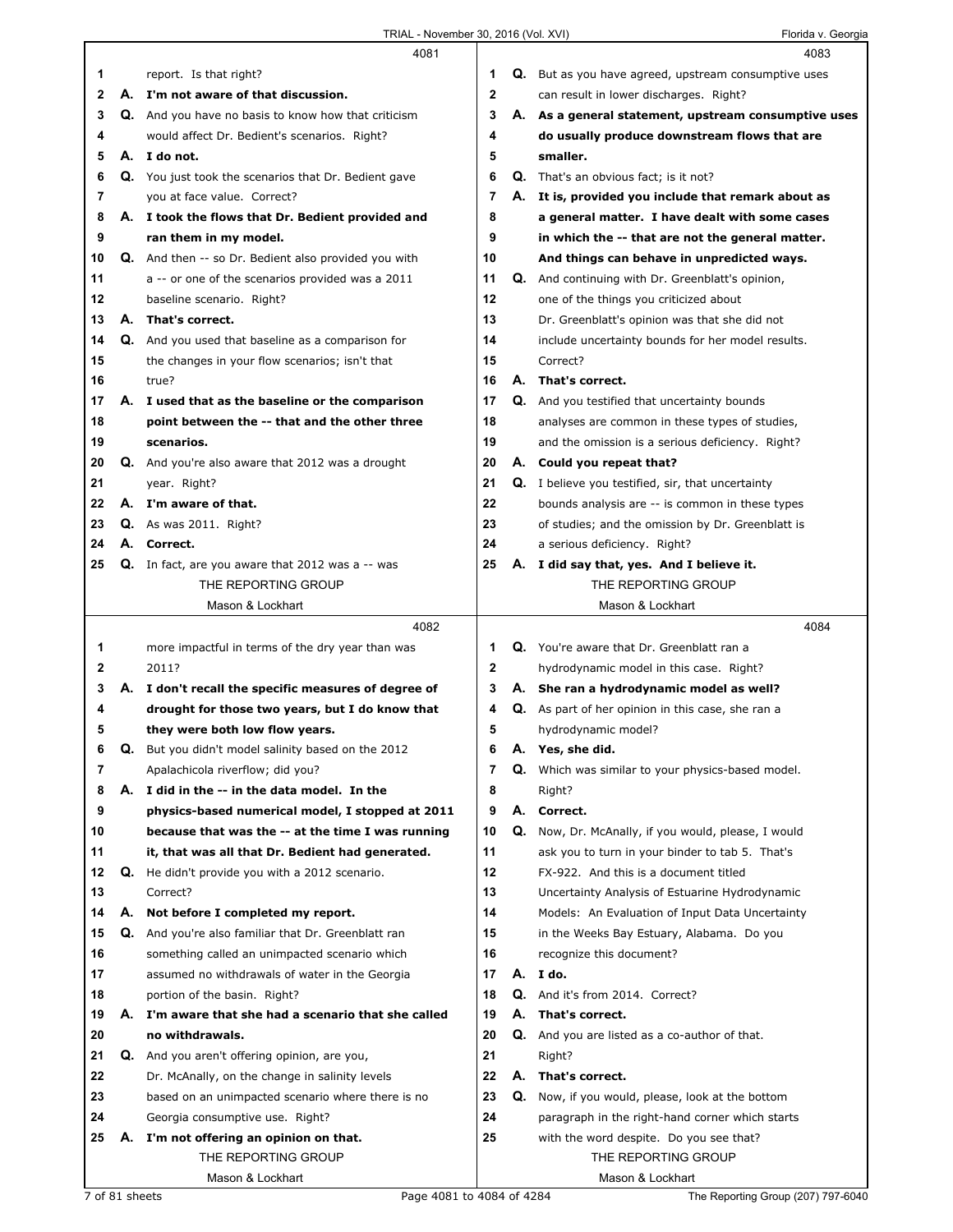|          |    | 4085                                                     |             |    | 4087                                                     |
|----------|----|----------------------------------------------------------|-------------|----|----------------------------------------------------------|
| 1        |    | A. Yes.                                                  | 1           |    | And to the extent that I can read and understand         |
| 2        |    | Q. Take a moment and read that.                          | $\mathbf 2$ |    | the literature on climate, I have -- do believe          |
| 3        |    | A. Yes.                                                  | 3           |    | that climate change is occurring, has occurred,          |
| 4        |    | Q. So are you -- have you had a chance to review         | 4           |    | and will occur in the future.                            |
| 5        |    | that, sir?                                               | 5           |    | Q. Okay. And, Dr. McAnally, if you would, I would        |
| 6        |    | A. I have.                                               | 6           |    | ask you to turn to tab 3 of your binder, which is        |
| 7        |    | Q. So based on this paragraph, despite its               | 7           |    | a copy of your deposition transcript. If you             |
| 8        |    | importance, your paper says that uncertainty             | 8           |    | would, sir, please turn to page 61, lines 12             |
| 9        |    | analysis is an uncommon practice in hydrodynamic         | 9           |    | through 61 -- I'm sorry. Starting at line 12 --          |
| 10       |    | investigations. Right?                                   | 10          |    | 61, line 12, through 61, 15.                             |
| 11       |    | A. In -- yes. That's what it says. And in 2013           | 11          |    | Are you with me?                                         |
| 12       |    | when this paper was written, that was, indeed,           | 12          |    | A. Page 61, line 12.                                     |
| 13       |    | the case.                                                | 13          |    | <b>Q.</b> Right. And that states, and just going back to |
| 14       |    | Q. Thank you, Dr. McAnally.                              | 14          |    | your areas of expertise, do you consider yourself        |
| 15       |    | I would like to move on to a new topic.                  | 15          |    | an expert in climate change?                             |
| 16       |    | It's your opinion, is it not, that sea level is          | 16          |    | Answer. I do not.                                        |
| 17       |    | rising in Apalachicola Bay. Right?                       | 17          |    | Did I read that correctly?                               |
| 18       |    | A. It's my opinion that sea level is rising in           | 18          |    | A. That is correct.                                      |
| 19       |    | Apalachicola Bay.                                        | 19          |    | MS. DeSANTIS: Objection, incomplete                      |
| 20       |    | Q. And you have also offered an opinion that sea         | 20          |    | impeachment. Could the witness please be                 |
| 21       |    | level rise has increased salinity in Apalachicola        | 21          |    | directed to look at surrounding lines?                   |
| 22       |    | Bay since at least 2002. Correct?                        | 22          |    | BY MR. LEOPOLD:                                          |
|          |    | A. That is correct.                                      | 23          |    | Q. Sir, would you like to look at surrounding lines      |
| 23<br>24 |    | Q. And to evaluate the effects of sea level rise in      | 24          |    | of the testimony, Dr. McAnally?                          |
| 25       |    | the future on Apalachicola Bay, you used your            | 25          |    | A. Just that I went on to explain that what I have       |
|          |    | THE REPORTING GROUP                                      |             |    | THE REPORTING GROUP                                      |
|          |    | Mason & Lockhart                                         |             |    | Mason & Lockhart                                         |
|          |    |                                                          |             |    |                                                          |
|          |    |                                                          |             |    |                                                          |
|          |    | 4086                                                     |             |    | 4088                                                     |
| 1        |    | model to simulate a sea level rise of                    | 1           |    | actually said earlier, I think, is that while I          |
| 2        |    | approximately .26 meters or 10 inches by 2040.           | 2           |    | don't consider myself an expert in climate               |
| 3        |    | True?                                                    | 3           |    | change, I do consider myself expert in sea level         |
| 4        |    | A. That's correct also.                                  | 4           |    | rise that is caused by climate change.                   |
| 5        |    | <b>Q.</b> And that was -- that 10 inches was from a 1992 | 5           |    | <b>Q.</b> Thank you.                                     |
| 6        |    | baseline. Correct?                                       | 6           | Α. | Is that -- does that answer your question, sir?          |
| 7        | А. | That is correct.                                         | 7           |    | <b>Q.</b> I'll move on. Thank you.                       |
| 8        |    | Q. Now, it's Georgia's position in this case,            | 8           |    | So if you would, please, turn in your binder             |
| 9        |    | Dr. McAnally, that this sea level rise is being          | 9           |    | to tab 6. And this is FX-339. And my first --            |
| 10       |    | caused by global climate change. Right?                  | 10          |    | are you -- sorry. Are you with me, Dr. McAnally?         |
| 11       |    | A. I'm sorry. I don't know what -- how Georgia           | 11          |    | A. And what page?                                        |
| 12       |    | feels on it. It's my opinion that sea level rise         | 12          |    | <b>Q.</b> Just starting on the first page of tab 6.      |
| 13       |    | is -- in Apalachicola Bay is caused primarily by         | 13          |    | A. All right.                                            |
| 14       |    | climate change.                                          | 14          |    | Q. And do you recognize this document, sir?              |
| 15       |    | Q. Okay. So you believe global climate change is         | 15          |    | A. I believe I do.                                       |
| 16       |    | the driver for the increased sea level that you          | 16          |    | <b>Q.</b> And this is a chapter, chapter 13, from the    |
| 17       |    | discuss in your opinion. Correct?                        | 17          |    | IPCC's fifth assessment report, which you cite in        |
| 18       |    | A. I do.                                                 | 18          |    | your testimony. Correct?                                 |
| 19       |    | Q. But you're not a climatologist, are you,              | 19          |    | A. It appears to be that, yes, sir.                      |
| 20       |    | Dr. McAnally?                                            | 20          |    | Q. And just for the record, Dr. McAnally, the IPCC       |
| 21       |    | A. I am not.                                             | 21          |    | is the Intergovernmental Panel on Climate Change         |
| 22       |    | Q. And you're not offering an opinion in this case       | 22          |    | which was set up through the United Nations.             |
| 23       |    | about climate change; are you?                           | 23          |    | Right?                                                   |
| 24       |    | A. In this case I'm offering an opinion about sea        | 24          |    | A. I believe that's correct.                             |
| 25       |    | level rise, which is a product of climate change.        | 25          |    | Q. And you're familiar with the IPCC; aren't you?        |
|          |    | THE REPORTING GROUP<br>Mason & Lockhart                  |             |    | THE REPORTING GROUP<br>Mason & Lockhart                  |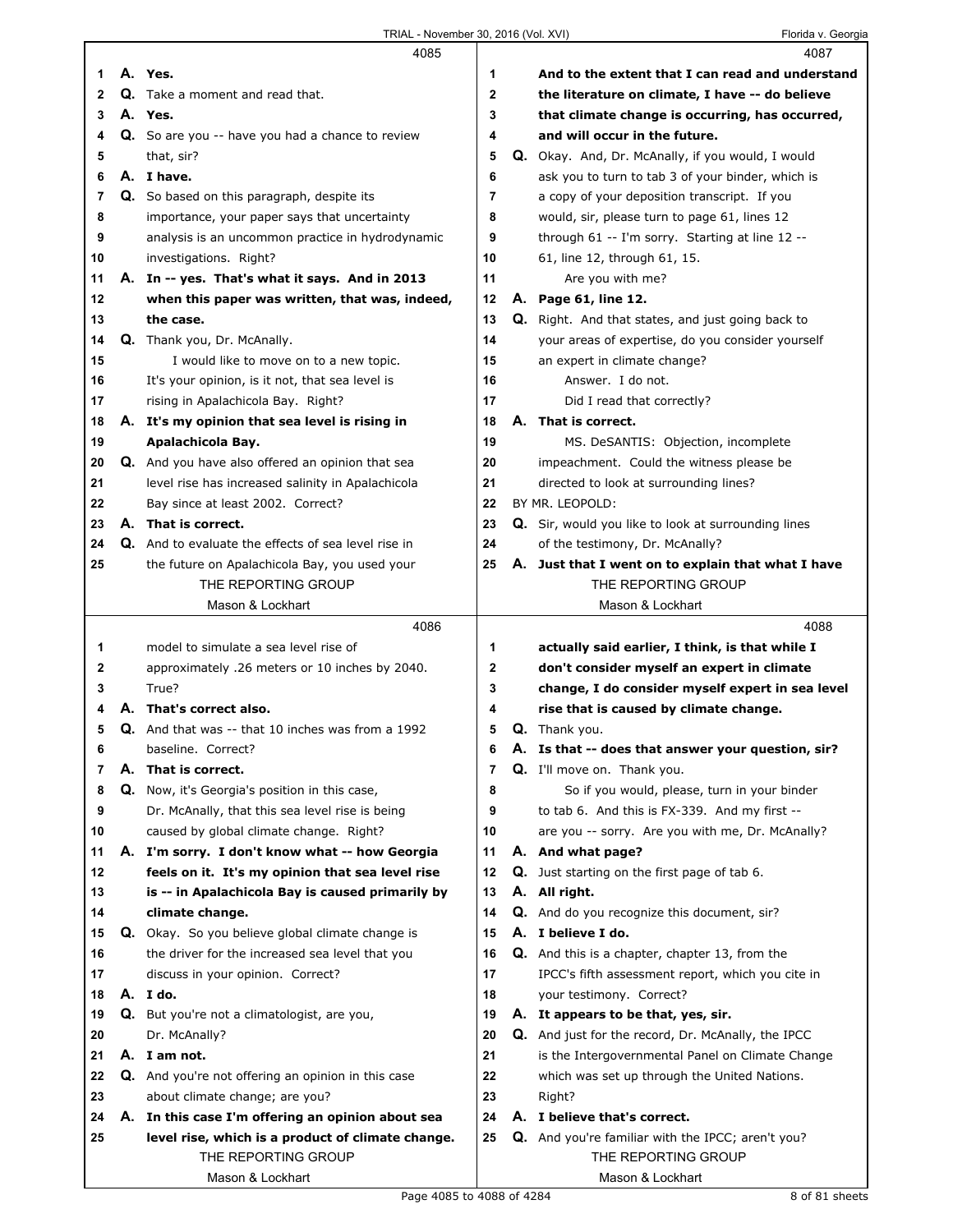|              |    | 4089                                                       |             |    | 4091                                                       |
|--------------|----|------------------------------------------------------------|-------------|----|------------------------------------------------------------|
| 1            |    | A. I have been following their reports for a number        | 1           |    | <b>Q.</b> All right. I would like to focus your attention, |
| 2            |    | of years; yes, sir.                                        | $\mathbf 2$ |    | if I may, to the four graphs at the top of the             |
| 3            |    | Q. And you're aware, Dr. McAnally, that it's been          | 3           |    | page under the section sub(a). Do you see that?            |
| 4            |    | regarded by NOAA, the federal government agency,           | 4           |    | A. I see that.                                             |
| 5            |    | as the most senior and authoritative body                  | 5           |    | Q. And you have seen this before, correct,                 |
| 6            |    | providing science advice to global policymakers.           | 6           |    | Dr. McAnally?                                              |
| 7            |    | Right?                                                     | 7           |    | A. I believe I have.                                       |
| 8            | А. | I don't guess I have any personal knowledge of             | 8           |    | Q. And you would agree with me that this is the            |
| 9            |    | what NOAA says about the IPCC. There are several           | 9           |    | IPCC's likely range of global mean sea level rise          |
| 10           |    | hundred NOAA scientists that have worked on the            | 10          |    | as shown through the gray-shaded bands around the          |
| 11           |    | IPCC. And I do know that in their reports, NOAA            | 11          |    | black line. Correct?                                       |
| 12           |    | uses IPCC's data and methods. But as far as an             | 12          |    | A. That's correct. And it's shown for various              |
| 13           |    | official policy, I'm afraid I'm unable to                  | 13          |    | stages.                                                    |
| 14           |    | comment.                                                   | 14          |    | Q. Right. And the stages -- you mentioned there's          |
| 15           |    | <b>Q.</b> Okay. If you would turn in your binder to tab 7, | 15          |    | four different scenarios here. Correct?                    |
| 16           |    | please, sir, which is FX-935. Are you there?               | 16          |    | A. Correct.                                                |
| 17           |    | A. I'm there.                                              | 17          |    | <b>Q.</b> And those scenarios are called RCP's, or         |
| 18           | Q. | Take a moment to review it. And I would like to            | 18          |    | representative concentration pathways?                     |
| 19           |    | invite your attention, sir, to the second                  | 19          |    | A. Correct.                                                |
| 20           |    | paragraph from the bottom, which begins                    | 20          |    | Q. And would you agree with me that the different          |
| 21           |    | internationally.                                           | 21          |    | scenarios consider future sea level rise from              |
| 22           |    | A. I see that.                                             | 22          |    | more conservative to more aggressive. Correct?             |
| 23           |    | Q. Do you see that?                                        | 23          |    | A. That is the intent.                                     |
| 24           |    | And that -- that's -- you would agree with me              | 24          |    | Q. Right. Now, if you would, sir, please turn in           |
| 25           |    | that this web page is from NOAA's climate data             | 25          |    | your binder to tab 8. And this is McAnally                 |
|              |    | THE REPORTING GROUP                                        |             |    | THE REPORTING GROUP                                        |
|              |    | Mason & Lockhart                                           |             |    | Mason & Lockhart                                           |
|              |    |                                                            |             |    |                                                            |
|              |    | 4090                                                       |             |    | 4092                                                       |
| 1            |    | center?                                                    | 1           |    | demonstrative Exhibit 1.                                   |
| $\mathbf{2}$ |    | A. Yes.                                                    | $\mathbf 2$ |    | Now, Dr. McAnally, this is the same page or                |
| 3            |    | Q. Okay. But you did not draw on your sea level            | 3           |    | for the same four scenarios that I just showed             |
| 4            |    | rise projections from the IPCC in this case.               | 4           |    | you from the IPCC. However, on this one, we have           |
| 5            |    | Correct?                                                   | 5           |    | plotted your sea level rise future projections             |
| 6            | Α. | I'm sorry. Please repeat that.                             | 6           |    | with the red data point, which was .26 meters or           |
| 7            | Q. | You did not draw your future sea level rise                | 7           |    | 10 inches of rise by 2040. Do you see that?                |
| 8            |    | predictions from the IPCC in your opinion for              | 8           |    | A. I see that.                                             |
| 9            |    | this case. Correct?                                        | 9           | Q. | Okay. And as you can see, Dr. McAnally, your               |
| 10           |    | A. Indirectly, yes, sir, I did, because the NOAA and       | 10          |    | prediction is in excess of the gray bands on each          |
| 11           |    | Corps of Engineers protections are based on the            | 11          |    | of these scenarios. Correct?                               |
| 12           |    | IPCC data and methods.                                     | 12          | А. | Sir, by presenting this plot, you have committed           |
| 13           |    | Q. It's -- so as you have testified, you used a            | 13          |    | a fairly bad error. These plots used by the IPCC           |
| 14           |    | planning tool from the Army Corps of Engineers.            | 14          |    | are for global average sea levels. They -- those           |
| 15           |    | Right?                                                     | 15          |    | then must be turned into site specific estimates,          |
| 16           |    | A. Army Corps of Engineers and NOAA.                       | 16          |    | which is what the Army Corps of Engineers and              |
| 17           |    | <b>Q.</b> Okay. So I would like to invite your attention   | 17          |    | NOAA does. And they have done -- taken these               |
| 18           |    | back to tab 6 of your binder, which is the IPCC            | 18          |    | results and applied them to the standard methods           |
| 19           |    | document, sir. And at this time if you would               | 19          |    | to Apalachicola Bay specifically. And that .26             |
| 20           |    | turn to page 1181.                                         | 20          |    | meters or 10 inches is in the middle of how they           |
| 21           |    | A. I'm there.                                              | 21          |    | have applied these results to the specifics of             |
| 22           |    | Q. Okay.                                                   | 22          |    | Apalachicola Bay, which are different than the             |
| 23           |    | MR. LEOPOLD: Mr. Walton, if you could                      | 23          |    | worldwide averages.                                        |
| 24           |    | bring that up.                                             | 24          |    | Q. So is it your testimony, Dr. McAnally, then that        |
| 25           |    | BY MR. LEOPOLD:                                            | 25          |    | the sea level rise in the future in Apalachicola           |
|              |    | THE REPORTING GROUP<br>Mason & Lockhart                    |             |    | THE REPORTING GROUP<br>Mason & Lockhart                    |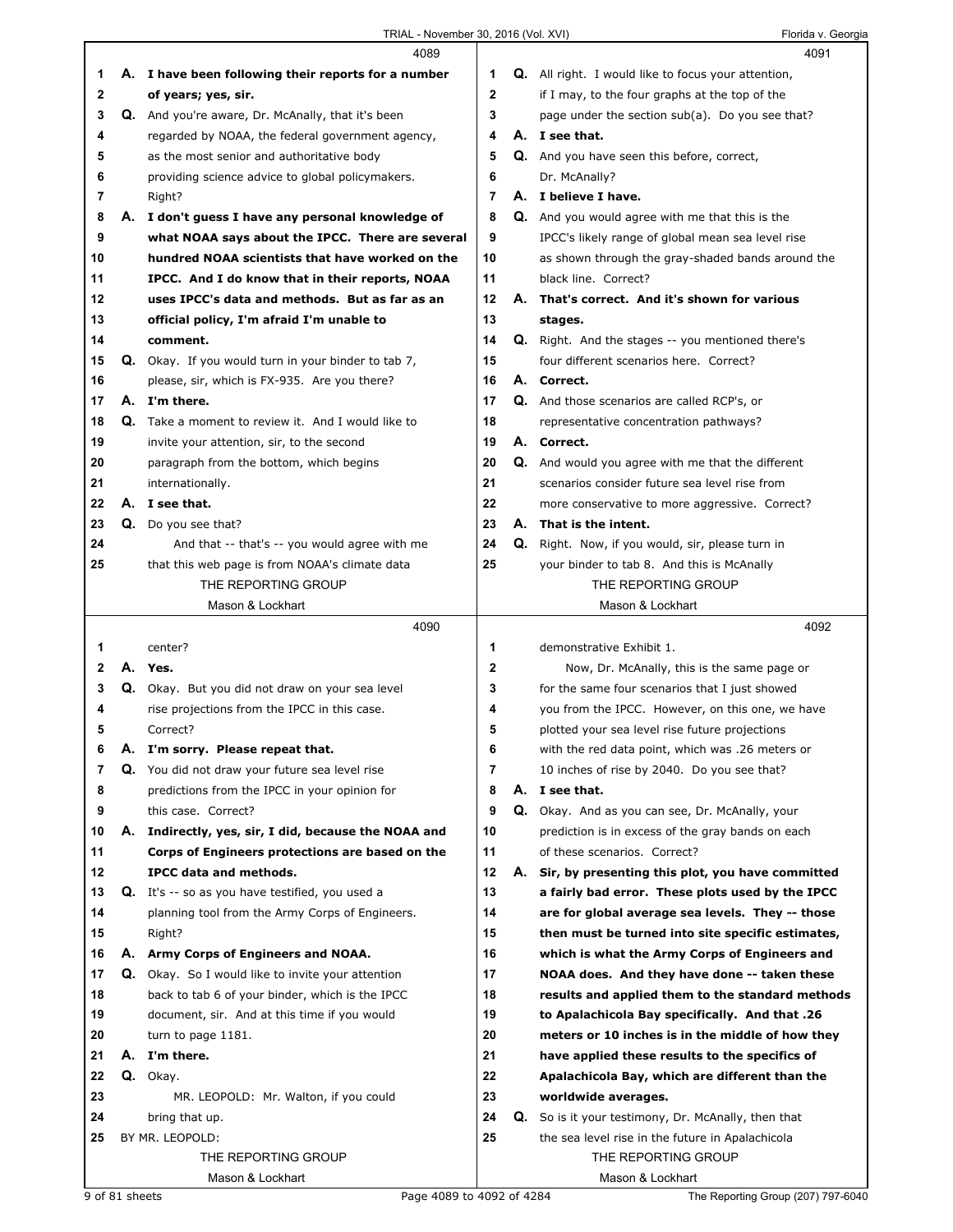|    |    | 4093                                                                           |              |    | 4095                                                 |
|----|----|--------------------------------------------------------------------------------|--------------|----|------------------------------------------------------|
| 1  |    | Bay is going to exceed the worldwide average? Is                               | 1            |    | those areas; and I believe I'm capable of reading    |
| 2  |    | that your testimony?                                                           | $\mathbf{2}$ |    | and evaluating that literature.                      |
| 3  |    | A. I don't know what the worldwide average will be.                            | 3            |    | Q. So you haven't done any climate modeling          |
| 4  |    | I strongly believe that the worldwide average                                  | 4            |    | yourself. Correct?                                   |
| 5  |    | will be higher than the 2000 -- the 2013 IPCC                                  | 5            |    | A. I have not.                                       |
| 6  |    | projections. But the -- as those were used,                                    | 6            |    | Q. Now, sir, moving on, you opine in your direct     |
| 7  |    | these 2013 projections that we're looking at                                   | 7            |    | testimony that sea level rose about 3 inches from    |
| 8  |    | here, were the ones that were used by the Corps                                | 8            |    | 2002 to 2014 in Apalachicola Bay. Right?             |
| 9  |    | and NOAA to generate the authoritative results to                              | 9            |    | A. That's correct.                                   |
| 10 |    | be used in the United States.                                                  | 10           |    | Q. And when you were asked about that opinion at     |
| 11 |    | Q. Right. And your point that you selected exceeded                            | 11           |    | your deposition, you couldn't recall how you         |
| 12 |    | even RCP 8.5, which is the most aggressive sea                                 | 12           |    | arrived at the 3-inch sea level rise. Do you         |
| 13 |    | level rise scenario that the IPCC used in this                                 | 13           |    | remember that?                                       |
| 14 |    |                                                                                | 14           |    |                                                      |
|    |    | chart. Right?                                                                  |              |    | A. Actually, I don't. But I do recall because I      |
| 15 |    | A. I believe I have already pointed out that you're                            | 15           |    | have re-examined my report, perhaps in response      |
| 16 |    | making a serious error by --                                                   | 16           |    | to that question.                                    |
| 17 |    | $Q.$ And, sir $-$                                                              | 17           |    | Q. And you have offered that opinion again in your   |
| 18 |    | A. -- making such a statement.                                                 | 18           |    | direct testimony. Right?                             |
| 19 |    | $Q.$ -- I'll let your counsel -- I'm sure your counsel                         | 19           |    | A. That's correct.                                   |
| 20 |    | will get to that when you're doing your redirect;                              | 20           |    | Q. But your prefiled direct testimony doesn't        |
| 21 |    | but for now, I would just like to try to get                                   | 21           |    | provide any citation for your determination that     |
| 22 |    | through the questions.                                                         | 22           |    | sea level rise has risen 3 inches in 12 years in     |
| 23 |    | And you testified a moment ago you're not a                                    | 23           |    | Apalachicola. Right?                                 |
| 24 |    | climatologist. Right, Dr. McAnally?                                            | 24           |    | A. It cites my original expert report, particularly  |
| 25 | А. | That I'm not a what?                                                           | 25           |    | appendix C. And that's where the 3- inch rise        |
|    |    | THE REPORTING GROUP                                                            |              |    | THE REPORTING GROUP                                  |
|    |    | Mason & Lockhart                                                               |              |    | Mason & Lockhart                                     |
|    |    |                                                                                |              |    |                                                      |
|    |    | 4094                                                                           |              |    | 4096                                                 |
| 1  |    | Q. A climatologist.                                                            | 1            |    | was calculated.                                      |
| 2  |    | A. That's correct.                                                             | 2            |    | Q. So if you would, please, sir, turn in your direct |
| 3  |    | Q. And you're not offering an opinion on future                                | 3            |    | testimony, which, again, is tab 1 in your binder,    |
| 4  |    | climate change. Correct?                                                       | 4            |    | to page 24; and I would like to focus your           |
| 5  |    | A. I am not offering it in this case.                                          | 5            |    | attention to paragraph 49.                           |
| 6  | Q. | But you testified in your direct testimony, sir,                               | 6            | Α. | I'm at page 24.                                      |
| 7  |    | that there will be a greater level of sea level                                | 7            |    | Q. Okay. And paragraph 49 is where you authored      |
| 8  |    | rise from glaciers in the Greenland ice sheet.                                 | 8            |    | this opinion. Right?                                 |
| 9  |    | Do you recall making that statement?                                           | 9            |    | A. Correct.                                          |
| 10 |    | A. I do.                                                                       | 10           |    | Q. And, sir, my question is it doesn't offer any     |
| 11 |    | Q. But you, yourself, do not have any expertise with                           | 11           |    | citation to the data that you relied upon to         |
| 12 |    | Greenland ice sheet melting. Correct?                                          | 12           |    | offer this opinion. Correct?                         |
| 13 |    | A. You seem to be mistaking the -- or                                          | 13           |    | A. I'm sorry. Are you complaining that I don't       |
| 14 |    | misunderstanding the various disciplines.                                      | 14           |    | offer a citation in this paragraph?                  |
| 15 |    | Greenland ice sheet melting is a geophysical                                   | 15           |    | Is that your question or --                          |
| 16 |    | process and is included in oceanography. And                                   | 16           |    | Q. My question, Dr. McAnally, is simply you haven't  |
| 17 |    | climatology affects that, but the actual melting                               | 17           |    | cited to the basis for your opinion that sea         |
| 18 |    |                                                                                | 18           |    | level rise rose 3 inches in 12 years. Correct?       |
| 19 |    | of the land-based glaciers is part of coastal<br>engineering and oceanography. | 19           |    | A. It does not -- okay. That's part of my confusion  |
| 20 |    | <b>Q.</b> So my question was do you have any personal                          | 20           |    | here. It says, the statistical analyses of           |
| 21 |    |                                                                                | 21           |    |                                                      |
| 22 | А. | expertise with Greenland ice sheet melting?                                    | 22           |    | observed data show that. And that is my              |
|    |    | I would not attempt to do an independent research                              |              |    | citation. And that is what occurred in, I            |
| 23 |    | on Greenland or West Antarctic ice sheet melting.                              | 23           |    | believe it was appendix C of my original             |
| 24 |    | However, once again, I do have a reading                                       | 24           |    | technical report.                                    |
| 25 |    | familiarity with the professional literature in                                | 25           |    | So it doesn't cite an external source; it            |
|    |    | THE REPORTING GROUP<br>Mason & Lockhart                                        |              |    | THE REPORTING GROUP<br>Mason & Lockhart              |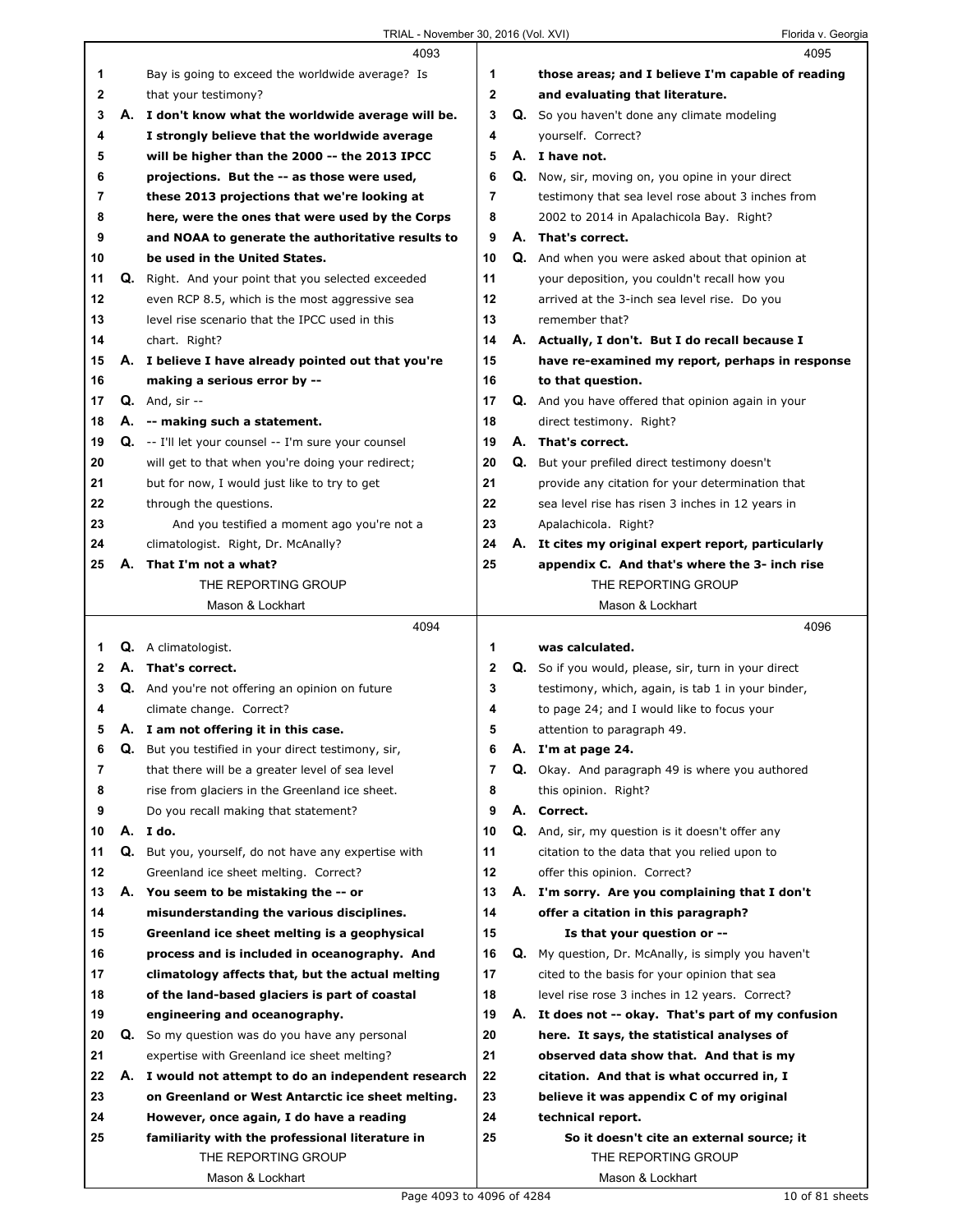|              |    | 4097                                                       |                |    | 4099                                                       |
|--------------|----|------------------------------------------------------------|----------------|----|------------------------------------------------------------|
| 1            |    | cites my own work. Is that what you mean?                  | 1              |    | testimony to page 35. And, again, that's tab 1             |
| $\mathbf{2}$ | Q. | All right, Dr. McAnally. So if you would, turn             | $\mathbf{2}$   |    | of your binder.                                            |
| 3            |    | with me to tab 9 of your binder, please. And               | 3              |    | Are you with me, sir?                                      |
| 4            |    | this is simply a conversion chart which we have            | 4              |    | A. I'm with you.                                           |
| 5            |    | to help us with some mathematical calculations.            | 5              |    | <b>Q.</b> Okay. And this is your demonstrative Exhibit 13. |
| 6            |    | This is demonstrative Exhibit 2.                           | 6              |    | Correct?                                                   |
| 7            |    | And you agree with me, sir, would you not,                 | $\overline{7}$ |    | A. It is.                                                  |
| 8            |    | that the top line shows that 1 inch equals 2.5             | 8              |    | Q. And specifically, if you look at the bar on the         |
| 9            |    | centimeters. Right?                                        | 9              |    | right-hand side, you can see the median rate for           |
| 10           | А. | That is, indeed, what it says.                             | 10             |    | sea level rise observed at the tide gage is 1.96           |
| 11           |    | <b>Q.</b> And you agree with that conversion?              | 11             |    | millimeters per year. Correct?                             |
| 12           |    | A. Yes, sir. It's -- that's slightly rounded; but          | $12 \,$        |    | A. That is the number on this chart. However, it is        |
| 13           |    | it is correct.                                             | 13             |    | not directly comparable to the number that we --           |
| 14           |    | Q. Approximate?                                            | 14             |    | you just calculated.                                       |
| 15           |    | So -- and you would also agree 25 centimeters              | 15             |    | <b>Q.</b> Okay. And so your assertion that sea level rise  |
| 16           |    | is 25 millimeters. Correct?                                | 16             |    | rose 3 inches over 2002 to 2014 would require a            |
| 17           |    | A. 25 centimeters is not 25 millimeters; no, sir.          | 17             |    | rate of sea level rise that is approximately               |
| 18           |    | <b>Q.</b> I'm sorry. I apologize. 2.5 centimeters          | 18             |    | triple of what this NOAA tide gage suggests.               |
| 19           |    | converts to 25 millimeters. Correct?                       | 19             |    | Right?                                                     |
| 20           |    | A. Yes, sir.                                               | 20             |    | A. First of all, it's not a triple; it's more like a       |
| 21           |    | Q. And so you would agree with me then that 3 inches       | 21             |    | double. But on any trend it's dependent on the             |
| 22           |    | is approximately 75 millimeters. Correct?                  | 22             |    | period of record. And so in the case of the 2015           |
| 23           |    | A. That's correct.                                         | 23             |    | figure here, they're using a long-term average             |
| 24           |    | Q. And you would also agree that 2002 through 2014         | 24             |    | number, 19 years, sometimes longer, and factoring          |
| 25           |    | is 13 years if it's -- if you include all the              | 25             |    | in all of the preceding data. And so rather than           |
|              |    | THE REPORTING GROUP                                        |                |    | THE REPORTING GROUP                                        |
|              |    | Mason & Lockhart                                           |                |    | Mason & Lockhart                                           |
|              |    |                                                            |                |    |                                                            |
|              |    | 4098                                                       |                |    | 4100                                                       |
| 1            |    | years. Correct?                                            | 1              |    | taking a specific period, like I did, from 2002            |
| $\mathbf{2}$ |    | A. Okay.                                                   | $\mathbf{2}$   |    | to 2014, they are taking a very long-term average          |
| 3            |    | Q. And so if you -- if you divide 75 by 13, that's         | 3              |    | of hourly measurements. So the numbers, again,             |
| 4            |    | approximately 5.8. Do you agree with that math;            | 4              |    | are not directly comparable.                               |
| 5            |    | or I can give you a calculator to -- if you would          | 5              |    | Q. So you would agree with me then your rate of rise       |
| 6            |    | like to do it yourself.                                    | 6              |    | that you calculated is almost, not quite, three            |
| 7            | А. | I'll take your word for it.                                | 7              |    | times the long-term average observed at the tide           |
| 8            |    | <b>Q.</b> Okay. So a 3-inch sea level change from 2002 to  | 8              |    | qaqe?                                                      |
| 9            |    | 2014 would result in a rate of rise of                     | 9              |    | MS. DeSANTIS: Objection, asked and                         |
| 10           |    | approximately 5.8 millimeters per year. Correct?           | 10             |    | answered and misstating the witness's                      |
| 11           |    | A. I can't -- I can't confirm that calculation. But        | 11             |    | testimony that he just gave.                               |
| 12           |    | if you wish to say so, then I'll accept it.                | 12             |    | MR. LEOPOLD: Can he answer, your Honor?                    |
| 13           |    | Q. Well, I just divided 75 millimeters, which is 3         | 13             |    | SPECIAL MASTER LANCASTER: Can he?                          |
| 14           |    | inches; right?                                             | 14             |    | I don't know.                                              |
| 15           |    | And dividing that by 13, which is the years                | 15             |    | MR. LEOPOLD: All right.                                    |
| 16           |    | that you looked at from 2002 to 2014, that yields          | 16             |    | BY MR. LEOPOLD:                                            |
| 17           |    | a rate -- a rise rate of 5.8 millimeters per               | 17             |    | Q. Dr. McAnally, you would agree with me, would you        |
| 18           |    | year. Correct?                                             | 18             |    | not, that the rate of rise that I presented, a             |
| 19           |    | A. Again, I'll take your word for it.                      | 19             |    | 5.8 millimeters, is almost three times 1.96.               |
| 20           |    | <b>Q.</b> But you would agree with me, Dr. McAnally, would | 20             |    | Correct?                                                   |
| 21           |    | you not, that the gage at Apalachicola only shows          | 21             |    | MS. DeSANTIS: Same objection.                              |
| 22           |    | an observed rate of sea level rise of 1.96                 | 22             |    | A. I agree that if you compare apples and oranges,         |
| 23           |    | millimeters per year. Correct?                             | 23             |    | you will get a different result.                           |
| 24           |    | A. No, sir; that's not correct.                            | 24             | Q. | Now, if you would, sir, please turn in your                |
| 25           |    | Q. So if you would, sir, please turn in your direct        | 25             |    | binder to tab 10.                                          |
|              |    | THE REPORTING GROUP                                        |                |    | THE REPORTING GROUP                                        |

11 of 81 sheets Page 4097 to 4100 of 4284 The Reporting Group (207) 797-6040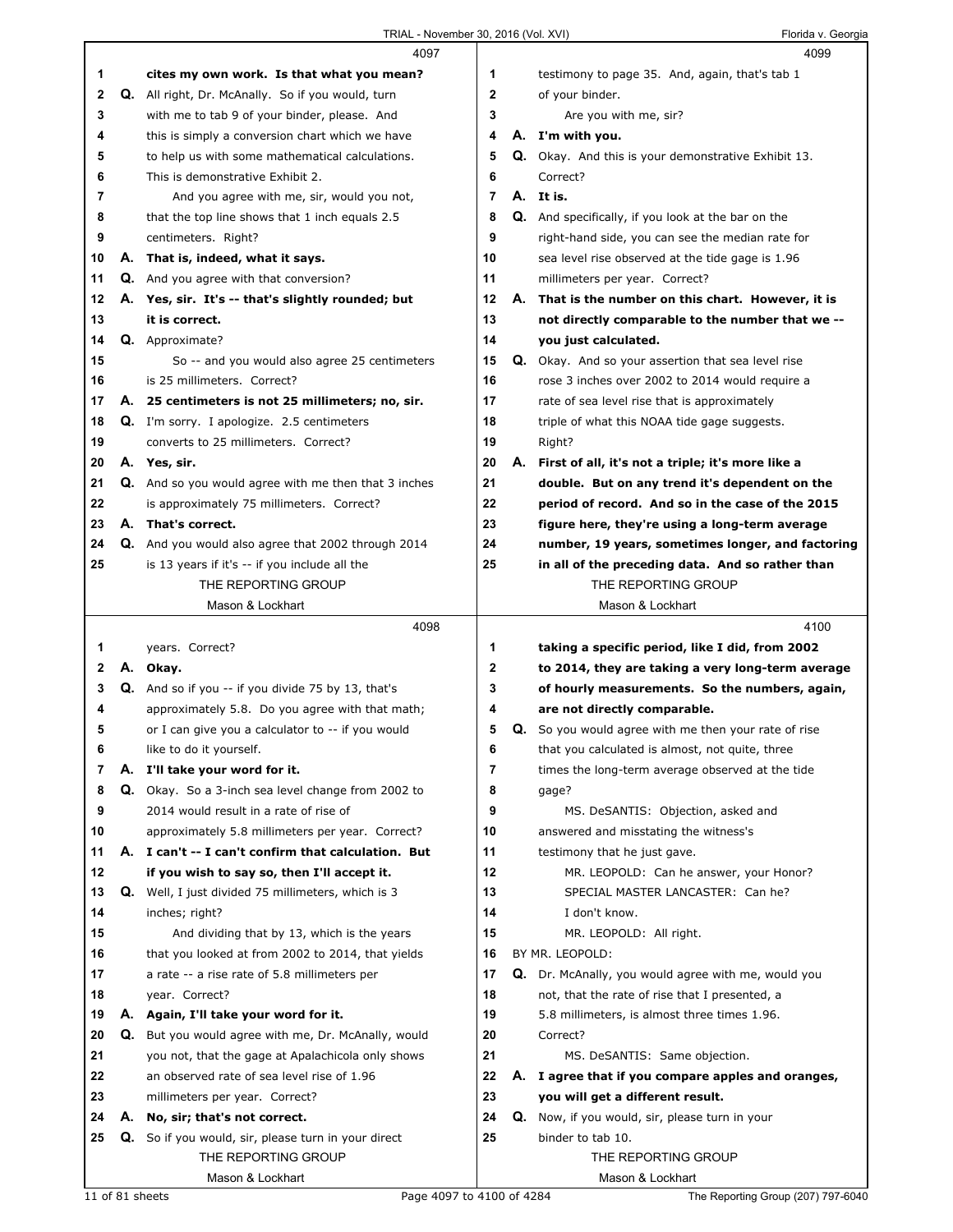|    |    | 4101                                                      |                | 4103                                                    |
|----|----|-----------------------------------------------------------|----------------|---------------------------------------------------------|
| 1  |    | A. Tab 2?                                                 | 1              | narrowing of the two easternmost passes based on        |
| 2  |    | Q. Tab 10 of the binder, which is Joint Exhibit 61.       | 2              | Dr. Douglass, Florida's expert's report.                |
| 3  |    | All right. And this is a report by NOAA                   | 3              | Correct?                                                |
| 4  |    | discussing sea level rise. Correct?                       | 4              | A. That's correct.                                      |
| 5  |    | A. It is.                                                 | 5              | Q. And the value of sea level rise I used simply        |
| 6  |    | <b>Q.</b> And you're familiar with this document as well; | 6              | means that in your future projections, you raised       |
| 7  |    | aren't you?                                               | $\overline{7}$ | the mean water level in the Gulf of Mexico by the       |
| 8  |    | A. I believe so.                                          | 8              | amount that you say sea level rise will have            |
| 9  |    | <b>Q.</b> I would like to invite your attention to page 6 | 9              | increased. Correct?                                     |
| 10 |    | of the document. Are you there?                           | 10             | A. We raised the Gulf elevation by the amount that      |
| 11 |    | A. Page 6?                                                | 11             | we were testing.                                        |
| 12 |    | Q. Yes. And in the second sentence, NOAA also             | 12             | Q. And your -- Dr. McAnally, you're also familiar       |
| 13 |    | reports a rate of sea level rise of 3.2                   | 13             | with the field of geomorphology. Right?                 |
| 14 |    | millimeters per year. Do you see that?                    | 14             | A. Iam.                                                 |
| 15 |    | A. I see that.                                            | 15             | Q. And you're familiar with something called            |
| 16 |    | Q. And you're familiar with that as well. Correct?        | 16             | sedimentation; right?                                   |
| 17 |    | A. I'm not specifically familiar with this                | 17             | A. Iam.                                                 |
| 18 |    | paragraph. It's been awhile since I have looked           | 18             | Q. Now, the Court hasn't heard any testimony on         |
| 19 |    | at this.                                                  | 19             | these topics yet; so I want to ask you a couple         |
| 20 |    | Q. But you would agree with me that that reported         | 20             | of foundational questions. Okay?                        |
| 21 |    | rate in the NOAA document I'm showing you is              | 21             | A. Okay.                                                |
| 22 |    | almost double -- or, excuse me. You would agree           | 22             | <b>Q.</b> And in this case, geomorphology refers to the |
| 23 |    | with me the 5.8 which we discussed earlier is             | 23             | study of the shape of Apalachicola Bay. True?           |
| 24 |    | almost double this rate. Right?                           | 24             | A. I think that's an oversimplification, but I'll       |
| 25 | Α. | Sir, in my age it is many times larger than 3             | 25             | take it.                                                |
|    |    | THE REPORTING GROUP                                       |                | THE REPORTING GROUP                                     |
|    |    | Mason & Lockhart                                          |                | Mason & Lockhart                                        |
|    |    | 4102                                                      |                | 4104                                                    |
|    |    |                                                           |                |                                                         |
| 1  |    | inches; but it has just about as much relevance           | 1              | Q. Okay. I'll ask more detailed questions as we         |
| 2  |    | to the discussion we're having as that number             | 2              | move forward.                                           |
| 3  |    | right there.                                              | 3              | And sedimentation is essentially the deposit            |
| 4  |    | As I told you, these were calculated by two               | 4              | of sand and other sediment in the bay. Correct?         |
| 5  |    | very different methods; and they're based on              | 5              | A. Sedimentation is the deposition of sand, silts,      |
| 6  |    | different ways of treating the data. And so,              | 6              | and clay sizes as well as organic material in a         |
| 7  |    | therefore, they should not be comparable. I               | 7              | water body.                                             |
| 8  |    | would be astonished if they were the same.                | 8              | Q. And you would agree that the geomorphology of the    |
| 9  | Q. | Right. I would like to move on to a new topic,            | 9              | bay can be affected by sedimentation. Right?            |
| 10 |    | Dr. McAnally, and specifically discuss your               | 10             | A. It can be, yes.                                      |
| 11 |    | physics-based model with regard to sea level              | 11             | Q. And you would also agree that sedimentation can      |
| 12 |    | rise. Okay?                                               | 12             | change the depths of the bay. Correct?                  |
| 13 |    | So you tried to predict in your opinion what              | 13             | A. It can.                                              |
| 14 |    | would happen to salinity in Apalachicola Bay              | 14             | Q. And you would also agree in general other forces     |
| 15 |    | under various changes in sea level conditions in          | 15             | like sand washing into inlets to the bay due to         |
| 16 |    | the future. Is that right?                                | 16             | wave action can change the depth of the inlet.          |
| 17 |    | A. I did.                                                 | 17             | Right.                                                  |
| 18 |    | Q. And you first ran the model with a base condition      | 18             | A. It can.                                              |
| 19 |    | for current sea level. Correct?                           | 19             | Q. Now, you have acknowledged that your model           |
| 20 |    | A. I did.                                                 | 20             | simulations do not account for all the responses        |
| 21 |    | Q. And you also ran it with a value of sea level          | 21             | of the bay to sea level rise. Correct?                  |
| 22 |    | rise imposed on that base scenario. Right?                | 22             | A. The physics-based model does not respond to --       |
| 23 |    | A. I believe that's -- you stated that correctly.         | 23             | does not include all of the various effects of          |
| 24 |    | Q. And then you modeled the effects of that same          | 24             | sea level rise.                                         |
| 25 |    | amount of sea level rise and the effects from the         | 25             | Q. For example, your model does not assume any          |
|    |    | THE REPORTING GROUP<br>Mason & Lockhart                   |                | THE REPORTING GROUP<br>Mason & Lockhart                 |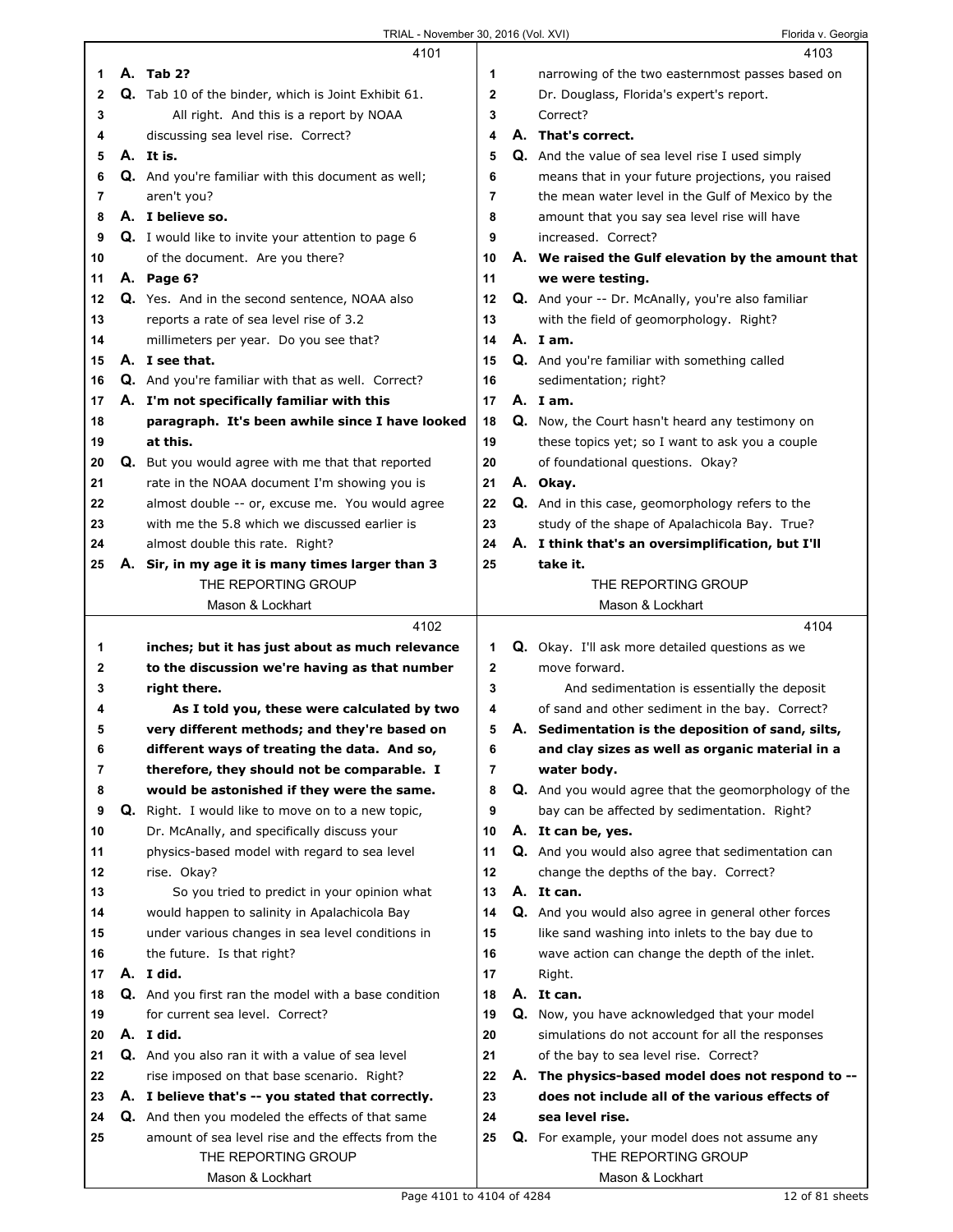|    |    | 4105                                                        |                | 4107                                                 |
|----|----|-------------------------------------------------------------|----------------|------------------------------------------------------|
| 1. |    | changes to the depth of the bay. Right?                     | 1              | A. I'm sorry. I -- I don't see those words.          |
| 2  |    | A. It does not.                                             | $\mathbf{2}$   | Q. On the left-hand column. And we're on -- you're   |
| 3  |    | Q. And it assumes no changes to the size of the --          | 3              | on page 29. Correct?                                 |
| 4  |    | to the depth of the inlets. Correct?                        | 4              | A. Oh, I'm sorry. I'm on the table.                  |
| 5  |    | A. It considers only the width of the inlet                 | 5              | Yes, sir. I'm sorry. I'm now on page 29.             |
| 6  |    | changing, not the depth.                                    | 6              | Q. Okay. And you will see on the screen we have      |
| 7  |    | Q. So -- right. So you did perform a scenario where         | 7              | highlighted the Mid-Bay and St. George Sound         |
| 8  |    | you decreased the width of the -- of two of the             | 8              | columns or rows.                                     |
| 9  |    | inlets to Apalachicola Bay. Correct?                        | 9              | A. Uh-huh.                                           |
| 10 | А. | That's correct.                                             | 10             | Q. And you would agree with me that in the pass      |
| 11 | Q. | That was East Pass and Dog Island, which are the            | 11             | narrowing scenario, both of those showed a .1        |
| 12 |    | two easternmost inlets to the bay. Right?                   | 12             | reduction. Right?                                    |
| 13 |    | A. That's correct.                                          | 13             | A. Oh, I see what you're saying. You're saying that  |
| 14 |    | Q. So in that model run, you attempted to account           | 14             | the Mid-Bay line and the St. George Sound show a     |
| 15 |    | for this particular geomorphic change. Right?               | 15             | .1 change in salinity.                               |
| 16 |    | A. I did account for that particular geomorphic             | 16             | Q. Isn't that correct?                               |
| 17 |    | change to evaluate in a stand-alone mode how it             | 17             | A. That's correct.                                   |
| 18 |    | would affect salinity in Apalachicola Bay.                  | 18             | <b>Q.</b> A reduction from salinity?                 |
| 19 |    | Q. So you ran the same amount of sea level rise in          | 19             | A. That's correct.                                   |
| 20 |    | this scenario, which was 10 inches; but this time           | 20             | Q. And, sir, isn't it true that the salinities       |
| 21 |    | you narrowed the inlets. Right?                             | 21             | you're reporting here are average annual             |
| 22 |    | A. That's correct.                                          | 22             | salinities?                                          |
| 23 |    | <b>Q.</b> And you would agree with me that narrowing of the | 23             | A. They are.                                         |
| 24 |    | inlets, in fact, can result in lower salinities             | 24             | Q. And you didn't present in your report or your     |
| 25 |    | compared to the nonnarrowing of the inlet                   | 25             | opinion monthly or weekly average salinities; did    |
|    |    | THE REPORTING GROUP                                         |                | THE REPORTING GROUP                                  |
|    |    | Mason & Lockhart                                            |                | Mason & Lockhart                                     |
|    |    |                                                             |                |                                                      |
|    |    | 4106                                                        |                | 4108                                                 |
| 1. |    | scenario. Right?                                            | 1              | you?                                                 |
| 2  |    | A. No, sir. I could not agree with that.                    | 2              | A. In my report I did not include the weekly. I      |
| 3  | Q. | Well, didn't you find that it actually did in               | 3              | believe I included some monthly. But the monthly     |
| 4  |    | that model run that we just discussed?                      | 4              | and the seasonal were essentially the same.          |
| 5  |    | A. The -- that model run that we just discussed, the        | 5              | Q. And your model, again, moving on from this chart, |
| 6  |    | changes were so slight as to be within -- well              | 6              | sir, assumes no raising of the bottom of             |
| 7  |    | within the noise level of the model.                        | $\overline{7}$ | Apalachicola Bay over time. Right?                   |
| 8  | Q. | Okay. If you would turn to page 29 of your                  | 8              | A. That's correct.                                   |
| 9  |    | direct testimony, sir. That's McAnally                      | 9              | Q. And so other than the one example we have         |
| 10 |    | demonstrative 12. Are you with me?                          | 10             | discussed where the passes were narrowed, you        |
| 11 | А. | Not yet.                                                    | 11             | have essentially increased the depths of the         |
| 12 |    | Okay. I'm on page 12.                                       | 12             | inlets by raising the water levels of the Gulf of    |
| 13 | Q. | Okay. And I would like to invite your attention             | 13             | Mexico. Right?                                       |
| 14 |    | to -- well, first of all, Dr. McAnally, this is             | 14             | A. Yes, sir. That's what will happen. If you raise   |
| 15 |    | the comparison of the two scenarios we have just            | 15             | the water level, the inlets will get deeper.         |
| 16 |    | been discussing, one with no geomorphic change              | 16             | Q. And that would result in an increased volume of   |
| 17 |    | and the other with the passes narrowed as we                | 17             | seawater entering the bay. Right?                    |
| 18 |    | discussed. Right?                                           | 18             | A. Not necessarily.                                  |
| 19 |    | A. It does.                                                 | 19             | Q. Didn't you testify, sir, that the salinity in     |
| 20 | Q. | And I would like to invite your attention to the            | 20             | Apalachicola Bay is a mix of the freshwater          |
| 21 |    | Mid-Bay and St. George Sound lines. Do you see              | 21             | discharge from the Apalachicola River and the        |
| 22 |    | that?                                                       | 22             | seawater entering the five passes in the barrier     |
| 23 |    | A. I'm sorry. I couldn't hear that.                         | 23             | islands in Apalachicola Bay?                         |
| 24 | Q. | The lines on the chart that say Mid-Bay and                 | 24             | A. The -- as I believe I said in my testimony, the   |
| 25 |    | St. George Sound, do you see those?                         | 25             | level of salinity at a location in Apalachicola      |
|    |    | THE REPORTING GROUP<br>Mason & Lockhart                     |                | THE REPORTING GROUP<br>Mason & Lockhart              |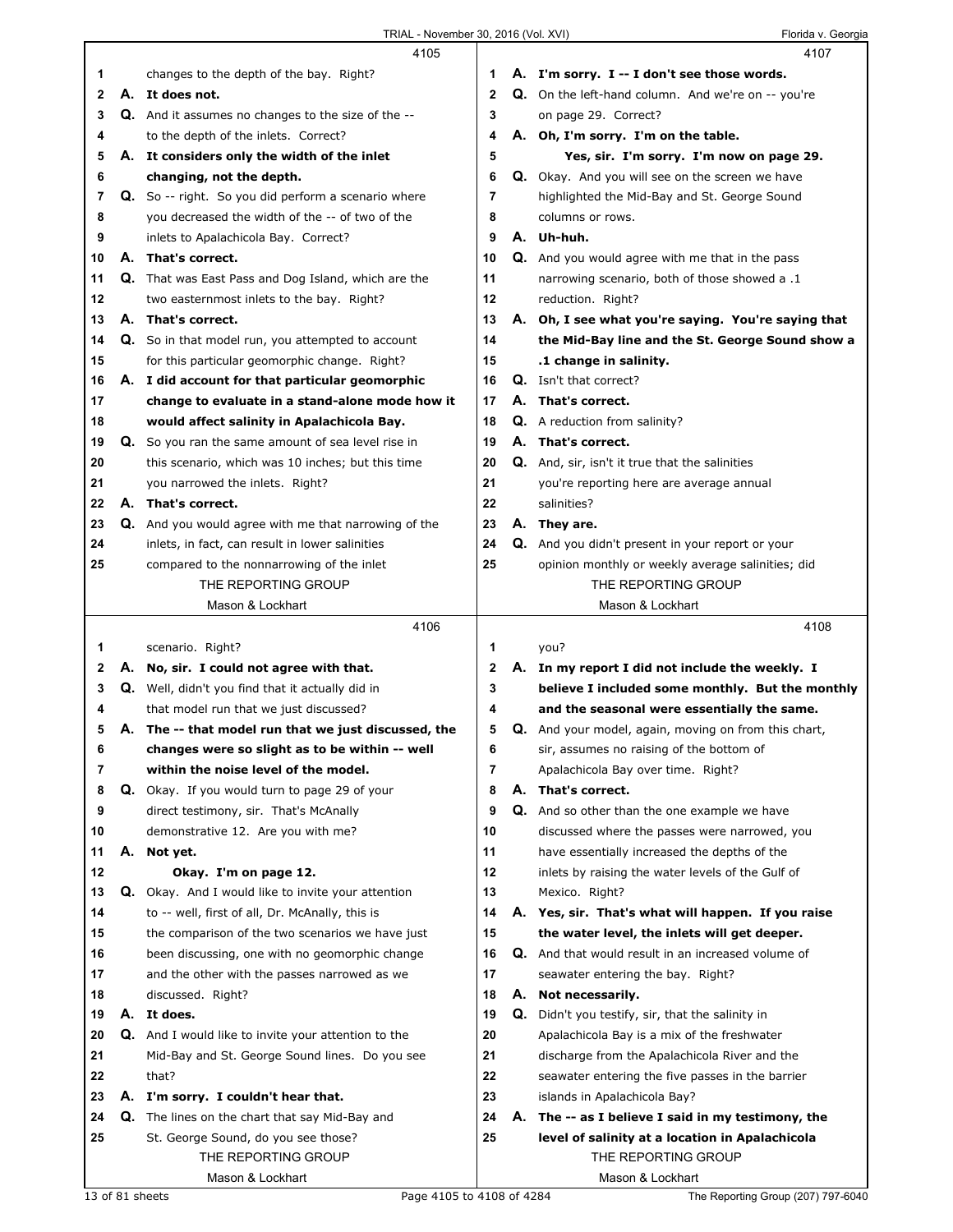|    |    | 4109                                                                             |              |    | 4111                                                        |
|----|----|----------------------------------------------------------------------------------|--------------|----|-------------------------------------------------------------|
| 1  |    | Bay is a result of the opposing forces of sea                                    | 1            |    | on the rate of sedimentation. Correct?                      |
| 2  |    | level stand and freshwater flow. Tides can make                                  | $\mathbf{2}$ |    | A. I don't recall estimating a rate.                        |
| 3  |    | that bounce around a little bit, but basically                                   | 3            |    | Q. And you did not model sedimentation for                  |
| 4  |    | it's between those two opposing forces.                                          | 4            |    | Apalachicola Bay. Correct?                                  |
| 5  |    | <b>Q.</b> Right. And all else being equal, if you raise                          | 5            |    | A. I chose not to model sedimentation in                    |
| 6  |    | the level of the Gulf of Mexico, that would mean                                 | 6            |    | Apalachicola Bay because I had found in previous            |
| 7  |    | more saltwater is entering into the bay. Right?                                  | 7            |    | instances that it was not a significant factor.             |
| 8  |    | A. If all else being equal, raising the Gulf level                               | 8            |    | <b>Q.</b> Okay. And, sir, you're aware that sedimentation   |
| 9  |    | will increase salinities at a location -- any                                    | 9            |    | rates for Apalachicola Bay have been published.             |
| 10 |    | given location in Apalachicola Bay.                                              | 10           |    | Correct?                                                    |
| 11 |    | Q. But you did not take into account whether the                                 | 11           |    | A. I have -- I have read reports that report on             |
| 12 |    | bottom of those inlets will also rise over time;                                 | 12           |    | average rates, yes.                                         |
| 13 |    | did you?                                                                         | 13           |    | Q. Okay. And you're aware of one rate of up to 8            |
| 14 |    | A. I considered it. And based on my knowledge of                                 | 14           |    | millimeters per year. Correct?                              |
| 15 |    | the physics involved and my experience elsewhere,                                | 15           |    | A. I'm aware that in 19 -- early 1990's that such an        |
| 16 |    | particularly in Louisiana, that it would not have                                | 16           |    | estimate was published.                                     |
| 17 |    | a noticeable effect on propagation of tides or                                   | 17           |    | <b>Q.</b> And you're aware that Dr. Greenblatt reports that |
| 18 |    | salinity in Apalachicola Bay.                                                    | 18           |    | rate of sedimentation in her opinion, right, as             |
| 19 |    | <b>Q.</b> But you're not offering an opinion here on                             | 19           |    | well as Dr. Douglass?                                       |
| 20 |    | geomorphology; are you?                                                          | 20           |    | A. I don't recall Dr. Douglass offering that number.        |
| 21 |    | A. Yes, I quess I am.                                                            | 21           |    | But I -- I do recall Dr. Greenblatt offering                |
| 22 |    | Q. Okay. If you would, please, sir, turn in your                                 | 22           |    | that number, which I discounted because, No. 1,             |
| 23 |    | binder to tab 3, which is your deposition                                        | 23           |    | it's -- it was 20 years ago and then was based on           |
| 24 |    | transcript.                                                                      | 24           |    | data from years before that. So it was too old              |
| 25 |    | A. Okay.                                                                         | 25           |    | to be useful.                                               |
|    |    | THE REPORTING GROUP                                                              |              |    | THE REPORTING GROUP                                         |
|    |    | Mason & Lockhart                                                                 |              |    | Mason & Lockhart                                            |
|    |    |                                                                                  |              |    |                                                             |
|    |    | 4110                                                                             |              |    | 4112                                                        |
| 1  |    | Q. And if you would turn to page 325, and I would                                | 1            |    | Q. And, yet -- sir, you will get a chance to expand         |
| 2  |    | like to focus your attention to lines 18 to 22.                                  | $\mathbf 2$  |    | on your opinion in redirect.                                |
| 3  |    | A. I'm on 325.                                                                   | 3            |    | And Dr. Douglass, he did opine on the effects               |
| 4  |    | Q. Okay. Line 18 through line 22, do you see that?                               | 4            |    | of sedimentation on salinity levels in the bay.             |
| 5  |    | A. I see it.                                                                     | 5            |    | Correct?                                                    |
| 6  | Q. | You testified under oath that you were not                                       | 6            | Α. | Doctor -- both Dr. Douglass and Dr. Greenblatt              |
| 7  |    | offering an opinion on the coastal geomorphology.                                | 7            |    | speculated on the effect of sedimentation. I                |
| 8  |    | Correct?                                                                         | 8            |    | don't believe that speculation was based on the             |
| 9  | А. | No, sir. That's not what I said.                                                 | 9            |    | evidence that I have in my experience. So,                  |
| 10 |    | Q. Doesn't it say, sir, you are offering an opinion                              | 10           |    | therefore, I don't believe they were correct.               |
| 11 |    | here today on the analysis that Dr. Douglass did                                 | 11           |    | Q. Thank you. So, Dr. McAnally, you have offered an         |
| 12 |    | with respect to the geo -- coastal geomorphology                                 | 12           |    | opinion that sea level rise is accelerating in              |
| 13 |    | of the barrier islands in Apalachicola Bay?                                      | 13           |    | Apalachicola Bay. Correct?                                  |
| 14 |    | Answer. I am not?                                                                | 14           |    | A. I have.                                                  |
| 15 | А. | I did not offer then and I'm not offering now an                                 | 15           |    | Q. And in reaching that opinion, you considered a           |
| 16 |    | opinion on Dr. Douglass's analysis on                                            | 16           |    | number of sources. Right?                                   |
| 17 |    | geomorphology.                                                                   | 17           |    | A. I did.                                                   |
| 18 |    | Q. And, likewise, you have not offered an opinion on                             | 18           |    | Q. And one of those sources you considered is the           |
| 19 |    | the rates of sedimentation in Apalachicola Bay.                                  | 19           |    | data from the tide gage at Apalachicola Bay,                |
| 20 |    | Correct?                                                                         | 20           |    | which is maintained by NOAA. Right?                         |
| 21 |    | A. I'm trying to recall. I don't believe my report                               | 21           |    | A. It is -- I believe it's maintained by NOAA. It           |
| 22 |    | said anything about it. But in my direct                                         | 22           |    | is the tide gage there, yes.                                |
| 23 |    | testimony, I believe I did offer an opinion on                                   | 23           |    | Q. And, in fact, you included the chart, which we           |
| 24 |    | sedimentation in the bay.                                                        | 24           |    | discussed earlier, in your direct testimony                 |
| 25 |    | <b>Q.</b> And my question was you didn't offer an opinion<br>THE REPORTING GROUP | 25           |    | showing this data. Right?<br>THE REPORTING GROUP            |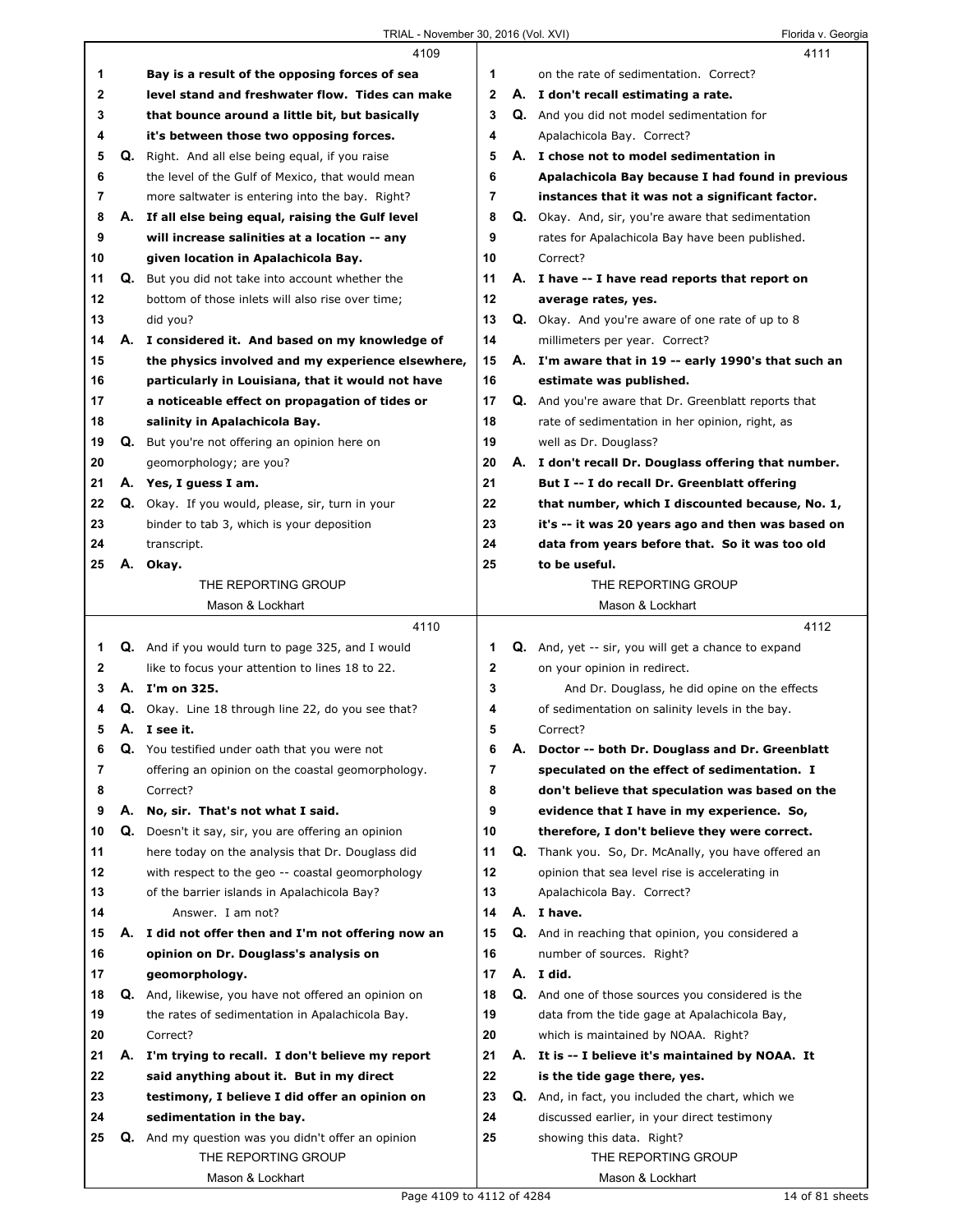|    | 4113                                                        |                | 4115                                                        |
|----|-------------------------------------------------------------|----------------|-------------------------------------------------------------|
| 1  | A. I did.                                                   | 1              | <b>Q.</b> So the sentence immediately after the graph       |
| 2  | Q. And if you would turn again in your prefiled             | $\mathbf{2}$   | reads, although the mean trend may change from              |
| 3  | testimony to page 35. That's tab 1 in the                   | 3              | year to year, there is no statistically                     |
| 4  | binder, page 35.                                            | 4              | significant difference between the calculated               |
| 5  | A. I see it.                                                | 5              | trends if their 59 percent confidence intervals             |
| 6  | Q. Are you with me?                                         | 6              | overlap.                                                    |
| 7  | And, now, if I could -- this is the tide gage               | 7              | Is that -- did I read that correctly?                       |
| 8  | chart that you cited. Correct?                              | 8              | A. That is what it says.                                    |
| 9  | A. This is the mean sea level rise chart.                   | 9              | Q. Okay. And you were aware of that language when           |
| 10 | Q. Okay. And if you would, turn back just briefly           | 10             | you included this chart in your prefiled                    |
| 11 | to page 34. And I would like to invite your                 | 11             | testimony. Correct?                                         |
| 12 | attention to paragraph 77 of your testimony.                | 12             | A. I was.                                                   |
| 13 | A. Yes.                                                     | 13             | <b>Q.</b> Now, if you would, please, sir, turn to page 2 of |
| 14 | Q. And you state in the last sentence that this             | 14             | tab 15.                                                     |
| 15 | demonstrative exhibit clearly shows that sea                | 15             | A. Of tab 15?                                               |
| 16 | level rise in Apalachicola accelerated from 1.38            | 16             | Q. Same tab, just the second page. It's the same            |
| 17 | millimeters per year prior to 2006 to 1.96                  | 17             | demonstrative exhibit.                                      |
| 18 | millimeters per year in 2015 --                             | 18             | A. Oh, I see. It's the back of it.                          |
| 19 | A. I see that.                                              | 19             | Q. The back of the page.                                    |
| 20 | $Q. - right?$                                               | 20             | Are you with me?                                            |
| 21 | And, now, Dr. McAnally, the image on page 35                | 21             | A. Yes, sir. I see it.                                      |
| 22 | of your testimony was taken from NOAA's website.            | 22             | <b>Q.</b> Now, on page 2 we have highlighted the confidence |
| 23 | Right?                                                      | 23             | intervals in the shaded green.                              |
| 24 | A. That's correct.                                          | 24             | A. I see that.                                              |
| 25 | Q. And so if you would, please, sir, turn in your           | 25             | Q. And you would agree that the vertical bar on the         |
|    | THE REPORTING GROUP                                         |                | THE REPORTING GROUP                                         |
|    | Mason & Lockhart                                            |                | Mason & Lockhart                                            |
|    |                                                             |                |                                                             |
|    | 4114                                                        |                | 4116                                                        |
| 1  | binder to tab 14. And that's FX-923.                        | 1              | far right is the confidence interval from 1967 to           |
| 2  | A. I'm at tab 14.                                           | $\mathbf{2}$   | 2015. Right?                                                |
| 3  | Q. Okay. Now, what we have done here is we have             | 3              | A. That is correct.                                         |
| 4  | reproduced the same image, but it includes the              | 4              | Q. And you would also agree with me that the                |
| 5  | rest of the web page from which it was taken. Do            | 5              | vertical bar on the far left is the confidence              |
| 6  | you agree?                                                  | 6              | interval for 1967 to 2006. Right?                           |
| 7  | A. That's what it appears to be, yes.                       | $\overline{7}$ | A. That is correct.                                         |
| 8  | Q. And, sir, have you had a minute to review it?            | 8              | Q. And you can see in the green shading on this             |
| 9  | A. I see it.                                                | 9              | demonstrative that the two confidence intervals             |
| 10 | Q. Just to be clear, the word acceleration does not         | 10             | overlap. Correct?                                           |
| 11 | appear in the text on NOAA's web page. Right?               | 11             | A. I can see that.                                          |
| 12 | A. I don't believe the word acceleration appears on         | 12             | Q. And when you included this in your testimony, you        |
| 13 | this page.                                                  | 13             | were aware that this chart demonstrates no                  |
| 14 | <b>Q.</b> And I want to focus your attention to the text at | 14             | statistically significant change in the trend in            |
| 15 | the bottom of the page. Do you see the sentence             | 15             | sea level rise. Correct?                                    |
| 16 | that begins, although the mean trend may                    | 16             | A. No, sir.                                                 |
| 17 | change -- do you see that sentence?                         | 17             | Q. So when you testified that NOAA's chart                  |
| 18 | A. I see that.                                              | 18             | showed accelerating rates of sea level rise,                |
| 19 | Q. Okay. Now, if you would, turn in tab -- to tab           | 19             | you knew this chart didn't show that. Right,                |
| 20 | 15 of your binder, which is McAnally                        | 20             | Dr. McAnally?                                               |
| 21 | demonstrative 3. Dr. McAnally, here we have                 | 21             | A. I used that chart to show it because that caveat         |
| 22 | simply enlarged the same chart that you used; and           | 22             | is a very standard one. And in essence, NOAA is             |
| 23 | we have enlarged the sentence at the bottom for             | 23             | protecting their rear end.                                  |
| 24 | ease of reading. Okay?                                      | 24             | I can read this chart, and I can understand                 |
| 25 | A. I see that.                                              | 25             | the statistics. And I -- my interpretation of               |
|    | THE REPORTING GROUP<br>Mason & Lockhart                     |                | THE REPORTING GROUP<br>Mason & Lockhart                     |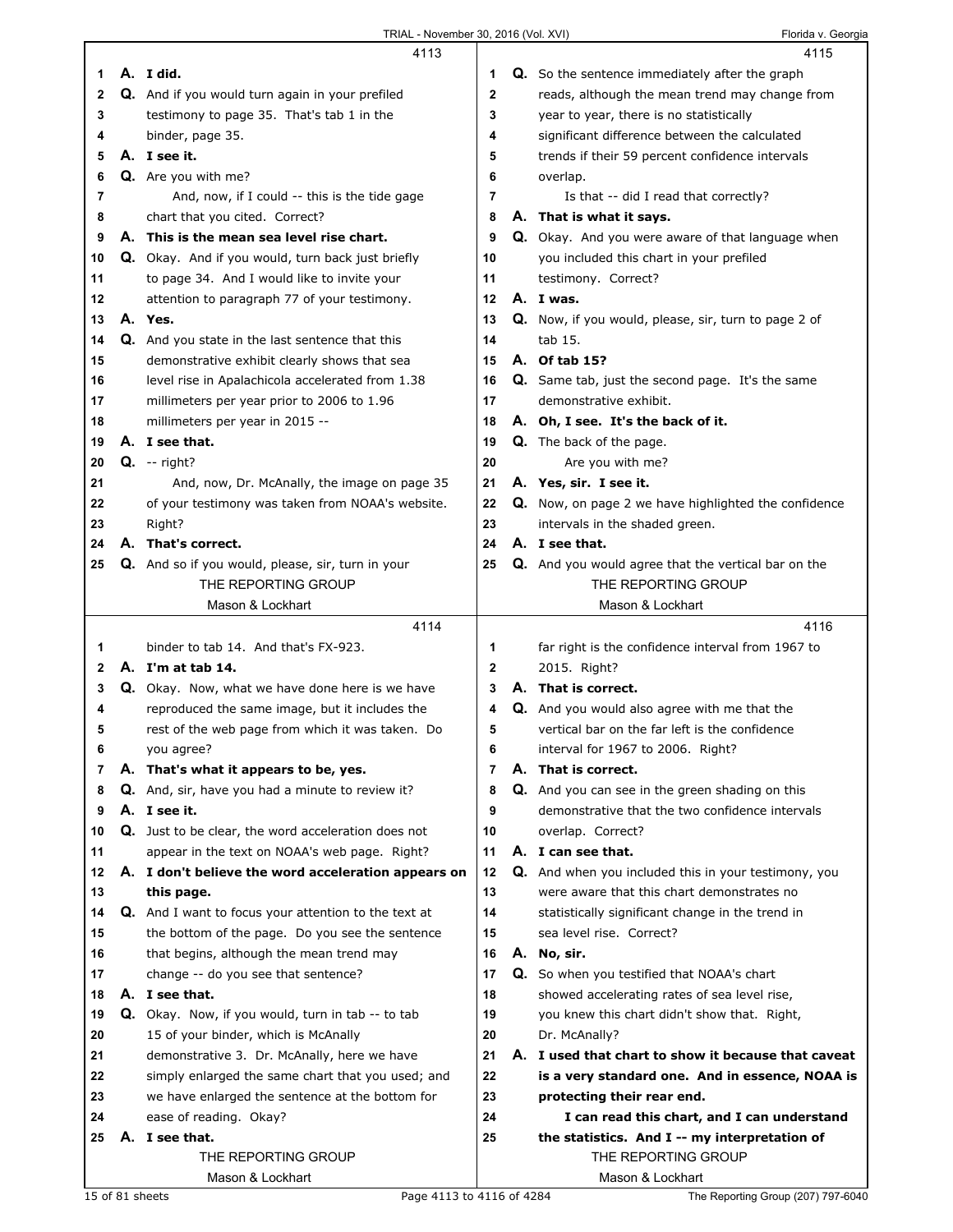|          |    | 4117                                                                                              |        | 4119                                                                                                   |
|----------|----|---------------------------------------------------------------------------------------------------|--------|--------------------------------------------------------------------------------------------------------|
| 1        |    | this is that it clearly shows an acceleration of                                                  | 1      | A. Dr. Douglass, in his analysis and report, used a                                                    |
| 2        |    | sea level rise.                                                                                   | 2      | linear extension of sea level rise into the                                                            |
| 3        |    | Q. Okay.                                                                                          | 3      | future, which corresponds roughly to the low                                                           |
| 4        |    | MR. LEOPOLD: No further questions, your                                                           | 4      | estimate that I used. Then in his direct                                                               |
| 5        |    | Honor.                                                                                            | 5      | testimony, he added that inspection of this web                                                        |
| 6        |    | SPECIAL MASTER LANCASTER: We'll take a                                                            | 6      | page showed that there was no evidence of                                                              |
| 7        |    | break.                                                                                            | 7      | acceleration and says that it has been 1.96                                                            |
| 8        |    | (Time Noted: 10:50 a.m.)                                                                          | 8      | millimeters per year for the past 40 years. And                                                        |
| 9        |    | (Recess Called)                                                                                   | 9      | clearly, that is a mistaken statement.                                                                 |
| 10       |    | (Time Noted: 11:00 a.m.)                                                                          | 10     | I don't believe that Dr. Douglass would                                                                |
| 11       |    | MS. DeSANTIS: Good morning, your Honor.                                                           | 11     | intentionally misrepresent this; but he simply                                                         |
| 12       |    | SPECIAL MASTER LANCASTER: Good morning,                                                           | 12     | didn't look at this closely enough to realize                                                          |
| 13       |    | counsel.                                                                                          | 13     | that 1.96 millimeters per year is a good bit                                                           |
| 14       |    | REDIRECT EXAMINATION                                                                              | 14     | larger than 1.26 millimeters per year.                                                                 |
| 15       |    | BY MS. DeSANTIS:                                                                                  | 15     | Q. Thank you, doctor. We will return to a                                                              |
| 16       |    | Q. Dr. McAnally, before we look at your salinity                                                  | 16     | discussion of sea level rise, but I do want to                                                         |
| 17       |    | modeling and your opinions regarding sea level --                                                 | 17     | focus on your salinity modeling. And I would                                                           |
| 18       |    | before we look at your salinity modeling and your                                                 | 18     | like to focus particularly, again, in your                                                             |
| 19       |    | opinions regarding sea level rise, I would like                                                   | 19     | written direct behind tab 1, page 7. And we will                                                       |
| 20       |    | to ask you to look again behind tab 1 of your                                                     | 20     | pull up on the screen the four bullets on page 7                                                       |
| 21       |    | binder, page 35, demonstrative 13 in your written                                                 | 21     | of your written direct testimony on the screen.                                                        |
| 22       |    | direct.                                                                                           | 22     | And, Dr. McAnally, looking at the particular                                                           |
| 23       |    | So it is page 35.                                                                                 | 23     | bullets in your written direct to guide you, can                                                       |
| 24       | А. | I'm sorry, which tab?                                                                             | 24     | you please describe the hydrodynamic modeling                                                          |
| 25       |    | $Q.$ Tab 1.                                                                                       | 25     | that you did and the scenarios that you used for                                                       |
|          |    | THE REPORTING GROUP                                                                               |        | THE REPORTING GROUP                                                                                    |
|          |    | Mason & Lockhart                                                                                  |        | Mason & Lockhart                                                                                       |
|          |    |                                                                                                   |        |                                                                                                        |
|          |    |                                                                                                   |        |                                                                                                        |
|          |    | 4118                                                                                              |        | 4120                                                                                                   |
| 1        |    | A. Tab 1, page 35.                                                                                | 1      | your opinions in this matter.                                                                          |
| 2        |    | Q. Yes. Your written direct testimony, page 35,                                                   | 2      | A. I used these four scenarios, which we took --                                                       |
| 3<br>4   |    | demonstrative 13.                                                                                 | 3      | again, they were generated by Dr. Bedient. And                                                         |
|          |    | A. I'm there.                                                                                     | 4      | they represented the scenario 2011, which I                                                            |
| 5        |    | Q. And at the conclusion of his questioning,                                                      | 5      | called it the baseline. And that is --                                                                 |
| 6        |    | Mr. Leopold was asking you about demonstrative 13.                                                | 6<br>7 | represented Georgia's upstream consumptive use                                                         |
| 7        |    | Doctor, how does this chart show accelerating<br>rates of sea level rise in the Apalachicola Bay? | 8      | quantities of 2011. And scenario 2040, which was                                                       |
| 8        |    |                                                                                                   | 9      | the same thing but with upstream consumptive uses                                                      |
| 9        |    | A. By definition, acceleration is a change in                                                     | 10     | to be projected basin-wide in 2040. And then                                                           |
| 10       |    | velocity. And so this is in effect a -- the                                                       | 11     | 1992 was a look back at what those consumptive                                                         |
| 11<br>12 |    | millimeters per year makes it a velocity plot or<br>a speed plot.                                 | 12     | uses were occurring in 1992. And then finally,<br>the conservation scenario, which was the same as     |
| 13       |    | So it shows that back in the early 2000's, it                                                     | 13     | the baseline except that the flows were increased                                                      |
| 14       |    |                                                                                                   | 14     | by a thousand cfs during the low flow season.                                                          |
| 15       |    | was -- the calculated speed was about 1.3<br>millimeters per year. And then it -- as it           | 15     |                                                                                                        |
| 16       |    | increases, that is a positive acceleration. So                                                    | 16     | Q. And I would now like to ask you to please turn to<br>page 8 of your written direct testimony -- and |
| 17       |    | that is a -- its acceleration would be whatever                                                   | 17     | we'll bring that up on the screen -- going over                                                        |
| 18       |    | the difference is between 1.96 and 1.38, divided                                                  | 18     | to the top of page 9.                                                                                  |
| 19       |    | by then the time in years.                                                                        | 19     | And, doctor, could you please look at the                                                              |
| 20       |    | So the fact that it's sloping upwards shows                                                       | 20     | bullet points on the bottom of page 8 and the top                                                      |
| 21       |    | that it's a positive acceleration.                                                                | 21     | of page 9 and describe for the Court your                                                              |
| 22       | Q. | And would you please explain for the Court why                                                    | 22     | findings on salinity changes as a result of the                                                        |
| 23       |    | you chose to include this particular graph in                                                     | 23     | modeling of these scenarios.                                                                           |
| 24       |    | your written direct and how it's relevant to your                                                 | 24     | A. Okay. The model showed that the -- going back to                                                    |
| 25       |    | testimony.                                                                                        | 25     | 1992 would decrease salinity -- average salinity                                                       |
|          |    | THE REPORTING GROUP                                                                               |        | THE REPORTING GROUP                                                                                    |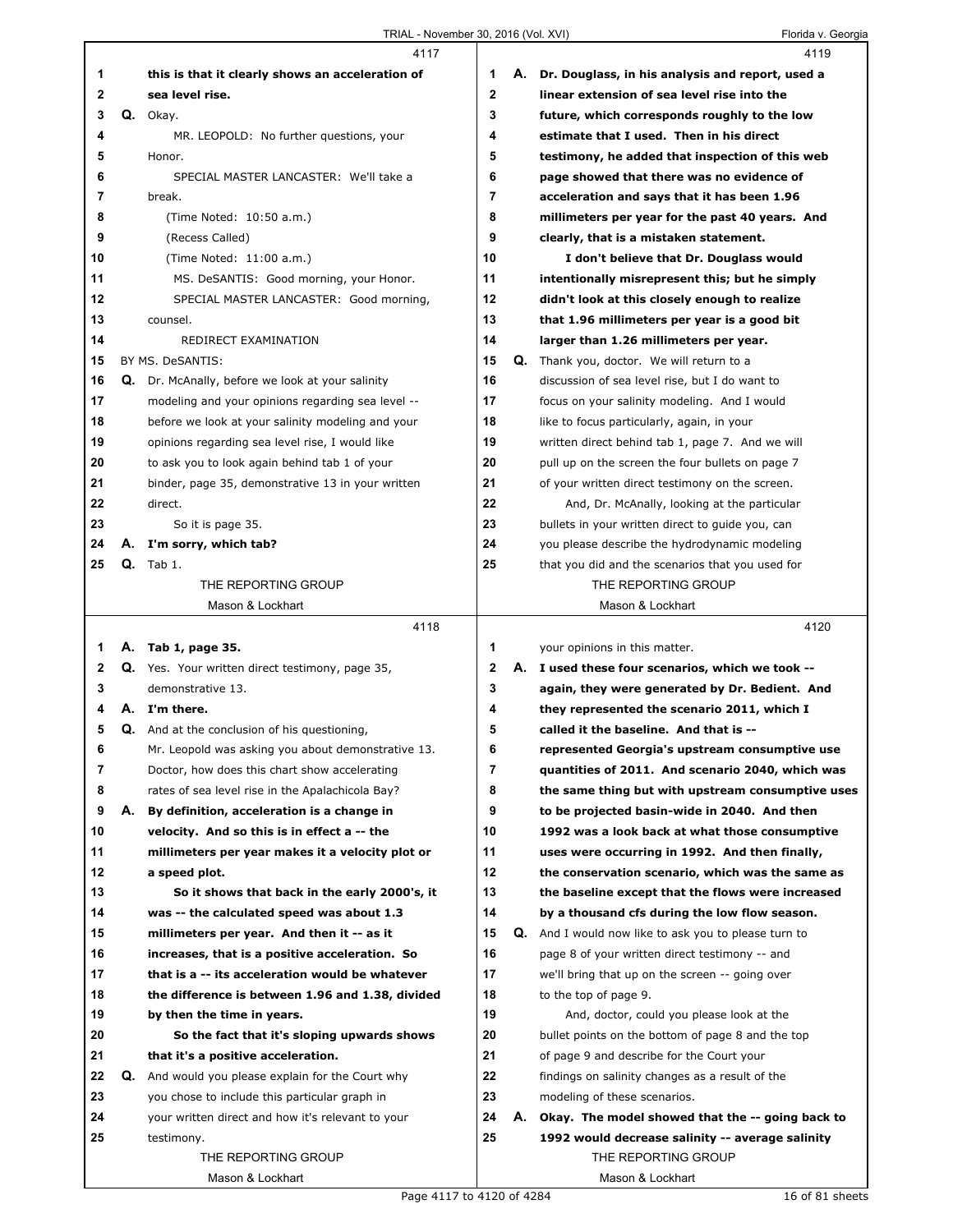|    |    | 4121                                                |    |    | 4123                                                    |
|----|----|-----------------------------------------------------|----|----|---------------------------------------------------------|
| 1  |    | in the dry season in Central Bay by up to about     | 1  |    | under any of the scenarios that you used show any       |
| 2  |    | .5 psu, or practical salinity units, which is       | 2  |    | salinity changes in the bay above 1 psu or 1 ppt        |
| 3  |    | equivalent to ppt.                                  | 3  |    | as a result of increased flow?                          |
| 4  |    | The scenario of 2040, however, was -- had a         | 4  | А. | There may have been individual locations -- in          |
| 5  |    | negligible change from the baseline. It was 0.1,    | 5  |    | fact, there were individual locations, individual       |
| 6  |    | which is really within the level of noise of the    | 6  |    | days when the change would have been greater than       |
| 7  |    | model. And I considered it to be equivalent to      | 7  |    | that. But averaged over weeks and months and            |
| 8  |    | no change.                                          | 8  |    | averaged over space -- well, just it's enough to        |
| 9  |    | The conservation scenario had the greatest          | 9  |    | say averaged over weeks and months I didn't see         |
| 10 |    | effect. And it showed that it would decrease        | 10 |    | any that were larger than those -- that 0.7 is          |
| 11 |    | both annual and dry season average salinity in      | 11 |    | the highest I saw.                                      |
| 12 |    | Central Bay by as much as 0.7 psu, or practical     | 12 |    | <b>Q.</b> And, doctor, before we go into the details of |
| 13 |    | salinity units, plus or minus the confidence        | 13 |    | some of your hydrodynamic modeling, I don't want        |
| 14 |    | limits.                                             | 14 |    | to neglect the second kind of modeling that you         |
| 15 | Q. | Doctor, the Court has heard before during the       | 15 |    | did for this case. Can you please describe the          |
| 16 |    | testimony of Dr. Greenblatt about the meaning of    | 16 |    | second type of modeling work, the numerical             |
| 17 |    | ppt. But could you please refresh all of us on      | 17 |    | modeling work you did, and what that showed.            |
| 18 |    | the definition of ppt and how that corresponds to   | 18 |    | A. The other -- for many years I have practiced         |
| 19 |    | psu.                                                | 19 |    | using at least two approaches for every problem.        |
| 20 | А. | Okay. Ppt, or parts per thousand, is a mass         | 20 |    | That way if I should make a mistake or miss a           |
| 21 |    | concentration that was used for decades, perhaps    | 21 |    | decimal point or there may be something                 |
| 22 |    | centuries, in the oceanographic and water quality   | 22 |    | fundamentally wrong with the method in one              |
| 23 |    | fields. It was rather difficult to take -- make     | 23 |    | approach, in using a very different approach I'll       |
| 24 |    | that measurement because it involved titration      | 24 |    | catch it.                                               |
| 25 |    | of -- in a lab and so forth, so on.                 | 25 |    | And so in this case I used the statistical              |
|    |    | THE REPORTING GROUP                                 |    |    | THE REPORTING GROUP                                     |
|    |    | Mason & Lockhart                                    |    |    | Mason & Lockhart                                        |
|    |    | 4122                                                |    |    | 4124                                                    |
| 1  |    | And sometime in the 1980's, I think it was,         | 1  |    | methods to analyze the observed data from the           |
|    |    |                                                     |    |    |                                                         |
|    |    |                                                     |    |    |                                                         |
| 2  |    | the international community got together and        | 2  |    | <b>National Estuarine Research Reserve and to</b>       |
| 3  |    | decided that they would change it over to an        | 3  |    | formulate actually a set of opinions and results        |
| 4  |    | electrical conductivity standard and just defined   | 4  |    | based on those calculations. And then I was able        |
| 5  |    | the new practical salinity units based on           | 5  |    | to compare those with the -- those from the             |
| 6  |    | electrical conductivity; that is, sticking a        | 6  |    | physics-based EFTC numerical model. And they            |
| 7  |    | probe into the water, and making it equivalent --   | 7  |    | confirmed each other. And so the fact that they         |
| 8  |    | exactly equivalent at 1 ppt and 35 ppt. And then    | 8  |    | confirmed each other and were also consistent           |
| 9  |    | generally they would fit elsewhere.                 | 9  |    | with my own experience in the Gulf gives me             |
| 10 |    | So most of the -- most of the world has             | 10 |    | complete confidence in my conclusions.                  |
| 11 |    | converted to using psu, or practical salinity       | 11 |    | Q. And, doctor, would you consider your hydrodynamic    |
| 12 |    | units. There are still some folks in the U.S.,      | 12 |    | modeling to be more understandable perhaps to the       |
| 13 |    | including myself when I forget, that drop back to   | 13 |    | layperson?                                              |
| 14 |    | say ppt.                                            | 14 |    | A. Yes, it is, certainly. It -- the layperson tends     |
| 15 |    | <b>Q.</b> But is psu equivalent to ppt numerically? | 15 |    | to regard it as a black box, but -- but it's --         |
| 16 | А. | For all practical purposes, they are equivalent     | 16 |    | certainly, the results look obvious; and people         |
| 17 |    | numerically.                                        | 17 |    | can understand it when they look at the plots.          |
| 18 |    | Q. Okay. And, doctor, again, please remind us of    | 18 |    | Q. All right. Well, we're going to focus then on a      |
| 19 |    | the range of ppt values in the Apalachicola Bay.    | 19 |    | couple of particular -- a particular finding of         |
| 20 | А. | The values in Apalachicola Bay observed data        | 20 |    | your hydrodynamic modeling since it is somewhat         |
| 21 |    | ranged from very near zero to 39 psu, which is      | 21 |    | more understandable to a layperson. And I               |
| 22 |    | slightly saltier than Gulf water because of local   | 22 |    | particularly want to focus on the conservation          |
| 23 |    | evaporation.                                        | 23 |    | scenario that you ran. And I also want to focus         |
| 24 | Q. | And as you have just described the results of       | 24 |    | on some modeling work done by Dr. Greenblatt            |
| 25 |    | your hydrodynamic modeling, did your modeling       | 25 |    | under a remedy scenario.                                |
|    |    | THE REPORTING GROUP<br>Mason & Lockhart             |    |    | THE REPORTING GROUP<br>Mason & Lockhart                 |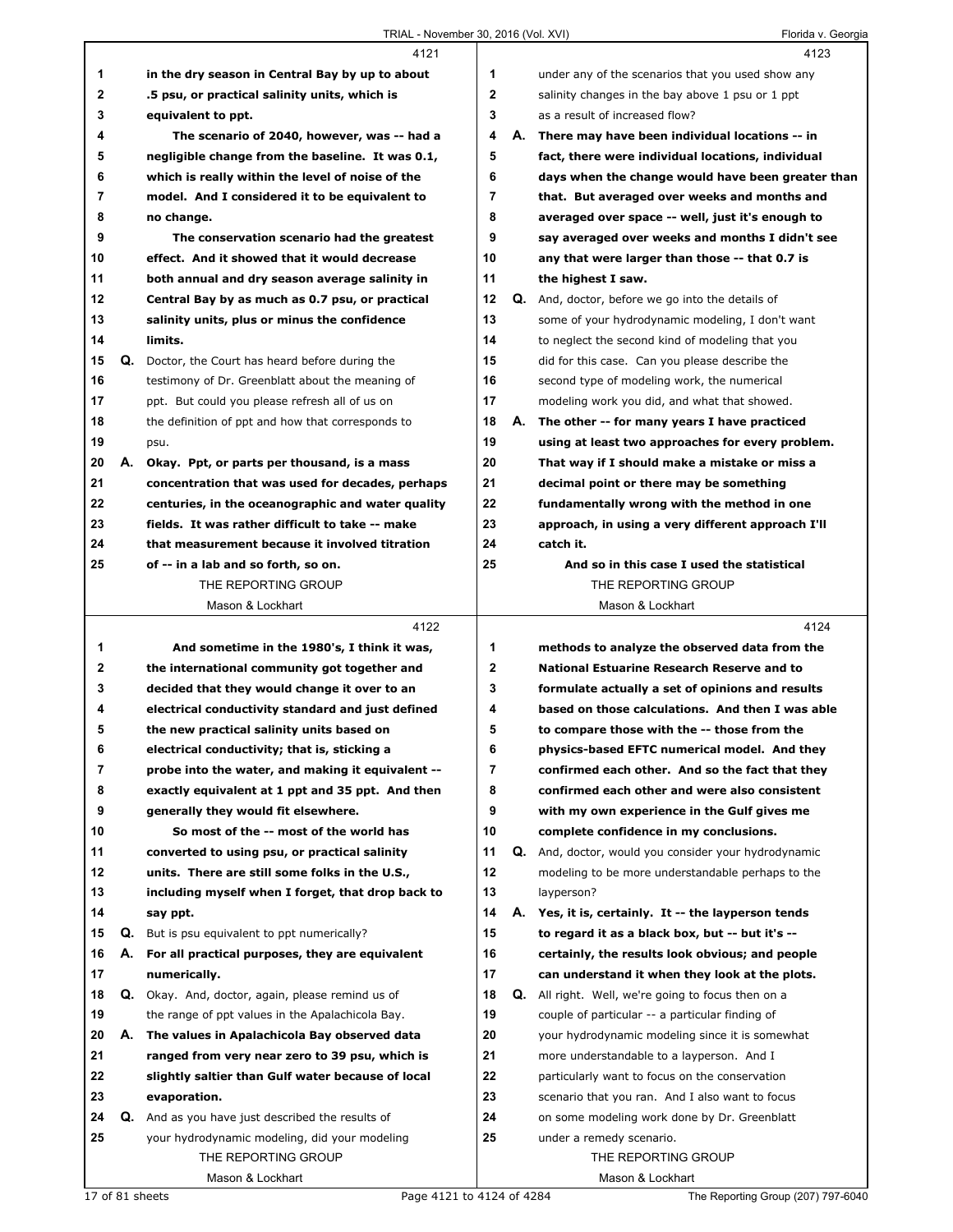|    |    | 4125                                                      |             | 4127                                                        |
|----|----|-----------------------------------------------------------|-------------|-------------------------------------------------------------|
| 1  |    | You are familiar with the work that was done              | 1           | A. They show that -- well, let me first quibble.            |
| 2  |    | by Dr. Greenblatt, as you have testified. Right?          | $\mathbf 2$ | One of the things that I am critical of her                 |
| 3  |    | A. Iam.                                                   | 3           | approach was here she used observed flows versus            |
| 4  |    | Q. And are you critical of some of Dr. Greenblatt's       | 4           | calculated flows. And in the modeling world,                |
| 5  |    | methods?                                                  | 5           | that is -- that's -- that shouldn't be done. It             |
| 6  |    | A. I am, and I was. I think that Dr. Greenblatt is        | 6           | should be model results compared to model                   |
| 7  |    | a very bright person and will become a good               | 7           | results. So she used observed flows versus                  |
| 8  |    | engineer with sufficient experience and good              | 8           | modeled, which is not a good idea.                          |
| 9  |    | guidance on how to approach these problems.               | 9           | But, again, that's a quibble rather than a                  |
| 10 | Q. | Regardless of your criticisms of her                      | 10          | criticism of the results, actually.                         |
| 11 |    | methodologies, are you critical of her findings?          | 11          | But what I see here is that over most of                    |
| 12 |    | A. Her -- Dr. Greenblatt's model results were very        | 12          | Apalachicola Bay, the changes are -- the plot               |
| 13 |    | similar to my own. So I'm -- obviously I can't            | 13          | shows all white over most of the bay; so that               |
| 14 |    | say that I'm critical of those results.                   | 14          | means changes less than 1 psu. There are areas              |
| 15 |    | <b>Q.</b> And did you find the results of her modeling to | 15          | in July of 2012, for example, that show higher              |
| 16 |    | be results that you would have expected?                  | 16          | changes of between 1 and 2 psu very close to the            |
| 17 |    | A. Yes.                                                   | 17          | river mouth, essentially where the river                    |
| 18 |    | <b>Q.</b> All right. And, doctor, in particular, I would  | 18          | distributaries discharge into the bay.                      |
| 19 |    | like to look at Dr. Greenblatt's remedy scenario.         | 19          | Q. So is it your understanding that the white areas         |
| 20 |    | What was your understanding of Dr. Greenblatt's           | 20          | on Dr. Greenblatt's map represent salinity                  |
| 21 |    | remedy scenario?                                          | 21          | changes of less than 1 ppt or 1 psu?                        |
| 22 | А. | My understanding of that -- of Dr. Greenblatt's           | 22          | A. That's my interpretation of this plot.                   |
| 23 |    | remedy scenario was that it included a 50 percent         | 23          | <b>Q.</b> All right. Now, doctor, in your work, did you     |
| 24 |    | reduction in irrigation use of water in Georgia.          | 24          | run another conservation scenario that was called           |
| 25 |    | Plus there were some other conservation measures          | 25          | the 1000 cfs conservation scenario?                         |
|    |    | THE REPORTING GROUP                                       |             | THE REPORTING GROUP                                         |
|    |    | Mason & Lockhart                                          |             | Mason & Lockhart                                            |
|    |    | 4126                                                      |             | 4128                                                        |
|    |    |                                                           |             |                                                             |
|    |    |                                                           |             |                                                             |
| 1  |    | that escape me at the moment. Probably -- I               | 1           | A. I did.                                                   |
| 2  |    | think it was evaporation control and some other           | 2           | <b>Q.</b> And I would like to ask you now to turn back to   |
| 3  |    | things that were included in that remedy.                 | 3           | your own written direct testimony behind tab 1,             |
| 4  | Q. | And was it your understanding that that remedy            | 4           | and specifically to look at page 12. And                    |
| 5  |    | scenario run by Dr. Greenblatt would result in            | 5           | demonstrative 4 -- and Mr. Smith is bringing that           |
| 6  |    | increased flow into the Apalachicola Bay?                 | 6           | up on the screen.                                           |
| 7  | А. | I believe that I recall that it would, yes.               | 7           | Now, does demonstrative 4 shows the results                 |
| 8  | Q. | All right. I would like to look now behind tab 4          | 8           | of your conservation scenario and the modeling              |
| 9  |    | of the binder that was given to you by counsel            | 9           | that you ran?                                               |
| 10 |    | for Florida, which has Dr. Greenblatt's written           | 10          | A. It does.                                                 |
| 11 |    | direct testimony. And we'll ask the Court and             | 11          | <b>Q.</b> And what did you find when you ran your 1,000 cfs |
| 12 |    | you, Dr. McAnally, to please turn to pages 36 and         | 12          | conservation scenario?                                      |
| 13 |    | 37 where we see Dr. Greenblatt's figures 3-15 and         | 13          | A. I found that all of the changes were less than           |
| 14 |    | $3-16.$                                                   | 14          | 1 psu. However, I did -- in this graphic, for               |
| 15 | А. | Okay.                                                     | 15          | example, I used a different scheme for creating a           |
| 16 |    | Q. And Mr. Smith has helpfully put up both figure         | 16          | color bar; so I was showing down to actually .25            |
| 17 |    | 3-15 and 3-16 side by side on the screen.                 | 17          | and .1 psu, which is the -- about the lower limit           |
| 18 |    | Is it your understanding, doctor, that these              | 18          | of detection. And so mine, therefore, show a lot            |
| 19 |    | maps show salinity changes in the bay if                  | 19          | more color than hers; but they are showing                  |
| 20 |    | Florida's proposed 50 percent cut remedy were in          | 20          | essentially the same results. If I plotted --               |
| 21 |    | place for the years 2011 and 2012?                        | 21          | used her scale, these would have been all white.            |
| 22 |    | A. Yes.                                                   | 22          | <b>Q.</b> All right. So if you could use Dr. Greenblatt's   |
| 23 |    | Q. And what do you see with respect to salinity           | 23          | color coding scale, your maps would have been all           |
| 24 |    | changes on these maps as modeled by Dr. Greenblatt        | 24          | white?                                                      |
| 25 |    | if Florida's remedy scenario were in place?               | 25          | A. That's correct.                                          |
|    |    | THE REPORTING GROUP<br>Mason & Lockhart                   |             | THE REPORTING GROUP<br>Mason & Lockhart                     |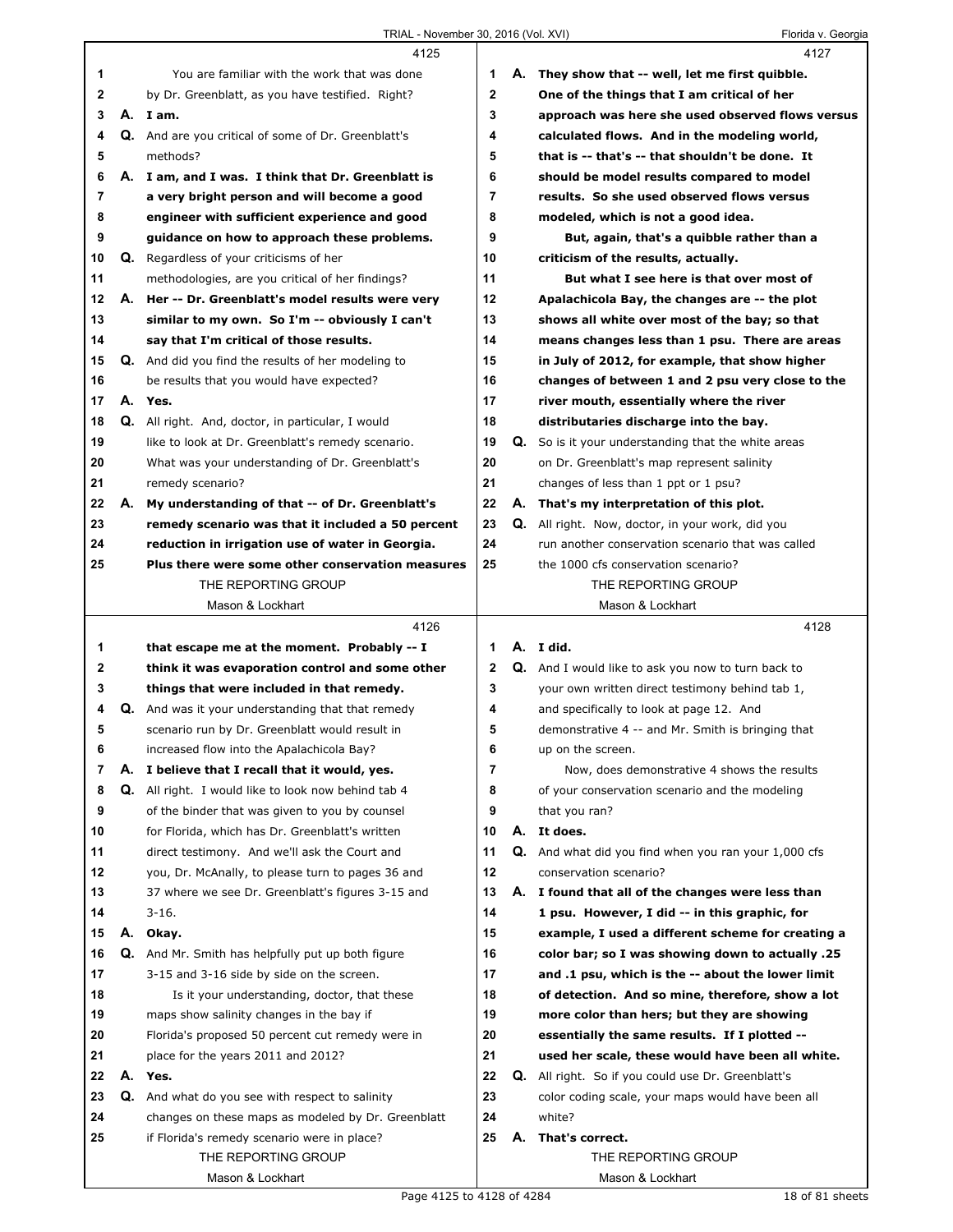|        |    | 4129                                                                                         |                  |    | 4131                                                 |
|--------|----|----------------------------------------------------------------------------------------------|------------------|----|------------------------------------------------------|
| 1      |    | Q. All right. I'm going to ask Mr. Smith to please                                           | 1                |    | NOAA data showed that there has been a sea level     |
| 2      |    | show us your maps as they would have looked if                                               | $\mathbf{2}$     |    | rise during that period. But I also took the         |
| 3      |    | they had been coded according to Dr. Greenblatt's                                            | 3                |    | tide gage data and analyzed it and found that it     |
| 4      |    | color scheme.                                                                                | 4                |    | had -- it had, indeed, risen -- sea level had        |
| 5      |    | And Mr. Smith has put up demonstrative --                                                    | 5                |    | risen during that period from 2002 -- actually,      |
| 6      |    | what we keyed as demonstrative 4 shows your maps                                             | 6                |    | from 1992 to 2014; but particularly I looked at      |
| 7      |    | color-coded according to Dr. Greenblatt's color                                              | 7                |    | 2002 to 2014. And it showed that it had risen.       |
| 8      |    | scheme; is that right?                                                                       | 8                |    | Q. And is it your opinion that sea level rise will   |
| 9      |    | A. That's correct.                                                                           | 9                |    | have an impact on future salinity levels in the      |
| 10     |    | <b>Q.</b> All right.                                                                         | 10               |    | bay?                                                 |
| 11     |    | MS. DeSANTIS: I would like to ask that                                                       | 11               |    | A. It most certainly will.                           |
| 12     |    | both this particular map be put side by side                                                 | 12               |    | <b>Q.</b> And what is the basis for that opinion?    |
| 13     |    | with Dr. Greenblatt's maps from figures 3,                                                   | 13               |    | A. It -- that's sort of like asking what is the      |
| 14     |    | dash -- figure 3-15, which are her results                                                   | 14               |    | basis of my opinion the sun is going to rise         |
| 15     |    | from 2011.                                                                                   | 15               |    | tomorrow?                                            |
| 16     |    | BY MS. DeSANTIS:                                                                             | 16               |    | The literature is unanimous to that effect.          |
| 17     |    | Q. Now, Dr. McAnally, when you look at your maps on                                          | 17               |    | I cited some literature about Apalachicola Bay in    |
| 18     |    | the left using your conservation scenario of                                                 | 18               |    | my report. It's -- that's been a result of, for      |
| 19     |    | 1,000 cfs -- additional 1,000 cfs of flow next to                                            | 19               |    | example, my experience in Louisiana where land       |
| 20     |    | Dr. Greenblatt's maps for 2011 showing the 50                                                | 20               |    | subsidence has introduced an apparent sea level      |
| 21     |    | percent cut remedy resulting in increased flow,                                              | 21               |    | rise that is much accelerated over what we see       |
| 22     |    | what do you see with respect to salinity changes                                             | 22               |    | elsewhere in the Gulf. And so in those cases we      |
| 23     |    | in the bay under each of these two remedy or                                                 | 23               |    | see the morphological changes. We see the            |
| 24     |    | conservation scenarios?                                                                      | 24               |    | sediment deposition, and we see the shoreline        |
| 25     |    | A. I see the same as my conclusion in my testimony,                                          | 25               |    | extend inland. In every single case that I'm         |
|        |    | THE REPORTING GROUP                                                                          |                  |    | THE REPORTING GROUP                                  |
|        |    | Mason & Lockhart                                                                             |                  |    | Mason & Lockhart                                     |
|        |    |                                                                                              |                  |    |                                                      |
|        |    |                                                                                              |                  |    |                                                      |
|        |    | 4130                                                                                         |                  |    | 4132                                                 |
| 1      |    | and that is is that the conservation scenario --                                             | 1                |    | aware of, salinity has increased, sometimes          |
| 2      |    | and it turns out her remedy scenario -- both                                                 | $\mathbf 2$<br>3 |    | precipitously.                                       |
| 3<br>4 |    | produce changes of less than 1 psu in                                                        | 4                |    | Q. Doctor, could you please turn again, tab 1, your  |
| 5      |    | Apalachicola Bay.                                                                            | 5                |    | written direct testimony, to page 26, and            |
|        |    | Q. Okay. Doctor, I want to turn now to sea level                                             |                  |    | particularly to your demonstrative 10. Can you       |
| 6<br>7 |    | rise.                                                                                        | 6<br>7           |    | explain, please, what this particular graph          |
| 8      |    | A. I'm sorry. Let me correct that. About 1 psu in<br>hers.                                   | 8                |    | shows.<br>A. Okay. Page 26?                          |
| 9      |    |                                                                                              | 9                |    | <b>Q.</b> Page 26, demonstrative 10, which is on the |
| 10     | А. | Q. Approximately 1 psu?                                                                      | 10               |    | screen.                                              |
| 11     |    | Approximately 1 psu, yes.                                                                    | 11               | А. | This shows a range of potential projections of       |
| 12     |    | Q. So whether you run the remedy scenario by<br>Dr. Greenblatt or your scenario based on the | 12               |    | salinity increases from 1992 forward based on,       |
| 13     |    | 1,000 cfs additional flow, you are seeing                                                    | 13               |    | first of all, two levels of -- of projected sea      |
| 14     |    | comparable salinity changes in the bay?                                                      | 14               |    | level rise. One, the low estimate by the Corps       |
| 15     |    | A. Yes. They are comparable.                                                                 | 15               |    | of Engineers; the other, the high estimate by        |
| 16     |    | Q. Doctor, let's talk about sea level rise. And you                                          | 16               |    | NOAA, which happens to be the same as that for       |
| 17     |    | also, as part of your work in this matter,                                                   | 17               |    | the Corps of Engineers. And then in addition to      |
| 18     |    | analyzed the impact of sea level rise on salinity                                            | 18               |    | those -- that range of sea level rise rates, I       |
| 19     |    | in the bay, as you testified; correct?                                                       | 19               |    | have applied the -- a low estimate of my             |
| 20     |    | A. Correct.                                                                                  | 20               |    | calculations showing the effect of sea level rise    |
| 21     |    | Q. And can you please explain the basis for your                                             | 21               |    | on salinity and a high -- higher rate, not the       |
| 22     |    | opinion that there has been a sea level change in                                            | 22               |    | highest rate. But these are extremely                |
| 23     |    | the bay in the years that you analyzed up to                                                 | 23               |    | conservative estimates of the band that would be     |
| 24     |    | 2014?                                                                                        | 24               |    | most likely experienced by average salinity in       |
| 25     | А. | Okay. I took the two methods actually, but the                                               | 25               |    | central Apalachicola Bay in the future due to sea    |
|        |    | THE REPORTING GROUP                                                                          |                  |    | THE REPORTING GROUP                                  |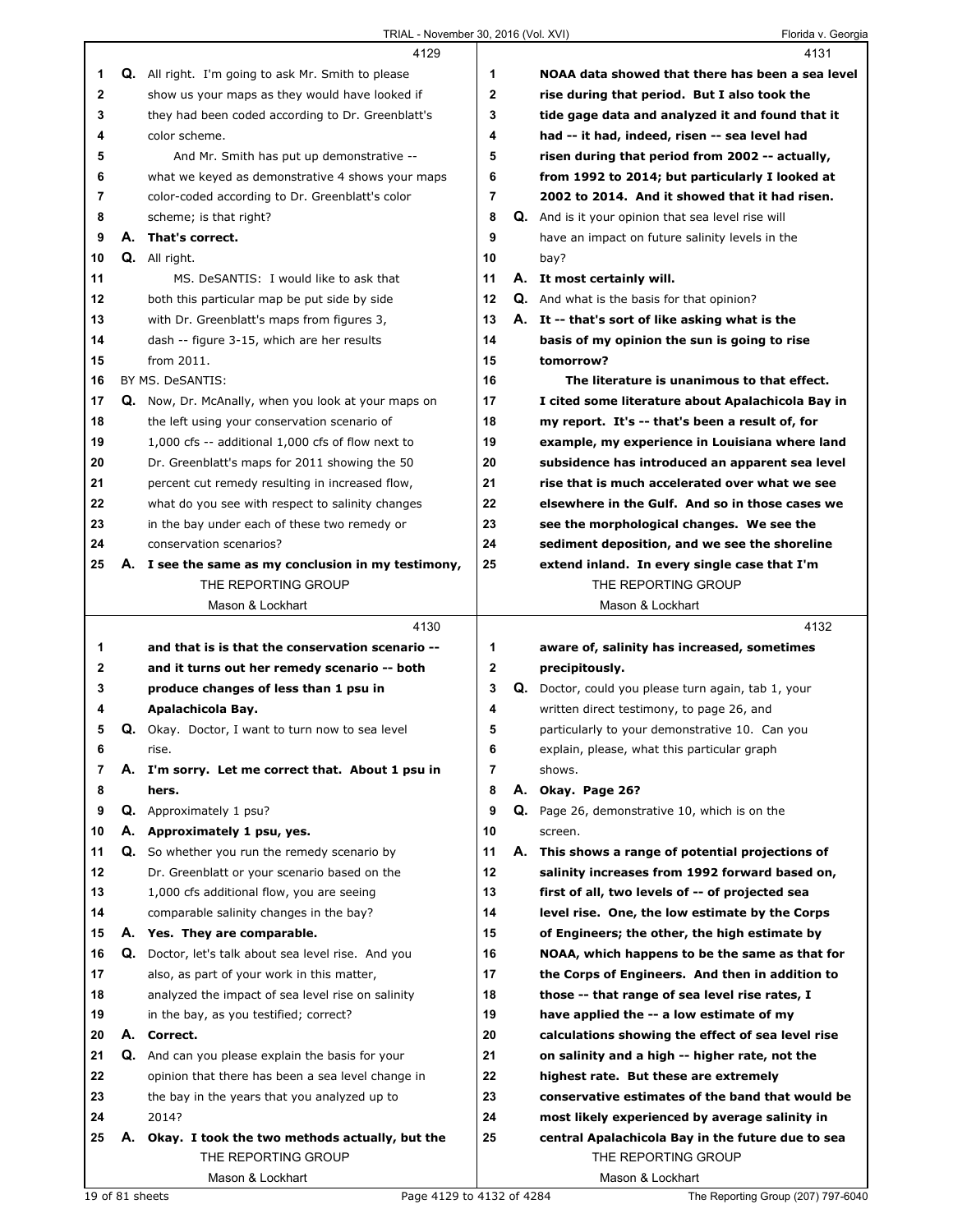|             |    | 4133                                                 |                |    | 4135                                                     |
|-------------|----|------------------------------------------------------|----------------|----|----------------------------------------------------------|
| 1           |    | level rise.                                          | 1              |    | and got a difference in the two values.                  |
| $\mathbf 2$ |    | Q. And which of these bands shown do you believe to  | $\mathbf{2}$   |    | So mine was a discrete analysis of the                   |
| 3           |    | be the most likely?                                  | 3              |    | difference of the rise in -- over that 12,               |
| 4           |    | A. I strongly believe that the highest is the        | 4              |    | 13-year period, whereas, NOAA's was a weighted           |
| 5           |    | most -- that the actual experience is going to be    | 5              |    | average that goes back decades.                          |
| 6           |    | much closer to the high estimate than it is to       | 6              | Q. | Now, Dr. McAnally, in her testimony in this court        |
| 7           |    | the low estimate.                                    | $\overline{7}$ |    | Dr. Greenblatt suggested that changes in inlet           |
| 8           |    | <b>Q.</b> And on what do you base that opinion?      | 8              |    | size will offset the impact of sea level rise on         |
| 9           |    | A. I base that on the fact that the National Academy | 9              |    | salinity in the bay in the future. Is she right?         |
| 10          |    | of Sciences has provided a method to project sea     | 10             | А. | No, she's not. It betrays, frankly, a lack of            |
| 11          |    | level rise in the future and based on IPCC           | 11             |    | knowledge of coastal processes, and in particular        |
| 12          |    | estimates.                                           | 12             |    | those for -- of those of bay estuaries with              |
| 13          |    | IPCC -- I'm putting in too many C's. IPCC            | 13             |    | multiple inlets.                                         |
| 14          |    | estimates in the past have been shown to be too      | 14             |    | They are very dynamic systems. And so, for               |
| 15          |    | low. They're being too conservative. And in the      | 15             |    | example, if they get narrower, if a tidal inlet          |
| 16          |    | 2013 report, they were -- they were corrected for    | 16             |    | gets narrower, usually the tidal currents will           |
| 17          |    | the effect of Greenland ice sheet melting. And       | 17             |    | scour it deeper so that the total exchange               |
| 18          |    | they -- it increased the values. They did not        | 18             |    | remains about the same. We have seen this over           |
| 19          |    | include the effect of accelerated West Antarctic     | 19             |    | and over again throughout the world. So it does          |
| 20          |    | ice sheet melting. And I am -- I read the            | 20             |    | not follow that as an inlet narrows, it would            |
| 21          |    | literature on that; and I am virtually certain       | 21             |    | also become more shallow. In fact, it's usually          |
| 22          |    | that when the next update occurs in the IPCC         | 22             |    | the reverse.                                             |
| 23          |    | report and which would then be translated into       | 23             |    | <b>Q.</b> Did Dr. Greenblatt or any other expert for the |
| 24          |    | the Corps' and NOAA's projections, that the          | 24             |    | State of Florida report on any modeling done             |
| 25          |    | number will be higher still. And so I think it       | 25             |    | regarding changes in inlet size and the effect on        |
|             |    | THE REPORTING GROUP                                  |                |    | THE REPORTING GROUP                                      |
|             |    | Mason & Lockhart                                     |                |    | Mason & Lockhart                                         |
|             |    | 4134                                                 |                |    | 4136                                                     |
| 1           |    | will be pushing certainly the upper limit of this    | 1              |    | salinity in the bay?                                     |
| 2           |    | and perhaps being even higher than my high           | $\mathbf{2}$   |    | A. No. And that's -- that's one of the star              |
| 3           |    | projection.                                          | 3              |    | differences. Drs. Greenblatt and Douglass did no         |
| 4           | Q. | Dr. McAnally, when Mr. Leopold was questioning       | 4              |    | modeling, did no calculations of the effect of           |
| 5           |    | you, he was asking you to compare what you termed    | 5              |    | sea level rise on salinity. Instead, they were           |
| 6           |    | apples and oranges concerning some sea level rise    | 6              |    | speculating. And, in fact, Dr. Douglass, to his          |
| 7           |    | data. Would you please explain why Mr. Leopold       | 7              |    | credit, said likely. And I think even in using           |
| 8           |    | was asking you to compare data that should not be    | 8              |    | that word likely, he was -- he was overstepping          |
| 9           |    | compared?                                            | 9              |    | what he should have concluded.                           |
| 10          | А. | Okay. The -- well, the data that was shown on        | 10             |    | But neither one of them performed any actual             |
| 11          |    | NOAA's website are calculated by a prescribed        | 11             |    | calculations. They simply speculated, whereas,           |
| 12          |    | formula that all of us involved in coastal           | 12             |    | I performed detailed calculations; so did                |
| 13          |    | engineering are familiar with that -- but it         | 13             |    | Drs. Freeman and Huang and Clough. And they all          |
| 14          |    | involves long-term averages of many values per       | 14             |    | came to the same conclusion I did when they made         |
| 15          |    | day. And so as a result, the 2015 value is --        | 15             |    | their calculations saying that salinities would          |
| 16          |    | inherits all of the tendencies of the data going     | 16             |    | increase as a result of sea level rise.                  |
| 17          |    | back to the start of the -- of the gage. And in      | 17             | Q. | Dr. Greenblatt also suggested in her testimony in        |
|             |    |                                                      | 18             |    |                                                          |
| 18          |    | that case, I -- it's sometime in the 1960's, I       |                |    | this court that sedimentation will offset the            |
| 19          |    | think, for the Apalachicola Gage. So that 2015       | 19             |    | impact of sea level rise on salinity in the              |
| 20          |    | value is, in fact, a very long-term average over     | 20             |    | future in the bay. Is she correct about that?            |
| 21          |    | decades and reflects the weight of all that has      | 21             |    | A. Absolutely not.                                       |
| 22          |    | happened before.                                     | 22             |    | <b>Q.</b> And why not?                                   |
| 23          |    | What I did was I took two distinct dates,            | 23             |    | A. First of all, the nature of sedimentation from        |
| 24          |    | 2002 and 2014, and said, what was the mean sea       | 24             |    | the river is that the vast majority of that              |
| 25          |    |                                                      |                |    |                                                          |
|             |    | level on these two years? And I compared those       | 25             |    | sediment will settle out in the delta. That is           |
|             |    | THE REPORTING GROUP<br>Mason & Lockhart              |                |    | THE REPORTING GROUP<br>Mason & Lockhart                  |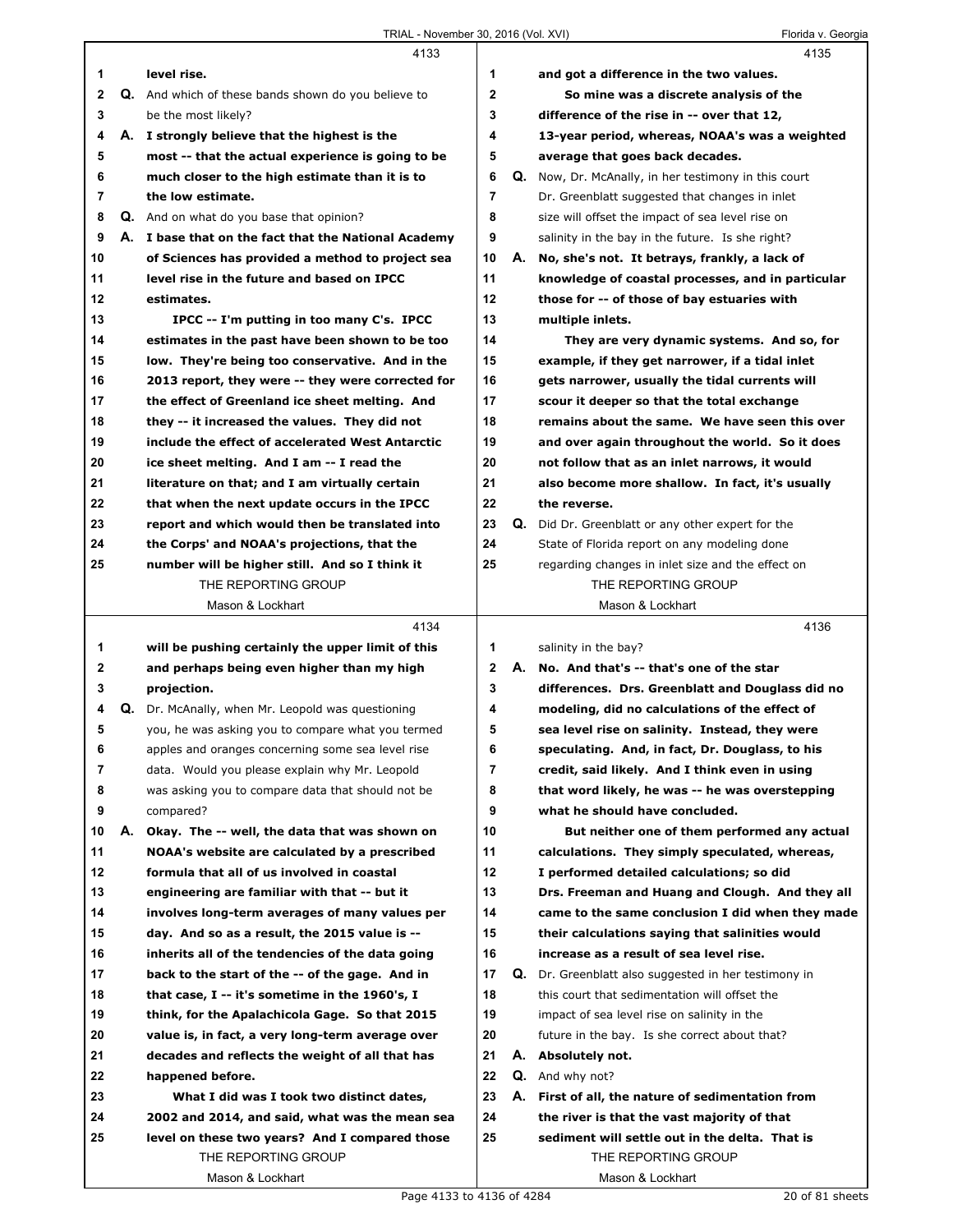## TRIAL - November 30, 2016 (Vol. XVI) Florida v. Georgia

|          |    | 4137                                                                                                     |                |    | 4139                                                                                                  |
|----------|----|----------------------------------------------------------------------------------------------------------|----------------|----|-------------------------------------------------------------------------------------------------------|
| 1        |    | very close to the mouth of the river. And this                                                           | 1              |    | RECROSS-EXAMINATION                                                                                   |
| 2        |    | is a pattern that we see over and over again                                                             | $\mathbf{2}$   |    | BY MR. LEOPOLD:                                                                                       |
| 3        |    | throughout the world. And so it does not go out                                                          | 3              |    | Q. Dr. McAnally, just a couple more questions.                                                        |
| 4        |    | and deposit in the bay. There are -- there's a                                                           | 4              |    | You just testified that you have seen the                                                             |
| 5        |    | certain fraction that's very light, settles very                                                         | 5              |    | effects of geomorphic changes in other parts of                                                       |
| 6        |    | slowly, and that would tend to be washed out.                                                            | 6              |    | the Gulf of Mexico. Right?                                                                            |
| 7        |    | And, in fact, if we look at the bottom                                                                   | $\overline{7}$ |    | A. I have.                                                                                            |
| 8        |    | sediments in Apalachicola Bay, we see that that's                                                        | 8              |    | Q. And, sir, you agree that geomorphic processes                                                      |
| 9        |    | the case. It's primarily beach sand and shell                                                            | 9              |    | exist. Correct?                                                                                       |
| 10       |    | fragments throughout much of the bay with a few                                                          | 10             |    | A. Geomorphic processes do occur.                                                                     |
| 11       |    | spots of fine sediment.                                                                                  | 11             |    | Q. Okay. And, yet, you didn't model any geomorphic                                                    |
| 12       |    | So there's that. There's also the fact that,                                                             | 12             |    | processes other than the narrowing of the pass                                                        |
| 13       |    | again, my experience in other estuaries in                                                               | 13             |    | inlets that Dr. Douglass suggested. Right?                                                            |
| 14       |    | which -- for example, Atchafalaya Bay, there is                                                          | 14             |    | A. That was the only geomorphic change that I                                                         |
| 15       |    | massive sedimentation going on in Atchafalaya                                                            | 15             |    | modeled.                                                                                              |
| 16       |    | Bay. The barrier islands did move and were                                                               | 16             |    | Q. And you agree though that sedimentation has the                                                    |
| 17       |    | submerged by sea level rise, and salinity                                                                | 17             |    | effect of elevating the bottom of Apalachicola                                                        |
| 18       |    | increased steadily throughout the system.                                                                | 18             |    | Bay. Right?                                                                                           |
| 19       |    | And I have -- I have seen that. I have                                                                   | 19             |    | A. No, I did not.                                                                                     |
| 20       |    | documented it. I have experienced it.                                                                    | 20             |    | Q. And there is published data that shows a rate of                                                   |
| 21       |    | So both the -- from basic physics and from my                                                            | 21             |    | sedimentation in Apalachicola Bay. Correct?                                                           |
| 22       |    | own personal experience I can say that Dr.                                                               | 22             |    | A. There is some very old data that shows the rate                                                    |
| 23       |    | Greenblatt is totally incorrect when she says                                                            | 23             |    | of sedimentation.                                                                                     |
| 24       |    | that bay sedimentation would offset salinity                                                             | 24             |    | Q. And because you thought it was old data, you made                                                  |
| 25       |    | increases.                                                                                               | 25             |    | no assumption whatsoever for sedimentation rate.                                                      |
|          |    | THE REPORTING GROUP                                                                                      |                |    | THE REPORTING GROUP                                                                                   |
|          |    | Mason & Lockhart                                                                                         |                |    | Mason & Lockhart                                                                                      |
|          |    |                                                                                                          |                |    |                                                                                                       |
|          |    | 4138                                                                                                     |                |    | 4140                                                                                                  |
|          |    |                                                                                                          | 1              |    |                                                                                                       |
| 1<br>2   |    | <b>Q.</b> Should there be any credence given to an opinion<br>that the migration of barrier islands will | $\mathbf{2}$   |    | You assumed a zero sedimentation rate in your<br>model. Correct?                                      |
| 3        |    |                                                                                                          | 3              |    | A. No. That is not correct.                                                                           |
| 4        |    | protect the bay from sea level rise and                                                                  | 4              |    | Q. You assumed no sedimentation to the bottom of                                                      |
| 5        |    | increasing salinity levels?<br>A. I'm trying to think of a case where that has ever                      | 5              |    | Apalachicola Bay; isn't that true?                                                                    |
| 6        |    |                                                                                                          | 6              | Α. |                                                                                                       |
| 7        |    | actually occurred. And I have seen a lot of                                                              | 7              |    | That is not -- that is not true.<br><b>Q.</b> And -- so you didn't address in your model,             |
| 8        |    | cases -- a lot of situations, projects, where<br>barrier islands migrated; but I have never seen         | 8              |    | Dr. McAnally, what the effects of sedimentation                                                       |
| 9        |    |                                                                                                          | 9              |    |                                                                                                       |
| 10       |    | where they strongly affected the salinity within                                                         | 10             |    | are going to be in the bay and whether it would<br>offset sea level rise. Correct?                    |
| 11       |    | the estuary behind them. So I don't think<br>there's any particular reason to give credence to           | 11             |    | A. I did not model the deposition of sediment in the                                                  |
| 12       |    | that speculation.                                                                                        | 12             |    |                                                                                                       |
| 13       | Q. |                                                                                                          | 13             |    | bay because I knew that it would occur up in the<br>delta and have little or no effect on salinity in |
| 14       |    | And, doctor, to your knowledge did Dr. Greenblatt                                                        | 14             |    | Central Bay.                                                                                          |
| 15       |    | or any other expert for the State of Florida do                                                          | 15             |    |                                                                                                       |
|          |    | any modeling to support an opinion that                                                                  | 16             |    | Q. Okay. And, now, turning to the remedy discussion                                                   |
| 16<br>17 |    | sedimentation or migration of barrier islands<br>will offset the effects of sea level rise on            | 17             |    | regarding Dr. Greenblatt's modeling, the maps<br>that Ms. DeSantis just showed you indicate the       |
| 18       |    | salinity in the bay?                                                                                     | 18             |    | magnitude of change in salinity based on the                                                          |
| 19       |    | A. I have not seen anything that Dr. Greenblatt and                                                      | 19             |    | remedy scenario. Right?                                                                               |
| 20       |    | Dr. Douglass did that would suggest or that they                                                         | 20             |    | A. That's -- that's what they show.                                                                   |
| 21       |    | actually did any calculations at all on the                                                              | 21             |    |                                                                                                       |
| 22       |    | subject of the effects of bay sedimentation or                                                           | 22             |    | Q. But those maps don't show the persistence of the<br>change in salinity over time. Correct?         |
| 23       |    | barrier island movement on salinity.                                                                     | 23             |    |                                                                                                       |
| 24       |    | Q. Thank you, doctor.                                                                                    | 24             |    | A. Actually, they do because they show month by<br>month what those -- what those changes are. So     |
| 25       |    | MS. DeSANTIS: I have no more questions.                                                                  | 25             |    | you can -- by looking at the month, you can draw                                                      |
|          |    | THE REPORTING GROUP                                                                                      |                |    | THE REPORTING GROUP                                                                                   |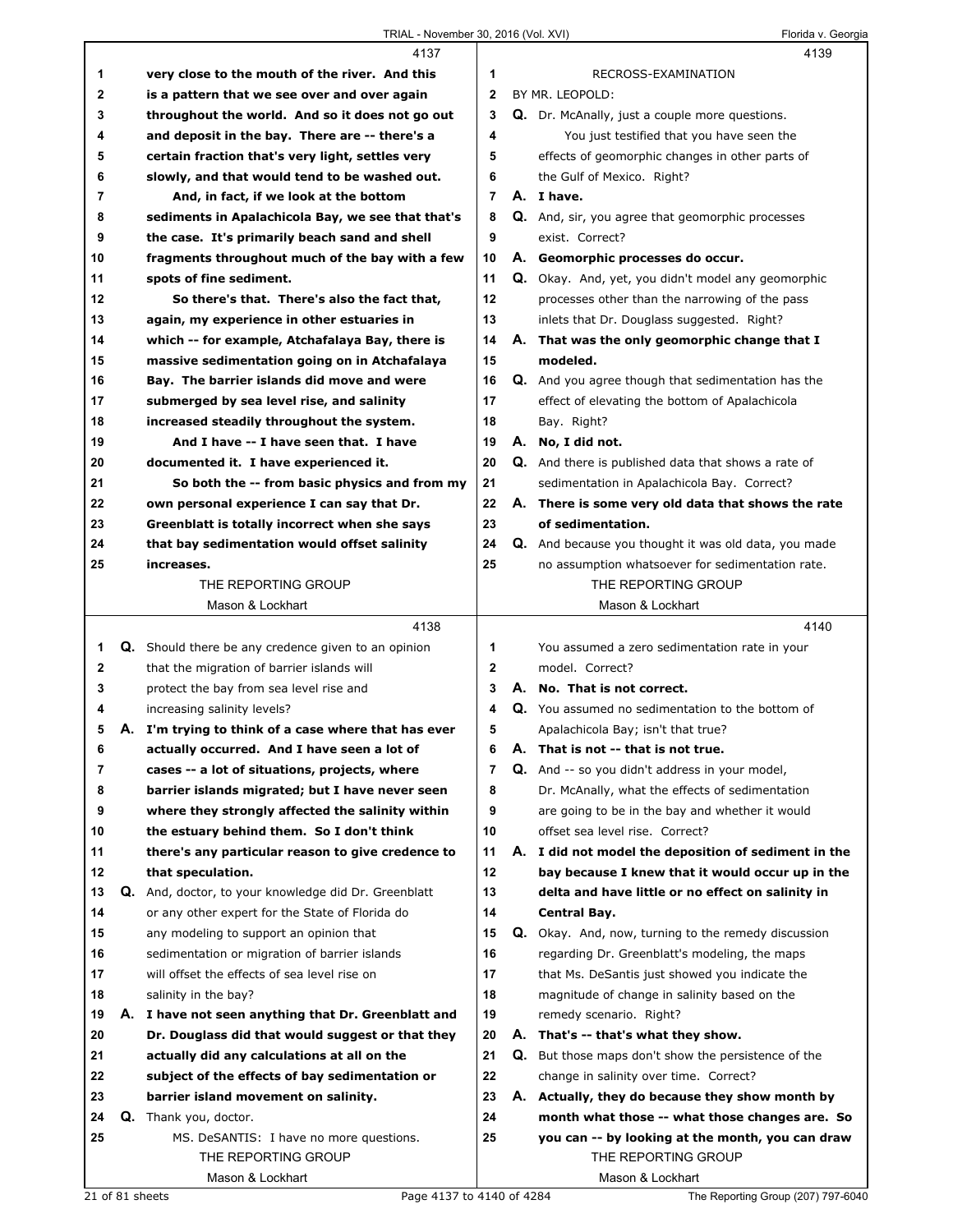|          | 4141                                                                                          |                | 4143                                                          |
|----------|-----------------------------------------------------------------------------------------------|----------------|---------------------------------------------------------------|
| 1        | conclusions about persistence.                                                                | 1              | very much.                                                    |
| 2        | <b>Q.</b> It has no analysis of residence time?                                               | $\overline{2}$ | THE WITNESS: Thank you, sir.                                  |
| 3        | A. Those graphics have no graphics of residence                                               | 3              | MS. DeSANTIS: Your Honor, it's                                |
| 4        | time.                                                                                         | 4              | certainly up to the Court; but would this be                  |
| 5        | Q. And they don't show any changes that would be                                              | 5              | the best time to break for lunch before we                    |
| 6        | more than a thousand cfs of additional water into                                             | 6              | put a new witness on?                                         |
| 7        | Apalachicola Bay. Correct?                                                                    | 7              | SPECIAL MASTER LANCASTER: Well, you're                        |
| 8        | A. Again, I think I have answered this once. I                                                | 8              | right about it being up to me.                                |
| 9        | don't know precisely what the flows were in                                                   | 9              | Sure. Let's break.                                            |
| 10       | Dr. Greenblatt's remedy scenario. But I know                                                  | 10             | MS. DeSANTIS: Thank you.                                      |
| 11       | what was in mine.                                                                             | 11             | MR. LEOPOLD: Thank you.                                       |
| 12       | Q. And in your conservation scenario there was a                                              | 12             | (Time Noted: 11:40 a.m.)                                      |
| 13       | thousand cfs; is that correct?                                                                | 13             | (Recess Called)                                               |
| 14       | A. That's correct.                                                                            | 14             | (Time Noted: 12:48 p.m.)                                      |
| 15       | Q. And you're aware that Florida is seeking more                                              | 15             | MS. DeSANTIS: Good afternoon, your                            |
| 16       | than that in this case. True?                                                                 | 16             | Honor.                                                        |
| 17       | A. I'm not aware of what Florida is asking.                                                   | 17             | SPECIAL MASTER LANCASTER: Good                                |
| 18       | Q. And all things being equal, as we have discussed,                                          | 18             | afternoon.                                                    |
| 19       | more water equals lower salinity. Correct?                                                    | 19             | MS. DeSANTIS: Is the Court ready to                           |
| 20       | A. All things being equal, more fresh water produces                                          | 20             | proceed?                                                      |
| 21       | lower average salinity, but not by much.                                                      | 21             | SPECIAL MASTER LANCASTER: Sure.                               |
| 22       | Q. Dr. McAnally, you also just testified that you                                             | 22             | MS. DeSANTIS: We have Dr. Charles                             |
| 23       | believe that the IPCC's projections of                                                        | 23             | Menzie who we will call to the stand.                         |
| 24       | acceleration in sea level rise will be greater                                                | 24             | THE CLERK: Please raise your right                            |
| 25       | than the 2013 report we discussed. Right?                                                     | 25             | hand.                                                         |
|          | THE REPORTING GROUP                                                                           |                | THE REPORTING GROUP                                           |
|          | Mason & Lockhart                                                                              |                | Mason & Lockhart                                              |
|          |                                                                                               |                |                                                               |
|          | 4142                                                                                          |                | 4144                                                          |
|          |                                                                                               | 1              |                                                               |
| 1<br>2   | A. I believe the next update will increase that.                                              | 2              | Do you solemnly swear that the testimony                      |
| 3        | Q. Okay. Although you haven't done any climate                                                | 3              | you shall give in the cause now in hearing                    |
| 4        | modeling yourself. Correct?<br>A. I have not.                                                 | 4              | shall be the truth, the whole truth, and                      |
| 5        |                                                                                               | 5              | nothing but the truth, so help you God?<br>THE WITNESS: I do. |
|          | Q. And you offered that opinion, sir, based --                                                |                | THE CLERK: Please be seated.                                  |
| 6        | because you believe you're qualified to read and                                              | 6              |                                                               |
| 7        | interpret the literature regarding sea level                                                  | 7              | Pull yourself right up to the microphone                      |
| 8<br>9   | rise. Correct?                                                                                | 8<br>9         | and please state your name and spell your<br>last name.       |
|          | A. I would like to distinguish the sea level rise                                             | 10             |                                                               |
| 10<br>11 | literature as being separate from climatology.                                                |                | THE WITNESS: My name is Charles Menzie,                       |
| 12       | It is -- it is more -- it's -- it takes the<br>results of the climatological studies and then | 11<br>12       | MENZIE.<br>EXAMINATION                                        |
|          |                                                                                               |                |                                                               |
| 13       | applies them to oceanographic studies, which I am                                             | 13             | BY MS. DeSANTIS:                                              |
| 14       | much more knowledgeable in. And it's reading the                                              | 14             | Q. Dr. Menzie, I have placed in front of you your             |
| 15       | literature on the oceanographic studies of ice                                                | 15             | written direct examination testimony in this                  |
| 16       | sheet melting on land that leads me to believe                                                | 16             | matter. Do you adopt this as your sworn                       |
| 17       | the IPCC has seriously underestimated that                                                    | 17             | testimony in this case?                                       |
| 18       | component of sea level rise.                                                                  | 18             | A. I do.                                                      |
| 19       | Q. And you're offering that opinion solely based on                                           | 19             | MS. DeSANTIS: I tender the witness.                           |
| 20       | your reading of the climate literature. Right?                                                | 20             | CROSS-EXAMINATION                                             |
| 21       | A. It's based on my reading of the literature.                                                | 21             | BY MS. WINE:                                                  |
| 22       | MR. LEOPOLD: No further questions.                                                            | 22             | Q. Good afternoon, Dr. Menzie.                                |
| 23       | SPECIAL MASTER LANCASTER: Any redirect?                                                       | 23             | А.<br>Good afternoon.                                         |
| 24       | MS. DeSANTIS: No questions, your Honor.                                                       | 24             | MS. WINE: Your Honor, as is our custom,                       |
| 25       | SPECIAL MASTER LANCASTER: Thank you                                                           | 25             | may we approach just to hand out some cross                   |
|          | THE REPORTING GROUP<br>Mason & Lockhart                                                       |                | THE REPORTING GROUP<br>Mason & Lockhart                       |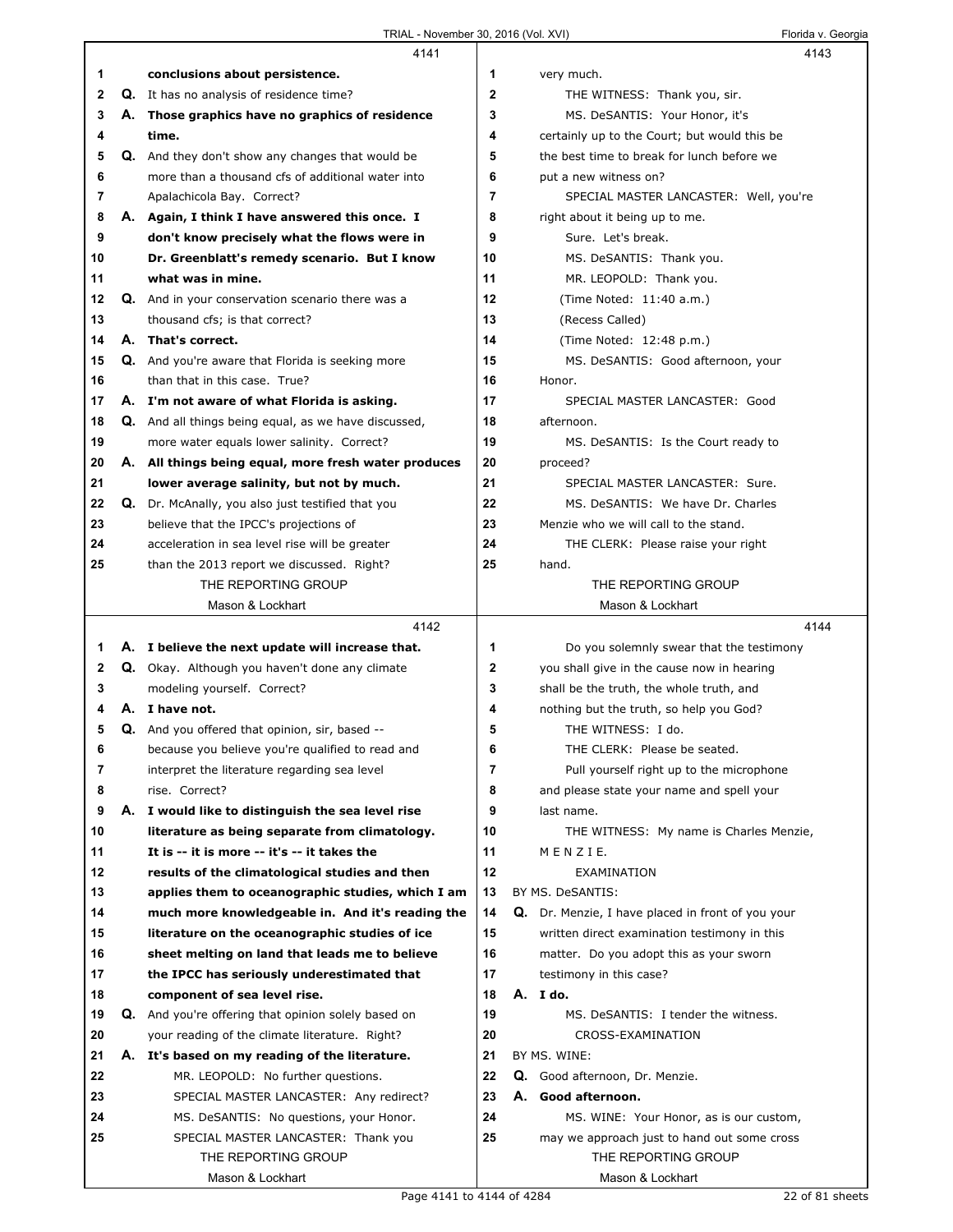|                  |    | 4145                                                   |              |    | 4147                                                        |
|------------------|----|--------------------------------------------------------|--------------|----|-------------------------------------------------------------|
| 1                |    | binders?                                               | 1            |    | <b>Q.</b> For consumptive use are you looking at other time |
| $\boldsymbol{2}$ |    | Thank you.                                             | $\mathbf{2}$ |    | frames?                                                     |
| 3                |    | BY MS. WINE:                                           | 3            |    | A. I modeled the time frame that we're talking              |
| 4                |    | Q. Dr. Menzie, you offered opinions in this case       | 4            |    | about using the information provided me from                |
| 5                |    | regarding the ecological effects of water              | 5            |    | Dr. Bedient; but I have considered the influence            |
| 6                |    | consumption by Georgia in the floodplain and           | 6            |    | of consumptive use that's reflected in the                  |
| 7                |    | forest of the Apalachicola River and on the            | 7            |    | other -- Florida's experts for other time periods           |
| 8                |    | productivity of the Apalachicola Bay. Is that          | 8            |    | in my response to their expert reports.                     |
| 9                |    | correct?                                               | 9            |    | Q. Okay. But for the work that you did initially --         |
| 10               |    | A. That's correct.                                     | 10           |    | putting aside any responses to the work that                |
| 11               |    | Q. And you looked at Georgia's incremental increase    | 11           |    | Florida's experts did, for the work that you did            |
| 12               |    | in consumption between 1992 and 2011; is that          | 12           |    | it was limited to this incremental time period              |
| 13               |    | correct?                                               | 13           |    | 1992 to 2011?                                               |
| 14               |    | A. That is correct.                                    | 14           |    | A. That's correct. For the modeling work.                   |
| 15               |    | Q. And by incremental increase, you mean that you      | 15           |    | Q. Okay. Now, you also analyzed two future or               |
| 16               |    | considered only the additional amount of water         | 16           |    | conservation scenarios from Dr. Bedient.                    |
| 17               |    | consumed by Georgia between 1992 and 2011.             | 17           |    | Correct?                                                    |
| 18               |    | Correct?                                               | 18           |    | A. I looked at the 1,000 cfs conservation scenario.         |
| 19               |    | A. For the modeling analysis that you're referring     | 19           |    | Q. Correct. And I think you also looked at a 400            |
| 20               |    | to; that is correct.                                   | 20           |    | cfs conservation scenario?                                  |
| 21               |    | Q. So you have not analyzed the impact of Georgia's    | 21           | А. | No. What I did was I -- separate from any work              |
| 22               |    | consumptive use prior to 1992. Correct?                | 22           |    | that Dr. Bedient has done, I independently looked           |
| 23               |    | A. I haven't used the modeling results to take a       | 23           |    | at the influence of 400 and 1,000 cfs that would            |
| 24               |    | look at that; that is correct.                         | 24           |    | be applicable to any point in time prior to or              |
| 25               |    | <b>Q.</b> Okay. And you haven't analyzed the impact of | 25           |    | after 1992.                                                 |
|                  |    | THE REPORTING GROUP                                    |              |    | THE REPORTING GROUP                                         |
|                  |    | Mason & Lockhart                                       |              |    | Mason & Lockhart                                            |
|                  |    | 4146                                                   |              |    |                                                             |
|                  |    |                                                        |              |    | 4148                                                        |
| 1                |    | Georgia's total consumptive water use over time.       | 1            |    | <b>Q.</b> Okay. But you didn't analyze how any additional   |
| 2                |    | Correct?                                               | $\mathbf{2}$ |    | flow beyond 1,000 cfs would benefit the                     |
| 3                |    | A. I haven't modeled that particular use, no.          | 3            |    | Apalachicola River or Bay. Correct?                         |
| 4                | Q. | And you have mentioned the models that you have        | 4            |    | A. I didn't include that in my modeling.                    |
| 5                |    | done in support of your opinions; and you have         | 5            |    | Q. Okay. Now, sir, this case is the first time that         |
| 6                |    | gotten these models -- or you have done this           | 6            |    | you have ever analyzed whether consumptive use of           |
| 7                |    | modeling work based on hydrological scenarios          | 7            |    | water has caused harm on an ecosystem. Correct?             |
| 8                |    | that you received from Georgia's expert,               | 8            | А. | That would be correct, yes.                                 |
| 9                |    | Dr. Bedient; is that correct?                          | 9            | Q. | And you certainly have not ever before analyzed             |
| 10               | А. | That's correct.                                        | 10           |    | whether a specific quantity of water consumed was           |
| 11               |    | Q. And these include a 1992 consumptive use scenario   | 11           |    | the cause of harm on an ecosystem. Correct?                 |
| 12               |    | and a 2011 consumptive use scenario. Correct?          | 12           | А. | That's correct.                                             |
| 13               |    | A. That's correct.                                     | 13           | Q. | But here, you're confident that Georgia's                   |
| 14               |    | <b>Q.</b> And that 1992 to 2011 time period is the     | 14           |    | incremental consumption of water since 1992 had a           |
| 15               |    | incremental time period that we're talking about.      | 15           |    | minor impact on flows into the Apalachicola River           |
| 16               |    | Correct?                                               | 16           |    | and Bay. Correct?                                           |
| 17               |    | A. Yes. For the modeling purposes, that's correct.     | 17           | А. | That is correct.                                            |
| 18               | Q. | Now, throughout your testimony, whenever you           | 18           | Q. | Now, in reaching this conclusion, you did not               |
| 19               |    | refer to consumptive use, you are referring only       | 19           |    | analyze the relationship between agricultural               |
| 20               |    | to this incremental consumptive use between 1992       | 20           |    | irrigation in Georgia and streamflow into the               |
| 21               |    | and 2011. Correct?                                     | 21           |    | Apalachicola River. Did you?                                |
| 22               |    | A. That's not correct. There are other parts of my     | 22           |    | A. I examined that information, but I relied upon           |
| 23               |    | testimony where I'm looking at longer time frames      | 23           |    | the scenarios that were developed and provided me           |
| 24               |    | in response to some of the analysis that other         | 24           |    | by Dr. Bedient for the modeling of that -- of               |
| 25               |    | experts for Florida have done.                         | 25           |    | those differences.                                          |
|                  |    | THE REPORTING GROUP                                    |              |    | THE REPORTING GROUP                                         |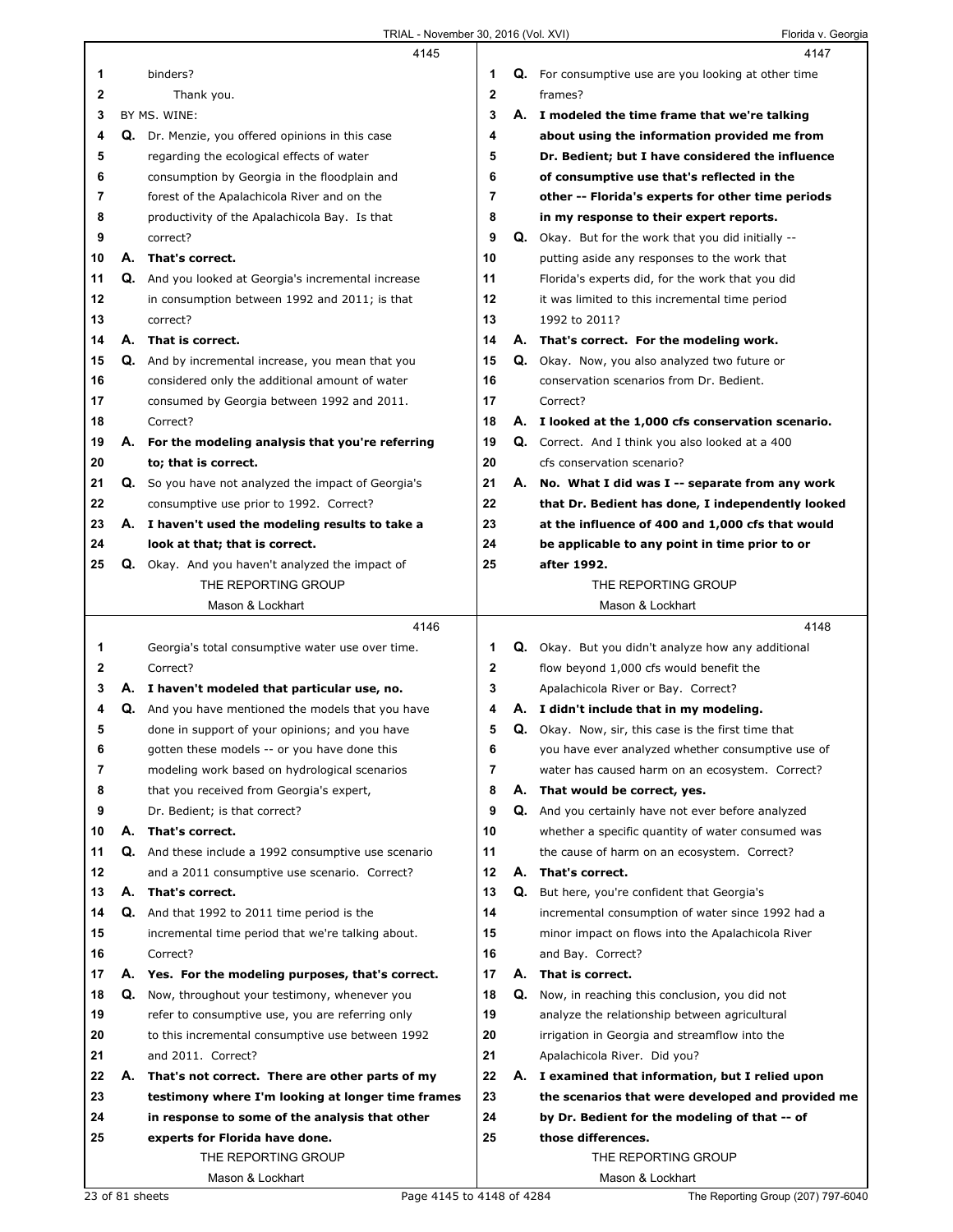|              |    | 4149                                                     |                |    | 4151                                                                                    |
|--------------|----|----------------------------------------------------------|----------------|----|-----------------------------------------------------------------------------------------|
| 1            | Q. | You didn't analyze that relationship yourself?           | 1              |    | consumptive use did not consider this 12-fold                                           |
| $\mathbf{2}$ |    | A. That's correct.                                       | $\mathbf{2}$   |    | increase in agricultural irrigation. Correct?                                           |
| 3            | Q. | And you didn't analyze whether agricultural              | 3              | А. | Going back to -- in earlier testimony, I looked                                         |
| 4            |    | irrigation by Georgia compounds the impacts of           | 4              |    | at the period, specifically post-1992, using the                                        |
| 5            |    | drought on streamflow in the Flint River Basin.          | 5              |    | scenarios provided me from Dr. Bedient. So I                                            |
| 6            |    | Correct?                                                 | 6              |    | didn't specifically look at this 10-year period                                         |
| 7            |    | A. I didn't specifically look at that.                   | $\overline{7}$ |    | or this aspect of it.                                                                   |
| 8            |    | Q. You also didn't look at the impacts of streamflow     | 8              |    | <b>Q.</b> Now, even though you did not evaluate the impact                              |
| 9            |    | on the various microhabitats in the Apalachicola         | 9              |    | of Georgia's consumption prior to 1992, you did                                         |
| 10           |    | River. Correct?                                          | 10             |    | go back earlier than 1992 in assessing a number                                         |
| 11           |    | A. I didn't disaggregate or specifically look at         | 11             |    | of other potential causes of harm. Correct?                                             |
| 12           |    | micro habitats; that's correct.                          | 12             |    | A. That's correct.                                                                      |
| 13           |    | Q. And you didn't examine basin yield, meaning how       | 13             |    | Q. So, for example, you evaluate the potential                                          |
| 14           |    | much water the watershed yields per unit of              | 14             |    | impacts of road construction and other land use                                         |
| 15           |    | rainfall. Correct?                                       | 15             |    | changes in Georgia going back to the 1950's.                                            |
| 16           | А. | That's correct.                                          | 16             |    | Right?                                                                                  |
| 17           |    | Q. Now, you're aware that Georgia's consumption in       | 17             |    | A. That's right.                                                                        |
| 18           |    | the ACF Basin began increasing dramatically              | 18             |    | Q. And you analyzed what you called natural and                                         |
| 19           |    | around 1970. Correct?                                    | 19             |    |                                                                                         |
| 20           |    | A. I'm aware that use may have begun around that         | 20             |    | man-made stressors other than Georgia's<br>consumption going back to the 1940's. Right? |
| 21           |    | time. I don't have any sense of whether it was           | 21             |    | A. I did do that, yes.                                                                  |
| 22           |    | dramatic or not.                                         | 22             |    | Q. So you did a modeling analysis and drew                                              |
| 23           |    | Q. Okay. Sir, if you could turn to tab 1 in your         | 23             |    |                                                                                         |
| 24           |    |                                                          | 24             |    | conclusions about causality that looked at other                                        |
|              |    | binder that I handed you.                                | 25             |    | potential causes of harm prior to 1992, but                                             |
| 25           |    | Tab 1 is a document marked FX-575. It's a                |                |    | limited your assessment of Georgia's consumptive<br>THE REPORTING GROUP                 |
|              |    | THE REPORTING GROUP                                      |                |    |                                                                                         |
|              |    | Mason & Lockhart                                         |                |    | Mason & Lockhart                                                                        |
|              |    | 4150                                                     |                |    |                                                                                         |
|              |    |                                                          |                |    | 4152                                                                                    |
| 1            |    | USGS publication entitled Georgia Irrigation,            | 1              |    | use to the incremental increase of water starting                                       |
| 2            |    | 1970 to '80, A Decade of Growth. Do you see              | 2              |    | in 1992; is that correct?                                                               |
| 3            |    | that?                                                    | 3              |    | A. Well, the 1992 to 2011 period that we're talking                                     |
| 4            | А. | I do.                                                    | 4              |    | about, that was for the purpose of modeling,                                            |
| 5            |    | Q. And you may recall this was an exhibit in your        | 5              |    | using Dr. Bedient's models. And as I mentioned                                          |
| 6            |    | deposition. Correct?                                     | 6              |    | earlier, I looked at the entirety of influences                                         |
| 7            | А. | That's correct.                                          | 7              |    | on the -- on the system to the extent that                                              |
| 8            | Q. | And if you could turn to the page in the document        | 8              |    | information was available during that time and                                          |
| 9            |    | that's marked page 1, but it's actually about            | 9              |    | prior.                                                                                  |
| 10           |    | nine pages into the document. And you will see           | 10             |    | Q. But, sir, you didn't look at the influences of                                       |
| 11           |    | that there's -- it says Abstract at the top of           | 11             |    | consumptive use prior to 1992 on the system.                                            |
| 12           |    | the page?                                                | 12             |    | Correct?                                                                                |
| 13           |    | A. I do see that.                                        | 13             | А. | Not directly. I looked at responses; that's                                             |
| 14           |    | Q. And, sir, if you could just read the first            | 14             |    | correct.                                                                                |
| 15           |    | sentence under Abstract to yourself.                     | 15             |    | Q. And, sir, you cannot tell this Court how                                             |
| 16           |    | A. I have read it.                                       | 16             |    | Georgia's water consumption between 1970 and 1992                                       |
| 17           |    | Q. And, sir, do you see that the USGS is reporting       | 17             |    | impacted the Apalachicola River and Bay.                                                |
| 18           |    | here that irrigation use in Georgia increased by         | 18             |    | Correct?                                                                                |
| 19           |    | a factor of 12 between 1970 and 1980. Correct?           | 19             | А. | I looked at -- as I said, I looked at biological                                        |
| 20           |    | A. That's correct.                                       | 20             |    | responses. So, for example, I would have                                                |
| 21           |    | <b>Q.</b> And that that was the fastest rate of increase | 21             |    | compared -- I did compare the fish community and                                        |
| 22           |    | among the southern states?                               | 22             |    | their abundance post-1992 and even in more recent                                       |
| 23           |    | A. Yes.                                                  | 23             |    | times to those that existed in the 1970's and                                           |
| 24           |    | Q. Okay. But your analysis of the impacts on the         | 24             |    | 1980's. So I did that type of analysis to see if                                        |
| 25           |    | Apalachicola River and Bay of Georgia's                  | 25             |    | there was any influence.                                                                |
|              |    | THE REPORTING GROUP<br>Mason & Lockhart                  |                |    | THE REPORTING GROUP<br>Mason & Lockhart                                                 |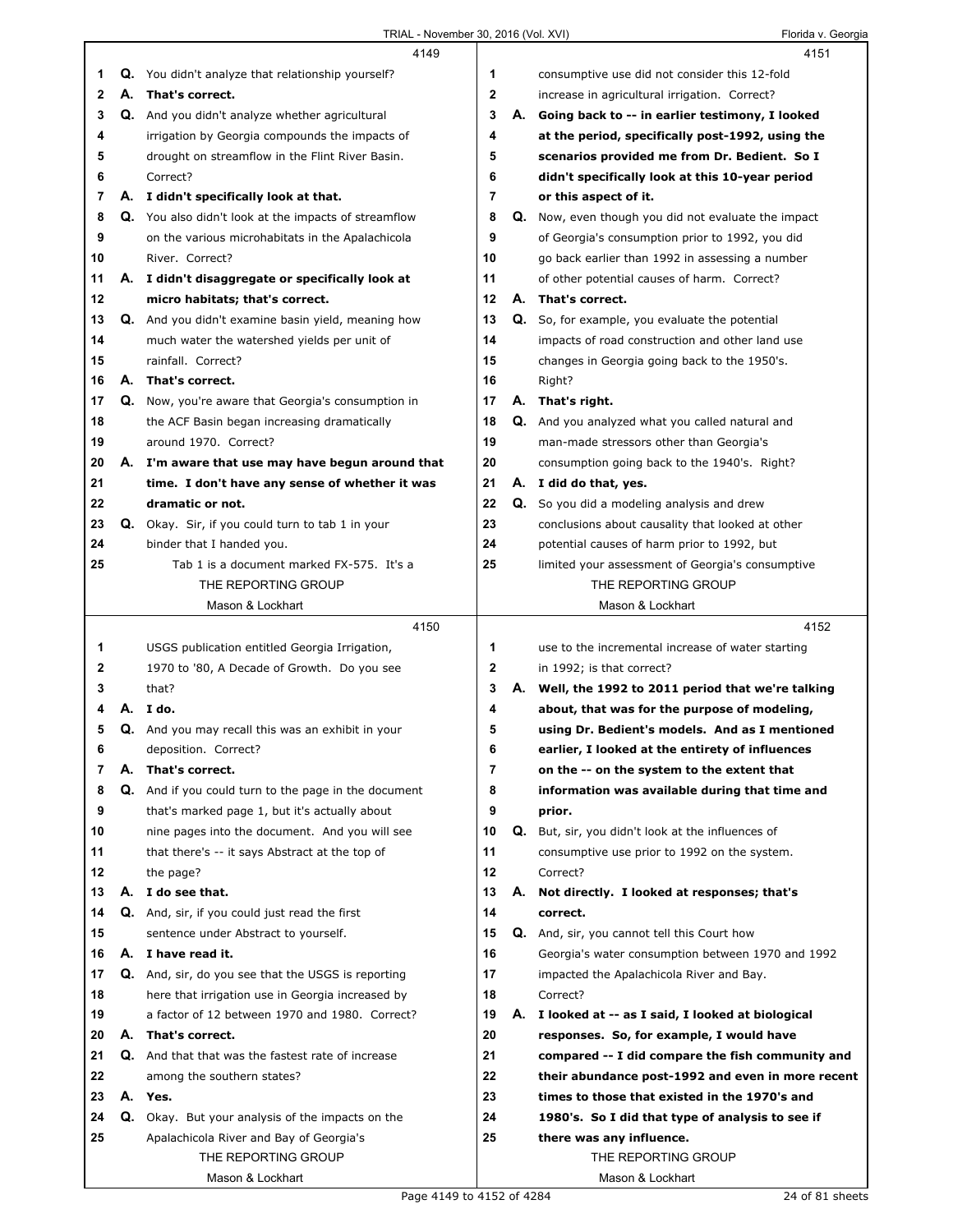|          |    | 4153                                                                                          |                     |    | 4155                                                                                                 |
|----------|----|-----------------------------------------------------------------------------------------------|---------------------|----|------------------------------------------------------------------------------------------------------|
| 1        |    | Q. But, sir, your report -- your prefiled direct                                              | 1                   |    | factors constant?                                                                                    |
| 2        |    | testimony does not tell this Court has Georgia's                                              | $\mathbf 2$         | А. | What they kept the same between the comparisons                                                      |
| 3        |    | water consumption between 1970 and 1992 impacted                                              | 3                   |    | were the underlying flow regime, which included                                                      |
| 4        |    | the Apalachicola River and Bay. Correct?                                                      | 4                   |    | Georgia's consumption of water. So what they                                                         |
| 5        | А. | That's right.                                                                                 | 5                   |    | were comparing, including Georgia's consumption                                                      |
| 6        | Q. | Now, I would like to talk about some of your                                                  | 6                   |    | of water, what was difference or what biological                                                     |
| 7        |    | specific opinions on the impact of streamflow on                                              | 7                   |    | effect there might be associated with differences                                                    |
| 8        |    | certain riverine species. Okay?                                                               | 8                   |    | in the operation of the reservoirs to look at                                                        |
| 9        |    | And you understand that riverine species are                                                  | 9                   |    | whether or not those changes in the operations                                                       |
| 10       |    | just species that live, for example, on the                                                   | 10                  |    | might pose a -- some form of risk to the species                                                     |
| 11       |    | Apalachicola River. Correct?                                                                  | 11                  |    | that were in the river.                                                                              |
| 12       | А. | That's correct.                                                                               | 12                  |    | Q. The Service wasn't analyzing the impact of                                                        |
| 13       | Q. | Now $-$                                                                                       | 13                  |    | changes in consumptive use on the ecosystem.                                                         |
| 14       | А. | I'll understand it as such.                                                                   | 14                  |    | Correct?                                                                                             |
| 15       |    | Q. Okay. Thank you.                                                                           | 15                  |    | A. That wasn't their focus. They incorporated that                                                   |
| 16       |    | Now, you claim that incremental water                                                         | 16                  |    | in their analysis.                                                                                   |
| 17       |    | consumption by Georgia since 1992 has had at most                                             | 17                  |    | Q. Okay. Now, let's look at some of the things that                                                  |
| 18       |    | a negligible impact on the Gulf sturgeon                                                      | 18                  |    | the Service did find in the biological opinion.                                                      |
| 19       |    | population in the river. Correct?                                                             | 19                  |    | So if you could turn to tab 2 of your binder.                                                        |
| 20       |    | A. That's correct.                                                                            | 20                  |    | Tab 2 is JX-72, which is the 2012 biological                                                         |
| 21       |    | <b>Q.</b> And you conclude that anticipated future                                            | 21                  |    | opinion. You recognize this document. Correct?                                                       |
| 22       |    | consumptive use by Georgia is expected to have a                                              | 22                  |    | A. I do.                                                                                             |
| 23       |    | negligible effect on threatened and endangered                                                | 23                  |    | Q. And, sir, if you could please turn to page 144.                                                   |
| 24       |    | mussel species. Correct?                                                                      | 24                  |    | A. I'm there.                                                                                        |
| 25       | А. | That's correct.                                                                               | 25                  |    | Q. And, sir, do you see the section 7.1 at the                                                       |
|          |    | THE REPORTING GROUP                                                                           |                     |    | THE REPORTING GROUP                                                                                  |
|          |    | Mason & Lockhart                                                                              |                     |    | Mason & Lockhart                                                                                     |
|          |    |                                                                                               |                     |    |                                                                                                      |
|          |    |                                                                                               |                     |    |                                                                                                      |
|          |    | 4154                                                                                          |                     |    | 4156<br>bottom?                                                                                      |
| 1        |    | Q. And in your direct testimony, you cite as the                                              | 1<br>$\mathbf{2}$   |    | A. Yes.                                                                                              |
| 2        |    | basis for both of these opinions the 2012 and the                                             | 3                   |    |                                                                                                      |
| 3<br>4   |    | 2016 biological opinions of the U.S. Fish and                                                 | 4                   |    | Q. If could you look at the last paragraph of the                                                    |
| 5        |    | Wildlife Service. Correct?                                                                    | 5                   |    | page which begins, take of listed mussels, and                                                       |
|          | Α. | Among other -- among other considerations; that's                                             |                     |    | just read that to the end. It continues on                                                           |
| 6        |    | correct.                                                                                      | 6<br>$\overline{7}$ |    | page 145.                                                                                            |
| 7        | Q. | Now, you understand that for the biological<br>opinions, the Service attempted to isolate the | 8                   |    | A. I have read it.                                                                                   |
| 8        |    |                                                                                               |                     |    | <b>Q.</b> Now, sir, you understand from that that the U.S.                                           |
| 9        |    | effect of reservoir operations and hold all other                                             | 9<br>10             |    | Fish and Wildlife Service found that mortality,                                                      |
| 10       | А. | factors constant. Correct?<br>I understood that they represented what they                    |                     |    | either immediate or delayed, may occur when flows<br>at Woodruff Dam fall below 10,000 cfs. Correct? |
| 11<br>12 |    |                                                                                               | 11<br>12            |    |                                                                                                      |
|          |    | believed to be the flows that would be present in                                             |                     |    | A. Actually, this particular sentence needs to be                                                    |
| 13<br>14 |    | the river under all other influences, including                                               | 13<br>14            |    | understood in the context of what their full<br>analysis is. And basically what this means is        |
| 15       |    | consumption of water by Georgia, and then<br>compared the differences in reservoir operations | 15                  |    | that there has been circumstances during which                                                       |
| 16       |    | with that as an underpinning.                                                                 | 16                  |    | mussels have come to occupy areas during higher                                                      |
| 17       | Q. | So Georgia's water consumption was one of those                                               | 17                  |    | flows. And when those flows decrease, such as                                                        |
| 18       |    | other factors that were held constant by the                                                  | 18                  |    | below 10,000 cfs, some of those mussels are                                                          |
| 19       |    | Service in its analysis. Correct?                                                             | 19                  |    | stranded. And when they're stranded for an                                                           |
| 20       | А. | I think the Service represented the flows and,                                                | 20                  |    | extended period of time, they can die. So that's                                                     |
| 21       |    | you know, the consumption history of Georgia                                                  | 21                  |    | the context.                                                                                         |
| 22       |    | within their analysis. It wasn't held as a                                                    | 22                  |    | It's not always the case, but it's the                                                               |
| 23       |    | constant number.                                                                              | 23                  |    | context by which this reference comes from.                                                          |
| 24       |    | <b>Q.</b> Sir, you don't recall that they were isolating                                      | 24                  |    | <b>Q.</b> Yes. And the Service says that the harm can                                                |
| 25       |    | the reservoir operations and holding the other                                                | 25                  |    | occur at flows less than 10,000 cfs as a result                                                      |
|          |    | THE REPORTING GROUP                                                                           |                     |    | THE REPORTING GROUP                                                                                  |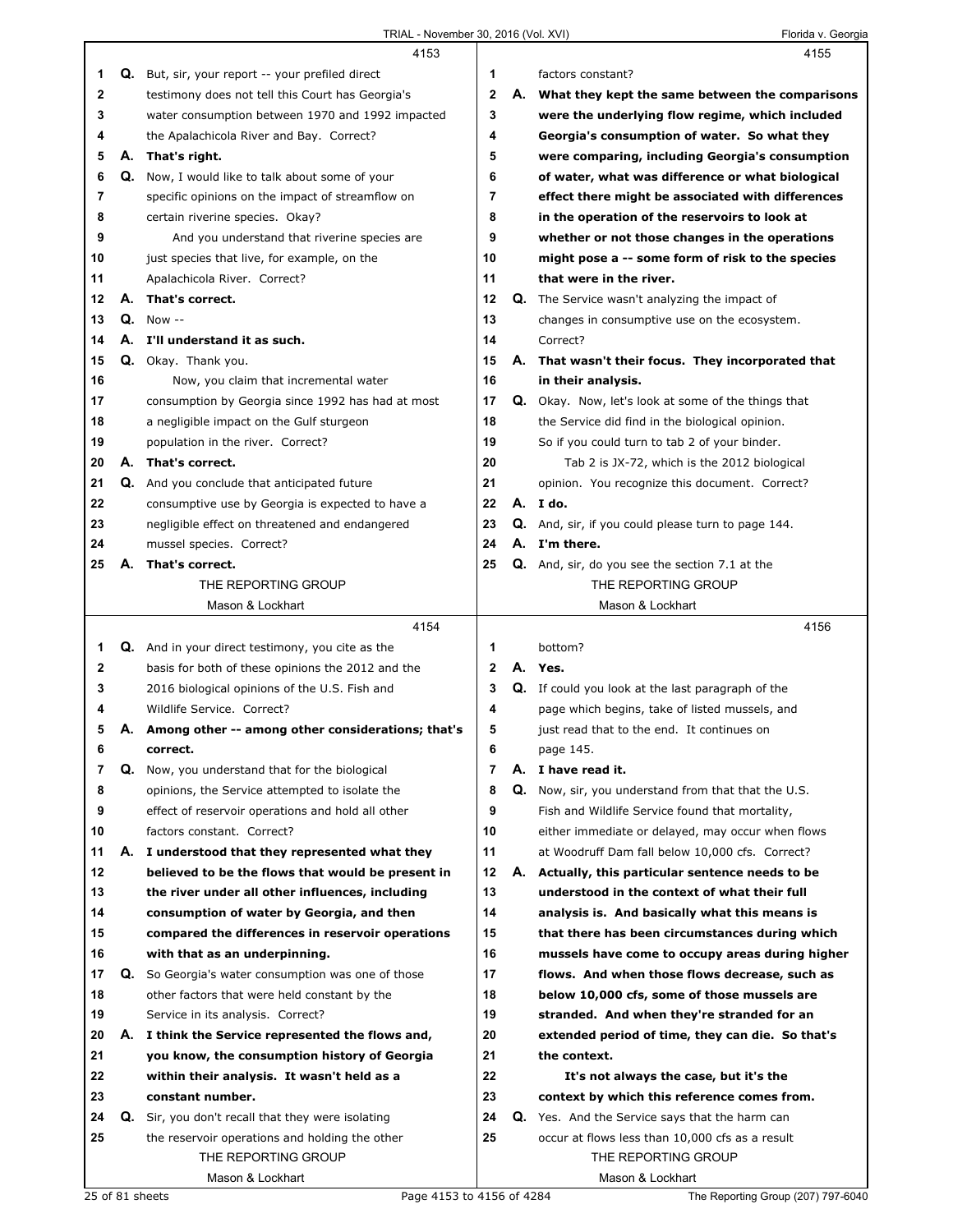## TRIAL - November 30, 2016 (Vol. XVI) Florida v. Georgia

|                  |    | 4157                                                                                                |                     | 4159                                                                                               |
|------------------|----|-----------------------------------------------------------------------------------------------------|---------------------|----------------------------------------------------------------------------------------------------|
| 1                |    | of reduced growth and/or reproduction due to high                                                   | 1                   | the 2016 biological opinion. It's JX-168. And                                                      |
| $\mathbf 2$      |    | temperatures and low dissolved oxygen. Correct?                                                     | $\mathbf{2}$        | if you could, sir, first, please turn to page 74.                                                  |
| 3                | А. | Right. The causes of mortality in mussels that                                                      | 3                   | And, sir, are you there?                                                                           |
| 4                |    | are stranded would either be direct exposure,                                                       | 4                   | A. I am.                                                                                           |
| 5                |    | they might be eaten by animals, or the dissolved                                                    | 5                   | Q. Okay. At the bottom of that page, do you see                                                    |
| 6                |    | oxygen in remnant pools might decrease. But this                                                    | 6                   | there is a section about juvenile sturgeon?                                                        |
| 7                |    | would occur under any circumstance where flows                                                      | $\overline{7}$      | A. Yes, I do.                                                                                      |
| 8                |    | were changing from a higher flow to a lower flow.                                                   | 8                   | Q. And, sir, if you could just read that paragraph                                                 |
| 9                |    | Q. Okay. Now, sir, if you could turn to page 151 of                                                 | 9                   | that continues onto page 75.                                                                       |
| 10               |    | this document. Do you see the section 8 titled                                                      | 10                  | A. I have read it.                                                                                 |
| 11               |    | <b>Conservation Recommendations?</b>                                                                | 11                  | Q. Okay. So, sir, do you see that the Service there                                                |
| 12               |    | A. Yes.                                                                                             | 12                  | finds that very young juvenile Gulf sturgeon have                                                  |
| 13               |    | <b>Q.</b> And, sir, if you could read the paragraph that's                                          | 13                  | a lower tolerance for saline conditions than                                                       |
| 14               |    | numbered 3 in that section to yourself.                                                             | 14                  | sub-adult or adult surgeon. Correct?                                                               |
| 15               |    | A. Yes.                                                                                             | 15                  | A. What's being reported here is from the                                                          |
| 16               |    | Q. Now, sir, you understand from this that the U.S.                                                 | 16                  | literature; and, yes, what they are pointing out                                                   |
| 17               |    | Fish and Wildlife Service was recommending the                                                      | 17                  | is that the younger sturgeon may be more                                                           |
| 18               |    | reduction of overall streamflow depletions in the                                                   | 18                  | sensitive to salinity. That's correct.                                                             |
| 19               |    | ACF Basin, particularly on the Flint River.                                                         | 19                  | <b>Q.</b> And they cite a study that observes 100 percent                                          |
| 20               |    | Correct?                                                                                            | 20                  | mortality of 72-day-old juvenile sturgeon when                                                     |
| 21               |    | A. Let me read that again with regard to your                                                       | 21                  | exposed to 10 ppt salinity. Correct?                                                               |
| 22               |    | question.                                                                                           | 22                  | A. That's what the -- this particular experiment                                                   |
| 23               |    | You said recommending reductions?                                                                   | 23                  | showed.                                                                                            |
| 24               |    | Q. Correct. This is under a section called                                                          | 24                  | <b>Q.</b> And then the Service goes on to say that                                                 |
| 25               |    | Conservation Recommendations.                                                                       | 25                  | conditions like lower salinity in foraging areas                                                   |
|                  |    | THE REPORTING GROUP                                                                                 |                     | THE REPORTING GROUP                                                                                |
|                  |    | Mason & Lockhart                                                                                    |                     | Mason & Lockhart                                                                                   |
|                  |    |                                                                                                     |                     |                                                                                                    |
|                  |    |                                                                                                     |                     |                                                                                                    |
|                  |    | 4158                                                                                                |                     | 4160                                                                                               |
| 1                |    | A. Right. I read that as the Fish and Wildlife<br><b>Service under Conservation Recommendations</b> | 1<br>$\mathbf{2}$   | may be vitally important to the growth and                                                         |
| $\mathbf 2$<br>3 |    |                                                                                                     | 3                   | survival of young-of-the-year juvenile sturgeon.<br>Correct?                                       |
| 4                |    | suggesting that the states work together to look<br>for alternatives.                               | 4                   |                                                                                                    |
| 5                |    |                                                                                                     | 5                   | A. That's what they say. Yes, that's correct.                                                      |
|                  |    | <b>Q.</b> And one of those alternatives is reducing overall                                         |                     | Q. And, sir, you know that changes in streamflow can                                               |
| 6<br>7           |    | streamflow depletions in the ACF Basin,<br>particularly on the Flint River. Correct?                | 6<br>$\overline{7}$ | affect salinity regimes. Correct?<br>A. I do.                                                      |
| 8                |    | A. That's included as an example that water users                                                   | 8                   |                                                                                                    |
| 9                |    | and managers can work together to identify                                                          | 9                   | Q. Okay. Now, could you turn to page 86 of this<br>document. And if you could, sir, do you see the |
| 10               |    | alternatives to agricultural use -- to reduce                                                       | 10                  | section that says Interpretation, in italics?                                                      |
| 11               |    | agricultural use of water in the Flint River                                                        | 11                  | Right under the figure.                                                                            |
| 12               |    | Basin, yes.                                                                                         | 12                  | A. I got it.                                                                                       |
| 13               |    | <b>Q.</b> So the answer to my question is, yes, that was                                            | 13                  |                                                                                                    |
| 14               |    | one of the recommendations?                                                                         | 14                  | Q. Okay. If you could read those two paragraphs to<br>yourself, please.                            |
| 15               |    | A. Well, that's something they're recommending that                                                 | 15                  | A. I have read it.                                                                                 |
| 16               |    | the states consider. I don't think they're                                                          | 16                  | <b>Q.</b> And, sir, do you see here that the Service is                                            |
| 17               |    | suggesting that with regard to their biological                                                     | 17                  | saying that reduced floodplain inundation, even                                                    |
| 18               |    | opinion.                                                                                            | 18                  | small reductions on the order of 4.7 to 6.3                                                        |
| 19               |    | Q. Sir, do you see right there in No. 3 it                                                          | 19                  | percent, can have an adverse effect on Gulf                                                        |
| 20               |    | recommends work in consultation with the states                                                     | 20                  | sturgeon. Correct?                                                                                 |
| 21               |    | and other stakeholders to assist in identifying                                                     | 21                  | A. I don't think that's a conclusion that they have                                                |
| 22               |    | ways to reduce overall depletions in the ACF                                                        | 22                  | reached. I think that -- when I read this, I                                                       |
| 23               |    | Basin, particularly the Flint River. Correct?                                                       | 23                  | read this as a -- populating a concern, because I                                                  |
| 24               | А. | Yes.                                                                                                | 24                  | know that there is no evidence that these have                                                     |
| 25               |    |                                                                                                     | 25                  | had effects on sturgeon in the Apalachicola                                                        |
|                  |    | Q. Okay. Now, sir, let's look at tab 3, which is<br>THE REPORTING GROUP                             |                     | THE REPORTING GROUP                                                                                |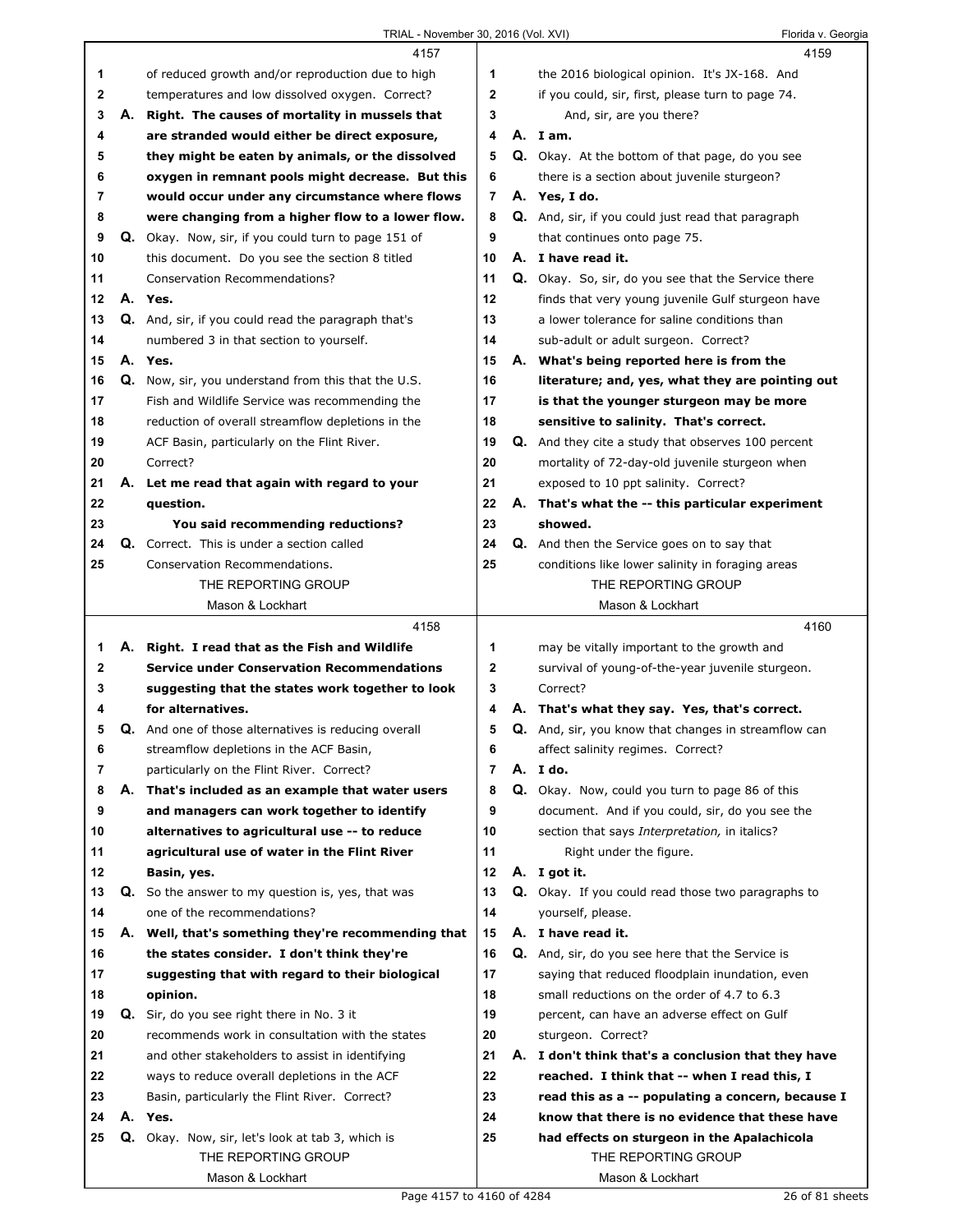|    |    | 4161                                                 |              |    | 4163                                                                    |
|----|----|------------------------------------------------------|--------------|----|-------------------------------------------------------------------------|
| 1  |    | River.                                               | 1            |    | A. -- in the paragraph?                                                 |
| 2  |    | Q. Sir, using your words then, the Service is at     | $\mathbf{2}$ |    | <b>Q.</b> I'm trying to move quickly since it's similar                 |
| 3  |    | least concerned that reduced floodplain              | 3            |    | language.                                                               |
| 4  |    | inundation, even in very small percentages, can      | 4            |    | A. Okay. All right.                                                     |
| 5  |    | have an adverse effect on Gulf sturgeon?             | 5            |    | <b>Q.</b> I was just asking if it's similar language.                   |
| 6  | А. | My reading of these parts of the document is that    | 6            | А. | It begins with a similar sentence.                                      |
| 7  |    | it's incumbent upon the Service to identify          | 7            |    | Q. So if you can look at page 201, this is the                          |
| 8  |    | aspects of the operation that could be an issue      | 8            |    | conservation and recommendations of the 2016                            |
| 9  |    | and to articulate what those are. It's when they     | 9            |    | biological opinion?                                                     |
| 10 |    | reach their conclusions about the overall effects    | 10           |    | A. Yes.                                                                 |
| 11 |    | of operations that you get the -- sort of the net    | 11           |    | <b>Q.</b> And, sir, if you could turn to page 203, which is             |
| 12 |    | outcome of their deliberations and analysis.         | 12           |    | a continuation of the listing of these                                  |
| 13 |    | So --                                                | 13           |    |                                                                         |
|    |    |                                                      |              |    | recommendations. And if you could read numbers 8                        |
| 14 |    | Q. Sir, I'm just asking if you see that concern      | 14           |    | and 9 to yourself, please.                                              |
| 15 |    | stated there by the Service?                         | 15           |    | And $-$                                                                 |
| 16 |    | A. I see that concern stated there, and I understand | 16           |    | A. I have.                                                              |
| 17 |    | what it means and what it doesn't mean.              | 17           |    | Q. And, sir, do you see here the Service is                             |
| 18 |    | Q. Sir, could you please now turn to pages 136 and   | 18           |    | recommending water conservation measures to avoid                       |
| 19 |    | 137 of this document.                                | 19           |    | impacts to fish and wildlife resources by working                       |
| 20 |    | A. I'm there.                                        | 20           |    | with municipal, agricultural, and industrial                            |
| 21 |    | Q. And, sir, do you see that on these two pages      | 21           |    | water users to reduce consumptive uses. Correct?                        |
| 22 |    | there's a discussion of fish hosts?                  | 22           | А. | Yes.                                                                    |
| 23 |    | A. Yes.                                              | 23           |    | <b>Q.</b> And that the Service also recommends planning                 |
| 24 |    | Q. And, sir, fish hosts encompasses fish other than  | 24           |    | future water management to minimize consumption                         |
| 25 |    | just the Gulf sturgeon. Correct?                     | 25           |    | and thus minimize the detrimental effects on                            |
|    |    | THE REPORTING GROUP                                  |              |    | THE REPORTING GROUP                                                     |
|    |    | Mason & Lockhart                                     |              |    | Mason & Lockhart                                                        |
|    |    | 4162                                                 |              |    | 4164                                                                    |
|    |    |                                                      |              |    |                                                                         |
| 1  | А. | That's correct.                                      | 1            |    |                                                                         |
| 2  |    |                                                      | 2            |    | species from consumptive water use. Correct?<br>A. That's what it says. |
| 3  |    | Q. And, sir, if you look at page 137 of this         | 3            |    | Q. Thank you.                                                           |
| 4  |    | document, the paragraph that starts, although        | 4            |    |                                                                         |
|    |    | mussels. It's the second paragraph. Do you see       |              |    | Now, sir, I would like to talk about your                               |
| 5  |    | that, sir?                                           | 5            |    | opinion on the impact of Georgia's water                                |
| 6  | Α. | Yes.                                                 | 6            |    | consumption on the inundation of the Apalachicola                       |
| 7  | Q. | Do you see that in the second line the Service is    | 7            |    | River floodplain. Okay?                                                 |
| 8  |    | saying that reproduction of many fishes is           | 8            |    | A. Yes. By inundation you mean flooding --                              |
| 9  |    | intricately tied to the floodplain. Do you see       | 9            |    | Q. I was just going to ask you that.                                    |
| 10 |    | that, sir?                                           | 10           |    | A. -- of the floodplain?                                                |
| 11 | А. | Yes.                                                 | 11           |    | Q. Are you referencing the water level of the                           |
| 12 | Q. | And that flow regimes can affect reproductive        | 12           |    | floodplain that surrounds the Apalachicola River?                       |
| 13 |    | success and other attributes of these fish?          | 13           |    | A. I am.                                                                |
| 14 | А. | Right.                                               | 14           |    | Q. And you testify in your prefiled direct that                         |
| 15 | Q. | Now, sir, could you please turn to page 192 of       | 15           |    | floodplain areas are connected to the river via                         |
| 16 |    | this document. Do you see there there is a           | 16           |    | sloughs or channels. Correct?                                           |
| 17 |    | section on mussels. And we don't need to look at     | 17           |    | A. That's correct.                                                      |
| 18 |    | it in detail again, but you will see similar         | 18           |    | Q. And that during low flows, water levels can fall                     |
| 19 |    | language that we looked at from the 2012             | 19           |    | below the mouth of the sloughs. Correct?                                |
| 20 |    | biological opinion. Correct?                         | 20           |    | A. That's right.                                                        |
| 21 |    | A. Yes.                                              | 21           |    | Q. And that that can be harmful to the floodplain                       |
| 22 | Q. | Now, sir, lastly, if you could turn to page 201      | 22           |    | and the floodplain habitats. Correct?                                   |
| 23 |    | of this document.                                    | 23           |    | A. Well, what that means specifically is that once                      |
| 24 |    | A. Were you asking whether I agreed with what was -- | 24           |    | that happens, the water is not flowing into the                         |
| 25 | Q. | No, no, no.                                          | 25           |    | floodplain via that slough, yes.                                        |
|    |    | THE REPORTING GROUP                                  |              |    | THE REPORTING GROUP                                                     |
|    |    | Mason & Lockhart                                     |              |    | Mason & Lockhart                                                        |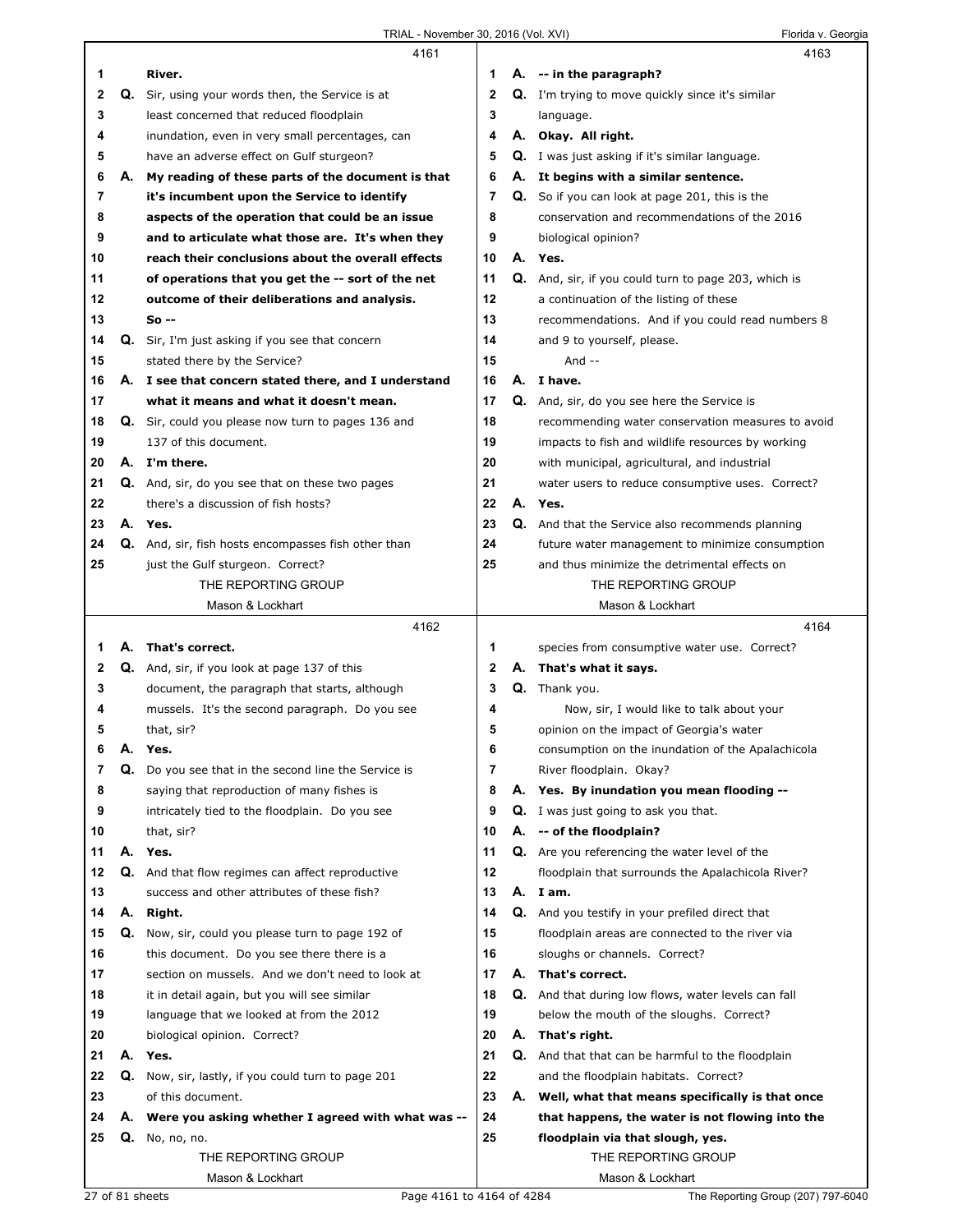|          |    | 4165                                                                                       |                |                                                          | 4167                                                                                                |
|----------|----|--------------------------------------------------------------------------------------------|----------------|----------------------------------------------------------|-----------------------------------------------------------------------------------------------------|
| 1        |    | Q. And that can result in harm to those habitats?                                          | 1              |                                                          | <b>Q.</b> And the forest ecosystem of the floodplain is an                                          |
| 2        | А. | It could be a period during which there is                                                 | $\mathbf{2}$   |                                                          | important habitat for many species. Correct?                                                        |
| 3        |    | dryness. But that happens -- you know, that                                                | 3              |                                                          | A. It does provide habitat for many species.                                                        |
| 4        |    | would happen also under natural conditions. So                                             | 4              |                                                          | <b>Q.</b> And trees can be an indicator of changes in the                                           |
| 5        |    | it's -- it would depend on the matter of degree.                                           | 5              |                                                          | ecosystem?                                                                                          |
| 6        |    | <b>Q.</b> Sure. But those times of dryness can have                                        | 6              |                                                          | A. In this particular case where we're talking about                                                |
| 7        |    | adverse impacts on the habitats in those sloughs.                                          | $\overline{7}$ |                                                          | flooding, trees can be an indicator of changing                                                     |
| 8        |    | Correct?                                                                                   | 8              | from wetter to drier environments.                       |                                                                                                     |
| 9        |    | A. That is a time when there's such a potential.                                           | 9              | <b>Q.</b> And you believe that there has been a shift in |                                                                                                     |
| 10       |    | But it doesn't necessarily mean that that has                                              | 10             |                                                          | the Apalachicola River floodplain towards tree                                                      |
| 11       |    | happened.                                                                                  | 11             |                                                          | species that are characteristic of a drier, less                                                    |
| 12       |    | Q. I'm just asking if it's a possibility?                                                  | 12             |                                                          | inundated habitat. Correct?                                                                         |
| 13       |    | A. Is it a possibility?                                                                    | 13             |                                                          | A. I do believe that has occurred.                                                                  |
| 14       |    | Q. Yes.                                                                                    | 14             |                                                          | Q. And as an example, there's been a change in the                                                  |
| 15       |    | A. It's a possibility, yes.                                                                | 15             |                                                          | abundance of tupelo trees and the production of                                                     |
| 16       |    | Q. Okay. Now, to the contrary, when flow increases,                                        | 16             |                                                          | tupelo honey from those trees. Correct?                                                             |
| 17       |    | the inundation expands beyond the boundaries of                                            | 17             |                                                          | A. There's definitely been a change in the abundance                                                |
| 18       |    | the slough stream beds; is that correct?                                                   | 18             |                                                          | of tupelo trees.                                                                                    |
| 19       |    | A. That's correct.                                                                         | 19             |                                                          | Q. Okay.                                                                                            |
| 20       |    | Q. And that can be beneficial to the floodplain and                                        | 20             |                                                          | A. The production of honey is influenced by a lot of                                                |
| 21       |    | the floodplain habitats. Correct?                                                          | 21             |                                                          | factors.                                                                                            |
| 22       |    | A. Again, that provides the water that some of the                                         | 22             |                                                          | Q. Now, you conclude that the changes in floodplain                                                 |
| 23       |    | plants in the floodplain require to continue to                                            | 23             |                                                          | forest composition that have been detected since                                                    |
| 24       |    | grow, yes.                                                                                 | 24             |                                                          | the late 1970's are linked to changes in the                                                        |
| 25       |    | <b>Q.</b> And there are over 300 sloughs in the                                            | 25             |                                                          | extent and duration of floodplain inundation.                                                       |
|          |    | THE REPORTING GROUP                                                                        |                |                                                          | THE REPORTING GROUP                                                                                 |
|          |    | Mason & Lockhart                                                                           |                |                                                          | Mason & Lockhart                                                                                    |
|          |    |                                                                                            |                |                                                          |                                                                                                     |
|          |    | 4166                                                                                       |                |                                                          | 4168                                                                                                |
| 1        |    |                                                                                            | 1              |                                                          | Correct?                                                                                            |
| 2        | Α. | Apalachicola River. Correct?<br>That's my understanding.                                   | $\mathbf{2}$   |                                                          | A. Well, I believe that the changes occurred prior                                                  |
| 3        |    |                                                                                            | 3              |                                                          | to the 1970's. So the 1970's changes continued;                                                     |
| 4        |    | Q. Now, Dr. Menzie, if hypothetically all of the<br>sloughs in the Apalachicola River were | 4              |                                                          | but they had begun well before that as -- as the                                                    |
| 5        |    | disconnected or cut off, that would decrease                                               | 5              |                                                          | U.S. Geological Survey has pointed out.                                                             |
| 6        |    | floodplain inundation. Correct?                                                            | 6              |                                                          | But, yes, those changes that have occurred                                                          |
| 7        | А. | Under that hypothetical, yes. If you blocked all                                           | 7              |                                                          | since the construction of the dam are related to                                                    |
| 8        |    | the sloughs with sediment or something of that                                             | 8              |                                                          | a decline in the flooding of the floodplain.                                                        |
| 9        |    | nature, you would -- you would have that -- an                                             | 9              |                                                          | <b>Q.</b> Well, you agree that riverflow and floodplain                                             |
| 10       |    | adverse effect.                                                                            | 10             |                                                          | inundation are related. Correct?                                                                    |
| 11       |    | Q. And that would have a harmful impact on the                                             | 11             |                                                          | A. They are related.                                                                                |
| 12       |    | floodplain, including that it would contribute to                                          | 12             |                                                          | <b>Q.</b> Okay. And you didn't consider the impact of                                               |
| 13       |    | the drying of the floodplain forest. Correct?                                              | 13             |                                                          | Georgia's consumptive use on riverflow until 1992                                                   |
| 14       |    |                                                                                            | 14             |                                                          |                                                                                                     |
| 15       |    | A. Yes. Blockage of all the sloughs would have an<br>adverse effect upon the floodplain.   | 15             |                                                          | despite these changes in floodplain inundation<br>that you know began in the late 1970's. Correct?  |
| 16       |    | <b>Q.</b> And it would decrease habitat for species that                                   | 16             |                                                          |                                                                                                     |
| 17       |    |                                                                                            | 17             |                                                          | A. I have actually looked at the influence prior to<br>that. I think the earliest years I looked at |
| 18       |    | depend on the floodplain forest?                                                           | 18             |                                                          | were around 1996.                                                                                   |
| 19       |    | A. It would turn the floodplain forest from a wet<br>forest to a dry forest.               | 19             |                                                          | Q. Okay.                                                                                            |
| 20       | Q. |                                                                                            | 20             |                                                          | A. But not prior to 1970, no.                                                                       |
| 21       |    | Now, turning back to your prefiled direct                                                  | 21             | Q.                                                       |                                                                                                     |
|          |    | testimony, you note that USGS researchers have                                             | 22             |                                                          | Okay. Now, do you recall that in the report you                                                     |
| 22       |    | found floodplain inundation has declined since<br>the 1970's. Correct?                     | 23             |                                                          | submitted in this case, you included a figure                                                       |
| 23<br>24 |    |                                                                                            | 24             |                                                          | that showed changes in floodplain inundation                                                        |
|          |    | A. I believe they -- that's correct, yes. It's been                                        | 25             |                                                          | between 1922 and 2015?                                                                              |
| 25       |    | a long-term decline.<br>THE REPORTING GROUP                                                |                |                                                          | I can help you out if you don't remember.<br>THE REPORTING GROUP                                    |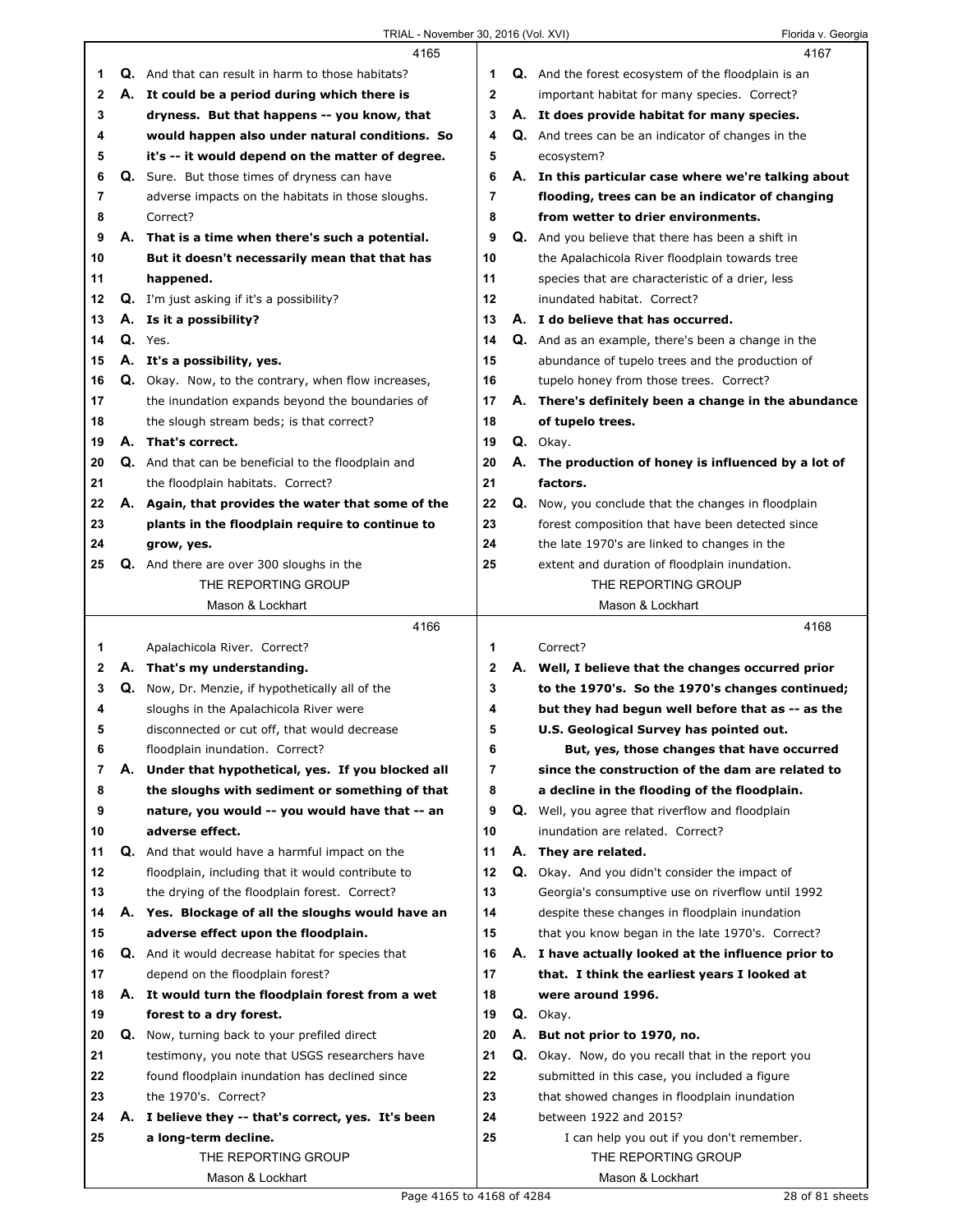|    |    | 4169                                                            |    |    | 4171                                                                     |
|----|----|-----------------------------------------------------------------|----|----|--------------------------------------------------------------------------|
| 1  |    | A. Yes.                                                         | 1  |    | because it's averaged over the previous number of                        |
| 2  |    | Q. I don't think it was in your prefiled direct; but            | 2  |    | years. If we were to look actually at the most                           |
| 3  |    | if you could in the binder, turn to tab 9.                      | 3  |    | recent level of inundation, it would be, you                             |
| 4  |    | And what we have done in tab 9, just to try                     | 4  |    | know, not at that depth.                                                 |
| 5  |    | to save a little paper, we have just included                   | 5  |    | <b>Q.</b> Well, sir, looking at this chart, the beginning                |
| 6  |    | some excerpts of your report, because it was                    | 6  |    | of the decline in floodplain inundation occurred                         |
| 7  |    | quite lengthy.                                                  | 7  |    | during a wetter period. Correct?                                         |
| 8  |    | So if you just turn, like, one page in here,                    | 8  |    | A. Yes. There was a wet period in this region.                           |
| 9  |    | do you see that we have got page 85 from your                   | 9  |    | From somewhere in the 1960's to 1970's, the                              |
| 10 |    | report excerpted here?                                          | 10 |    | amount of wetness increased in the region.                               |
| 11 |    | A. Yes.                                                         | 11 |    | <b>Q.</b> Okay. So something other than climate was                      |
| 12 |    | Q. And it has a chart. Do you see that chart with               | 12 |    | causing the dramatic decline which began in the                          |
| 13 |    | the blue line that says climate year underneath?                | 13 |    | late 1970's. Correct?                                                    |
| 14 |    | It's figure 26.                                                 | 14 |    | A. No. It was climate.                                                   |
| 15 |    | A. Yes, I do.                                                   | 15 | Q. | Sir, the decline began during a wet period.                              |
| 16 |    | Q. Okay. Now, in this chart you were showing annual             | 16 |    | Correct?                                                                 |
| 17 |    | acreage of floodplain inundation from 1922 to                   | 17 |    | A. Well, as I just explained, the trend line is                          |
| 18 |    | 2015. Correct?                                                  | 18 |    | affected mainly by the droughts that are                                 |
| 19 |    | A. Yes. I have.                                                 | 19 |    | occurring. So the -- if you look at the seesaw                           |
| 20 |    | Q. And you include a trend line here. Correct?                  | 20 |    | in numbers that are going up and down, these                             |
| 21 |    | A. That's correct.                                              | 21 |    | sharp points that you see periodically occurring,                        |
| 22 |    | Q. And you state that the trend line of these data              | 22 |    | one in the '80's and one in the late '90's, and                          |
| 23 |    | indicates that floodplain inundation has changed                | 23 |    | then, of course, the more recent one, it's those                         |
| 24 |    | over time with a pronounced decline in annual                   | 24 |    | low points that are dragging the line down.                              |
| 25 |    | inundated floodplain acres since the 19 -- since                | 25 |    | That's climate.                                                          |
|    |    | THE REPORTING GROUP                                             |    |    | THE REPORTING GROUP                                                      |
|    |    | Mason & Lockhart                                                |    |    | Mason & Lockhart                                                         |
|    |    | 4170                                                            |    |    | 4172                                                                     |
|    |    |                                                                 |    |    |                                                                          |
| 1  |    | the late 1970's. Do you see that that's right                   | 1  |    | Q. Sir, you don't know if the cause of this trend                        |
| 2  |    | above the figure?                                               | 2  |    | line had anything to do with Georgia's                                   |
| 3  |    | A. Yes.                                                         | 3  |    | consumptive use; do you?                                                 |
| 4  |    | <b>Q.</b> And that this decline is consistent of the period     | 4  |    | A. I don't believe it does.                                              |
| 5  |    | over which changes in floodplain forest and                     | 5  |    | Q. Okay. But you don't know?                                             |
| 6  |    | declines in tupelo honey production were                        | 6  |    | You didn't do that analysis. You didn't                                  |
| 7  |    | observed. Correct?                                              | 7  |    | analyze what was going on with Georgia's                                 |
| 8  | А. | Correct.                                                        | 8  |    | consumptive use starting in 1970 when their                              |
| 9  |    | Q. And the decline continues through 2015 on your               | 9  |    | agricultural use also started to dramatically                            |
| 10 |    | figure 26. Correct?                                             | 10 |    | increase at this time. Correct?                                          |
| 11 |    | A. That's correct.                                              | 11 |    | A. Can you reask me that question?                                       |
| 12 |    | <b>Q.</b> And the post-1970's period includes both time of      | 12 |    | Q. Sure. You didn't analyze the impact of Georgia's                      |
| 13 |    | drought on the one hand and naturally wetter                    | 13 |    | consumptive use starting in 1970 when we know                            |
| 14 |    | periods on the other. Correct?                                  | 14 |    | that its agricultural consumptive use increased                          |
| 15 |    | A. Right. So --                                                 | 15 |    | dramatically?                                                            |
| 16 |    | $Q.$ I'm just $-$                                               | 16 |    | You didn't look at the impact of that                                    |
| 17 |    | A. At this point.                                               | 17 |    | consumptive use on the floodplain, at least not                          |
| 18 |    | Q. I just want to be clear that the years included              | 18 |    | until starting in 1992. Correct?                                         |
| 19 |    | all the years, whether they were dry years or wet               | 19 | А. | Right. I have looked at dates prior to 1990 --                           |
| 20 |    | years. Correct?                                                 | 20 |    | to those periods of time; but you're correct that                        |
| 21 | А. | Right. At this point though when you ask about                  | 21 |    | I did not try to separate out the influence of                           |
| 22 |    | the decline, you're looking at the trend line.                  | 22 |    | irrigation in the 1970's in any particular way.                          |
| 23 |    | And just so that the Court is clear about the                   | 23 |    | <b>Q.</b> Okay. Now, sir, I want to talk now about your                  |
| 24 |    | trend line, it's an average over many years.                    | 24 |    | opinion regarding the impacts of Georgia's                               |
| 25 |    | So when you say going through 2015, it's<br>THE REPORTING GROUP | 25 |    | consumptive use on species in the Georgia portion<br>THE REPORTING GROUP |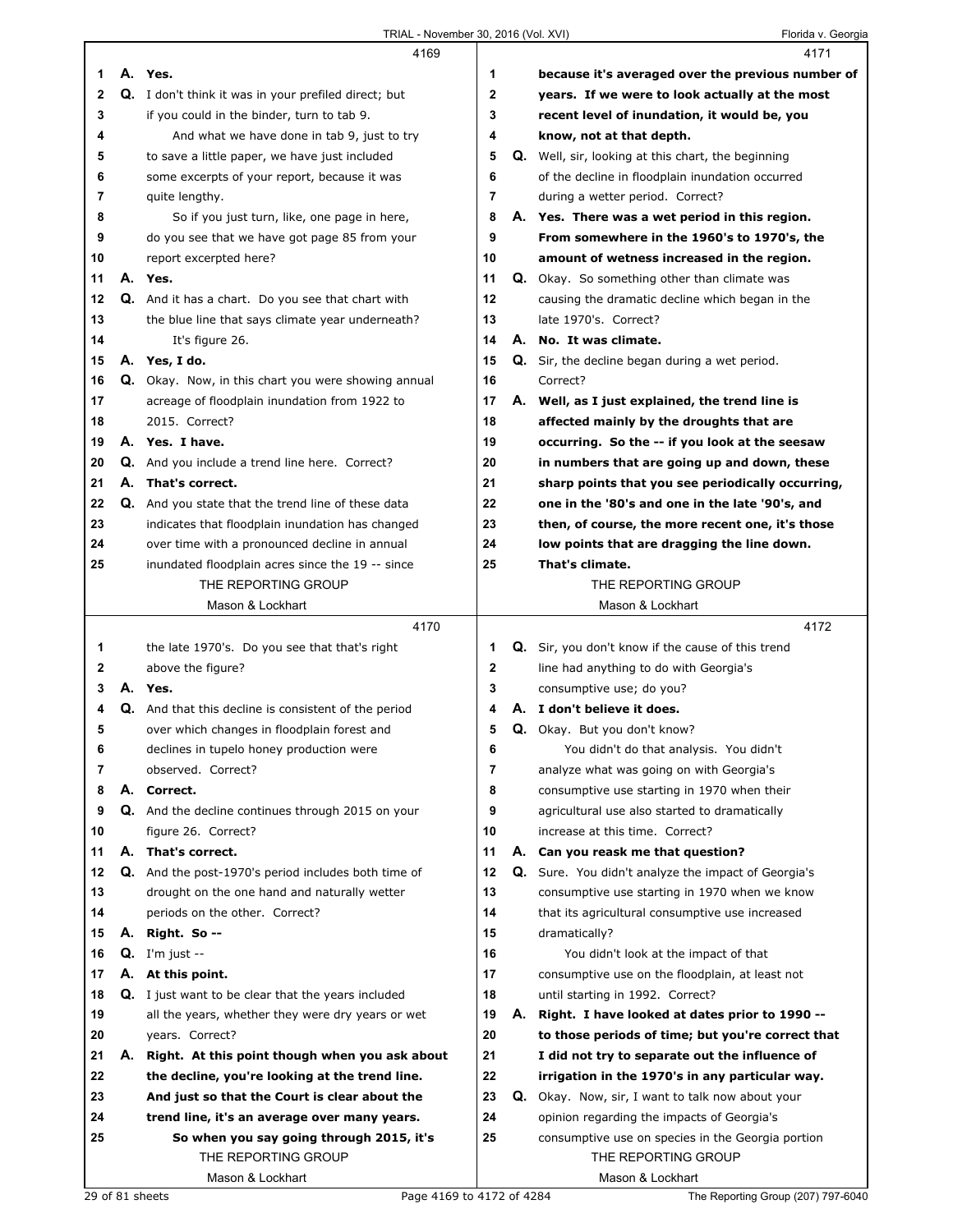|              | 4173                                                                                                    |                | 4175                                                                                             |
|--------------|---------------------------------------------------------------------------------------------------------|----------------|--------------------------------------------------------------------------------------------------|
| 1            | of the ACF Basin. Okay?                                                                                 | 1              | A. Yes, I see that.                                                                              |
| $\mathbf{2}$ | A. Okay. I did not study that, but I would be happy                                                     | $\mathbf{2}$   | Q. And do you see that this was part of a Georgia                                                |
| 3            | to discuss it with you.                                                                                 | 3              | water resources conference in 2015?                                                              |
| 4            | Q. You didn't put it in your prefiled direct                                                            | 4              | It says that after where it says reference.                                                      |
| 5            | testimony, but you included discussion of that in                                                       | 5              | A. Yes.                                                                                          |
| 6            | your expert report. Correct?                                                                            | 6              | <b>Q.</b> Now, could you please look at the abstract and                                         |
| 7            | A. Insofar as Dr. Allan was talking about it, that's                                                    | $\overline{7}$ | look at the first two sentences of the abstract.                                                 |
| 8            | the first time I noticed anybody talking about                                                          | 8              | Just please read those to yourself.                                                              |
| 9            | resources in Georgia in a case that involved                                                            | 9              | A. I'm finished reading that.                                                                    |
| 10           | Florida. So I responded to Dr. Allan.                                                                   | 10             | Q. And, sir, do you see that the authors are looking                                             |
| 11           | Q. Okay. And do you recall stating in your report                                                       | 11             | at the relationship between the increase in                                                      |
| 12           | that factors other than the low flow were                                                               | 12             | agricultural irrigation in Georgia and diminished                                                |
| 13           | impacting species like mussels in the Lower Flint                                                       | 13             | flows in the Lower Flint?                                                                        |
| 14           | River Basin -- the Georgia portion of the Lower                                                         | 14             | A. I see that that's what they're studying.                                                      |
| 15           | Flint River Basin?                                                                                      | 15             | <b>Q.</b> And they're looking at the impact of those                                             |
| 16           | A. I don't recall saying factors other than the low                                                     | 16             | reduced flows on the river habitat. Correct?                                                     |
| 17           | flow.                                                                                                   | 17             | A. That's what they're looking at.                                                               |
| 18           | Q. Sir, if you could, please, turn back to tab 9,                                                       | 18             | <b>Q.</b> Now, if you could review the paragraph just below                                      |
| 19           | which are excerpts from your expert report. And                                                         | 19             | the figure on that same page, the paragraph that                                                 |
| 20           | do you se at the bottom of the paragraph on that                                                        | 20             | begins, the Lower Flint River Basin. Please just                                                 |
| 21           | page that is the continuation -- it's the first                                                         | 21             | review that and let me know when you're done.                                                    |
| 22           | paragraph on the page. It says, clearly factors                                                         | 22             | A. Okay. I'm finished reading that paragraph.                                                    |
| 23           | other than low flow events affect mussel                                                                | 23             | Q. And do you see there, again, the authors are                                                  |
| 24           | distribution and abundance in the Lower Flint                                                           | 24             | identifying the rapid expansion of water use for                                                 |
| 25           | River Basin.                                                                                            | 25             | irrigation during the '70's. Correct?                                                            |
|              | THE REPORTING GROUP                                                                                     |                | THE REPORTING GROUP                                                                              |
|              | Mason & Lockhart                                                                                        |                | Mason & Lockhart                                                                                 |
|              |                                                                                                         |                |                                                                                                  |
|              | 4174                                                                                                    |                | 4176                                                                                             |
| 1            | A. There are literature on the Flint River Basin;                                                       | 1              |                                                                                                  |
| 2            |                                                                                                         | $\mathbf{2}$   | A. I see that's what these authors are looking at.                                               |
| 3            | and I believe that the literature, in addition to                                                       | 3              | Q. And they state that the current levels of                                                     |
| 4            | low flow, talks about substrate type, all the<br>types of things that would normally affect the         | 4              | agricultural pumping are associated with reduced<br>summertime flows, particularly in droughts.  |
| 5            | distribution of mussels.                                                                                | 5              | Correct?                                                                                         |
| 6            | <b>Q.</b> And, sir, have you reviewed the literature that                                               | 6              | A. I see that's what they're writing about, yes.                                                 |
| 7            |                                                                                                         | 7              |                                                                                                  |
| 8            | looks at the impacts of the flow in the Georgia<br>portion of the Flint River Basin?                    | 8              | <b>Q.</b> Okay. Now, if you could turn to the next page                                          |
| 9            | A. I haven't.                                                                                           | 9              | and read the paragraph under Data Analysis.<br>A. Yes. I have finished reading the data analysis |
| 10           | Q. And, sir, if you could then, please turn to tab 4                                                    | 10             | piece.                                                                                           |
| 11           | in your binder. Tab 4 is a document marked                                                              | 11             |                                                                                                  |
| 12           | FX-50. And it's an article titled Effects of                                                            | 12             | Q. Okay. And you see there the authors are looking<br>at habitat inundation at a reach on        |
| 13           | Reduced Summertime Streamflows on In-stream                                                             | 13             | Ichawaynochaway Creek in the Flint River Basin in                                                |
| 14           |                                                                                                         | 14             | Georgia. Correct?                                                                                |
| 15           | Habitat in the Lower Flint River Basin, Georgia,<br>U.S.A. Do you see that?                             | 15             |                                                                                                  |
| 16           | A. I see it.                                                                                            | 16             | A. Right. I understand that this is all about the                                                |
| 17           |                                                                                                         | 17             | Flint River and its resources, and I did not<br>include assessment of the Flint River as part of |
| 18           | Q. Are you familiar with this article, sir?                                                             | 18             |                                                                                                  |
| 19           | A. I may have seen this in general reviews; but it's<br>not something I used in my -- for my -- forming | 19             | looking at the claims with regard to the<br>resources in Florida.                                |
| 20           | my opinions.                                                                                            | 20             | <b>Q.</b> Do you not think it's relevant what the effects                                        |
| 21           |                                                                                                         | 21             |                                                                                                  |
|              | <b>Q.</b> Do you see that the authors are affiliated with                                               |                | of consumption are on the streamflow of the Flint                                                |
| 22           | the Jones Ecological Research Center in Newton,                                                         | 22             | River in Georgia?                                                                                |
| 23<br>24     | Georgia?                                                                                                | 23             | A. It may be relevant for our purposes. It wasn't                                                |
|              | A. Yes.                                                                                                 | 24             | relevant to my report.                                                                           |
| 25           | Q. And the National Park Service in Athens, Georgia?<br>THE REPORTING GROUP                             | 25             | Q. You know that the Flint River flows down into the<br>THE REPORTING GROUP                      |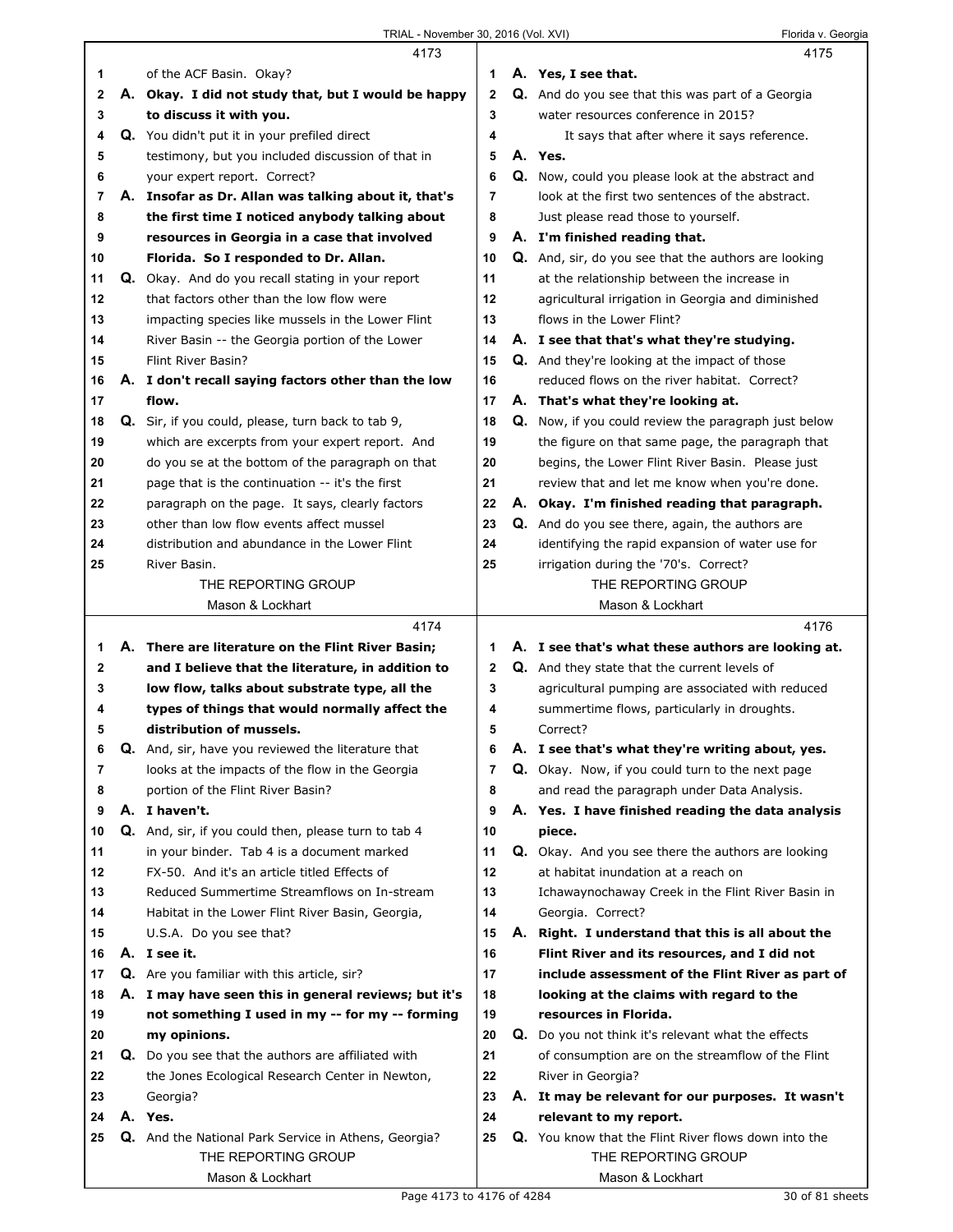|              |    | 4177                                                       |              | 4179                                                                   |
|--------------|----|------------------------------------------------------------|--------------|------------------------------------------------------------------------|
| 1            |    | Apalachicola River in Florida. Correct?                    | 1            | of in-stream habitat that is available for growth                      |
| $\mathbf{2}$ |    | A. Of course.                                              | $\mathbf{2}$ | and propagation of aquatic organisms. Correct?                         |
| 3            |    | <b>Q.</b> And you were looking at the impacts of           | 3            | A. That's what they have said about this particular                    |
| 4            |    | consumptive use on the Apalachicola River and              | 4            | little stream, yes.                                                    |
| 5            |    | Bay. Correct?                                              | 5            | Q. Okay. Now, sir, if you could, please turn to                        |
| 6            |    | A. That's correct.                                         | 6            | tab 5. Tab 5 is a document marked FX-51. It's                          |
| 7            |    | Q. Okay. Now, sir, back to this article. They are          | 7            | another article. The authors are Smith,                                |
| 8            |    | comparing minimum flows and habitat inundation             | 8            | Golladay, Clayton, and Hicks. Do you see that?                         |
| 9            |    | between a historical drought in 1954 and a more            | 9            | A. Ido.                                                                |
| 10           |    | recent 2012 drought. Correct?                              | 10           | Q. And they are affiliated with the Jones Ecological                   |
| 11           |    | A. That is correct.                                        | 11           | Research Center. Correct?                                              |
| 12           |    | <b>Q.</b> And the authors found that the 1954 and the 2012 | 12           | A. Yes.                                                                |
| 13           |    | droughts were similar in duration and intensity.           | 13           | Q. And you recognize at least Hicks and Golladay,                      |
| 14           |    | Correct?                                                   | 14           |                                                                        |
|              |    |                                                            |              | correct, because you have cited work by them in<br>your expert report? |
| 15           |    | A. For those individual years.                             | 15<br>16     | A. I have.                                                             |
| 16           |    | Q. Okay. Now, if you could please turn to the next         |              |                                                                        |
| 17           |    | page, page 3, and read the paragraph -- the first          | 17           | Q. Okay. Now, do you see that this paper also was                      |
| 18           |    | paragraph under Shoal Inundation.                          | 18           | presented at a Georgia water resources conference                      |
| 19           |    | A. I'm finished reading that.                              | 19           | in 2015?                                                               |
| 20           |    | <b>Q.</b> Okay. And, sir, do you see that there the        | 20           | A. I see that.                                                         |
| 21           |    | authors estimated that under the minimum                   | 21           | Q. Okay. And if you could, sir, please just look at                    |
| 22           |    | streamflow of the 1954 drought, which was 117              | 22           | the first two sentence of the abstract.                                |
| 23           |    | cfs, 82 percent of the shoal habitat remained              | 23           | A. I have read that.                                                   |
| 24           |    | inundated? Do you see that?                                | 24           | <b>Q.</b> And, sir, do you see that the authors attribute              |
| 25           |    | A. I see it.                                               | 25           | the declines in mussel populations in the Flint                        |
|              |    | THE REPORTING GROUP                                        |              | THE REPORTING GROUP                                                    |
|              |    | Mason & Lockhart                                           |              | Mason & Lockhart                                                       |
|              |    |                                                            |              |                                                                        |
|              |    | 4178                                                       |              | 4180                                                                   |
| 1            |    | <b>Q.</b> But during the drought of similar duration and   | 1            | River Basin with droughts and increasing water                         |
| 2            |    | severity in 2012, the minimum flow was only 5              | 2            | withdrawal for irrigation?                                             |
| 3            |    | cfs; and only 43 percent of the shoal habitat was          | 3            | A. I see that's what they have said in this                            |
| 4            |    | inundated. Correct?                                        | 4            | sentence, yes.                                                         |
| 5            |    | A. I see that. Yes.                                        | 5            | Q. Now, sir, I'm not going to belabor it by walking                    |
| 6            | Q. | Now, sir, could you look at the right-hand column          | 6            | through the rest of that article. Let's just                           |
| 7            |    | where it says Conclusions and Future Work, and             | 7            | turn to tab 6. And here, now, instead of an                            |
| 8            |    | just read those three bullets to yourself,                 | 8            | article, we have got a document that's marked                          |
| 9            |    | please.                                                    | 9            | JX-21. It's the Flint River Basin Regional Water                       |
| 10           |    | A. I have read their conclusions.                          | 10           | Development and Conservation Plan. Do you see                          |
| 11           |    | Q. And, sir, do you see that there the authors find        | 11           | that, sir?                                                             |
| 12           |    | that increased agricultural water demand is                | 12           | A. I see it.                                                           |
| 13           |    | associated with increased frequency of extreme             | 13           | <b>Q.</b> And do you see that underneath the picture it                |
| 14           |    | low flows. Correct?                                        | 14           | says Georgia Department of Natural Resources                           |
| 15           |    | A. That's correct.                                         | 15           | Environmental Protection Division?                                     |
| 16           |    | <b>Q.</b> And that there's been a more than 20-fold        | 16           | A. Yes.                                                                |
| 17           |    | reduction in the minimum flow compared to the              | 17           | <b>Q.</b> And, sir, is this a document that you're familiar            |
| 18           |    | minimum flow during the pre-irrigation era;                | 18           | with?                                                                  |
| 19           |    | correct?                                                   | 19           | A. I have seen this document.                                          |
| 20           |    | A. I think -- I see that's what they said.                 | 20           | <b>Q.</b> Okay. Now, sir, if you could, please turn to                 |
| 21           |    | Obviously I have not analyzed any of this myself.          | 21           | page 21 of this document. Do you see it says                           |
| 22           |    | Q. Okay.                                                   | 22           | Summary of Technical Findings?                                         |
| 23           |    | A. But that's what they're saying.                         | 23           | A. I see that. I see it, yes.                                          |
| 24           |    | Q. And they also found that the reduction in minimum       | 24           | Q. Okay. Now, if you could turn the page to page 22                    |
| 25           |    | flow caused a substantial decrease in the amount           | 25           | and just read the numbered paragraph 3 to                              |
|              |    | THE REPORTING GROUP<br>Mason & Lockhart                    |              | THE REPORTING GROUP<br>Mason & Lockhart                                |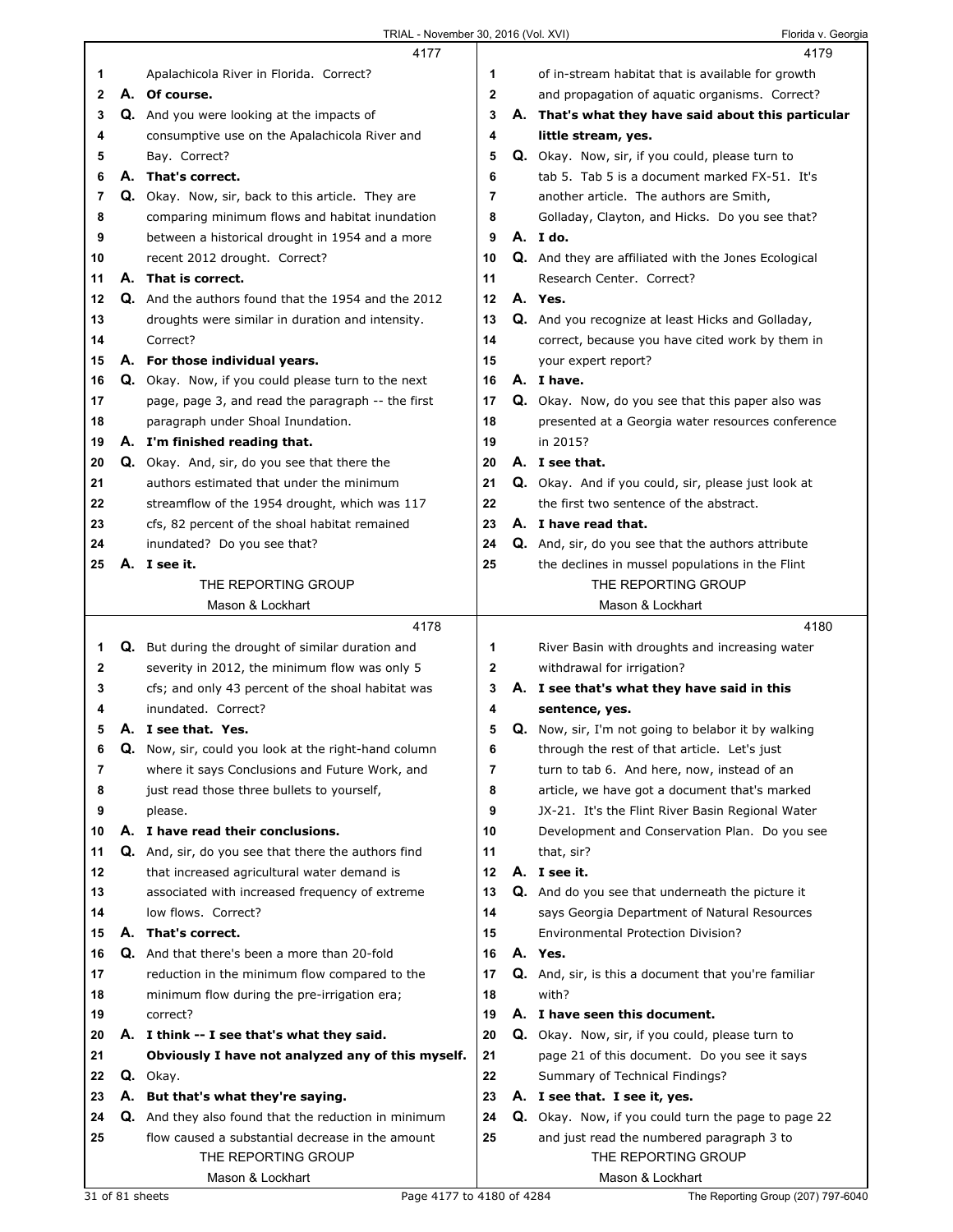|          |    | 4181                                                                  |          |                                                  | 4183                                                           |
|----------|----|-----------------------------------------------------------------------|----------|--------------------------------------------------|----------------------------------------------------------------|
| 1        |    | yourself.                                                             | 1        |                                                  | A. It's one of a number of things I looked at. I               |
| 2        |    | A. I have read it.                                                    | 2        |                                                  | would say that I made an effort to look at every               |
| 3        |    | Q. Okay. Now, sir, do you see that this document                      | 3        |                                                  | biological community that's present in the bay                 |
| 4        |    | talks about the circumstances since the extensive                     | 4        |                                                  | for which there is information.                                |
| 5        |    | development of irrigation in the Lower Flint                          | 5        |                                                  | $Q.$ Well, you're $-$                                          |
| 6        |    | River Basin?                                                          | 6        | A. And that's one of them.                       |                                                                |
| 7        |    | A. I see that, yes.                                                   | 7        | Q. Your opinion, just to be clear, doesn't cover |                                                                |
| 8        |    | Q. And do you see that the low flow criteria that                     | 8        |                                                  | oysters. Correct?                                              |
| 9        |    | the U.S. Fish and Wildlife Service established to                     | 9        |                                                  | A. Part of my opinion does cover oysters. But I did            |
| 10       |    | protect aquatic habitats are not met more                             | 10       |                                                  | not devote the type of effort to evaluating the                |
| 11       |    | frequently and for -- sorry. I'm saying that                          | 11       |                                                  | oyster situation that was devoted to by another                |
| 12       |    | backwards. That they are not met -- that they                         | 12       |                                                  | expert on behalf of Georgia.                                   |
| 13       |    | are met less frequently and for shorter durations                     | 13       |                                                  | <b>Q.</b> Okay. So focusing on submerged aquatic               |
| 14       |    | than before irrigation?                                               | 14       |                                                  | vegetation, or SAV, that's just a fancy term for               |
| 15       |    | I'm sorry for fumbling that. Do you want me                           | 15       |                                                  | seagrass. Correct?                                             |
| 16       |    | to repeat that?                                                       | 16       |                                                  | A. I think what we're referring to here is probably            |
| 17       |    | A. I think I know what you're saying. And what I                      | 17       |                                                  | the freshwater plants. So they would not be                    |
| 18       |    | think you're saying is that post-irrigation that                      | 18       |                                                  | called commonly seagrasses.                                    |
| 19       |    | those are not met as frequently as they were                          | 19       |                                                  | Q. Okay.                                                       |
| 20       |    | pre-irrigation.                                                       | 20       |                                                  | A. It would be the freshwater plants.                          |
| 21       |    | But what I notice in this is that they're                             | 21       |                                                  | <b>Q.</b> My mistake. Seagrass is a saltwater SAV?             |
| 22       |    | being referred to as criteria, and I don't                            | 22       |                                                  | A. Seagrass is more referred to as a saltwater                 |
| 23       |    | believe they are criteria. I believe that these                       | 23       |                                                  | plant.                                                         |
| 24       |    | were -- I think these were a set of guidelines                        | 24       |                                                  | <b>Q.</b> Okay. And as you said, we're more concerned here     |
| 25       |    | that were developed, not criteria.                                    | 25       |                                                  | with the freshwater SAV. Correct?                              |
|          |    | THE REPORTING GROUP                                                   |          |                                                  | THE REPORTING GROUP                                            |
|          |    | Mason & Lockhart                                                      |          |                                                  | Mason & Lockhart                                               |
|          |    |                                                                       |          |                                                  |                                                                |
|          |    | 4182                                                                  |          |                                                  | 4184                                                           |
| 1        |    |                                                                       | 1        |                                                  |                                                                |
| 2        |    | Q. You're familiar with those guidelines that the                     | 2        |                                                  | A. All the plants in the Apalachicola Bay are                  |
| 3        |    | U.S. Fish and Wildlife Service put out in 1999.<br>Correct?           | 3        |                                                  | important ecologically. These particular plants                |
| 4        |    | A. Iam.                                                               | 4        |                                                  | are present at the mouth of the Apalachicola                   |
| 5        |    |                                                                       |          |                                                  | River and in what's called East Bay, and they're               |
|          |    | <b>Q.</b> Okay. Now, do you see that Georgia EPD also                 | 5        |                                                  | valuable as habitat. And then they transition as               |
| 6<br>7   |    | finds that this is the clearest evidence that                         | 6<br>7   |                                                  | it gets saltier into seagrass beds. So both                    |
|          |    | agricultural irrigation in Georgia compounds the                      |          |                                                  | seagrass beds and freshwater grass beds are                    |
| 8        |    | effect of climatic drought on streamflow in the<br>Flint River Basin? | 8        |                                                  | important.                                                     |
| 9<br>10  |    |                                                                       | 9<br>10  |                                                  | <b>Q.</b> Okay. And this vegetation is important because       |
| 11       |    | A. I really can't speak on behalf of the agency.                      | 11       |                                                  | it's a source of food for many species in the<br>bav. Correct? |
|          | А. | Q. Well, do you see those words here, sir?                            |          |                                                  |                                                                |
| 12<br>13 |    | I see those words here.                                               | 12<br>13 |                                                  | A. It's eaten by a lot of species, including the<br>manatees.  |
| 14       |    | Q. And you know this was written by the agency.<br>Correct?           | 14       |                                                  |                                                                |
|          |    |                                                                       |          |                                                  | Q. Okay. And would you say in the East Bay nursery             |
| 15       |    | A. I know it's -- going back, it is an agency                         | 15       |                                                  | area, it's essential habitat for the species that              |
| 16<br>17 |    | document. But I don't -- I haven't had any                            | 16<br>17 |                                                  | are in the East Bay?                                           |
|          |    | conversation with the agency with respect to                          |          |                                                  | A. It's an important component of the habitat, yes.            |
| 18       |    | their views on this.                                                  | 18       |                                                  | Q. Okay. Now, one of the important submerged                   |
| 19       |    | <b>Q.</b> Okay. I would like to switch topics now and                 | 19       |                                                  | aquatic vegetation species associated with East                |
| 20       |    | focus on the bay as opposed to the river.                             | 20       |                                                  | Bay is Vallisneria americana. Correct?                         |
| 21       |    | A. Okay.                                                              | 21       |                                                  | A. It's one of several species of freshwater plants            |
| 22       |    | Q. Now, you analyzed Georgia's consumptive use on                     | 22       |                                                  | that are present in this area.                                 |
| 23       |    | the Apalachicola Bay. And in particular, you                          | 23       |                                                  | Q. And -- okay. And can we just call it V                      |
| 24       |    | look at submerged aquatic vegetation, or SAV.                         | 24       |                                                  | americana, so I don't keep screwing up the V?                  |
| 25       |    | Correct?                                                              | 25       |                                                  | Is that how people refer to it sometimes?                      |
|          |    | THE REPORTING GROUP<br>Mason & Lockhart                               |          |                                                  | THE REPORTING GROUP<br>Mason & Lockhart                        |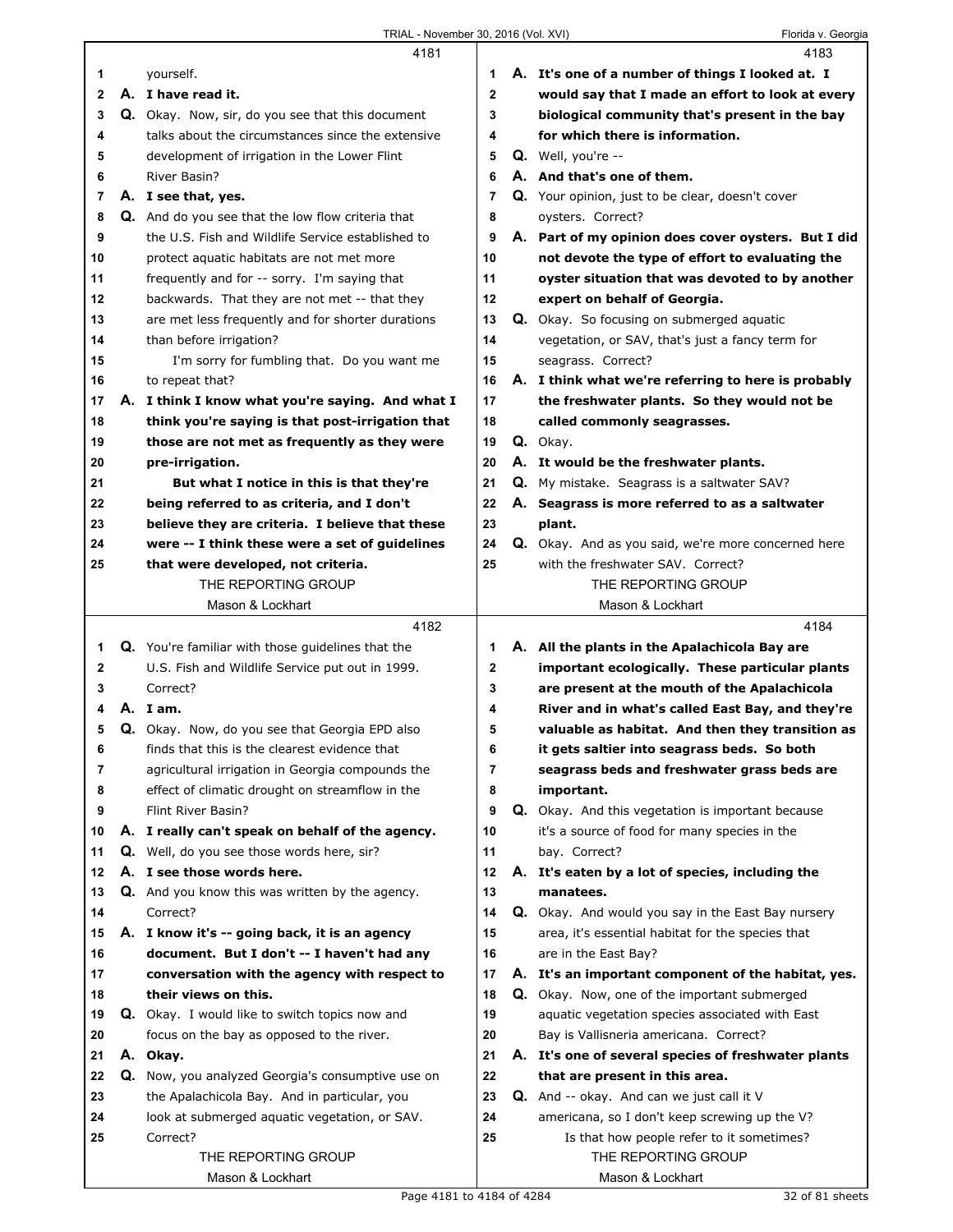|    |    | 4185                                                       |                |    | 4187                                                        |
|----|----|------------------------------------------------------------|----------------|----|-------------------------------------------------------------|
| 1  |    | A. Probably the best thing to call it is either --         | 1              |    | Wild Celery. Correct?                                       |
| 2  |    | water celery. That's kind of a common name that            | $\mathbf{2}$   |    | A. Yes.                                                     |
| 3  |    | would be very familiar.                                    | 3              |    | <b>Q.</b> And if you turn to page 9-6, the last sentence on |
| 4  |    | Q. Okay. Let's use that. Much easier for me.               | 4              |    | that page begins, the duration of exposure. Do              |
| 5  |    | Now, this water celery -- let me just --                   | 5              |    | you see that?                                               |
| 6  |    | before I agree to that, I just want to make sure           | 6              |    | A. I do.                                                    |
| 7  |    | it's -- are water celery and Vallisneria                   | $\overline{7}$ |    | <b>Q.</b> And if you could just read that to the end of     |
|    |    |                                                            |                |    |                                                             |
| 8  |    | americana completely coextensive; one doesn't              | 8              |    | that paragraph that continues on 9-7.                       |
| 9  |    | include something more than the other?                     | 9              |    | A. I finished reading that.                                 |
| 10 | А. | No.                                                        | 10             |    | <b>Q.</b> Okay. Now, in this paper -- is it Mr. Moore or    |
| 11 |    | Q. Okay.                                                   | 11             |    | Dr. Moore; do you know?                                     |
| 12 |    | A. That covers it pretty well.                             | 12             |    | A. I don't know.                                            |
| 13 |    | Q. Okay. Now, this water celery serves as a food           | 13             |    | <b>Q.</b> Okay. Hopefully, we don't insult him if I say     |
| 14 |    | source for birds and other mammals; and it                 | 14             |    | Mr. Moore.                                                  |
| 15 |    | provides habitat. Correct?                                 | 15             |    | He writes that the duration of exposure to                  |
| 16 |    | A. Birds don't eat it too much, but mammals like           | 16             |    | high salinity is very important in determining              |
| 17 |    | manatees would eat it; and lots of little animals          | 17             |    | plant survival and possible recovery. Correct?              |
| 18 |    | in the -- like, fish -- some fish will eat it,             | 18             |    | A. That's what he says, yes.                                |
| 19 |    | yes.                                                       | 19             |    | Q. And then he goes on in that paragraph to say that        |
| 20 |    | <b>Q.</b> Okay. And this water celery is more sensitive to | 20             |    | with salinity increased to 15 ppt for just one or           |
| 21 |    | salinity. Correct?                                         | 21             |    | two days, growth of V americana, which is wild              |
| 22 |    | A. Yes.                                                    | 22             |    | celery, is reduced.                                         |
| 23 |    | Q. Okay. And it doesn't grow particularly well in          | 23             |    | A. That's right. And it's important to understand           |
| 24 |    |                                                            | 24             |    | that he's doing a set of experiments.                       |
|    |    | high salinity environments. Correct?                       |                |    |                                                             |
| 25 |    | A. That's correct. The saltier the water gets, you         | 25             |    | <b>Q.</b> Okay. And he says on that same page that          |
|    |    | THE REPORTING GROUP                                        |                |    | THE REPORTING GROUP                                         |
|    |    | Mason & Lockhart                                           |                |    | Mason & Lockhart                                            |
|    |    |                                                            |                |    |                                                             |
|    |    | 4186                                                       |                |    | 4188                                                        |
| 1  |    | transition from freshwater plants to marine                | 1              |    | exposure to salinity of 25 ppt for just one day             |
| 2  |    | plants. So you will find -- in Apalachicola Bay            | $\mathbf{2}$   |    | can kill the plants?                                        |
| 3  |    | you won't find any of these plants in the outer            | 3              |    | A. Yes.                                                     |
| 4  |    | bay; they will all be the seagrasses. But as you           | 4              |    | Q. But your analysis used only a weekly time scale.         |
| 5  |    | go into East Bay, as you get closer to the river,          | 5              |    | Right?                                                      |
| 6  |    | the seagrasses disappear; and the freshwater               | 6              | Α. | That's correct.                                             |
| 7  |    | plants appear.                                             | 7              |    | Q. So in a week that is close to the parameters             |
| 8  |    | Q. Okay. And in your evaluation of how changes in          | 8              |    | identified by Mr. Moore, the weekly average                 |
| 9  |    | streamflow affect salinity in the bay, you were            | 9              |    | salinity value could obscure -- it could be                 |
| 10 |    | looking at average salinity values on a weekly             | 10             |    | obscured if salinity exceeded 15 or 25 ppt for a            |
| 11 |    | basis. Correct?                                            | 11             |    |                                                             |
|    |    |                                                            | 12             |    | day or two. Correct?                                        |
| 12 |    | A. I was looking at that along with the variation          |                |    | A. I think what you're asking me is if one of my --         |
| 13 |    | among weekly values. So I looked at the                    | 13             |    | let's say a weekly average value of 10 parts per            |
| 14 |    | variability in salinity as computed by weekly              | 14             |    | thousand might have had a value of 15 in it that            |
| 15 |    | averages.                                                  | 15             |    | was part of the average. And it could.                      |
| 16 |    | Q. Okay. Now, you cite in your direct testimony a          | 16             |    | <b>Q.</b> Okay. Now, let's talk about what you did with     |
| 17 |    | paper by Ken Moore. Correct?                               | 17             |    | these average salinity values in your SAV                   |
| 18 |    | A. I do.                                                   | 18             |    | analysis. You calculated salinities for three of            |
| 19 |    | <b>Q.</b> And if we could just turn to that, it's tab 7 in | 19             |    | the ANERR monitoring station in Apalachicola Bay.           |
| 20 |    | your binder.                                               | 20             |    | Correct?                                                    |
| 21 |    | Tab 7 is JX-32, and this is the paper by Ken               | 21             |    | A. That's correct.                                          |
| 22 |    | Moore that you referenced. Correct?                        | 22             |    | Q. And that included East Bay. Correct?                     |
| 23 |    | A. That's right.                                           | 23             |    | A. It included what's called the East Bay station,          |
| 24 |    | <b>Q.</b> And if you could please turn to page 9-5. And do | 24             |    | which is not a location that I consider                     |
| 25 |    | you see there is a section on Salinity Effects on          | 25             |    | representative of East Bay; but it's the only               |
|    |    | THE REPORTING GROUP                                        |                |    | THE REPORTING GROUP                                         |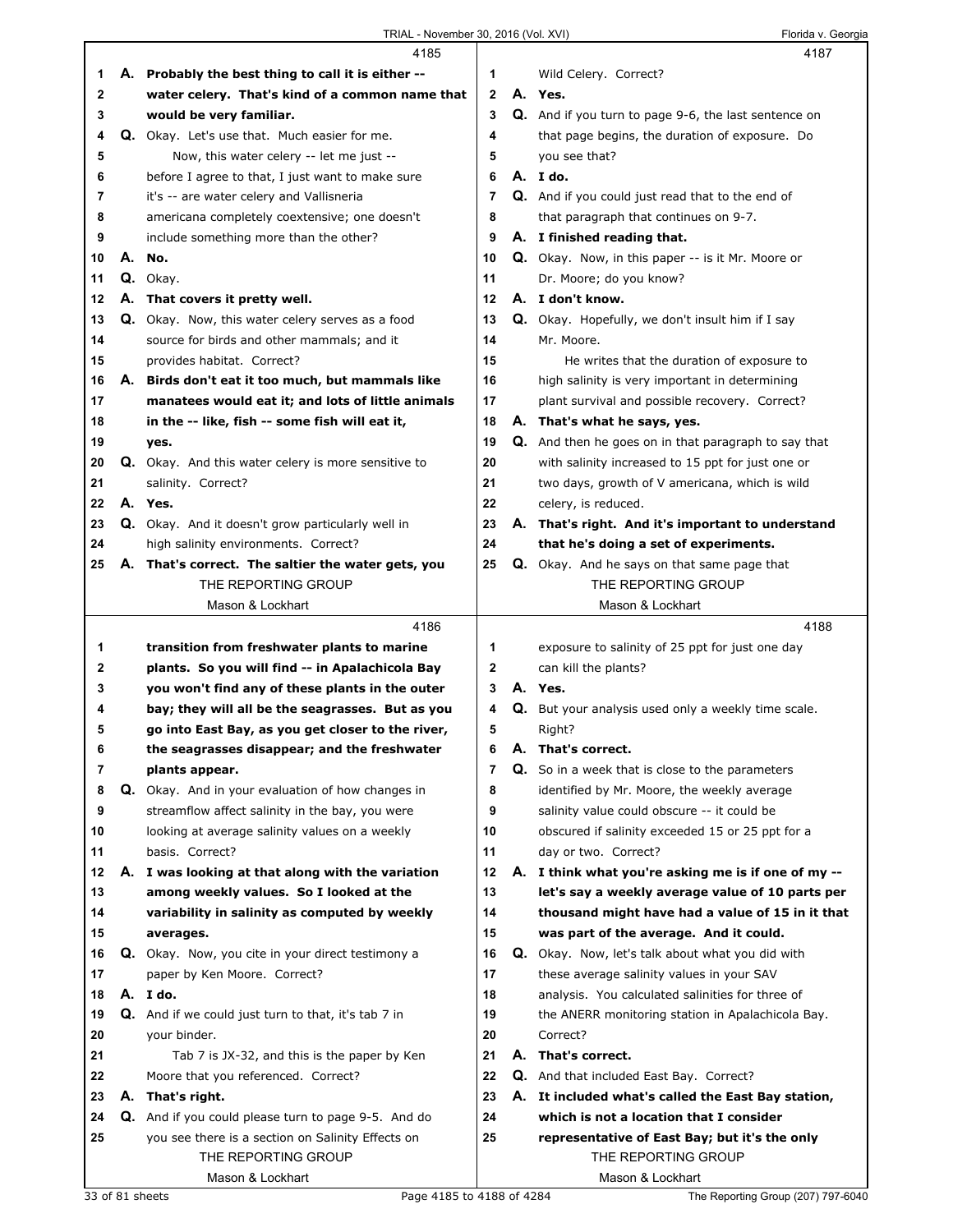|    |    | 4189                                                                                |                |                                               | 4191                                                                        |
|----|----|-------------------------------------------------------------------------------------|----------------|-----------------------------------------------|-----------------------------------------------------------------------------|
| 1  |    | station internal to East Bay.                                                       | 1              |                                               | Apalachicola Bay has been steadily increasing                               |
| 2  | Q. | Okay. And your direct testimony presents your                                       | 2              |                                               | since Hurricane Dennis. Correct?                                            |
| 3  |    | salinity analysis for only one of those stations,                                   | 3              |                                               | A. I don't think that's the basis for that opinion.                         |
| 4  |    | and that's Cat Point. Correct?                                                      | 4              |                                               | I base that opinion on two things. One is the                               |
| 5  |    | A. Oh, in the direct? You mean the most recent?                                     | 5              |                                               | monitoring that's been going on by the research                             |
| 6  |    | Q. Correct. In your prefiled direct testimony --                                    | 6              |                                               | station since Hurricane Dennis as well as my                                |
| 7  |    | A. Correct.                                                                         | $\overline{7}$ | observations in East Bay. But I don't believe |                                                                             |
| 8  |    | <b>Q.</b> -- you only present the salinity data for Cat                             | 8              |                                               | that what you just referred to would be -- would                            |
| 9  |    | Point?                                                                              | 9              |                                               | be the basis for a steady increase.                                         |
| 10 |    | A. That's correct.                                                                  | 10             |                                               | Q. Sir, if you could, please, turn to page 69 of                            |
| 11 |    | Q. And Cat Point is further from the mouth of the                                   | 11             |                                               | your prefiled direct testimony. It's on page 31.                            |
| 12 |    | Apalachicola River than East Bay. Correct?                                          | 12             |                                               | Do you see there that you referenced GX-1254,                               |
| 13 |    | A. That's right.                                                                    | 13             |                                               | which is the document that you're looking at?                               |
| 14 |    | <b>Q.</b> And has a higher salinity than East Bay?                                  | 14             |                                               | A. I'm on page 69. Correct?                                                 |
| 15 |    | A. It's definitely higher than the East Bay regions                                 | 15             |                                               | Q. Paragraph 69.                                                            |
| 16 |    | where the plants occur. And it is, I think, also                                    | 16             |                                               | A. Oh, paragraph 69. Thank you.                                             |
| 17 |    | higher than what's recorded at the East Bay                                         | 17             |                                               | I'll get used to the fact that it's over here                               |
| 18 |    | station.                                                                            | 18             |                                               | on my right, but -- let's see. Okay. I'm at 69.                             |
| 19 |    | Q. And wild celery, which does not like the higher                                  | 19             |                                               | Q. You're at paragraph 69. And do you see there,                            |
| 20 |    | salinity conditions, typically does not grow                                        | 20             |                                               | sir, that you cite GX-1254, which is the document                           |
| 21 |    | around Cat Point. Correct?                                                          | 21             |                                               | we're looking at, and other reports that                                    |
| 22 |    | A. That's the part of Apalachicola Bay around the                                   | 22             |                                               | similarly suggest that SAV in Apalachicola Bay                              |
| 23 |    |                                                                                     | 23             |                                               |                                                                             |
| 24 |    | edges where you would find the seagrass beds like<br>eelgrass and plants like that. | 24             |                                               | has recovered following Hurricane Dennis?<br>A. Let me -- let me reread 69. |
| 25 |    |                                                                                     | 25             |                                               |                                                                             |
|    |    | Q. Right.<br>THE REPORTING GROUP                                                    |                |                                               | Right. So that includes what we were<br>THE REPORTING GROUP                 |
|    |    | Mason & Lockhart                                                                    |                |                                               | Mason & Lockhart                                                            |
|    |    | 4190                                                                                |                |                                               | 4192                                                                        |
|    |    |                                                                                     |                |                                               |                                                                             |
|    |    |                                                                                     |                |                                               |                                                                             |
| 1  |    | A. So they do very well.                                                            | 1              |                                               | referring to earlier as the Franklin County                                 |
| 2  |    | <b>Q.</b> You find more of the saltwater plants as opposed                          | $\mathbf{2}$   |                                               | coastal waters for the entire system. And then                              |
| 3  |    | to the freshwater plants?                                                           | 3              |                                               | that's followed by some sentences from other                                |
| 4  |    | A. Right. Lots of saltwater plants out there.                                       | 4              |                                               | reports from Florida that were -- that was what I                           |
| 5  |    | Q. Right. Now, you rely in your testimony on a                                      | 5              |                                               | was referring to.                                                           |
| 6  |    | Florida Fish and Wildlife Conservation Commission                                   | 6              |                                               | Q. Okay. Now, sir, let's look at GX-1254, which is                          |
| 7  |    | report on seagrass in Franklin County coastal                                       | 7              |                                               | in tab 8 of your binder.                                                    |
| 8  |    | water. Correct?                                                                     | 8              |                                               | A. I have it.                                                               |
| 9  |    | A. I include that in my testimony, yes.                                             | 9              |                                               | Q. So, sir, can you turn to page 4. Do you see                              |
| 10 | Q. | And you note that that document shows a net                                         | 10             |                                               | table 1?                                                                    |
| 11 |    | increase of 159 acres of submerged aguatic                                          | 11             |                                               | A. Yes.                                                                     |
| 12 |    | vegetation between 1992 and 2010 in the regions                                     | 12             |                                               | Q. Sir, do you see the line that says Apalachicola                          |
| 13 |    | of Apalachicola Bay. Correct?                                                       | 13             |                                               | Bay?                                                                        |
| 14 | А. | To put that in some context, there were two                                         | 14             |                                               | A. I do.                                                                    |
| 15 |    | surveys that were done that mapped out grass                                        | 15             |                                               | Q. Do you see the column on the far right that says                         |
| 16 |    | beds, either freshwater or saltwater grass beds                                     | 16             |                                               | change 1992 to 2010?                                                        |
| 17 |    | throughout the entire region. And then                                              | 17             |                                               | A. Yes.                                                                     |
| 18 |    | calculations were made of area and subtractions                                     | 18             |                                               | Q. And, sir, do you see that instead of showing an                          |
| 19 |    | and -- were determined in terms of areas of loss,                                   | 19             |                                               | increase in SAV in Apalachicola Bay, it actually                            |
| 20 |    | areas of gain. And over the entire region there                                     | 20             |                                               | shows a decrease of 2,000 acres of SAV during                               |
| 21 |    | was a net gain of 100. But there was -- in                                          | 21             |                                               | that time periods?                                                          |
| 22 |    | certain regions like East Bay there was a                                           | 22             | А.                                            | Right. And I addressed this in my expert report                             |
| 23 |    | reduction that occurred.                                                            | 23             |                                               | as to the kinds of reliance you should place on                             |
| 24 |    | Q. Okay. And we'll look at that in a moment. But                                    | 24             |                                               | this table.                                                                 |
| 25 |    | you created this report to say that SAV in the                                      | 25             |                                               | Q. Okay. I will let you address that; but you see                           |
|    |    | THE REPORTING GROUP<br>Mason & Lockhart                                             |                |                                               | THE REPORTING GROUP<br>Mason & Lockhart                                     |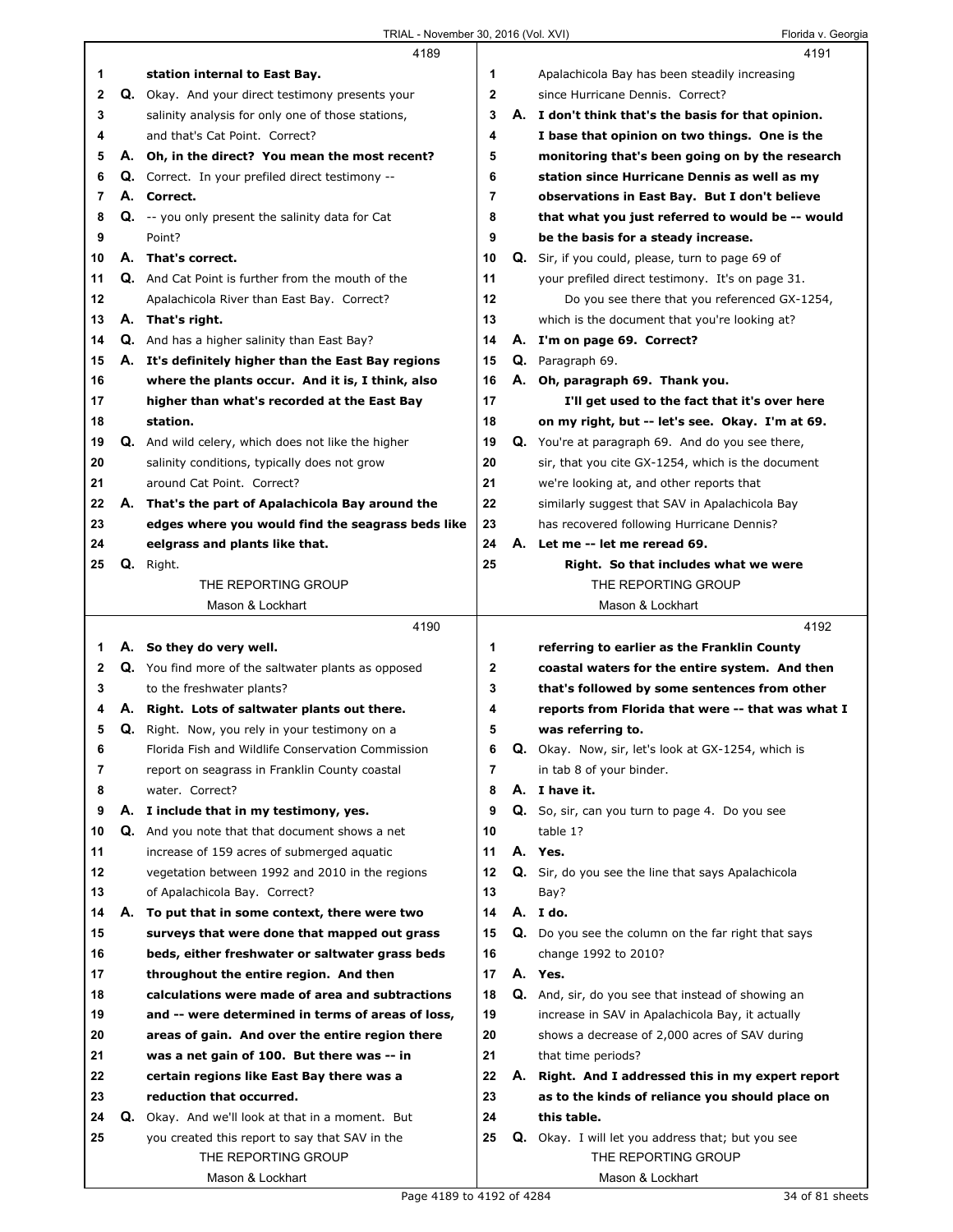|              |    | 4193                                                 |                |    | 4195                                                      |
|--------------|----|------------------------------------------------------|----------------|----|-----------------------------------------------------------|
| 1            |    | that that is what is shown right here, a decrease    | 1              |    | Q. Okay. Thank you, sir.                                  |
| $\mathbf{2}$ |    | of 2,000 acres of SAV in Apalachicola Bay.           | $\mathbf 2$    |    | SPECIAL MASTER LANCASTER: Redirect?                       |
| 3            |    | Correct?                                             | 3              |    | REDIRECT EXAMINATION                                      |
| 4            |    | A. I don't believe that's what the agency thinks it  | 4              |    | BY MS. DeSANTIS:                                          |
| 5            |    | represents.                                          | 5              |    | Q. Dr. Menzie, to assist the Court and to put             |
| 6            |    | Q. Okay. But that's what is here in this table.      | 6              |    | yourself and your area of expertise in context,           |
| 7            |    | Correct?                                             | $\overline{7}$ |    | what is your precise area of expertise?                   |
| 8            |    | A. That's -- that's the number.                      | 8              |    | A. I specialize in an area known as causal analysis.      |
| 9            |    | And to explain that somewhat, that's the             | 9              |    | It's kind of like an individual that provides             |
| 10           |    | number of mapped acres from aerial photographs       | 10             |    | diagnoses of what's ailing an individual or               |
| 11           |    | between these two points in time.                    | 11             |    | patient. But I basically do that with respect to          |
| 12           |    | Q. Sir, you don't have any evidence to contradict    | 12             |    | environmental matters, causal analysis, what              |
| 13           |    | that statement as it relates to the wild celery,     | 13             |    | causes something to happen. And my broader area           |
| 14           |    | the freshwater SAV, for Apalachicola Bay.            | 14             |    | of expertise is in marine ecology, riverine               |
| 15           |    | Correct?                                             | 15             |    | ecology.                                                  |
| 16           |    | A. What I'm -- what I was pointing out is that my -- | 16             |    | Q. And so are you an ecologist?                           |
| 17           |    | my report is much more detailed than this. And       | 17             |    | A. That's by training and by my career, which began       |
| 18           |    | it points out the significance of the fact that      | 18             |    | in the early 1970's.                                      |
| 19           |    | wild celery and other plants were growing and        | 19             |    | Q. Have you previously done work on estuaries and         |
| 20           |    | increasing in the bay since 1992. They were much     | 20             |    | estuarine systems like the Apalachicola Bay?              |
| 21           |    | more abundant in 2005 than in 1992. And it was       | 21             |    | A. I have worked on estuaries in the Gulf of Mexico,      |
| 22           |    | the hurricane that occurred that year that           | 22             |    | but my early years I began in the Northeast. And          |
| 23           |    | decimated them. So that's a really important         | 23             |    | I have experience working on estuaries ranging            |
| 24           |    | point.                                               | 24             |    | from the Penobscot, through the Gulf of Maine,            |
| 25           |    | And then since that time, the research agency        | 25             |    | through the Hudson River, through the Delaware            |
|              |    | THE REPORTING GROUP                                  |                |    | THE REPORTING GROUP                                       |
|              |    | Mason & Lockhart                                     |                |    | Mason & Lockhart                                          |
|              |    | 4194                                                 |                |    | 4196                                                      |
| 1            |    | has gone out and documented the return of the        | 1              |    | River, all the way around the coast to San                |
| $\mathbf{2}$ |    | plants. And then I went out to see whether they      | $\mathbf{2}$   |    | Francisco Bay, San Diego Bay, Puget Sound.                |
| 3            |    | had returned, and they had.                          | 3              |    | <b>Q.</b> And what is the scope of the work that you were |
| 4            |    | So I think that the agency that developed            | 4              |    | asked to do in this matter by the State of                |
| 5            |    | this table recognizes the limitations of being       | 5              |    | Georgia?                                                  |
| 6            |    | able to judge what was present. And it was           | 6              |    | A. It was pretty narrow. I was specifically asked         |
| 7            |    | largely affected by the turbidity of the water;      | 7              |    | to look at the claims that were being made of             |
| 8            |    | what can you see from the sky?                       | 8              |    | harm to the Apalachicola Bay, to the Apalachicola         |
| 9            |    | So they point that out.                              | 9              |    | River, and the floodplain, and to make a                  |
| 10           | Q. | Sir, do you have an analysis of how much of the      | 10             |    | determination as to the relative influence of             |
| 11           |    | wild celery has returned in Apalachicola Bay of      | 11             |    | Georgia's consumption of water on any changes             |
| 12           |    | freshwater SAV?                                      | 12             |    | that may be occurring within those systems.               |
| 13           |    | A. I can speak to my observations.                   | 13             | Q. | Now, counsel for the State of Florida has                 |
| 14           |    | Q. Sir, other than your observations, do you have an | 14             |    | questioned you about the years that you analyzed.         |
| 15           |    | analysis that would contradict the numbers that      | 15             |    | Why did you focus your analysis on the years 1992         |
| 16           |    | we see here?                                         | 16             |    | forward?                                                  |
| 17           |    | A. I don't think these numbers have anything to do   | 17             |    | A. Well, my understanding at the very beginning of        |
| 18           |    | directly with wild celery because they can't tell    | 18             |    | my involvement in this case was that there was a          |
| 19           |    | that from the sky.                                   | 19             |    | claim -- a prayer for relief, if you will, on the         |
| 20           |    | Q. Okay. Sir, you don't have an analysis of how      | 20             |    | part of Florida to have waters -- water                   |
| 21           |    | much wild celery or freshwater SAV is in             | 21             |    | consumption returned to the levels of 1992                |
| 22           |    | Apalachicola Bay. Correct?                           | 22             |    | because there had been harms that had been                |
| 23           | А. | Other than my observations?                          | 23             |    | experienced since that time as indicated by the           |
| 24           |    | Q. Correct.                                          | 24             |    | loss of oysters and other effects.                        |
| 25           | А. | Right. I have my observations.                       | 25             |    | Q. Did you in the course of your work, Dr. Menzie,        |
|              |    | THE REPORTING GROUP                                  |                |    | THE REPORTING GROUP                                       |
|              |    | Mason & Lockhart                                     |                |    | Mason & Lockhart                                          |
|              |    | 35 of 81 sheets<br>Page 4193 to 4196 of 4284         |                |    | The Reporting Group (207) 797-6040                        |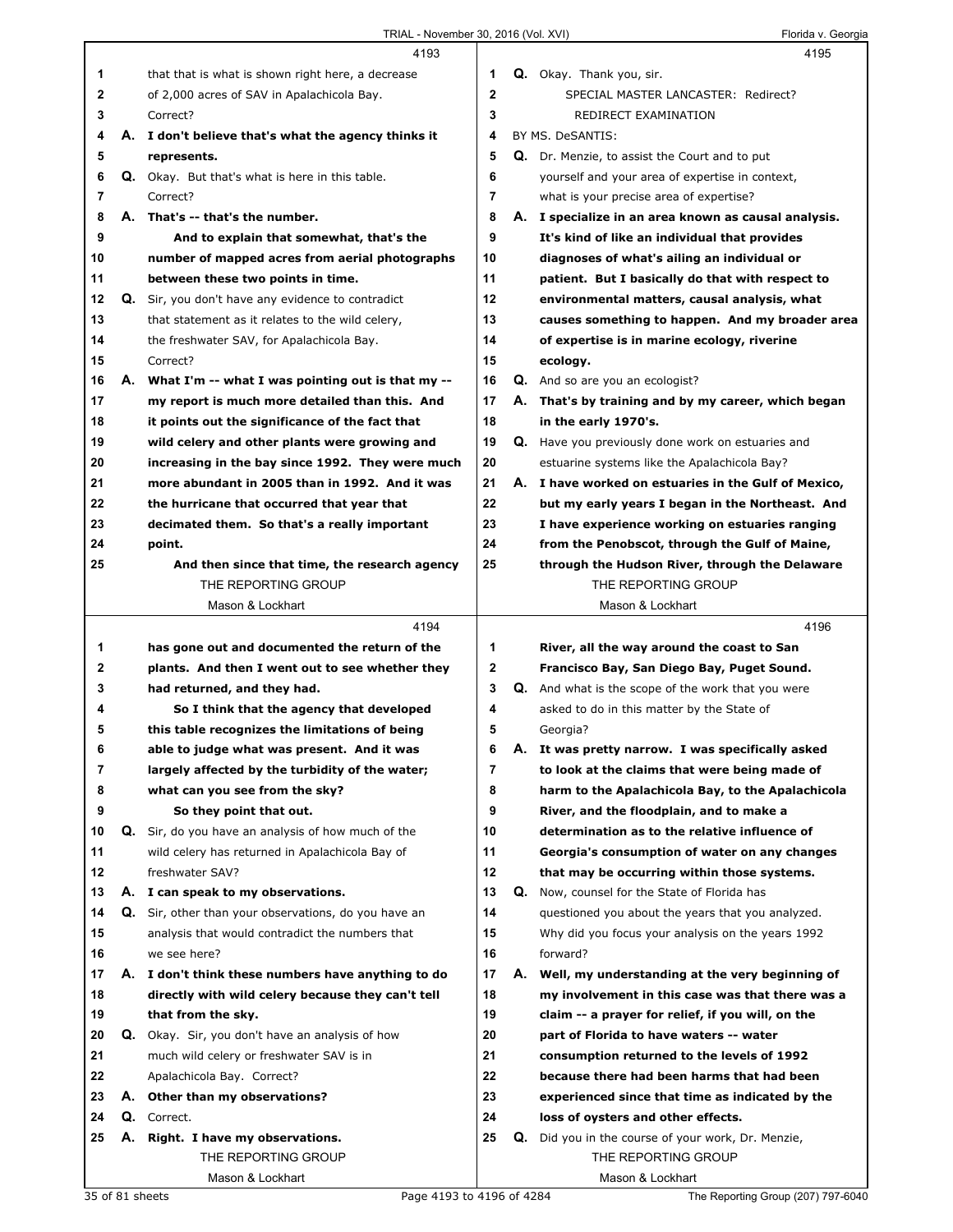| Florida v. Georgia |  |
|--------------------|--|
|                    |  |

|                | 4197                                                                                          |                |    | 4199                                                |
|----------------|-----------------------------------------------------------------------------------------------|----------------|----|-----------------------------------------------------|
| 1              | though also consider data and information from                                                | 1              |    | and to share some of my thoughts. And I talked      |
| $\mathbf{2}$   | years prior to 1992 to inform your opinions?                                                  | $\mathbf 2$    |    | to and read the reports of Georgia's experts        |
| 3              | A. I did.                                                                                     | 3              |    | on modeling. And we -- you heard earlier from       |
| 4              | Q. And, Dr. Menzie, in the course of your analysis,                                           | 4              |    | Dr. McAnally, as an example. I reviewed             |
| 5              | did you work alone; or did you work with others?                                              | 5              |    | Dr. Bedient's reports. I had conversations with     |
| 6              | A. I worked with a team. Typically for these causal                                           | 6              |    | their staff so that I was clear about what they     |
| $\overline{7}$ | analyses approaches that involve bringing                                                     | $\overline{7}$ |    | did.                                                |
| 8              | together a variety of types of information such                                               | 8              |    | And then I also looked at all the work that         |
| 9              | as hydrology and whatnot, it's helpful to bring a                                             | 9              |    | was done by Florida's experts. So I wanted to       |
| 10             | team together to look at various aspects and then                                             | 10             |    | make sure that I had a clear understanding of       |
| 11             | kind of combine that into a whole, a whole                                                    | 11             |    | where the differences lied and to help me feel      |
| 12             | analysis.                                                                                     | 12             |    | more confident about my results.                    |
| 13             | <b>Q.</b> All right. I would like to ask you and ask the                                      | 13             |    | So I began with Dr. Flewelling who assessed         |
| 14             | Court to please look at your written direct                                                   | 14             |    | consumption of water, to Dr. Hornberger who         |
| 15             | testimony on page 8. And I know we handed your                                                | 15             |    | translated that into flows, to Dr. Lettenmaier      |
| 16             | written direct testimony to the Court; and I know                                             | 16             |    | and then all of the biological consultants that     |
| 17             | it is also in the very front of Florida's binder,                                             | 17             |    | Florida has employed, in particular Dr. Allan who   |
| 18             | although it's not behind a tab number. And there                                              | 18             |    | looked at floodplains, and Dr. Glibert who looked   |
| 19             | is a chart. And we'll put this up on the screen,                                              | 19             |    | at the base of the food web, and Dr. Jenkins who    |
| 20             | as well in your direct testimony on page 8.                                                   | 20             |    | looked at the fish.                                 |
| 21             | What does this chart show, Dr. Menzie?                                                        | 21             | Q. | Did you also review and analyze literature as       |
| 22             | A. These are the primary members of my team. It                                               | 22             |    | part of your work on this case?                     |
| 23             | shows their names and their degrees. And then                                                 | 23             |    | A. I did. It was important to get as -- as broad an |
| 24             | the areas that I felt were important for                                                      | 24             |    | understanding of what individual researchers in     |
| 25             | answering the questions I was asked to answer are                                             | 25             |    | Georgia and Florida had been discovering over the   |
|                | THE REPORTING GROUP                                                                           |                |    | THE REPORTING GROUP                                 |
|                | Mason & Lockhart                                                                              |                |    | Mason & Lockhart                                    |
|                |                                                                                               |                |    |                                                     |
|                | 4198                                                                                          |                |    | 4200                                                |
| 1              |                                                                                               | 1              |    | many years. And so I made a careful examination     |
| 2              | listed across the top. So the methodology I have<br>just mentioned is something called causal | $\mathbf{2}$   |    | of those literature to broaden my understanding.    |
| 3              | analyses. But the technical fields that need to                                               | 3              | Q. | Now, doctor, you have talked about the causal       |
| 4              | be called upon to answer the questions include                                                | 4              |    | analysis that you did for this matter. And you      |
| 5              | marine ecology, freshwater ecology, statistics                                                | 5              |    | have spoken of your expertise in causal analysis.   |
| 6              | modeling, and GIS -- geographic information                                                   | 6              |    | I would like to turn to page 22 of your written     |
| 7              | systems -- and whatnot.                                                                       | 7              |    | direct testimony and particularly to look at        |
| 8              | So while I'm familiar with all of these areas                                                 | 8              |    | demonstrative 6 on that page to assist in an        |
| 9              | and have deep expertise in some, I felt it wise                                               | 9              |    | understanding of what a causal analysis is. Can     |
| 10             | to bring together a team that could share                                                     | 10             |    | you please describe what you are showing in         |
| 11             | knowledge so that we could collaborate in putting                                             | 11             |    | demonstrative 6 in your written direct testimony.   |
| 12             | together our assessments of what was claimed and                                              | 12             |    | A. Yes. So, you know, recognizing that this is a    |
| 13             | also the extent to which Georgia was contributing                                             | 13             |    | very complex problem and that ecosystems are        |
| 14             | to any changes in the bay or in the floodplain.                                               | 14             |    | complex, it's important to approach this in a --    |
| 15             | <b>Q.</b> Separate and apart from this team that you                                          | 15             |    | you know, in a step-wise manner so that you         |
| 16             | assembled, did you look at the work of other                                                  | 16             |    | can -- you can bite off pieces and look at them     |
| 17             | experts for the State of Florida and the State of                                             | 17             |    | and then move on to the next.                       |
| 18             | Georgia in order to develop your opinions and                                                 | 18             |    | So I use a three-step process. And the              |
| 19             | analyses in this case?                                                                        | 19             |    | first, really, is to look at all of the available   |
| 20             | A. I did. One of the things I wanted to be able to                                            | 20             |    | information to see whether there is evidence of     |
| 21             | do is have as complete an understanding of the                                                | 21             |    | change.                                             |
| 22             | technical issues in this case as I could. So on                                               | 22             |    | This case really is about change in the bay         |
| 23             | the biology side with respect to Georgia's                                                    | 23             |    | and change in the floodplain. And so the first      |
| 24             | experts, I spoke with the expert on oysters to                                                | 24             |    | step before going any further was to see whether    |
| 25             | understand what that individual was looking at                                                | 25             |    | that premise that changes were occurring was        |
|                | THE REPORTING GROUP                                                                           |                |    | THE REPORTING GROUP                                 |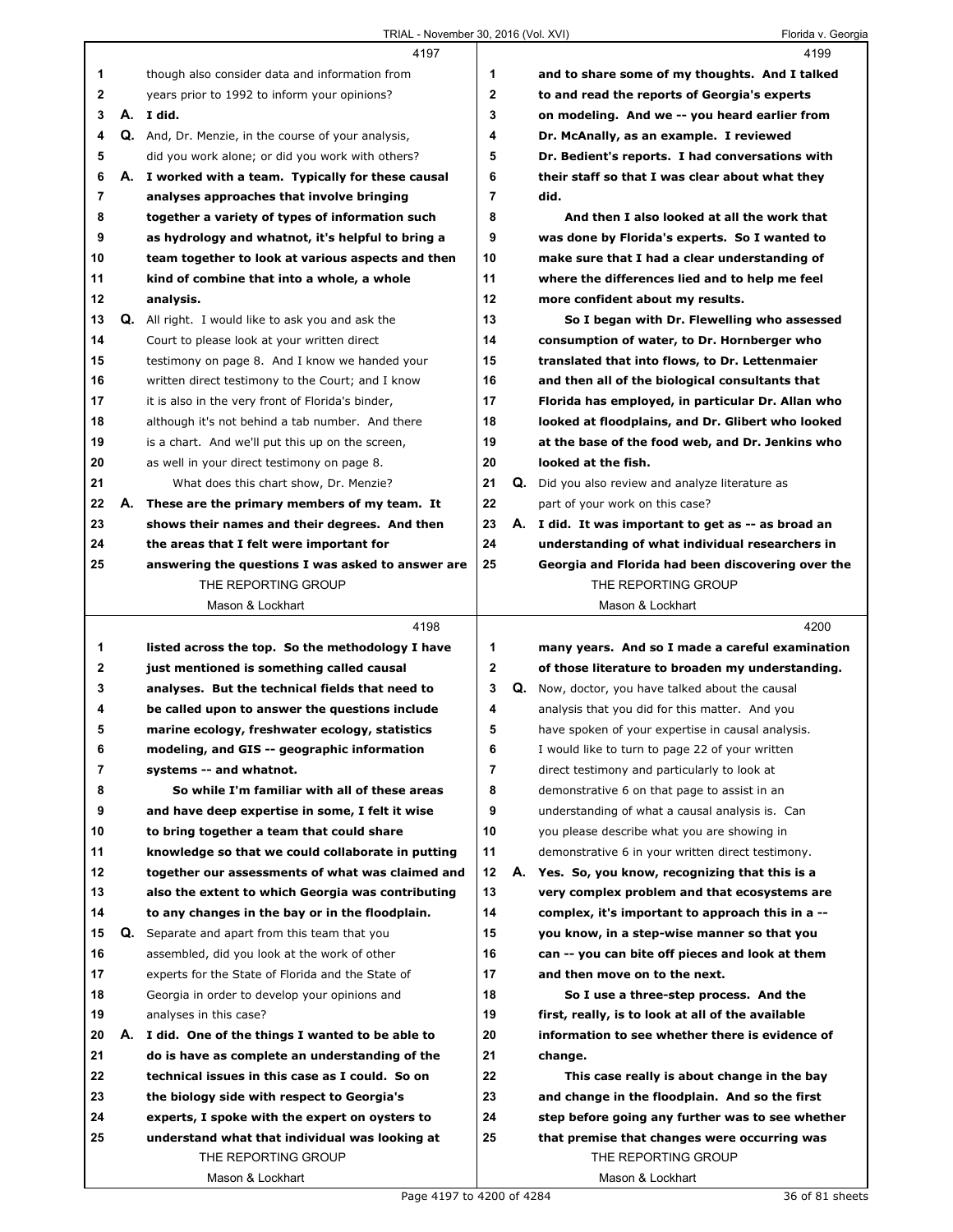|    |    | 4201                                                  |                | 4203                                                     |
|----|----|-------------------------------------------------------|----------------|----------------------------------------------------------|
| 1  |    | supported or not.                                     | 1              | biologically impaired, that is, the fish were            |
| 2  |    | Then move to tier 2, which in this case is            | $\overline{2}$ | off; they didn't have the right types of benthic         |
| 3  |    | asking the question of whether or not Georgia's       | 3              | invertebrates, or whatever it might be, states           |
| 4  |    | consumption of water was sufficient and of a          | 4              | came to recognize that they needed some way to           |
| 5  |    | nature that could bring about these types of          | 5              | figure out what was going on.                            |
| 6  |    | changes or contribute to them in some way.            | 6              | So interestingly enough, Maine served as the             |
| 7  |    | And so, for example, that would involve the           | $\overline{7}$ | first step and --                                        |
| 8  |    | modeling work that I referred to upon cross that      | 8              | <b>Q.</b> The State of Maine?                            |
| 9  |    | looked at the relative influence of Georgia's         | 9              | A. The State of Maine. And around the corner we          |
| 10 |    | consumption of water on the floodplains or on         | 10             | have the Presumpscot River, and that became one          |
| 11 |    | changing the salinity in the bay. And then            | 11             | of the first case studies for applying causal            |
| 12 |    | finally, depending on the answer from that step,      | 12             | analyses. They had -- they had been gathering            |
| 13 |    | or to confirm what I found in that step, I            | 13             | data throughout the '90's. There were a number           |
| 14 |    | consider all the possible causes that may be at       | 14             | of issues. And the State of Maine got together           |
| 15 |    | play.                                                 | 15             | with the Environmental Protection Agency and             |
| 16 |    | And there are -- for example, in the case of          | 16             | began thinking about how to organize information         |
| 17 |    | the river, I was aware, as everybody is aware, I      | 17             | and how to think about it. And that actually             |
| 18 |    | think, that the dam was built; the bottom of the      | 18             | became the first case study.                             |
| 19 |    | river is decreased. There's been sedimentation        | 19             | <b>Q.</b> Did your approach for assessing the ecology in |
| 20 |    | that may be blocking some of the sloughs.             | 20             | the ACF Basin differ from the approach of experts        |
| 21 |    | There's been road construction. There's a             | 21             | for the State of Florida?                                |
| 22 |    | variety of things that have happened.                 | 22             | A. I think it differed in an important material way.     |
| 23 |    | And before pointing a finger at one cause and         | 23             | I had the impression, anyway, when I read the            |
| 24 |    | saying, aha, I found the answer, it's important       | 24             | expert reports that -- of Florida, that they             |
| 25 |    | to kind of look across everything to make sure        | 25             | started by presuming that the harm did -- any            |
|    |    | THE REPORTING GROUP                                   |                | THE REPORTING GROUP                                      |
|    |    | Mason & Lockhart                                      |                | Mason & Lockhart                                         |
|    |    |                                                       |                |                                                          |
|    |    |                                                       |                |                                                          |
|    |    | 4202                                                  |                | 4204                                                     |
| 1  |    | that that's a correct answer or to perhaps            | 1              | harm that was seen must be related to Georgia's          |
| 2  |    | identify the things that may be most at play.         | $\mathbf{2}$   | consumption of water. And so beginning with that         |
| 3  |    | So that's the nature of the analysis.                 | 3              | conclusion, at least as it struck me, information        |
| 4  |    | <b>Q.</b> And why specifically did you choose to do a | 4              | was marshalled to prove up that, to kind of help         |
| 5  |    | causal analysis in this matter?                       | 5              | explain how it could be that Georgia's                   |
| 6  |    | A. Well, it has become the state of practice to       | 6              | consumption of water was the cause of whatever           |
| 7  |    | do causal analyses. And it -- the logic behind        | 7              | change that may be occurring or may be seen              |
| 8  |    | it is that it really helps avoid jumping to           | 8              | within either the bay or the river.                      |
| 9  |    | conclusions. By considering all the possibilities     | 9              | So that is exactly what the causal analysis              |
| 10 |    | and by taking a step-wise approach, an analyst        | 10             | method was designed to avoid, jumping to a               |
| 11 |    | such as myself is forced to think about what's        | 11             | conclusion like that on figuring out what a cure         |
| 12 |    | going on in the system and to consider                | 12             | was when you don't know what the nature of the           |
| 13 |    | everything, and after that careful consideration,     | 13             | disease is. And so I had begun with the causal           |
| 14 |    | to be able to identify the things that are most       | 14             | analysis before I saw any of Florida's expert            |
| 15 |    | important.                                            | 15             | reports. But the most striking difference was            |
| 16 |    | So it's a deliberative process that's been            | 16             | that.                                                    |
| 17 |    | developed for that purpose, very much like in the     | 17             | <b>Q.</b> And, Doctor, does the approach of Florida's    |
| 18 |    | medical community.                                    | 18             | experts to assessments of the ecology in the             |
| 19 | Q. | When did a causal analysis approach become            | 19             | basin, does that approach render your conclusions        |
| 20 |    | recognized as best practice in your field?            | 20             | unreliable?                                              |
| 21 | А. | While this had been well recognized in the            | 21             | A. I think it must be recognized that the approach       |
| 22 |    | medical community for some time, in the 1990's,       | 22             | that was taken was the one -- was as I just              |
| 23 |    | because of the clean air -- Clean Water Act and       | 23             | described. And I know of many instances where            |
| 24 |    | the observation that there were many rivers and       | 24             | you can reach a false conclusion if you don't            |
| 25 |    | streams throughout the United States that were        | 25             | carefully think about the problem and if you             |
|    |    | THE REPORTING GROUP<br>Mason & Lockhart               |                | THE REPORTING GROUP<br>Mason & Lockhart                  |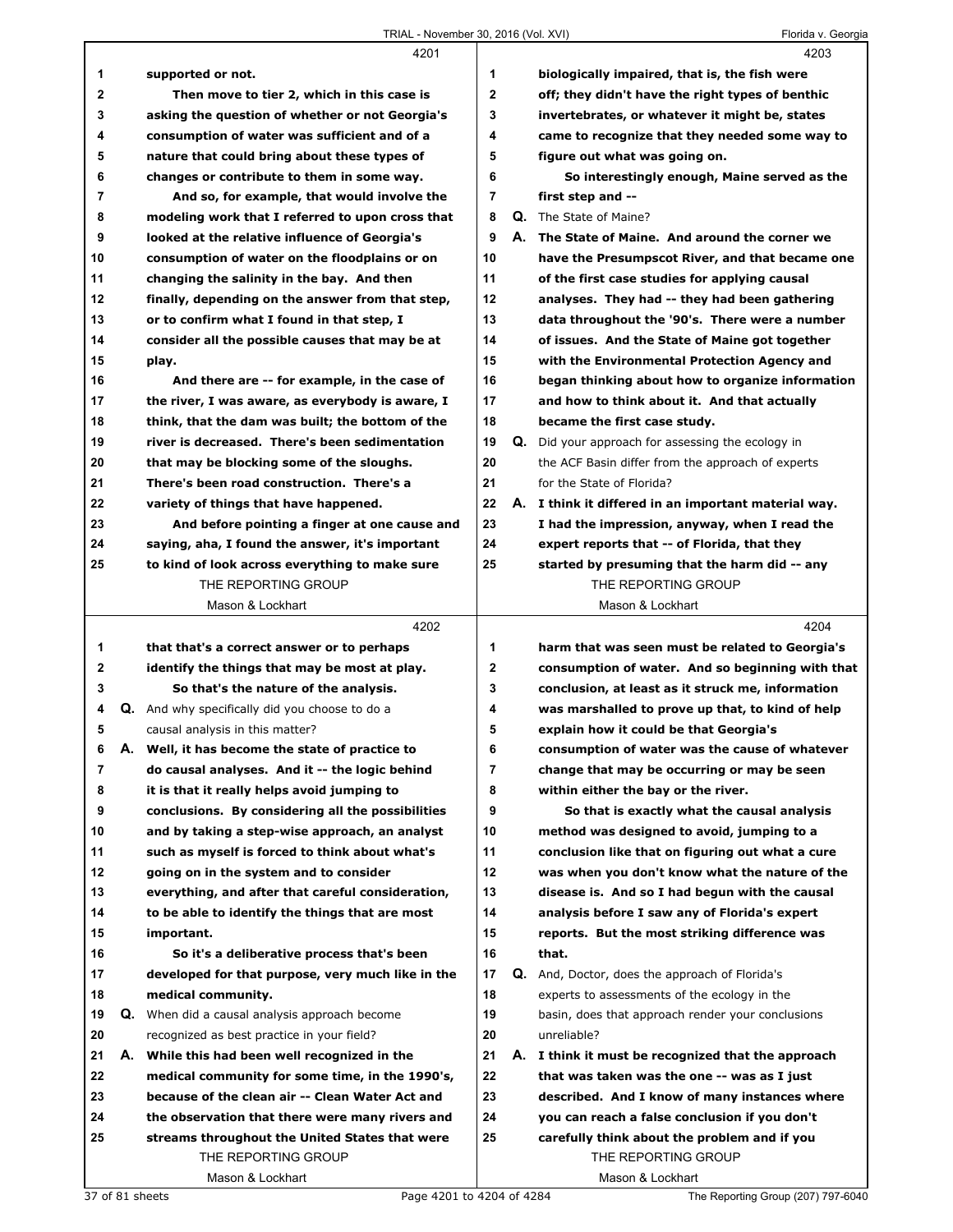|                |    | 4205                                                       |                |    | 4207                                                      |
|----------------|----|------------------------------------------------------------|----------------|----|-----------------------------------------------------------|
| 1              |    | don't look at what the alternative explanations            | 1              |    | river, and that shows the flows going up and down         |
| $\mathbf{2}$   |    | might be. So for that reason I would consider it           | $\mathbf 2$    |    | at different periods. And we're able to take              |
| 3              |    | unreliable.                                                | 3              |    | that back to, you know, the 1920's.                       |
| 4              |    | Q. And, Doctor, we're going to go into some of your        | 4              |    | And then we have, as a second source of                   |
| 5              |    | specific conclusions from your causal analysis;            | 5              |    | information, information that's collected and             |
| 6              |    | but can you please briefly summarize for the               | 6              |    | maintained by the U.S. Government, National               |
| $\overline{7}$ |    | Court your conclusions resulting from your causal          | $\overline{7}$ |    | Oceanic and Atmospheric Administration -- NOAA --         |
| 8              |    | analysis here.                                             | 8              |    | on droughts. So we can look at that information           |
| 9              |    | A. Well, in brief -- and I mentioned this three-step       | 9              |    | and know what kind of drought occurred here in            |
| 10             |    | process I took. I really didn't see anything               | 10             |    | the Northeast, what kind of drought has occurred          |
| 11             |    | happening in the bay that would be considered or           | 11             |    | in the South. And that information can be looked          |
| 12             |    | be a material change biologically. I did see in            | 12             |    | at going back in time as well.                            |
| 13             |    | my first step changes in the -- in the                     | 13             |    | But those sources of information take us back             |
| 14             |    | floodplain. When I looked more deeply at the               | 14             |    | only so far. So the third type of information I           |
| 15             |    | relative contribution of Georgia's consumption of          | 15             |    | looked at were tree rings or studies about tree           |
| 16             |    | water to changes, I concluded that while not               | 16             |    | rings.                                                    |
| 17             |    | zero, the influence of Georgia's consumption of            | 17             |    | There's a lot of published literature on tree             |
| 18             |    | water is minor, very small. And then beyond                | 18             |    | rings. And any kid that has looked at a stump             |
| 19             |    | that, for certain aspects of my analysis, I                | 19             |    | has been able to count the age of a tree. But             |
| 20             |    | pointed out where some other factors were playing          | 20             |    | the tree rings also carry information on the past         |
| 21             |    | an important role in influencing the changes in            | 21             |    | hydrological regime. And by putting sets of               |
| 22             |    | the bay or in the river and floodplain.                    | 22             |    | trees together, the scientists in this field can          |
| 23             |    | <b>Q.</b> All right. Now, doctor, moving away from the     | 23             |    | go back hundreds of years, thousands of years.            |
| 24             |    | specifics of your causal analysis and the                  | 24             |    | And so I looked at that information to discover           |
| 25             |    | framework for your causal analysis, I want to              | 25             |    | what the long-term historical hydrological regime         |
|                |    | THE REPORTING GROUP                                        |                |    | THE REPORTING GROUP                                       |
|                |    | Mason & Lockhart                                           |                |    | Mason & Lockhart                                          |
|                |    | 4206                                                       |                |    | 4208                                                      |
| 1              |    | move on to talk about your analysis of the                 | 1              |    | was in the -- in this basin.                              |
| $\mathbf{2}$   |    | historical hydrological regime. And can you                | $\mathbf{2}$   |    | <b>Q.</b> And what did you find?                          |
| 3              |    | please describe for us what is a historical                | 3              |    | A. I found something that has been well known to          |
| 4              |    | hydrological regime and why was it important to            | 4              |    | people that have been working in this field --            |
| 5              |    | your analysis and, as a backdrop, your causal              | 5              |    | particular field, and that is that the system             |
| 6              |    | analysis for this matter?                                  | 6              |    | periodically flips from wet to dry. And it does           |
| 7              | А. | Sure. Well, we -- I think we all know that this            | 7              |    | that at a cycle of every 20 to 60 years or so.            |
| 8              |    | past year has been a year of drought. So Maine             | 8              |    | This is -- this has a meteorological                      |
| 9              |    | has had a moderate drought. And Georgia,                   | 9              |    |                                                           |
| 10             |    |                                                            |                |    |                                                           |
| 11             |    |                                                            |                |    | understanding to it. And that's -- that's                 |
|                |    | unfortunately, has got an extreme drought. And             | 10             |    | reflected in the people that study the tree               |
|                |    | we have fires spreading across the Appalachians.           | 11             |    | rings. Tree rings are very tightly packed when            |
| 12             |    | So we have been in a period of drought for some            | 12             |    | it's dry; and they spread apart when it's wet,            |
| 13             |    | time.                                                      | 13             |    | and they pack up. And it's possible to see that.          |
| 14             |    | And in thinking about this ecosystem, it's                 | 14             |    | So that helped me understand that the                     |
| 15             |    | important to understand whether this is an                 | 15             |    | Apalachicola River system -- ecosystem was one,           |
| 16             |    | especially unusual event. These are bad                    | 16             |    | as we look at it today, that has come -- has              |
| 17             |    | droughts, But also -- so, therefore, to look               | 17             |    | persisted, has moved through this period of time          |
| 18             |    | back in time to see what the history of the                | 18             |    | of dryness and wetness.                                   |
| 19             |    | system is -- and that's known as the historical            | 19             |    | We're currently in a dry period.                          |
| 20             |    | hydrological regime -- to gain an understanding            | 20             | Q. | And, Dr. Menzie, separate and apart from the              |
| 21             |    | of what formed the ecosystem.                              | 21             |    | historical hydrological regime, did you look at           |
| 22             |    | <b>Q.</b> And in evaluation of the historical hydrological | 22             |    | other factors that have historically influenced           |
| 23             |    | regime of the ACF Basin, what did you conclude?            | 23             |    | the ACF Basin and its ecology?                            |
| 24             |    | A. Well, I looked at three things. You know, we            | 24             |    | A. Yes, I did.                                            |
| 25             |    | have the gage data that are available for the              | 25             |    | <b>Q.</b> And I would like to turn in your written direct |
|                |    | THE REPORTING GROUP<br>Mason & Lockhart                    |                |    | THE REPORTING GROUP<br>Mason & Lockhart                   |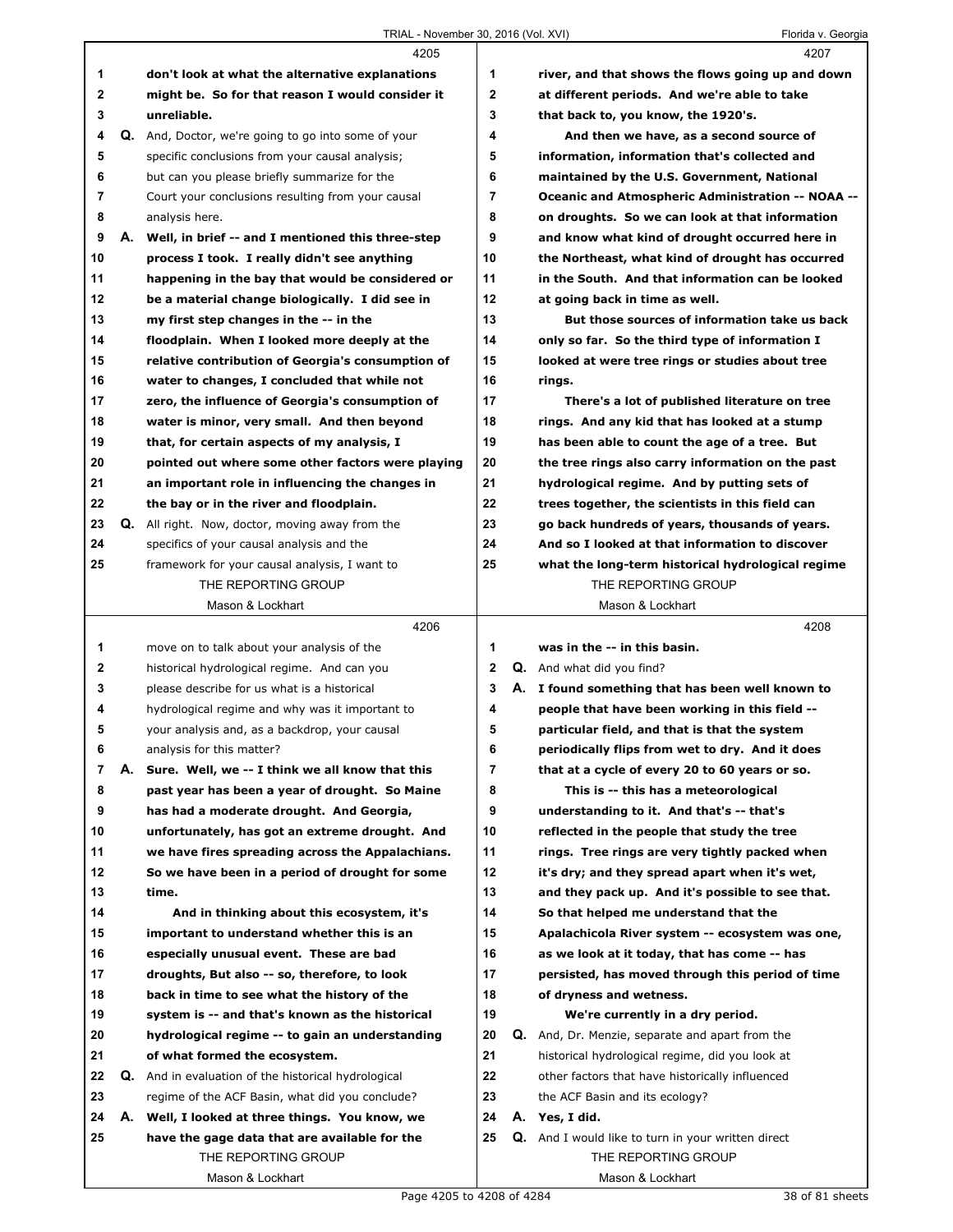|    | 4209                                                 |                |    | 4211                                                |
|----|------------------------------------------------------|----------------|----|-----------------------------------------------------|
| 1  | testimony to page 25 and particularly to your        | 1              |    | simply biological events that have occurred such    |
| 2  | demonstrative 7.                                     | $\mathbf{2}$   |    | as low points in oyster landings or losses of       |
| 3  | MS. DeSANTIS: And, your Honor, this is               | 3              |    | these plants that we were talking about, listing    |
| 4  | a rather complex graphic. Would it be                | 4              |    | of species and things, changes in the forage        |
| 5  | acceptable to the Court for Dr. Menzie to            | 5              |    | community.                                          |
| 6  | move to the screen to explain this                   | 6              |    | So recognizing that we are focused on the           |
| 7  | demonstrative?                                       | $\overline{7}$ |    | consumption of water, it's important to put that    |
| 8  | SPECIAL MASTER LANCASTER: Certainly.                 | 8              |    | into a broader perspective by looking at all the    |
| 9  | Please keep your voice up. She has to                | 9              |    | things that might have gone on that might have      |
| 10 | take down everything you say.                        | 10             |    | also influenced that that could confound the        |
| 11 | THE WITNESS: Okay. I think I may be on               | 11             |    | analysis and that we need to try to separate        |
| 12 | a mike. Does that sound clear?                       | 12             |    | out.                                                |
| 13 | BY MS. DeSANTIS:                                     | 13             |    | Q. Thank you, Dr. Menzie. And based on your         |
| 14 | Q. Dr. Menzie, as you go to the screen, I would like | 14             |    | analysis of various factors, including those        |
| 15 | to just ask you to please describe what this         | 15             |    | shown on the demonstrative on the screen, what      |
| 16 | figure shows.                                        | 16             |    | have you concluded historically the impact has      |
| 17 | THE WITNESS: I'll point at this, but                 | 17             |    | been of these various factors on the Apalachicola   |
| 18 | the Court might also find it helpful to look         | 18             |    | Bay and floodplain?                                 |
| 19 | at the document.                                     | 19             |    | A. Some have short-term influences that are -- seem |
| 20 | A. In thinking about what's influenced the bay and   | 20             |    | catastrophic. So, for example, the hurricanes,      |
| 21 | the floodplain over the last many decades, I         | 21             |    | big impact; and then you will have a recovery       |
| 22 | started by just laying out over time the things      | 22             |    | from that.                                          |
| 23 | that people did. And we already recognize that       | 23             |    | Some have had longer-term influences, such as       |
| 24 | we're talking about consumption of water by          | 24             |    | the construction of the dam. It's hard to take      |
| 25 | Georgia, so that's a given. You know, that's a       | 25             |    | the dam away once the dam is there. And that's      |
|    | THE REPORTING GROUP                                  |                |    | THE REPORTING GROUP                                 |
|    | Mason & Lockhart                                     |                |    | Mason & Lockhart                                    |
|    |                                                      |                |    |                                                     |
|    | 4210                                                 |                |    | 4212                                                |
| 1  | given from around the 1970's onward. But I           | 1              |    | changed the bottom of the river. And so             |
| 2  | wanted to know what the various other things were    | $\mathbf{2}$   |    | that's -- that's a condition that exists as a       |
| 3  | that were going on in the system.                    | 3              |    | result of that.                                     |
| 4  | So we had the dams constructed in the '50's.         | 4              |    | The dredging activities, I think as we have         |
| 5  | We had various dredging activities that have gone    | 5              |    | heard, the dredge materials were placed on the      |
| 6  | from the '50's into the 1990's. We have changes      | 6              |    | banks; and to varying degrees they continue to      |
| 7  | in the river that we have heard about as a result    | 7              |    | block the sloughs.                                  |
| 8  | of the dam and dredging, straightening the river,    | 8              |    | And those are some of the major things that         |
| 9  | things like that. And that's what -- so I get        | 9              |    | are affecting it.                                   |
| 10 | these in my mind in terms of when did they occur.    | 10             | Q. | Has the system recovered from historical periodic   |
| 11 | And then, of course, we had logging that was         | 11             |    | episodes of stress?                                 |
| 12 | focused on the cypress trees.                        | 12             | А. | Well, if we look -- if we think back over the       |
| 13 | And then the second panel then lays out              | 13             |    | hundreds of years, the system has gone through      |
| 14 | things that are natural in occurrence. So there      | 14             |    | periodic droughts and wet periods; so what we're    |
| 15 | are really two big things that happened. One are     | 15             |    | looking at today is a system that's resilient in    |
| 16 | the periodic occurrences of hurricanes, so these     | 16             |    | terms of passing through those kinds of             |
| 17 | are in these blue bars and red bars. And you         | 17             |    | conditions. And as I just mentioned, there          |
| 18 | will hear about two major hurricanes, one in         | 18             |    | probably always have been large hurricanes that     |
| 19 | the '80's and one in 2005 -- this is Hurricane       | 19             |    | have occurred periodically; and it does recover     |
| 20 | Dennis -- that literally destroyed large portions    | 20             |    | from those.                                         |
| 21 | of the natural resources in the bay.                 | 21             |    | Q. Is the Apalachicola unique in its resilience     |
| 22 | And then the next set of natural events are          | 22             |    | among other estuaries?                              |
| 23 | the occurrence of droughts. And they're shown        | 23             | А. | I think one of the unique features of estuaries     |
| 24 | here.                                                | 24             |    | perhaps is that they have to be resilient.          |
| 25 | So -- and then in this bottom panel are              | 25             |    | They're in this in-between place between land and   |
|    | THE REPORTING GROUP                                  |                |    | THE REPORTING GROUP                                 |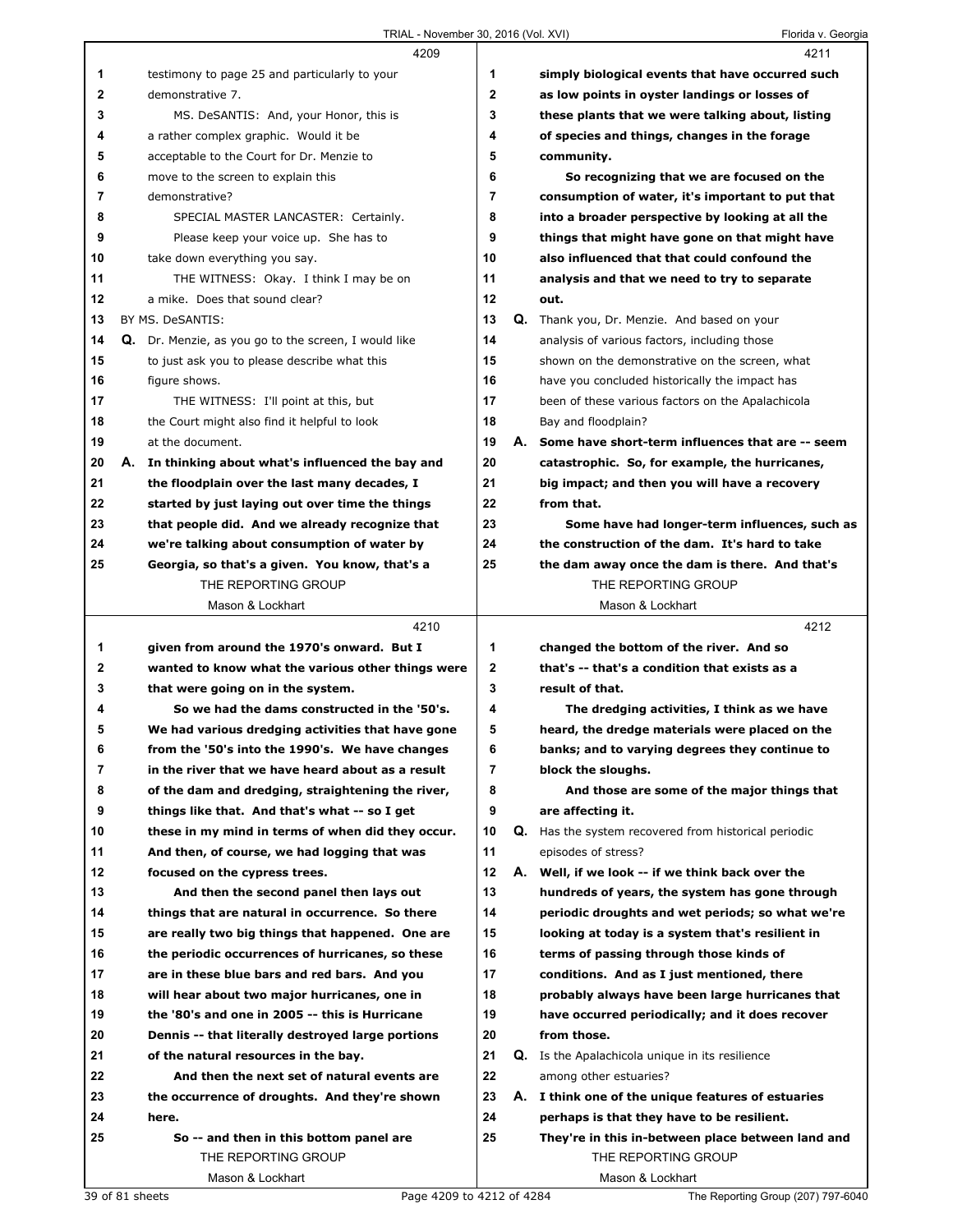|    |    | 4213                                                       |                |    | 4215                                                    |
|----|----|------------------------------------------------------------|----------------|----|---------------------------------------------------------|
| 1  |    | freshwater and the ocean and saltwater. So they            | 1              |    | important things that I had read in the expert          |
| 2  |    | are forever being pushed upon by forces of nature          | $\mathbf{2}$   |    | reports developed by Florida's experts,                 |
| 3  |    | that are conflicting with one another in their             | 3              |    | Dr. Glibert and Dr. Jenkins, was that -- the            |
| 4  |    | type.                                                      | 4              |    | impression was that these plants that we were           |
| 5  |    | So if you look around and think about just                 | 5              |    | talking about were absent from the East Bay,            |
| 6  |    | for a moment the -- some of the major estuaries            | 6              |    | which is an important nursery area.                     |
| 7  |    | in the world. Even starting up here if we were             | $\overline{7}$ |    | So that's an easy thing to check. And I                 |
| 8  |    | thinking about the Penobscot, for example, that            | 8              |    | thought -- and I have done a lot of work in that        |
| 9  |    | would be a system that is resilient or has, you            | 9              |    | in many different estuaries. So I knew that if I        |
| 10 |    | know, developed with periodic influences of large          | 10             |    | just went down there, got a boat with a person          |
| 11 |    | amounts of fresh water, ice melt, snow melt, all           | 11             |    | that was knowledgeable, and went over to where          |
| 12 |    | that sort of thing, temperature changes, extreme           | 12             |    | the plants were supposed to be and see if they          |
| 13 |    | temperatures.                                              | 13             |    | were there. They were either there or they              |
| 14 |    | If we go to some other part of the world, if               | 14             |    | weren't. And they were there. And so I kind of          |
| 15 |    | we go to the Amazon, we don't see those extreme            | 15             |    | got a sense of how extensive they were.                 |
| 16 |    | temperatures; but we get tremendous changes in             | 16             |    | There was another feature of the system that            |
| 17 |    | flow, very wet seasons, very dry seasons. So if            | 17             |    | was really interesting, which was that parts of         |
| 18 |    | you wanted to fish in the Amazon, you would go             | 18             |    | the system are fed by rivers that are known to          |
| 19 |    | there in the dry season because it concentrates            | 19             |    | carry black water. This is water that is deeply         |
| 20 |    | the fish; and you have a better chance of                  | 20             |    | stained by draining through forest systems and          |
| 21 |    | catching them.                                             | 21             |    | stuff. It's tannins and things like that. And I         |
| 22 |    | If you look at the Apalachicola, it's                      | 22             |    | had read that this had a strong influence on            |
| 23 |    | somewhere in between that. But, again, it does             | 23             |    | conditions at this one station, the East Bay            |
| 24 |    | experience the Gulf of Mexico on one side and the          | 24             |    | monitoring station. So I went to see whether            |
| 25 |    | river on the other and this mixing of the two.             | 25             |    | those conditions existed, at least during the           |
|    |    | THE REPORTING GROUP                                        |                |    | THE REPORTING GROUP                                     |
|    |    | Mason & Lockhart                                           |                |    | Mason & Lockhart                                        |
|    |    |                                                            |                |    |                                                         |
|    |    | 4214                                                       |                |    | 4216                                                    |
| 1  |    | And so estuaries need to be resilient in                   | 1              |    | time of my visit. And they did. You could take          |
| 2  |    | order to basically maintain themselves estuaries.          | $\mathbf 2$    |    | a sample of water; it looks like a cup of coffee.       |
| 3  |    | Q. Dr. Menzie, you mentioned in your testimony under       | 3              |    | And then, finally, I wanted to visit the                |
| 4  |    | examination by Florida that you had visited the            | 4              |    | heart of the tupelo honey area. So there is a           |
| 5  |    | Apalachicola Bay recently. Is that right?                  | 5              |    | little family, the Lanier family, they make honey       |
| 6  | Α. | That's right.                                              | 6              |    | and put out bees and stuff where they come off          |
| 7  |    | Q. And I don't want to spend a lot of time on this         | 7              |    | the tupelos. So I visited their place. And as I         |
| 8  |    | particular visit, but when did you visit the               | 8              |    | was driving around through there, I noticed that        |
| 9  |    | estuary?                                                   | 9              |    | because of the road construction up along the           |
| 10 |    | A. I went in April of this year.                           | 10             |    | side of the river, that the roads were blocking         |
| 11 |    | <b>Q.</b> And what was the purpose of that visit?          | 11             |    | the flow of water from the river to the                 |
| 12 | А. | I try to visit every system that I might be asked          | 12             |    | floodplain. That doesn't exist everywhere, but          |
| 13 |    | to look at. So that was important. But there               | 13             |    | it does exist along stretches. And so for that          |
| 14 |    | were particular pieces of information that I               | 14             |    | reason I wound up analyzing roads in a little bit       |
| 15 |    | wanted to confirm for myself. I had read about             | 15             |    | more detail.                                            |
| 16 |    | them and I wanted to see if they were true, and            | 16             |    | <b>Q.</b> All right, doctor. I want to turn now to your |
| 17 |    | basically to ground-truth my analysis, to feel             | 17             |    | causal analysis and conclusions regarding the           |
| 18 |    | much more comfortable to be able to talk about             | 18             |    | ecology of the river and the floodplain. And you        |
| 19 |    | the system than if it were just an abstract.               | 19             |    | were asked a number of questions about this             |
| 20 |    | <b>Q.</b> And in the course of that visit, what did you do | 20             |    | floodplain by counsel for the State of Florida.         |
| 21 |    | and what did you find, if you could just                   | 21             |    | Can you please describe for us briefly the causal       |
| 22 |    | summarize it for us briefly?                               | 22             |    | analysis that you performed regarding the river         |
| 23 |    | A. There was a lot that I saw, but I distilled it          | 23             |    | and the floodplain.                                     |
| 24 |    | down to a couple things that I think are worth             | 24             | А. | Sure. So the first step was to see if there were        |
| 25 |    | sharing. One -- for me, one of the most                    | 25             |    | changes. That's step No. 1. And so I reviewed           |
|    |    | THE REPORTING GROUP                                        |                |    | THE REPORTING GROUP                                     |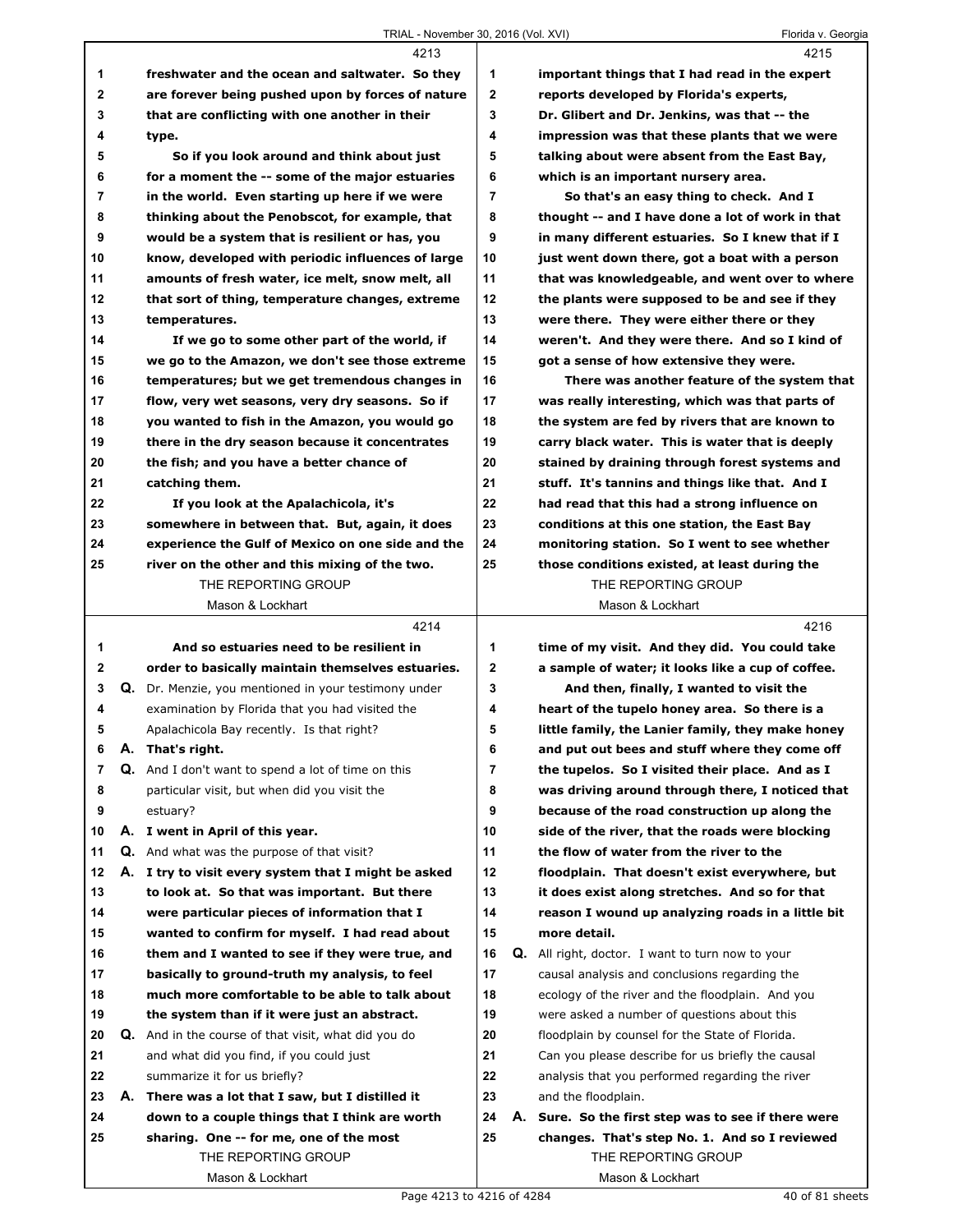## TRIAL - November 30, 2016 (Vol. XVI) Florida v. Georgia

|    | 4217                                                     |              |    | 4219                                                        |
|----|----------------------------------------------------------|--------------|----|-------------------------------------------------------------|
| 1  | the literature and I, like others whom you have          | 1            |    | the river. And then the third was the                       |
| 2  | heard from, saw that the literature was pretty           | $\mathbf{2}$ |    | consumption of water.                                       |
| 3  | sound on the fact that the floodplain forest has         | 3            |    | Q. And, again, the percentage that you're assigning         |
| 4  | changed from a wetter type system to a drier type        | 4            |    | to Georgia's consumptive use in terms of a factor           |
| 5  | system. And so, indeed, there had been a change.         | 5            |    | that influenced floodplain inundation is what?              |
| 6  | So then the second step was to try to get an             | 6            |    | A. For the region that is the swamp region where the        |
| 7  | understanding of what was causing that change            | 7            |    | tupelo trees and the cypress grow, it's about 2             |
| 8  | and, more particularly, what might be the                | 8            |    | percent or less.                                            |
| 9  | relative contribution of Georgia's consumption,          | 9            |    | <b>Q.</b> And today, are the river and the floodplain still |
| 10 | at least to river flows, because that's what             | 10           |    | affected by these factors?                                  |
| 11 | Georgia would affect.                                    | 11           |    | A. Yes. These factors will remain important.                |
| 12 | And so I did a series of analyses where I was            | 12           |    | Climate itself, you know, from year to year is              |
| 13 | comparing the amount of areas that were flooded          | 13           |    | going to change. The bottom of the river will               |
| 14 | without that incremental consumption by Georgia,         | 14           |    | largely be what it is. It may change slowly. So             |
| 15 | to flooding with that incremental consumption,           | 15           |    | I -- I would expect that what we're looking at is           |
| 16 | and looked at that difference to see how big a           | 16           |    | what we're going to see into the future.                    |
| 17 | footprint that was on the various habitats in the        | 17           |    | <b>Q.</b> Will there be any opportunity for the river or    |
| 18 | river.                                                   | 18           |    | the floodplain to recover?                                  |
| 19 | And then, finally, I took a look at some of              | 19           |    | A. I think the river and the floodplain have                |
| 20 | the other major factors that may be influencing          | 20           |    | essentially recovered within the constraints that           |
| 21 | the flooding to get a handle on how important            | 21           |    | exist as a result of construction of the dam and            |
| 22 | they were.                                               | 22           |    | the management of flows and stuff. So the system            |
| 23 | <b>Q.</b> And as a result of your analysis, what did you | 23           |    | has recovered in that degree. It's a resilient              |
| 24 | find were the primary factors affecting                  | 24           |    | system. The bay, as I mentioned or will talk                |
| 25 | floodplain inundation?                                   | 25           |    | about in a moment, is a system that really hasn't           |
|    | THE REPORTING GROUP                                      |              |    | THE REPORTING GROUP                                         |
|    | Mason & Lockhart                                         |              |    | Mason & Lockhart                                            |
|    |                                                          |              |    |                                                             |
|    |                                                          |              |    |                                                             |
|    | 4218                                                     |              |    | 4220                                                        |
| 1  | A. The biggest one turns out to be climatic              | 1            |    | been influenced to any great degree.                        |
| 2  | differences between years. Not climate change            | $\mathbf{2}$ |    | <b>Q.</b> While we'll still on the floodplain, doctor, I    |
| 3  | per se, but this variation that occurs between           | 3            |    | want to look at a document that was shown to you            |
| 4  | wet years and years in which you have droughts.          | 4            |    | by counsel for the State of Florida, JX-168,                |
| 5  | If you go from a -- sort of an average year to a         | 5            |    | which is behind tab 3 in the binder that was                |
| 6  | year in which you have a drought, that difference        | 6            |    | given to you by Florida's counsel. And this is              |
| 7  | can account for 68 percent or 60 percent change          | 7            |    | the 2016 biological opinion.                                |
| 8  | in the amount of flooding of the floodplain.             | 8            |    | And I am going to ask you to turn to a few                  |
| 9  | Just that one factor.                                    | 9            |    | sequential pages and paragraphs in the biological           |
| 10 | The second most important factor was the                 | 10           |    | opinion. Beginning with page 3 of the BiOp, and             |
| 11 | change in the river -- physical features of the          | 11           |    | I would like to ask you to look at the last                 |
| 12 | river, which were deeper through the upper               | 12           |    | sentence of the first paragraph and to read that            |
| 13 | portions of the river. And in looking -- and now         | 13           |    | to yourself.                                                |
| 14 | holding climate the same, looking at what the            | 14           | А. | Okay. I have read that.                                     |
| 15 | depth of the river was before the construction of        | 15           | Q. | And, doctor, I would like to ask you what does              |
| 16 | the dam and what it is in the most recent                | 16           |    | this particular sentence tell you in terms of               |
| 17 | measurements, that accounts for about a 20               | 17           |    | population of Gulf sturgeon?                                |
| 18 | percent change in the flooding. So the -- not as         | 18           |    | A. Well, in this case the Fish and Wildlife Service         |
| 19 | much water gets into the floodplain because it's         | 19           |    | is considering whether the operations of the                |
| 20 | now -- remains within the river. And then                | 20           |    | reservoirs, given everything that's going on,               |
| 21 | looking at the incremental influence of the              | 21           |    | including Georgia's consumption of water, would             |
| 22 | consumption of water, that came out to be a              | 22           |    | jeopardize the ongoing populations or the                   |
| 23 | couple of percent.                                       | 23           |    | recovery of the populations of Gulf sturgeon.               |
| 24 | So the biggest one was the climate. The                  | 24           |    | And they conclude that it would not, and that it            |
| 25 | second biggest was this change in the bottom of          | 25           |    | would not -- these -- neither would it affect the           |
|    | THE REPORTING GROUP<br>Mason & Lockhart                  |              |    | THE REPORTING GROUP<br>Mason & Lockhart                     |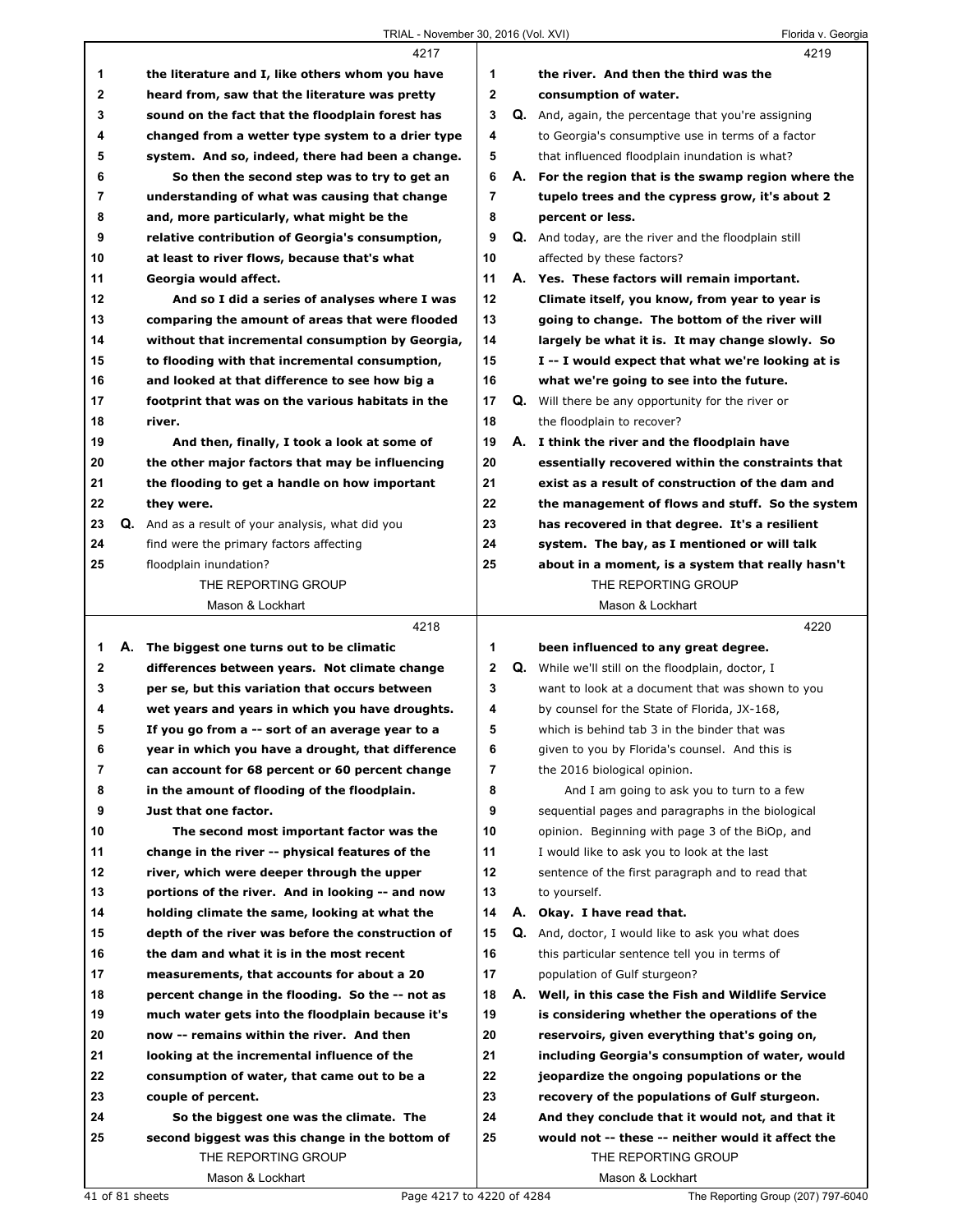|    |    | 4221                                                      |                | 4223                                                        |
|----|----|-----------------------------------------------------------|----------------|-------------------------------------------------------------|
| 1  |    | critical habitat for that species.                        | 1              | Service have come to the conclusion that this               |
| 2  |    | Q. All right. I would like to ask you to look at          | $\mathbf{2}$   | species is doing pretty well in the river.                  |
| 3  |    | the last sentence of the next paragraph, also on          | 3              | Q. And on page 125, the third paragraph that begins         |
| 4  |    | page 3, and to read that to yourself.                     | 4              | with, considering the recent information, may I             |
| 5  |    | A. Okay. I have finished.                                 | 5              | ask you to read that paragraph to yourself.                 |
| 6  |    | Q. And what does that sentence indicate to you about      | 6              | A. I have read that.                                        |
| 7  |    | the population of mussels?                                | $\overline{7}$ | <b>Q.</b> And what does that paragraph indicate to you      |
| 8  |    | A. With respect to the ongoing subsistence and            | 8              | about the fat threeridge?                                   |
| 9  |    | existence of the mussel populations, the                  | 9              | A. That the U.S. Fish and Wildlife Service has              |
| 10 |    | sustainability of the mussel populations, given           | 10             | concluded that it's stable and may be increasing            |
| 11 |    | the proposed operation of the reservoirs and              | 11             | in population size, and that they're going to do            |
| 12 |    | everything else being considered, including               | 12             | some additional studies to -- to refine their               |
| 13 |    | consumption of water, the Service reaches the             | 13             | estimates.                                                  |
| 14 |    | opinion that they would not be at risk.                   | 14             | <b>Q.</b> Now, let's page back through the document,        |
| 15 |    | <b>Q.</b> All right. And I would like to ask you to now   | 15             | please, to page 119. And under section 9.1.1 I              |
| 16 |    | please turn to page 63 of the biological opinion.         | 16             | would like to ask you about the sentence that               |
| 17 |    | A. Yes.                                                   | 17             | begins with the status of. Can you please read              |
| 18 |    | <b>Q.</b> And particularly, to look at the first sentence | 18             | that to yourself.                                           |
| 19 |    | of the last paragraph, and please read it to              | 19             | And what does that indicate to you,                         |
| 20 |    | yourself.                                                 | 20             | Dr. Menzie?                                                 |
| 21 |    | A. Okay. I have read that.                                | 21             | A. It looks -- as this is written, it says the              |
| 22 |    | Q. What does that sentence indicate to you about the      | 22             | Service is going to review and re-evaluate the              |
| 23 |    | condition of Gulf sturgeon in Apalachicola?               | 23             | status of the species.                                      |
| 24 | А. | The Fish and Wildlife Service evaluates these             | 24             | I know from reading this document and other                 |
| 25 |    | species in terms of their populations and whether         | 25             | literature -- some of it is cited here -- that              |
|    |    | THE REPORTING GROUP                                       |                | THE REPORTING GROUP                                         |
|    |    | Mason & Lockhart                                          |                | Mason & Lockhart                                            |
|    |    |                                                           |                |                                                             |
|    |    | 4222                                                      |                | 4224                                                        |
| 1  |    | they're stable or not, which means are they               | 1              | there's a general sense that the species is one             |
| 2  |    | ongoing. And -- and in this case the -- the               | $\mathbf 2$    | that could be taken off of the list or delisted             |
| 3  |    | Service reaches the conclusion that that                  | 3              | because it seems to have -- be quite abundant               |
| 4  |    | population of sturgeon utilizing the Apalachicola         | 4              | now.                                                        |
| 5  |    | River is, indeed, stable.                                 | 5              | <b>Q.</b> And before we leave the river and the floodplain, |
| 6  |    | <b>Q.</b> Let's turn now to pages 124 and 125 of the      | 6              | you are familiar with the opinions of one of                |
| 7  |    | biological opinion. And I am particularly                 | $\overline{7}$ | Florida's experts, Dr. Allan; are you not?                  |
| 8  |    | looking at the second paragraph. And could you            | 8              | A. I am.                                                    |
| 9  |    | please read that to yourself.                             | 9              | Q. And can you please provide the Court with a brief        |
| 10 |    | A. I have finished reading that.                          | 10             | assessment of your views on Dr. Allan's opinions.           |
| 11 | Q. | And what does that paragraph tell you about the           | 11             | A. I think the most notable thing to mention is that        |
| 12 |    | condition of the fat threeridge mussel species in         | 12             | Dr. Allan really looked for differences in the              |
| 13 |    | the Apalachicola River?                                   | 13             | amount of flooding or amount of presence of water           |
| 14 | А. | Okay. This is -- this happens to be the species           | 14             | under certain flows. He was comparing difference            |
| 15 |    | of mussel that the U.S. Fish and Wildlife Service         | 15             | scenarios that he had been provided. But my                 |
| 16 |    | thought might be most at risk because of it               | 16             | feeling when I looked at that was there's a                 |
| 17 |    | getting stranded. And what they're finding here           | 17             | little bit of apples and oranges among those                |
| 18 |    | is that there's abundance of these animals                | 18             | scenarios. They're not quite equivalent.                    |
| 19 |    | present, much higher than was previously thought.         | 19             | Nevertheless, the work largely involves                     |
| 20 |    | And they made an estimate of the percent of the           | 20             | looking at the potential of things to occur such            |
| 21 |    | population that might be adversely affected by            | 21             | as the potential number of days that things might           |
| 22 |    | the new operations. And that -- that's a                  | 22             | be drier versus wetter. So none of the work                 |
| 23 |    | percentage of 0.07 percent.                               | 23             | really involves looking at populations of any of            |
| 24 |    | So my reading of this and other aspects of                | 24             | the species. So there's no population                       |
| 25 |    | the document is that the U.S. Fish and Wildlife           | 25             | considerations in the work. And I -- I think                |
|    |    | THE REPORTING GROUP                                       |                | THE REPORTING GROUP                                         |

ı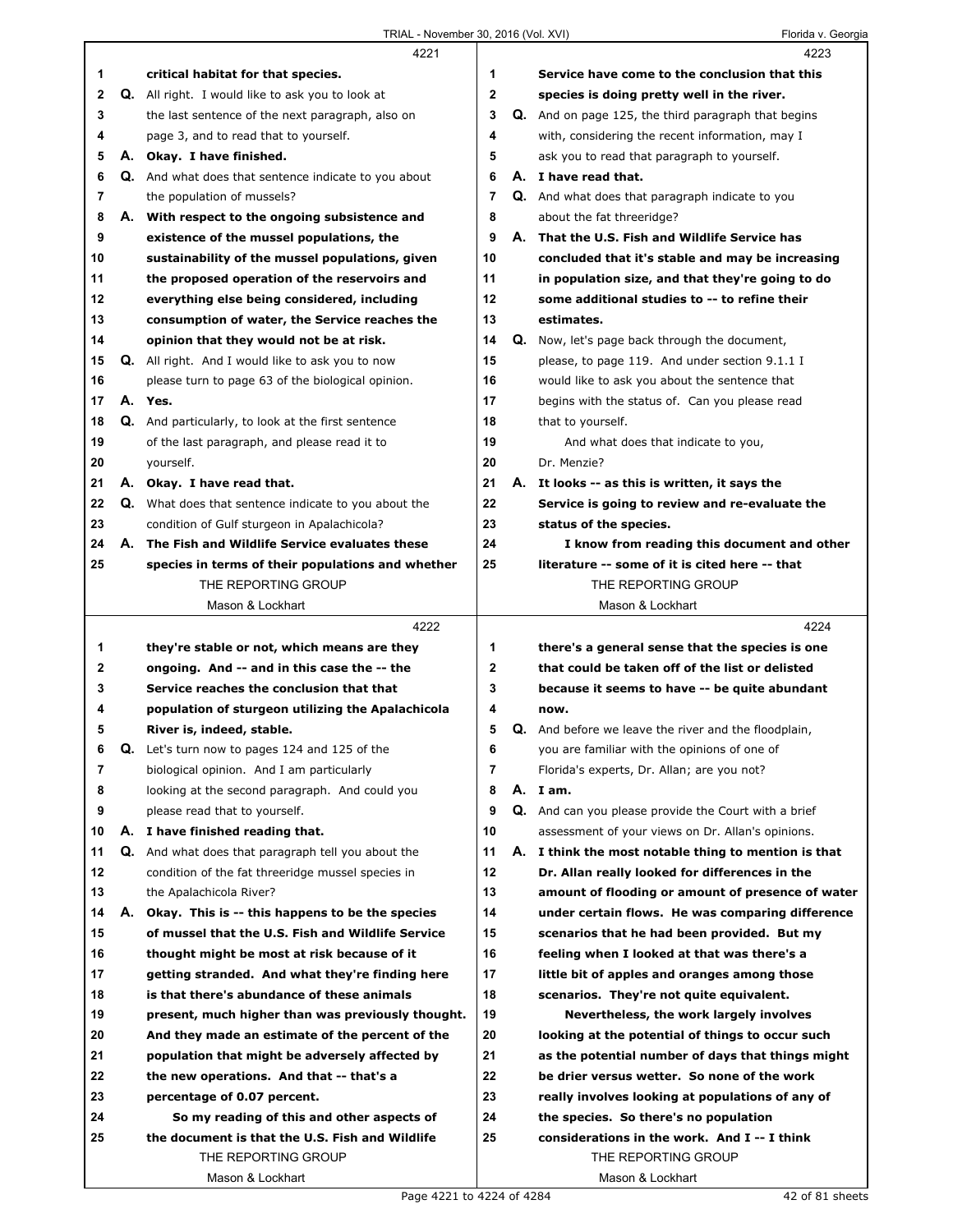## TRIAL - November 30, 2016 (Vol. XVI) Florida v. Georgia

|              | 4225                                                 |                | 4227                                                       |
|--------------|------------------------------------------------------|----------------|------------------------------------------------------------|
| 1            | that's an important aspect of thinking about         | 1              | web are the plants. And then in the middle                 |
| $\mathbf{2}$ | these species and these ecosystems.                  | $\mathbf{2}$   | region of the food web are animals that eat                |
| 3            | As for example, in the biological opinion we         | 3              | plants, whether they're large plants or very tiny          |
| 4            | just read or looked at, that's what the Service      | 4              | plants. And then in the upper level of the food            |
| 5            | thinks is important to look at is populations.       | 5              | web you would have fish and some other types of            |
| 6            | MS. DeSANTIS: Your Honor, Dr. Menzie                 | 6              | shellfish like crabs and shrimp that feed on               |
| 7            | has been testifying for a little under two           | $\overline{7}$ | these animals.                                             |
| 8            | hours. I probably have about 20 minutes              | 8              | Q. And are you aware that Dr. Glibert was shown this       |
| 9            | left. I'm happy to proceed; but if the Court         | 9              | demonstrative during her testimony?                        |
| 10           | would like to take a break, this might be a          | 10             | A. Yes.                                                    |
| 11           | good time.                                           | 11             | Q. And, doctor, if you look at the lower food web on       |
| 12           | SPECIAL MASTER LANCASTER: We'll take a               | 12             | this demonstrative, can you please use that                |
| 13           | break.                                               | 13             | demonstrative to quide us through your                     |
| 14           | (Time Noted: 2:25 p.m.)                              | 14             | conclusions as a result of your causal analysis            |
| 15           | (Recess Called)                                      | 15             | concerning the health of the lower food web?               |
| 16           | (Time Noted: 2:38 p.m.)                              | 16             | A. Yes. So if you recall step one of the approach          |
| 17           | MS. DeSANTIS: Good afternoon, your                   | 17             | is to look to see if there was any evidence of             |
| 18           | Honor.                                               | 18             | changes. And that requires looking at                      |
| 19           | SPECIAL MASTER LANCASTER: Good                       | 19             | information that's available.                              |
| 20           | afternoon.                                           | 20             | So at the top of the food web, for example,                |
| 21           | BY MS. DeSANTIS:                                     | 21             | we have fish and shellfish, like blue crabs and            |
| 22           | Q. So, Dr. Menzie, a couple of last questions on the | 22             | shrimp. And so, for example, I look at that                |
| 23           | river; and then we're going to move on to your       | 23             | information to see if there were any evidence of           |
| 24           | causal analysis regarding the bay.                   | 24             | long-term changes and saw that there were none.            |
| 25           | You were shown some documents by counsel for         | 25             | And then at the base of the food web, we have              |
|              | THE REPORTING GROUP                                  |                | THE REPORTING GROUP                                        |
|              | Mason & Lockhart                                     |                | Mason & Lockhart                                           |
|              |                                                      |                |                                                            |
|              | 4226                                                 |                | 4228                                                       |
| 1            | the State of Florida, particularly FX-50, FX-51,     | 1              | information on submerged aquatic vegetation;               |
| 2            | JX-21. They are documents behind tabs 4, 5,          | $\mathbf 2$    | that's SAV. These are the plants that we're                |
| 3            | and 6 of the binder that was handed to you by the    | 3              | talking about, the wild celery and other plants            |
| 4            | State of Florida concerning certain findings         | 4              | that are rooted. And then on the right, we have            |
| 5            | pertaining to the Flint. Do any of the findings      | 5              | the algae.                                                 |
| 6            | in these documents pertain to the ecology in the     | 6              | And there are changes that occur periodically              |
| 7            | State of Florida?                                    | 7              | for algae, but they don't cause there to be                |
| 8            | A. These documents don't pertain to the ecology of   | 8              | changes in the overall structure of the food web.          |
| 9            | Florida as I was looking at it, no.                  | 9              | There have been periodic losses of the submerged           |
| 10           | Q. And does the Flint run in the State of Georgia    | 10             | aquatic plants as, for example, following                  |
| 11           | rather than the State of Florida?                    | 11             | Hurricane Dennis; but they recovered after those           |
| 12           | А.<br>The Flint River is in Georgia.                 | 12             | events, as I have discussed earlier.                       |
| 13           | Q. If we could turn now to your causal analysis and  | 13             | So the -- so this is a good representation of              |
| 14           | conclusions regarding the ecosystem of the bay, I    | 14             | the basic structure of the food web. And I -- my           |
| 15           | would like to publish a demonstrative that the       | 15             | conclusion was that the food web has remained              |
| 16           | Court has seen before to assist your testimony.      | 16             | relatively similar to what it was back in the              |
| 17           | And we will distribute copies.                       | 17             | '70's and '80's.                                           |
| 18           | Dr. Menzie, does what we have published as           | 18             | <b>Q.</b> And so if I understand your testimony correctly, |
| 19           | demonstrative 1 on the screen, does that             | 19             | did you find changes in the composition or the             |
| 20           | represent the very basic structure of the food       | 20             | types of phytoplankton present at lower flows?             |
| 21           | web in Apalachicola Bay?                             | 21             | A. Yes. During the summer months when low flows            |
| 22           | A. Yes. This -- this is really the basic structure.  | 22             | occur in this river, as they do in many rivers             |
| 23           | And I think what this demonstrative conveys is       | 23             | around the country, there is a change that occurs          |
| 24           | that it may be useful to think about the food web    | 24             | in the types of algae that are present. So in              |
| 25           | in three layers. At the very bottom of the food      | 25             | the summer you will get certain species of algae.          |
|              | THE REPORTING GROUP                                  |                | THE REPORTING GROUP                                        |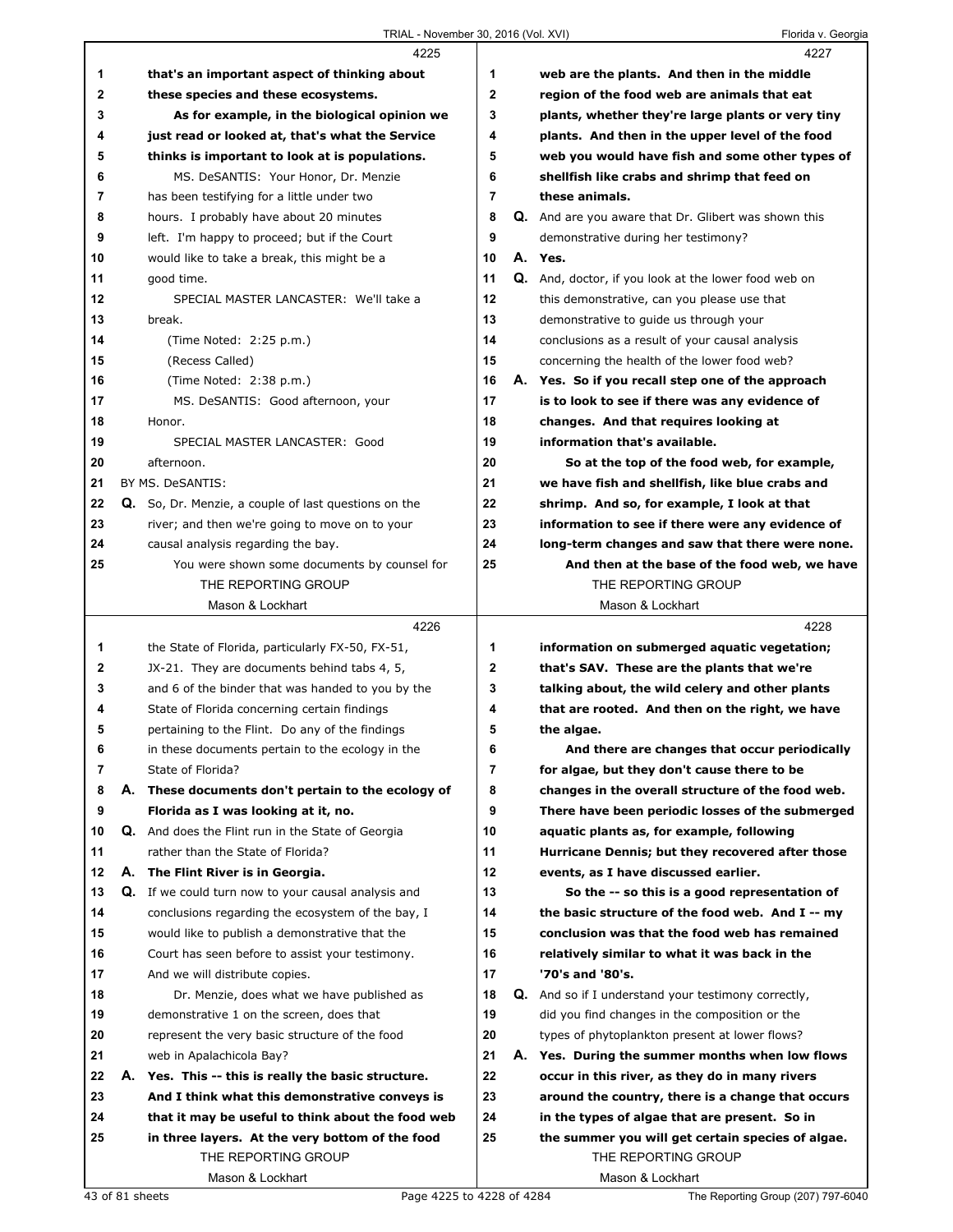|                |    | 4229                                                  |                | 4231                                                 |
|----------------|----|-------------------------------------------------------|----------------|------------------------------------------------------|
| 1              |    | Some of them are -- they go by the name               | 1              | important source of food. They're a little bit       |
| $\mathbf{2}$   |    | Dinoflagellate, which is sort of after dinosaurs.     | $\mathbf{2}$   | bigger than these plants here, and they can be       |
| 3              |    | Some look like dinosaur heads. And you get            | 3              | eaten directly by these copepods.                    |
| 4              |    | little tiny plants present in addition to some        | 4              | These are little shrimp, little tiny                 |
| 5              |    | that are present during the spring. So you see        | 5              | shrimp-like animals. And these in turn are eaten     |
| 6              |    | that kind of shift that occurs.                       | 6              | by this fish, the bay anchovy. This fish, the        |
| $\overline{7}$ |    | I did studies on this in the '70's back on            | $\overline{7}$ | bay anchovy, is probably one of the most             |
| 8              |    | the Hudson River in the early part of my career.      | 8              | important fish in the bay. It swims through the      |
| 9              |    | And this is what you see. You see this in every       | 9              | water with its mouth open and just basically         |
| 10             |    | estuary.                                              | 10             | takes in all these little tiny copepods and eats     |
| 11             |    | Q. Did these changes in composition at the base of    | 11             | those. And then the bay anchovy is the source of     |
| 12             |    | the food web have any ramifications for species       | 12             | food for all these other fish like the Menhaden      |
| 13             |    | in the higher levels of the food web?                 | 13             | that are well known all around the country.          |
| 14             |    | A. The only way to really judge that is to think      | 14             | They're sources of food for all kinds of other       |
| 15             |    | about the -- whether these plants, whether they       | 15             | fish and birds and mammals. So this fish can be      |
| 16             |    | be the submerged plants, these big plants, or         | 16             | supported by eating these little tiny shrimp-like    |
| 17             |    | these little plants, continue to serve as food        | 17             | animals in between that eat these diatoms.           |
| 18             |    | for the upper food level -- the levels of the         | 18             | The other way that they can be supported is          |
| 19             |    | food web -- and they do -- and then to check to       | 19             | that during the summer months, there is an           |
| 20             |    | see whether the animals that would be dependent       | 20             | increasing amount of these little tiny plankton,     |
| 21             |    | on this food web sustain themselves.                  | 21             | little tiny green spheres. And these are eaten       |
| 22             |    | Like, there's a fish called the sand trout or         | 22             | by little animals known as ciliates, little tiny     |
| 23             |    | the flounder or the various species that live         | 23             | animals that you can see in a microscope.            |
| 24             |    | here. Are they continuing to be in similar            | 24             | They're very tiny. And they in turn are eaten by     |
| 25             |    | population abundance over time?                       | 25             | these copepods, these shrimp, which in turn are      |
|                |    | THE REPORTING GROUP                                   |                | THE REPORTING GROUP                                  |
|                |    | Mason & Lockhart                                      |                | Mason & Lockhart                                     |
|                |    |                                                       |                |                                                      |
|                |    | 4230                                                  |                | 4232                                                 |
| 1              |    | And that is direct evidence as to whether or          | 1              | eaten by the bay anchovy. So there's two ways in     |
| 2              |    | not the food web is sustained.                        | $\mathbf{2}$   | which the bay anchovy continue to be supported in    |
| 3              |    | <b>Q.</b> All right. Doctor, I would like to ask you, | 3              | Apalachicola Bay.                                    |
| 4              |    | please, to turn to page 50 of your written direct     | 4              | My check on this was to see over all kinds of        |
| 5              |    | testimony, and particularly to demonstrative 20       | 5              | conditions since the 1970's, through droughts,       |
| 6              |    | that is shown on page 50. And we'll also put          | 6              | through wet periods, whether the bay anchovy         |
| 7              |    | that up on the screen.                                | 7              | continues to be abundant -- it's almost like a       |
| 8              |    | MS. DeSANTIS: And, your Honor, may I                  | 8              | barometer -- and it does. So that tells me that      |
| 9              |    | ask again if Dr. Menzie may go to the screen          | 9              | one way or the other the grazers exist, and the      |
| 10             |    | to help explain this demonstrative?                   | 10             | bay anchovy continues to be supported, sometimes     |
| 11             |    | SPECIAL MASTER LANCASTER: Sure.                       | 11             | by diatoms coming up this way, as in the spring,     |
| 12             |    | BY MS. DeSANTIS:                                      | 12             | or sometimes by a combination of diatoms and         |
| 13             | Q. | Doctor, can you please describe what that             | 13             | little tiny plankton, as in the summer.              |
| 14             |    | demonstrative shows.                                  | 14             | So it's just an interesting biology piece.           |
| 15             |    | A. Sure. So this is a very simple picture of these    | 15             | Q. Dr. Menzie, I'm actually going to ask you to stay |
| 16             |    | little tiny plants that are at the base of the        | 16             | at the screen because we are going to put up         |
| 17             |    | food web, the animals that are in the middle of       | 17             | another demonstrative as we move on to the upper     |
| 18             |    | the food web, and then an example of the fish at      | 18             | levels of the food web from page 65 of your          |
| 19             |    | the top of the food web. And you will find this       | 19             | written direct, demonstrative 27. And as we move     |
| 20             |    | present in estuaries pretty much around the           | 20             | on to talk about the upper food web and about the    |
| 21             |    | country.                                              | 21             | fish, including the anchovy that you just            |
| 22             |    | But just a little bit of biology, on the left         | 22             | testified about, can you explain to us, please,      |
| 23             |    | here are these interesting shapes. These are          | 23             | what is shown in demonstrative 27.                   |
| 24             |    | diatoms. And they're very important all around        | 24             | A. Sure. It turns out that the most extensive data   |
| 25             |    | the coastline. And they -- and they're an             | 25             | on biological and ecological organisms in the        |
|                |    | THE REPORTING GROUP                                   |                | THE REPORTING GROUP                                  |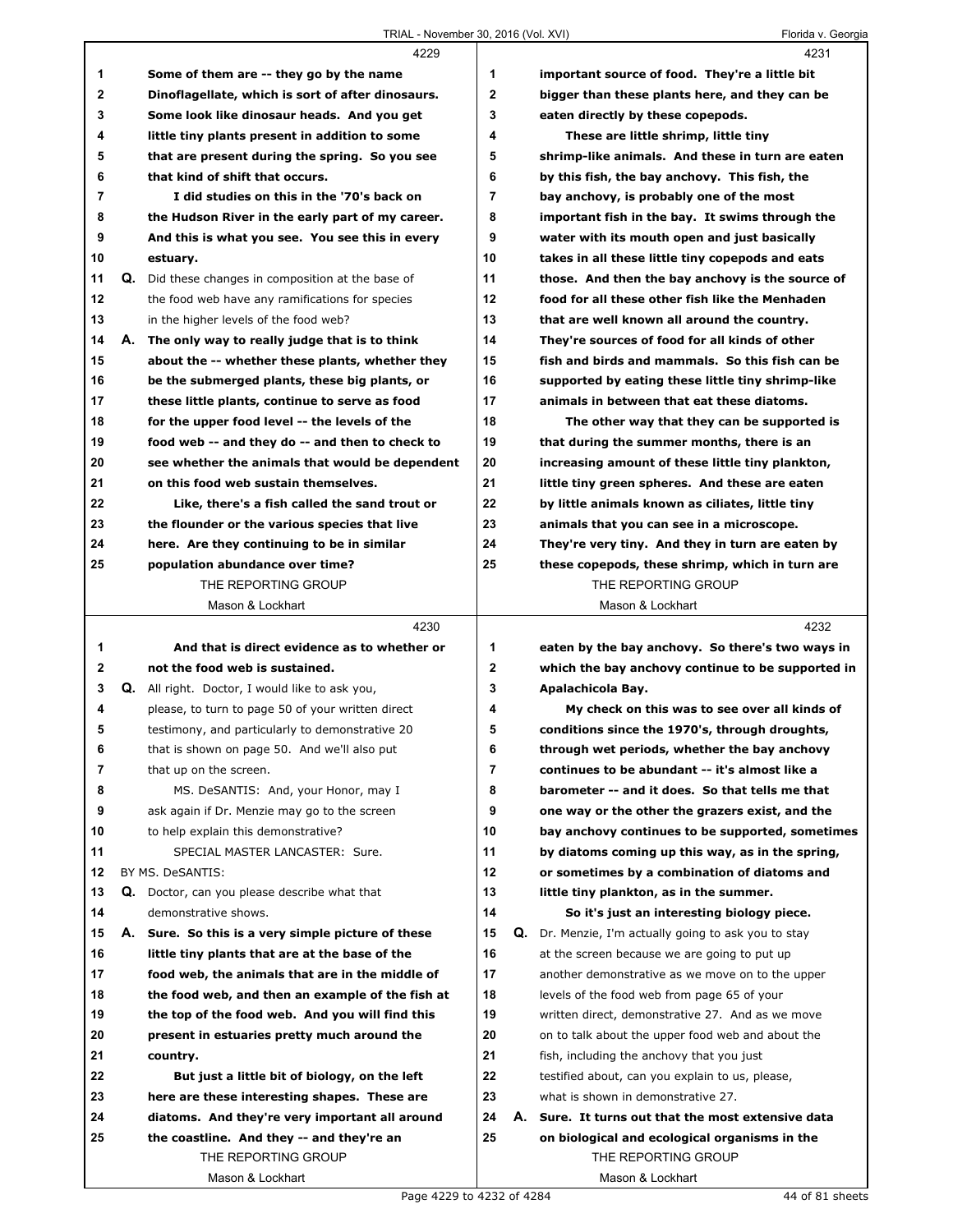|              |    | 4233                                                                                               |                |    | 4235                                                        |
|--------------|----|----------------------------------------------------------------------------------------------------|----------------|----|-------------------------------------------------------------|
| 1            |    | bay, aside from oysters, which, you know, you                                                      | 1              |    | the bay?                                                    |
| $\mathbf{2}$ |    | will hear about, is fish. And fish have been                                                       | $\mathbf{2}$   |    | A. Information on the blue crab was present in these        |
| 3            |    | studied in the bay since the early 1970's.                                                         | 3              |    | collections. And I see no evidence that the blue            |
| 4            |    | What you're looking at here are all the                                                            | 4              |    | crab populations have declined or changed in any            |
| 5            |    | locations where either the State of Florida, the                                                   | 5              |    | way.                                                        |
| 6            |    | Research Laboratory, or the national government                                                    | 6              |    | Q. Have you seen any evidence of any harm to the            |
| 7            |    | has been studying fish.                                                                            | $\overline{7}$ |    | white shrimp population at any place in the bay?            |
| 8            |    | This is the Apalachicola River, so fish have                                                       | 8              |    | A. I have not.                                              |
| 9            |    | been studied all through here. This region --                                                      | 9              |    | Q. Have you found any evidence of any harm to the           |
| 10           |    | this region right in here is the nursery area                                                      | 10             |    | nursery function of East Bay?                               |
| 11           |    | known as East Bay. That's a central part. Then                                                     | 11             |    | A. I looked into the nursery function in terms of           |
| 12           |    | out here in Apalachicola Bay are all the rest of                                                   | 12             |    | the presence of the plants and in terms of the              |
| 13           |    | these stations.                                                                                    | 13             |    | abundance of the fish that live in that area, and           |
| 14           |    | Why I felt it was important to share this                                                          | 14             |    | I specifically looked for baby fish. And I found            |
| 15           |    | picture is that there's an extensive amount of                                                     | 15             |    | no evidence that they had been harmed.                      |
|              |    |                                                                                                    | 16             |    |                                                             |
| 16           |    | information available on fish, and fish tell us a<br>lot about how the food web is structured. The |                |    | <b>Q.</b> Doctor, have you found any evidence of any harm   |
| 17           |    |                                                                                                    | 17             |    | to any species in the Apalachicola Bay?                     |
| 18           |    | fish can only be there if the food is there. So                                                    | 18             |    | A. I have not.                                              |
| 19           |    | looking at the fish that are there, they're                                                        | 19             |    | Q. You have assessed some of the work of Dr. Glibert,       |
| 20           |    | abundant. And how that abundance changes from                                                      | 20             |    | an expert for the State of Florida. Correct?                |
| 21           |    | year to year or decade to decade gives me direct                                                   | 21             |    | A. Yes.                                                     |
| 22           |    | information on how the overall system is working.                                                  | 22             |    | <b>Q.</b> And can you please provide the Court with a brief |
| 23           |    | Q. Dr. Menzie, did Dr. Glibert, the expert on the                                                  | 23             |    | summary of your opinions regarding Dr. Glibert's            |
| 24           |    | ecology for the State of Florida, analyze this                                                     | 24             |    | work.                                                       |
| 25           |    | data?                                                                                              | 25             |    | A. I think Dr. Glibert, as I mentioned earlier, saw         |
|              |    | THE REPORTING GROUP                                                                                |                |    | THE REPORTING GROUP                                         |
|              |    | Mason & Lockhart                                                                                   |                |    | Mason & Lockhart                                            |
|              |    |                                                                                                    |                |    |                                                             |
|              |    | 4234                                                                                               |                |    | 4236                                                        |
| 1            | А. | Dr. Glibert did not look at this information.                                                      | 1              |    | changes that have occurred during the summer                |
| $\mathbf{2}$ |    | <b>Q.</b> Did you look at this data?                                                               | 2              |    | months in algae, for example, and then presumed             |
| 3            |    | A. I looked at this information. It's -- I asked                                                   | 3              |    | that those changes would cascade up through those           |
| 4            |    | and chased after this information until I could                                                    | 4              |    | upper levels of the food web causing there to be            |
| 5            |    | get as much of it as was available so that I                                                       | 5              |    | changes in the upper levels of the food web. But            |
| 6            |    | could --                                                                                           | b              |    | it was based on a presumption that that would               |
| 7            | Q. | And what were your conclusions based on all of                                                     | 7              |    | occur.                                                      |
| 8            |    | this data?                                                                                         | 8              | Q. | And, doctor, are you aware that Dr. Glibert also            |
| 9            | А. | That the fish community of the bay, those are the                                                  | 9              |    | suggests that there have been changes in                    |
| 10           |    | plants that depend on those little tiny -- I                                                       | 10             |    | nutrition at the base of the food web that have             |
| 11           |    | mean, the fish that depend on those little tiny                                                    | 11             |    | affected species at upper levels of the food web?           |
| 12           |    | plants, the fish that eat other fish, that                                                         | 12             | А. | One of her hypotheses is that there might be less           |
| 13           |    | they're all present and still in the bay as they                                                   | 13             |    | nutritive quality in a little tiny plant at the             |
| 14           |    | were back in the 1970's, and that their                                                            | 14             |    | base of the food web as they change, and that               |
| 15           |    | populations continue to be sustained regardless                                                    | 15             |    | that could cause a cascading effect up the food             |
| 16           |    | of whether it's a little wetter or a little                                                        | 16             |    | web. So I know she has said that.                           |
| 17           |    | drier.                                                                                             | 17             |    | Q. Have you seen any evidence of impaired nutrition         |
| 18           | Q. | Okay. Dr. Menzie, in the course of your work and                                                   | 18             |    | for any species in the bay as a result of the low           |
| 19           |    | analysis in this particular matter, have you seen                                                  | 19             |    | flows?                                                      |
| 20           |    | any evidence that any fish species in the                                                          | 20             | А. | No, I have not.                                             |
| 21           |    | Apalachicola Bay is being harmed?                                                                  | 21             | Q. | Doctor, I now want to talk about particular                 |
| 22           |    | A. I have seen no evidence that these changes in                                                   | 22             |    | remedy scenarios and additional flow scenarios,             |
| 23           |    | flow have harmed any of these species.                                                             | 23             |    | including the one that you analyzed. And counsel            |
| 24           | Q. | Have you seen any evidence of any harm to the                                                      | 24             |    | for Florida referred to a 1,000 cfs scenario that           |
| 25           |    | blue crab population in East Bay or the rest of                                                    | 25             |    | you looked at. And I want to first talk about               |
|              |    | THE REPORTING GROUP                                                                                |                |    | THE REPORTING GROUP                                         |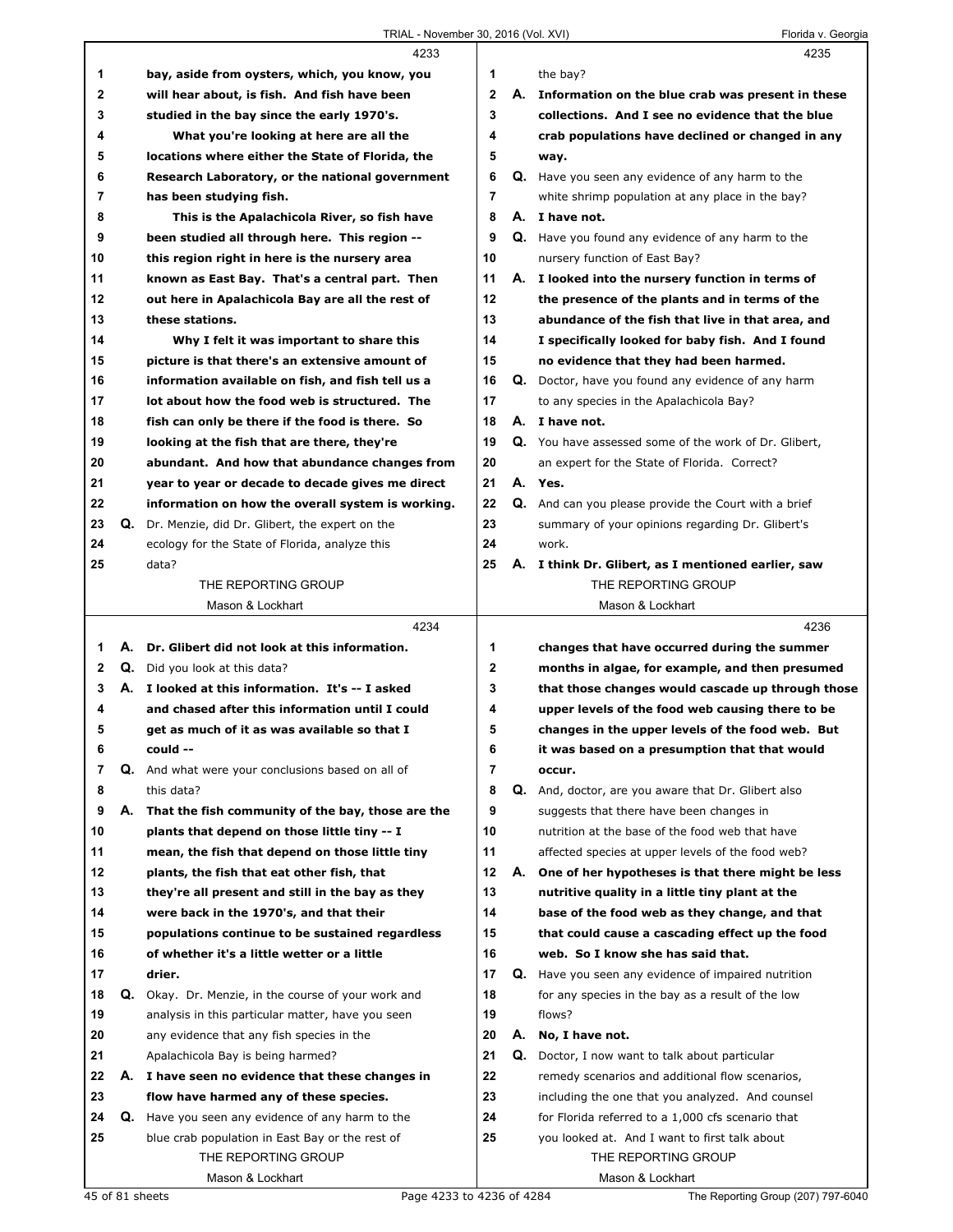|    |    | 4237                                                        |              |    | 4239                                                |
|----|----|-------------------------------------------------------------|--------------|----|-----------------------------------------------------|
| 1  |    | the bay.                                                    | 1            |    | time. So I have looked at the data from the most    |
| 2  |    | To assist your testimony regarding the remedy               | $\mathbf 2$  |    | recent times into the '70's, and there doesn't      |
| 3  |    | and additional flow scenarios that we're going to           | 3            |    | seem to be any evidence that the variation from     |
| 4  |    | talk about, I would like to ask permission to               | 4            |    | year to year or in salinities of this magnitude     |
| 5  |    | publish a demonstrative; and we will distribute             | 5            |    | have brought about any change.                      |
| 6  |    | the demonstrative.                                          | 6            |    | The second reason is that we're looking at          |
| 7  |    | Now, Dr. Menzie, can you please describe for                | 7            |    | kind of an average salinity here. And it's          |
| 8  |    | the Court what this demonstrative shows, and                | 8            |    | helpful in an estuary to put that into              |
| 9  |    | distinguish between the two columns.                        | 9            |    | perspective. So I know that at low flows, for       |
| 10 | А. | On the left is the remedy scenario that was                 | 10           |    | example, the salinity at any of these points in     |
| 11 |    | computed by the State of Florida. And it                    | 11           |    | the bay or at East Bay or at Apalachicola Bay       |
| 12 |    | presumes a -- as I understand it, a 50 percent              | 12           |    | will fall within a range that could be as much as   |
| 13 |    | cut in water consumption by irrigation and                  | 13           |    | 15 parts per thousand. So that small changes in     |
|    |    |                                                             | 14           |    |                                                     |
| 14 |    | perhaps some other factors. So that would result            |              |    | that range are simply swamped; they're not          |
| 15 |    | in more water basically entering the system that            | 15           |    | noticeable.                                         |
| 16 |    | wasn't used in agriculture within Georgia.                  | 16           | Q. | All right. And, doctor, turning now to the          |
| 17 |    | And on the right, the 1,000 cfs additional                  | 17           |    | right-hand on this demonstrative, you ran an        |
| 18 |    | flow scenario was one I looked at. And also, I              | 18           |    | analysis of a flow scenario that involved the       |
| 19 |    | believe it's largely consistent with a scenario             | 19           |    | addition of 1,000 cfs of fresh water. Correct?      |
| 20 |    | that was put forward by Dr. Sunding on behalf of            | 20           |    | A. Yes.                                             |
| 21 |    | Florida. And it basically adds -- simply adds               | 21           |    | Q. Could you please explain what your analysis      |
| 22 |    | 1,000 cubic feet per second of water to the river           | 22           |    | showed with respect to salinity changes of that     |
| 23 |    | and looks at -- in either of these things looks             | 23           |    | additional 1,000 cfs of flow?                       |
| 24 |    | at resulting changes in salinity.                           | 24           |    | A. Yes. So I believe this is for the Apalachicola   |
| 25 | Q. | Now, looking first at Dr. Greenblatt's 50 percent           | 25           |    | Bay. And my analysis looked across all the data     |
|    |    | THE REPORTING GROUP                                         |              |    | THE REPORTING GROUP                                 |
|    |    | Mason & Lockhart                                            |              |    | Mason & Lockhart                                    |
|    |    |                                                             |              |    |                                                     |
|    |    | 4238                                                        |              |    | 4240                                                |
| 1  |    | cut scenario on the left-hand side of this                  | 1            |    | that were available and recorded. And based on a    |
| 2  |    | screen, are you aware that Dr. Greenblatt modeled           | $\mathbf{2}$ |    | change of a thousand cfs in flow in the river,      |
| 3  |    | this scenario for different years?                          | 3            |    | you would expect something in the order of almost   |
| 4  |    | A. Yes. 2011 and 2012.                                      | 4            |    | a nondetectable change in salinity up to perhaps    |
| 5  |    | <b>Q.</b> And particularly, the results of Dr. Greenblatt's | 5            |    | around 1.2 parts per thousand salinity.             |
| 6  |    | modeling for this remedy scenario for the years             | 6            | Q. | So, Dr. Menzie, would the change in salinity in     |
| 7  |    | 2011 and 2012 showed what with respect to                   | 7            |    | the bay attributable either to the 50 percent cut   |
| 8  |    | salinity changes?                                           | 8            |    | remedy scenario or to the 1,000 cfs additional      |
| 9  | А. |                                                             | 9            |    | flow scenario have any effects at all on the        |
| 10 |    | The changes were, depending on where you were in            | 10           |    |                                                     |
|    |    | the bay, in the range of near zero to 2 parts per           |              | А. | ecology of the bay?                                 |
| 11 |    | thousand or psu's of salinity. There were some              | 11           |    | No. These -- these changes within the type of       |
| 12 |    | locations near the mouth of the river, which is             | 12           |    | variation in salinity that occurred in estuary      |
| 13 |    | more sensitive to changes, if you will, in                  | 13           |    | areas are extremely small.                          |
| 14 |    | freshwater flow where the salinity change was 3             | 14           |    | Q. You're aware that Dr. Glibert has suggested that |
| 15 |    | parts per thousand.                                         | 15           |    | even minor changes in salinity could impact the     |
| 16 |    | <b>Q.</b> And were 2011 and 2012 low flow years?            | 16           |    | ecology of the bay?                                 |
| 17 |    | A. Yes. These were the drought years that got a lot         | 17           | А. | No, I don't think she's correct.                    |
| 18 |    | of attention.                                               | 18           | Q. | And why not?                                        |
| 19 |    | Q. Dr. Menzie, would you expect a change in salinity        | 19           | А. | Because of the variation that exists within the     |
| 20 |    | of up to 2 ppt in most areas of the bay, if the             | 20           |    | bay, the animals and plants in the bay are          |
| 21 |    | 50 percent cut remedy were in place, to have any            | 21           |    | adapted to that kind of variation. So any tiny      |
| 22 |    | effect on the ecology of the bay?                           | 22           |    | change on the order of what we're talking about     |
| 23 |    | A. Yes. No, I don't. And the reason I hold that             | 23           |    | here would essentially be unnoticeable.             |
| 24 |    | opinion is twofold. First, I have looked at the             | 24           | Q. | Now, with respect to the additional 1,000 cfs of    |
| 25 |    | ecological conditions of the bay going back in              | 25           |    | flow, you also looked at the impact on the          |
|    |    | THE REPORTING GROUP<br>Mason & Lockhart                     |              |    | THE REPORTING GROUP<br>Mason & Lockhart             |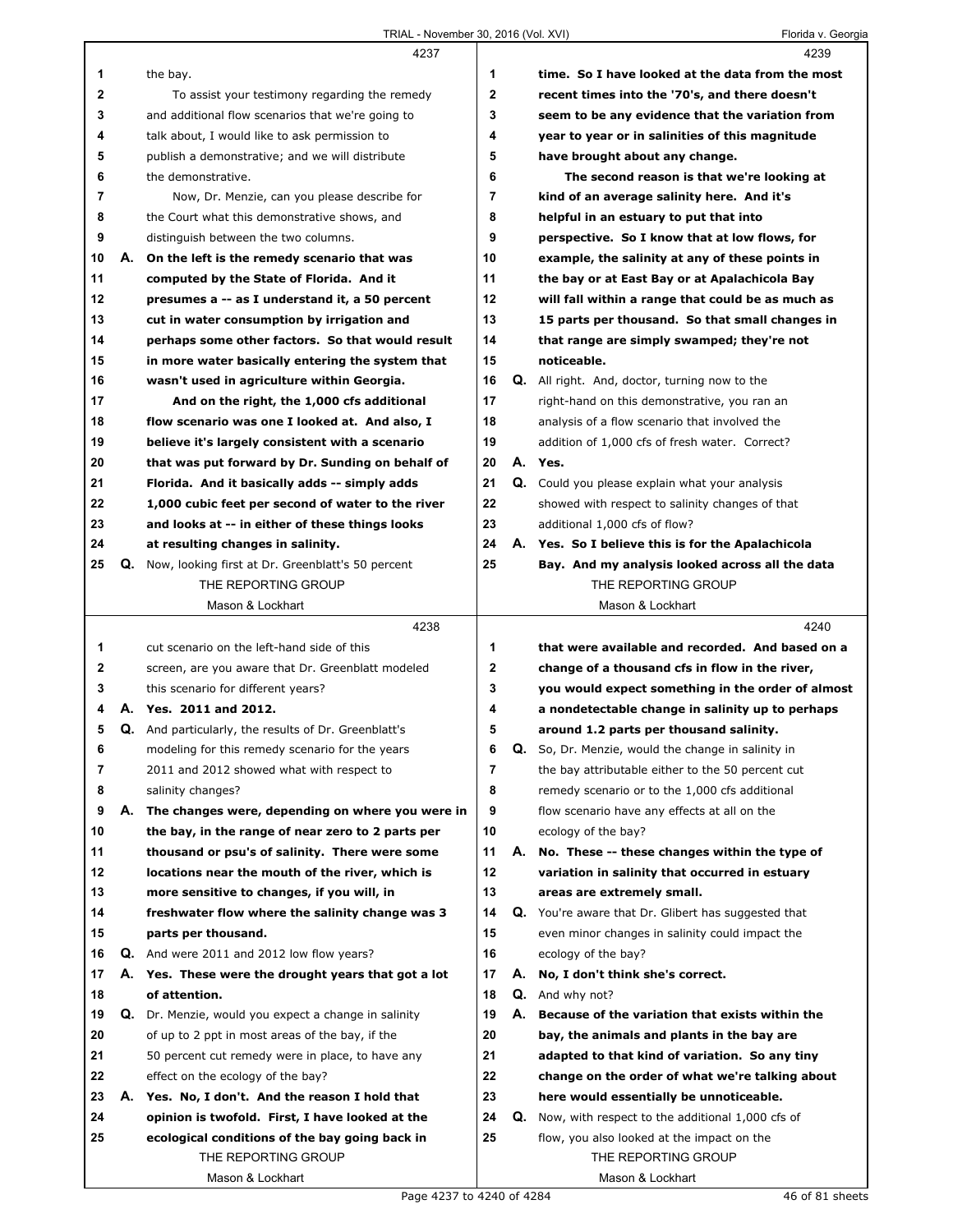|              |    | 4241                                                      |              |    | 4243                                                      |
|--------------|----|-----------------------------------------------------------|--------------|----|-----------------------------------------------------------|
| 1            |    | floodplain habitat. Correct?                              | 1            |    | 1,000 cfs additional flow scenario have any               |
| $\mathbf{2}$ |    | A. Yes.                                                   | $\mathbf{2}$ |    | effect on the ecology of the bay, the river, or           |
| 3            |    | <b>Q.</b> And what specifically did you look at?          | 3            |    | the floodplain?                                           |
| 4            |    | A. The degree of flooding that would occur as you         | 4            |    | A. No.                                                    |
| 5            |    | increase the flow by certain amounts.                     | 5            |    | MS. DeSANTIS: I have no more questions.                   |
| 6            |    | <b>Q.</b> And would the additional 1,000 cfs of flow have | 6            |    | SPECIAL MASTER LANCASTER: Recross?                        |
| 7            |    | an impact on the ecology of the floodplain?               | 7            |    | MS. WINE: Just very briefly, your                         |
| 8            |    | A. No. It wouldn't have any impact on the ecology.        | 8            |    | Honor.                                                    |
| 9            |    | It would result in small amounts of additional            | 9            |    |                                                           |
|              |    |                                                           |              |    | Mr. Walton, could we pull up demo 7 that                  |
| 10           |    | flooding of areas, but not really on the ecology          | 10           |    | Georgia's counsel just asked Dr. Menzie                   |
| 11           |    | of the system.                                            | 11           |    | about.                                                    |
| 12           |    | Q. All right. Dr. Menzie, we're getting close to          | 12           |    | RECROSS-EXAMINATION                                       |
| 13           |    | the end here.                                             | 13           |    | BY MS. WINE:                                              |
| 14           |    | Florida has maintained, as you know, that                 | 14           |    | Q. Dr. Menzie, you testified about this                   |
| 15           |    | Georgia's consumptive use of water has harmed the         | 15           |    | demonstrative which, according to your prefiled           |
| 16           |    | ecology of the bay, the river, and the                    | 16           |    | direct testimony, shows the natural and man-made          |
| 17           |    | floodplain. First of all, setting aside the               | 17           |    | stressors on the ecological system of the river           |
| 18           |    | concept of harm, has there been change in the             | 18           |    | and bay. Correct?                                         |
| 19           |    | Apalachicola ecosystem over the time period that          | 19           |    | A. Yes.                                                   |
| 20           |    | you examined?                                             | 20           |    | Q. Sir, where is consumptive use on this diagram?         |
| 21           |    | A. Okay. I think of changes in different amounts of       | 21           |    | A. As I introduced this diagram I mentioned that          |
| 22           |    | time. So every year there are changes that will           | 22           |    | consumptive use is one of the primary stressors           |
| 23           |    | occur in the system. In the bay, for example,             | 23           |    | that we're looking at. So these are the                   |
| 24           |    | the changes in fish communities are large. Fish           | 24           |    | stressors that we need to consider in evaluating          |
| 25           |    | swim into the bay, reproduce, spend time, and             | 25           |    | the role of consumptive use.                              |
|              |    | THE REPORTING GROUP                                       |              |    | THE REPORTING GROUP                                       |
|              |    | Mason & Lockhart                                          |              |    | Mason & Lockhart                                          |
|              |    |                                                           |              |    |                                                           |
|              |    |                                                           |              |    |                                                           |
|              |    | 4242                                                      |              |    | 4244                                                      |
| 1            |    | then leave. In the summer months, there's a               | 1            |    | Q. Okay. You don't show consumptive use on this           |
| 2            |    | change in the composition of the phytoplankton.           | $\mathbf{2}$ |    | diagram. Correct?                                         |
| 3            |    | So these changes we see every year. And they're           | 3            |    | A. No; that's right. This is a background piece to        |
| 4            |    | not unexpected.                                           | 4            |    | indicate what other stressors we need to                  |
| 5            |    | Over long periods of time we look at                      | 5            |    | consider.                                                 |
| 6            |    | something that would be meaningful in terms of a          | 6            |    | <b>Q.</b> And if we were going to draw in consumptive use |
| 7            |    | change in the population of fish. Let's say over          | 7            |    | as a factor that starts influencing things here,          |
| 8            |    | a decade, there have not been changes in the              | 8            |    | where would you draw it in on this diagram?               |
| 9            |    | population status of the fish community of the            | 9            |    | A. I would place the beginning of it, as I                |
| 10           |    | bay. On even longer time scales, for example, on          | 10           |    | understand it, from around 1970 to the present.           |
| 11           |    | the forest, there have been changes. And as I             | 11           |    | Q. Okay. Thank you.                                       |
| 12           |    | discussed earlier, those relate to some                   | 12           |    | Now, sir, I think you just testified that you             |
| 13           |    | systematic changes in the flooding of the                 | 13           |    | have seen nothing happening in the bay that could         |
| 14           |    | floodplain that have occurred since the                   | 14           |    | be considered a material change and that you have         |
| 15           |    | construction of the dam.                                  | 15           |    | seen no evidence of any harm to any species in            |
| 16           |    |                                                           | 16           |    |                                                           |
|              |    | Q. Looking back at harm, the concept of harm rather       |              |    | Apalachicola Bay. Correct?                                |
| 17           |    | than change, have you found any harm in the bay,          | 17           |    | A. I did say that, yes.                                   |
| 18           |    | the river, or the floodplain attributable to              | 18           | Q. | Sir, you're aware there was an oyster crash in            |
| 19           |    | consumptive use of water by Georgia?                      | 19           |    | 2012. Correct?                                            |
| 20           | А. | My analysis very specific to that question did            | 20           |    | A. I was thinking of that very question as I              |
| 21           |    | not indicate harm as a result of -- to any of             | 21           |    | answered that yes. I did not -- I did not look            |
| 22           |    | those ecological components as a result of                | 22           |    | at the oysters.                                           |
| 23           |    | consumption of water by Georgia.                          | 23           |    | <b>Q.</b> Okay. So you're not trying to say that that     |
| 24           |    | <b>Q.</b> Doctor, regardless of whether or not there is   | 24           |    | wasn't a material change in the bay during the            |
| 25           |    | harm, would the 50 percent cut remedy or the              | 25           |    | recent time period. Correct?                              |
|              |    | THE REPORTING GROUP<br>Mason & Lockhart                   |              |    | THE REPORTING GROUP<br>Mason & Lockhart                   |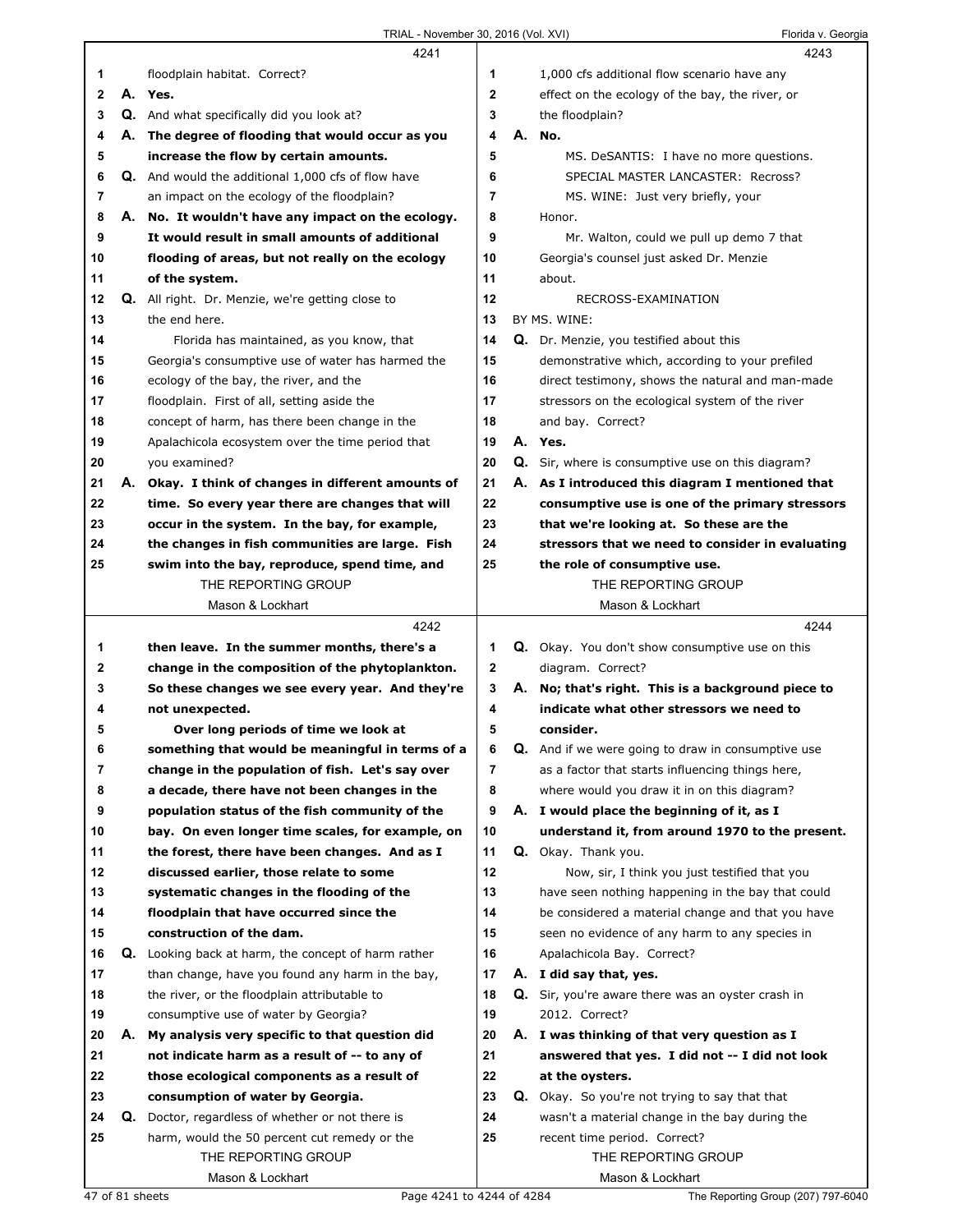|    | 4245                                                 |    | 4247                                          |  |
|----|------------------------------------------------------|----|-----------------------------------------------|--|
| 1  | A. No. The oysters are a managed fishery, and        | 1  | and others. This is one of the places where   |  |
| 2  | another individual will be talking about that.       | 2  | the people look to to learn a little bit      |  |
| 3  | Q. Okay. Now, I want to make sure that I understand  | 3  | about estuarine ecology, coastal ecology.     |  |
| 4  | the import of your testimony overall. Are you        | 4  | SPECIAL MASTER LANCASTER: You may not         |  |
| 5  | saying that there is no basis whatsoever for         | 5  | be aware of this, but counsel for Georgia     |  |
| 6  | limiting Georgia's consumption in the Flint River    | 6  | and counsel for Florida have given us         |  |
| 7  | Basin?                                               | 7  | summaries for each expert. And your summary   |  |
| 8  | A. I am providing the results of the causal          | 8  | says that with respect to Apalachicola Bay,   |  |
| 9  | analysis. I recognize that the states are            | 9  | Dr. Menzie's analysis shows that Georgia's    |  |
| 10 | discussing these issues and all the policy that      | 10 | incremental consumption of fresh water has    |  |
| 11 | may be related to that, and that's not something     | 11 | had a minor incremental influence on salinity |  |
| 12 | I'm weighing into.                                   | 12 | in the bay and that Georgia's water use has   |  |
| 13 | Q. Okay. And you realize not just the states, but    | 13 | not caused harm to oysters, et cetera.        |  |
| 14 | the U.S. Fish and Wildlife Service and Georgia       | 14 | Now, you just said, if I understood you,      |  |
| 15 | itself in many of its documents have recognized      | 15 | that you're not testifying about oysters.     |  |
| 16 | the need to limit consumption or suggested ways      | 16 | THE WITNESS: That's right.                    |  |
| 17 | to limit consumption on the Flint River.             | 17 | SPECIAL MASTER LANCASTER: So they're          |  |
| 18 | Correct?                                             | 18 | wrong?                                        |  |
| 19 | A. I certainly realize that all of those discussions | 19 | THE WITNESS: Well, I -- the part that I       |  |
| 20 | are going on and focused my analysis on providing    | 20 | looked at was related to nutrition for        |  |
| 21 | technical information that could be used to          | 21 |                                               |  |
| 22 | inform those kinds of decisions.                     | 22 | oysters. And that was an important aspect of  |  |
|    |                                                      |    | looking at the -- what Dr. Glibert was        |  |
| 23 | Q. Okay. Thank you, sir.                             | 23 | talking about with respect to this poor       |  |
| 24 | MS. DeSANTIS: I have no further                      | 24 | nutritive quality and whether that food was   |  |
| 25 | questions, your Honor.                               | 25 | going to be made available to oysters. And    |  |
|    | THE REPORTING GROUP                                  |    | THE REPORTING GROUP                           |  |
|    | Mason & Lockhart                                     |    | Mason & Lockhart                              |  |
|    |                                                      |    |                                               |  |
|    | 4246                                                 |    | 4248                                          |  |
| 1  | SPECIAL MASTER LANCASTER: Just a                     | 1  | that's the limit of it. I -- I did not look   |  |
| 2  | couple, doctor.                                      | 2  | at other aspects of the oyster story.         |  |
| 3  | THE WITNESS: Yes?                                    | 3  | SPECIAL MASTER LANCASTER: So you don't        |  |
| 4  | SPECIAL MASTER LANCASTER: Have you                   | 4  | know, for example, how male oysters become    |  |
| 5  | visited the Penobscot River?                         | 5  | female?                                       |  |
| 6  | THE WITNESS: Oh, yes.                                | 6  | THE WITNESS: I know it's an intriguing        |  |
| 7  | SPECIAL MASTER LANCASTER: Will you get               | 7  | question; and I -- since that question was    |  |
| 8  | to visit it on this trip?                            | 8  | recently raised, I have explored it a little  |  |
| 9  | THE WITNESS: No. Unfortunately, I was                | 9  | bit.                                          |  |
| 10 | able to get out to see -- drive myself up and        | 10 | There's a number of species in the            |  |
| 11 | down the Presumpscot, which was very                 | 11 | animal life that change sex for one reason or |  |
| 12 | interesting. Interesting history. But I              | 12 | another as part of their survival. And I      |  |
| 13 | have to head back home. My son is running a          | 13 | know someone that you will -- you can ask     |  |
| 14 | huge race out on the West Coast, and I have          | 14 | that question of who will come later --       |  |
| 15 | got to get myself there. But I will be back.         | 15 | SPECIAL MASTER LANCASTER: Okay.               |  |
| 16 | SPECIAL MASTER LANCASTER: Good.                      | 16 | THE WITNESS: -- who really knows the          |  |
| 17 | So if I understand your testimony                    | 17 | answer to that question.                      |  |
| 18 | correctly, as Maine goes, so goes the nation?        | 18 | SPECIAL MASTER LANCASTER: Who?                |  |
| 19 | THE WITNESS: There's a couple of things              | 19 | THE WITNESS: Dr. Lipcius.                     |  |
| 20 | that are unique in that respect in Maine.            | 20 | SPECIAL MASTER LANCASTER: Thank you.          |  |
| 21 | And Maine cares a lot about the environment          | 21 | I'll tell him you recommended him.            |  |
| 22 | and the Gulf of Maine and everything that            | 22 | Now, at the risk of oversimplification,       |  |
| 23 | goes with it. So some of the earliest                | 23 | do I understand you to be saying that         |  |
| 24 | research on coastal environments have been           | 24 | underwater plants that are tolerant of        |  |
| 25 | prompted by activities here in -- Bigelow Lab        | 25 | salinity thrive well where salinity is high   |  |
|    | THE REPORTING GROUP                                  |    | THE REPORTING GROUP                           |  |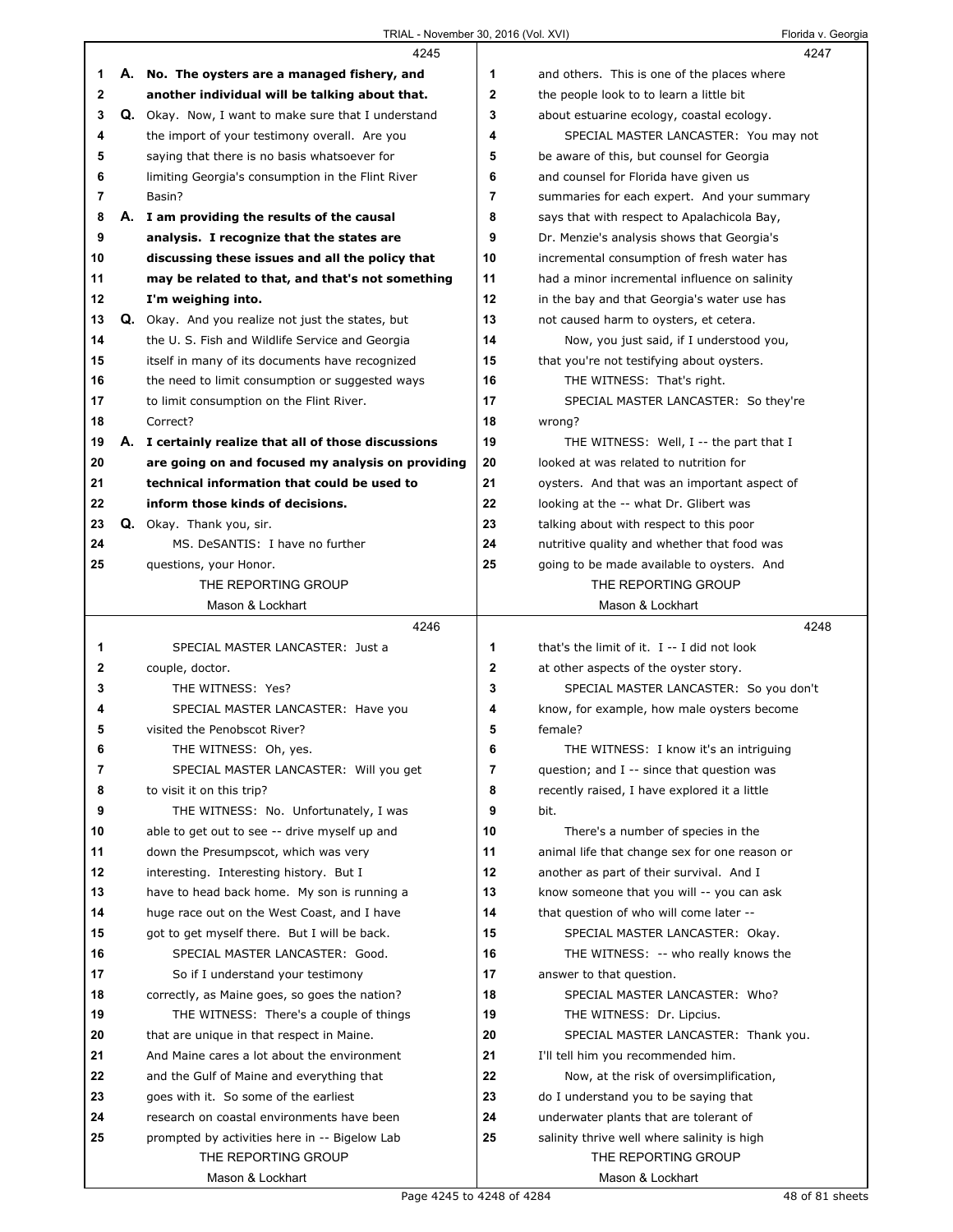|              | 4249                                                        |              | 4251                                          |
|--------------|-------------------------------------------------------------|--------------|-----------------------------------------------|
| 1            | and that those that are intolerant to                       | 1            | parties need to hash out a few logistical     |
| $\mathbf{2}$ | salinity don't thrive well there?                           | $\mathbf{2}$ | issues about the video and the sequence in    |
| 3            | THE WITNESS: That's right.                                  | 3            | which it's played, I would suggest that we    |
| 4            | SPECIAL MASTER LANCASTER: Thank you.                        | 4            | recess, play those first thing in the         |
| 5            | Redirect?                                                   | 5            | morning, and then turn to Dr. Lipcius.        |
| 6            | MS. DeSANTIS: No questions, your Honor.                     | 6            | That would then only leave our economist,     |
| 7            | SPECIAL MASTER LANCASTER: Recross?                          | 7            | Dr. Stavins. And the question would be        |
| 8            | MS. WINE: No thank you, your Honor.                         | 8            | whether he could get on Thursday afternoon,   |
| 9            | SPECIAL MASTER LANCASTER: Enjoy your                        | 9            | probably on the later side, or start first    |
| 10           | son.                                                        | 10           | thing Friday morning.                         |
| 11           | THE WITNESS: Yes, thanks.                                   | 11           | I think for scheduling purposes,              |
| 12           | SPECIAL MASTER LANCASTER: Oh, I have                        | 12           | Dr. Stavins Friday morning would probably be  |
| 13           | one more question. I'm sorry.                               | 13           | best. And I think that that would ensure      |
| 14           | You were shown this USFIG piece dated, I                    | 14           | that we finish on Friday.                     |
| 15           | think, May 22, 2012. And you were asked                     | 15           | MR. PERRY: That's fine with us, your          |
| 16           | about work in consultation with the state to                | 16           | Honor.                                        |
| 17           | identify alternatives to agriculture use or                 | 17           | SPECIAL MASTER LANCASTER: Is Dr. Stavins      |
| 18           | incentives to reduce agriculture use of                     | 18           | in the area?                                  |
| 19           | water. That was one of the conservation                     | 19           | MR. PRIMIS: Not just yet. But he              |
| 20           | recommendations?                                            | 20           | teaches at Harvard, so we can get him here.   |
| 21           | THE WITNESS: Yes.                                           | 21           | SPECIAL MASTER LANCASTER: I'm just            |
| 22           | SPECIAL MASTER LANCASTER: Would you                         | 22           | suggesting that he be available. Just in      |
| 23           | tell me, please, how two states who cannot                  | 23           | case I'm not long-winded and we could get to  |
| 24           | even agree on the number of cases -- I'm                    | 24           | him, it would be very nice.                   |
| 25           | sorry, on the number of games that the Gators               | 25           | MR. PRIMIS: Okay. We'll make sure that        |
|              | THE REPORTING GROUP                                         |              | THE REPORTING GROUP                           |
|              | Mason & Lockhart                                            |              | Mason & Lockhart                              |
|              |                                                             |              |                                               |
|              | 4250                                                        |              | 4252                                          |
| 1            | and the Bulldogs played can possibly agree on               | 1            | happens.                                      |
| $\mathbf{2}$ | something like this?                                        | $\mathbf{2}$ | SPECIAL MASTER LANCASTER: Let me just         |
| 3            | THE WITNESS: They have to put aside                         | 3            | finish by thanking you again, all of you, for |
| 4            | parochial interests.                                        | 4            | the rain. The weatherman's prediction for     |
| 5            | SPECIAL MASTER LANCASTER: Do you think                      | 5            | tonight and tomorrow is driving, driving,     |
| 6            | that would be possible?                                     | 6            | driving rain. I told my wife about it and     |
| 7            | THE WITNESS: I think that's the                             | 7            | she said what, can you do? And I said, great  |
| 8            | challenge.                                                  | 8            | Scott, nothing. But we'll have to deal with   |
| 9            | SPECIAL MASTER LANCASTER: Do you think                      | 9            | it.                                           |
| 10           | they would be here if they could?                           | 10           | We'll recess.                                 |
| 11           | THE WITNESS: No.                                            | 11           | MR. PRIMIS: Thank you, your Honor.            |
| 12           | SPECIAL MASTER LANCASTER: I don't                           | 12           | (Time Noted: 3:15 p.m.)                       |
| 13           | either.                                                     | 13           | (Proceeding adjourned to Thursday,            |
| 14           | Thank you.                                                  | 14           | December 1, 2016, at 9:00 a.m.)               |
| 15           | Any other questions?                                        | 15           | (End of day)                                  |
| 16           | Okay.                                                       | 16           |                                               |
| 17           | MS. DeSANTIS: No, your Honor. Thank                         | 17           |                                               |
| 18           | you.                                                        | 18           |                                               |
| 19           | MR. PRIMIS: Your Honor, the next                            | 19           |                                               |
| 20           | witnesses are going to be two witnesses by                  | 20           |                                               |
| 21           | video, Dr. Pine and Dr. Havens, who have                    | 21           |                                               |
| 22           | written a number of the oyster-related                      | 22           |                                               |
| 23           | documents that we have discussed, and then                  | 23           |                                               |
| 24           | our oyster expert, Dr. Lipcius.                             | 24           |                                               |
| 25           | Given the time and the fact that the<br>THE REPORTING GROUP | 25           | THE REPORTING GROUP                           |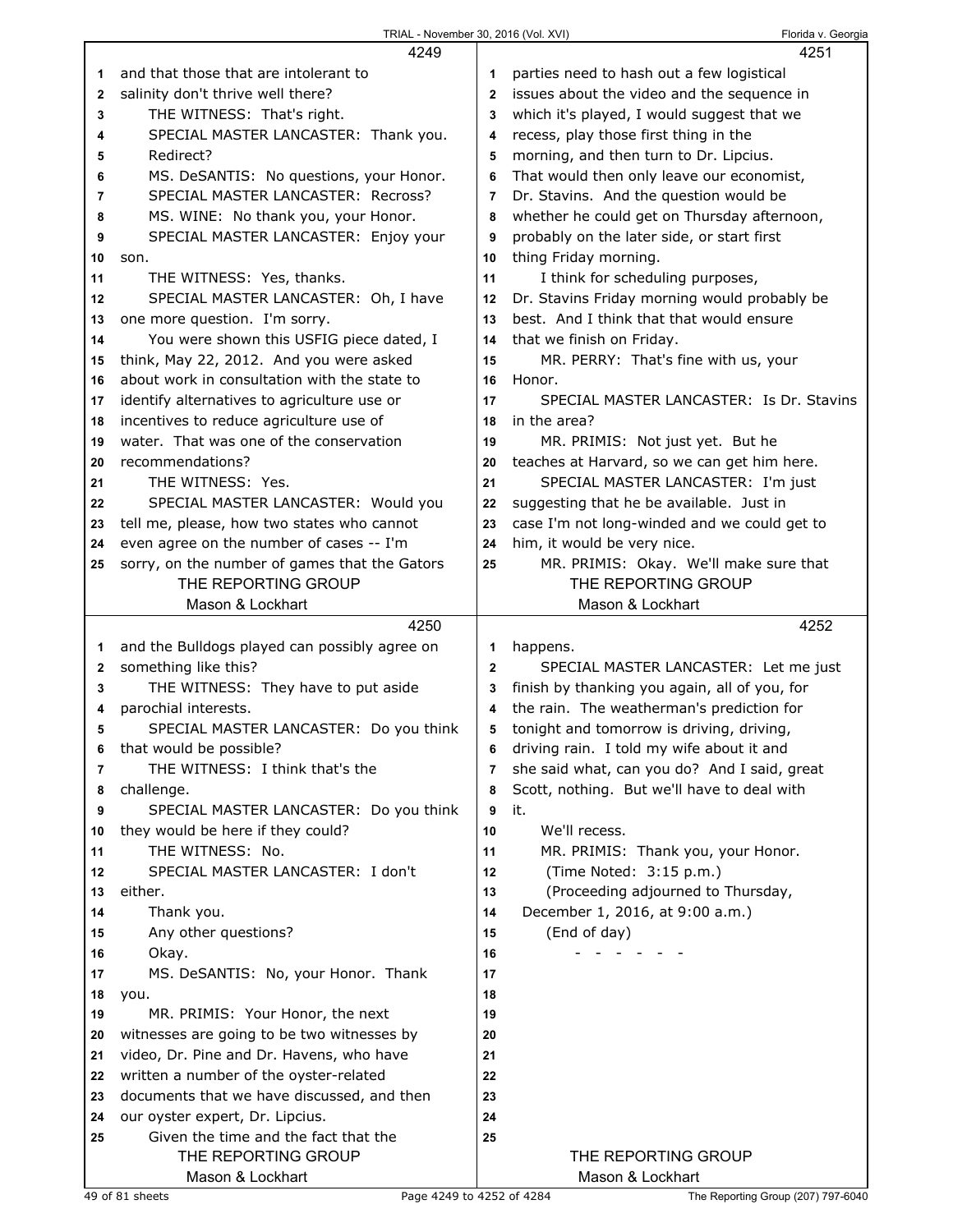|    | 4253                                          |
|----|-----------------------------------------------|
| 1  | <b>CERTIFICATE</b>                            |
| 2  | I, Claudette G. Mason, a Notary Public        |
| 3  | in and for the State of Maine, hereby certify |
| 4  | that the foregoing pages are a correct        |
| 5  | transcript of my stenographic notes of the    |
| 6  | Proceedings.                                  |
| 7  | I further certify that I am a                 |
| 8  | disinterested person in the event or outcome  |
| 9  | of the above-named cause of action.           |
| 10 | IN WITNESS WHEREOF, I subscribe my hand       |
| 11 | this 13th day of December, 2016.              |
| 12 |                                               |
| 13 |                                               |
| 14 |                                               |
| 15 | /s/ Claudette G. Mason                        |
|    | Claudette G. Mason, RMR, CRR                  |
| 16 | Court Reporter                                |
|    |                                               |
| 17 | My Commission Expires                         |
|    | June 9, 2019.                                 |
| 18 |                                               |
| 19 |                                               |
| 20 |                                               |
| 21 |                                               |
| 22 |                                               |
| 23 |                                               |
| 24 |                                               |
| 25 |                                               |
|    | THE REPORTING GROUP                           |
|    | Mason & Lockhart                              |
|    |                                               |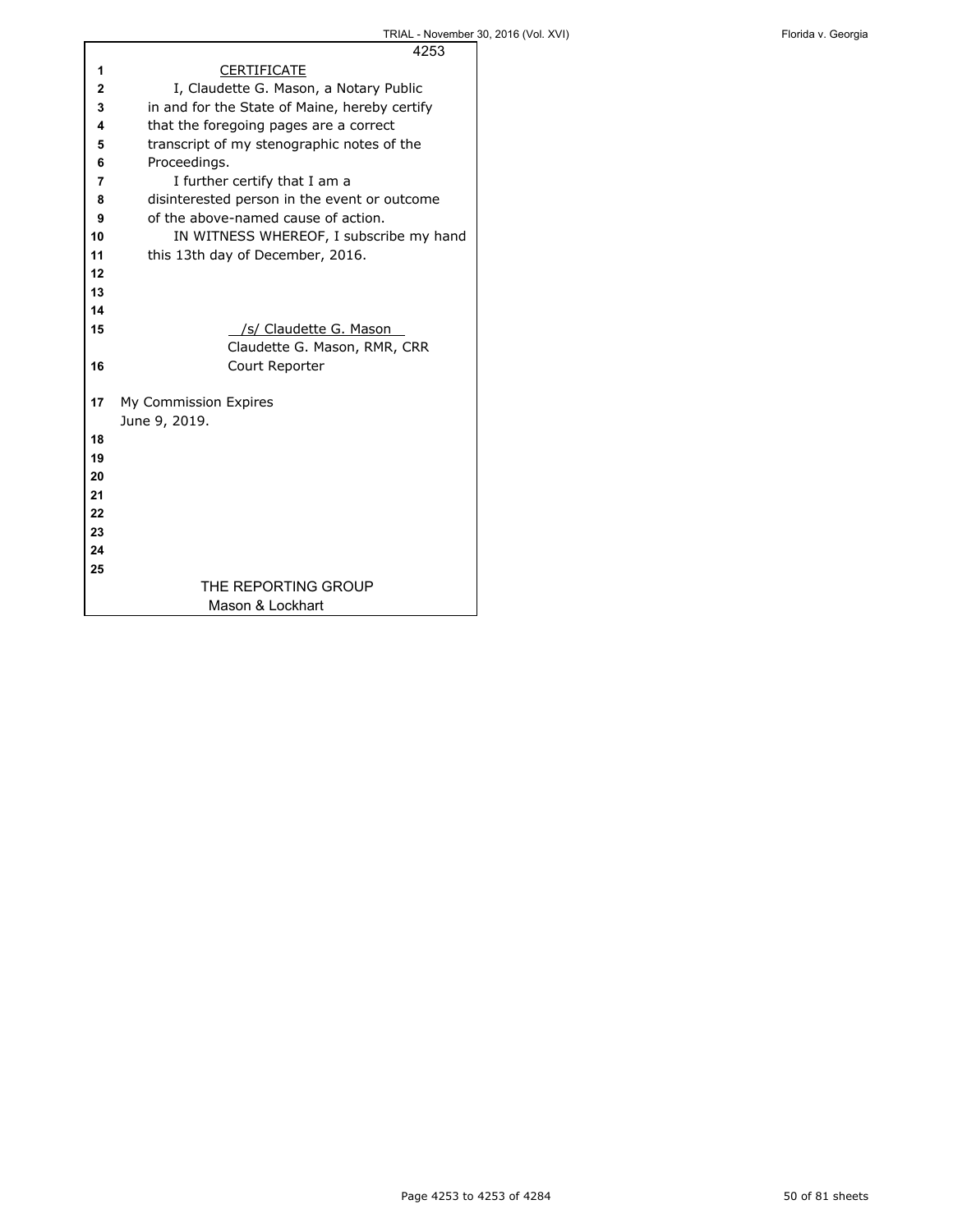|                                        | 4119:7, 4119:13                              | 192 [1] - 4162:15             | 4155:20, 4201:2,            | $2014$ [13] - 4075:6,   |
|----------------------------------------|----------------------------------------------|-------------------------------|-----------------------------|-------------------------|
|                                        | 10 [11] - 4086:2,                            | 1920's [1] - 4207:3           | 4219:7, 4238:10,            | 4075:8, 4084:18,        |
| $'12$ [1] - 4075:14                    | 4086:5, 4092:7,                              | <b>1922</b> [2] - 4168:24,    | 4238:20                     | 4095:8, 4097:24,        |
| $"50's$ [1] - 4210:4                   | 4092:20, 4100:25,                            | 4169:17                       | 2,000 [2] - 4192:20,        | 4098:9, 4098:16,        |
| $'70's$ [1] - 4175:25                  | 4101:2, 4105:20,                             | <b>1940's</b> [1] - 4151:20   | 4193:2                      | 4099:16, 4100:2,        |
| $'80$ [1] - 4150:2                     | 4132:5, 4132:9,                              | 1950's [1] - 4151:15          | $2.5$ [2] - 4097:8,         | 4130:24, 4131:6,        |
| $'80's$ [1] - 4228:17                  | 4159:21, 4188:13                             | 1954 [3] - 4177:9,            | 4097:18                     | 4131:7, 4134:24         |
| $90's$ [1] - 4203:13                   | 10,000 [3] - 4156:11,                        | 4177:12, 4177:22              | $20$ [6] - 4064:7,          | 2015 [11] - 4099:22,    |
|                                        | 4156:18, 4156:25                             |                               | 4111:23, 4208:7,            | 4113:18, 4116:2,        |
|                                        | 10-year [1] - 4151:6                         | <b>1960's</b> $[2] - 4134:18$ | 4218:17, 4225:8,            | 4134:15, 4134:19,       |
|                                        |                                              | 4171:9                        | 4230:5                      | 4168:24, 4169:18,       |
| /s [1] - 4253:15                       | $100$ [2] - 4159:19,                         | 1967 [2] - 4116:1,            |                             | 4170:9, 4170:25,        |
|                                        | 4190:21                                      | 4116:6                        | 20-fold [1] - 4178:16       |                         |
| 0                                      | 1000 [1] - 4127:25                           | 1970 [9] - 4149:19,           | 2000 [1] - 4093:5           | 4175:3, 4179:19         |
|                                        | 10:50 [1] - 4117:8                           | 4150:2, 4150:19,              | 2000's [1] - 4118:13        | $2016$ [8] - 4057:13,   |
| $0.07$ [1] - 4222:23                   | 117 [1] - 4177:22                            | 4152:16, 4153:3,              | 2002 [12] - 4075:6,         | 4063:14, 4154:3,        |
| $0.1$ [1] - 4121:5                     | 1181 [1] - 4090:20                           | 4168:20, 4172:8,              | 4075:8, 4085:22,            | 4159:1, 4163:8,         |
| $0.7$ [2] - 4121:12,                   | $119$ [1] - 4223:15                          | 4172:13, 4244:10              | 4095:8, 4097:24,            | 4220:7, 4252:14,        |
| 4123:10                                | $11:00$ [1] - 4117:10                        | 1970's [15] - 4152:23,        | 4098:8, 4098:16,            | 4253:11                 |
|                                        | 11:40 [1] - 4143:12                          | 4166:23, 4167:24,             | 4099:16, 4100:1,            | 2019 [1] - 4253:17      |
|                                        | 12 [13] - 4078:8,                            | 4168:3, 4168:15,              | 4131:5, 4131:7,             | 203 [1] - 4163:11       |
|                                        | 4078:13, 4087:8,                             | 4170:1, 4171:9,               | 4134:24                     | 2040 [6] - 4071:19,     |
| 1 [42] - 4061:25,                      | 4087:9, 4087:10,                             | 4171:13, 4172:22,             | 2003 [1] - 4063:24          | 4086:2, 4092:7,         |
| 4065:16, 4066:7,                       | 4087:12, 4095:22,                            | 4195:18, 4210:1,              | 2005 [2] - 4193:21,         | 4120:7, 4120:9,         |
| 4075:2, 4077:25,                       | 4096:18, 4106:10,                            | 4232:5, 4233:3,               | 4210:19                     | 4121:4                  |
| 4078:5, 4078:9,                        | 4106:12, 4128:4,                             | 4234:14                       | 2006 [2] - 4113:17,         | 21 [1] - 4180:21        |
| 4078:13, 4092:1,                       | 4135:3, 4150:19                              | 1980 [1] - 4150:19            | 4116:6                      | $22$ [8] - 4064:13,     |
| 4096:3, 4097:8,                        | 12-fold [1] - 4151:1                         | <b>1980's</b> $[2] - 4122:1$  | 201 [2] - 4162:22,          | 4064:15, 4066:2,        |
| 4099:1, 4107:11,                       | $124$ [1] - 4222:6                           | 4152:24                       | 4163:7                      | 4110:2, 4110:4,         |
| 4107:15, 4111:22,                      | 125 [2] - 4222:6,                            | 1990 [1] - 4172:19            | 2010 [2] - 4190:12,         | 4180:24, 4200:6,        |
| 4113:3, 4117:20,                       | 4223:3                                       | 1990's [3] - 4111:15,         | 4192:16                     | 4249:15                 |
| 4117:25, 4118:1,                       |                                              | 4202:22, 4210:6               | <b>2011</b> [27] - 4071:18, | 23 [1] - 4064:14        |
| 4119:19, 4122:8,                       | 12:48 [1] - 4143:14                          | 1992 [35] - 4071:17,          | 4071:20, 4074:9,            | 24 [2] - 4096:4, 4096:6 |
| 4123:2, 4127:14,                       | 13 [8] - 4088:16,                            |                               | 4074:14, 4075:14,           | $25$ [9] - 4097:15,     |
| 4127:16, 4127:21,                      | 4097:25, 4098:3,                             | 4071:18, 4086:5,              | 4076:1, 4078:17,            | 4097:16, 4097:17,       |
| 4128:3, 4128:14,                       | 4098:15, 4099:5,                             | 4120:10, 4120:11,             |                             | 4097:19, 4128:16,       |
| 4128:17, 4130:3,                       | 4117:21, 4118:3,                             | 4120:25, 4131:6,              | 4078:21, 4081:11,           | 4188:1, 4188:10,        |
| 4130:7, 4130:9,                        | 4118:6                                       | 4132:12, 4145:12,             | 4081:23, 4082:2,            |                         |
| 4130:10, 4132:3,                       | 13-year [1] - 4135:4                         | 4145:17, 4145:22,             | 4082:9, 4120:4,             | 4209:1                  |
| 4149:23, 4149:25,                      | $136$ [1] - 4161:18                          | 4146:11, 4146:14,             | 4120:7, 4126:21,            | $26$ [9] - 4062:5,      |
| 4150:9, 4192:10,                       | $137$ [2] - 4161:19,                         | 4146:20, 4147:13,             | 4129:15, 4129:20,           | 4086:2, 4092:6,         |
| 4216:25, 4226:19,                      | 4162:2                                       | 4147:25, 4148:14,             | 4145:12, 4145:17,           | 4092:19, 4132:4,        |
| 4252:14                                | 13th $[1]$ - 4253:11                         | 4151:9, 4151:10,              | 4146:12, 4146:14,           | 4132:8, 4132:9,         |
| $1,000$ [19] - 4071:9,                 | $14$ [4] - 4063:3.                           | 4151:24, 4152:2,              | 4146:21, 4147:13,           | 4169:14, 4170:10        |
| 4078:18, 4078:22,                      | 4063:7, 4114:1,                              | 4152:3, 4152:11,              | 4152:3, 4238:4,             | <b>27</b> [3] - 4063:5, |
|                                        | 4114:2                                       | 4152:16, 4153:3,              | 4238:7, 4238:16             | 4232:19, 4232:23        |
| 4128:11, 4129:19,<br>4130:13, 4147:18, | 142 [1] - 4057:1                             | 4153:17, 4168:13,             | 2011-2012 [1] -             | <b>29</b> [3] - 4106:8, |
|                                        | $144$ [1] - 4155:23                          | 4172:18, 4190:12,             | 4076:14                     | 4107:3, 4107:5          |
| 4147:23, 4148:2,                       | 145 [1] - 4156:6                             | 4192:16, 4193:20,             | 2012 [21] - 4062:25,        | $2:25$ [1] - 4225:14    |
| 4236:24, 4237:17,                      | $15$ [10] - 4064:1,                          | 4193:21, 4196:15,             | 4074:10, 4074:14,           | $2:38$ [1] - 4225:16    |
| 4237:22, 4239:19,                      | 4066:3, 4087:10,                             | 4196:21, 4197:2               | 4076:1, 4081:20,            |                         |
| 4239:23, 4240:8,                       | 4114:20, 4115:14,                            | 1996 [1] - 4168:18            | 4081:25, 4082:6,            | 3                       |
| 4240:24, 4241:6,                       | 4115:15, 4187:20,                            | 1999 [1] - 4182:2             | 4082:12, 4126:21,           |                         |
| 4243:1                                 | 4188:10, 4188:14,                            |                               | 4127:15, 4154:2,            | $3$ [24] - 4062:23,     |
| $1.2$ [1] - 4240:5                     | 4239:13                                      | $\mathbf 2$                   | 4155:20, 4162:19,           | 4063:12, 4078:5,        |
| $1.26$ [1] - 4119:14                   |                                              |                               | 4177:10, 4177:12,           | 4087:6, 4095:7,         |
| $1.3$ [1] - 4118:14                    | 151 [1] - 4157:9<br><b>159</b> [1] - 4190:11 | 2 [16] - 4062:12,             | 4178:2, 4238:4,             | 4095:22, 4095:25,       |
| $1.38$ [2] - 4113:16,                  |                                              | 4074:19, 4074:24,             | 4238:7, 4238:16,            | 4096:18, 4097:21,       |
| 4118:18                                | <b>18</b> [4] - 4064:7,                      | 4075:21, 4075:22,             | 4244:19, 4249:15            | 4098:13, 4099:16,       |
| <b>1.96</b> [7] - 4098:22,             | 4064:8, 4110:2,                              | 4097:6, 4101:1,               | $2013$ [5] - 4085:11,       | 4101:25, 4109:23,       |
| 4099:10, 4100:19,                      | 4110:4                                       | 4115:13, 4115:22,             | 4093:5, 4093:7,             | 4114:21, 4129:13,       |
| 4113:17, 4118:18,                      | 19 [3] - 4099:24,<br>THE                     | REPORTING                     | GROUP 16, 4141:25           | 4157:14, 4158:19,       |
|                                        | 4111:15, 4169:2                              |                               |                             | 4158:25, 4177:17,       |
|                                        |                                              |                               |                             |                         |

Mason & Lockhart **Page 4264 of 81 sheets** Page 4207) 797-6040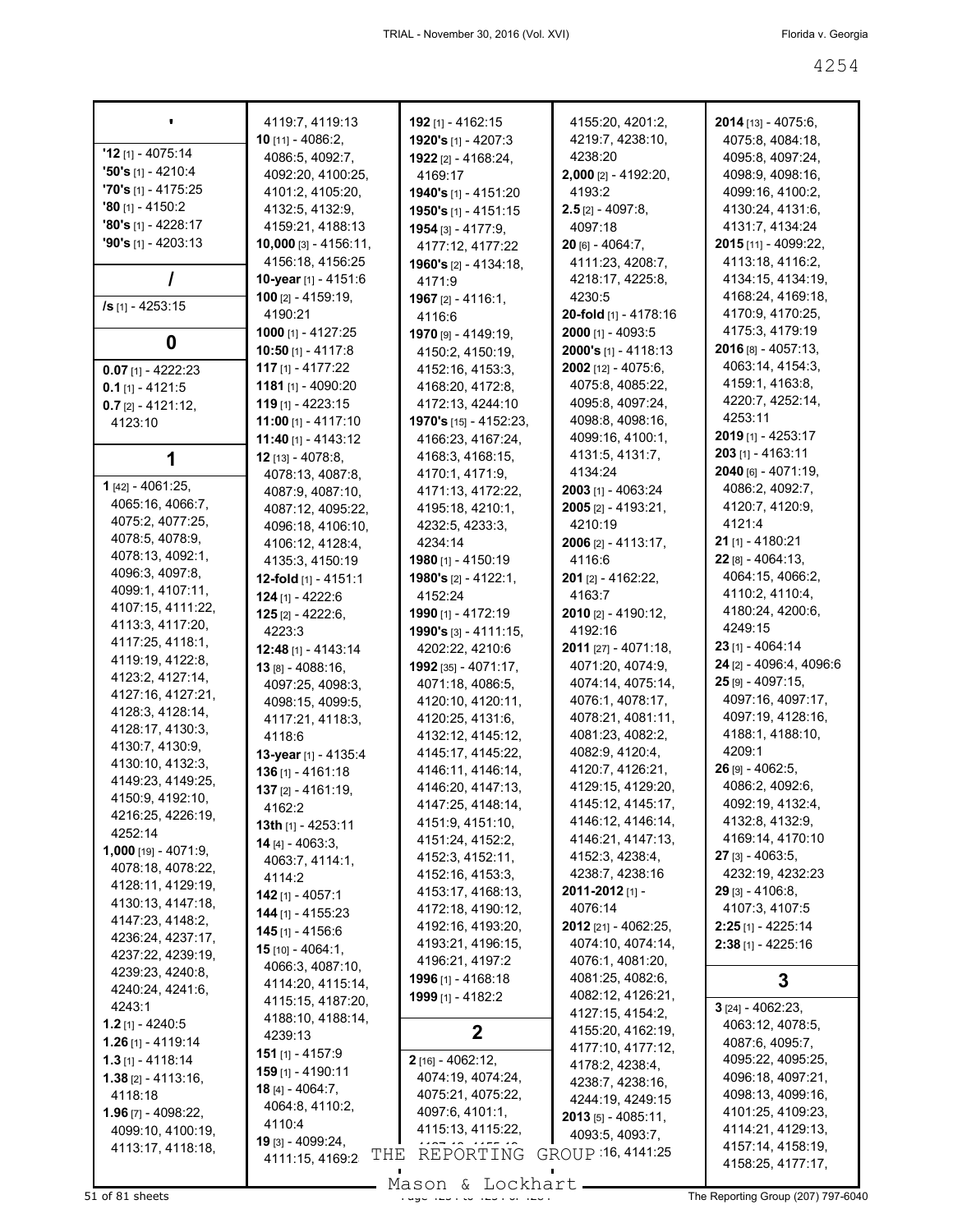| 4180:25, 4220:5,         | 4174 [1] - 4058:13                  | 4229:7, 4239:2                    | 4175:7, 4179:22,                | additional [24] -           |
|--------------------------|-------------------------------------|-----------------------------------|---------------------------------|-----------------------------|
| 4220:10, 4221:4,         | 4179 [1] - 4058:14                  | 72-day-old [1] -                  | 4214:19                         | 4060:19, 4065:3,            |
| 4238:14                  | 4180 [1] - 4058:10                  | 4159:20                           | abundance [8] -                 | 4070:12, 4070:19,           |
| $3 - 15$ [3] - 4126:13,  | 4186 [1] - 4058:10                  | 74 [1] - 4159:2                   | 4152:22, 4167:15,               | 4070:24, 4071:9,            |
| 4126:17, 4129:14         | 4191 [1] - 4058:19                  | $75$ [5] - 4065:25,               | 4167:17, 4173:24,               | 4071:15, 4072:13,           |
| $3-16$ [2] - 4126:14,    | 4195 [1] - 4058:6                   | 4097:22, 4098:3,                  | 4222:18, 4229:25,               | 4072:17, 4129:19,           |
| 4126:17                  | 4220 [1] - 4058:12                  | 4098:13, 4159:9                   | 4233:20, 4235:13                | 4130:13, 4141:6,            |
| 3-inch $[2] - 4095:12$ , | 4243 [1] - 4058:6                   | 77 [1] - 4113:12                  | abundant [4] -                  | 4145:16, 4148:1,            |
| 4098:8                   | 43 [1] - 4178:3                     | 7th [4] - 4065:16,                | 4193:21, 4224:3,                | 4223:12, 4236:22,           |
| $3.2$ [1] - 4101:13      | 49 [2] - 4096:5, 4096:7             | 4066:4, 4066:6                    | 4232:7, 4233:20                 | 4237:3, 4237:17,            |
| $30$ [1] - 4057:13       |                                     |                                   | Academy [1] - 4133:9            | 4239:23, 4240:8,            |
| $300$ [1] - 4165:25      | 5                                   | 8                                 | accelerated [3] -               | 4240:24, 4241:6,            |
| $31$ [1] - 4191:11       |                                     |                                   | 4113:16, 4131:21,               | 4241:9, 4243:1              |
| $325$ [2] - 4110:1,      | 5 [9] - 4063:20,                    | 8 [9] - 4091:25,                  | 4133:19                         | address [3] - 4065:17,      |
| 4110:3                   | 4064:6, 4078:12,                    | 4111:13, 4120:16,                 | accelerating [3] -              | 4140:7, 4192:25             |
| $34$ [1] - 4113:11       | 4084:11, 4121:2,                    | 4120:20, 4157:10,                 | 4112:12, 4116:18,               | addressed [1] -             |
| 35 [10] - 4064:20,       | 4178:2, 4179:6,                     | 4163:13, 4192:7,                  | 4118:7                          | 4192:22                     |
| 4099:1, 4113:3,          | 4226:2                              | 4197:15, 4197:20                  | acceleration [9] -              | adds [2] - 4237:21          |
| 4113:4, 4113:21,         | $5.8$ [5] - 4098:4,                 | $8.5$ [1] - 4093:12               | 4114:10, 4114:12,               | adjourned [1] -             |
| 4117:21, 4117:23,        | 4098:10, 4098:17,                   | $80's$ [2] - 4171:22,             | 4117:1, 4118:9,                 | 4252:13                     |
| 4118:1, 4118:2,          | 4100:19, 4101:23                    | 4210:19                           | 4118:16, 4118:17,               | Administration [1] -        |
| 4122:8                   | 50 [12] - 4065:25,                  | 82 [1] - 4177:23                  | 4118:21, 4119:7,                | 4207:7                      |
| $36$ [1] - 4126:12       | 4072:8, 4125:23,                    | $85$ [1] - 4169:9                 | 4141:24                         | adopt [2] - 4067:10,        |
| $37$ [1] - 4126:13       | 4126:20, 4129:20,                   | $86$ [1] - 4160:8                 | accept [1] - 4098:12            | 4144:16                     |
| 38 [1] - 4064:24         | 4230:4, 4230:6,                     | $8:38$ [1] - 4057:14              | acceptable [1] -                | adult $[2] - 4159:14$       |
| $39$ [2] - 4064:24,      | 4237:12, 4237:25,                   |                                   | 4209:5                          | adverse [5] - 4160:19,      |
| 4122:21                  | 4238:21, 4240:7,                    | 9                                 | according [3] -                 | 4161:5, 4165:7,             |
| 397 [1] - 4063:8         | 4242:25                             | $9$ [8] - 4097:3,                 | 4129:3, 4129:7,                 | 4166:10, 4166:15            |
| $3:15$ [1] - 4252:12     | 50's $[1] - 4210:6$                 | 4120:18, 4120:21,                 | 4243:15                         | adversely [1] -             |
|                          | $537$ [1] - 4057:12                 | 4163:14, 4169:3,                  | account [5] - 4104:20,          | 4222:21                     |
| 4                        | 59 [1] - 4115:5                     | 4169:4, 4173:18,                  | 4105:14, 4105:16,               | <b>advice</b> [1] - 4089:6  |
|                          |                                     | 4253:17                           | 4109:11, 4218:7                 | aerial [1] - 4193:10        |
|                          |                                     |                                   |                                 |                             |
| 4 [10] - 4063:17,        | 6                                   |                                   | accounts [1] -                  | affect $[9] - 4081:4$ ,     |
| 4078:9, 4126:8,          |                                     | $9 - 5$ [1] - 4186:24             | 4218:17                         | 4105:18, 4160:6,            |
| 4128:5, 4128:7,          | 6 [9] - 4088:9,                     | $9 - 6$ [1] - 4187:3              | ACF $[10] - 4061:24$ ,          | 4162:12, 4173:23,           |
| 4129:6, 4174:10,         | 4088:12, 4090:18,                   | $9-7$ [1] - 4187:8                | 4062:13, 4149:18,               | 4174:4, 4186:9,             |
| 4174:11, 4192:9,         | 4101:9, 4101:11,                    | <b>9.1.1</b> [1] - 4223:15        | 4157:19, 4158:6,                | 4217:11, 4220:25            |
| 4226:2                   | 4180:7, 4200:8,                     | 90's $[1] - 4171:22$              | 4158:22, 4173:1,                | affected [7] - 4104:9,      |
| $4.7$ [1] - 4160:18      | 4200:11, 4226:3                     | $9:00$ [1] - 4252:14              | 4203:20, 4206:23,               | 4138:9, 4171:18,            |
| 40 [2] - 4064:24,        | $6.3$ [1] - 4160:18                 |                                   | 4208:23                         | 4194:7, 4219:10,            |
| 4119:8                   | 60 [2] - 4208:7, 4218:7             | A                                 | acknowledged [1] -              | 4222:21, 4236:11            |
| 400 [3] - 4063:8,        | 61 $[6] - 4087:8$                   | $a.m$ [5] - 4057:14,              | 4104:19                         | affecting [2] - 4212:9,     |
| 4147:19, 4147:23         | 4087:9, 4087:10,                    | 4117:8, 4117:10,                  | acreage [1] - 4169:17           | 4217:24                     |
| 4061 [1] - 4058:3        | 4087:12, 4101:2<br>63 [1] - 4221:16 | 4143:12, 4252:14                  | acres $[5] - 4169:25$ ,         | affects [1] - 4094:17       |
| 4063 [1] - 4058:18       | 65 $[1] - 4232:18$                  | <b>ABID</b> [1] - 4057:18         | 4190:11, 4192:20,               | affiliated [2] -            |
| 4064 [1] - 4058:17       | 68 $[1] - 4218.7$                   | able [8] - 4124:4,                | 4193:2, 4193:10                 | 4174:21, 4179:10            |
| 4067 [2] - 4058:4,       | 69 $[7] - 4191:10,$                 | 4194:6, 4198:20,                  | Act $[1] - 4202:23$             | afraid $[2] - 4071:7$ ,     |
| 4058:18                  | 4191:14, 4191:15,                   | 4202:14, 4207:2,                  | action $[2] - 4104:16$ ,        | 4089:13                     |
| 4068 [1] - 4058:4        | 4191:16, 4191:18,                   | 4207:19, 4214:18,                 | 4253:9                          | afternoon [7] -             |
| 4084 [1] - 4058:15       | 4191:19, 4191:24                    | 4246:10                           | activities [3] - 4210:5,        | 4143:15, 4143:18,           |
| 4088 [1] - 4058:14       | 6th $[1] - 4065:16$                 | above-entitled [1] -              | 4212:4, 4246:25                 | 4144:22, 4144:23,           |
| 4089 [1] - 4058:16       |                                     | 4057:10                           | <b>actual</b> $[3] - 4094:17$ , | 4225:17, 4225:20,           |
| 4101 [1] - 4058:11       | 7                                   | above-named [1] -                 | 4133:5, 4136:10                 | 4251:8                      |
| 4114 [1] - 4058:16       |                                     | 4253:9                            | <b>adapted</b> [1] - 4240:21    | age [2] - 4101:25,          |
| 4117 [1] - 4058:4        | $7$ [7] - 4089:15,                  | absent [1] - 4215:5               | add $[1] - 4073:15$             | 4207:19                     |
| 4139 [1] - 4058:4        | 4119:19, 4119:20,                   | absolutely [1] -                  | added $[2] - 4070:1$ ,          | <b>Agency</b> [1] - 4203:15 |
| 4144 [2] - 4058:6        | 4186:19, 4186:21,                   | 4136:21                           | 4119:5                          | <b>agency</b> [8] - 4089:4, |
| 4150 [1] - 4058:15       | 4209:2, 4243:9                      | <b>Abstract</b> $[2] - 4150:11$ , | addition $[4] - 4132:17$ ,      | 4182:10, 4182:13,           |
| 4155 [1] - 4058:11       | 7.1 $[1] - 4155:25$                 | 4150:15                           | 4174:2, 4229:4,                 | 4182:15, 4182:17,           |
| 4159 [1] - 4058:12       | THE<br>70's $[3] - 4228:17$ ,       | REPORTING GROUP 19                |                                 | 4193:4, 4193:25,            |
|                          |                                     | Mason & Lockhart                  |                                 | 52 of 81 sheets             |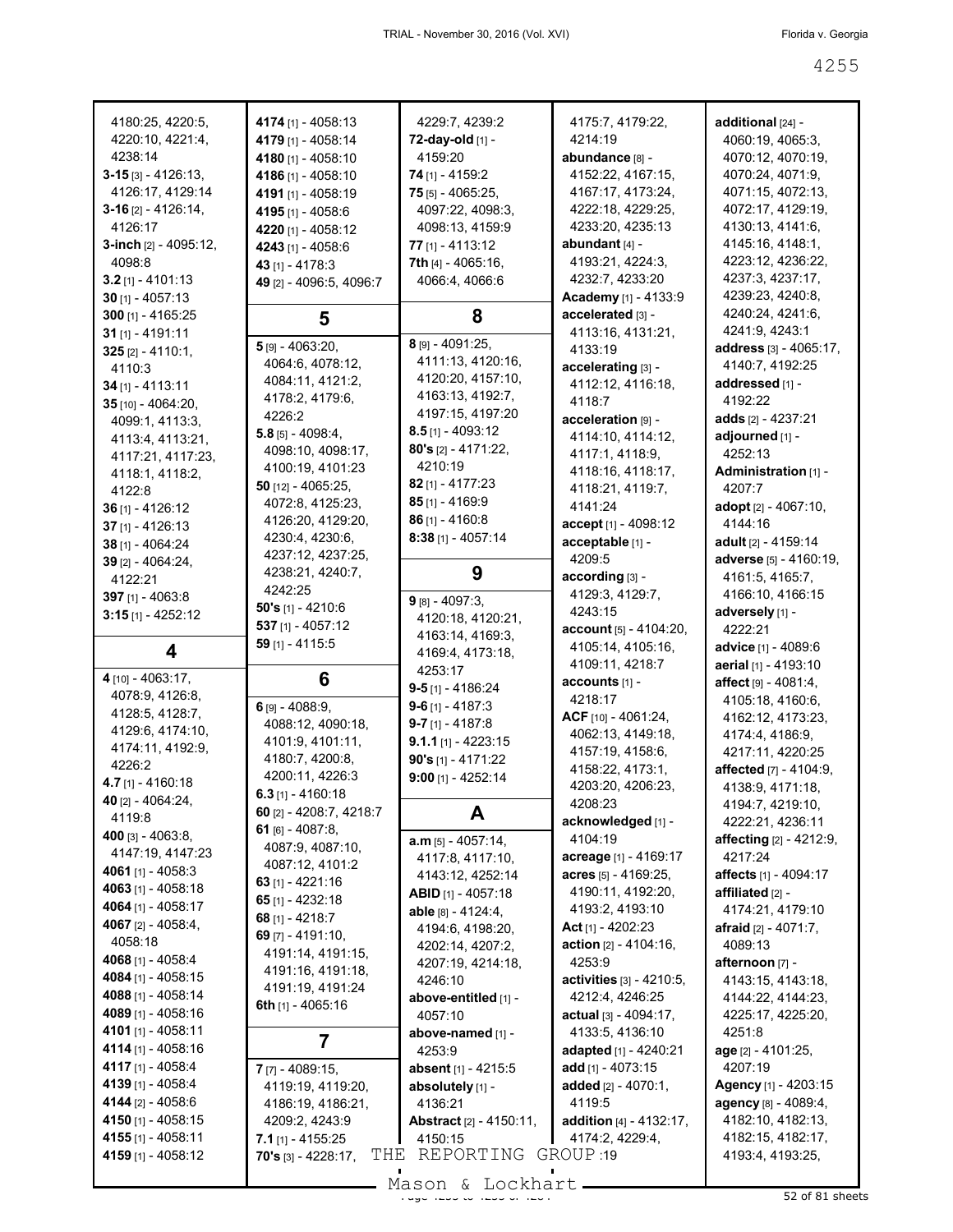| 4194:4                              | 4158:4, 4158:5,                        | 4084:13, 4176:8                                   | 4073:12, 4074:1,                       | appear [2] - 4114:11,               |
|-------------------------------------|----------------------------------------|---------------------------------------------------|----------------------------------------|-------------------------------------|
| aggressive [2] -                    | 4158:10, 4249:17                       | <b>analyst</b> [1] - 4202:10                      | 4074:9, 4076:18,                       | 4186:7                              |
| 4091:22, 4093:12                    | <b>Amazon</b> [2] - 4213:15,           | analyze [9] - 4124:1,                             | 4076:22, 4077:2,                       | APPEARANCES [1] -                   |
| <b>ago</b> [2] - 4093:23,           | 4213:18                                | 4148:1, 4148:19,                                  | 4077:19, 4082:7,                       | 4057:16                             |
| 4111:23                             | americana [4] -                        | 4149:1, 4149:3,                                   | 4085:17, 4085:19,                      | appendix $[4]$ -                    |
| agree [36] - 4069:22,               | 4184:20, 4184:24,                      | 4172:7, 4172:12,                                  | 4085:21, 4085:25,                      | 4074:18, 4074:24,                   |
| 4070:3, 4072:11,                    | 4185:8, 4187:21                        | 4199:21, 4233:24                                  | 4086:13, 4092:19,                      | 4095:25, 4096:23                    |
| 4077:5, 4077:10,                    | <b>amount</b> [13] - 4102:25,          | analyzed [13] -                                   | 4092:22, 4092:25,                      | <b>apples</b> [3] - 4100:22,        |
| 4079:9, 4089:24,                    | 4103:8, 4103:10,                       | 4130:18, 4130:23,                                 | 4095:8, 4095:23,                       | 4134:6, 4224:17                     |
| 4091:8, 4091:20,                    | 4105:19, 4145:16,                      | 4131:3, 4145:21,                                  | 4098:21, 4102:14,                      | applicable [1] -                    |
| 4097:7, 4097:11,                    | 4171:10, 4178:25,                      | 4145:25, 4147:15,                                 | 4103:23, 4105:9,                       | 4147:24                             |
| 4097:15, 4097:21,                   | 4217:13, 4218:8,                       | 4148:6, 4148:9,                                   | 4105:18, 4108:7,                       | <b>applied</b> [3] - 4092:18,       |
| 4097:24, 4098:4,                    | 4224:13, 4231:20,                      | 4151:18, 4178:21,                                 | 4108:20, 4108:21,                      | 4092:21, 4132:19                    |
| 4098:20, 4100:5,                    | 4233:15                                | 4182:22, 4196:14,                                 | 4108:23, 4108:25,                      | <b>applies</b> [1] - 4142:13        |
| 4100:17, 4100:22,                   | amounts [5] -                          | 4236:23                                           | 4109:10, 4109:18,                      | applying [1] - 4203:11              |
| 4101:20, 4101:22,                   | 4072:19, 4213:11,                      | analyzing [2] -                                   | 4110:13, 4110:19,                      | approach [17] -                     |
| 4104:8, 4104:11,                    | 4241:5, 4241:9,                        | 4155:12, 4216:14                                  | 4111:4, 4111:6,                        | 4060:1, 4067:3,                     |
| 4104:14, 4105:23,                   | 4241:21                                | anchovy $[8] - 4231:6,$                           | 4111:9, 4112:13,                       | 4074:21, 4123:23,                   |
| 4106:2, 4107:10,                    | analyses [8] -                         | 4231:7, 4231:11,                                  | 4112:19, 4113:16,                      | 4125:9, 4127:3,                     |
| 4114:6, 4115:25,                    | 4083:18, 4096:20,                      | 4232:1, 4232:2,                                   | 4118:8, 4122:19,                       | 4144:25, 4200:14,                   |
| 4116:4, 4139:8,                     | 4197:7, 4198:3,                        | 4232:6, 4232:10,                                  | 4122:20, 4126:6,                       | 4202:10, 4202:19,                   |
| 4139:16, 4168:9,                    | 4198:19, 4202:7,                       | 4232:21                                           | 4127:12, 4130:4,                       | 4203:19, 4203:20,                   |
| 4185:6, 4249:24,                    | 4203:12, 4217:12                       | <b>ANERR</b> [1] - 4188:19                        | 4131:17, 4132:25,                      | 4204:17, 4204:19,                   |
| 4250:1                              | analysis [69] -                        | <b>animal</b> $[1]$ - 4248:11                     | 4134:19, 4137:8,                       | 4204:21, 4227:16                    |
| <b>agreed</b> [2] - 4083:1,         | 4072:21, 4073:10,                      | animals [12] - 4157:5,                            | 4139:17, 4139:21,                      | approaches [2] -                    |
| 4162:24                             | 4073:17, 4073:20,                      | 4185:17, 4222:18,                                 | 4140:5, 4141:7,                        | 4123:19, 4197:7                     |
| agricultural [14] -                 | 4077:1, 4080:5,                        | 4227:2, 4227:7,                                   | 4145 7, 4145 8,                        | approximate [1] -                   |
| 4065:17, 4072:9,                    | 4083:22, 4085:9,                       | 4229:20, 4230:17,                                 | 4148:3, 4148:15,                       | 4097:14                             |
| 4148:19, 4149:3,                    | 4110:11, 4110:16,                      | 4231:5, 4231:17,                                  | 4148:21, 4149:9,                       | <b>April</b> [1] - 4214:10          |
| 4151:2, 4158:10,                    | 4119:1, 4135:2,                        | 4231:22, 4231:23,                                 | 4150:25, 4152:17,                      | aquatic [8] - 4179:2,               |
| 4158:11, 4163:20,                   | 4141:2, 4145:19,                       | 4240:20                                           | 4153:4, 4153:11,<br>4160:25, 4164:6,   | 4181:10, 4182:24,                   |
| 4172:9, 4172:14,                    | 4146:24, 4150:24,                      | <b>annual</b> [4] - 4107:21,                      | 4164:12, 4166:1,                       | 4183:13, 4184:19,                   |
| 4175:12, 4176:3,<br>4178:12, 4182:7 | 4151:22, 4152:24,                      | 4121:11, 4169:16,                                 | 4166:4, 4167:10,                       | 4190:11, 4228:1,                    |
| Agricultural [1] -                  | 4154:19, 4154:22,<br>4155:16, 4156:14, | 4169:24                                           | 4177:1, 4177:4,                        | 4228:10                             |
| 4065:22                             | 4161:12, 4172:6,                       | <b>answer</b> [13] - 4059:19,<br>4071:7, 4087:16, | 4182:23, 4184:1,                       | area [13] - 4079:13,                |
| agriculture [3] -                   | 4176:9, 4188:4,                        | 4088:6, 4100:12,                                  | 4184:3, 4186:2,                        | 4184:15, 4184:22,                   |
| 4237:16, 4249:17,                   | 4188:18, 4189:3,                       | 4110:14, 4158:13,                                 | 4188:19, 4189:12,                      | 4190:18, 4195:6,                    |
| 4249:18                             | 4194:10, 4194:15,                      | 4197:25, 4198:4,                                  | 4189:22, 4190:13,                      | 4195:7, 4195:8,<br>4195:13, 4215:6, |
| aha [1] - 4201:24                   | 4194:20, 4195:8,                       | 4201:12, 4201:24,                                 | 4191:1, 4191:22,                       | 4216:4, 4233:10,                    |
| ailing [1] - 4195:10                | 4195:12, 4196:15,                      | 4202:1, 4248:17                                   | 4192:12, 4192:19,                      | 4235:13, 4251:18                    |
| air [1] - 4202:23                   | 4197:4, 4197:12,                       | answered [3] -                                    | 4193:2, 4193:14,                       | areas [17] - 4079:6,                |
| Alabama [1] - 4084:15               | 4200:4, 4200:5,                        | 4100:10, 4141:8,                                  | 4194:11, 4194:22,                      | 4079:10, 4087:14,                   |
| algae $[5] - 4228:5$ ,              | 4200:9, 4202:3,                        | 4244:21                                           | 4195:20, 4196:8,                       | 4095:1, 4127:14,                    |
| 4228:7, 4228:24,                    | 4202:5, 4202:19,                       | answering [1] -                                   | 4208:15, 4211:17,                      | 4127:19, 4156:16,                   |
| 4228:25, 4236:2                     | 4204:9, 4204:14,                       | 4197:25                                           | 4212:21, 4213:22,                      | 4159:25, 4164:15,                   |
| <b>Allan</b> [5] - 4173:7,          | 4205:5, 4205:8,                        | Antarctic [2] -                                   | 4214:5, 4221:23,                       | 4190:19, 4190:20,                   |
| 4173:10, 4199:17,                   | 4205:19, 4205:24,                      | 4094:23, 4133:19                                  | 4222:4, 4222:13,                       | 4197:24, 4198:8,                    |
| 4224:7, 4224:12                     | 4205:25, 4206:1,                       | anticipated [1] -                                 | 4226:21, 4232:3,                       | 4217:13, 4238:20,                   |
| <b>Allan's [1] - 4224:10</b>        | 4206:5, 4206:6,                        | 4153:21                                           | 4233:8, 4233:12,                       | 4240:13, 4241:10                    |
| almost [6] - 4100:6,                | 4211:11, 4211:14,                      | anyway [1] - 4203:23                              | 4234:21, 4235:17,                      | Army [5] - 4061:11,                 |
| 4100:19, 4101:22,                   | 4214:17, 4216:17,                      | Apalachicola [124] -                              | 4239:11, 4239:24,<br>4241:19, 4244:16, | 4061:22, 4090:14,                   |
| 4101:24, 4232:7,                    | 4216:22, 4217:23,                      | 4059:12, 4059:15,                                 | 4247:8                                 | 4090:16, 4092:16                    |
| 4240:3                              | 4225:24, 4226:13,                      | 4061:12, 4062:25,                                 | apart $[3] - 4198:15$ ,                | <b>arrive</b> $[1] - 4068.6$        |
| alone [3] - 4068:11,                | 4227:14, 4234:19,<br>4239:18, 4239:21, | 4067:23, 4067:25,                                 | 4208:12, 4208:20                       | arrived [1] - 4095:12               |
| 4105:17, 4197:5                     | 4239:25, 4242:20,                      | 4068:4, 4068:19,                                  | apologize [1] -                        | article [8] - 4063:12,              |
| altered [1] - 4077:21               | 4245:9, 4245:20,                       | 4069:6, 4069:24,                                  | 4097:18                                | 4063:13, 4174:12,                   |
| alternative [1] -                   | 4247:9                                 | 4070:6, 4070:13,                                  | Appalachians [1] -                     | 4174:17, 4177:7,                    |
| 4205:1                              | Analysis [2] -                         | 4070:25, 4072:13,                                 | 1222.11                                | 4179:7, 4180:6,                     |
| alternatives [4] -                  | THE                                    | REPORTING                                         | GROUP<br><b>ent</b> [1] - 4131:20      | 4180:8                              |
|                                     |                                        |                                                   |                                        |                                     |

Mason & Lockhart **Page 426 of 81 sheets** Assembly Mason & Lockhart **Container and Apple 1207) 797-6040**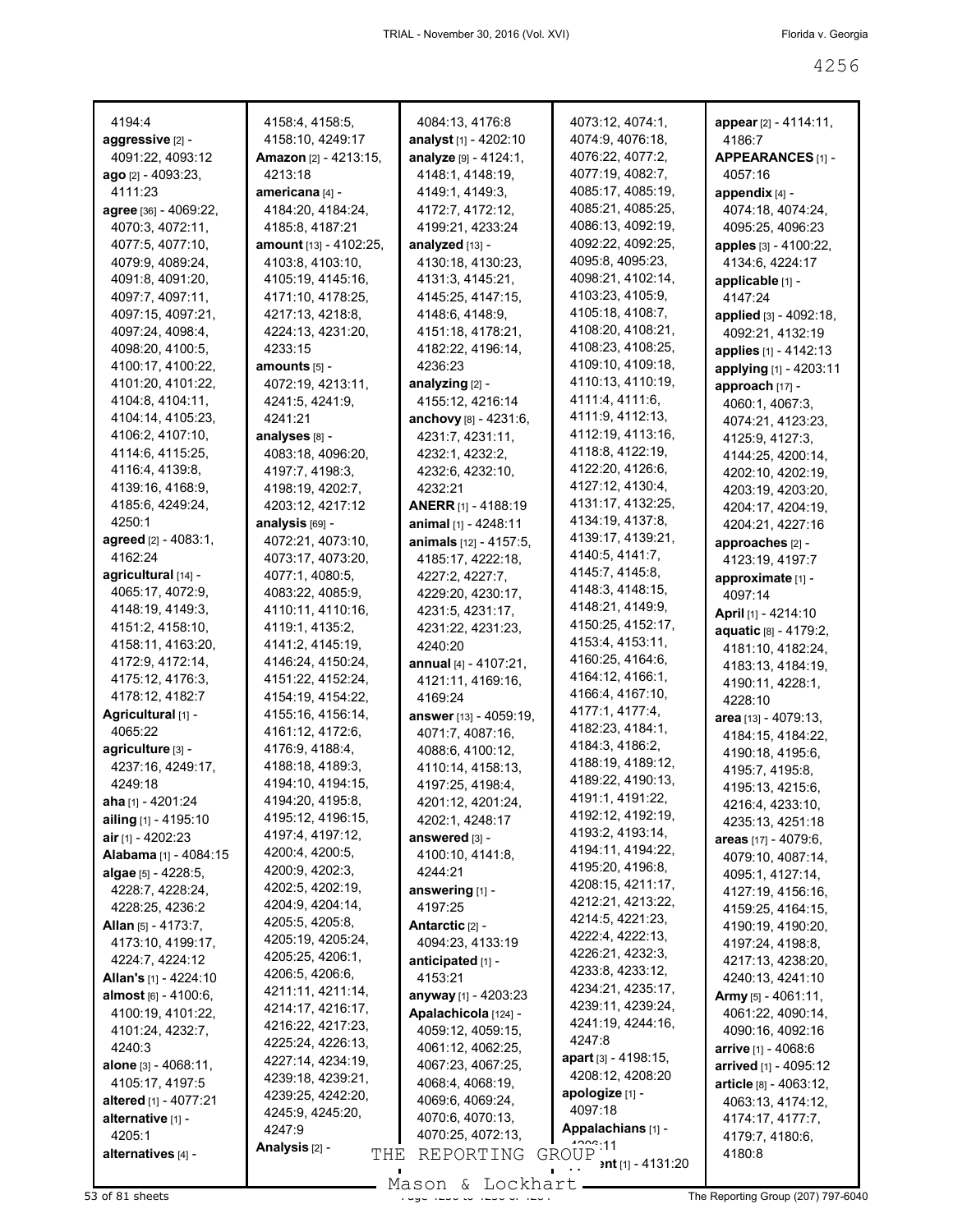| <b>articulate</b> [1] - 4161:9        | <b>attribute</b> [1] - 4179:24 | 4074:11, 4076:16,                    | 4124:4, 4124:6,                                | 4137:24, 4138:3,            |
|---------------------------------------|--------------------------------|--------------------------------------|------------------------------------------------|-----------------------------|
| aside [5] - 4079:16,                  | attributes [1] -               | 4076:20, 4080:18,                    | 4130:12, 4132:12,                              | 4138:18, 4138:22,           |
| 4147:10, 4233:1,                      | 4162:13                        | 4080:22, 4080:23,                    | 4133:11, 4140:18,                              | 4140:9, 4140:12,            |
| 4241:17, 4250:3                       | author [1] - 4084:20           | 4081:2, 4081:20,                     | 4142:5, 4142:19,                               | 4182:20, 4183:3,            |
| <b>aspect</b> [3] - 4151:7,           | authored [1] - 4096:7          | 4081:22, 4081:25,                    | 4142:21, 4146:7,                               | 4184:11, 4186:4,            |
| 4225:1, 4247:21                       | authoritative [2] -            | 4082:19, 4084:1,                     | 4211:13, 4234:7,                               | 4186:9, 4193:20,            |
| <b>aspects</b> [5] - 4161:8,          | 4089:5, 4093:9                 | 4089:3, 4111:8,                      | 4236:6, 4240:1                                 | 4198:14, 4200:22,           |
| 4197:10, 4205:19,                     | <b>authors</b> $[10] -$        | 4111:13, 4111:15,                    | <b>baseline</b> [10] -                         | 4201:11, 4204:8,            |
| 4222:24, 4248:2                       | 4174:21, 4175:10,              | 4111:17, 4115:9,                     | 4071:21, 4078:17,                              | 4205:11, 4205:22,           |
| assembled [1] -                       | 4175:23, 4176:1,               | 4116:13, 4132:1,                     | 4078:21, 4081:12,                              | 4209:20, 4210:21,           |
| 4198:16                               | 4176:11, 4177:12,              | 4141:15, 4141:17,                    | 4081:14, 4081:17,                              | 4219:24, 4225:24,           |
| assertion $[1]$ -                     | 4177:21, 4178:11,              | 4149:17, 4149:20,                    | 4086:6, 4120:5,                                | 4226:14, 4231:6,            |
| 4099:15                               | 4179:7, 4179:24                | 4201:17, 4227:8,                     | 4120:13, 4121:5                                | 4231:7, 4231:8,             |
| <b>assessed</b> $[4] - 4069:4$ ,      | available [11] -               | 4236:8, 4238:2,                      | <b>basic</b> [4] - 4137:21,                    | 4231:11, 4232:1,            |
| 4069:8, 4199:13,                      | 4063:12, 4152:8,               | 4240:14, 4244:18,                    | 4226:20, 4226:22,                              | 4232:2, 4232:6,             |
| 4235:19                               | 4179:1, 4200:19,               | 4247:5                               | 4228:14                                        | 4232:10, 4233:1,            |
| assessing <sub>[2]</sub> -            | 4206:25, 4227:19,              | <b>awhile</b> [1] - 4101:18          | <b>Basin</b> [26] - 4061:24,                   | 4233:3, 4234:9,             |
| 4151:10, 4203:19                      | 4233:16, 4234:5,               |                                      | 4065:18, 4065:23,                              | 4234:13, 4235:1,            |
|                                       | 4240:1, 4247:25,               | В                                    | 4149:5, 4149:18,                               | 4235:7, 4236:18,            |
| assessment [6] -<br>4068:23, 4080:25, | 4251:22                        |                                      | 4157:19, 4158:6,                               | 4237:1, 4238:10,            |
|                                       | Avallone $[4]$ -               | <b>baby</b> [1] - 4235:14            | 4158:12, 4158:23,                              | 4238:20, 4238:22,           |
| 4088:17, 4151:25,                     |                                | backdrop [1] - 4206:5                | 4173:1, 4173:14,                               | 4238:25, 4239:11,           |
| 4176:17, 4224:10                      | 4059:24, 4060:4,               | background [2] -                     | 4173:15, 4173:25,                              | 4240:7, 4240:10,            |
| assessments [2] -                     | 4060:8, 4066:13                | 4061:6, 4244:3                       | 4174:1, 4174:8,                                | 4240:16, 4240:20,           |
| 4198:12, 4204:18                      | <b>AVALLONE</b> [15] -         | backwards און -                      | 4174:14, 4175:20,                              | 4241:16, 4241:23,           |
| <b>assigning</b> [1] - 4219:3         | 4057:21, 4060:6,               | 4181:12                              | 4176:13, 4180:1,                               | 4241:25, 4242:10,           |
| <b>assist</b> [5] - 4158:21,          | 4061:1, 4061:10,               | <b>bad</b> [2] - 4092:13,            | 4180:9, 4181:6,                                | 4242:17, 4243:2,            |
| 4195:5, 4200:8,                       | 4061:17, 4061:21,              | 4206:16                              | 4182:9, 4203:20,                               | 4243:18, 4244:13,           |
| 4226:16, 4237:2                       | 4062:10, 4062:21,              | <b>band</b> [1] - 4132:23            | 4206:23, 4208:23,                              | 4244:24, 4247:12            |
| associated [4] -                      | 4063:10, 4064:5,               | <b>bands</b> $[3]$ - 4091:10,        | 4245:7                                         | <b>Bay</b> [131] - 4059:12, |
| 4155:7, 4176:3,                       | 4064:12, 4064:17,              | 4092:10, 4133:2                      | <b>basin</b> $[6] - 4065:24$ ,                 | 4059:15, 4067:25,           |
| 4178:13, 4184:19                      | 4064:22, 4065:2,               | Bankruptcy [1] -                     | 4082:18, 4120:9,                               | 4068:4, 4068:19,            |
| <b>assume</b> [1] - 4104:25           | 4065:7                         | 4057:12                              | 4149:13, 4204:19,                              | 4069:6, 4069:24,            |
| assumed [3] -                         | <b>average</b> [25] -          | <b>banks</b> [1] - 4212:6            | 4208:1                                         | 4070:6, 4070:25,            |
| 4082:17, 4140:1,                      | 4067:24, 4092:14,              | <b>Bar</b> [3] - 4075:23,            | basin-wide [1] -                               | 4072:14, 4072:18,           |
| 4140:4                                | 4093:1, 4093:3,                | 4077:3, 4078:3                       | 4120.9                                         | 4072:25, 4073:12,           |
| <b>assumes</b> [2] - 4105:3,          | 4093:4, 4099:23,               | <b>bar</b> [4] - 4099:8,             |                                                | 4074:1, 4076:18,            |
| 4108:6                                | 4100:2, 4100:7,                | 4115:25, 4116:5,                     | <b>basis</b> $[10] - 4081:3$ ,                 | 4076:22, 4077:2,            |
| assumption $[1]$ -                    | 4107:21, 4107:25,              | 4128:16                              | 4096:17, 4130:21,                              | 4077:17, 4077:23,           |
| 4139:25                               | 4111:12, 4120:25,              | <b>barometer</b> [1] - 4232:8        | 4131:12, 4131:14,                              | 4078:2, 4078:6,             |
| astonished [1] -                      | 4121:11, 4132:24,              | <b>barrier</b> [7] - 4108:22,        | 4154:2, 4186:11,                               | 4079:13, 4079:15,           |
| 4102:8                                | 4134:20, 4135:5,               | 4110:13, 4137:16,                    | 4191:3, 4191:9,                                | 4084:15, 4085:17,           |
| <b>Atchafalaya</b> [2] -              | 4141:21, 4170:24,              | 4138:2, 4138:8,                      | 4245:5                                         | 4085:19, 4085:22,           |
| 4137:14, 4137:15                      | 4186:10, 4188:8,               | 4138:16, 4138:23                     | <b>bay</b> [94] - 4069:9,<br>4069:14, 4069:19, | 4085:25, 4086:13,           |
| <b>Athens</b> [1] - 4174:25           | 4188:13, 4188:15,              | <b>bars</b> [2] - 4210:17            |                                                | 4092:19, 4092:22,           |
| <b>Atmospheric [1] -</b>              | 4188:17, 4218:5,               | <b>base</b> $[11] - 4102:18$ ,       | 4073:3, 4073:9,                                | 4093:1, 4095:8,             |
| 4207:7                                | 4239:7                         | 4102:22, 4133:8,                     | 4074:6, 4079:6,                                | 4102:14, 4103:23,           |
| attempt [1] - 4094:22                 | averaged [4] - 4123:7,         | 4133:9, 4191:4,                      | 4079:19, 4079:25,                              | 4105:9, 4105:18,            |
| attempted [2] -                       | 4123:8, 4123:9,                | 4199:19, 4227:25,                    | 4104:4, 4104:9,                                | 4106:21, 4106:24,           |
| 4105:14, 4154:8                       | 4171:1                         | 4229:11, 4230:16,                    | 4104:12, 4104:15,<br>4104:21, 4105:1,          | 4107:7, 4107:14,            |
| attention [16] -                      | averages [3] -                 | 4236:10, 4236:14                     |                                                | 4108:7, 4108:20,            |
| 4075:1, 4075:12,                      | 4092:23, 4134:14,              | <b>based</b> [33] - $4065:20$ ,      | 4105:12, 4108:17,                              | 4108:23, 4109:1,            |
| 4075:20, 4075:25,                     | 4186:15                        | 4068:7, 4068:8,                      | 4109:7, 4110:24,                               | 4109:10, 4109:18,           |
| 4079:5, 4089:19,                      | avoid [3] - 4163:18,           | 4068:11, 4082:6,                     | 4112:4, 4123:2,                                | 4110:13, 4110:19,           |
| 4090:17, 4091:1,                      | 4202:8, 4204:10                | 4082:9, 4082:23,                     | 4126:19, 4127:13,                              | 4111:4, 4111:6,             |
| 4096:5, 4101:9,                       | aware [43] - 4069:12,          |                                      | 4127:18, 4129:23,                              | 4111:9, 4112:13,            |
| 4106:13, 4106:20,                     | 4069:16, 4071:8,               | 4084:7, 4085:7,<br>4090:11, 4094:18, | 4130:14, 4130:19,                              | 4112:19, 4118:8,            |
| 4110:2, 4113:12,                      | 4071:12, 4072:2,               |                                      | 4130:23, 4131:10,                              | 4121:1, 4121:12,            |
| 4114:14, 4238:18                      | 4072:22, 4073:2,               | 4102:5, 4102:11,                     | 4135:9, 4135:12,                               | 4122:19, 4122:20,           |
| attributable [2] -                    | 4073:6, 4073:25,               | 4103:1, 4104:22,                     | 4136:1, 4136:20,                               | 4126:6, 4127:12,            |
| 4240:7, 4242:18                       | 4074:4, 4074:8,<br>THE         | REPORTING                            | GROUP <sup>4, 4137:10,</sup>                   | 4130:4, 4131:17,            |
|                                       |                                | Mason & Lockhart                     |                                                |                             |
|                                       |                                |                                      |                                                |                             |

Mason & Lockhart 11, 1998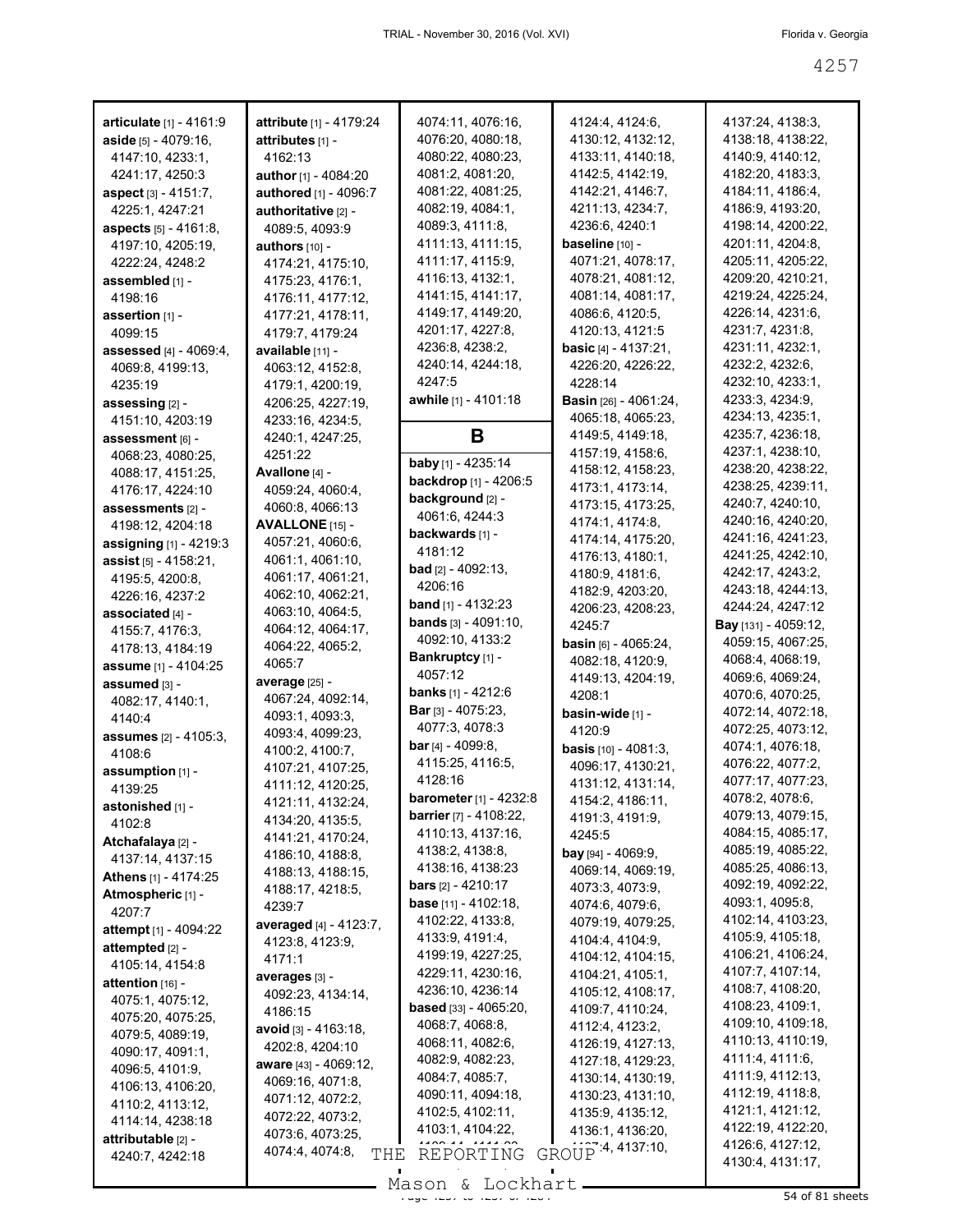| 4132:25, 4137:8,                | beginning [5] -                 | <b>binder</b> [36] - 4060:22,  | <b>boat</b> $[1]$ - 4215:10      | calculated [9] -         |
|---------------------------------|---------------------------------|--------------------------------|----------------------------------|--------------------------|
| 4137:14, 4137:16,               | 4171:5, 4196:17,                | 4061:2, 4061:14,               | <b>body</b> [2] - 4089:5,        | 4096:1, 4099:14,         |
| 4139:18, 4139:21,               | 4204:2, 4220:10,                | 4061:18, 4062:1,               | 4104.7                           | 4100:6, 4102:4,          |
| 4140:5, 4140:14,                | 4244:9                          | 4062:12, 4062:23,              | <b>bottom</b> [19] - 4084:23,    | 4115:4, 4118:14,         |
| 4141:7, 4145:8,                 | <b>begins</b> $[9] - 4064:9$ ,  | 4066:7, 4074:20,               | 4089:20, 4108:6,                 | 4127:4, 4134:11,         |
| 4148:3, 4148:16,                | 4089:20, 4114:16,               | 4078:10, 4084:11,              | 4109:12, 4114:15,                | 4188:18                  |
| 4150:25, 4152:17,               | 4156:4, 4163:6,                 | 4087:6, 4088:8,                |                                  | calculation [1] -        |
|                                 |                                 |                                | 4114:23, 4120:20,                |                          |
| 4153:4, 4177:5,                 | 4175:20, 4187:4,                | 4089:15, 4090:18,              | 4137:7, 4139:17,                 | 4098:11                  |
| 4182:23, 4184:1,                | 4223:3, 4223:17                 | 4091:25, 4096:3,               | 4140:4, 4156:1,                  | calculations [9] -       |
| 4184:4, 4184:14,                | begun [3] - 4149:20,            | 4097:3, 4099:2,                | 4159:5, 4173:20,                 | 4097:5, 4124:4,          |
| 4184:16, 4184:20,               | 4168:4, 4204:13                 | 4100:25, 4101:2,               | 4201:18, 4210:25,                | 4132:20, 4136:4,         |
| 4186:2, 4186:5,                 | <b>behalf</b> $[3] - 4182:10$ , | 4109:23, 4113:4,               | 4212:1, 4218:25,                 | 4136:11, 4136:12,        |
| 4188:19, 4188:22,               | 4183:12, 4237:20                | 4114:1, 4114:20,               | 4219:13, 4226:25                 | 4136:15, 4138:21,        |
| 4188:23, 4188:25,               | behave [1] - 4083:10            | 4117:21, 4126:9,               | <b>bounce</b> [1] - 4109:3       | 4190:18                  |
| 4189:1, 4189:12,                | behind [15] - 4061:25,          | 4149:24, 4155:19,              | boundaries [1] -                 | calculator [1] - 4098:5  |
| 4189:14, 4189:15,               | 4062:11, 4062:23,               | 4169:3, 4174:11,               | 4165:17                          | cannot $[3] - 4068:11$ , |
| 4189:17, 4189:22,               | 4063:12, 4063:17,               | 4186:20, 4192:7,               | <b>bounds</b> $[3] - 4083:14$ ,  | 4152:15, 4249:23         |
| 4190:13, 4190:22,               | 4063:20, 4117:20,               | 4197:17, 4220:5,               | 4083:17, 4083:22                 | capable [1] - 4095:1     |
| 4191:1, 4191:7,                 | 4119:19, 4126:8,                | 4226:3                         | box $[1] - 4124:15$              | career [2] - 4195:17,    |
| 4191:22, 4192:13,               | 4128:3, 4138:10,                | <b>binders</b> [1] - 4145:1    | break $[5] - 4117:7,$            | 4229:8                   |
| 4192:19, 4193:2,                | 4197:18, 4202:7,                | biological [22] -              | 4143.5, 4143.9,                  | careful [2] - 4200:1,    |
| 4193:14, 4194:11,               | 4220:5, 4226:2                  | 4074:4, 4074:7,                | 4225:10, 4225:13                 | 4202:13                  |
| 4194:22, 4195:20,               | belabor [1] - 4180:5            | 4076:23, 4152:19,              |                                  |                          |
| 4196:2, 4196:8,                 |                                 | 4154:3, 4154:7,                | <b>breaks</b> $[1] - 4060:2$     | carefully [1] - 4204:25  |
| 4211:18, 4214:5,                | BELLEGHEM [1] -                 | 4155:6, 4155:18,               | <b>brief</b> $[3] - 4205:9$ ,    | cares [1] - 4246:21      |
| 4215:5, 4215:23,                | 4057:19                         |                                | 4224:9, 4235:22                  | carry [2] - 4207:20,     |
|                                 | below [4] - 4156:11,            | 4155:20, 4158:17,              | <b>briefly</b> $[5] - 4113:10$ , | 4215:19                  |
| 4226:21, 4232:3,                | 4156:18, 4164:19,               | 4159:1, 4162:20,               | 4205:6, 4214:22,                 | cascade [1] - 4236:3     |
| 4233:11, 4233:12,               | 4175:18                         | 4163:9, 4183:3,                | 4216:21, 4243:7                  | cascading [1] -          |
| 4234:21, 4234:25,               | beneficial [1] -                | 4199:16, 4211:1,               | <b>bright</b> $[1] - 4125:7$     | 4236:15                  |
| 4235:10, 4235:17,               | 4165:20                         | 4220:7, 4220:9,                | bring $[6] - 4074:18$ ,          | case [44] - 4067:11,     |
| 4239:11, 4239:25,               | <b>benefit</b> [1] - 4148:2     | 4221:16, 4222:7,               | 4090:24, 4120:17,                | 4067:22, 4069:2,         |
| 4244:16, 4247:8                 | <b>benthic</b> [1] - 4203:2     | 4225:3, 4232:25                | 4197:9, 4198:10,                 | 4071:11, 4071:21,        |
| <b>beach</b> $[1] - 4137:9$     | <b>best</b> [4] $- 4143:5,$     | biologically [3] -             | 4201:5                           | 4078:6, 4080:17,         |
| <b>became</b> $[2] - 4203:10$ , | 4185:1, 4202:20,                | 4076:20, 4203:1,               | <b>bringing</b> $[2] - 4128:5$ , | 4084:2, 4084:4,          |
| 4203:18                         | 4251:13                         | 4205:12                        | 4197.7                           | 4085:13, 4086:8,         |
| <b>become</b> $[5] - 4125:7$ ,  | <b>betrays</b> [1] - 4135:10    | biologist [1] - 4059:19        | <b>broad</b> $[1] - 4199:23$     | 4086:22, 4086:24,        |
| 4135:21, 4202:6,                | better [1] - 4213:20            | biology [4] - 4059:21,         | broaden [1] - 4200:2             | 4090:4, 4090:9,          |
| 4202:19, 4248:4                 | between [27] -                  | 4198:23, 4230:22,              | broader [2] - 4195:13,           | 4094:5, 4099:22,         |
| <b>Bedient</b> [17] -           | 4078:16, 4078:21,               | 4232:14                        | 4211:8                           | 4103:22, 4123:15,        |
| 4079:21, 4080:4,                |                                 | BiOp [1] - 4220:10             |                                  |                          |
| 4080:8, 4080:13,                | 4081:18, 4109:4,                | <b>birds</b> $[3] - 4185:14$ , | <b>brought</b> $[1] - 4239:5$    | 4123:25, 4131:25,        |
| 4080:18, 4080:24,               | 4115:4, 4118:18.                | 4185:16, 4231:15               | built [1] - 4201:18              | 4134:18, 4137:9,         |
| 4081:6, 4081:8,                 | 4127:16, 4145:12,               | <b>bit</b> [9] $-$ 4065:12,    | <b>Bulldogs</b> [1] - 4250:1     | 4138:5, 4141:16,         |
| 4081:10, 4082:11,               | 4145:17, 4146:20,               | 4109:3, 4119:13,               | bullet [1] - 4120:20             | 4144:17, 4145:4,         |
| 4120:3, 4146:9,                 | 4148:19, 4150:19,               | 4216:14, 4224:17,              | <b>bullets</b> [3] - 4119:20,    | 4148:5, 4156:22,         |
| 4147:5, 4147:16,                | 4152:16, 4153:3,                |                                | 4119:23, 4178:8                  | 4167:6, 4168:22,         |
| 4147:22, 4148:24,               | 4155:2, 4168:24,                | 4230:22, 4231:1,               | BY [17] - 4067:7,                | 4173:9, 4196:18,         |
| 4151:5                          | 4175:11, 4177:9,                | 4247:2, 4248:9                 | 4067:17, 4074:22,                | 4198:19, 4198:22,        |
| <b>Bedient's [4] - 4080:6,</b>  | 4190:12, 4193:11,               | bite [1] - 4200:16             | 4076:5, 4087:22,                 | 4199:22, 4200:22,        |
|                                 | 4212:25, 4213:23,               | <b>black</b> $[3] - 4091:11$ , | 4090:25, 4100:16,                | 4201:2, 4201:16,         |
| 4081:4, 4152:5,                 | 4218:2, 4218:3,                 | 4124:15, 4215:19               | 4117:15, 4129:16,                | 4203:11, 4203:18,        |
| 4199:5                          | 4231:17, 4237:9                 | <b>block</b> [1] - 4212:7      | 4139:2, 4144:13,                 | 4220:18, 4222:2,         |
| <b>beds</b> $[7] - 4165:18$ ,   | beyond [3] - 4148:2,            | blockage [1] -                 | 4144:21, 4195:4,                 | 4251:23                  |
| 4184:6, 4184:7,                 | 4165:17, 4205:18                | 4166:14                        | 4209:13, 4225:21,                | cases [4] - 4083:8,      |
| 4189:23, 4190:16                | $big$ [4] - 4210:15,            | <b>blocked</b> [1] - 4166:7    | 4230:12, 4243:13                 | 4131:22, 4138:7,         |
| bees $[1] - 4216.6$             | 4211:21, 4217:16,               | blocking [2] -                 |                                  | 4249:24                  |
| began [8] - 4149:18,            | 4229:16                         | 4201:20, 4216:10               | C                                | $Cat_{[6]} - 4077:2,$    |
| 4168:15, 4171:12,               | Bigelow [1] - 4246:25           | <b>blue</b> $[7] - 4062:5$ ,   |                                  | 4078:3, 4189:4,          |
| 4171:15, 4195:17,               | bigger $[1] - 4231:2$           | 4169:13, 4210:17,              | $C's$ [1] - 4133:13              | 4189:8, 4189:11,         |
| 4195:22, 4199:13,               | biggest [3] - 4218:1,           | 4227:21, 4234:25,              | $C-48$ [2] - 4074:18,            | 4189:21                  |
| 4203:16                         | 4218:24, 4218:2 THE             | REPORTING                      | GROUP <sup>24</sup>              | catastrophic [1] -       |
|                                 |                                 |                                |                                  |                          |
|                                 |                                 |                                |                                  |                          |

Mason & Lockhart **Page 4268 of 81 sheets** Assembly Mason & Lockhart **Page 4267 of 81 sheets** of 4207) 797-6040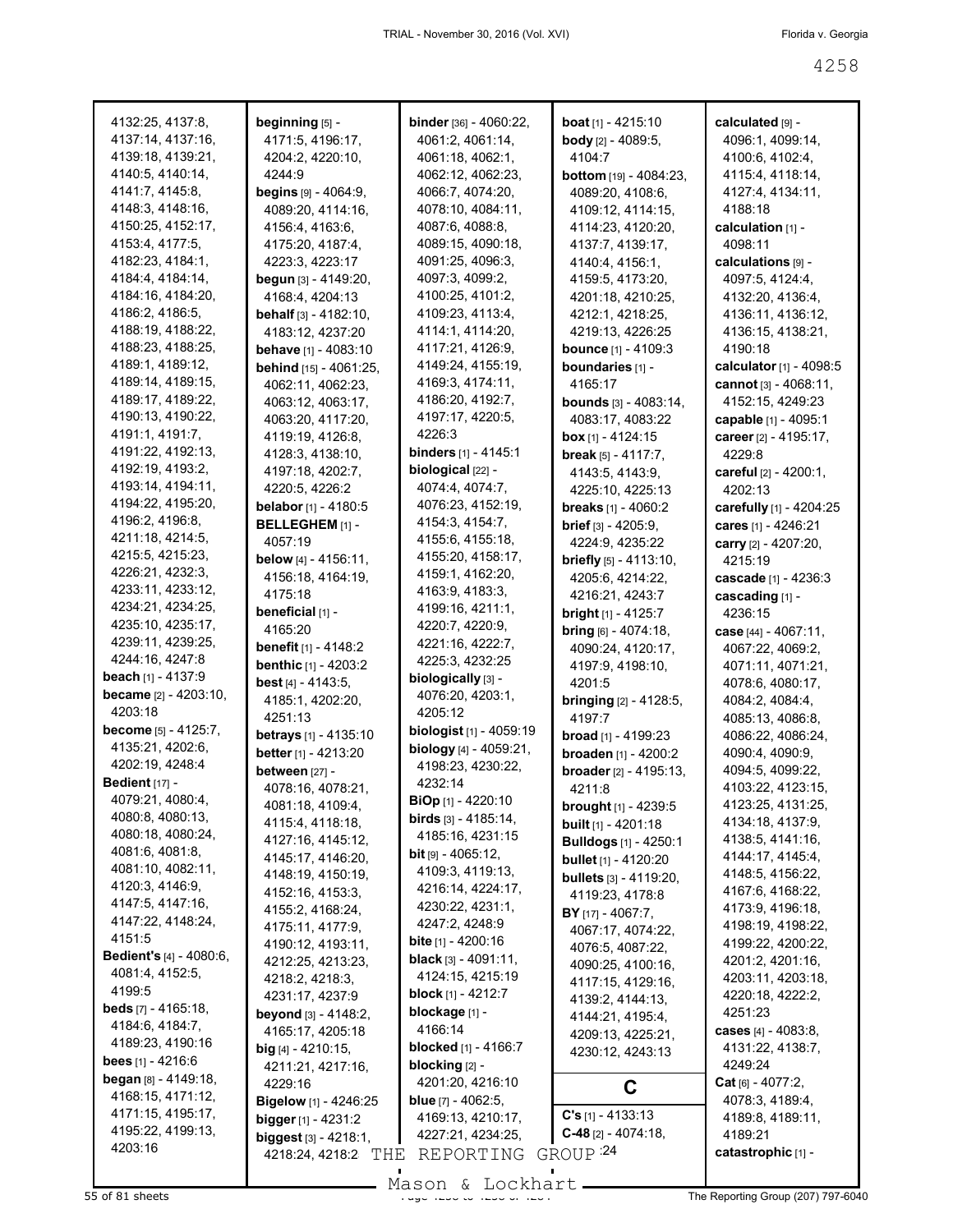| 4211:20                                   | 4253:7                                | 4069:5, 4069:9,                        | 4116:17, 4116:19,                         | 4142:2, 4142:20,                     |
|-------------------------------------------|---------------------------------------|----------------------------------------|-------------------------------------------|--------------------------------------|
| <b>catch</b> [1] - 4123:24                | cetera [1] - $4247:13$                | 4077:12, 4078:21,                      | 4116:21, 4116:24,                         | 4169:13, 4171:11,                    |
| catching [1] - 4213:21                    | <b>cfs</b> $[29] - 4071:6$ ,          | 4078:25, 4080:2,                       | 4118:7, 4169:12,                          | 4171:14, 4171:25,                    |
| causal [24] - 4195:8,                     | 4071:21, 4078:22,                     | 4081:15, 4102:15,                      | 4169:16, 4171:5,                          | 4218:2, 4218:14,                     |
| 4195:12, 4197:6,                          | 4120:14, 4127:25,                     | 4105:1, 4105:3,                        | 4197:19, 4197:21                          | 4218:24, 4219:12                     |
| 4198:2, 4200:3,                           | 4128:11, 4129:19,                     | 4106:6, 4120:22,                       | <b>chased</b> [1] - 4234:4                | <b>climatic</b> [2] - 4182:8,        |
| 4200:5, 4200:9,                           | 4130:13, 4141:6,                      | 4123:2, 4126:19,                       | check $[3] - 4215.7$ ,                    | 4218:1                               |
| 4202:5, 4202:7,                           | 4141:13, 4147:18,                     | 4126:24, 4127:12,                      | 4229:19, 4232:4                           | climatological [1] -                 |
| 4202:19, 4203:11,                         | 4147:20, 4147:23,                     | 4127:14, 4127:16,<br>4127:21, 4128:13, | choose [1] - 4202:4                       | 4142:12                              |
| 4204:9, 4204:13,                          | 4148:2, 4156:11,                      | 4129:22, 4130:3,                       | <b>chose</b> [2] - 4111:5,                | climatologist [3] -                  |
| 4205:5, 4205:7,                           | 4156:18, 4156:25,                     | 4130:14, 4131:23,                      | 4118:23                                   | 4086:19, 4093:24,                    |
| 4205:24, 4205:25,                         | 4177:23, 4178:3,                      | 4135:7, 4135:25,                       | ciliates $[1] - 4231:22$                  | 4094:1                               |
| 4206:5, 4216:17,                          | 4236:24, 4237:17,                     | 4139:5, 4140:24,                       | circumstance [1] -                        | climatology [2] -                    |
| 4216:21, 4225:24,                         | 4239:19, 4239:23,<br>4240:2, 4240:8,  | 4141:5, 4151:15,                       | 4157:7                                    | 4094:17, 4142:10                     |
| 4226:13, 4227:14,<br>4245:8               | 4240:24, 4241:6,                      | 4155:9, 4155:13,                       | circumstances [2] -                       | clip $[1]$ - 4062:7                  |
|                                           | 4243:1                                | 4160:5, 4167:4,                        | 4156:15, 4181:4                           | clips [15] - 4060:13,                |
| causality [1] - 4151:23                   | challenge [1] - 4250:8                | 4167:22, 4167:24,                      |                                           | 4060:15, 4060:17,                    |
| caused [6] - 4086:10,<br>4086:13, 4088:4, | chance $[3] - 4085:4$                 | 4168:2, 4168:3,                        | 4096:11, 4096:14,                         | 4061:5, 4061:8,                      |
| 4148:7, 4178:25,                          | 4112:1, 4213:20                       | 4168:6, 4168:14,                       | 4096:22                                   | 4061:11, 4061:22,                    |
| 4247:13                                   | Change [1] - 4088:21                  | 4168:23, 4170:5,                       | cite $[6] - 4088:17$ ,                    | 4063:4, 4063:19,                     |
| causes [5] - 4151:11,                     | change [68] - 4068:18,                | 4186:8, 4196:11,                       | 4096:25, 4154:1,                          | 4063:25, 4064:7,                     |
| 4151:24, 4157:3,                          | 4073:21, 4074:5,                      | 4198:14, 4200:25,                      | 4159:19, 4186:16,<br>4191:20              | 4064:13, 4064:23,<br>4065:3, 4065:13 |
| 4195:13, 4201:14                          | 4079:3, 4079:24,                      | 4201:6, 4205:13,                       |                                           | close <sub>[6]</sub> - 4077:23,      |
| causing [3] - 4171:12,                    | 4082:22, 4086:10,                     | 4205:16, 4205:21,                      | cited $[5] - 4096:17$ ,                   | 4079:11, 4127:16,                    |
| 4217:7, 4236:4                            | 4086:14, 4086:15,                     | 4210:6, 4211:4,                        | 4113:8, 4131:17,<br>4179:14, 4223:25      | 4137:1, 4188:7,                      |
| caveat [1] - 4116:21                      | 4086:23, 4086:25,                     | 4213:12, 4213:16,                      |                                           | 4241:12                              |
| celery [13] - 4185:2,                     | 4087:3, 4087:15,                      | 4216:25, 4227:18,                      | <b>cites</b> [2] - 4095:24,<br>4097:1     | closely [1] - 4119:12                |
| 4185:5, 4185:7,                           | 4088:3, 4088:4,                       | 4227:24, 4228:6,                       |                                           | closer [5] - 4077:11,                |
| 4185:13, 4185:20,                         | 4094:4, 4098:8,                       | 4228:8, 4228:19,                       | <b>claim</b> $[2] - 4153:16$ ,<br>4196:19 | 4079:10, 4079:12,                    |
| 4187:22, 4189:19,                         | 4104:12, 4104:16,                     | 4229:11, 4233:20,                      | claimed [1] - 4198:12                     | 4133:6, 4186:5                       |
| 4193:13, 4193:19,                         | 4105:15, 4105:17,                     | 4234:22, 4236:1,                       | claims [2] - 4176:18,                     | <b>Clough</b> [1] - 4136:13          |
| 4194:11, 4194:18,                         | 4106:16, 4107:15,                     | 4236:3, 4236:5,                        | 4196:7                                    | <b>co</b> [1] - 4084:20              |
| 4194:21, 4228:3                           | 4114:17, 4115:2,                      | 4236:9, 4237:24,                       | clarify $[1] - 4073:13$                   | $co$ -author $[1]$ -                 |
| Celery [1] - 4187:1                       | 4116:14, 4118:9,                      | 4238:8, 4238:9,                        | Claudette [4] -                           | 4084:20                              |
| center [1] - 4090:1                       | 4121:5, 4121:8,                       | 4238:13, 4239:13,                      | 4057:14, 4253:2,                          | Coast [1] - 4246:14                  |
| <b>Center</b> [2] - 4174:22,              | 4122:3, 4123:6,                       | 4239:22, 4240:11,                      | 4253:15, 4253:15                          | coast $[1] - 4196:1$                 |
| 4179:11                                   | 4130:22, 4139:14,                     | 4240:15, 4241:21,                      | clay [1] - 4104:6                         | coastal [9] - 4094:18,               |
| centimeters [4] -                         | 4140:18, 4140:22,                     | 4241:22, 4241:24,                      | Clayton [1] - 4179:8                      | 4110:7, 4110:12,                     |
| 4097:9, 4097:15,                          | 4167:14, 4167:17,                     | 4242:3, 4242:8,                        | clean [1] - 4202:23                       | 4134:12, 4135:11,                    |
| 4097:17, 4097:18                          | 4192:16, 4200:21,                     | 4242:11, 4242:13                       | Clean $[1] - 4202:23$                     | 4190:7, 4192:2,                      |
| Central [3] - 4121:1,                     | 4200:22, 4200:23,                     | changing $[4] - 4105.6$ ,              | clear $[7] - 4114:10$ ,                   | 4246:24, 4247:3                      |
| 4121:12, 4140:14                          | 4204:7, 4205:12,                      | 4157:8, 4167:7,                        | 4170:18, 4170:23,                         | coastline [1] -                      |
| central [2] - 4132:25,                    | 4217:5, 4217:7,                       | 4201:11                                | 4183:7, 4199:6,                           | 4230:25                              |
| 4233:11                                   | 4218:2, 4218:7,                       | channels [1] -                         | 4199:10, 4209:12                          | coded $[2] - 4129:3,$                |
| centuries [1] -                           | 4218:11, 4218:18,                     | 4164:16                                | clearest [1] - 4182:6                     | 4129:7                               |
| 4121:22                                   | 4218:25, 4219:13,                     | chapter [2] - 4088:16                  | clearly [4] - 4113:15,                    | coding [1] - 4128:23                 |
| certain [9] - 4133:21,                    | 4219:14, 4228:23,                     | characteristic [1] -                   | 4117:1, 4119:9,                           | coextensive [1] -                    |
| 4137:5, 4153:8,                           | 4236:14, 4238:14,                     | 4167:11                                | 4173:22                                   | 4185:8                               |
| 4190:22, 4205:19,                         | 4238:19, 4239:5,                      | <b>Charles</b> $[4] - 4058:6,$         | <b>CLERK</b> [4] - 4066:14,               | coffee $[1] - 4216:2$                |
| 4224:14, 4226:4,                          | 4240:2, 4240:4,                       | 4059:13, 4143:22,                      | 4066:21, 4143:24,                         | collaborate [1] -                    |
| 4228:25, 4241:5                           | 4240:6, 4240:22,                      | 4144:10                                | 4144:6                                    | 4198:11                              |
| certainly [8] -                           | 4241:18, 4242:2,                      | chart [27] - 4074:12,                  | Climate [1] - 4088:21                     | colleague [2] -                      |
| 4124:14, 4124:16,                         | 4242:7, 4242:17,                      | 4074:15, 4075:18,                      | climate [23] - 4086:10,                   | 4059:23, 4066:12                     |
| 4131:11, 4134:1,                          | 4244:14, 4244:24,                     | 4076:1, 4093:14,                       | 4086:14, 4086:15,                         | collected [1] - 4207:5               |
| 4143:4, 4148:9,                           | 4248:11                               | 4097:4, 4099:12,                       | 4086:23, 4086:25,                         | collections [1] -                    |
| 4209:8, 4245:19                           | changed [4] -                         | 4106:24, 4108:5,                       | 4087:2, 4087:3,                           | 4235:3                               |
| <b>CERTIFICATE [1] -</b>                  | 4169:23, 4212:1,                      | 4112:23, 4113:8,                       | 4087:15, 4088:2,                          | color $[8] - 4079:2,$                |
| 4253:1                                    | 4217:4, 4235:4                        | 4113:9, 4114:22,                       | 4088:4, 4089:25,                          | 4079:7, 4128:16,                     |
| certify [2] - 4253:3,                     | changes $[83] - 406^\circ \text{THE}$ | REPORTING                              | GROUP 4, 4095:3,                          | 4128:19, 4128:23,                    |
|                                           |                                       | $Mogon$ $Iodrbost$                     |                                           |                                      |

Mason & Lockhart <u>external and the 4259 of 81 sheets</u>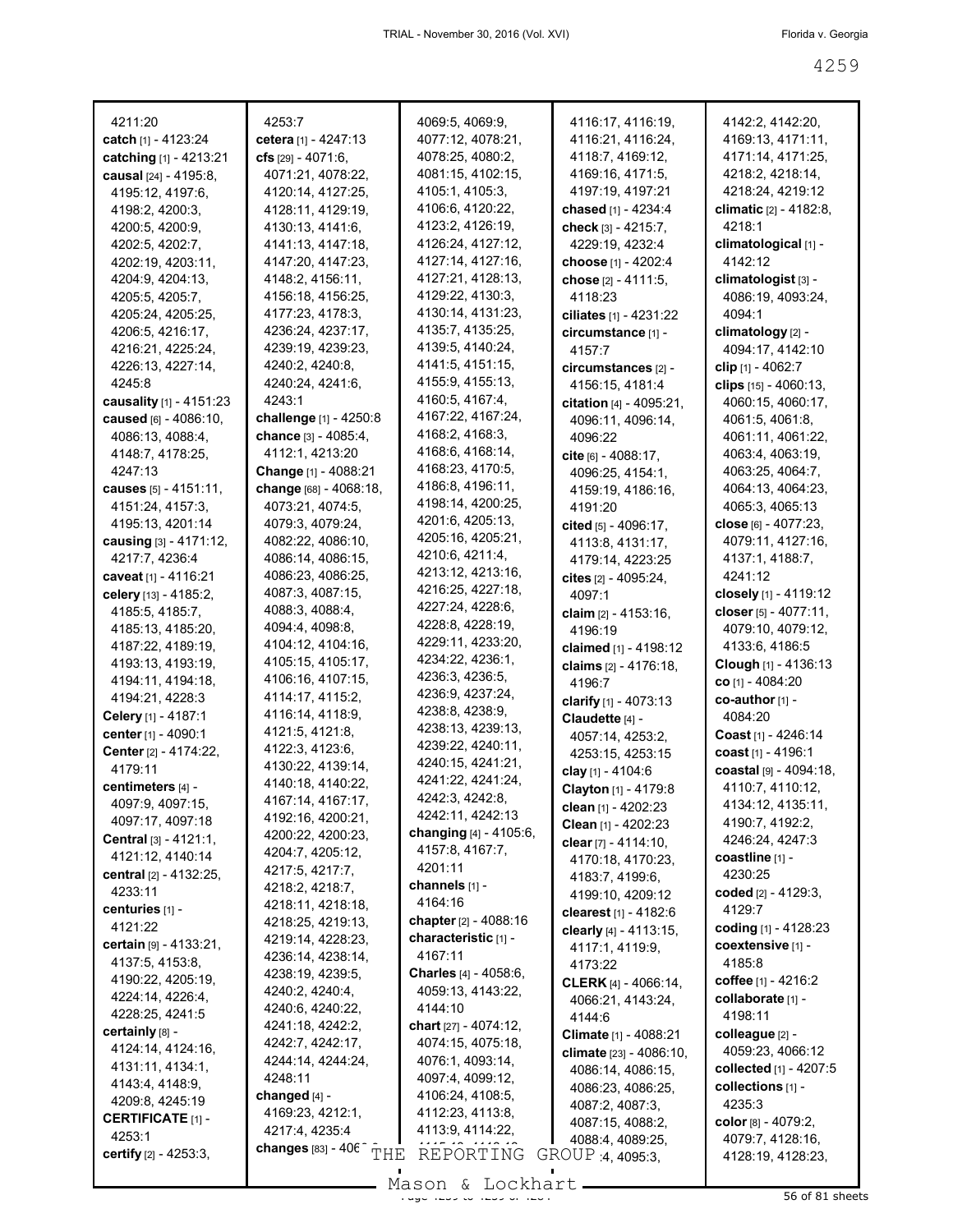| 4129:4, 4129:7                      |
|-------------------------------------|
| color-coded [1] -                   |
| 4129:7                              |
| colored [1] - 4078:23               |
| column [3] - 4107:2,                |
| 4178:6, 4192:15                     |
| columns [2] - 4107:8,               |
| 4237:9                              |
| combination [1] -<br>4232:12        |
| <b>combine</b> [1] - 4197:11        |
| comfortable [1] -                   |
| 4214:18                             |
| <b>coming</b> [1] - 4232:11         |
| commencing [1] -                    |
| 4057:13                             |
| comment [1] -                       |
| 4089:14                             |
| Commission [2] -                    |
| 4190:6, 4253:17                     |
| committed [1] -                     |
| 4092:12                             |
| <b>common</b> [3] -                 |
| 4083:18, 4083:22,                   |
| 4185:2<br>commonly [1] -            |
| 4183:18                             |
| communities [1] -                   |
| 4241:24                             |
| community [8] -                     |
| 4122:2, 4152:21,                    |
| 4183:3, 4202:18,                    |
| 4202:22, 4211:5,                    |
| 4234:9, 4242:9                      |
| comparable [5] -                    |
| 4099:13, 4100:4,                    |
| 4102:7, 4130:14,                    |
| 4130:15                             |
| compare [6] - 4071:6,               |
| 4100:22, 4124:5,<br>4134:5, 4134:8, |
| 4152:21                             |
| compared [7] -                      |
| 4105:25, 4127:6,                    |
| 4134:9, 4134:25,                    |
| 4152:21, 4154:15,                   |
| 4178:17                             |
| comparing [4] -                     |
| 4155:5, 4177:8,                     |
| 4217:13, 4224:14                    |
| comparison [6] -                    |
| 4071:2, 4078:16,                    |
| 4078:20, 4081:14,                   |
| 4081:17, 4106:15                    |
| comparisons [1] -                   |
| 4155:2                              |
| complaining [1] -<br>4096:13        |
| complete [3] -                      |
| 4060:18, 4124:10,                   |
|                                     |

4198:21 **completed** [1] -4082:14 **completely** [1] - 4185:8 **complex** [3] - 4200:13, 4200:14, 4209:4 **component** [2] - 4142:18, 4184:17 **components** [1] - 4242:22 **composition** [4] - 4167:23, 4228:19, 4229:11, 4242:2 **compounds** [2] - 4149:4, 4182:7 **computed** [2] - 4186:14, 4237:11 **concentrates** [1] - 4213:19 **concentration** [2] - 4091:18, 4121:21 **concept** [2] - 4241:18, 4242:16 **concern** [3] - 4160:23, 4161:14, 4161:16 **concerned** [2] - 4161:3, 4183:24 **concerning** [4] - 4059:14, 4134:6, 4226:4, 4227:15 **conclude** [4] - 4153:21, 4167:22, 4206:23, 4220:24 **concluded** [4] - 4136:9, 4205:16, 4211:16, 4223:10 **conclusion** [11] - 4118:5, 4129:25, 4136:14, 4148:18, 4160:21, 4204:3, 4204:11, 4204:24, 4222:3, 4223:1, 4228:15 **Conclusion** [1] - 4062:16 **Conclusions** [1] - 4178:7 **conclusions** [13] - 4124:10, 4141:1, 4151:23, 4161:10, 4178:10, 4202:9, 4204:19, 4205:5, 4205:7, 4216:17, 4226:14, 4227:14, 4234:7 **condition** [4] - 4102:18, 4212:2, 4221:23, 4222:1 THE REPORTING GROUP <sup>:22, 4219:2,</sup>

**conditions** [10] - 4102:15, 4159:13, 4159:25, 4165:4, 4189:20, 4212:17, 4215:23, 4215:25, 4232:5, 4238:25 **conduct** [1] - 4073:17 **conducted** [1] - 4080:9 **conductivity** [2] - 4122:4, 4122:6 **conference** [2] - 4175:3, 4179:18 **conferred** [1] - 4060:13 **confidence** [7] - 4115:5, 4115:22, 4116:1, 4116:5, 4116:9, 4121:13, 4124:10 **confident** [2] - 4148:13, 4199:12 **confirm** [3] - 4098:11, 4201:13, 4214:15 **confirmed** [2] - 4124:7, 4124:8 **conflicting** [1] - 4213:3 **confound** [1] - 4211:10 **confusion** [2] - 4065:12, 4096:19 **Congress** [1] - 4057:12 **connected** [1] - 4164:15 **conservation** [25] - 4070:14, 4070:17, 4070:20, 4070:21, 4071:20, 4072:10, 4078:22, 4120:12, 4121:9, 4124:22, 4125:25, 4127:24, 4127:25, 4128:8, 4128:12, 4129:18, 4129:24, 4130:1, 4141:12, 4147:16, 4147:18, 4147:20, 4163:8, 4163:18, 4249:19 **Conservation** [5] - 4157:11, 4157:25, 4158:2, 4180:10, 4190:6 **conservative** [3] - 4091:22, 4132:23, 4133:15 **consider** [15] - 4087:14, 4088:2,

4124:11, 4151:1, 4158:16, 4168:12, 4188:24, 4197:1, 4201:14, 4202:12, 4205:2, 4243:24, 4244:5 **consideration** [1] - 4202:13 **considerations** [2] - 4154:5, 4224:25 **considered** [10] -4071:3, 4109:14, 4112:15, 4112:18, 4121:7, 4145:16, 4147:5, 4205:11, 4221:12, 4244:14 **considering** [3] - 4202:9, 4220:19, 4223:4 **considers** [1] - 4105:5 **consistent** [3] - 4124:8, 4170:4, 4237:19 **constant** [4] - 4154:10, 4154:18, 4154:23, 4155:1 **constraints** [1] - 4219:20 **constructed** [1] - 4210:4 **construction** [8] - 4151:14, 4168:7, 4201:21, 4211:24, 4216:9, 4218:15, 4219:21, 4242:15 **consultants** [1] - 4199:16 **consultation** [2] - 4158:20, 4249:16 **consumed** [2] - 4145:17, 4148:10 **consumption** [45] - 4071:18, 4071:19, 4078:17, 4145:6, 4145:12, 4148:14, 4149:17, 4151:9, 4151:20, 4152:16, 4153:3, 4153:17, 4154:14, 4154:17, 4154:21, 4155:4, 4155:5, 4163:24, 4164:6, 4176:21, 4196:11, 4196:21, 4199:14, 4201:4, 4201:10, 4204:2, 4204:6, 4205:15, 4205:17, 4209:24, 4211:7, 4217:9, 4217:14, 4217:15,

4220:21, 4221:13, 4237:13, 4242:23, 4245:6, 4245:16, 4245:17, 4247:10 **consumptive** [39] - 4082:24, 4083:1, 4083:3, 4120:6, 4120:8, 4120:10, 4145:22, 4146:1, 4146:11, 4146:12, 4146:19, 4146:20, 4147:1, 4147:6, 4148:6, 4151:1, 4151:25, 4152:11, 4153:22, 4155:13, 4163:21, 4164:1, 4168:13, 4172:3, 4172:8, 4172:13, 4172:14, 4172:17, 4172:25, 4177:4, 4182:22, 4219:4, 4241:15, 4242:19, 4243:20, 4243:22, 4243:25, 4244:1, 4244:6 **contemplates** [2] - 4070:12, 4070:18 **context** [5] - 4156:13, 4156:21, 4156:23, 4190:14, 4195:6 **continuation** [2] - 4163:12, 4173:21 **continue** [5] - 4165:23, 4212:6, 4229:17, 4232:2, 4234:15 **continued** [1] - 4168:3 **continues** [6] - 4156:5, 4159:9, 4170:9, 4187:8, 4232:7, 4232:10 **continuing** [2] - 4083:11, 4229:24 **contradict** [2] - 4193:12, 4194:15 **contrary** [1] - 4165:16 **contribute** [2] - 4166:12, 4201:6 **contributing** [1] - 4198:13 **contribution** [3] - 4077:19, 4205:15, 4217:9 **control** [1] - 4126:2 **conversation** [1] - 4182:17 **conversations** [1] - 4199:5 **converse** [1] - 4070:4 **conversion** [2] -

57 of 81 sheets **Page 4260 of 4260 to 4260 of 4260 to 4260 of 4260 corporation** The Reporting Group (207) 797-6040 Mason & Lockhart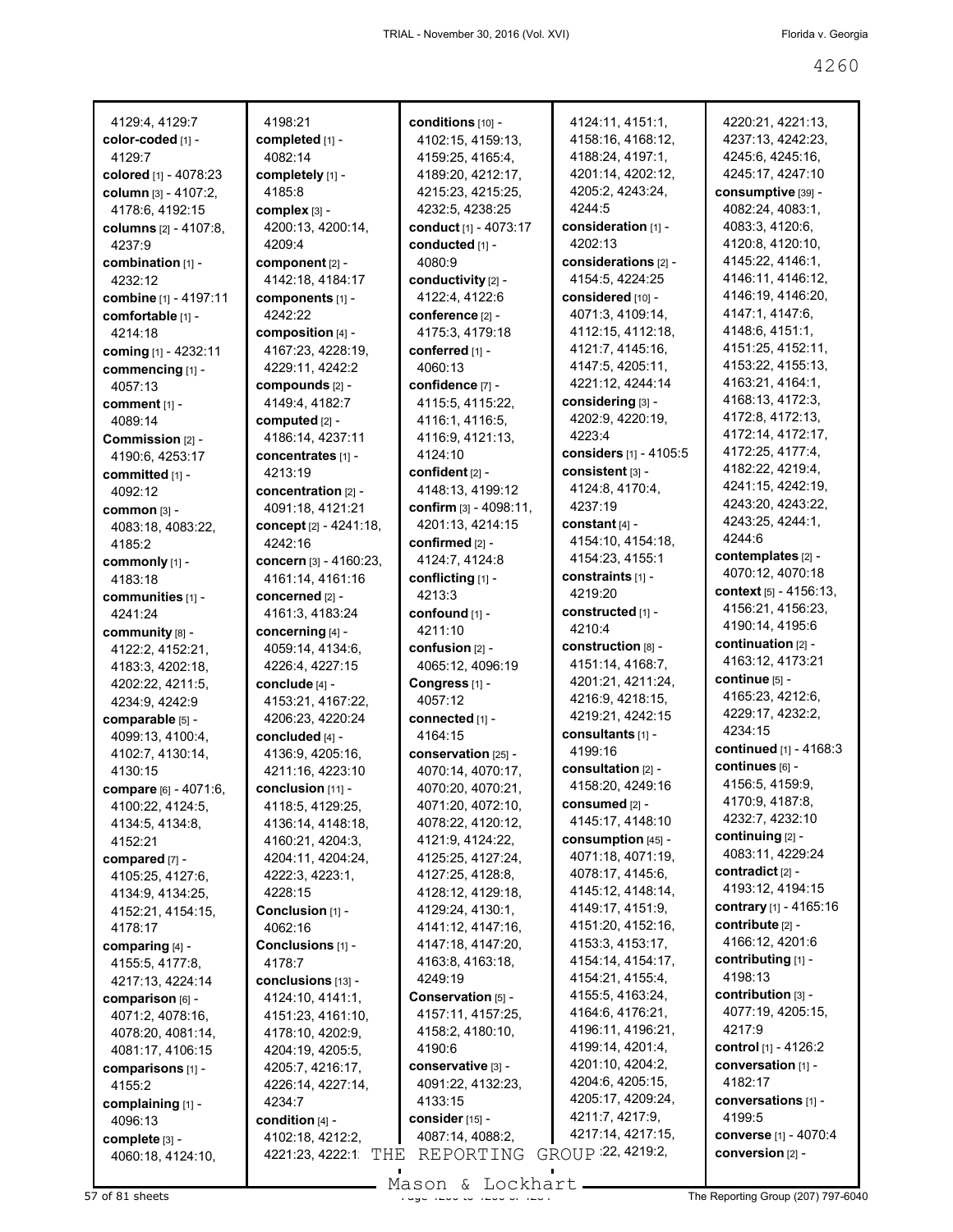| 4097:4, 4097:11                       | 4104:4, 4104:12,                       | 4164:1, 4164:16,                       | corresponds [2] -                     | 4181:25                              |
|---------------------------------------|----------------------------------------|----------------------------------------|---------------------------------------|--------------------------------------|
| converted [1] -                       | 4104:21, 4105:4,                       | 4164:17, 4164:19,                      | 4119:3, 4121:18                       | critical $[5] - 4125:4,$             |
| 4122:11                               | 4105:9, 4105:10,                       | 4164:22, 4165:8,                       | cotton [1] - 4065:25                  | 4125:11, 4125:14,                    |
| converts [1] - 4097:19                | 4105:13, 4105:22,                      | 4165:18, 4165:19,                      | counsel [16] - 4060:8,                | 4127:2, 4221:1                       |
| conveys [1] - 4226:23                 | 4107:3, 4107:16,                       | 4165:21, 4166:1,                       | 4080:11, 4080:15,                     | criticism [3] -                      |
| copepods [3] -                        | 4107:17, 4107:19,                      | 4166:6, 4166:13,                       | 4093:19, 4117:13,                     | 4080:25, 4081:3,                     |
| 4231:3, 4231:10,                      | 4108:8, 4110:8,                        | 4166:23, 4166:24,                      | 4126:9, 4196:13,                      | 4127:10                              |
| 4231:25                               | 4110:20, 4111:1,                       | 4167:2, 4167:12,                       | 4216:20, 4220:4,                      | $criticisms$ [1] -                   |
| copies [1] - 4226:17                  | 4111:4, 4111:10,                       | 4167:16, 4168:1,                       | 4220:6, 4225:25,                      | 4125:10                              |
| copy [3] - 4061:1,                    | 4111:14, 4112:5,                       | 4168:10, 4168:15,                      | 4236:23, 4243:10,                     | criticized [1] -                     |
| 4074:23, 4087:7                       | 4112:10, 4112:13,                      | 4169:18, 4169:20,                      | 4247:5, 4247:6                        | 4083:12                              |
| corner [2] - 4084:24,                 | 4113:8, 4113:24,                       | 4169:21, 4170:7,                       | count [1] - 4207:19                   | crops $[1] - 4066:1$                 |
| 4203:9                                | 4115:11, 4116:3,                       | 4170:8, 4170:10,                       | country [3] - 4228:23,                | CROSS [2] - 4067:16,                 |
| Corps $[9] - 4061:12$ ,               | 4116:7, 4116:10,                       | 4170:11, 4170:14,                      | 4230:21, 4231:13                      | 4144:20                              |
| 4061:22, 4090:11,                     | 4116:15, 4128:25,                      | 4170:20, 4171:7,                       | County [2] - 4190:7,                  | cross $[2] - 4144:25$ ,              |
| 4090:14, 4090:16,                     | 4129:9, 4130:7,                        | 4171:13, 4171:16,                      | 4192:1                                | 4201:8                               |
| 4092:16, 4093:8,                      | 4130:19, 4130:20,                      | 4172:10, 4172:18,                      | couple [8] - 4103:19,                 | <b>Cross</b> $[1] - 4058:2$          |
| 4132:14, 4132:17                      | 4136:20, 4139:9,                       | 4172:20, 4173:6,                       | 4124:19, 4139:3,                      | <b>CROSS-</b>                        |
| Corps' [1] - 4133:24                  | 4139:21, 4140:2,                       | 4175:16, 4175:25,                      | 4214:24, 4218:23,                     | <b>EXAMINATION</b> $[2]$ -           |
| <b>correct</b> [305] -                | 4140:3, 4140:10,                       | 4176:5, 4176:14,                       | 4225:22, 4246:2,                      | 4067:16, 4144:20                     |
| 4067:25, 4068:1,                      | 4140:22, 4141:7,                       | 4177:1, 4177:5,                        | 4246:19                               | crowd [1] - 4059:3                   |
| 4068:4, 4068:5,                       | 4141:13, 4141:14,                      | 4177:6, 4177:10,                       | course [7] - 4171:23,                 | <b>CRR</b> <sub>[2]</sub> - 4057:14, |
| 4068:19, 4068:20,                     | 4141:19, 4142:3,                       | 4177:11, 4177:14,                      | 4177:2, 4196:25,                      | 4253:15                              |
| 4069:6, 4071:1,                       | 4142:8, 4145:9,                        | 4178:4, 4178:14,                       | 4197:4, 4210:11,                      | cubic $[7] - 4070:13$ ,              |
| 4072:15, 4075:10,                     | 4145:10, 4145:13,                      | 4178:15, 4178:19,                      | 4214:20, 4234:18                      | 4070:19, 4070:24,                    |
| 4075:11, 4075:18,                     | 4145:14, 4145:18,                      | 4179:2, 4179:11,                       | <b>COURT</b> $[1] - 4057:1$           | 4071:10, 4072:3,                     |
| 4075:23, 4075:24,                     | 4145:20, 4145:22,                      | 4179:14, 4182:3,                       | <b>court</b> $[2] - 4135:6$ ,         | 4078:18, 4237:22                     |
| 4076:12, 4076:15,                     | 4145:24, 4146:2,                       | 4182:14, 4182:25,                      | 4136:18                               | cup [1] - 4216:2                     |
| 4077:3, 4077:4,                       | 4146:9, 4146:10,                       | 4183:8, 4183:15,                       | <b>Court</b> $[24] - 4057:12$ ,       | cure [1] - 4204:11                   |
| 4077:7, 4078:23,                      | 4146:12, 4146:13,<br>4146:16, 4146:17, | 4183:25, 4184:11,<br>4184:20, 4185:15, | 4063:22, 4103:18,                     | current [2] - 4102:19,               |
| 4079:21, 4080:6,                      | 4146:21, 4146:22,                      | 4185:21, 4185:24,                      | 4118:22, 4120:21,                     | 4176:2                               |
| 4080:12, 4081:7,                      | 4147:14, 4147:17,                      | 4185:25, 4186:11,                      | 4121:15, 4126:11,                     | <b>currents</b> [1] - 4135:16        |
| 4081:13, 4081:24,                     | 4147:19, 4148:3,                       | 4186:17, 4186:22,                      | 4143:4, 4143:19,                      | custom [1] - 4144:24                 |
| 4082:13, 4083:15,                     | 4148:7, 4148:8,                        | 4187:1, 4187:17,                       | 4152:15, 4153:2,                      | cut [8] - 4126:20,                   |
| 4083:16, 4084:9,<br>4084:18, 4084:19, | 4148:11, 4148:12,                      | 4188:6, 4188:11,                       | 4170:23, 4195:5,<br>4197:14, 4197:16, | 4129:21, 4166:5,                     |
| 4084:22, 4085:22,                     | 4148:16, 4148:17,                      | 4188:20, 4188:21,                      | 4205:7, 4209:5,                       | 4237:13, 4238:1,                     |
| 4085:23, 4086:4,                      | 4149:2, 4149:6,                        | 4188:22, 4189:4,                       | 4209:18, 4224:9,                      | 4238:21, 4240:7,                     |
| 4086:6, 4086:7,                       | 4149:10, 4149:12,                      | 4189:6, 4189:7,                        | 4225:9, 4226:16,                      | 4242:25                              |
| 4086:17, 4087:18,                     | 4149:15, 4149:16,                      | 4189:10, 4189:12,                      | 4235:22, 4237:8,                      | cycle [1] - 4208:7                   |
| 4088:18, 4088:24,                     | 4149:19, 4150:6,                       | 4189:21, 4190:8,                       | 4253:16                               | cypress [2] - 4210:12,               |
| 4090:5, 4090:9,                       | 4150:7, 4150:19,                       | 4190:13, 4191:2,                       | cover [2] - 4183:7,                   | 4219:7                               |
| 4091:5, 4091:11,                      | 4150:20, 4151:2,                       | 4191:14, 4193:3,                       | 4183:9                                | D                                    |
| 4091:12, 4091:15,                     | 4151:11, 4151:12,                      | 4193:7, 4193:15,                       | covers [2] - 4075:13,                 |                                      |
| 4091:16, 4091:19,                     | 4152:2, 4152:12,                       | 4194:22, 4194:24,                      | 4185:12                               | daily [1] - 4075:5                   |
| 4091:22, 4092:11,                     | 4152:14, 4152:18,                      | 4202:1, 4235:20,                       | crab $[3] - 4234:25$ ,                | <b>dam</b> $[9] - 4168:7$ ,          |
| 4094:2, 4094:4,                       | 4153:4, 4153:11,                       | 4239:19, 4240:17,                      | 4235:2, 4235:4                        | 4201:18, 4210:8,                     |
| 4094:12, 4095:4,                      | 4153:12, 4153:19,                      | 4241:1, 4243:18,                       | crabs $[2] - 4227:6$ ,                | 4211:24, 4211:25,                    |
| 4095:9, 4095:19,                      | 4153:20, 4153:24,                      | 4244:2, 4244:16,                       | 4227:21                               | 4218:16, 4219:21,                    |
| 4096:9, 4096:12,                      | 4153:25, 4154:4,                       | 4244:19, 4244:25,                      | <b>CRAIG</b> [1] - 4057:20            | 4242:15                              |
| 4096:18, 4097:13,                     | 4154:6, 4154:10,<br>4154:19, 4155:14,  | 4245:18, 4253:4<br>corrected [1] -     | crash [1] - 4244:18                   | <b>Dam</b> [1] - 4156:11             |
| 4097:16, 4097:19,                     | 4155:21, 4156:11,                      | 4133:16                                | created [3] - 4060:22,                | dams $[1] - 4210:4$                  |
| 4097:22, 4097:23,                     | 4157:2, 4157:20,                       | correctly [5] -                        | 4079:20, 4190:25                      | <b>dark</b> [1] - 4079:7             |
| 4098:1, 4098:10,                      | 4157:24, 4158:7,                       | 4087:17, 4102:23,                      | creating [1] - 4128:15                | darker [1] - 4079:2                  |
| 4098:18, 4098:23,                     | 4158:23, 4159:14,                      | 4115:7, 4228:18,                       | credence [2] - 4138:1,                | dash [1] - 4129:14                   |
| 4098:24, 4099:6,                      | 4159:18, 4159:21,                      | 4246:18                                | 4138:11                               | <b>Data</b> $[2] - 4084:14$ ,        |
| 4099:11, 4100:20,<br>4101:4, 4101:16, | 4160:3, 4160:4,                        | correlations [1] -                     | credit $[1] - 4136:7$                 | 4176:8                               |
| 4102:19, 4103:3,                      | 4160:6, 4160:20,                       | 4068:13                                | Creek [1] - 4176:13                   | <b>data</b> [36] - $4080:20$ ,       |
| 4103:4, 4103:9,                       | 4161:25, 4162:1                        |                                        | criteria [4] - 4181:8,                | 4082:8, 4089:12,                     |
|                                       | THE<br>4162:20, 4163:2                 | REPORTING                              | GROUP 22, 4181:23,                    | 4089:25, 4090:12,                    |
|                                       |                                        | Mason & Lockhart                       |                                       |                                      |

Mason & Lockhart 11, 1998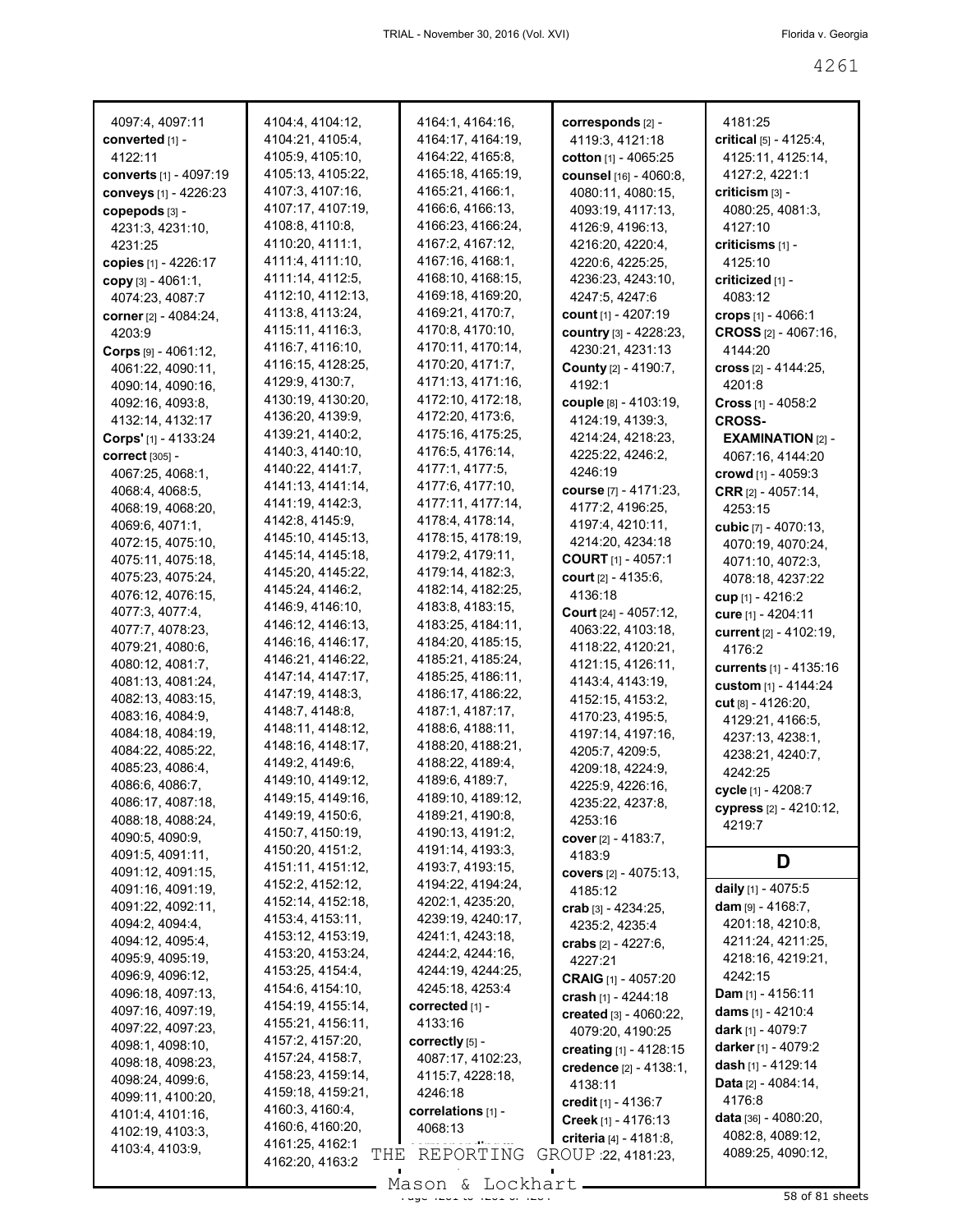4175:12 **Dinoflagellate** [1] -

4229:2

**dinosaur** [1] - 4229:3 **dinosaurs** [1] - 4229:2 **direct** [49] - 4067:3, 4067:9, 4073:22, 4073:23, 4075:12, 4094:6, 4095:6, 4095:18, 4095:20, 4096:2, 4098:25, 4106:9, 4110:22, 4112:24, 4117:22, 4118:2, 4118:24, 4119:4, 4119:19, 4119:21, 4119:23, 4120:16, 4126:11, 4128:3, 4132:4, 4144:15, 4153:1, 4154:1, 4157:4, 4164:14, 4166:20, 4169:2, 4173:4, 4186:16, 4189:2, 4189:5, 4189:6, 4191:11, 4197:14, 4197:16, 4197:20, 4200:7, 4200:11, 4208:25, 4230:1, 4230:4, 4232:19, 4233:21, 4243:16 **Direct** [1] - 4058:2 **DIRECT** [1] - 4067:6 **directed** [1] - 4087:21 **directly** [5] - 4099:13, 4100:4, 4152:13, 4194:18, 4231:3 **disaggregate** [1] - 4149:11

4262

| 4092:6, 4096:11,            | 4072:14                            | dependent [2] -        | detail [2] - 4162:18,                           |
|-----------------------------|------------------------------------|------------------------|-------------------------------------------------|
| 4096:21, 4099:25,           | deep [1] - 4198:9                  | 4099:21, 4229:20       | 4216:15                                         |
| 4102:6, 4111:24,            | deeper [3] - 4108:15,              | depletions [3] -       | detailed [3] - 4104:1,                          |
| 4112:19, 4112:25,           | 4135:17, 4218:12                   | 4157:18, 4158:6,       | 4136:12, 4193:17                                |
| 4122:20, 4124:1,            | deeply [2] - 4205:14,              | 4158:22                | details [1] - 4123:12                           |
| 4131:1, 4131:3,             | 4215:19                            |                        |                                                 |
|                             |                                    | deposit [2] - 4104:3,  | detected [1] - 4167:23                          |
| 4134:7, 4134:8,             | Defendants [1] -                   | 4137:4                 | detection [1] -                                 |
| 4134:10, 4134:16,           | 4057:7                             | deposition [11] -      | 4128:18                                         |
| 4139:20, 4139:22,           | deficiency [2] -                   | 4059:8, 4063:3,        | determination [2] -                             |
| 4139:24, 4169:22,           | 4083:19, 4083:24                   | 4063:11, 4065:4,       | 4095:21, 4196:10                                |
| 4176:9, 4189:8,             | defined [1] - 4122:4               | 4087:7, 4095:11,       | determined [1] -                                |
| 4197:1, 4203:13,            | definitely [2] -                   | 4104:5, 4109:23,       | 4190:19                                         |
| 4206:25, 4232:24,           | 4167:17, 4189:15                   | 4131:24, 4140:11,      | determining [1] -                               |
| 4233:25, 4234:2,            | definition [2] - 4118:9,           | 4150:6                 | 4187:16                                         |
| 4234:8, 4239:1,             | 4121:18                            | depth [6] - 4104:16,   |                                                 |
| 4239:25                     |                                    | 4105:1, 4105:4,        | detrimental [1] -                               |
| <b>date</b> $[1] - 4075.8$  | degree $[5] - 4082:3$ ,            |                        | 4163:25                                         |
|                             | 4165:5, 4219:23,                   | 4105:6, 4171:4,        | develop [1] - 4198:18                           |
| dated [1] - 4249:14         | 4220:1, 4241:4                     | 4218:15                | developed [6] -                                 |
| dates $[2] - 4134:23$ ,     | degrees [2] - 4197:23,             | depths [2] - 4104:12,  | 4148:23, 4181:25,                               |
| 4172:19                     | 4212:6                             | 4108:11                | 4194:4, 4202:17,                                |
| days [3] - 4123:6,          | Delaware [1] -                     | DeSantis [34] -        | 4213:10, 4215:2                                 |
| 4187:21, 4224:21            | 4195:25                            | 4057:21, 4066:12,      | Development [1] -                               |
| deal [1] - 4252:8           | delayed [1] - 4156:10              | 4067:2, 4067:7,        | 4180:10                                         |
| dealt [1] - 4083:8          | deliberations [1] -                | 4067:13, 4087:19,      | development [1] -                               |
| decade [3] - 4233:21,       | 4161:12                            | 4100:9, 4100:21,       | 4181:5                                          |
| 4242:8                      |                                    | 4117:11, 4117:15,      |                                                 |
|                             | deliberative [1] -                 |                        | devote [1] - 4183:10                            |
| Decade [1] - 4150:2         | 4202:16                            | 4129:11, 4129:16,      | devoted [1] - 4183:11                           |
| decades [4] - 4121:21,      | delisted [1] - 4224:2              | 4138:25, 4140:17,      | diagnoses [1] -                                 |
| 4134:21, 4135:5,            | delta [2] - 4136:25,               | 4142:24, 4143:3,       | 4195:10                                         |
| 4209:21                     | 4140:13                            | 4143:10, 4143:15,      | diagram [4] - 4243:20,                          |
| December [2] -              | demand [1] - 4178:12               | 4143:19, 4143:22,      | 4243:21, 4244:2,                                |
|                             |                                    |                        |                                                 |
| 4252:14, 4253:11            |                                    | 4144:13, 4144:19,      |                                                 |
|                             | demo [1] - 4243:9                  | 4195:4, 4209:3,        | 4244:8                                          |
| decided [1] - 4122:3        | demonstrates [1] -                 | 4209:13, 4225:6,       | diatoms [4] - 4230:24,                          |
| decimal [1] - 4123:21       | 4116:13                            |                        | 4231:17, 4232:11,                               |
| decimated [1] -             | demonstrative [40] -               | 4225:17, 4225:21,      | 4232:12                                         |
| 4193:23                     | 4078:9, 4092:1,                    | 4230:8, 4230:12,       | die [1] - 4156:20                               |
| decisions [1] -             | 4097:6, 4099:5,                    | 4243:5, 4245:24,       | Diego [1] - 4196:2                              |
| 4245:22                     | 4106:10, 4113:15,                  | 4249:6, 4250:17        | differ [1] - 4203:20                            |
| decline [9] - 4166:25,      | 4114:21, 4115:17,                  | describe [9] -         | differed [1] - 4203:22                          |
| 4168:8, 4169:24,            | 4116:9, 4117:21,                   | 4119:24, 4120:21,      | difference [9] -                                |
| 4170:4, 4170:9,             | 4118:3, 4118:6,                    | 4123:15, 4200:10,      | 4115:4, 4118:18,                                |
| 4170:22, 4171:6,            | 4128:5, 4128:7,                    | 4206:3, 4209:15,       |                                                 |
| 4171:12, 4171:15            | 4129:5, 4129:6,                    | 4216:21, 4230:13,      | 4135:1, 4135:3,<br>4155:6, 4204:15,             |
| declined [2] -              |                                    | 4237:7                 |                                                 |
| 4166:22, 4235:4             | 4132:5, 4132:9,                    | described [3] -        | 4217:16, 4218:6,                                |
|                             | 4200:8, 4200:11,                   | 4070:22, 4122:24,      | 4224:14                                         |
| declines [2] - 4170:6,      | 4209:2, 4209:7,                    | 4204:23                | differences [8] -                               |
| 4179:25                     | 4211:15, 4226:15,                  | describes [1] - 4061:6 | 4080:3, 4136:3,                                 |
| decrease [11] -             | 4226:19, 4226:23,                  |                        | 4148:25, 4154:15,                               |
| 4069:24, 4072:18,           | 4227:9, 4227:12,                   | description [1] -      | 4155:7, 4199:11,                                |
| 4120:25, 4121:10,           | 4227:13, 4230:5,                   | 4065:23                | 4218:2, 4224:12                                 |
| 4156:17, 4157:6,            | 4230:10, 4230:14,                  | designated [1] -       | different [15] - 4066:1,                        |
| 4166:5, 4166:16,            | 4232:17, 4232:19,                  | 4064:23                | 4071:25, 4079:20,                               |
| 4178:25, 4192:20,           | 4232:23, 4237:5,                   | designations [2] -     | 4091:15, 4091:20,                               |
| 4193:1                      | 4237:6, 4237:8,                    | 4059:18, 4059:25       | 4092:22, 4100:23,                               |
| decreased [4] -             | 4239:17, 4243:15                   | designed [1] -         | 4102:5, 4102:6,                                 |
| 4070:5, 4073:11,            | <b>Dennis</b> $[5] - 4191:2$       | 4204:10                |                                                 |
| 4105:8, 4201:19             | 4191:6, 4191:23,                   | despite [3] - 4084:25, | 4123:23, 4128:15,                               |
| decreases [1] -             |                                    | 4085:7, 4168:14        | 4207:2, 4215:9,                                 |
|                             | 4210:20, 4228:11                   | destroyed [1] -        | 4238:3, 4241:21                                 |
| 4069:14<br>decreasing [1] - | Department [1] -<br>4180:14<br>THE | REPORTING              | difficult [1] - 4121:23<br>$GROUP$ shed $[1]$ - |

**discuss** [3] - 4086:17, 4102:10, 4173:3 **discussed** [18] -

Mason & Lockhart

**discover** [1] - 4207:24 **discovering** [1] - 4199:25

**discrete** [1] - 4135:2

**disappear** [1] - 4186:6 **discharge** [10] - 4068:3, 4068:22, 4068:24, 4070:9, 4073:21, 4075:5, 4077:11, 4079:20, 4108:21, 4127:18 **discharges** [1] - 4083:2 **disciplines** [1] - 4094:14 **disconnected** [1] - 4166:5 **discounted** [1] - 4111:22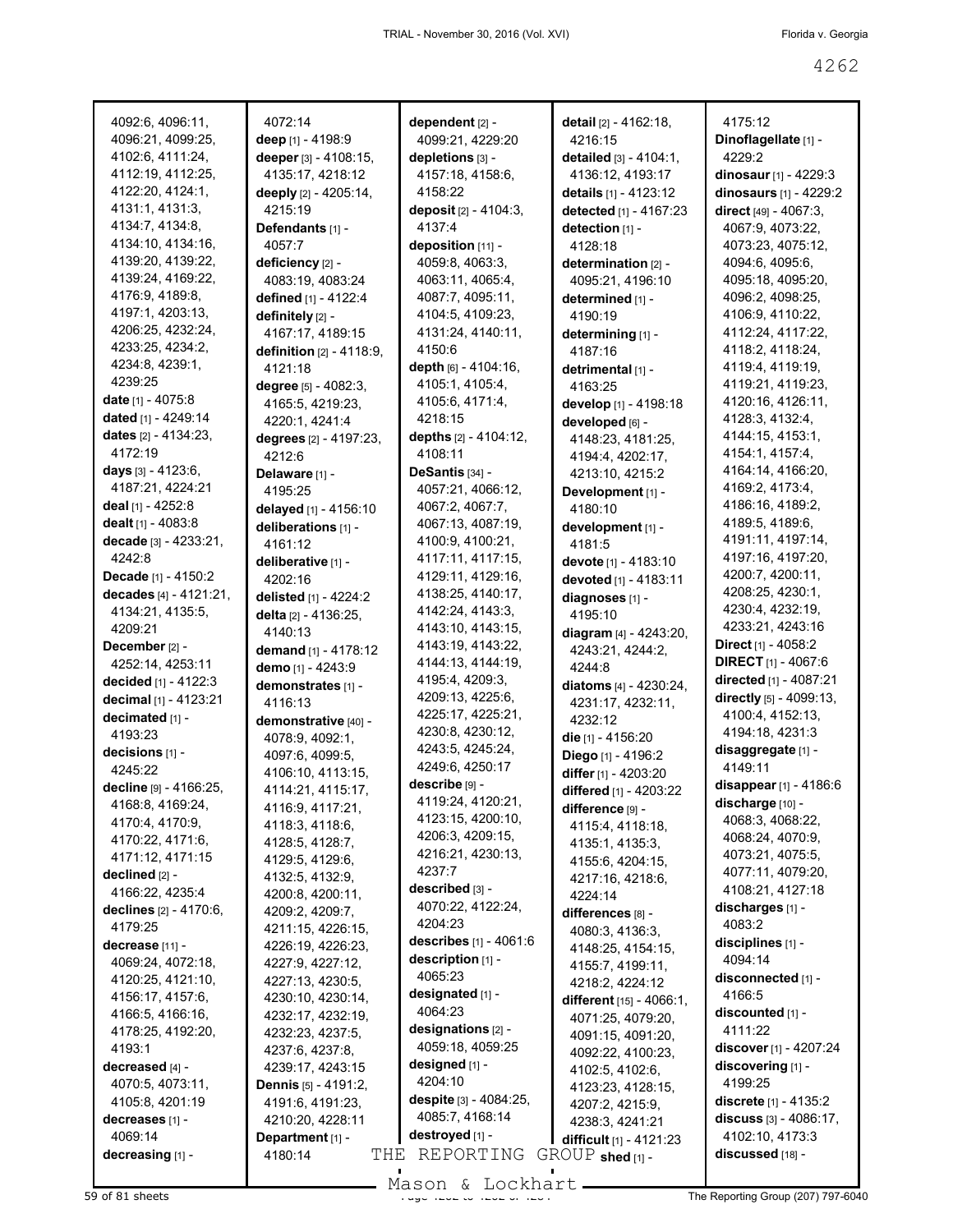| 4060:24, 4061:8,                       | 4239:16, 4242:24,     | 4215:10, 4246:11      | 4139:13, 4140:8,               | 4252:5, 4252:6                    |
|----------------------------------------|-----------------------|-----------------------|--------------------------------|-----------------------------------|
| 4061:25, 4062:6,                       | 4246:2                | downstream [1] -      | 4140:16, 4141:10,              | <b>drop</b> [1] - 4122:13         |
| 4062:11, 4064:18,                      | $document_{[45]}$ -   | 4083:4                | 4141:22, 4143:22,              | <b>dropped</b> [1] - 4076:10      |
| 4068:21, 4101:23,                      | 4060:3, 4061:24,      | dr [1] - 4144:14      | 4144:22, 4145:4,               | Drought [1] - 4062:25             |
| 4106:4, 4106:5,                        | 4062:11, 4062:12,     | $Dr$ [194] - 4059:10, | 4146.9, 4147.5,                | drought [17] -                    |
| 4106:18, 4108:10,                      | 4062:22, 4063:1,      | 4059:13, 4066:11,     | 4147:16, 4147:22,              | 4081:20, 4082:4,                  |
| 4112:24, 4141:18,                      | 4063:20, 4063:21,     | 4067:8, 4067:18,      | 4148:24, 4151:5,               | 4149:5, 4170:13,                  |
| 4141:25, 4228:12,                      | 4063:24, 4064:18,     | 4067:21, 4069:1,      | 4152:5, 4166:3,                | 4177:9, 4177:10,                  |
| 4242:12, 4250:23                       | 4066:7, 4084:12,      | 4069:8, 4069:12,      | 4173:7, 4173:10,               | 4177:22, 4178:1,                  |
| $discusses_{[2]}$ -                    | 4084:16, 4088:14,     | 4069:22, 4071:5,      | 4187:11, 4195:5,               | 4182:8, 4206:8,                   |
| 4061:11, 4064:7                        | 4090:19, 4101:6,      | 4071:8, 4071:23,      | 4196:25, 4197:4,               | 4206:9, 4206:10,                  |
| discussing [5] -                       | 4101:10, 4101:21,     | 4072:2, 4072:23,      | 4197:21, 4199:4,               | 4206:12, 4207:9,                  |
| 4064:1, 4064:13,                       | 4149:25, 4150:8,      | 4073:6, 4073:18,      | 4199:5, 4199:13,               | 4207:10, 4218:6,                  |
| 4101:4, 4106:16,                       | 4150:10, 4155:21,     | 4074:19, 4076:8,      | 4199:14, 4199:15,              | 4238:17                           |
| 4245:10                                | 4157:10, 4160:9,      | 4076:16, 4077:24,     | 4199:17, 4199:18,              | droughts [10] -                   |
| $disclusion$ [9] -                     | 4161:6, 4161:19,      | 4078:7, 4079:17,      | 4199:19, 4208:20,              |                                   |
| 4061:13, 4063:7,                       | 4162:3, 4162:16,      | 4079:21, 4080:4,      | 4209:5, 4209:14,               | 4171:18, 4176:4,                  |
|                                        | 4162:23, 4174:11,     |                       | 4211:13, 4214:3,               | 4177:13, 4180:1,                  |
| 4065:19, 4081:2,                       | 4179:6, 4180:8,       | 4080:6, 4080:8,       | 4215:3, 4223:20,               | 4206:17, 4207:8,                  |
| 4102:2, 4119:16,                       | 4180:17, 4180:19,     | 4080:13, 4080:18,     | 4224:7, 4224:10,               | 4210:23, 4212:14,                 |
| 4140:15, 4161:22,                      |                       | 4080:24, 4081:4,      | 4224:12, 4225:6,               | 4218:4, 4232:5                    |
| 4173:5                                 | 4180:21, 4181:3,      | 4081:6, 4081:8,       |                                | <b>drs</b> [1] - 4136:3           |
| $discussions$ [1] -                    | 4182:16, 4190:10,     | 4081:10, 4082:11,     | 4225:22, 4226:18,              | <b>Drs</b> $[1] - 4136:13$        |
| 4245:19                                | 4191:13, 4191:20,     | 4082:15, 4082:22,     | 4227:8, 4230:9,                | dry [11] - 4071:6,                |
| disease [1] - 4204:13                  | 4209:19, 4220:3,      | 4083:11, 4083:13,     | 4232:15, 4233:23,              | 4082:1, 4121:1,                   |
| disinterested [1] -                    | 4222:25, 4223:14,     | 4083:23, 4084:1,      | 4234:1, 4234:18,               | 4121:11, 4166:19,                 |
| 4253:8                                 | 4223:24               | 4084:10, 4085:14,     | 4235:19, 4235:23,              | 4170:19, 4208:6,                  |
| dissolved [2] -                        | documented [2] -      | 4086:9, 4086:20,      | 4235:25, 4236:8,               | 4208:12, 4208:19,                 |
| 4157:2, 4157:5                         | 4137:20, 4194:1       | 4087:5, 4087:24,      | 4237:7, 4237:20,               | 4213:17, 4213:19                  |
| distilled $[1]$ - 4214:23              | $documents$ [10] -    | 4088:10, 4088:20,     | 4237:25, 4238:2,               | <b>Dry</b> [3] - 4075:23,         |
| <b>distinct</b> $[2] - 4077:20$        | 4060:23, 4061:14,     | 4089:3, 4091:6,       | 4238:5, 4238:19,               | 4077:2, 4078:3                    |
| 4134:23                                | 4061:18, 4062:2,      | 4092:2, 4092:9,       | 4240:6, 4240:14,               | drying $[1]$ - 4166:13            |
| distinguish $[2]$ -                    | 4225:25, 4226:2,      | 4092:24, 4093:24,     | 4241:12, 4243:10,              | dryness [3] - 4165:3,             |
| 4142:9, 4237:9                         | 4226:6, 4226:8,       | 4096:16, 4097:2,      | 4243:14, 4247:9,               | 4165:6, 4208:18                   |
| distributaries [1] -                   | 4245:15, 4250:23      | 4098:20, 4100:17,     | 4247:22, 4248:19,              | <b>due</b> $[3] - 4104:15$ ,      |
| 4127:18                                | Dog [1] - 4105:11     | 4102:10, 4103:2,      | 4250:21, 4250:24,              | 4132:25, 4157:1                   |
| $distribute[2] -$                      | done [18] - 4092:17,  | 4103:12, 4106:14,     | 4251:5, 4251:7,                | <b>DUNLAP</b> [1] - 4057:23       |
| 4226:17, 4237:5                        | 4095:3, 4114:3,       | 4110:11, 4110:16,     | 4251:12, 4251:17               | <b>duration</b> $[5] - 4167:25$ , |
| $distribution$ [2] -                   | 4124:24, 4125:1,      | 4111:17, 4111:19,     | <b>draft</b> $[2] - 4062:23$ , | 4177:13, 4178:1,                  |
| 4173:24, 4174:5                        | 4127:5, 4135:24,      | 4111:20, 4111:21,     | 4063:12                        | 4187:4, 4187:15                   |
| divide [1] - 4098:3                    | 4142:2, 4146:5,       | 4112:3, 4112:6,       | <b>dragging</b> [1] - 4171:24  | durations $[1]$ -                 |
| divided [2] - 4098:13,                 | 4146:6, 4146:25,      | 4112:11, 4113:21,     | <b>drainage</b> [1] - 4077:22  | 4181:13                           |
| 4118:18                                | 4147:22, 4169:4,      | 4114:21, 4116:20,     | draining [1] - 4215:20         | during [26] - 4061:8,             |
| dividing [1] - 4098:15                 | 4175:21, 4190:15,     | 4117:16, 4119:1,      | dramatic $[2]$ -               | 4063:2, 4071:6,                   |
| Division [1] - 4180:15                 | 4195:19, 4199:9,      | 4119:10, 4119:22,     | 4149:22, 4171:12               | 4071:21, 4120:14,                 |
| <b>Doctor</b> $[2] - 4204:17$ ,        | 4215:8                | 4120:3, 4121:16,      | dramatically [3] -             | 4121:15, 4131:2,                  |
| 4205:4                                 | double [3] - 4099:21, | 4124:24, 4125:2,      | 4149:18, 4172:9,               | 4131:5, 4152:8,                   |
| doctor $[30] - 4112:6$ ,               | 4101:22, 4101:24      | 4125:4, 4125:6,       | 4172:15                        | 4156:15, 4156:16,                 |
|                                        | Douglass [12] -       | 4125:12, 4125:19,     | draw $[5] - 4090:3$ ,          | 4164:18, 4165:2,                  |
| 4118:7, 4119:15,                       | 4103:2, 4110:11,      | 4125:20, 4125:22,     | 4090:7, 4140:25,               | 4171:7, 4171:15,                  |
| 4120:19, 4121:15,<br>4122:18, 4123:12, | 4111:19, 4111:20,     | 4126:5, 4126:10,      | 4244:6, 4244:8                 | 4175:25, 4178:1,                  |
|                                        | 4112:3, 4112:6,       | 4126:12, 4126:13,     | dredge [1] - 4212:5            | 4178:18, 4192:20,                 |
| 4124:11, 4125:18,                      | 4119:1, 4119:10,      | 4126:24, 4127:20,     | dredging [3] - 4210:5,         | 4215:25, 4227:9,                  |
| 4126:18, 4127:23,                      | 4136:3, 4136:6,       | 4128:22, 4129:3,      | 4210:8, 4212:4                 |                                   |
| 4130:5, 4130:16,                       | 4138:20, 4139:13      | 4129:7, 4129:13,      | drew $[1] - 4151:22$           | 4228:21, 4229:5,                  |
| 4132:3, 4138:13,                       | Douglass's [1] -      | 4129:17, 4129:20,     | drier $[5] - 4167.8$ ,         | 4231:19, 4236:1,                  |
| 4138:24, 4200:3,                       | 4110:16               | 4130:12, 4134:4,      | 4167:11, 4217:4,               | 4244:24                           |
| 4205:23, 4216:16,                      | down [9] - 4128:16,   | 4135:6, 4135:7,       | 4224:22, 4234:17               | dynamic [1] - 4135:14             |
| 4220:2, 4220:15,                       | 4171:20, 4171:24,     | 4135:23, 4136:6,      | drive $[1] - 4246:10$          |                                   |
| 4227:11, 4230:3,                       | 4176:25, 4207:1,      | 4136:17, 4137:22,     | driver $[1] - 4086:16$         | E                                 |
| 4230:13, 4235:16,                      | 4209:10, 4214:2       | AAOOMA ONOOMA         |                                | earliest [2] - 4168:17,           |
| 4236:8, 4236:21,                       | THE                   | REPORTING             | GROUP J [4] - 4216:8,          |                                   |
|                                        |                       |                       |                                |                                   |

 $\frac{200011}{400011}$  at  $\frac{2000111}{4000}$  of 81 sheets Mason & Lockhart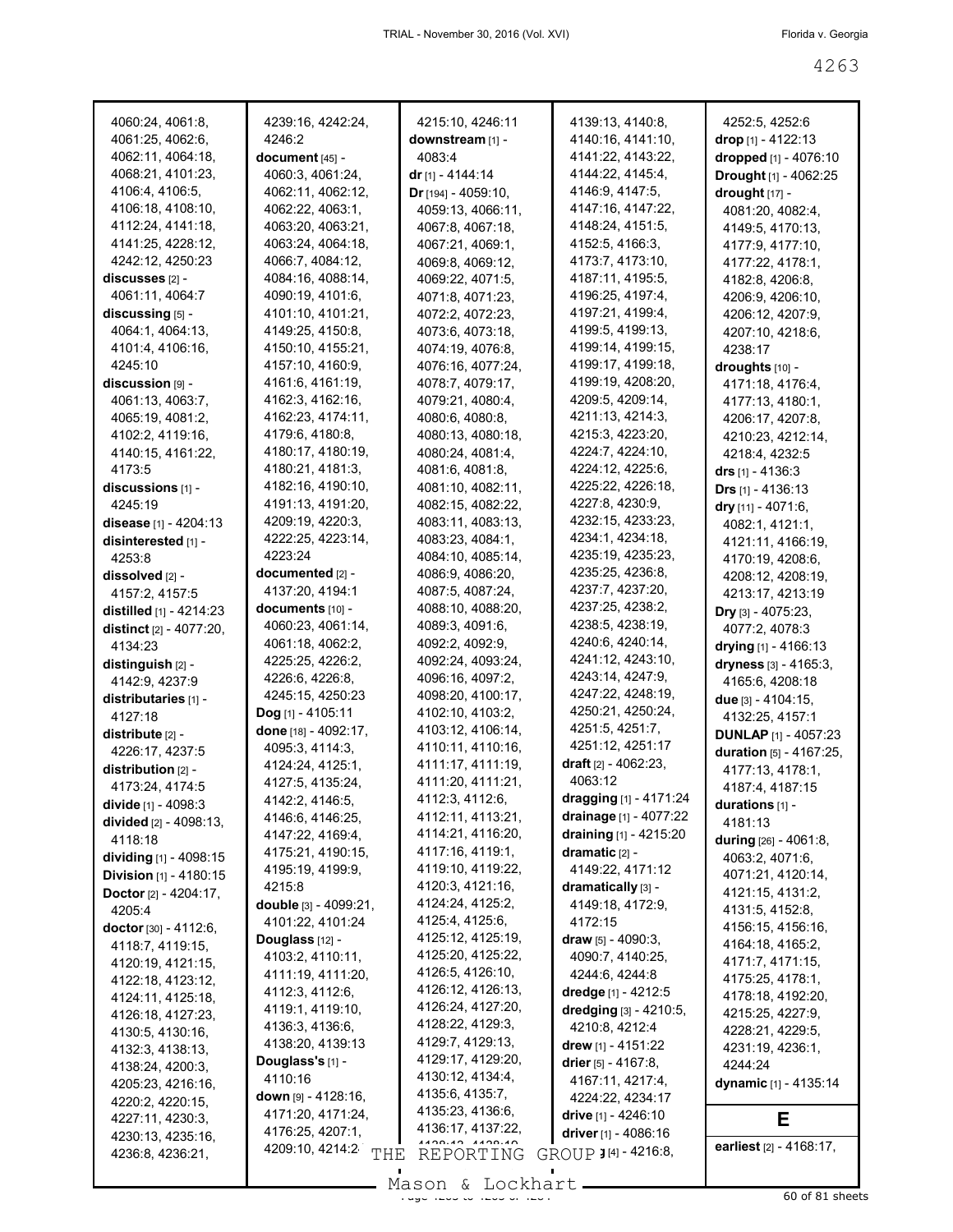| 4246:23                                 |
|-----------------------------------------|
| early [6] - 4111:15,                    |
| 4118:13, 4195:18,                       |
| 4195:22, 4229:8,                        |
| 4233:3                                  |
| <b>ease</b> [1] - 4114:24               |
| easier [4] - 4060:22,                   |
| 4061:4, 4062:4,                         |
| 4185:4                                  |
| <b>East</b> [31] - 4077:2,              |
| 4077:16, 4077:17,                       |
| 4077:22, 4077:23,                       |
| 4078:2, 4078:6,                         |
| 4079:13, 4079:15,                       |
| 4105:11, 4184:4,                        |
| 4184:14, 4184:16,                       |
| 4184:19, 4186:5,                        |
| 4188:22, 4188:23,                       |
| 4188:25, 4189:1,                        |
| 4189:12, 4189:14,                       |
| 4189:15, 4189:17,                       |
| 4190:22, 4191:7,                        |
| 4215:5, 4215:23,                        |
| 4233:11, 4234:25,                       |
| 4235:10, 4239:11                        |
| easternmost [2] -                       |
| 4103:1, 4105:12                         |
| easy [1] - 4215:7                       |
| eat [6] - 4185:16,                      |
| 4185:17, 4185:18,                       |
| 4227:2, 4231:17,<br>4234:12             |
|                                         |
| eaten [7] - 4157:5,<br>4184:12, 4231:3, |
| 4231:5, 4231:21,                        |
| 4231:24, 4232:1                         |
| eating [1] - 4231:16                    |
| eats [1] - 4231:10                      |
| Ecological [2] -                        |
| 4174:22, 4179:10                        |
| ecological [5] -                        |
| 4145:5, 4232:25,                        |
| 4238:25, 4242:22,                       |
| 4243:17                                 |
| ecologically [1] -                      |
| 4184:2                                  |
| ecologist <sub>[2]</sub> -              |
| 4059:14, 4195:16                        |
| ecology [22] -                          |
| 4059:15, 4195:14,                       |
| 4195:15, 4198:5,                        |
| 4203:19, 4204:18,                       |
| 4208:23, 4216:18,                       |
|                                         |
|                                         |
| 4226:6, 4226:8,                         |
| 4233:24, 4238:22,                       |
| 4240:10, 4240:16,                       |
| 4241:7, 4241:8,                         |
| 4241:10, 4241:16,                       |
| 4243:2, 4247:3<br>economist [1] -       |

4251:6 **ecosystem** [12] - 4074:2, 4074:6, 4148:7, 4148:11, 4155:13, 4167:1, 4167:5, 4206:14, 4206:21, 4208:15, 4226:14, 4241:19 **ecosystems** [3] - 4074:3, 4200:13, 4225:2 **edges** [1] - 4189:23 **eelgrass** [1] - 4189:24 **effect** [31] - 4067:22, 4068:12, 4068:15, 4068:18, 4071:14, 4072:14, 4073:2, 4073:25, 4109:17, 4112:7, 4118:10, 4121:10, 4131:16, 4132:20, 4133:17, 4133:19, 4135:25, 4136:4, 4139:17, 4140:13, 4153:23, 4154:9, 4155:7, 4160:19, 4161:5, 4166:10, 4166:15, 4182:8, 4236:15, 4238:22, 4243:2 **Effect** [1] - 4062:14 **effects** [20] - 4065:17, 4068:2, 4068:24, 4074:7, 4085:24, 4102:24, 4102:25, 4104:23, 4112:3, 4138:17, 4138:22, 4139:5, 4140:8, 4145:5, 4160:25, 4161:10, 4163:25, 4176:20, 4196:24, 4240:9 **Effects** [3] - 4065:21, 4174:12, 4186:25 **effort** [2] - 4183:2, 4183:10 **EFTC** [1] - 4124:6 **either** [10] - 4156:10, 4157:4, 4185:1, 4190:16, 4204:8, 4215:13, 4233:5, 4237:23, 4240:7, 4250:13 **electrical** [2] - 4122:4, 4122:6 **elevating** [1] - 4139:17 **elevation** [1] - 4103:10 **elsewhere** [3] - 4109:15, 4122:9, 4131:22 **EMILY** [1] - 4057:2 THE REPORTING GROUP 24

**employed** [1] - 4199:17 **encompasses** [1] - 4161:24 **end** [4] - 4116:23, 4156:5, 4187:7, 4241:13 **End** [1] - 4252:15 **endangered** [1] - 4153:23 **engineer** [1] - 4125:8 **engineering** [2] - 4094:19, 4134:13 **Engineers** [7] - 4061:12, 4090:11, 4090:14, 4090:16, 4092:16, 4132:15, 4132:17 **Engineers'** [1] - 4061:23 **enjoy** [1] - 4249:9 **enlarged** [2] - 4114:22, 4114:23 **ensure** [1] - 4251:13 **entering** [4] - 4108:17, 4108:22, 4109:7, 4237:15 **enters** [2] - 4069:14, 4069:19 **entire** [3] - 4190:17, 4190:20, 4192:2 **entirety** [1] - 4152:6 **entitled** [4] - 4057:10, 4062:16, 4071:23, 4150:1 **environment** [1] - 4246:21 **environmental** [1] - 4195:12 **Environmental** [3] - 4063:15, 4180:15, 4203:15 **environments** [3] - 4167:8, 4185:24, 4246:24 **EPD** [2] - 4080:21, 4182:5 **episodes** [1] - 4212:11 **equal** [9] - 4069:23, 4070:2, 4070:4, 4072:12, 4072:17, 4109:5, 4109:8, 4141:18, 4141:20 **equals** [2] - 4097:8, 4141:19 **equivalent** [7] - 4121:3, 4121:7, 4122:7, 4122:8,

4224:18 **era** [1] - 4178:18 **error** [2] - 4092:13, 4093:16 **escape** [1] - 4126:1 **especially** [1] - 4206:16 **ESQ** [10] - 4057:17, 4057:17, 4057:18, 4057:18, 4057:19, 4057:20, 4057:21, 4057:21, 4057:22, 4057:23 **essence** [1] - 4116:22 **essential** [1] - 4184:15 **essentially** [7] - 4104:3, 4108:4, 4108:11, 4127:17, 4128:20, 4219:20, 4240:23 **establish** [2] - 4068:11, 4068:13 **established** [1] - 4181:9 **estimate** [8] - 4111:16, 4119:4, 4132:14, 4132:15, 4132:19, 4133:6, 4133:7, 4222:20 **estimated** [1] - 4177:21 **estimates** [5] - 4092:15, 4132:23, 4133:12, 4133:14, 4223:13 **estimating** [1] - 4111:2 **estuaries** [12] - 4135:12, 4137:13, 4195:19, 4195:21, 4195:23, 4212:22, 4212:23, 4213:6, 4214:1, 4214:2, 4215:9, 4230:20 **Estuarine** [2] - 4084:13, 4124:2 **estuarine** [2] - 4195:20, 4247:3 **estuary** [5] - 4138:10, 4214:9, 4229:10, 4239:8, 4240:12 **Estuary** [1] - 4084:15 **et** [1] - 4247:13 **evaluate** [6] - 4068:18, 4085:24, 4105:17, 4151:8, 4151:13, 4223:22 **evaluated** [1] - 4068:2 **evaluates**  $[1]$  -

**evaluating** [3] - 4095:2, 4183:10, 4243:24 **Evaluation** [2] - 4063:22, 4084:14 **evaluation** [2] - 4186:8, 4206:22 **evaporation** [2] - 4122:23, 4126:2 **event** [2] - 4206:16, 4253:8 **events** [4] - 4173:23, 4210:22, 4211:1, 4228:12 **everywhere** [1] - 4216:12 **evidence** [20] - 4112:9, 4119:6, 4160:24, 4182:6, 4193:12, 4200:20, 4227:17, 4227:23, 4230:1, 4234:20, 4234:22, 4234:24, 4235:3, 4235:6, 4235:9, 4235:15, 4235:16, 4236:17, 4239:3, 4244:15 **exactly** [2] - 4122:8, 4204:9 **EXAMINATION** [8] -4067:6, 4067:16, 4117:14, 4139:1, 4144:12, 4144:20, 4195:3, 4243:12 **examination** [4] - 4067:9, 4144:15, 4200:1, 4214:4 **examine** [1] - 4149:13 **examined** [3] - 4095:15, 4148:22, 4241:20 **Examining** [1] - 4062:14 **example** [27] - 4104:25, 4108:9, 4127:15, 4128:15, 4131:19, 4135:15, 4137:14, 4151:13, 4152:20, 4153:10, 4158:8, 4167:14, 4199:4, 4201:7, 4201:16, 4211:20, 4213:8, 4225:3, 4227:20, 4227:22, 4228:10, 4230:18, 4236:2, 4239:10, 4241:23, 4242:10, 4248:4 **exceed** [1] - 4093:1 **exceeded** [2] -

61 of 81 sheets Page 4264 to 4264 of 4284 The Reporting Group (207) 797-6040 Mason & Lockhart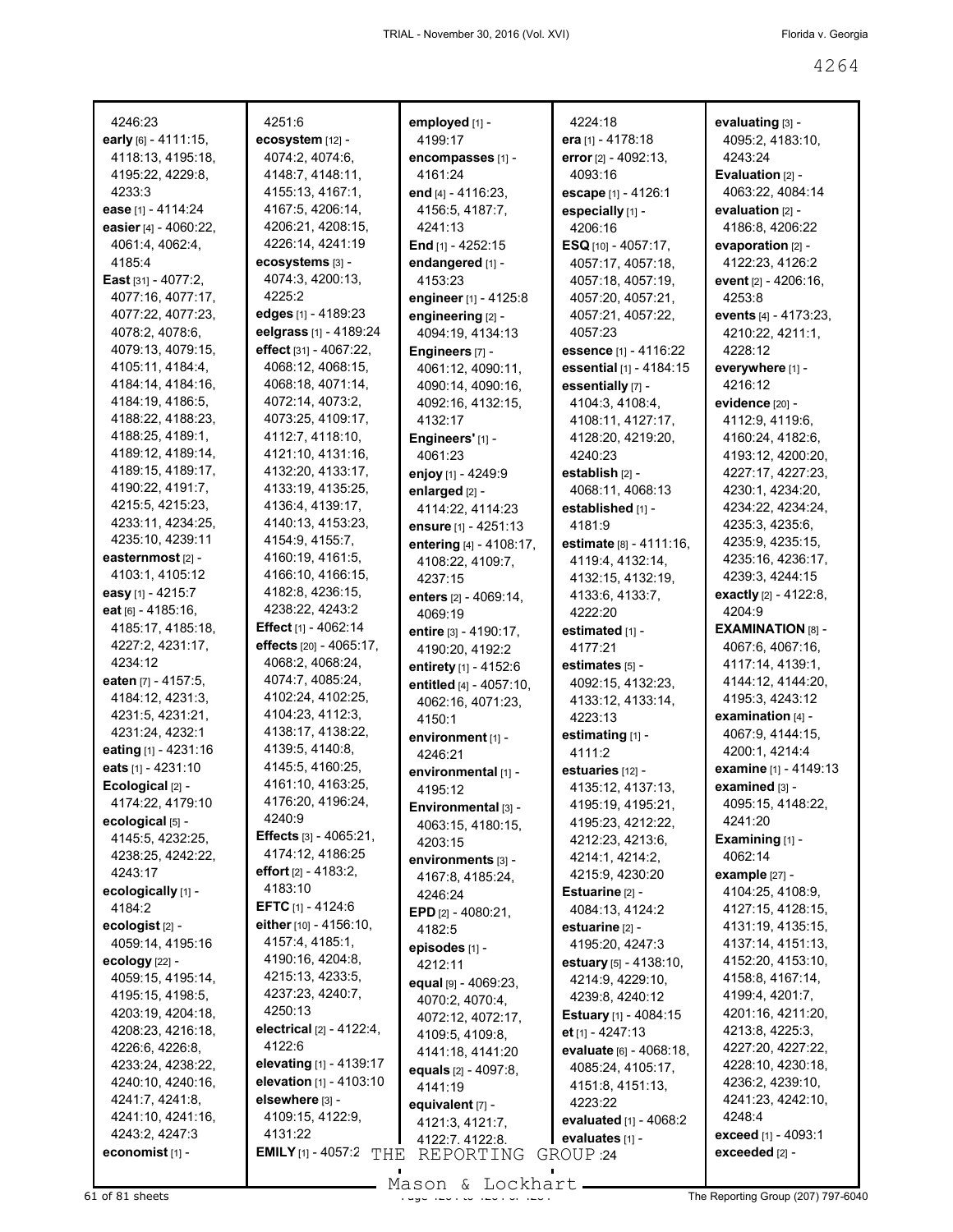| 4093:11, 4188:10                | 4247:7, 4250:24              | 4250:25                          | 4126:16, 4129:14,         | 4233:2, 4233:7,            |
|---------------------------------|------------------------------|----------------------------------|---------------------------|----------------------------|
| except [1] - 4120:13            | expert's [1] - 4103:2        | factor $[6] - 4111:7$ ,          | 4160:11, 4168:22,         | 4233:8, 4233:16,           |
| excerpted [1] -                 | expertise [8] -              | 4150:19, 4218:9,                 | 4169:14, 4170:2,          | 4233:18, 4233:19,          |
| 4169:10                         | 4087:14, 4094:11,            | 4218:10, 4219:4,                 | 4170:10, 4175:19,         | 4234:9, 4234:11,           |
| excerpts [2] - 4169:6,          | 4094:21, 4195:6,             | 4244:7                           | 4203:5, 4209:16           | 4234:12, 4234:20,          |
| 4173:19                         | 4195:7, 4195:14,             | factoring [1] - 4099:24          | figures [2] - 4126:13,    | 4235:13, 4235:14,          |
| <b>excess</b> [1] - 4092:10     | 4198:9, 4200:5               | factors [16] - 4154:10,          | 4129:13                   | 4241:24, 4242:7,           |
| exchange [1] -                  | experts [11] - 4146:25,      | 4154:18, 4155:1,                 | figuring [1] - 4204:11    | 4242:9                     |
| 4135:17                         | 4147:7, 4147:11,             | 4167:21, 4173:12,                | Filed [1] - 4063:22       | Fish $[13] - 4154:3$ ,     |
| excuse [1] - 4101:22            | 4198:17, 4198:24,            | 4173:16, 4173:22,                | final $[4] - 4063:13$ ,   | 4156:9, 4157:17,           |
| <b>Exhibit</b> $[6] - 4063.3$ , | 4199:2, 4199:9,              | 4205:20, 4208:22,                | 4063:16, 4064:23,         | 4158:1, 4181:9,            |
| 4078:9, 4092:1,                 | 4203:20, 4204:18,            | 4211:14, 4211:17,                | 4065:3                    | 4182:2, 4190:6,            |
| 4097:6, 4099:5,                 | 4215:2, 4224:7               | 4217:20, 4217:24,                | finally $[4] - 4120:11$ , | 4220:18, 4221:24,          |
| 4101:2                          | <b>Expires</b> [1] - 4253:17 | 4219:10, 4219:11,                | 4201:12, 4216:3,          | 4222:15, 4222:25,          |
| exhibit [3] - 4113:15,          | explain [11] - 4087:25,      | 4237:14                          | 4217:19                   | 4223:9, 4245:14            |
| 4115:17, 4150:5                 | 4118:22, 4130:21,            | fairly $[1] - 4092:13$           | Findings [1] - 4180:22    | fishery $[1]$ - 4245:1     |
| <b>EXHIBITS</b> $[1] - 4058:8$  | 4132:6, 4134:7,              | fall $[3] - 4156:11$ ,           | findings [4] - 4120:22,   | fishes $[1] - 4162:8$      |
| exhibits $[2] - 4061:7$ ,       | 4193:9, 4204:5,              | 4164:18, 4239:12                 | 4125:11, 4226:4,          | fit $[1]$ - 4122:9         |
| 4065:15                         | 4209:6, 4230:10,             | false [1] - 4204:24              | 4226:5                    | five $[1] - 4108:22$       |
| exist [5] - 4139:9,             | 4232:22, 4239:21             | familiar [16] - 4069:1.          | fine $[2] - 4137:11$ ,    | flag $[7] - 4062:5$ ,      |
| 4216:12, 4216:13,               | explained [1] -              | 4082:15, 4088:25,                | 4251:15                   | 4062:17, 4063:6,           |
| 4219:21, 4232:9                 | 4171:17                      | 4101:6, 4101:16,                 | finger $[1]$ - 4201:23    | 4064:2, 4064:8,            |
| existed [2] - 4152:23.          | explanations [1] -           | 4101:17, 4103:12,                | finish $[2] - 4251:14$ ,  | 4064:14, 4064:19           |
| 4215:25                         | 4205:1                       | 4103:15, 4125:1,                 | 4252:3                    | Flewelling [1] -           |
| existence [1] - 4221:9          | explored [1] - 4248:8        | 4134:13, 4174:17,                | finished [7] - 4175:9,    | 4199:13                    |
| exists [2] - 4212:2,            | exposed [1] - 4159:21        | 4180:17, 4182:1,                 | 4175:22, 4176:9,          | Flint [29] - 4065:18,      |
| 4240:19                         | exposure [4] - 4157:4,       | 4185:3, 4198:8,                  | 4177:19, 4187:9,          | 4065:22, 4149:5,           |
| expand [1] - 4112:1             | 4187:4, 4187:15,             | 4224:6                           | 4221:5, 4222:10           | 4157:19, 4158:7,           |
| expands [1] - 4165:17           | 4188:1                       | familiarity [1] -                | fires [1] - 4206:11       | 4158:11, 4158:23,          |
| expansion [1] -                 | expressed [2] -              | 4094:25                          | first $[42] - 4060.9$ ,   | 4173:13, 4173:15,          |
| 4175:24                         | 4069:16, 4071:13             | family [2] - 4216:5              | 4060:14, 4061:5,          | 4173:24, 4174:1,           |
| expect [3] - 4219:15,           | extend [1] - 4131:25         | fancy [1] - 4183:14              | 4061:24, 4062:7,          | 4174:8, 4174:14,           |
| 4238:19, 4240:3                 | extended [1] -               | far $[5] - 4089:12$ ,            | 4062:15, 4063:4,          | 4175:13, 4175:20,          |
| expected [2] -                  | 4156:20                      | 4116:1, 4116:5,                  | 4063:25, 4068:23,         | 4176:13, 4176:16,          |
| 4125:16, 4153:22                | extension [1] - 4119:2       | 4192:15, 4207:14                 | 4070:16, 4088:9,          | 4176:17, 4176:21,          |
| experience [10] -               | extensive [4] - 4181:4,      | fastest <sub>[1]</sub> - 4150:21 | 4088:12, 4099:20,         | 4176:25, 4179:25,          |
| 4109:15, 4112:9,                | 4215:15, 4232:24,            | fat $[2] - 4222:12$ ,            | 4102:18, 4106:14,         | 4180:9, 4181:5,            |
| 4124:9, 4125:8,                 | 4233:15                      | 4223:8                           | 4127:1, 4132:13,          | 4182:9, 4226:5,            |
| 4131:19, 4133:5,                | extent [4] - 4087:1,         | feature [1] - 4215:16            | 4136:23, 4148:5,          | 4226:10, 4226:12,          |
| 4137:13, 4137:22,               | 4152:7, 4167:25,             | features [2] - 4212:23,          | 4150:14, 4159:2,          | 4245:6, 4245:17            |
| 4195:23, 4213:24                | 4198:13                      | 4218:11                          | 4173:8, 4173:21,          | flips [1] - 4208:6         |
| experienced [3] -               | external [1] - 4096:25       | fed [1] - 4215:18                | 4175:7, 4177:17,          | flooded [1] - 4217:13      |
| 4132:24, 4137:20,               | extreme [4] - 4178:13,       | federal [1] - 4089:4             | 4179:22, 4200:19,         | flooding $[11] - 4164.8$ , |
| 4196:23                         | 4206:10, 4213:12,            | feed [1] - 4227:6                | 4200:23, 4203:7,          | 4167:7, 4168:8,            |
| experiment $[1]$ -              | 4213:15                      | feet $[7] - 4070:13$ ,           | 4203:11, 4203:18,         | 4217:15, 4217:21,          |
| 4159:22                         | extremely [2] -              | 4070:19, 4070:25,                | 4205:13, 4216:24,         | 4218:8, 4218:18,           |
| experiments [1] -               | 4132:22, 4240:13             | 4071:10, 4072:3,                 | 4220:12, 4221:18,         | 4224:13, 4241:4,           |
| 4187:24                         |                              | 4078:18, 4237:22                 | 4236:25, 4237:25,         | 4241:10, 4242:13           |
| expert [25] - 4059:10,          | F                            | felt [3] - 4197:24,              | 4238:24, 4241:17,         | floodplain [62] -          |
| 4067:21, 4069:2,                |                              | 4198:9, 4233:14                  | 4251:4, 4251:9            | 4145:6, 4160:17,           |
| 4074:12, 4087:15,               | face [1] - 4081:7            | female [1] - 4248:5              | fish $[42] - 4152:21$ ,   | 4161:3, 4162:9,            |
| 4088:2, 4088:3,                 | fact $[18] - 4074:12$ ,      | few [3] - 4137:10,               | 4161:22, 4161:24,         | 4164:7, 4164:10,           |
| 4095:24, 4135:23,               | 4081:25, 4083:6,             | 4220:8, 4251:1                   | 4162:13, 4163:19,         | 4164:12, 4164:15,          |
| 4138:14, 4146:8,                | 4105:24, 4112:23,            | field $[5] - 4103:13$ ,          | 4185:18, 4199:20,         | 4164:21, 4164:22,          |
| 4147:8, 4173:6,                 | 4118:20, 4123:5,             | 4202:20, 4207:22,                | 4203:1, 4213:18,          | 4164:25, 4165:20,          |
| 4173:19, 4179:15,               | 4124:7, 4133:9,              | 4208:4, 4208:5                   | 4213:20, 4227:5,          | 4165:21, 4165:23,          |
| 4183:12, 4192:22,               | 4134:20, 4135:21,            | fields $[2] - 4121:23$ ,         | 4227:21, 4229:22,         | 4166:6, 4166:12,           |
| 4198:24, 4203:24,               | 4136:6, 4137:7,              | 4198:3                           | 4230:18, 4231:6,          | 4166:13, 4166:15,          |
| 4204:14, 4215:1,                | 4137:12, 4191:17,            |                                  | 4231:8, 4231:12,          | 4166:17, 4166:18,          |
|                                 |                              | fifth [1] - 4088:17              |                           |                            |
| 4233:23, 4235:20,               | 4193:18, 4217:3<br>THE       | REPORTING                        | GROUP 15, 4232:21,        | 4166:22, 4167:1,           |

 $\frac{265}{31}$  of 81 sheets of  $\frac{265}{31}$  of 81 sheets Mason & Lockhart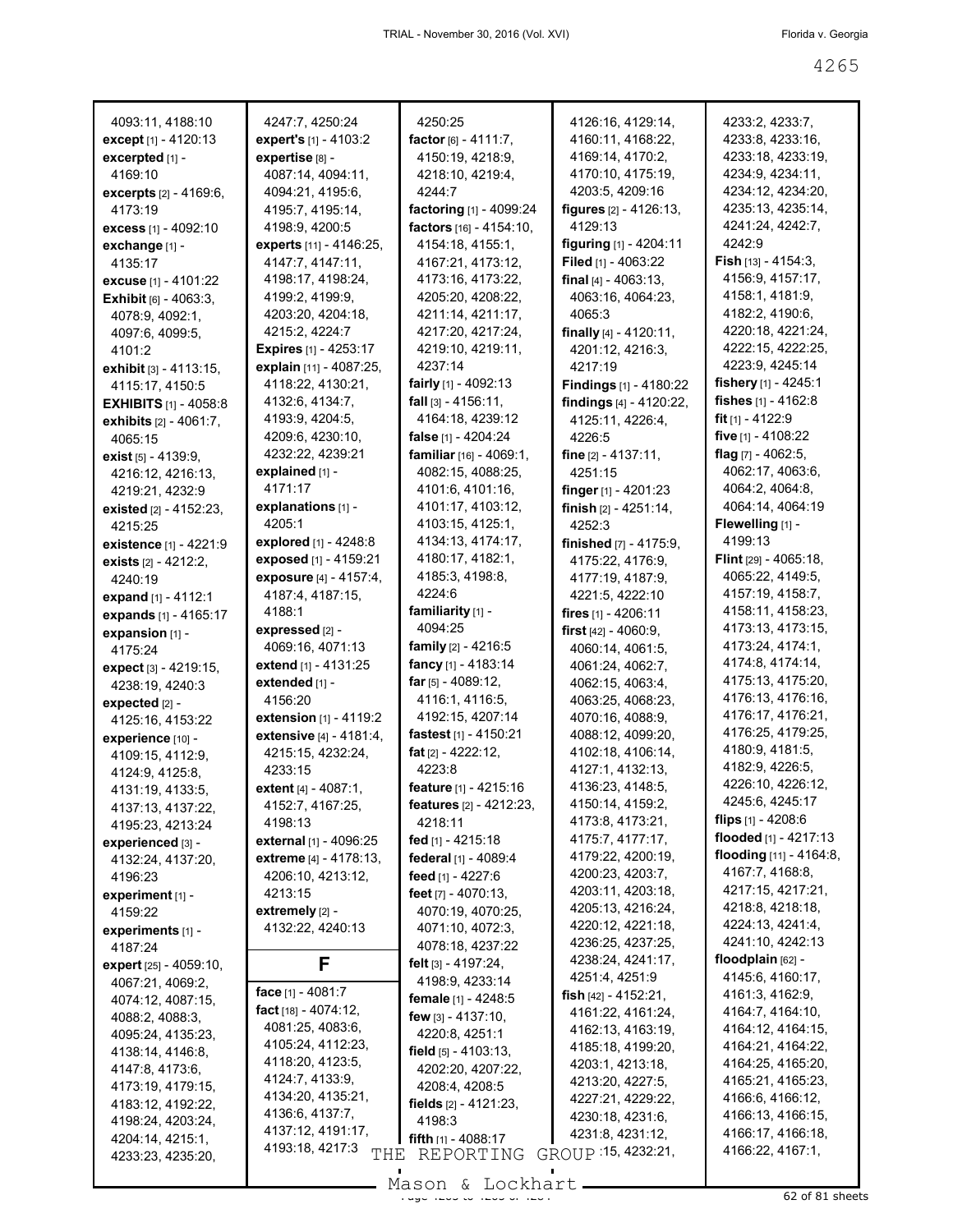| 4167:10, 4167:22,                      | 4123:3, 4126:6,                        | 4135:20                          | frames [2] - 4146:23,            | 4149:25                               |
|----------------------------------------|----------------------------------------|----------------------------------|----------------------------------|---------------------------------------|
| 4167:25, 4168:8,                       | 4129:19, 4129:21,                      | followed [1] - 4192:3            | 4147:2                           | <b>FX-922</b> [2] - 4058:15,          |
| 4168:9, 4168:14,                       | 4130:13, 4148:2,                       | following [3] - 4089:1,          | framework $[1]$ -                | 4084:12                               |
| 4168:23, 4169:17,                      | 4155:3, 4157:8,                        | 4191:23, 4228:10                 | 4205:25                          | <b>FX-923</b> [2] - 4058:16,          |
| 4169:23, 4169:25,                      | 4162:12, 4165:16,                      | food $[39] - 4184:10$ ,          | <b>Francisco</b> [1] - 4196:2    | 4114:1                                |
| 4170:5, 4171:6,                        | 4173:12, 4173:17,                      | 4185:13, 4199:19,                | <b>Franklin</b> $[2] - 4190:7$ , | $FX-935$ [2] - 4058:16,               |
| 4172:17, 4196:9,                       | 4173:23, 4174:3,                       | 4226:20, 4226:24,                | 4192:1                           | 4089:16                               |
| 4198:14, 4200:23,                      | 4174:7, 4178:2,                        | 4226:25, 4227:2,                 | frankly [1] - 4135:10            |                                       |
| 4205:14, 4205:22,<br>4209:21, 4211:18, | 4178:17, 4178:18,<br>4178:25, 4181:8,  | 4227:4, 4227:11,                 | Freeman [1] - 4136:13            | G                                     |
| 4216:12, 4216:18,                      | 4213:17, 4216:11,                      | 4227:15, 4227:20,                | frequency [1] -                  | Gage [5] - 4074:13,                   |
| 4216:20, 4216:23,                      | 4234:23, 4236:22,                      | 4227:25, 4228:8,                 | 4178:13                          | 4075:6, 4075:10,                      |
| 4217:3, 4217:25,                       | 4237:3, 4237:18,                       | 4228:14, 4228:15,                | frequently [3] -                 | 4077:23, 4134:19                      |
| 4218:8, 4218:19,                       | 4238:14, 4238:16,                      | 4229:12, 4229:13,                | 4181:11, 4181:13,                | gage [10] - 4098:21,                  |
| 4219:5, 4219:9,                        | 4239:18, 4239:23,                      | 4229:17, 4229:18,                | 4181:19                          | 4099:10, 4099:18,                     |
| 4219:18, 4219:19,                      | 4240:2, 4240:9,                        | 4229:19, 4229:21,                | fresh $[4] - 4141:20$ ,          | 4100:8, 4112:19,                      |
| 4220:2, 4224:5,                        | 4240:25, 4241:5,                       | 4230:2, 4230:17,                 | 4213:11, 4239:19,                | 4112:22, 4113:7,                      |
| 4241:1, 4241:7,                        | 4241:6, 4243:1                         | 4230:18, 4230:19,                | 4247:10                          | 4131:3, 4134:17,                      |
| 4241:17, 4242:14,                      | flowing $[1] - 4164:24$                | 4231:1, 4231:12,                 | freshwater [28] -                | 4206:25                               |
| 4242:18, 4243:3                        | flows [49] - 4067:24,                  | 4231:14, 4232:18,                | 4069:24, 4070:5,                 | gain [3] - 4190:20,                   |
|                                        |                                        | 4232:20, 4233:17,                | 4071:15, 4071:25,                | 4190:21, 4206:20                      |
| floodplains [2] -                      | 4069:5, 4069:9,                        | 4233:18, 4236:4,                 | 4073:3, 4073:11,                 | game [1] - 4059:7                     |
| 4199:18, 4201:10                       | 4070:12, 4071:3,                       | 4236:5, 4236:10,                 | 4074:5, 4077:6,                  | games [1] - 4249:25                   |
| <b>FLORIDA</b> [1] - 4057:3            | 4071:4, 4071:5,                        | 4236:11, 4236:14,                | 4077:9, 4077:11,                 | gathering [1] -                       |
| Florida [41] - 4057:17,                | 4071:22, 4073:3,                       | 4236:15, 4247:24                 | 4077:12, 4108:20,                | 4203:12                               |
| 4060:12, 4060:20,                      | 4073:7, 4073:11,                       | <b>footprint</b> $[1] - 4217:17$ | 4109:2, 4183:17,                 | Gators [1] - 4249:25                  |
| 4063:23, 4065:4,                       | 4073:14, 4074:5,                       | forage [1] - 4211:4              | 4183:20, 4183:25,                | general [7] - 4069:13,                |
| 4071:9, 4071:12,                       | 4074:9, 4074:13,                       | foraging [1] - 4159:25           | 4184:7, 4184:21,                 | 4083:3, 4083:8,                       |
| 4126:10, 4135:24,                      | 4075:16, 4077:13,                      | forced [1] - 4202:11             | 4186:1, 4186:6,                  | 4083:9, 4104:14,                      |
| 4138:14, 4141:15,                      | 4080:4, 4081:8,                        | forces [4] - 4104:14,            | 4190:3, 4190:16,                 | 4174:18, 4224:1                       |
| 4141:17, 4146:25,                      | 4083:4, 4120:13,                       | 4109:1, 4109:4,                  | 4193:14, 4194:12,                | generally [1] - 4122:9                |
| 4173:10, 4176:19,                      | 4127:3, 4127:4,                        | 4213:2                           | 4194:21, 4198:5,                 | generate [1] - 4093:9                 |
| 4177:1, 4190:6,                        | 4127:7, 4141:9,                        | foregoing [1] - 4253:4           | 4213:1, 4238:14                  | generated [2] -                       |
| 4192:4, 4196:13,                       | 4148:15, 4154:12,<br>4154:20, 4156:10, | forest [12] - 4145:7,            | Friday [3] - 4251:10,            | 4082:11, 4120:3                       |
| 4196:20, 4198:17,                      | 4156:17, 4156:25,                      | 4166:13, 4166:17,                | 4251:12, 4251:14                 | geo [1] - 4110:12                     |
| 4199:17, 4199:25,<br>4203:21, 4203:24, | 4157:7, 4164:18,                       | 4166:18, 4166:19,                | <b>front</b> $[3] - 4061:2$ ,    | geographic [1] -                      |
| 4214:4, 4216:20,                       | 4175:13, 4175:16,                      | 4167:1, 4167:23,                 | 4144:14, 4197:17                 | 4198:6                                |
| 4220:4, 4226:1,                        | 4176:4, 4176:25,                       | 4170:5, 4215:20,                 | full $[1]$ - 4156:13             | Geological [1] -                      |
| 4226:4, 4226:7,                        | 4177:8, 4178:14,                       | 4217:3, 4242:11                  | fumbling [1] - 4181:15           | 4168:5                                |
| 4226:9, 4226:11,                       | 4199:15, 4207:1,                       | forever [1] - 4213:2             | function [2] - 4235:10,          |                                       |
| 4233:5, 4233:24,                       | 4217:10, 4219:22,                      | <b>forget</b> $[1] - 4122:13$    | 4235:11                          | geomorphic [8] -<br>4105:15, 4105:16, |
| 4235:20, 4236:24,                      | 4224:14, 4228:20,                      | <b>form</b> $[1] - 4155:10$      | fundamentally [1] -              |                                       |
| 4237:11, 4237:21,                      | 4228:21, 4236:19,                      | formed [1] - 4206:21             | 4123:22                          | 4106:16, 4139:5,<br>4139:8, 4139:10,  |
| 4241:14, 4247:6                        | 4239:9                                 | forming [1] - 4174:19            | future [19] - 4085:25,           | 4139:11, 4139:14                      |
| Florida's $[14]$ -                     | flush $[2] - 4076:17$ ,                | formula [1] - 4134:12            | 4087:4, 4090:7,                  | geomorphology [7] -                   |
| 4060:16, 4069:2,                       | 4076:21                                | formulate [1] - 4124:3           | 4091:21, 4092:5,                 | 4103:13, 4103:22,                     |
| 4103:2, 4126:20,                       | focus $[15] - 4068:23$ ,               | <b>forth</b> $[1] - 4121:25$     | 4092:25, 4094:3,                 | 4104:8, 4109:20,                      |
| 4126:25, 4147:7,                       | 4075:20, 4079:5,                       | forward [5] - 4065:15,           | 4102:16, 4103:6,                 | 4110:7, 4110:12,                      |
| 4147:11, 4197:17,                      | 4091:1, 4096:4,                        | 4104:2, 4132:12,                 | 4119:3, 4131:9,                  | 4110:17                               |
| 4199:9, 4204:14,                       | 4110:2, 4114:14,                       | 4196:16, 4237:20                 | 4132:25, 4133:11,                | geophysical [1] -                     |
| 4204:17, 4215:2,                       | 4119:17, 4119:18,                      | foundational [1] -               | 4135:9, 4136:20,                 | 4094:15                               |
| 4220:6, 4224:7                         | 4124:18, 4124:22,                      | 4103:20                          | 4147:15, 4153:21,                | George [4] - 4106:21,                 |
| flounder $[1]$ - 4229:23               | 4124:23, 4155:15,                      | four [7] - 4071:4,               | 4163:24, 4219:16                 | 4106:25, 4107:7,                      |
| flow $[50] - 4069:14$ ,                | 4182:20, 4196:15                       | 4071:17, 4091:2,                 | <b>Future</b> $[1] - 4178:7$     | 4107:14                               |
| 4069:19, 4070:5,                       | focused [3] - 4210:12,                 | 4091:15, 4092:3,                 | <b>FX-339</b> [2] - 4058:14,     | <b>GEORGIA</b> [1] - 4057:6           |
| 4071:25, 4072:13,                      | 4211:6, 4245:20                        | 4119:20, 4120:2                  | 4088:9                           | Georgia [59] -                        |
| 4077:6, 4077:9,                        | <b>focusing</b> $[1] - 4183:13$        | <b>fraction</b> $[2] - 4078:4$ , | <b>FX-50</b> [3] - 4058:13,      | 4057:20, 4060:12,                     |
| 4077:17, 4080:6,                       | folks $[1] - 4122:12$                  | 4137:5                           | 4174:12, 4226:1                  | 4060:16, 4060:21,                     |
| 4081:15, 4082:5,                       | <b>follow</b> $[4] - 4060:22$ ,        | fragments [1] -                  | FX-51 $[3] - 4058:14,$           | 4063:24, 4064:23,                     |
| 4109:2, 4120:14,                       | 4061:4, 4076:19                        | 4137:10                          | 4179:6, 4226:1                   | 4065:15, 4066:7,                      |
|                                        | THE                                    | REPORTING                        | $GROUP$ 5 [2] - 4058:15,         |                                       |

Mason & Lockhart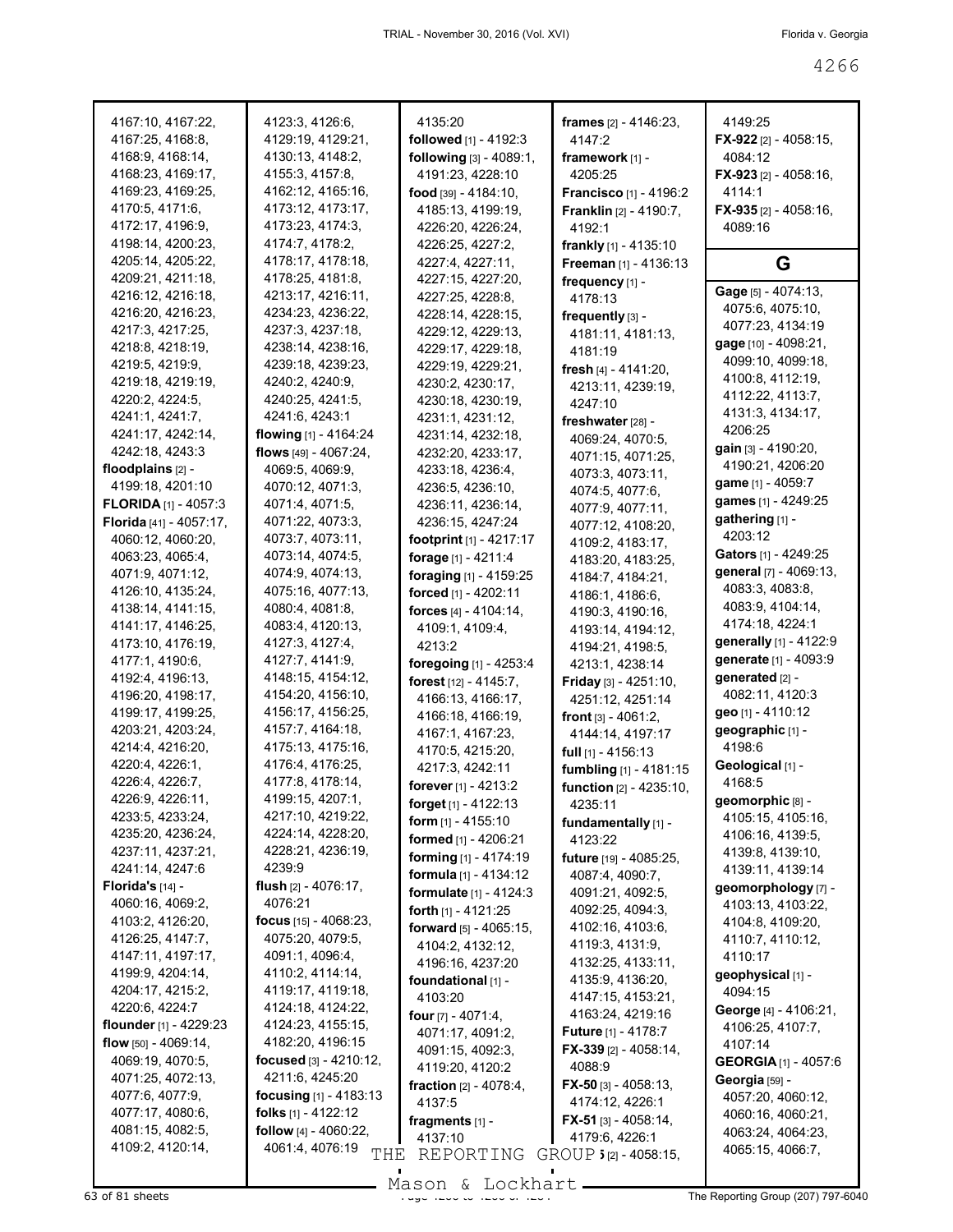| 4066:11, 4080:12,             | 4233:23, 4234:1,              | 4128:22, 4129:3,               | habitats [7] - 4149:12,          | 4077:22, 4077:25            |
|-------------------------------|-------------------------------|--------------------------------|----------------------------------|-----------------------------|
| 4080:16, 4080:21,             | 4235:19, 4235:25,             | 4129:7, 4129:13,               | 4164:22, 4165:1,                 | help [7] - 4066:19,         |
| 4080:25, 4082:17,             | 4240:14, 4247:22              | 4129:20, 4140:16,              | 4165:7, 4165:21,                 | 4097:5, 4144:4,             |
| 4082:24, 4086:11,             | Glibert's [1] - 4235:23       | 4141:10, 4237:25,              | 4181:10, 4217:17                 | 4168:25, 4199:11,           |
|                               |                               | 4238:5                         |                                  |                             |
| 4125:24, 4145:6,              | global [5] - 4086:10,         |                                | hand [13] - 4066:15,             | 4204:4, 4230:10             |
| 4145:17, 4148:20,             | 4086:15, 4089:6,              | Greenland [6] -                | 4067:3, 4076:2,                  | helped [1] - 4208:14        |
| 4149:4, 4150:1,               | 4091:9, 4092:14               | 4094:8, 4094:12,               | 4084:24, 4099:9,                 | helpful [3] - 4197:9,       |
| 4150:18, 4151:15,             | God $[2] - 4066:19$ ,         | 4094:15, 4094:21,              | 4107:2, 4143:25,                 | 4209:18, 4239:8             |
| 4153:17, 4153:22,             | 4144:4                        | 4094:23, 4133:17               | 4144:25, 4170:13,                | helpfully [1] - 4126:16     |
| 4154:14, 4154:21,             | <b>Golladay</b> [2] - 4179:8, | ground [1] - 4214:17           | 4178:6, 4238:1,                  | helps [1] - 4202:8          |
| 4172:25, 4173:9,              | 4179:13                       | ground-truth [1] -             | 4239:17, 4253:10                 | hereby [1] - 4253:3         |
| 4173:14, 4174:7,              |                               | 4214:17                        | handed $[6] - 4060:21$ ,         |                             |
| 4174:14, 4174:23,             | Government [1] -              |                                |                                  | Hicks [2] - 4179:8,         |
|                               | 4207:6                        | grow [4] - 4165:24,            | 4066:8, 4067:8,                  | 4179:13                     |
| 4174:25, 4175:2,              | government [2] -              | 4185:23, 4189:20,              | 4149:24, 4197:15,                | high $[8] - 4132:15$ ,      |
| 4175:12, 4176:14,             | 4089:4, 4233:6                | 4219:7                         | 4226:3                           | 4132:21, 4133:6,            |
| 4176:22, 4179:18,             | graph [4] - 4076:12,          | growing [1] - 4193:19          | handle [2] - 4060:4,             | 4134:2, 4157:1,             |
| 4180:14, 4182:5,              | 4115:1, 4118:23,              | Growth [1] - 4150:2            | 4217:21                          | 4185:24, 4187:16,           |
| 4182:7, 4183:12,              | 4132:6                        | growth [4] - 4157:1,           | handling [2] -                   | 4248:25                     |
| 4196:5, 4198:13,              | graphic [2] - 4128:14,        | 4160:1, 4179:1,                | 4059:24, 4066:13                 | higher [15] - 4070:5,       |
| 4198:18, 4199:25,             |                               |                                | happy $[2] - 4173:2$ ,           |                             |
| 4206:9, 4209:25,              | 4209:4                        | 4187:21                        |                                  | 4076:7, 4093:5,             |
|                               | graphics $[2] - 4141:3$       | guess [2] - 4089:8,            | 4225:9                           | 4127:15, 4132:21,           |
| 4217:11, 4217:14,             | graphs [1] - 4091:2           | 4109:21                        | hard $[2] - 4074:23$ ,           | 4133:25, 4134:2,            |
| 4226:10, 4226:12,             | grass [3] - 4184:7,           | guidance [1] - 4125:9          | 4211:24                          | 4156:16, 4157:8,            |
| 4237:16, 4242:19,             | 4190:15, 4190:16              | guide [2] - 4119:23,           | harm $[21] - 4148:7$ ,           | 4189:14, 4189:15,           |
| 4242:23, 4245:14,             | $gray$ [2] - 4091:10,         | 4227:13                        | 4148:11, 4151:11,                | 4189:17, 4189:19,           |
| 4247:5                        | 4092:10                       | guidelines [2] -               | 4151:24, 4156:24,                | 4222:19, 4229:13            |
| Georgia's [41] -              |                               | 4181:24, 4182:1                | 4165:1, 4196:8,                  |                             |
| 4086:8, 4120:6,               | gray-shaded [1] -             |                                |                                  | highest [3] - 4123:11,      |
| 4145:11, 4145:21,             | 4091:10                       | Gulf [21] - 4103:7,            | 4203:25, 4204:1,                 | 4132:22, 4133:4             |
|                               | grazers [1] - 4232:9          | 4103:10, 4108:12,              | 4234:24, 4235:6,                 | highlight [1] - 4076:3      |
| 4146:1, 4146:8,               | great [3] - 4073:17,          | 4109:6, 4109:8,                | 4235:9, 4235:16,                 | highlighted [2] -           |
| 4148:13, 4149:17,             | 4220:1, 4252:7                | 4122:22, 4124:9,               | 4241:18, 4242:16,                | 4107:7, 4115:22             |
| 4150:25, 4151:9,              | greater [4] - 4079:2,         | 4131:22, 4139:6,               | 4242:17, 4242:21,                | historical [8] - 4177:9,    |
| 4151:19, 4151:25,             | 4094:7, 4123:6,               | 4153:18, 4159:12,              | 4242:25, 4244:15,                | 4206:2, 4206:3,             |
| 4152:16, 4153:2,              | 4141:24                       | 4160:19, 4161:5,               | 4247:13                          | 4206:19, 4206:22,           |
| 4154:17, 4155:4,              |                               | 4161:25, 4195:21,              | harmed [4] - 4234:21,            | 4207:25, 4208:21,           |
| 4155:5, 4164:5,               | greatest [1] - 4121:9         |                                | 4234:23, 4235:15,                |                             |
| 4168:13, 4172:2,              | green [4] - 4062:17,          | 4195:24, 4213:24,              |                                  | 4212:10                     |
| 4172:7, 4172:12,              | 4115:23, 4116:8,              | 4220:17, 4220:23,              | 4241:15                          | historically [2] -          |
|                               | 4231:21                       | 4221:23, 4246:22               | harmful $[2] - 4164:21$ ,        | 4208:22, 4211:16            |
| 4172:24, 4182:22,             | Greenblatt [27] -             | GX-1131 [2] - 4058:18,         | 4166:11                          | history [3] - 4154:21,      |
| 4196:11, 4198:23,             | 4069:1, 4069:8,               | 4063:18                        | <b>harms</b> $[1] - 4196:22$     | 4206:18, 4246:12            |
| 4199:2, 4201:3,               | 4069:12, 4071:23,             | $GX-1254$ [4] - 4058:19,       | Harvard [1] - 4251:20            | hold [2] - 4154:9.          |
| 4201:9, 4204:1,               | 4072:23, 4073:6,              | 4191:12, 4191:20,              | hash $[1] - 4251:1$              | 4238:23                     |
| 4204:5, 4205:15,              | 4082:15, 4083:23,             | 4192:6                         | Havens [1] - 4250:21             | holding [2] - 4154:25,      |
| 4205:17, 4217:9,              |                               | $GX-683$ [3] - 4058:17,        | head $[1] - 4246:13$             |                             |
| 4219:4, 4220:21,              | 4084:1, 4111:17,              |                                |                                  | 4218:14                     |
| 4241:15, 4243:10,             | 4111:21, 4112:6,              | 4063:25, 4064:19               | <b>heads</b> $[1] - 4229:3$      | <b>home</b> $[1] - 4246:13$ |
| 4245:6, 4247:9,               | 4121:16, 4124:24,             | $GX-754$ [2] - 4058:18,        | health $[1] - 4227:15$           | honey $[5] - 4167:16$ ,     |
| 4247:12                       | 4125:2, 4125:6,               | 4063:2                         | <b>hear</b> $[3] - 4106:23$ ,    | 4167:20, 4170:6,            |
|                               | 4126:5, 4126:24,              |                                | 4210:18, 4233:2                  | 4216:4, 4216:5              |
| <b>GIS</b> [1] - 4198:6       | 4130:12, 4135:7,              | H                              | heard $[6] - 4103:18$ ,          | Honor [40] - 4059:5,        |
| given [11] - 4079:25,         | 4135:23, 4136:3,              |                                | 4121:15, 4199:3,                 | 4060:6, 4060:12,            |
| 4109:10, 4126:9,              | 4136:17, 4137:23,             | Habitat [1] - 4174:14          | 4210:7, 4212:5,                  | 4061:5, 4061:10,            |
| 4138:1, 4209:25,              | 4138:13, 4138:19,             | <b>habitat</b> [16] - 4166:16, | 4217:2                           | 4061:21, 4062:10,           |
| 4210:1, 4220:6,               | 4238:2                        | 4167:2, 4167:3,                |                                  |                             |
| 4220:20, 4221:10,             |                               | 4167:12, 4175:16,              | <b>HEARING</b> $[1]$ -           | 4062:21, 4063:10,           |
| 4247:6, 4250:25               | Greenblatt's $[21]$ -         | 4176:12, 4177:8,               | 4057:10                          | 4064:5, 4064:12,            |
| glaciers [2] - 4094:8,        | 4071:5, 4072:2,               | 4177:23, 4178:3,               | <b>hearing</b> $[2] - 4066:17$ , | 4064:17, 4064:22,           |
| 4094:18                       | 4083:11, 4083:13,             |                                | 4144:2                           | 4065:2, 4065:7,             |
|                               | 4125:4, 4125:12,              | 4179:1, 4184:5,                | heart $[1] - 4216:4$             | 4065:9, 4066:9,             |
| <b>glibert</b> $[1]$ - 4236:8 | 4125:19, 4125:20,             | 4184:15, 4184:17,              | held $[3] - 4057:11$ ,           | 4066:10, 4067:2,            |
| Glibert [9] - 4199:18,        | 4125:22, 4126:10,             | 4185:15, 4221:1,               | 4154:18, 4154:22                 | 4067:14, 4074:21,           |
| 4215:3, 4227:8,               | 4126:13, 4127:2 THE           | REPORTING                      | GROUP - 4077:18,                 | 4100:12, 4117:5,            |
|                               |                               |                                |                                  |                             |
|                               |                               | $M2$ con f. Iochbart           |                                  |                             |

Mason & Lockhart 11, 1998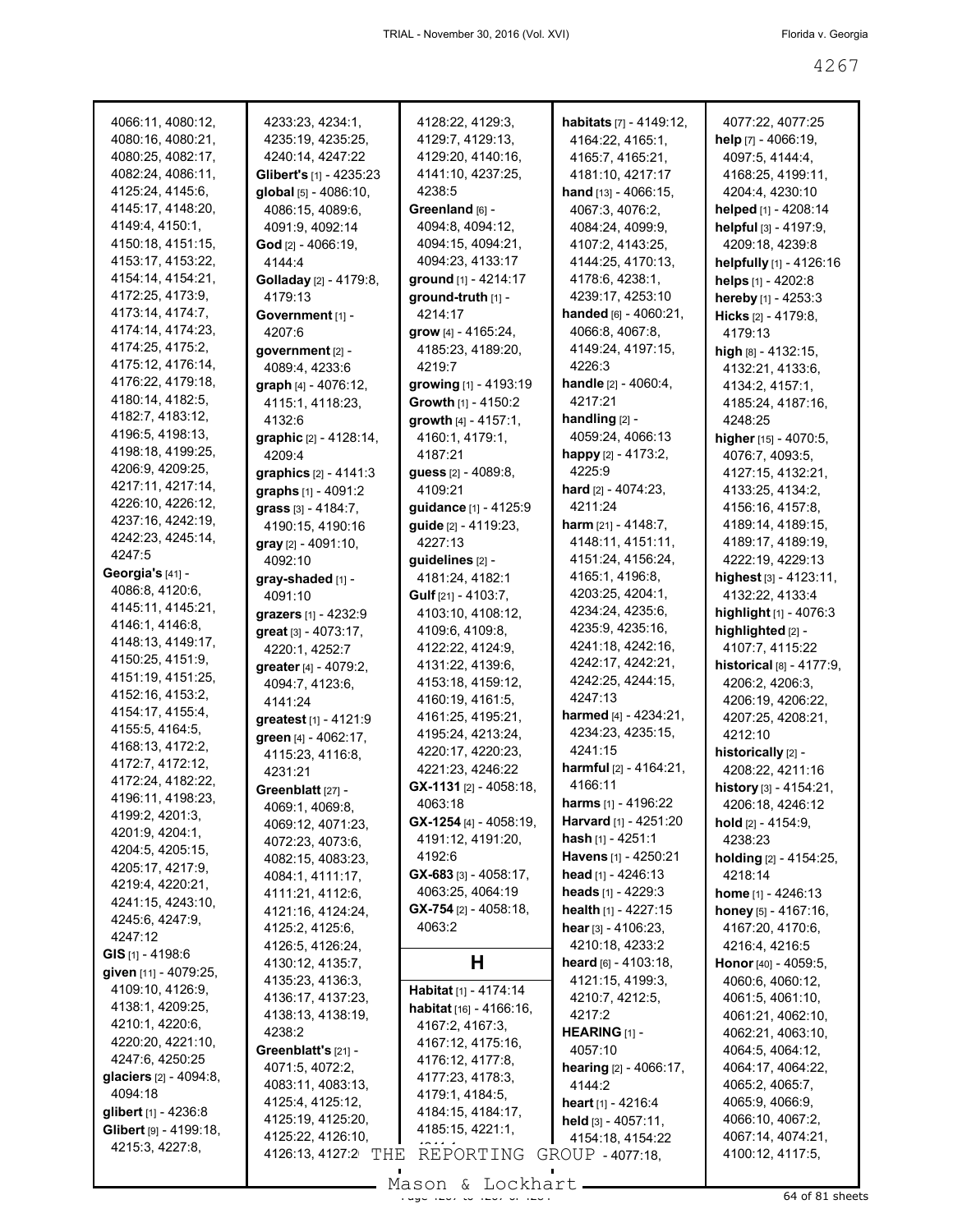| 4117:11, 4142:24,            | 4094:21, 4094:23,          | 4206:15, 4211:7,        | incorporated [1] -             | indicates [2] - 4079:2,         |
|------------------------------|----------------------------|-------------------------|--------------------------------|---------------------------------|
| 4143:3, 4143:16,             | 4133:17, 4133:20,          | 4214:13, 4215:1,        | 4155:15                        | 4169:23                         |
| 4144:24, 4209:3,             | 4142:15, 4213:11           | 4215:6, 4217:21,        | incorrect [1] - 4137:23        | indicator [2] - 4167:4,         |
| 4225:6, 4225:18,             | Ichawaynochaway [1]        | 4218:10, 4219:11,       | increase [17] - 4073:7,        | 4167:7                          |
| 4230:8, 4243:8,              | - 4176:13                  | 4225:1, 4225:5,         | 4073:11, 4073:14,              | indirectly [1] -                |
| 4245:25, 4249:6,             | idea [1] - 4127:8          | 4230:24, 4231:1,        | 4109:9, 4136:16,               | 4090:10                         |
| 4249:8, 4250:17,             | identified [1] - 4188:8    | 4231:8, 4233:14,        | 4142:1, 4145:11,               | individual [9] -                |
| 4250:19, 4251:16,            | identify [5] - 4158:9,     | 4247:21                 | 4145:15, 4150:21,              | 4123:4, 4123:5,                 |
| 4252:11                      | 4161:7, 4202:2,            | imposed [1] - 4102:22   | 4151:2, 4152:1,                | 4177:15, 4195:9,                |
| hopefully [1] -              | 4202:14, 4249:17           | impression [2] -        | 4172:10, 4175:11,              | 4195:10, 4198:25,               |
| 4187:13                      | identifying [2] -          | 4203:23, 4215:4         | 4190:11, 4191:9,               | 4199:24, 4245:2                 |
| Hornberger [1] -             | 4158:21, 4175:24           | IN [1] - 4253:10        | 4192:19, 4241:5                | industrial [1] -                |
| 4199:14                      | image [2] - 4113:21,       | in-between [1] -        | increased [19] -               | 4163:20                         |
| hosts $[2] - 4161:22$ ,      | 4114:4                     | 4212:25                 | 4069:23, 4085:21,              | <b>inflow</b> $[2] - 4071:15$ , |
| 4161:24                      | immediate [1] -            | in-stream [1] - 4179:1  | 4086:16, 4103:9,               | 4072:17                         |
| <b>hourly</b> $[1] - 4100:3$ | 4156:10                    | In-stream [1] -         | 4108:11, 4108:16,              | inflows [1] - 4069:24           |
| hours [1] - 4225:8           | immediately [1] -          | 4174:13                 | 4120:13, 4123:3,               | influence [12] -                |
| <b>Huang</b> $[1] - 4136:13$ | 4115:1                     | incentives [1] -        | 4126:6, 4129:21,               | 4077:25, 4147:5,                |
| Hudson [2] - 4195:25,        | impact [27] - 4061:11,     | 4249:18                 | 4132:1, 4133:18,               | 4147:23, 4152:25,               |
| 4229:8                       | 4069:4, 4069:8,            | inch [2] - 4095:25,     | 4137:18, 4150:18,              | 4168:16, 4172:21,               |
| huge [1] - 4246:14           | 4074:5, 4130:18,           | 4097:8                  | 4171:10, 4172:14,              | 4196:10, 4201:9,                |
| hundred [1] - 4089:10        | 4131:9, 4135:8,            | inches [12] - 4086:2,   | 4178:12, 4178:13,              | 4205:17, 4215:22,               |
| hundreds [2] -               | 4136:19, 4145:21,          | 4086:5, 4092:7,         | 4187:20                        | 4218:21, 4247:11                |
| 4207:23, 4212:13             | 4145:25, 4148:15,          | 4092:20, 4095:7,        | increases [5] -                | influenced [9] -                |
| Hurricane [5] -              | 4151:8, 4153:7,            | 4095:22, 4096:18,       | 4069:18, 4118:16,              | 4077:6, 4077:8,                 |
| 4191:2, 4191:6,              | 4153:18, 4155:12,          | 4097:21, 4098:14,       | 4132:12, 4137:25,              | 4077:17, 4167:20,               |
| 4191:23, 4210:19,            | 4164:5, 4166:11,           | 4099:16, 4102:1,        | 4165:16                        | 4208:22, 4209:20,               |
| 4228:11                      | 4168:12, 4172:12,          | 4105:20                 | increasing [7] -               | 4211:10, 4219:5,                |
| hurricane [1] -              | 4172:16, 4175:15,          | include [15] - 4072:16, | 4138:4, 4149:18,               | 4220:1                          |
| 4193:22                      | 4211:16, 4211:21,          | 4083:7, 4083:14,        | 4180:1, 4191:1,                | influences [6] -                |
| hurricanes [4] -             | 4240:15, 4240:25,          | 4097:25, 4104:23,       | 4193:20, 4223:10,              | 4152:6, 4152:10,                |
| 4210:16, 4210:18,            | 4241:7, 4241:8             | 4108:2, 4118:23,        | 4231:20                        | 4154:13, 4211:19,               |
| 4211:20, 4212:18             | impacted [3] -             | 4133:19, 4146:11,       | incremental [14] -             | 4211:23, 4213:10                |
| hydrodynamic [9] -           | 4077:12, 4152:17,          | 4148:4, 4169:20,        | 4071:15, 4145:11,              | influencing [3] -               |
| 4084:2, 4084:3,              | 4153:3                     | 4176:17, 4185:9,        | 4145:15, 4146:15,              | 4205:21, 4217:20,               |
| 4084:5, 4085:9,              | impactful [1] - 4082:1     | 4190:9, 4198:4          | 4146:20, 4147:12,              | 4244.7                          |
| 4119:24, 4122:25,            | impacting [1] -            | included [23] -         | 4148:14, 4152:1,               | inform $[2] - 4197:2$ ,         |
| 4123:13, 4124:11,            | 4173:13                    | 4060:17, 4063:5,        | 4153:16, 4217:14,              | 4245:22                         |
| 4124:20                      | impacts [9] - 4149:4,      | 4063:16, 4065:5,        | 4217:15, 4218:21,              | information [30] -              |
| Hydrodynamic [1] -           | 4149:8, 4150:24,           | 4072:6, 4072:8,         | 4247:10, 4247:11               | 4147:4, 4148:22,                |
| 4084:13                      | 4151:14, 4163:19,          | 4073:24, 4074:12,       | increments $[1]$ -             | 4152:8, 4183:4,                 |
| hydrodynamics [1] -          | 4165:7, 4172:24,           | 4094:16, 4108:3,        | 4072:13                        | 4197:1, 4197:8,                 |
| 4059:11                      | 4174:7, 4177:3             | 4112:23, 4115:10,       | $incumbent$ $[1]$ -            | 4198:6, 4200:20,                |
| hydrological [8] -           | impaired [2] - 4203:1,     | 4116:12, 4125:23,       | 4161:7                         | 4203:16, 4204:3,                |
| 4146:7, 4206:2,              | 4236:17                    | 4126:3, 4155:3,         | indeed [5] - 4085:12,          | 4207:5, 4207:8,                 |
| 4206:4, 4206:20,             | impeachment [1] -          | 4158:8, 4168:22,        | 4097:10, 4131:4,               | 4207:11, 4207:13,               |
| 4206:22, 4207:21,            | 4087:20                    | 4169:5, 4170:18,        | 4217:5, 4222:5                 | 4207:14, 4207:20,               |
| 4207:25, 4208:21             | <b>import</b> [1] - 4245:4 | 4173:5, 4188:22,        | independent [2] -              | 4207:24, 4214:14,               |
| hydrology [1] - 4197:9       | importance [1] -           | 4188:23                 | 4080:5, 4094:22                | 4223:4, 4227:19,                |
| hypotheses [1] -             | 4085:8                     | includes $[4]$ -        | independently [1] -            | 4227:23, 4228:1,                |
| 4236:12                      | important [33] -           | 4079:13, 4114:4,        | 4147:22                        | 4233:16, 4233:22,               |
| hypothetical [2] -           | 4160:1, 4167:2,            | 4170:12, 4191:25        | <b>INDEX</b> $[1]$ - 4058:1    | 4234:1, 4234:3,                 |
| 4067:23, 4166:7              | 4184:2, 4184:8,            | including $[10]$ -      | <b>indicate</b> [10] - 4063:6, | 4234:4, 4235:2,                 |
| hypothetically [1] -         | 4184:9, 4184:17,           | 4122:13, 4154:13,       | 4068:15, 4078:24,              | 4245:21                         |
| 4166:3                       | 4184:18, 4187:16,          | 4155:5, 4166:12,        | 4140:17, 4221:6,               | inherits [1] - 4134:16          |
|                              | 4187:23, 4193:23,          | 4184:12, 4211:14,       | 4221:22, 4223:7,               | inland $[1] - 4131:25$          |
|                              | 4197:24, 4199:23,          | 4220:21, 4221:12,       | 4223:19, 4242:21,              | inlet $[7] - 4104:16$ ,         |
|                              | 4200:14, 4201:24,          | 4232:21, 4236:23        | 4244:4                         | 4105:5, 4105:25,                |
| ice $[9] - 4094:8$ ,         | 4202:15, 4203:22,          | incomplete [1] -        | indicated [1] -                | 4135:7, 4135:15,                |
| 4094:12, 4094:15,            | 4205:21, 4206:4<br>THE     | REPORTING               | GROUP <sup>23</sup>            | 4135:20, 4135:25                |
|                              |                            |                         |                                |                                 |

Mason & Lockhart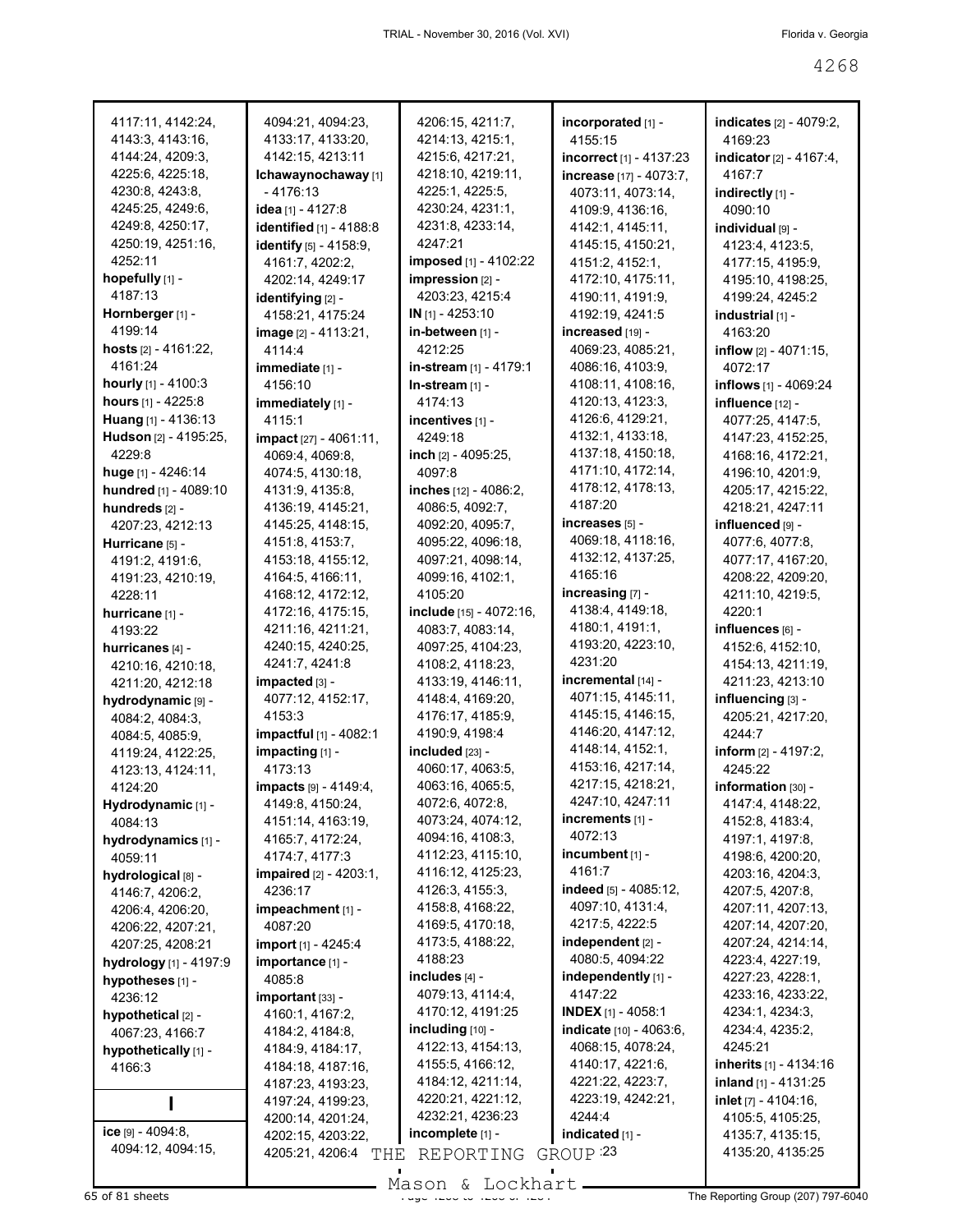| inlets [11] - 4104:15,           |                                  |                                |                                  |                                 |
|----------------------------------|----------------------------------|--------------------------------|----------------------------------|---------------------------------|
|                                  | 4166:22, 4167:25,                | isolating [1] - 4154:24        | 4240:21                          | 4227:3, 4241:24                 |
| 4105:4, 4105:9,                  | 4168:10, 4168:14,                | issue [1] - 4161:8             | kinds [5] - 4192:23,             | largely [4] - 4194:7,           |
| 4105:12, 4105:21,                | 4168:23, 4169:17,                | <b>issues</b> [4] - 4198:22,   | 4212:16, 4231:14,                | 4219:14, 4224:19,               |
| 4105:24, 4108:12,                | 4169:23, 4171:3,                 | 4203:14, 4245:10,              | 4232:4, 4245:22                  | 4237:19                         |
| 4108:15, 4109:12,                | 4171:6, 4176:12,                 | 4251:2                         | knowledge [5] -                  | larger [3] - 4101:25,           |
| 4135:13, 4139:13                 | 4177:8, 4217:25,                 | italics [1] - 4160:10          | 4089:8, 4109:14,                 | 4119:14, 4123:10                |
| Input [1] - 4084:14              | 4219:5                           | itself [2] - 4219:12,          | 4135:11, 4138:13,                | last [10] - 4066:24,            |
|                                  | invertebrates [1] -              |                                | 4198:11                          |                                 |
| input [1] - 4069:23              | 4203:3                           | 4245:15                        |                                  | 4113:14, 4144:9,                |
| inputs [1] - 4079:25             |                                  |                                | knowledgeable [2] -              | 4156:3, 4187:3,                 |
| insofar [1] - 4173:7             | Investigation [1] -              | J                              | 4142:14, 4215:11                 | 4209:21, 4220:11,               |
| inspection [1] -                 | 4062:24                          | <b>JAMIE</b> [1] - 4057:17     | known [7] - 4195:8,              | 4221:3, 4221:19,                |
| 4119:5                           | investigations [1] -             |                                | 4206:19, 4208:3,                 | 4225:22                         |
| instances [2] -                  | 4085:10                          | <b>Jenkins</b> [2] - 4199:19,  | 4215:18, 4231:13,                | lastly [1] - 4162:22            |
| 4111:7, 4204:23                  | invite [8] - 4075:1,             | 4215:3                         | 4231:22, 4233:11                 | late [5] - 4167:24,             |
| instead $[3] - 4136.5$ ,         | 4075:25, 4089:19,                | jeopardize [1] -               | knows [1] - 4248:16              | 4168:15, 4170:1,                |
| 4180:7, 4192:18                  | 4090:17, 4101:9,                 | 4220:22                        |                                  | 4171:13, 4171:22                |
| insult [1] - 4187:13             | 4106:13, 4106:20,                | <b>Joint</b> [1] - 4101:2      | L                                | Lawsuit [1] - 4063:22           |
| intensity [1] - 4177:13          | 4113:11                          | Jones [2] - 4174:22,           |                                  | lawsuit [1] - 4064:10           |
| intent [1] - 4091:23             | involve [2] - 4197:7,            | 4179:10                        | lab [1] - 4121:25                | layers [1] - 4226:25            |
|                                  | 4201:7                           | <b>JOSHUA</b> [1] - 4057:23    | Lab [1] - $4246:25$              | laying [1] - 4209:22            |
| intentionally [1] -              | involved [5] - 4109:15,          | journal [1] - 4063:14          | labeled [1] - 4071:18            |                                 |
| 4119:11                          |                                  | judge [2] - 4194:6,            | Laboratory [1] -                 | layperson [3] -                 |
| interesting [5] -                | 4121:24, 4134:12,                | 4229:14                        | 4233.6                           | 4124:13, 4124:14,               |
| 4215:17, 4230:23,                | 4173:9, 4239:18                  |                                | lack [1] - 4135:10               | 4124:21                         |
| 4232:14, 4246:12                 | involvement [1] -                | July [1] - 4127:15             |                                  | lays [1] - 4210:13              |
| interestingly [1] -              | 4196:18                          | jumping [2] - 4202:8,          | LANCASTER [47] -                 | leads [2] - 4070:5,             |
| 4203:6                           | involves $[3] - 4134:14$ ,       | 4204:10                        | 4057:11, 4059:2,                 | 4142:16                         |
| interests [1] - 4250:4           | 4224:19, 4224:23                 | June [2] - 4063:14,            | 4059:6, 4059:22,                 | learn $[1] - 4247:2$            |
| Intergovernmental [1]            | <b>IPCC</b> [17] - 4088:20,      | 4253:17                        | 4060:5, 4060:25,                 | least $[8] - 4085:22$ ,         |
| $-4088:21$                       | 4088:25, 4089:9,                 | juvenile [4] - 4159:6,         | 4061:15, 4061:19,                | 4123:19, 4161:3,                |
| internal [1] - 4189:1            | 4089:11, 4090:4,                 | 4159:12, 4159:20,              | 4062:8, 4062:19,                 | 4172:17, 4179:13,               |
|                                  | 4090:8, 4090:12,                 | 4160:2                         | 4067:5, 4067:15,                 | 4204:3, 4215:25,                |
| international [1] -              | 4090:18, 4092:4,                 | $JX-168$ [3] - 4058:12,        | 4100:13, 4117:6,                 | 4217:10                         |
| 4122:2                           |                                  |                                |                                  |                                 |
|                                  |                                  |                                | 4117:12, 4142:23,                |                                 |
| internationally [1] -            | 4092:13, 4093:5,                 | 4159:1, 4220:4                 | 4142:25, 4143:7,                 | leave [3] - 4224:5,             |
| 4089:21                          | 4093:13, 4133:11,                | $JX-21$ [3] - 4058:10,         |                                  | 4242:1, 4251:6                  |
| interpret [1] - 4142:7           | 4133:13, 4133:22,                | 4180:9, 4226:2                 | 4143:17, 4143:21,                | left $[7] - 4107:2$ ,           |
| interpretation [3] -             | 4142:17                          | JX-32 [2] - 4058:10,           | 4195:2, 4209:8,                  | 4116:5, 4129:18,                |
| 4068:14, 4116:25,                | IPCC's [4] - 4088:17,            | 4186:21                        | 4225:12, 4225:19,                | 4225:9, 4230:22,                |
| 4127:22                          | 4089:12, 4091:9,                 | JX-61 $[1]$ - 4058:11          | 4230:11, 4243:6,                 | 4237:10, 4238:1                 |
| Interpretation [1] -             | 4141:23                          | $JX-72$ [2] - 4058:11,         | 4246:1, 4246:4,                  | left-hand [2] - 4107:2,         |
|                                  | Irrigation [3] -                 | 4155:20                        | 4246:7, 4246:16,                 | 4238:1                          |
| 4160:10                          | 4062:14, 4065:22,                |                                | 4247:4, 4247:17,                 |                                 |
| <b>interval</b> $[2] - 4116:1$ , | 4150:1                           |                                | 4248:3, 4248:15,                 | Leitman [3] - 4058:3,           |
| 4116:6                           | irrigation [19] -                | K.                             | 4248:18, 4248:20,                | 4059:9, 4063:1                  |
| intervals [3] - 4115:5,          |                                  | Karen [1] - 4066:12            | 4249:4, 4249:7,                  | Leitman's $[4]$ -               |
| 4115:23, 4116:9                  | 4065:18, 4065:24,                | <b>KAREN [1] - 4057:21</b>     | 4249:9, 4249:12,                 | 4061:6, 4063:3,                 |
| <b>intolerant</b> $[1] - 4249:1$ | 4066:2, 4125:24,                 | keep [2] - 4184:24,            | 4249:22, 4250:5,                 | 4063:11, 4065:4                 |
| intricately [1] - 4162:9         | 4148:20, 4149:4,                 | 4209:9                         | 4250:9, 4250:12,                 | <b>lengthy</b> [1] - 4169:7     |
| intriguing [1] - 4248:6          | 4150:18, 4151:2,                 | <b>Ken</b> [2] - 4186:17,      | 4251:17, 4251:21,                | LEOPOLD $[17]$ -                |
| $introduce [1] -$                | 4172:22, 4175:12,                | 4186:21                        | 4252:2                           | 4057:18, 4067:14,               |
| 4060:10                          | 4175:25, 4178:18,                |                                | $land_{[5]} - 4094:18,$          | 4067:17, 4074:17,               |
| $introduced$ [2] -               | 4180:2, 4181:5,                  | kept [1] - 4155:2              |                                  | 4074:22, 4076:3,                |
| 4131:20, 4243:21                 | 4181:14, 4181:18,                | keyed [1] - 4129:6             | 4131:19, 4142:16,                | 4076:5, 4087:22,                |
| inundated $[4]$ -                | 4181:20, 4182:7,                 | kid [1] - 4207:18              | 4151:14, 4212:25                 | 4090:23, 4090:25,               |
|                                  | 4237:13                          | Kiker [1] - 4063:1             | land-based [1] -                 | 4100:12, 4100:15,               |
| 4167:12, 4169:25,                | <b>Island</b> $[1] - 4105:11$    | <b>kill</b> $[1]$ - 4188:2     | 4094:18                          | 4100:16, 4117:4,                |
| 4177:24, 4178:4                  | island $[1]$ - 4138:23           | <b>kind</b> $[12] - 4123:14$ , | landings $[1] - 4211.2$          | 4139:2, 4142:22,                |
| Inundation $[1]$ -               | <b>islands</b> $[6] - 4108:23$ , | 4185:2, 4195:9,                | language [4] - 4115:9,           | 4143:11                         |
| 4177:18                          | 4110:13, 4137:16,                | 4197:11, 4201:25,              | 4162:19, 4163:3,                 | <b>Leopold</b> $[3] - 4118:6$ , |
| inundation [19] -                | 4138:2, 4138:8,                  | 4204:4, 4207:9,                | 4163:5                           |                                 |
| 4160:17, 4161:4,                 | 4138:16                          | 4207:10, 4215:14,              | Lanier [1] - 4216:5              | 4134:4, 4134:7                  |
| 4164:6, 4164:8,                  |                                  |                                |                                  | <b>less</b> $[10] - 4069:18$ ,  |
| 4165:17, 4166:6,                 | <b>isolate</b> [1] - 4154:8      | THE REPORTING                  | GROUP 31-4210:20,<br>18,4213.10, | 4127:14, 4127:21,               |

Mason & Lockhart 11, 1998 of 81 sheets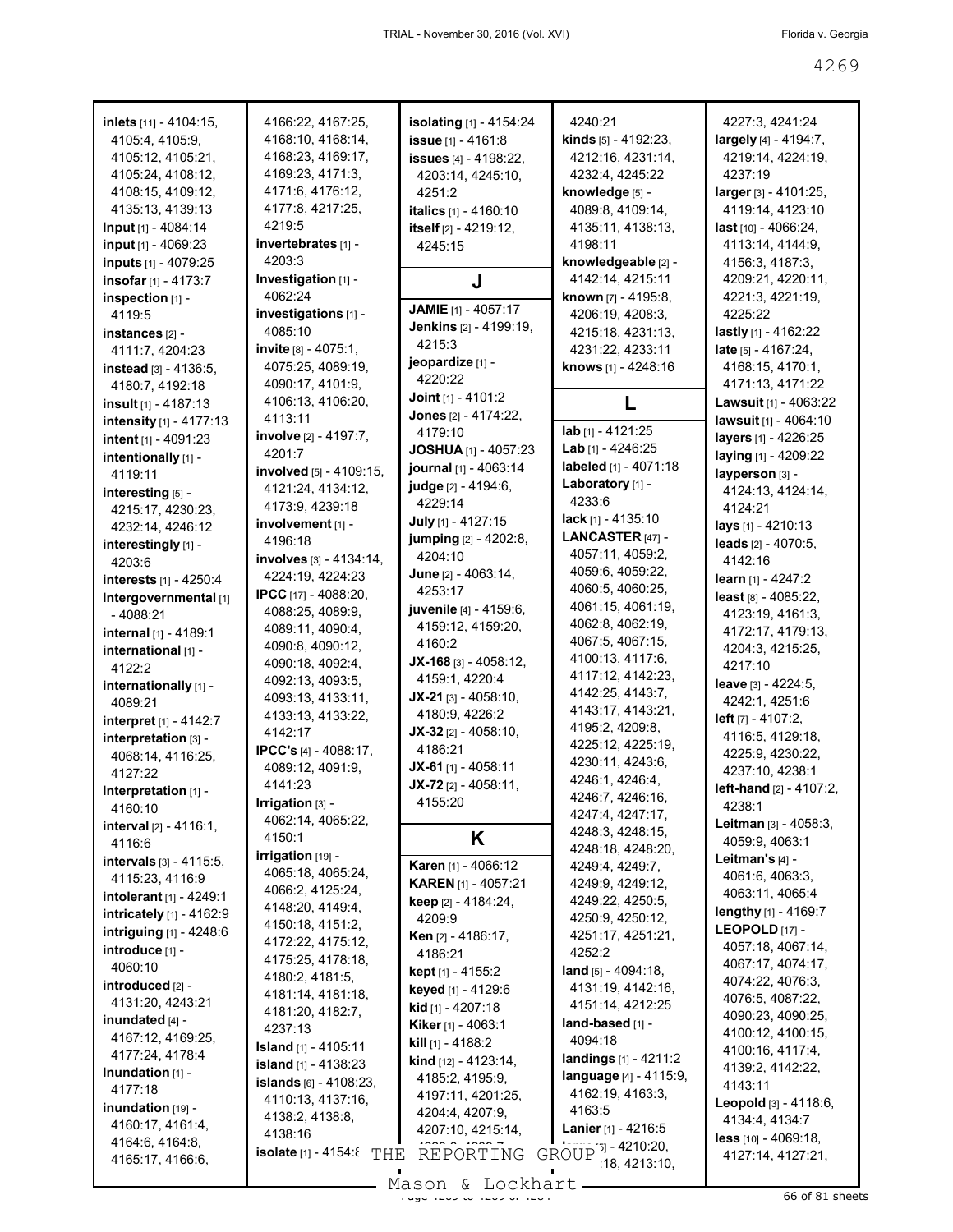| 4128:13, 4130:3,                      | 4131:9, 4132:13,                 | 4235:13                      | 4244:21, 4247:2,                     | 4164:18, 4171:24,                        |
|---------------------------------------|----------------------------------|------------------------------|--------------------------------------|------------------------------------------|
| 4156:25, 4167:11,                     | 4138:4, 4164:18,                 | $local$ [1] - 4122:22        | 4248:1                               | 4173:12, 4173:16,                        |
| 4181:13, 4219:8,                      | 4176:2, 4196:21,                 | location [4] - 4108:25,      | looked [47] - 4073:2,                | 4173:23, 4174:3,                         |
| 4236:12                               | 4229:13, 4229:18,                | 4109:9, 4109:10,             | 4077:1, 4098:16,                     | 4178:14, 4181:8,                         |
| Lettenmaier $[1]$ -                   | 4232:18, 4236:4,                 | 4188:24                      | 4101:18, 4129:2,                     | 4211:2, 4228:21,                         |
| 4199:15                               | 4236:5, 4236:11                  | locations [7] -              | 4131:6, 4145:11,                     | 4236:18, 4238:16,                        |
| <b>letter</b> $[6] - 4062:18$ ,       | <b>lied</b> [1] - 4199:11        | 4077:11, 4079:24,            | 4147:18, 4147:19,                    | 4239:9                                   |
| 4064:3, 4064:9,                       | life $[1] - 4248:11$             | 4079:25, 4123:4,             | 4147:22, 4151:3,                     | lower $[15] - 4076:11$ ,                 |
| 4064:15, 4064:20,                     | light $[1]$ - 4137:5             | 4123:5, 4233:5,              | 4151:23, 4152:6,                     | 4076:13, 4076:16,                        |
| 4064:25                               | likely [5] - 4091:9,             | 4238:12                      | 4152:13, 4152:19,                    | 4076:21, 4083:2,                         |
| level [92] - 4068:18,                 | 4132:24, 4133:3,                 | <b>logging</b> [1] - 4210:11 | 4162:19, 4168:16,                    | 4105:24, 4128:17,                        |
| 4068:22, 4085:16,                     | 4136:7, 4136:8                   | logic [1] - 4202:7           | 4168:17, 4172:19,                    | 4141:19, 4141:21,                        |
| 4085:18, 4085:21,                     | likewise [1] - 4110:18           | logistical [1] - 4251:1      | 4183:1, 4186:13,                     | 4157:8, 4159:13,                         |
| 4085:24, 4086:1,                      | $\lim$ it [5] - 4128:17,         | long-term [8] -              | 4199:8, 4199:18,                     | 4159:25, 4227:11,                        |
| 4086:9, 4086:12,                      | 4134:1, 4245:16,                 | 4099:23, 4100:2,             | 4199:20, 4201:9,                     | 4227:15, 4228:20                         |
| 4086:16, 4086:25,                     | 4245:17, 4248:1                  | 4100:7, 4134:14,             | 4205:14, 4206:24,                    | <b>Lower</b> $[7] - 4173:13$ ,           |
| 4088:3, 4090:3,                       | $limitations 11 -$               | 4134:20, 4166:25,            | 4207:11, 4207:15,                    | 4173:14, 4173:24,                        |
| 4090:7, 4091:9,                       | 4194:5                           | 4207:25, 4227:24             | 4207:18, 4207:24,                    | 4174:14, 4175:13,                        |
| 4091:21, 4092:5,                      | $limited$ $[2] - 4147:12$ ,      | long-winded [1] -            | 4217:16, 4224:12,                    | 4175:20, 4181:5                          |
| 4092:25, 4093:13,                     | 4151:25                          | 4251:23                      | 4224:16, 4225:4,                     | lunch $[1] - 4143.5$                     |
| 4094:7, 4095:7,                       | <b>limiting</b> $[1] - 4245:6$   | longer-term [1] -            | 4234:3, 4235:11,                     |                                          |
| 4095:12, 4095:22,                     | limits [1] - 4121:14             | 4211:23                      | 4235:14, 4236:25,                    | M                                        |
| 4096:18, 4098:8,                      | line [19] - 4063:5,              | look [78] - $4080:24$ ,      | 4237:18, 4238:24,                    |                                          |
| 4098:22, 4099:10,                     | 4087:9, 4087:10,                 | 4084:23, 4087:21,            | 4239:1, 4239:25,                     | magnitude [2] -                          |
| 4099:15, 4099:17,                     |                                  | 4087:23, 4099:8,             | 4240:25, 4247:20                     | 4140:18, 4239:4                          |
| 4101:4, 4101:13,                      | 4087:12, 4091:11,                |                              | looking [37] - 4093:7,               | Maine [13] - 4057:13,                    |
| 4102:11, 4102:15,                     | 4097:8, 4107:14,                 | 4117:16, 4117:18,            | 4119:22, 4140:25,                    | 4057:15, 4195:24,                        |
| 4102:19, 4102:21,                     | 4110:4, 4162:7,                  | 4117:20, 4119:12,            | 4146:23, 4147:1,                     | 4203:6, 4203:8,                          |
| 4102:25, 4103:5,                      | 4169:13, 4169:20,                | 4120:10, 4120:19,            | 4170:22, 4171:5,                     | 4203:9, 4203:14,                         |
| 4103:7, 4103:8,                       | 4169:22, 4170:22,                | 4124:16, 4124:17,            | 4175:10, 4175:15,                    | 4206:8, 4246:18,                         |
| 4104:21, 4104:24,                     | 4170:24, 4171:17,                | 4125:19, 4126:8,             | 4175:17, 4176:1,                     | 4246:20, 4246:21,                        |
| 4105:19, 4106:7,                      | 4171:24, 4172:2,                 | 4128:4, 4129:17,             | 4176:11, 4176:18,                    | 4246:22, 4253:3                          |
| 4108:15, 4108:25,                     | 4192:12                          | 4137:7, 4145:24,             | 4177:3, 4186:10,                     | <b>maintain</b> $[1]$ - 4214:2           |
| 4109:2, 4109:6,                       | linear [1] - 4119:2              | 4149:7, 4149:8,              | 4186:12, 4191:13,                    | maintained [4] -                         |
| 4109:8, 4112:12,                      | lines [7] - 4063:8,              | 4149:11, 4151:6,             | 4191:21, 4198:25,                    | 4112:20, 4112:21,                        |
| 4113:9, 4113:16,                      | 4087:8, 4087:21,                 | 4152:10, 4155:8,             | 4211:8, 4212:15,                     | 4207:6, 4241:14                          |
|                                       | 4087:23, 4106:21,                | 4155:17, 4156:3,             | 4218:13, 4218:14,                    | major [4] - 4210:18,                     |
| 4116:15, 4116:18,<br>4117:2, 4117:17, | 4106:24, 4110:2                  | 4158:3, 4158:25,             | 4218:21, 4219:15,                    | 4212:8, 4213:6,                          |
| 4117:19, 4118:8,                      | linked [1] - 4167:24             | 4162:2, 4162:17,             |                                      | 4217:20                                  |
|                                       | Lipcius [3] - 4248:19,           | 4163:7, 4171:2,              | 4222:8, 4224:20,<br>4224:23, 4226:9, | majority [1] - 4136:24                   |
| 4119:2, 4119:16,                      | 4250:24, 4251:5                  | 4171:19, 4172:16,            | 4227:18, 4233:4,                     | male [1] - 4248:4                        |
| 4121:6, 4130:5,                       | $list_{[1]} - 4224:2$            | 4175:6, 4175:7,              |                                      | mammals [3] -                            |
| 4130:16, 4130:18,                     | listed [3] - 4084:20,            | 4178:6, 4179:21,             | 4233:19, 4237:25,                    | 4185:14, 4185:16,                        |
| 4130:22, 4131:1,                      | 4156:4, 4198:1                   | 4182:24, 4183:2,             | 4239:6, 4242:16,                     | 4231:15                                  |
| 4131:4, 4131:8,                       | <b>listing</b> $[2] - 4163:12$ , | 4190:24, 4192:6,             | 4243:23, 4247:22                     | man [2] - 4151:19,                       |
| 4131:20, 4132:14,                     | 4211:3                           | 4196:7, 4197:10,             | <b>looks</b> $[5] - 4174:7$ ,        | 4243:16                                  |
| 4132:18, 4132:20,                     | literally [1] - 4210:20          | 4197:14, 4198:16,            | 4216:2, 4223:21,                     | $man$ -made $[2]$ -                      |
| 4133:1, 4133:11,                      | literature [21] -                | 4200:7, 4200:16,             | 4237:23                              | 4151:19, 4243:16                         |
| 4134:6, 4134:25,                      | 4087:2, 4094:25,                 | 4200:19, 4201:25,            | $loss$ [2] - 4190:19,                |                                          |
| 4135:8, 4136:5,                       | 4095:2, 4131:16,                 | 4205:1, 4206:17,             | 4196:24                              | managed [1] - 4245:1<br>management [2] - |
| 4136:16, 4136:19,                     | 4131:17, 4133:21,                | 4207:8, 4208:16,             | losses [2] - 4211:2,                 |                                          |
| 4137:17, 4138:3,                      | 4142:7, 4142:10,                 | 4208:21, 4209:18,            | 4228:9                               | 4163:24, 4219:22                         |
| 4138:17, 4140:10,                     | 4142:15, 4142:20,                | 4212:12, 4213:5,             | Louisiana [2] -                      | Management [1] -                         |
| 4141:24, 4142:7,                      | 4142:21, 4159:16,                | 4213:22, 4214:13,            | 4109:16, 4131:19                     | 4063:15                                  |
| 4142:9, 4142:18,                      | 4174:1, 4174:2,                  | 4217:19, 4220:3,             | low [26] - 4073:7,                   | managers [1] - 4158:9                    |
| 4164:11, 4171:3,                      | 4174:6, 4199:21,                 | 4220:11, 4221:2,             | 4073:13, 4074:8,                     | manatees $[2]$ -                         |
| 4227:4, 4229:18                       | 4200:2, 4207:17,                 | 4221:18, 4225:5,             | 4074:13, 4075:16,                    | 4184:13, 4185:17                         |
| <b>levels</b> $[21] - 4076:11$ ,      | 4217:1, 4217:2,                  | 4227:11, 4227:17,            | 4082:5, 4119:3,                      | manner [1] - 4200:15                     |
| 4076:17, 4076:21,                     | 4223:25                          | 4227:22, 4229:3,             | 4120:14, 4132:14,                    | manuscript [1] -                         |
| 4079:19, 4079:23,                     | live [4] - 4059:16,              | 4234:1, 4234:2,              | 4132:19, 4133:7,                     | 4062:24                                  |
| 4082:22, 4092:14,                     | 4153:10, 4229:2<br>THE           | REPORTING                    | GROUP 15, 4157:2,                    | map [3] - 4078:24,                       |
| 4108:12, 4112:4,                      |                                  |                              |                                      |                                          |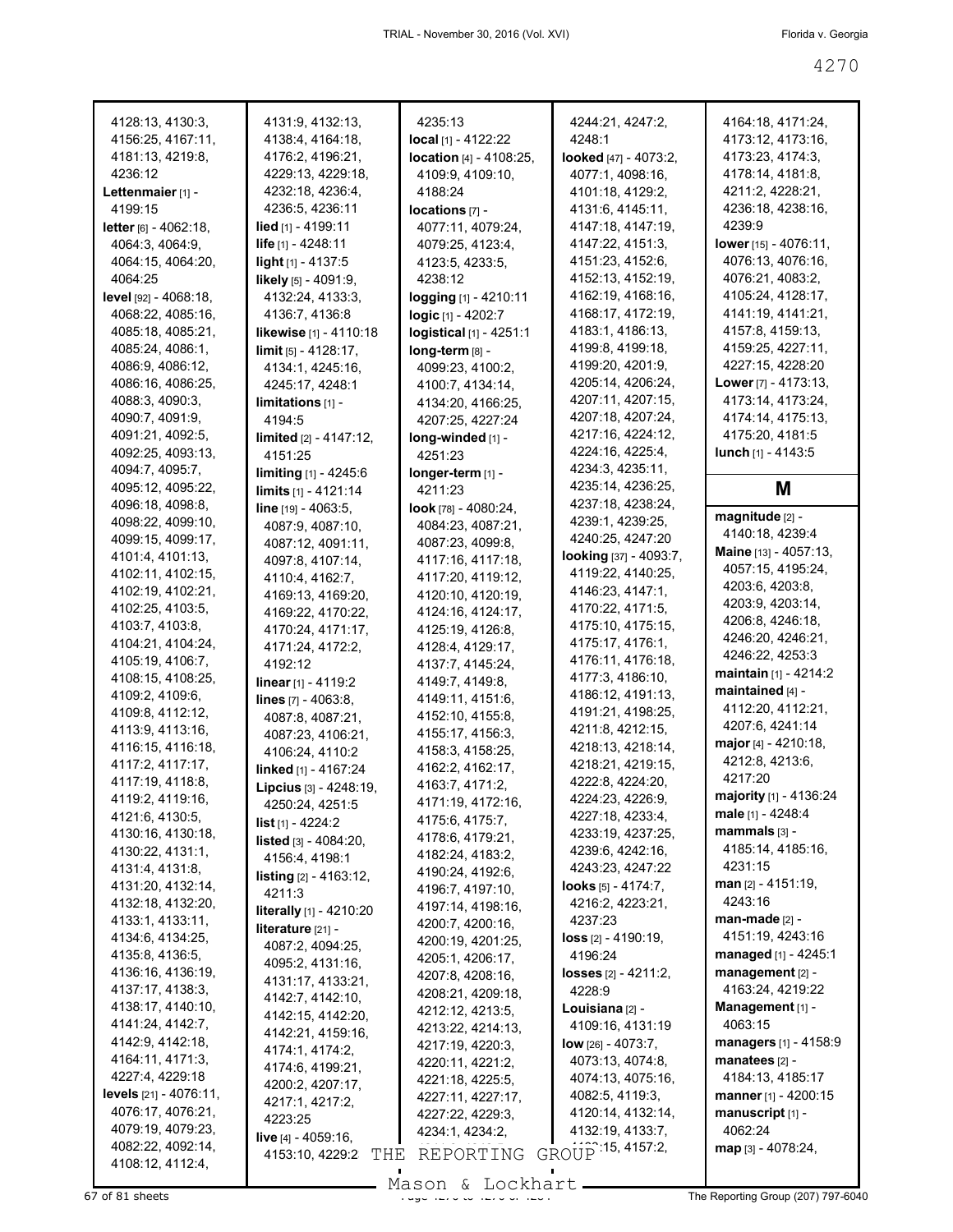| 4127:20, 4129:12                              | 4120:1, 4130:17,                      | 4121:24                        | 4092:18, 4102:5,                    | minutes $[1] - 4225:8$                 |
|-----------------------------------------------|---------------------------------------|--------------------------------|-------------------------------------|----------------------------------------|
| mapped [2] - 4190:15,                         | 4144:16, 4165:5,                      | measurements [2] -             | 4124:1, 4125:5,                     | misrepresent [1] -                     |
| 4193:10                                       | 4196:4, 4200:4,                       | 4100:3, 4218:17                | 4130:25                             | 4119:11                                |
| maps [10] - 4126:19,                          | 4202:5, 4206:6,                       | measures [4] -                 | Mexico [6] - 4103:7,                | miss $[1] - 4123:20$                   |
| 4126:24, 4128:23,                             | 4234:19                               | 4072:10, 4082:3,               | 4108:13, 4109:6,                    | missed [1] - 4070:16                   |
| 4129:2, 4129:6,                               | <b>matters</b> $[1] - 4195:12$        | 4125:25, 4163:18               | 4139:6, 4195:21,                    | misstating $[1]$ -                     |
| 4129:13, 4129:17,                             | <b>MATTHEW</b> $[1]$ -                | median [1] - 4099:9            | 4213:24                             | 4100:10                                |
| 4129:20, 4140:16,                             | 4057:18                               | medical [2] - 4202:18,         | micro $[1] - 4149:12$               | <b>mistake</b> [2] - 4123:20,          |
| 4140:21                                       | McAnally [56] -                       | 4202:22                        | microhabitats [1] -                 | 4183:21                                |
| marine [3] - 4186:1,                          | 4058:4, 4059:10,                      | melt [2] - 4213:11             | 4149.9                              | <b>mistaken</b> [1] - 4119:9           |
| 4195:14, 4198:5                               | 4066:11, 4067:1,                      | melting [8] - 4094:12,         | microphone $[2]$ -                  | mistaking [1] -                        |
| marked [12] - 4062:17,                        | 4067:8, 4067:18,                      | 4094:15, 4094:17,              | 4066:22, 4144:7                     | 4094:13                                |
| 4063:2, 4063:18,                              | 4067:21, 4069:22,                     | 4094:21, 4094:23,              | microscope [1] -                    | misunderstanding [1]                   |
| 4063:24, 4064:2,                              | 4071:8, 4072:23,                      | 4133:17, 4133:20,              | 4231:23                             | - 4094:14                              |
| 4064:8, 4064:19,                              | 4073:18, 4076:8,                      | 4142:16                        | <b>Mid</b> [4] - 4106:21,           | $mix$ [1] - 4108:20                    |
| 4149:25, 4150:9,                              | 4076:16, 4077:24,                     | members [1] -                  | 4106:24, 4107:7,                    | mixing [1] - 4213:25                   |
| 4174:11, 4179:6,                              | 4078:7, 4079:17,                      | 4197:22                        | 4107:14                             | mode $[1] - 4105:17$                   |
| 4180:8                                        | 4080:18, 4082:22,                     | Menhaden [1] -                 | Mid-Bay [4] - 4106:21,              | model [40] - 4068:7,                   |
| marshalled [1] -                              | 4084:10, 4085:14,                     | 4231:12                        | 4106:24, 4107:7,                    | 4068:8, 4068:11,                       |
| 4204:4                                        | 4086:9, 4086:20,                      | mention [1] - 4224:11          | 4107:14                             | 4068:13, 4070:23,                      |
| Mason [4] - 4057:14,                          | 4087:5, 4087:24,<br>4088:10, 4088:20, | mentioned [11] -               | middle [3] - 4092:20,               | 4071:14, 4079:23,                      |
| 4253:2, 4253:15,<br>4253:15                   | 4089:3, 4091:6,                       | 4060:7, 4091:14,               | 4227:1, 4230:17                     | 4080:2, 4081:9,                        |
|                                               | 4091:25, 4092:2,                      | 4146:4, 4152:5,                | $mid$ [18] - 4065:13,               | 4082:6, 4082:8,                        |
| mass $[1] - 4121:20$<br>massive [1] - 4137:15 | 4092:9, 4092:24,                      | 4198:2, 4205:9,                | 4155:7, 4155:10,<br>4157:5, 4157:6, | 4082:9, 4083:14,                       |
| <b>MASTER [47] -</b>                          | 4093:24, 4096:16,                     | 4212:17, 4214:3,               | 4188:14, 4203:3,                    | 4084:2, 4084:3,                        |
| 4057:11, 4059:2,                              | 4097:2, 4098:20,                      | 4219:24, 4235:25,<br>4243:21   | 4205:2, 4209:18,                    | 4084:5, 4084:7,                        |
| 4059:6, 4059:22,                              | 4100:17, 4102:10,                     | Menzie [32] - 4058:6,          | 4211:9, 4214:12,                    | 4086:1, 4102:11,                       |
| 4060:5, 4060:25,                              | 4103:12, 4106:9,                      | 4059:13, 4143:23,              | 4217:8, 4222:16,                    | 4102:18, 4104:19,<br>4104:22, 4104:25, |
| 4061:15, 4061:19,                             | 4106:14, 4112:11,                     | 4144:10, 4144:14,              | 4222:21, 4224:21,                   | 4105:14, 4106:4,                       |
| 4062:8, 4062:19,                              | 4113:21, 4114:20,                     | 4144:22, 4145:4,               | 4225:10, 4236:12                    | 4106:5, 4106:7,                        |
| 4067:5, 4067:15,                              | 4114:21, 4116:20,                     | 4166:3, 4195:5,                | migrated [1] - 4138:8               | 4108:5, 4111:3,                        |
| 4100:13, 4117:6,                              | 4117:16, 4119:22,                     | 4196:25, 4197:4,               | migration $[2] - 4138:2$ ,          | 4111:5, 4120:24,                       |
| 4117:12, 4142:23,                             | 4126:12, 4129:17,                     | 4197:21, 4208:20,              | 4138:16                             | 4121:7, 4124:6,                        |
| 4142:25, 4143:7,                              | 4134:4, 4135:6,                       | 4209:5, 4209:14,               | mike [1] - 4209:12                  | 4125:12, 4127:6,                       |
| 4143:17, 4143:21,                             | 4139:3, 4140:8,                       | 4211:13, 4214:3,               | millimeters [19] -                  | 4139:11, 4140:2,                       |
| 4195:2, 4209:8,                               | 4141:22, 4199:4                       | 4223:20, 4225:6,               | 4097:16, 4097:17,                   | 4140:7, 4140:11                        |
| 4225:12, 4225:19,                             | McAnally's [1] -                      | 4225:22, 4226:18,              | 4097:19, 4097:22,                   | modeled [12] - 4070:8,                 |
| 4230:11, 4243:6,                              | 4074:19                               | 4230:9, 4232:15,               | 4098:10, 4098:13,                   | 4071:17, 4071:22,                      |
| 4246:1, 4246:4,                               | McCARTAN [1] -                        | 4233:23, 4234:18,              | 4098:17, 4098:23,                   | 4080:11, 4080:13,                      |
| 4246:7, 4246:16,                              | 4057:21                               | 4237:7, 4238:19,               | 4099:11, 4100:19,                   | 4102:24, 4126:24,                      |
| 4247:4, 4247:17,                              | mean [14] - 4091:9,                   | 4240:6, 4241:12,               | 4101:14, 4111:14,                   | 4127:8, 4139:15,                       |
| 4248:3, 4248:15,                              | 4097:1, 4103:7,                       | 4243:10, 4243:14               | 4113:17, 4113:18,                   | 4146:3, 4147:3,                        |
| 4248:18, 4248:20,                             | 4109:6, 4113:9,                       | Menzie's [1] - 4247:9          | 4118:11, 4118:15,                   | 4238:2                                 |
| 4249:4, 4249:7,                               | 4114:16, 4115:2,                      | <b>MERKI</b> [1] - 4057:22     | 4119:8, 4119:13,                    | modeling [38] -                        |
| 4249:9, 4249:12,                              | 4134:24, 4145:15,<br>4161:17, 4164:8, | met $[4] - 4181:10$ ,          | 4119:14                             | 4068:7, 4077:15,                       |
| 4249:22, 4250:5,                              | 4165:10, 4189:5,                      | 4181:12, 4181:13,              | mind $[1]$ - 4210:10                | 4095:3, 4117:17,                       |
| 4250:9, 4250:12,<br>4251:17, 4251:21,         | 4234:11                               | 4181:19                        | mine [3] - 4128:18,                 | 4117:18, 4119:17,                      |
| 4252:2                                        | meaning $[2]$ -                       | meteorological [1] -           | 4135:2, 4141:11                     | 4119:24, 4120:23,                      |
| material [5] - 4104:6,                        | 4121:16, 4149:13                      | 4208:8                         | minimize $[2]$ -                    | 4122:25, 4123:13,                      |
| 4203:22, 4205:12,                             | meaningful [1] -                      | meters [3] - 4086:2.           | 4163:24, 4163:25                    | 4123:14, 4123:16,                      |
| 4244:14, 4244:24                              | 4242:6                                | 4092:6, 4092:20                | minimum $[6] - 4177.8$ ,            | 4123:17, 4124:12,<br>4124:20, 4124:24, |
| materials [1] - 4212:5                        | <b>means</b> $[8] - 4065:23$          | method [3] - 4123:22,          | 4177:21, 4178:2,                    | 4125:15, 4127:4,                       |
| <b>math</b> $[1]$ - 4098:4                    | 4066:1, 4103:6,                       | 4133:10, 4204:10               | 4178:17, 4178:18,                   | 4128:8, 4135:24,                       |
| mathematical [2] -                            | 4127:14, 4156:14,                     | methodologies [1] -<br>4125:11 | 4178:24<br>minor [4] - 4148:15,     | 4136:4, 4138:15,                       |
| 4068:14, 4097:5                               | 4161:17, 4164:23,                     | methodology [1] -              | 4205:18, 4240:15,                   | 4140:16, 4142:3,                       |
| matter $[14] - 4057:10$ ,                     | 4222:1                                | 4198:1                         | 4247:11                             | 4145:19, 4145:23,                      |
| 4067:9, 4069:13,                              | measured [1] - 4075:9                 | methods [7] -                  | minus $[1] - 4121:13$               | 4146:7, 4146:17,                       |
| 4083:8, 4083:9,                               | measurement [1]<br>THE                | REPORTING                      | GROUP $\bullet$ [1] - 4114:8        | 4147:14, 4148:4,                       |
|                                               |                                       |                                |                                     |                                        |
|                                               |                                       | $Mason$ , Lockhart             |                                     |                                        |

Mason & Lockhart (2008) 68 of 81 sheets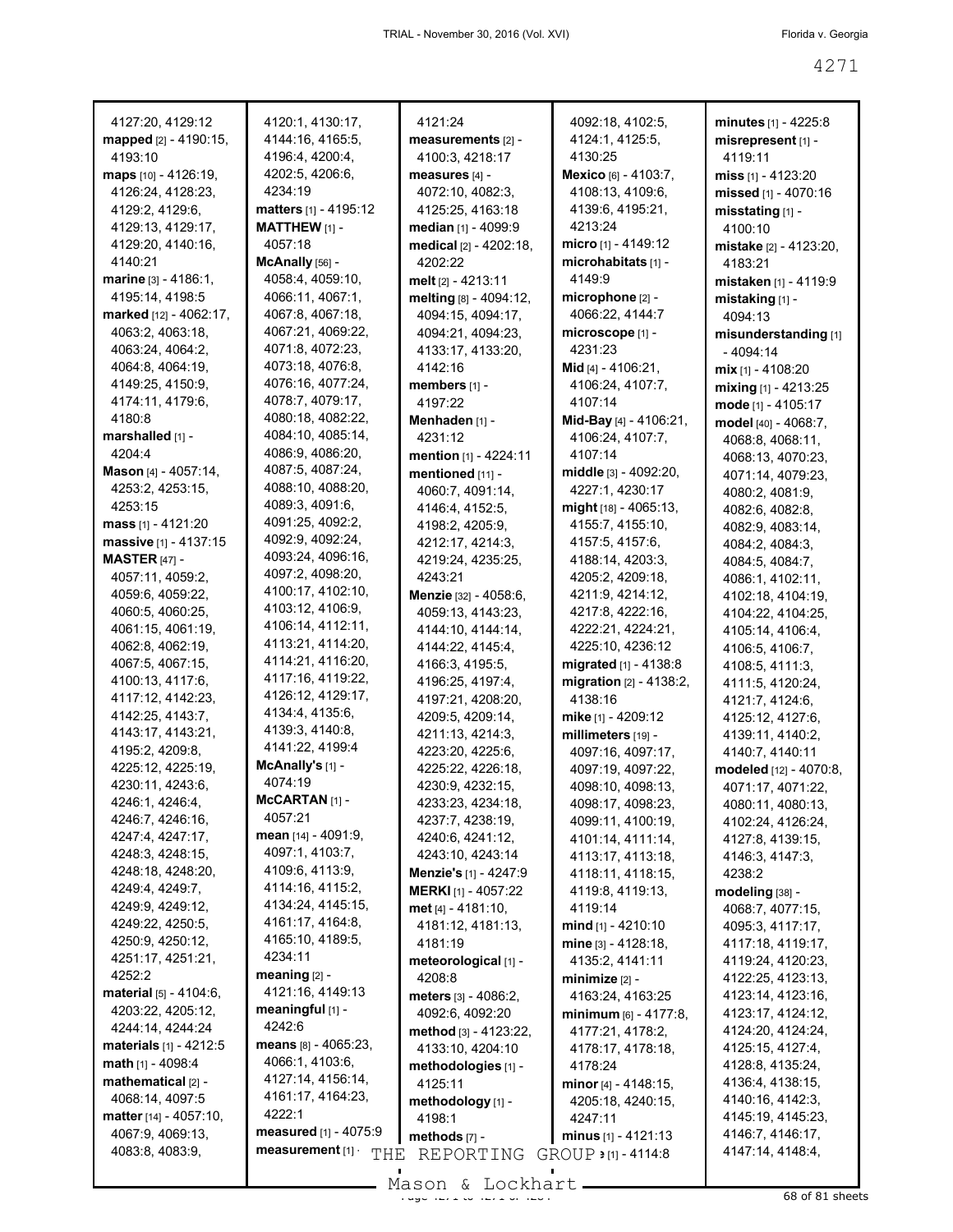| 4148:24, 4151:22,       | 4231:9, 4238:12                  | 4221:9, 4221:10,               | neglect [1] - 4123:14                  | notes [1] - 4253:5          |
|-------------------------|----------------------------------|--------------------------------|----------------------------------------|-----------------------------|
| 4152:4, 4198:6,         | move [14] - 4059:12,             | 4222:12, 4222:15               | negligible [3] -                       | nothing [4] - 4066:19,      |
| 4199:3, 4201:8,         | 4085:15, 4088:7,                 | mussels $[9] - 4156:4,$        | 4121:5, 4153:18,                       | 4144:4, 4244:13,            |
| 4238:6                  | 4102:9, 4104:2,                  | 4156:16, 4156:18,              | 4153:23                                | 4252:8                      |
| Models [1] - 4084:14    | 4137:16, 4163:2,                 | 4157:3, 4162:4,                | net [4] - 4063:19,                     | <b>notice</b> [1] - 4181:21 |
| models [4] - 4068:17,   | 4200:17, 4201:2,                 | 4162:17, 4173:13,              | 4161:11, 4190:10,                      | noticeable [2] -            |
| 4146:4, 4146:6,         | 4206:1, 4209:6,                  | 4174:5, 4221:7                 | 4190:21                                | 4109:17, 4239:15            |
| 4152:5                  | 4225:23, 4232:17,                | $must$ [3] - 4092:15,          | never $[3] - 4076:10,$                 | noticed [2] - 4173:8,       |
| moderate [1] - 4206:9   | 4232:19                          | 4204:1, 4204:21                | 4080:8, 4138:8                         | 4216:8                      |
| moderated [1] -         | moved $[1] - 4208:17$            |                                | nevertheless [1] -                     | November [1] -              |
| 4077:21                 | movement [1] -                   | N                              | 4224:19                                | 4057:13                     |
| moment [8] - 4079:16,   | 4138:23                          |                                | new [5] - 4085:15,                     | Number [1] - 4058:9         |
| 4085:2, 4089:18,        | moving [4] - 4076:25,            | name [9] - 4060:7,             | 4102:9, 4122:5,                        | number [25] - 4062:2,       |
| 4093:23, 4126:1,        | 4095:6, 4108:5,                  | 4066:23, 4066:24,              | 4143.6, 4222:22                        | 4066:1, 4089:1,             |
| 4190:24, 4213:6,        | 4205:23                          | 4066:25, 4144:8,               | <b>Newton</b> [1] - 4174:22            | 4099:12, 4099:13,           |
| 4219:25                 | MR [40] - 4059:5,                | 4144:9, 4144:10,               |                                        |                             |
|                         | 4059:7, 4059:23,                 | 4185:2, 4229:1                 | $next$ [16] - 4061:10,                 | 4099:24, 4102:2,            |
| monitoring [3] -        |                                  | named [1] - 4253:9             | 4061:22, 4062:10,                      | 4111:20, 4111:22,           |
| 4188:19, 4191:5,        | 4060:6, 4061:1,                  | names [1] - 4197:23            | 4062:21, 4064:6,                       | 4112:16, 4133:25,           |
| 4215:24                 | 4061:10, 4061:17,                | narrow [1] - 4196:6            | 4064:12, 4064:17,                      | 4151:10, 4154:23,           |
| month $[3] - 4140:23$ , | 4061:21, 4062:10,                | narrowed $[3]$ -               | 4129:19, 4133:22,                      | 4171:1, 4183:1,             |
| 4140:24, 4140:25        | 4062:21, 4063:10,                | 4105:21, 4106:17,              | 4142:1, 4176:7,                        | 4193:8, 4193:10,            |
| monthly [3] - 4107:25,  | 4064:5, 4064:12,                 | 4108:10                        | 4177:16, 4200:17,                      | 4197:18, 4203:13,           |
| 4108:3                  | 4064:17, 4064:22,                |                                | 4210:22, 4221:3,                       | 4216:19, 4224:21,           |
| months [7] - 4071:22,   | 4065:2, 4065:7,                  | narrower [2] -                 | 4250:19                                | 4248:10, 4249:24,           |
| 4123:7, 4123:9,         | 4065:9, 4066:10,                 | 4135:15, 4135:16               | nice [1] - 4251:24                     | 4249:25, 4250:22            |
| 4228:21, 4231:19,       | 4067:14, 4067:17,                | narrowing [4] -                | nine [1] - 4150:10                     | numbered [2] -              |
| 4236:2, 4242:1          | 4074:17, 4074:22,                | 4103:1, 4105:23,               | <b>NOAA</b> [18] - 4089:4,             | 4157:14, 4180:25            |
| Moore [6] - 4186:17,    | 4076:3, 4076:5,                  | 4107:11, 4139:12               | 4089:9, 4089:10,                       | numbers [6] - 4062:4,       |
| 4186:22, 4187:10,       | 4087:22, 4090:23,                | narrows [1] - 4135:20          | 4089:11, 4090:10,                      | 4100:3, 4163:13,            |
| 4187:11, 4187:14,       | 4090:25, 4100:12,                | <b>nation</b> $[1] - 4246:18$  | 4090:16, 4092:17,                      | 4171:20, 4194:15,           |
| 4188:8                  | 4100:15, 4100:16,                | <b>National</b> [4] - 4124:2,  | 4093:9, 4099:18,                       | 4194:17                     |
| morning [14] - 4059:5,  | 4117:4, 4139:2,                  | 4133:9, 4174:25,               | 4101:3, 4101:12,                       | numerical [3] -             |
| 4059:6, 4060:6,         | 4142:22, 4143:11,                | 4207:6                         | 4101:21, 4112:20,                      | 4082:9, 4123:16,            |
| 4065:8, 4065:9,         | 4250:19, 4251:15,                | <b>national</b> $[1] - 4233.6$ | 4112:21, 4116:22,                      | 4124:6                      |
| 4067:14, 4067:15,       | 4251:19, 4251:25,                | <b>Nations</b> [1] - 4088:22   | 4131:1, 4132:16,                       | numerically [2] -           |
| 4067:18, 4067:19,       | 4252:11                          | Natural [1] - 4180:14          | 4207:7                                 | 4122:15, 4122:17            |
| 4117:11, 4117:12,       | $MS$ [37] - 4067:2,              | natural [6] - 4151:18,         | <b>NOAA's</b> [7] - 4089:25,           | nursery [5] - 4184:14,      |
| 4251:5, 4251:10,        | 4067:7, 4067:13,                 | 4165:4, 4210:14,               | 4113:22, 4114:11,                      | 4215:6, 4233:10,            |
| 4251:12                 | 4087:19, 4100:9,                 | 4210:21, 4210:22,              | 4116:17, 4133:24,                      | 4235:10, 4235:11            |
| morphological [1] -     | 4100:21, 4117:11,                | 4243:16                        | 4134:11, 4135:4                        | nutrition $[3]$ -           |
| 4131:23                 | 4117:15, 4129:11,                | naturally [1] - 4170:13        | noise [2] - 4106:7.                    | 4236:10, 4236:17,           |
| mortality [3] - 4156:9, | 4129:16, 4138:25,                | nature [6] - 4136:23,          | 4121:6                                 | 4247:20                     |
| 4157:3, 4159:20         | 4142:24, 4143:3,                 | 4166:9, 4201:5,                | nondetectable [1] -                    | nutritive [2] - 4236:13,    |
| $most$ [25] - 4089:5,   | 4143:10, 4143:15,                | 4202:3, 4204:12,               | 4240:4                                 |                             |
|                         | 4143:19, 4143:22,                | 4213:2                         |                                        | 4247:24                     |
| 4093:12, 4122:10,       | 4144:13, 4144:19,                | $near$ [3] - 4122:21,          | none [2] - 4224:22,                    |                             |
| 4127:11, 4127:13,       |                                  |                                | 4227:24                                | O                           |
| 4131:11, 4132:24,       |                                  |                                |                                        |                             |
| 4133:3, 4133:5,         | 4144:21, 4144:24,                | 4238:10, 4238:12               | nonnarrowing [1] -                     |                             |
|                         | 4145:3, 4195:4,                  | necessarily [3] -              | 4105:25                                | oath $[1] - 4110:6$         |
| 4153:17, 4171:2,        | 4209:3, 4209:13,                 | 4077:14, 4108:18,              | normally [1] - 4174:4                  | objection [3] -             |
| 4189:5, 4202:2,         | 4225:6, 4225:17,                 | 4165:10                        | Northeast <sub>[2]</sub> -             | 4087:19, 4100:9,            |
| 4202:14, 4204:15,       | 4225:21, 4230:8,                 | necessary [1] -                | 4195:22, 4207:10                       | 4100:21                     |
| 4214:25, 4218:10,       | 4230:12, 4243:5,                 | 4076:17                        | notable [1] - 4224:11                  | obscure [1] - 4188:9        |
| 4218:16, 4222:16,       | 4243:7, 4243:13,                 | need [9] - 4065:24,            | Notary [2] - 4057:15,                  | obscured [1] -              |
| 4224:11, 4231:7,        | 4245:24, 4249:6,                 | 4162:17, 4198:3,               | 4253:2                                 | 4188:10                     |
| 4232:24, 4238:20,       | 4249:8, 4250:17                  | 4211:11, 4214:1,               | note $[2] - 4166:21$ ,                 | observation [1] -           |
| 4239:1                  | multiple [1] - 4135:13           | 4243:24, 4244:4,               | 4190:10                                | 4202:24                     |
| mouth [9] - 4079:10,    | municipal [1] -                  | 4245:16, 4251:1                |                                        | observations [5] -          |
| 4079:11, 4127:17,       | 4163:20                          | needed [1] - 4203:4            | <b>Noted</b> [7] - 4117:8,             | 4191:7, 4194:13,            |
| 4137:1, 4164:19,        | mussel [7] - 4153:24,            | needs [2] - 4076:20,           | 4117:10, 4143:12,                      | 4194:14, 4194:23,           |
| 4184:3, 4189:11,        | 4173:23, 4179:2 <sup>-</sup> THE | REPORTING                      | 4143:14, 4225:14,<br>GROUP 16, 4252:12 | 4194:25                     |

Mason & Lockhart **Page 4207 of 81 sheets** Page 4207) 797-6040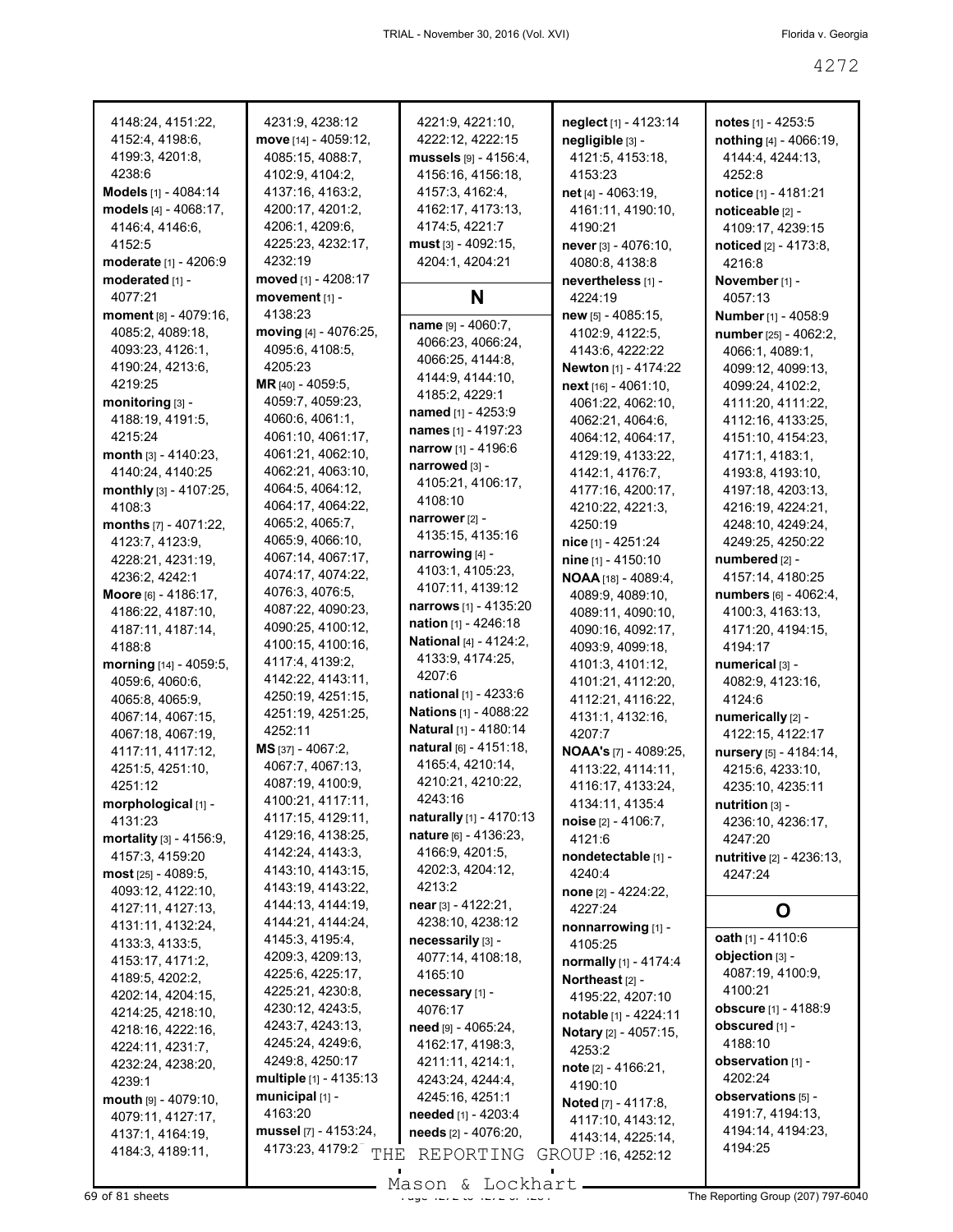| observed [9] -                        | 4079:18, 4085:20,                             | <b>onward</b> [1] - 4210:1             | opposing [2] - 4109:1,      | 4062:17, 4063:4,                      |
|---------------------------------------|-----------------------------------------------|----------------------------------------|-----------------------------|---------------------------------------|
| 4096:21, 4098:22,                     | 4095:17, 4110:18,                             | open [1] - 4231:9                      | 4109:4                      | 4063:7, 4064:1,                       |
| 4099:10, 4100:7,                      | 4112:11, 4142:5,                              | operation [3] - 4155:8,                | orange [1] - 4079:7         | 4065:21, 4066:4,                      |
| 4122:20, 4124:1,                      | 4145:4                                        | 4161:8, 4221:11                        | oranges [3] - 4100:22,      | 4066:6, 4074:18,                      |
| 4127:3, 4127:7,                       | offering [14] -                               | operations [8] -                       | 4134:6, 4224:17             | 4074:24, 4075:2,                      |
| 4170:7                                | 4076:23, 4082:21,                             | 4061:23, 4154:9,                       | order $[7] - 4061:3$ ,      | 4075:21, 4078:8,                      |
| observes [1] -                        | 4082:25, 4086:22,                             | 4154:15, 4154:25,                      | 4078:5, 4160:18,            | 4078:13, 4078:16,                     |
| 4159:19                               | 4086:24, 4094:3,<br>4094:5, 4109:19,          | 4155:9, 4161:11,                       | 4198:18, 4214:2,            | 4087:8, 4087:12,<br>4088:11, 4088:12, |
| <b>obvious</b> [2] - 4083:6,          |                                               | 4220:19, 4222:22                       | 4240:3, 4240:22             | 4089:25, 4090:20,                     |
| 4124:16                               | 4110:7, 4110:10,                              | opine [3] - 4077:24,                   | <b>organic</b> [1] - 4104:6 | 4091:3, 4092:2,                       |
| obviously [2] -                       | 4110:15, 4111:20,<br>4111:21, 4142:19         | 4095:6, 4112:3                         | organisms [2] -             | 4096:4, 4096:6,                       |
| 4125:13, 4178:21                      | official [1] - 4089:13                        | opinion [66] -                         | 4179:2, 4232:25             | 4099:1, 4101:9,                       |
| occupy [1] - 4156:16                  |                                               | 4067:22, 4068:6,                       | organize [1] - 4203:16      | 4101:11, 4106:8,                      |
| occur [15] - 4080:2,                  | offset [5] - 4135:8,<br>4136:18, 4137:24,     | 4069:16, 4070:10,                      | organized [1] -             | 4106:12, 4107:3,                      |
| 4087:4, 4139:10,                      |                                               | 4074:7, 4076:23,                       | 4060:15                     | 4107:5, 4110:1,                       |
| 4140:12, 4156:10,                     | 4138:17, 4140:10                              | 4082:21, 4082:25,                      | Original [1] - 4057:1       | 4113:3, 4113:4,                       |
| 4156:25, 4157:7,                      | <b>old</b> [3] - 4111:24,<br>4139:22, 4139:24 | 4083:11, 4083:13,<br>4084:4, 4085:16,  | original [2] - 4095:24,     | 4113:11, 4113:21,                     |
| 4189:16, 4210:10,<br>4224:20, 4228:6, | omission [2] -                                |                                        | 4096:23                     | 4114:5, 4114:11,                      |
| 4228:22, 4236:7,                      | 4083:19, 4083:23                              | 4085:18, 4085:20,                      | outcome [2] -               | 4114:13, 4114:15,                     |
|                                       | once [4] - 4094:24,                           | 4086:12, 4086:17,<br>4086:22, 4086:24, | 4161:12, 4253:8             | 4115:13, 4115:16,                     |
| 4241:4, 4241:23<br>occurred [17] -    | 4141:8, 4164:23,                              | 4090:8, 4094:3,                        | outer [1] - 4186:3          | 4115:19, 4115:22,                     |
|                                       | 4211:25                                       |                                        | overall [7] - 4157:18,      | 4117:21, 4117:23,                     |
| 4074:9, 4087:3,                       |                                               | 4095:10, 4095:17,<br>4096:8, 4096:12,  | 4158:5, 4158:22,            | 4118:1, 4118:2,                       |
| 4096:22, 4138:6,<br>4167:13, 4168:2,  | one [67] - 4065:10,<br>4065:14, 4070:12,      | 4096:17, 4102:13,                      | 4161:10, 4228:8,            | 4119:6, 4119:19,                      |
|                                       |                                               | 4107:25, 4109:19,                      | 4233:22, 4245:4             | 4119:20, 4120:16,                     |
| 4168:6, 4171:6,<br>4190:23, 4193:22,  | 4070:18, 4072:20,<br>4077:16, 4081:11,        | 4110:7, 4110:10,                       | overlap [2] - 4115:6,       | 4120:18, 4120:20,                     |
| 4207:9, 4207:10,                      | 4083:12, 4092:4,                              | 4110:16, 4110:18,                      | 4116:10                     | 4120:21, 4128:4,                      |
| 4211:1, 4212:19,                      | 4106:16, 4108:9,                              | 4110:23, 4110:25,                      | oversimplification [2]      | 4132:4, 4132:8,                       |
| 4236:1, 4240:12,                      | 4111:13, 4112:18,                             | 4111:18, 4112:2,                       | - 4103:24, 4248:22          | 4132:9, 4150:8,                       |
| 4242:14                               | 4116:22, 4123:22,                             | 4112:12, 4112:15,                      | overstepping [1] -          | 4150:9, 4150:12,                      |
|                                       | 4127:2, 4132:14,                              | 4130:22, 4131:8,                       | 4136:8                      | 4155:23, 4156:4,                      |
| occurrence [2] -<br>4210:14, 4210:23  | 4136:2, 4136:10,                              | 4131:12, 4131:14,                      | own [5] - 4097:1,           | 4156:6, 4157:9,                       |
| occurrences [1] -                     | 4154:17, 4158:5,                              | 4133:8, 4138:1,                        | 4124:9, 4125:13,            | 4159:2, 4159:5,                       |
| 4210:16                               | 4158:14, 4169:8,                              | 4138:15, 4142:5,                       | 4128:3, 4137:22             | 4159.9, 4160.8,                       |
| occurring [7] -                       | 4170:13, 4171:22,                             | 4142:19, 4155:18,                      | oxygen [2] - 4157:2,        | 4162:2, 4162:15,                      |
| 4087:3, 4120:11,                      | 4171:23, 4183:1,                              | 4155:21, 4158:18,                      | 4157:6                      | 4162:22, 4163:7,                      |
| 4171:19, 4171:21,                     | 4183:6, 4184:18,                              | 4159:1, 4162:20,                       | oyster [9] - 4059:18,       | 4163:11, 4169:8,                      |
| 4196:12, 4200:25,                     | 4184:21, 4185:8,                              | 4163:9, 4164:5,                        | 4059:19, 4059:20,           | 4169:9, 4173:21,                      |
| 4204:7                                | 4187:20, 4188:1,                              | 4172:24, 4183:7,                       | 4183:11, 4211:2,            | 4173:22, 4175:19,                     |
| occurs $[4] - 4133:22$ ,              | 4188:12, 4189:3,                              | 4183:9, 4191:3,                        | 4244:18, 4248:2,            | 4176:7, 4177:17,                      |
| 4218:3, 4228:23,                      | 4191:4, 4198:20,                              | 4191:4, 4220:7,                        | 4250:22, 4250:24            | 4180:21, 4180:24,                     |
| 4229:6                                | 4201:23, 4203:10,                             | 4220:10, 4221:14,                      | oyster-related [1] -        | 4186:24, 4187:3,                      |
| ocean $[1] - 4213:1$                  | 4204:22, 4208:15,                             | 4221:16, 4222:7,                       | 4250:22                     | 4187:4, 4187:25,                      |
| Oceanic [1] - 4207:7                  | 4210:15, 4210:18,                             | 4225:3, 4238:24                        | oysters [12] - 4183:8,      | 4191:10, 4191:11,                     |
| oceanographic [3] -                   | 4210:19, 4212:23,                             | opinions [19] -                        | 4183:9, 4196:24,            | 4191:14, 4192:9,                      |
| 4121:22, 4142:13,                     | 4213:3, 4213:24,                              | 4068:22, 4074:3,                       | 4198:24, 4233:1,            | 4197:15, 4197:20,                     |
| 4142:15                               | 4214:25, 4215:23,                             | 4079:19, 4117:17,                      | 4244:22, 4245:1,            | 4200:6, 4200:8,                       |
| oceanography [2] -                    | 4218:1, 4218:9,                               | 4117:19, 4120:1,                       | 4247:13, 4247:15,           | 4209:1, 4220:10,                      |
| 4094:16, 4094:19                      | 4218:24, 4224:1,                              | 4124:3, 4145:4,                        | 4247:21, 4247:25,           | 4221:4, 4221:16,                      |
| oddities [1] - 4059:20                | 4224:6, 4227:16,                              | 4146:5, 4153:7,                        | 4248:4                      | 4223:3, 4223:14,                      |
| OF $[4] - 4057:1$ ,                   | 4231:7, 4232:9,                               | 4154:2, 4154:3,                        |                             | 4223:15, 4230:4,                      |
| 4057:3, 4057:6,                       | 4236:12, 4236:23,                             | 4154:8, 4174:20,                       | P                           | 4230:6, 4232:18                       |
| 4057:9                                | 4237:18, 4243:22,                             | 4197:2, 4198:18,                       | $p.m$ [4] - 4143:14,        | Page [1] - 4058:9                     |
| offer $[8] - 4074:3$ ,                | 4247:1, 4248:11,                              | 4224:6, 4224:10,                       | 4225:14, 4225:16,           | pages [10] - 4065:14,                 |
| 4074:7, 4096:10,                      | 4249:13, 4249:19                              | 4235:23                                | 4252:12                     | 4065:16, 4065:19,                     |
| 4096:12, 4096:14,                     | ones [2] - 4072:1,                            | opportunity [1] -                      | pack [1] - 4208:13          | 4126:12, 4150:10,                     |
| 4110:15, 4110:23,                     | 4093:8                                        | 4219:17                                | packed [1] - 4208:11        | 4161:18, 4161:21,                     |
| 4110:25                               | <b>ongoing</b> [3] - 4220:22,                 | opposed $[2]$ -                        | page [111] - 4062:4,        | 4220:9, 4222:6,                       |
| offered [8] - 4067:21,                | 4221:8, 4222:2<br>THE                         | REPORTING                              | GROUP 5, 4062:6,            | 4253:4                                |
|                                       |                                               |                                        |                             | Panel [1] - 4088:21                   |

Mason & Lockhart 11 1273 10 of 81 sheets

 $\mathbf{r}$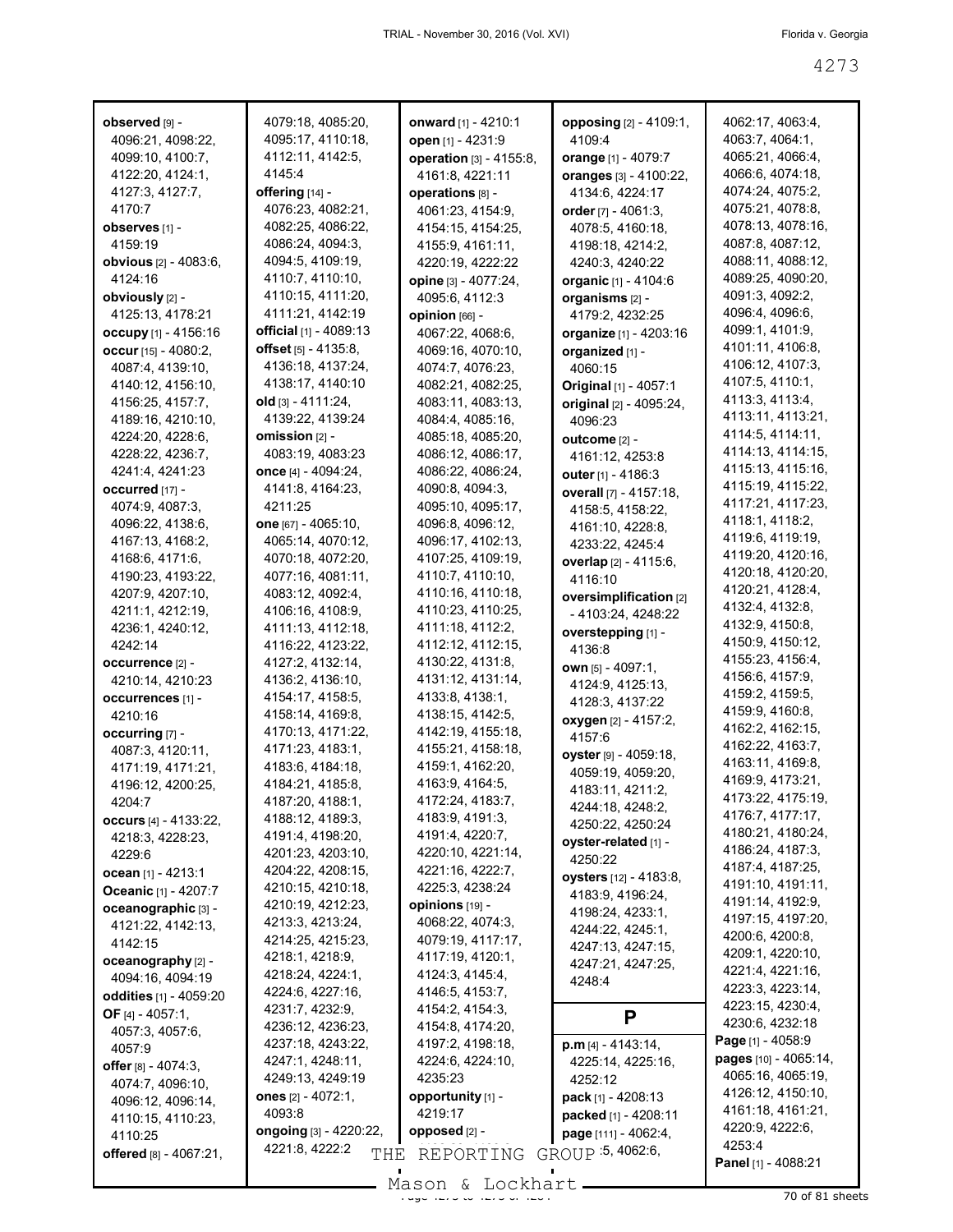| panel [2] - 4210:13,      | 4131:6, 4132:5,         | 4218:7, 4218:18,          | personal [3] - 4089:8,        | 4190:2, 4190:3,                 |
|---------------------------|-------------------------|---------------------------|-------------------------------|---------------------------------|
| 4210:25                   | 4157:19, 4158:7,        | 4218:23, 4219:8,          | 4094:20, 4137:22              | 4190:4, 4193:19,                |
| paper [8] - 4063:16,      | 4158:23, 4176:4,        | 4222:20, 4222:23,         | perspective [2] -             | 4194:2, 4211:3,                 |
| 4085:8, 4085:12,          | 4185:23, 4200:7,        | 4237:12, 4237:25,         | 4211:8, 4239:9                | 4215:4, 4215:12,                |
| 4169:5, 4179:17,          | 4209:1, 4217:8,         | 4238:21, 4240:7,          | pertain [2] - 4226:6,         | 4227:1, 4227:3,                 |
| 4186:17, 4186:21,         | 4221:18, 4222:7,        | 4242:25                   | 4226:8                        | 4227:4, 4228:2,                 |
| 4187:10                   | 4226:1, 4230:5,         | percentage [3] -          | pertaining [1] - 4226:5       | 4228:3, 4228:10,                |
| paragraph [36] -          | 4238:5                  | 4078:2, 4219:3,           | Ph.D $[2] - 4058:5,$          | 4229:4, 4229:15,                |
| 4084:24, 4085:7,          | parties [2] - 4060:14,  | 4222:23                   | 4058:6                        | 4229:16, 4229:17,               |
| 4089:20, 4096:5,          | 4251:1                  | percentages [1] -         | <b>PHILIP</b> [1] - 4057:17   | 4230:16, 4231:2,                |
| 4096:7, 4096:14,          | parts [10] - 4121:20,   | 4161:4                    | photographs [1] -             | 4234:10, 4234:12,               |
| 4101:18, 4113:12,         | 4139:5, 4146:22,        | perform [1] - 4105:7      | 4193:10                       | 4235:12, 4240:20,               |
| 4156:3, 4157:13,          | 4161:6, 4188:13,        | performed [3] -           | phrase [1] - 4070:1           | 4248:24                         |
| 4159:8, 4162:3,           | 4215:17, 4238:10,       | 4136:10, 4136:12,         | physical [1] - 4218:11        | plate $[4] - 4075:1$ ,          |
| 4162:4, 4163:1,           | 4238:15, 4239:13,       | 4216:22                   | physics [8] - 4068:7,         | 4075:2, 4075:21,                |
| 4173:20, 4173:22,         | 4240:5                  | perhaps [10] -            | 4082:9, 4084:7,               | 4075:22                         |
| 4175:18, 4175:19,         | Pass [1] - 4105:11      | 4065:11, 4072:19,         | 4102:11, 4104:22,             | play [3] - 4201:15,             |
| 4175:22, 4176:8,          | pass [2] - 4107:10,     | 4095:15, 4121:21,         | 4109:15, 4124:6,              | 4202:2, 4251:4                  |
| 4177:17, 4177:18,         | 4139:12                 | 4124:12, 4134:2,          | 4137:21                       | played [14] - 4061:3,           |
| 4180:25, 4187:8,          | passes [4] - 4103:1,    | 4202:1, 4212:24,          |                               | 4061:9, 4061:20,                |
| 4187:19, 4191:15,         | 4106:17, 4108:10,       | 4237:14, 4240:4           | physics-based [6] -           | 4062:9, 4062:20,                |
| 4191:16, 4191:19,         | 4108:22                 | period [27] - 4075:16,    | 4068:7, 4082:9,               | 4063:9, 4064:4,                 |
| 4220:12, 4221:3,          |                         |                           | 4084:7, 4102:11,              | 4064:11, 4064:16,               |
| 4221:19, 4222:8,          | passing [1] - 4212:16   | 4075:23, 4076:6,          | 4104:22, 4124:6               | 4064:21, 4065:1,                |
| 4222:11, 4223:3,          | past [4] - 4119:8,      | 4076:7, 4099:22,          | phytoplankton [2] -           |                                 |
| 4223:5, 4223:7            | 4133:14, 4206:8,        | 4100:1, 4131:2,           | 4228:20, 4242:2               | 4065:6, 4250:1,<br>4251:3       |
|                           | 4207:20                 | 4131:5, 4135:4,           | picture [3] - 4180:13,        |                                 |
| paragraphs [2] -          | pathways [1] -          | 4146:14, 4146:15,         | 4230:15, 4233:15              | playing [3] - 4060:13,          |
| 4160:13, 4220:9           | 4091:18                 | 4147:12, 4151:4,          | piece [4] - 4176:10,          | 4060:19, 4205:20                |
| parameters [1] -          | patient [1] - 4195:11   | 4151:6, 4152:3,           | 4232:14, 4244:3,              | plot $[8] - 4075:5$ ,           |
| 4188:7                    | pattern [1] - 4137:2    | 4156:20, 4165:2,          | 4249:14                       | 4075:8, 4075:13,                |
| <b>Park</b> [1] - 4174:25 | peanut [1] - 4065:25    | 4170:4, 4170:12,          | pieces [2] - 4200:16,         | 4092:12, 4118:11,               |
| parochial [1] - 4250:4    | Penobscot [3] -         | 4171:7, 4171:8,           | 4214:14                       | 4118:12, 4127:12,               |
| part [21] - 4070:9,       | 4195:24, 4213:8,        | 4171:15, 4206:12,         | Pine $[1] - 4063.1$           | 4127:22                         |
| 4070:16, 4071:10,         | 4246:5                  | 4208:17, 4208:19,         | pine [1] - 4250:21            | plots [2] - 4092:13,            |
| 4071:15, 4079:13,         | people [6] - 4124:16,   | 4241:19, 4244:25          | place [8] - 4126:21,          | 4124:17                         |
| 4084:4, 4094:18,          | 4184:25, 4208:4,        | periodic [5] - 4210:16,   | 4126:25, 4192:23,             | plotted [4] - 4075:17,          |
| 4096:19, 4130:17,         | 4208:10, 4209:23,       | 4212:10, 4212:14,         | 4212:25, 4216:7,              | 4075:22, 4092:5,                |
| 4175:2, 4176:17,          | 4247:2                  | 4213:10, 4228:9           | 4235:7, 4238:21,              | 4128:20                         |
| 4183:9, 4188:15,          | per [29] - 4070:13,     | periodically [4] -        | 4244:9                        | plotting [1] - 4075:9           |
| 4189:22, 4196:20,         | 4070:19, 4070:25,       | 4171:21, 4208:6,          | placed [5] - 4061:1,          | plus [4] - 4071:4,              |
| 4199:22, 4213:14,         | 4071:10, 4072:3,        | 4212:19, 4228:6           | 4064:14, 4064:25,             | 4071:21, 4121:13,               |
| 4229:8, 4233:11,          | 4078:18, 4098:10,       | periods [8] - 4147:7,     | 4144:14, 4212:5               | 4125:25                         |
| 4247:19, 4248:12          | 4098:17, 4098:23,       | 4170:14, 4172:20,         | places [1] - 4247:1           | podium [1] - 4060:10            |
| particular [27] -         | 4099:11, 4101:14,       | 4192:21, 4207:2,          | <b>Plaintiff</b> [1] - 4057:4 | Point $[6] - 4077:2$ ,          |
| 4059:11, 4105:15,         | 4111:14, 4113:17,       | 4212:14, 4232:6,          | Plan $[1]$ - 4180:10          | 4078:3, 4189:4,                 |
| 4105:16, 4118:23,         | 4113:18, 4118:11,       | 4242:5                    | plan [2] - 4059:7,            | 4189:9, 4189:11,                |
| 4119:22, 4124:19,         | 4118:15, 4119:8,        | permission [1] -          | 4059:17                       | 4189:21                         |
| 4125:18, 4129:12,         | 4119:13, 4119:14,       | 4237:4                    | plankton [2] -                | point [12] - 4065:10,           |
| 4132:6, 4135:11,          | 4121:20, 4134:14,       | <b>Perry</b> [1] - 4060:1 |                               | 4065:14, 4081:18,               |
| 4138:11, 4146:3,          | 4149:14, 4188:13,       | PERRY [3] - 4057:17,      | 4231:20, 4232:13              | 4092:6, 4093:11,                |
| 4156:12, 4159:22,         | 4218:3, 4237:22,        | 4065:9, 4251:15           | planning $[2]$ -              | 4123:21, 4147:24,               |
| 4167:6, 4172:22,          | 4238:10, 4238:15,       | persisted [1] -           | 4090:14, 4163:23              | 4170:17, 4170:21,               |
| 4179:3, 4182:23,          | 4239:13, 4240:5         | 4208:17                   | plant $[3] - 4183:23$ ,       | 4193:24, 4194:9,                |
| 4184:2, 4199:17,          | percent [26] - 4065:25, | persistence [2] -         | 4187:17, 4236:13              | 4209:17                         |
| 4208:5, 4214:8,           | 4066:3, 4072:9,         | 4140:21, 4141:1           | plants [40] - 4165:23,        | pointed [3] - 4093:15,          |
| 4214:14, 4220:16,         | 4077:25, 4078:5,        | persistent [4] -          | 4183:17, 4183:20,             | 4168:5, 4205:20                 |
| 4234:19, 4236:21          | 4115:5, 4125:23,        | 4073:7, 4073:13,          | 4184:1, 4184:2,               | pointing [3] - 4159:16,         |
| particularly [19] -       | 4126:20, 4129:21,       | 4073:15, 4074:8           | 4184:21, 4186:1,              | 4193:16, 4201:23                |
| 4095:24, 4109:16,         | 4159:19, 4160:19,       | person [3] - 4125:7,      | 4186:2, 4186:3,               | <b>points</b> $[7] - 4120:20$ , |
| 4119:18, 4124:22,         | 4177:23, 4178:3         |                           | 4186:7, 4188:2,               | 4171:21, 4171:24,               |
|                           | THE                     | REPORTING                 | GROUP 16, 4189:24,            |                                 |

 $\overline{71}$  of 81 sheets  $\overline{274}$  of  $\overline{274}$  to  $\overline{274}$  or  $\overline{274}$  or  $\overline{274}$  The Reporting Group (207) 797-6040 Mason & Lockhart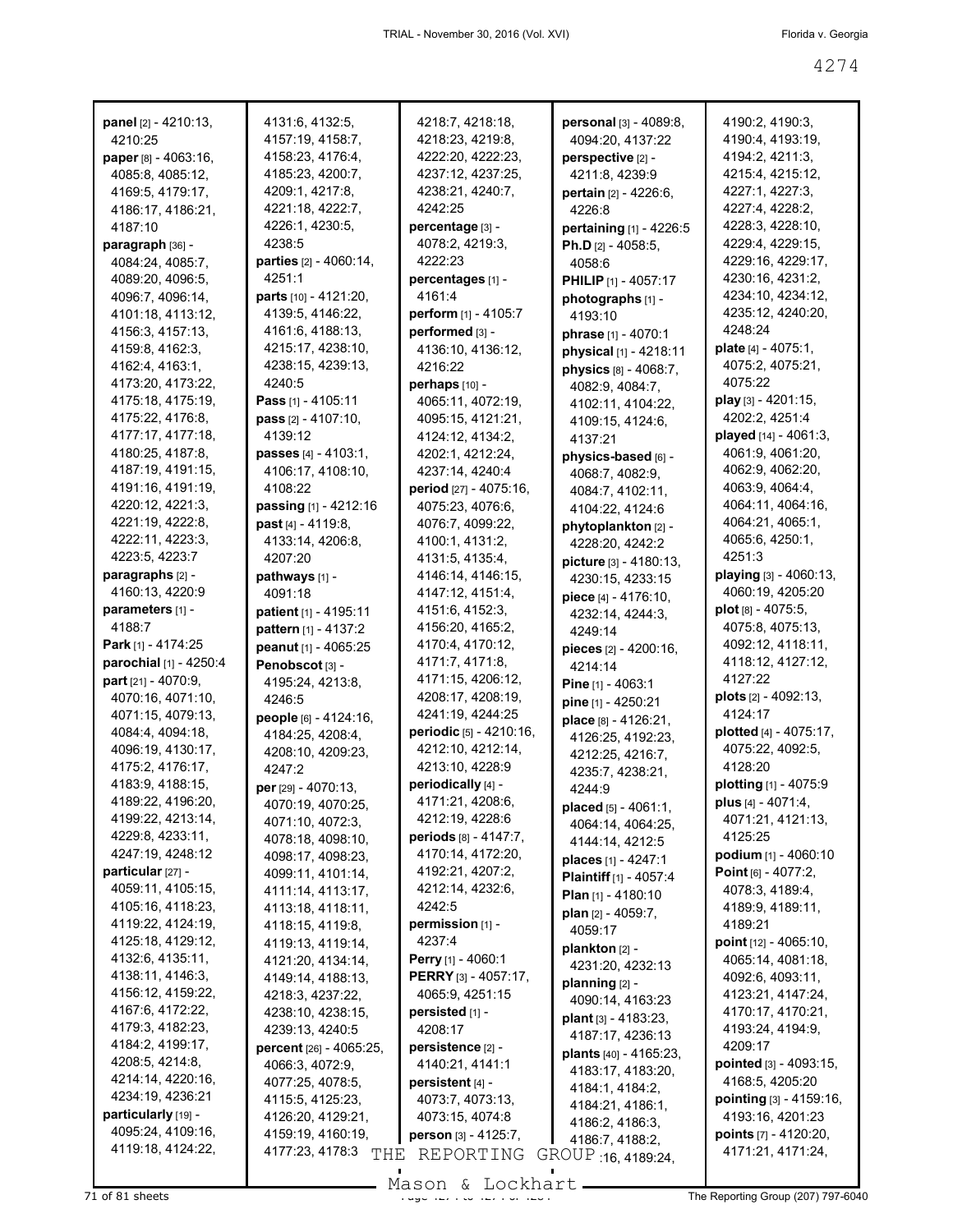| 4193:11, 4193:18,                       | 4121:20, 4122:8,                     | presented [2] -              | productivity [1] -              | 4150:1                                |
|-----------------------------------------|--------------------------------------|------------------------------|---------------------------------|---------------------------------------|
| 4211:2, 4239:10                         | 4122:14, 4122:15,                    | 4100:18, 4179:18             | 4145:8                          | publish [2] - 4226:15,                |
| policy [2] - 4089:13,                   | 4122:19, 4123:2,                     | presenting [1] -             | professional [1] -              | 4237:5                                |
| 4245:10                                 | 4127:21, 4159:21,                    | 4092:12                      | 4094:25                         | published [6] -                       |
| policymakers [1] -                      | 4187:20, 4188:1,                     | presents [1] - 4189:2        | project [1] - 4133:10           | 4063:14, 4111:9,                      |
| 4089:6                                  | 4188:10, 4238:20                     | presumed [1] - 4236:2        | projected [2] - 4120:9,         | 4111:16, 4139:20,                     |
| pools [1] - 4157:6                      | practical [5] - 4121:2,              | presumes [1] -               | 4132:13                         | 4207:17, 4226:18                      |
| poor [1] - 4247:23                      | 4121:12, 4122:5,                     | 4237:12                      | projection [1] - 4134:3         | Puget [1] - 4196:2                    |
| populating [1] -                        | 4122:11, 4122:16                     | presuming [1] -              | projections [8] -               | Pull [2] - 4066:22,                   |
| 4160:23                                 | practice [3] - 4085:9,               | 4203:25                      | 4090:4, 4092:5,                 | 4144:7                                |
| population $[12]$ -                     | 4202:6, 4202:20                      | Presumpscot <sub>[2]</sub> - | 4093:6, 4093:7,                 | pull [2] - 4119:20,                   |
| 4153:19, 4220:17,                       | practiced [1] -                      | 4203:10, 4246:11             | 4103:6, 4132:11,                | 4243:9                                |
| 4221:7, 4222:4,                         | 4123:18                              | presumption [1] -            | 4133:24, 4141:23                | pumping [1] - 4176:3                  |
| 4222:21, 4223:11,                       | prayer [1] - 4196:19                 | 4236:6                       | projects [1] - 4138:7           | purpose [3] - 4152:4,                 |
| 4224:24, 4229:25,                       | pre [2] - 4178:18,                   | pretty [5] - 4185:12,        | prompted [1] -                  | 4202:17, 4214:11                      |
| 4234:25, 4235:7,                        | 4181:20                              | 4196:6, 4217:2,              | 4246:25                         | purposes [4] -                        |
| 4242:7, 4242:9                          | pre-irrigation [2] -                 | 4223:2, 4230:20              | pronounced [1] -                | 4122:16, 4146:17,                     |
| populations [10] -                      | 4178:18, 4181:20                     | previous [2] - 4111:6,       | 4169:24                         | 4176:23, 4251:11                      |
| 4179:25, 4220:22,                       | preceding [1] -                      | 4171:1                       | propagation [2] -               | pushed [1] - 4213:2                   |
| 4220:23, 4221:9,                        | 4099:25                              | previously [3] -             | 4109:17, 4179:2                 | pushing [1] - 4134:1                  |
| 4221:10, 4221:25,                       | precipitously [1] -                  | 4068:10, 4195:19,            | proposed [3] -                  | put [18] - 4062:5,                    |
| 4224:23, 4225:5,                        | 4132:2                               | 4222:19                      | 4078:18, 4126:20,               | 4065:15, 4126:16,                     |
| 4234:15, 4235:4                         | <b>precise</b> $[2] - 4071:2$        | primarily [2] -              | 4221:11                         | 4129:5, 4129:12,                      |
| portion [8] - 4075:13,                  | 4195:7                               | 4086:13, 4137:9              | protect [2] - 4138:3,           | 4143.6, 4173.4,                       |
| 4075:14, 4075:25,                       | precisely [1] - 4141:9               | primary [4] - 4068:7,        | 4181:10                         | 4182:2, 4190:14,                      |
| 4079:6, 4082:18,                        | predators [3] -                      | 4197:22, 4217:24,            | protecting [1] -                | 4195:5, 4197:19,                      |
| 4172:25, 4173:14,                       | 4076:18, 4076:22,                    | 4243:22                      | 4116:23                         | 4211:7, 4216:6,                       |
| 4174:8                                  | 4076:24                              | <b>Primis</b> [1] - 4060:7   | Protection [2] -                | 4230:6, 4232:16,                      |
| portions [3] - 4078:24,                 | predict [1] - 4102:13                | PRIMIS [9] - 4057:20,        | 4180:15, 4203:15                | 4237:20, 4239:8,                      |
| 4210:20, 4218:13                        | predicted [1] -                      | 4059:5, 4059:7,              | protections [1] -               | 4250:3                                |
|                                         |                                      |                              |                                 |                                       |
| Portland [1] - 4057:13                  | 4079:23                              | 4059:23, 4066:10,            | 4090:11                         | putting [4] - 4133:13,                |
| pose $[1] - 4155:10$                    | prediction [2] -                     | 4250:19, 4251:19,            | prove [1] - 4204:4              | 4147:10, 4198:11,                     |
| position [1] - 4086:8                   | 4092:10, 4252:4                      | 4251:25, 4252:11             | provide [5] - 4082:12,          | 4207:21                               |
| positive [2] - 4118:16,                 | predictions [1] -                    | probe [1] - 4122:7           | 4095:21, 4167:3,                |                                       |
| 4118:21                                 | 4090:8                               | problem [4] - 4073:16,       | 4224:9, 4235:22                 | Q                                     |
| possibilities [1] -                     | prefiled [11] - 4095:20,             | 4123:19, 4200:13,            | provided [12] -                 |                                       |
| 4202:9                                  | 4113:2, 4115:10,                     | 4204:25                      | 4080:4, 4080:13,                | qualified [1] - 4142:6                |
| possibility [3] -                       | 4153:1, 4164:14,                     | problems [1] - 4125:9        | 4080:15, 4081:8,                | quality [4] - 4067:24,                |
| 4165:12, 4165:13,                       | 4166:20, 4169:2,                     | proceed [3] - 4059:9,        | 4081:10, 4081:11,               | 4121:22, 4236:13,                     |
| 4165:15                                 | 4173:4, 4189:6,                      | 4143:20, 4225:9              | 4083:7, 4133:10,                | 4247:24                               |
| possible [4] -                          | 4191:11, 4243:15                     | Proceeding [1] -             | 4147:4, 4148:23,                | quantities $[1]$ - 4120:7             |
| 4187:17, 4201:14,                       | premise [1] - 4200:25                | 4252:13                      | 4151:5, 4224:15                 | quantity [1] - 4148:10                |
| 4208:13, 4250:6                         | prescribed [1] -                     | PROCEEDINGS [2] -            | provides [3] -                  | questioned [1] -                      |
| possibly [1] - 4250:1                   | 4134:11                              | 4057:9, 4059:1               | 4165:22, 4185:15,               | 4196:14                               |
| post $[1] - 4181:18$                    | presence [2] -                       | Proceedings [1] -            | 4195.9                          | questioning [2] -                     |
| post-1970's [1] -                       | 4224:13, 4235:12                     | 4253:6                       | providing [3] - 4089:6,         | 4118:5, 4134:4                        |
| 4170:12                                 | <b>Present</b> [1] - 4057:23         | process [4] - 4094:16,       | 4245:8, 4245:20                 | questions [18] -                      |
| post-1992 [2] -                         | present [17] - 4073:20,              | 4200:18, 4202:16,            | $psu$ [16] - 4121:2,            | 4059:20, 4062:15,                     |
| 4151:4, 4152:22                         | 4107:24, 4154:12,                    | 4205:10                      | 4121:12, 4121:19,               | 4093:22, 4103:20,                     |
| post-irrigation [1] -                   | 4183:3, 4184:3,                      | processes [4] -              | 4122:11, 4122:15,               | 4104:1, 4117:4,                       |
| 4181:18                                 | 4184:22, 4189:8,                     | 4135:11, 4139:8,             | 4122:21, 4123:2,                | 4138:25, 4139:3,                      |
| potential [7] -                         | 4194:6, 4222:19,                     | 4139:10, 4139:12             | 4127:14, 4127:16,               | 4142:22, 4142:24,                     |
| 4132:11, 4151:11,                       | 4228:20, 4228:24,                    | produce $[2] - 4083:4$ ,     | 4127:21, 4128:14,               | 4197:25, 4198:4,                      |
| 4151:13, 4151:24,                       | 4229:4, 4229:5,                      | 4130:3                       | 4128:17, 4130:3,                | 4216:19, 4225:22,<br>4243:5, 4245:25, |
| 4165:9, 4224:20,                        | 4230:20, 4234:13,                    | produces [1] -               | 4130:7, 4130:9,                 | 4249:6, 4250:15                       |
| 4224:21                                 | 4235:2, 4244:10                      | 4141:20                      | 4130:10                         | quibble [2] - 4127:1,                 |
| PowerPoint [1] -                        | presentation [2] -                   | product [1] - 4086:25        | psu's [1] - 4238:11             | 4127:9                                |
| 4062:3                                  | 4063:21, 4065:11                     | production [3] -             | <b>Public</b> $[2] - 4057:15$   | quickly [1] - 4163:2                  |
| ppt [16] - 4121:3,<br>4121:17, 4121:18, | presentations [1] -<br>THE<br>4062:3 | 4167:15 4167:20<br>REPORTING | 4253:2<br>$GROUP$ ation $[1]$ - | quite [4] - 4100:6,                   |

 $\frac{200011}{x}$  and  $\frac{200111}{x}$  of  $\frac{200011}{x}$  of 81 sheets Mason & Lockhart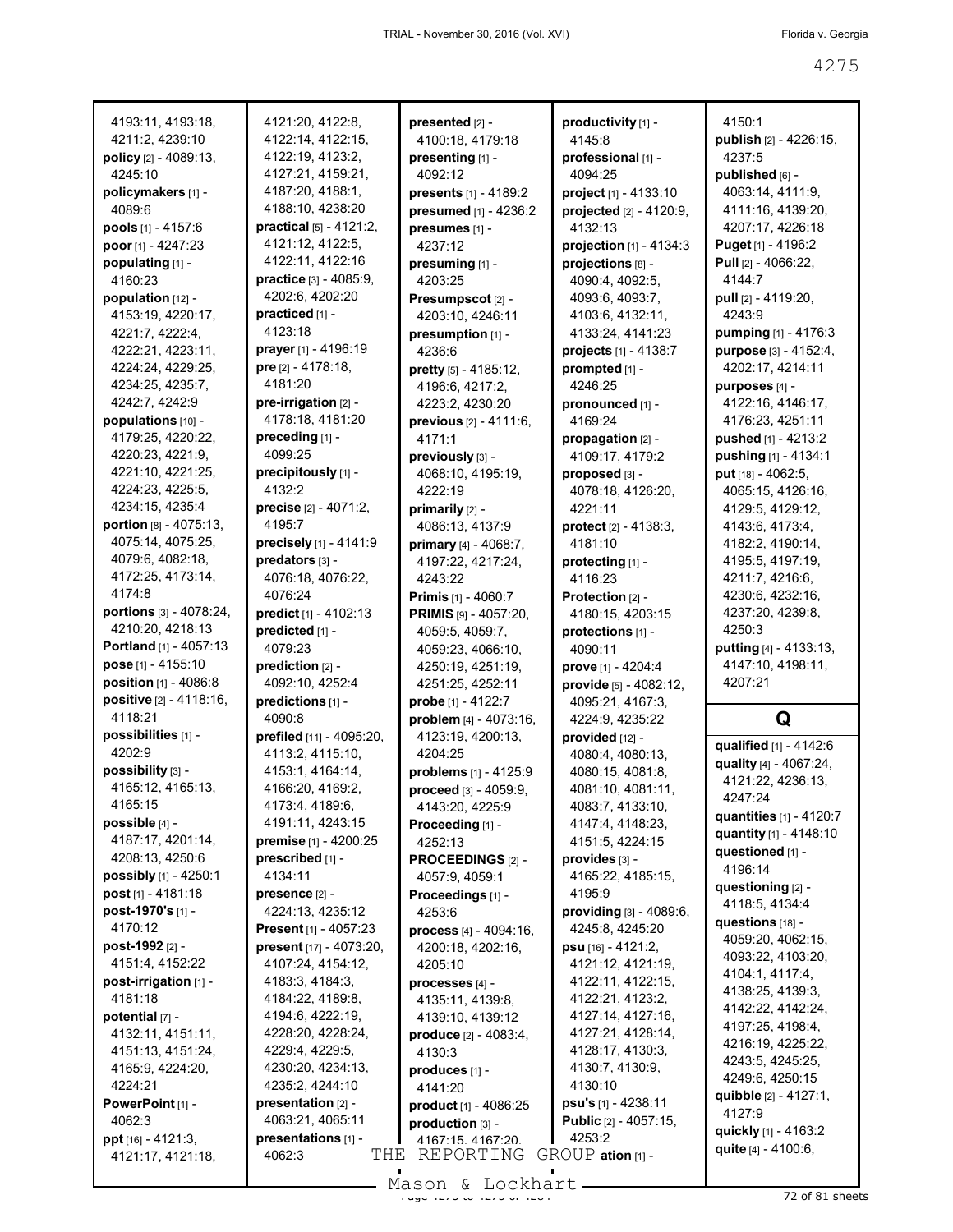| 4169:7, 4224:3,                               | re-evaluate [1] -                      | 4238:23, 4239:6,                             | 4139:1, 4243:12                             | 4157:21, 4158:17,                         |
|-----------------------------------------------|----------------------------------------|----------------------------------------------|---------------------------------------------|-------------------------------------------|
| 4224:18                                       | 4223:22                                | 4248:11                                      | red [7] - 4064:2,                           | 4176:18                                   |
| <b>QURESHI</b> [1] -                          | re-examined [1] -                      | received [2] - 4080:20,                      | 4064:8, 4064:14,                            | regarded [1] - 4089:4                     |
| 4057:18                                       | 4095:15                                | 4146:8                                       | 4064:19, 4064:25,                           | regarding [15] -                          |
|                                               | reach [3] - 4161:10,                   | recent [9] - 4152:22,                        | 4092:6, 4210:17                             | 4073:20, 4079:19,                         |
| R                                             | 4176:12, 4204:24                       | 4171:3, 4171:23,                             | <b>redirect</b> [5] - 4093:20,              | 4117:17, 4117:19,                         |
|                                               | reached [1] - 4160:22                  | 4177:10, 4189:5,                             | 4112:2, 4142:23,                            | 4135:25, 4140:16,                         |
| race [1] - 4246:14                            | reaches [2] - 4221:13,                 | 4218:16, 4223:4,                             | 4195:2, 4249:5                              | 4142:7, 4145:5,                           |
| rain $[2] - 4252:4$ ,                         | 4222:3                                 | 4239:2, 4244:25                              | <b>Redirect</b> [1] - 4058:2                | 4172:24, 4216:17,                         |
| 4252:6                                        | reaching [2] -                         | recently [2] - 4214:5,                       | <b>REDIRECT</b> $[2]$ -                     | 4216:22, 4225:24,                         |
| <b>rained</b> $[1] - 4059:3$                  | 4112:15, 4148:18                       | 4248:8                                       | 4117:14, 4195:3                             | 4226:14, 4235:23,                         |
| rainfall $[1] - 4149:15$                      | read [46] - 4085:2,                    | <b>recess</b> [2] - 4251:4,                  | reduce [6] - 4065:24,                       | 4237:2                                    |
| raise [4] - 4066:14,                          | 4087:1, 4087:17,                       | 4252:10                                      | 4066:2, 4158:10,                            | regardless [3] -                          |
| 4108:14, 4109:5,<br>4143:24                   | 4111:11, 4115:7,                       | <b>Recess</b> $[3] - 4117:9$ ,               | 4158:22, 4163:21,                           | 4125:10, 4234:15,                         |
| raised $[3] - 4103.6$ ,                       | 4116:24, 4133:20,                      | 4143:13, 4225:15                             | 4249:18                                     | 4242:24                                   |
| 4103:10, 4248:8                               | 4142:6, 4150:14,                       | recognize [7] -                              | Reduced [1] - 4174:13                       | regime $[8] - 4155:3$ ,                   |
| raising [3] - 4108:6,                         | 4150:16, 4156:5,                       | 4084:16, 4088:14,                            | reduced $[6] - 4157:1$ ,                    | 4206:2, 4206:4,                           |
| 4108:12, 4109:8                               | 4156:7, 4157:13,                       | 4155:21, 4179:13,                            | 4160:17, 4161:3,                            | 4206:20, 4206:23,                         |
| <b>RALPH</b> [1] - 4057:11                    | 4157:21, 4158:1,                       | 4203:4, 4209:23,                             | 4175:16, 4176:3,                            | 4207:21, 4207:25,<br>4208:21              |
| ramifications [1] -                           | 4159:8, 4159:10,                       | 4245:9                                       | 4187:22                                     | regimes [2] - 4160:6,                     |
| 4229:12                                       | 4160:13, 4160:15,<br>4160:22, 4160:23, | recognized [4] -<br>4202:20, 4202:21,        | Reducing [2] -<br>4062:14, 4065:22          | 4162:12                                   |
| ran $[13] - 4072:1$ ,                         | 4163:13, 4175:8,                       | 4204:21, 4245:15                             | reducing [2] -                              | region $[9] - 4171:8$ ,                   |
| 4081:9, 4082:15,                              | 4176:8, 4177:17,                       | recognizes [1] -                             | 4065:17, 4158:5                             | 4171:10, 4190:17,                         |
| 4084:1, 4084:3,                               | 4178:8, 4178:10,                       | 4194:5                                       | reduction $[9] - 4072:8$ ,                  | 4190:20, 4219:6,                          |
| 4084:4, 4102:18,                              | 4179:23, 4180:25,                      | recognizing [2] -                            | 4072:9, 4107:12,                            | 4227:2, 4233:9,                           |
| 4102:21, 4105:19,                             | 4181:2, 4187:7,                        | 4200:12, 4211:6                              | 4107:18, 4125:24,                           | 4233:10                                   |
| 4124:23, 4128:9,                              | 4199:2, 4203:23,                       | <b>Recommendations</b>                       | 4157:18, 4178:17,                           | <b>Regional</b> [1] - 4180:9              |
| 4128:11, 4239:17                              | 4214:15, 4215:1,                       | $[3] - 4157:11,$                             | 4178:24, 4190:23                            | regions [3] - 4189:15,                    |
| range $[8] - 4075:8$ ,                        | 4215:22, 4220:12,                      | 4157:25, 4158:2                              | reductions [2] -                            | 4190:12, 4190:22                          |
| 4091:9, 4122:19,                              | 4220:14, 4221:4,                       | recommendations [4]                          | 4157:23, 4160:18                            | relate $[4] - 4061:13$ ,                  |
| 4132:11, 4132:18,                             | 4221:19, 4221:21,                      | $-4158:14, 4163:8,$                          | refer $[2] - 4146.19$ ,                     | 4061:17, 4063:4,                          |
| 4238:10, 4239:12,                             | 4222:9, 4223:5,                        | 4163:13, 4249:20                             | 4184:25                                     | 4242:12                                   |
| 4239:14                                       | 4223:6, 4223:17,                       | recommended [1] -                            | reference [3] -                             | <b>related</b> $[7] - 4168:7$ ,           |
| ranged [1] - 4122:21<br>ranging [1] - 4195:23 | 4225:4                                 | 4248:21                                      | 4063:17, 4156:23,                           | 4168:10, 4168:11,                         |
| rapid [1] - 4175:24                           | reading [15] - 4094:24,                | recommending [4] -                           | 4175:4                                      | 4204:1, 4245:11,                          |
| rate [22] - 4098:9,                           | 4095:1, 4114:24,<br>4142:14, 4142:20,  | 4157:17, 4157:23,                            | Referenced [1] -                            | 4247:20, 4250:22                          |
| 4098:17, 4098:22,                             | 4142:21, 4161:6,                       | 4158:15, 4163:18                             | 4058:9                                      | relates [4] - 4061:22,                    |
| 4099:9, 4099:17,                              | 4175:9, 4175:22,                       | recommends [2] -                             | referenced [3] -                            | 4062:16, 4064:24,<br>4193:13              |
| 4100:5, 4100:18,                              | 4176:9, 4177:19,                       | 4158:20, 4163:23<br>record $[2] - 4088:20$ , | 4062:22, 4186:22,<br>4191:12                | relationship [4] -                        |
| 4101:13, 4101:21,                             | 4187:9, 4222:10,                       | 4099:22                                      | referencing [2] -                           | 4068:12, 4148:19,                         |
| 4101:24, 4111:1,                              | 4222:24, 4223:24                       | recorded [2] -                               | 4063:20, 4164:11                            | 4149:1, 4175:11                           |
| 4111:2, 4111:13,                              | reads $[1] - 4115:2$                   | 4189:17, 4240:1                              | referred [5] - 4181:22,                     | relationships [1] -                       |
| 4111:18, 4132:21,                             | ready [1] - 4143:19                    | recover [2] - 4212:19,                       | 4183:22, 4191:8,                            | 4068:14                                   |
| 4132:22, 4139:20,                             | realize [3] - 4119:12,                 | 4219:18                                      | 4201:8, 4236:24                             | relative [4] - 4196:10,                   |
| 4139:22, 4139:25,                             | 4245:13, 4245:19                       | recovered [5] -                              | referring $[6]$ -                           | 4201:9, 4205:15,                          |
| 4140:1, 4150:21                               | really [16] - 4121:6,                  | 4191:23, 4212:10,                            | 4075:17, 4145:19,                           | 4217:9                                    |
| rates [6] - 4110:19,                          | 4182:10, 4193:23,                      | 4219:20, 4219:23,                            | 4146:19, 4183:16,                           | relatively [1] - 4228:16                  |
| 4111:9, 4111:12,                              | 4200:19, 4200:22,                      | 4228:11                                      | 4192:1, 4192:5                              | relevance [1] - 4102:1                    |
| 4116:18, 4118:8,<br>4132:18                   | 4202:8, 4205:10,                       | recovery [3] -                               | refers [1] - 4103:22                        | relevant [4] - 4118:24,                   |
| rather [6] - 4099:25,                         | 4210:15, 4215:17,                      | 4187:17, 4211:21,                            | refine $[1] - 4223:12$                      | 4176:20, 4176:23,                         |
| 4121:23, 4127:9,                              | 4219:25, 4224:12,                      | 4220:23                                      | reflected [3] -                             | 4176:24                                   |
| 4209:4, 4226:11,                              | 4224:23, 4226:22,                      | recross [2] - 4243:6,                        | 4074:13, 4147:6,                            | reliance [1] - 4192:23                    |
| 4242:16                                       | 4229:14, 4241:10,<br>4248:16           | 4249:7                                       | 4208:10                                     | relied [4] - 4068:6,                      |
| RCP [1] - 4093:12                             | rear $[1] - 4116:23$                   | RECROSS $[2]$ -                              | reflects $[2] - 4076:1$ ,                   | 4080:19, 4096:11,                         |
| <b>RCP's</b> $[1] - 4091:17$                  | reask $[1] - 4172:11$                  | 4139:1, 4243:12                              | 4134:21                                     | 4148:22                                   |
| re [2] - 4095:15,                             | reason [6] - 4138:11,                  | <b>Recross</b> $[1]$ - 4058:2                | refresh [1] - 4121:17                       | relief [1] - 4196:19<br>rely [1] - 4190:5 |
| 4223:22                                       | 4205:2, 4216:14<br>THE                 | <b>RECROSS-</b><br>REPORTING                 | regard [6] - 4072:24,<br>GROUP 11, 4124:15, | remain [1] - 4219:11                      |
|                                               |                                        |                                              |                                             |                                           |

Mason & Lockhart **Page 4207 of 81 sheets** Page 4207) 797-6040<br>The Reporting Group (207) 797-6040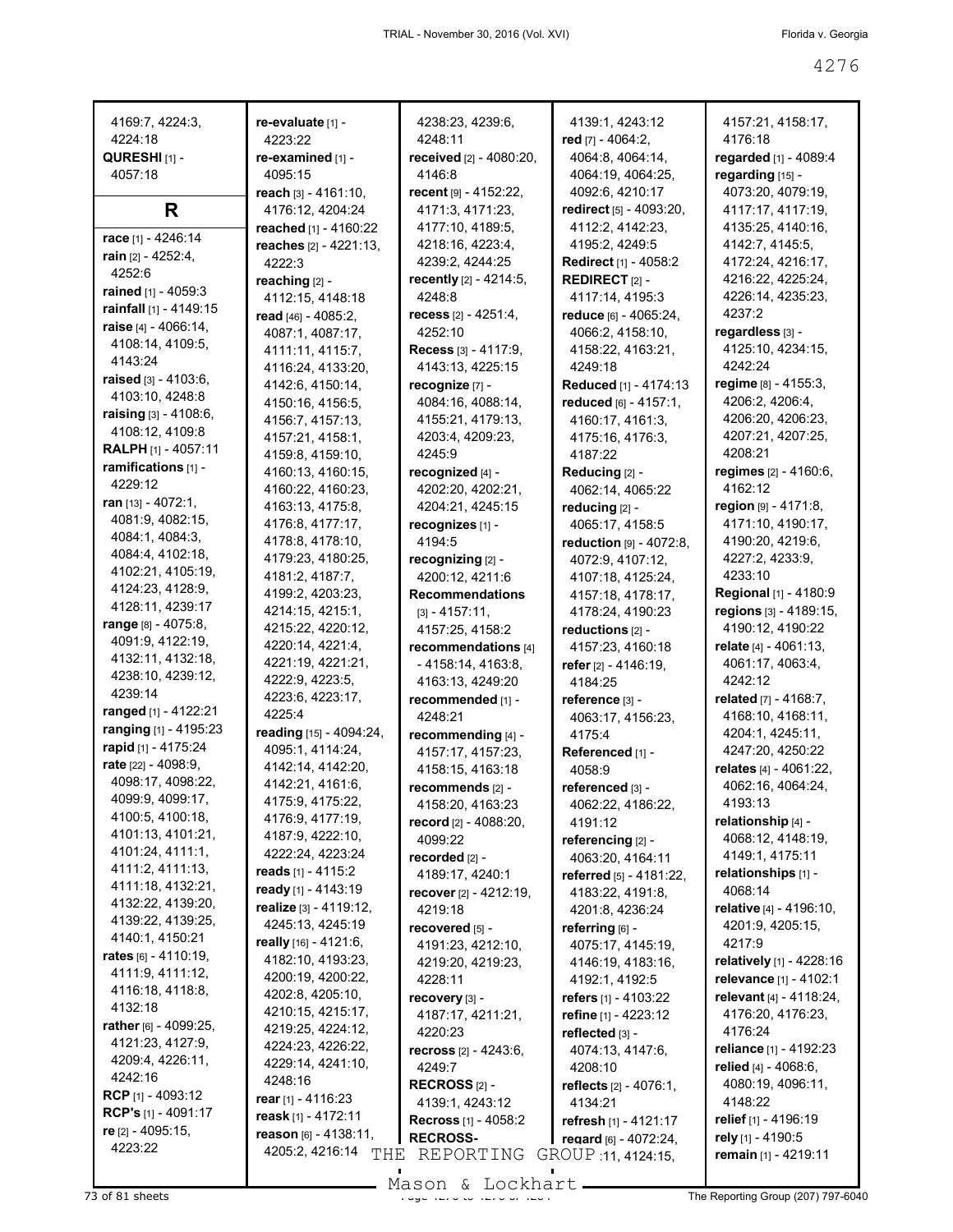| remained [2] -                   | represent [2] -          | respect [13] - 4110:12,     | 4076:2, 4084:24,       | 4152:17, 4153:4,       |
|----------------------------------|--------------------------|-----------------------------|------------------------|------------------------|
| 4177:23, 4228:15                 | 4127:20, 4226:20         | 4126:23, 4129:22,           | 4099:9, 4178:6,        | 4153:11, 4157:19,      |
| remains [2] - 4135:18,           | representation [1] -     | 4182:17, 4195:11,           | 4239:17                | 4158:7, 4158:11,       |
| 4218:20                          | 4228:13                  | 4198:23, 4221:8,            | rings [6] - 4207:15,   | 4158:23, 4161:1,       |
| <b>remark</b> $[1] - 4083$ :7    | representative [2] -     | 4238:7, 4239:22,            | 4207:16, 4207:18,      | 4164:7, 4164:12,       |
| Remedy [1] - 4071:24             | 4091:18, 4188:25         | 4240:24, 4246:20,           | 4207:20, 4208:11       | 4166:1, 4166:4,        |
| remedy [27] - 4071:11,           | represented [4] -        | 4247:8, 4247:23             | $rise$ [76] - 4068:22, | 4167:10, 4173:14,      |
| 4071:16, 4072:2,                 | 4120:4, 4120:6,          | respond [1] - 4104:22       | 4085:21, 4085:24,      | 4173:15, 4173:25,      |
| 4072:5, 4078:18,                 | 4154:11, 4154:20         | responded [1] -             | 4086:1, 4086:9,        | 4174:1, 4174:8,        |
| 4124:25, 4125:19,                | represents [1] -         | 4173:10                     | 4086:12, 4086:25.      | 4174:14, 4175:20,      |
| 4125:21, 4125:23,                | 4193:5                   | response [3] -              | 4088:4, 4090:4,        | 4176:13, 4176:16,      |
|                                  |                          |                             | 4090:7, 4091:9,        | 4176:17, 4176:22,      |
| 4126:3, 4126:4,                  | reproduce [1] -          | 4095:15, 4146:24,<br>4147:8 | 4091:21, 4092:5,       | 4176:25, 4177:1,       |
| 4126:20, 4126:25,                | 4241:25                  |                             | 4092:7, 4092:25,       | 4177:4, 4180:1,        |
| 4129:21, 4129:23,                | reproduced [1] -         | responses [4] -             |                        | 4180:9, 4181:6,        |
| 4130:2, 4130:11,                 | 4114:4                   | 4104:20, 4147:10,           | 4093:13, 4094:8,       |                        |
| 4140:15, 4140:19,                | reproduction [2] -       | 4152:13, 4152:20            | 4095:12, 4095:22,      | 4182:9, 4184:4,        |
| 4141:10, 4236:22,                | 4157:1, 4162:8           | rest $[4] - 4114.5$ ,       | 4095:25, 4096:18,      | 4189:12, 4195:25,      |
| 4237:2, 4237:10,                 | reproductive [1] -       | 4180:6, 4233:12,            | 4098:9, 4098:17,       | 4196:1, 4196:9,        |
| 4238:6, 4238:21,                 | 4162:12                  | 4234:25                     | 4098:22, 4099:10,      | 4203:10, 4208:15,      |
| 4240:8, 4242:25                  | requested [3] -          | result $[25] - 4080:3$ ,    | 4099:15, 4099:17,      | 4222:5, 4222:13,       |
| remember [2] -                   | 4060:16, 4060:20,        | 4083:2, 4098:9,             | 4100:5, 4100:18,       | 4226:12, 4229:8,       |
| 4095:13, 4168:25                 | 4065:5                   | 4100:23, 4105:24,           | 4101:4, 4101:13,       | 4233:8, 4245:6,        |
| <b>remind</b> [1] - 4122:18      | require [2] - 4099:16,   | 4108:16, 4109:1,            | 4102:12, 4102:22,      | 4245 17, 4246 5        |
| remnant [1] - 4157:6             | 4165:23                  | 4120:22, 4123:3,            | 4102:25, 4103:5,       | river [61] - 4068:3,   |
| render [1] - 4204:19             | requires [1] - 4227:18   | 4126:5, 4131:18,            | 4103:8, 4104:21,       | 4068:21, 4068:24,      |
| repeat [4] - 4069:7,             | reread [1] - 4191:24     | 4134:15, 4136:16,           | 4104:24, 4105:19,      | 4069:5, 4069:9,        |
| 4083:20, 4090:6,                 | Research [4] - 4124:2,   | 4156:25, 4165:1,            | 4109:12, 4112:12,      | 4069:15, 4069:19,      |
| 4181:16                          | 4174:22, 4179:11,        | 4210:7, 4212:3,             | 4113:9, 4113:16,       | 4070:9, 4073:21,       |
| report [38] - 4069:17,           | 4233:6                   | 4217:23, 4219:21,           | 4116:15, 4116:18,      | 4075:10, 4077:7,       |
| 4069:21, 4071:13,                | research [4] -           | 4227:14, 4236:18,           | 4117:2, 4117:19,       | 4077:9, 4079:10,       |
| 4073:1, 4074:12,                 | 4094:22, 4191:5,         | 4237:14, 4241:9,            | 4118:8, 4119:2,        | 4079:11, 4127:17,      |
| 4074:16, 4074:19,                | 4193:25, 4246:24         | 4242:21, 4242:22            | 4119:16, 4130:6,       | 4136:24, 4137:1,       |
| 4081:1, 4082:14,                 | researchers [2] -        | resulting [3] -             | 4130:16, 4130:18,      | 4153:19, 4154:13,      |
| 4088:17, 4095:15,                | 4166:21, 4199:24         | 4129:21, 4205:7,            | 4131:2, 4131:8,        | 4155:11, 4164:15,      |
| 4095:24, 4096:24,                | Reserve [1] - 4124:2     | 4237:24                     | 4131:14, 4131:21,      | 4175:16, 4182:20,      |
| 4101:3, 4103:2,                  | reservoir [4] -          | results [23] - 4068:15,     | 4132:14, 4132:18,      | 4186:5, 4201:17,       |
| 4107:24, 4108:2,                 | 4061:23, 4154:9,         | 4083:14, 4092:18,           | 4132:20, 4133:1,       | 4201:19, 4204:8,       |
| 4110:21, 4111:11,                | 4154:15, 4154:25         | 4092:21, 4093:9,            | 4133:11, 4134:6,       | 4205:22, 4207:1,       |
| 4119:1, 4131:18,                 | reservoirs [3] -         | 4122:24, 4124:3,            | 4135:3, 4135:8,        | 4210:7, 4210:8,        |
| 4133:16, 4133:23,                | 4155:8, 4220:20,         | 4124:16, 4125:12,           | 4136:5, 4136:16,       | 4212:1, 4213:25,       |
| 4135:24, 4141:25,                | 4221:11                  | 4125:14, 4125:15,           | 4136:19, 4137:17,      | 4216:10, 4216:11,      |
| 4153:1, 4168:21,                 | residence [11] -         | 4125:16, 4127:6,            | 4138:3, 4138:17,       | 4216:18, 4216:22,      |
| 4169:6, 4169:10,                 |                          | 4127:7, 4127:10,            | 4140:10, 4141:24,      | 4217:10, 4217:18,      |
| 4173:6, 4173:11,                 | 4072:24, 4073:3,         | 4128:7, 4128:20,            | 4142:8, 4142:9,        | 4218:11, 4218:12,      |
| 4173:19, 4176:24,                | 4073:8, 4073:12,         | 4129:14, 4142:12,           | 4142:18                | 4218:13, 4218:15,      |
| 4179:15, 4190:7,                 | 4073:14, 4073:18,        | 4145:23, 4199:12,           | risen [4] - 4095:22,   | 4218:20, 4219:1,       |
| 4190:25, 4192:22,                | 4073:21, 4073:24,        | 4238:5, 4245:8              | 4131:4, 4131:5,        | 4219:9, 4219:13,       |
| 4193:17                          | 4074:1, 4141:2,          | return [2] - 4119:15,       | 4131:7                 | 4219:17, 4219:19,      |
| reported [2] - 4101:20,          | 4141:3                   | 4194:1                      | rising [2] - 4085:17,  | 4223:2, 4224:5,        |
| 4159:15                          | resilience [1] -         | returned [3] - 4194:3,      | 4085:18                | 4225:23, 4228:22,      |
| Reporter [1] - 4253:16           | 4212:21                  | 4194:11, 4196:21            | risk $[4]$ - 4155:10,  | 4237:22, 4238:12,      |
| reporting [2] -                  | resilient [5] - 4212:15. | reverse [1] - 4135:22       | 4221:14, 4222:16,      | 4240:2, 4241:16,       |
| 4107:21, 4150:17                 | 4212:24, 4213:9,         | review $[7] - 4085:4,$      | 4248:22                | 4242:18, 4243:2,       |
|                                  | 4214:1, 4219:23          | 4089:18, 4114:8,            | River [59] - 4059:15,  | 4243:17                |
| <b>reports</b> $[13] - 4089:1$ , | Resources [1] -          | 4175:18, 4175:21,           | 4061:12, 4062:25,      | riverflow [6] -        |
| 4089:11, 4101:13,                | 4180:14                  | 4199:21, 4223:22            | 4067:23, 4074:9,       | 4071:10, 4075:9,       |
| 4111:11, 4111:17,                | resources [7] -          |                             | 4108:21, 4145:7,       | 4077:19, 4082:7,       |
| 4147:8, 4191:21,                 | 4163:19, 4173:9,         | reviewed [3] - 4174:6,      | 4148:3, 4148:15,       | 4168:9, 4168:13        |
| 4192:4, 4199:2,                  | 4175:3, 4176:16,         | 4199:4, 4216:25             | 4148:21, 4149:5,       | riverine [3] - 4153:8, |
| 4199:5, 4203:24,                 | 4176:19, 4179:18,        | reviews [1] - 4174:18       | GROUP 10, 4150:25,     | 4153:9, 4195:14        |
| 4204:15, 4215:2                  | THE<br>4210:21           | REPORTING                   |                        | rivers [3] - 4202:24,  |
|                                  |                          |                             |                        |                        |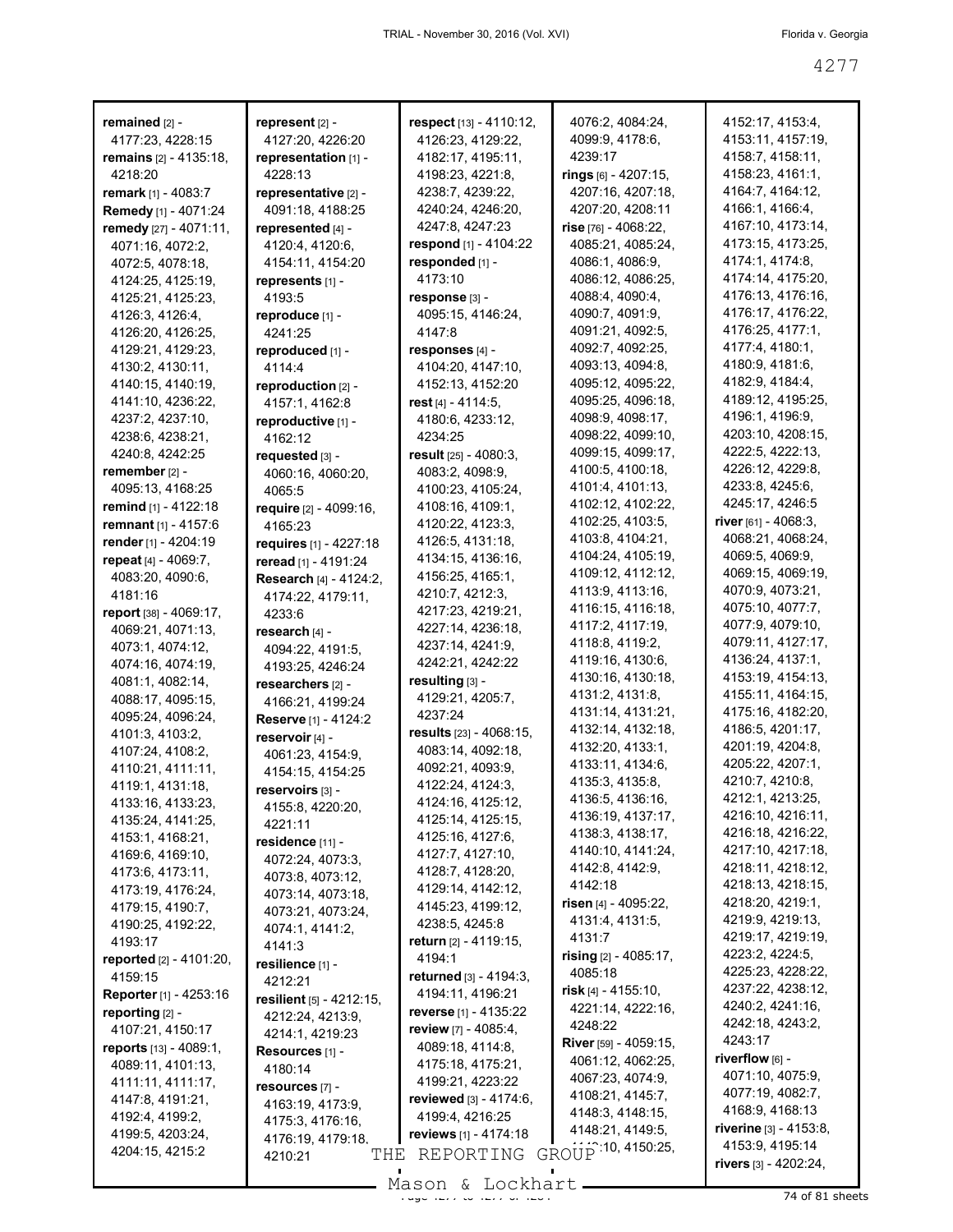| 4215:18, 4228:22                              | 4121:2, 4121:11,                     | 4235:25                            | scientists <sub>[2]</sub> -  | 4183:15, 4183:21,              |
|-----------------------------------------------|--------------------------------------|------------------------------------|------------------------------|--------------------------------|
| <b>RMR</b> [2] - 4057:14,                     | 4121:13, 4122:5,                     | <b>scale</b> [3] - 4128:21,        | 4089:10, 4207:22             | 4183:22, 4184:6,               |
| 4253:15                                       | 4122:11, 4123:2,                     | 4128:23, 4188:4                    | <b>scope</b> [1] - 4196:3    | 4184:7, 4189:23,               |
| road $[3] - 4151:14$ ,                        | 4126:19, 4126:23,                    | <b>scales</b> [1] - 4242:10        | <b>Scott</b> [1] - 4252:8    | 4190:7                         |
| 4201:21, 4216:9                               | 4127:20, 4129:22,                    | <b>scenario</b> [60] -             | <b>scour</b> $[1] - 4135:17$ | seagrasses [3] -               |
| roads $[2] - 4216:10,$                        | 4130:14, 4130:18,                    | 4070:14, 4070:17,                  | screen [16] - 4107:6,        | 4183:18, 4186:4,               |
| 4216:14                                       | 4131:9, 4132:1,                      | 4070:20, 4070:21,                  | 4119:20, 4119:21,            | 4186:6                         |
| <b>role</b> [2] - 4205:21,                    | 4132:12, 4132:21,                    | 4071:16, 4071:20,                  | 4120:17, 4126:17,            | <b>season</b> [5] - 4071:6,    |
| 4243:25                                       | 4132:24, 4135:9,                     | 4072:3, 4072:6,                    | 4128:6, 4132:10,             | 4120:14, 4121:1,               |
| rooted $[1] - 4228:4$                         | 4136:1, 4136:5,                      | 4078:17, 4078:22,                  | 4197:19, 4209:6,             | 4121:11, 4213:19               |
| rose $[3] - 4095:7$ ,                         | 4136:19, 4137:17,                    | 4081:12, 4082:12,                  | 4209:14, 4211:15,            | <b>seasonal</b> [1] - 4108:4   |
| 4096:18, 4099:16                              | 4137:24, 4138:4,                     | 4082:16, 4082:19,                  | 4226:19, 4230:7,             | seasons [2] - 4213:17          |
| rotation [1] - 4065:20                        | 4138:9, 4138:18,                     | 4082:23, 4093:13,                  | 4230:9, 4232:16,             | seated [2] - 4066:21,          |
| roughly [1] - 4119:3                          | 4138:23, 4140:13,                    | 4102:22, 4105:7,                   | 4238:2                       | 4144:6                         |
| round [1] - 4071:24                           | 4140:18, 4140:22,                    | 4105:20, 4106:1,                   | screwing [1] -               | seawater [2] -                 |
| round-up $[1]$ -                              | 4141:19, 4141:21,                    | 4107:11, 4120:4,                   | 4184:24                      | 4108:17, 4108:22               |
| 4071:24                                       | 4159:18, 4159:21,                    | 4120:7, 4120:12,                   | <b>se</b> [2] - 4173:20,     | <b>second</b> [21] - 4070:14,  |
| <b>rounded</b> [1] - 4097:12                  | 4159:25, 4160:6,                     | 4121:4, 4121:9,                    | 4218:3                       | 4070:19, 4070:25,              |
| rows [1] - 4107:8                             | 4185:21, 4185:24,                    | 4124:23, 4124:25,                  | $\text{sea}$ [81] - 4068:18, | 4071:10, 4072:4,               |
|                                               | 4186:9, 4186:10,                     | 4125:19, 4125:21,                  | 4068:22, 4085:16,            | 4078:18, 4089:19,              |
| <b>run</b> $[8] - 4071:4$<br>4105:14, 4106:4, | 4186:14, 4187:16,                    | 4125:23, 4126:5,                   | 4085:18, 4085:20,            | 4101:12, 4115:16,              |
|                                               | 4187:20, 4188:1,                     | 4126:25, 4127:24,                  | 4085:24, 4086:1,             | 4123:14, 4123:16,              |
| 4106:5, 4126:5,                               | 4188:9, 4188:10,                     | 4127:25, 4128:8,                   | 4086:9, 4086:12,             | 4162:4, 4162:7,                |
| 4127:24, 4130:11,                             | 4188:17, 4189:3,                     | 4128:12, 4129:18,                  | 4086:16, 4086:24,            | 4207:4, 4210:13,               |
| 4226:10                                       | 4189:8, 4189:14,                     | 4130:1, 4130:2,                    | 4088:3, 4090:3,              | 4217:6, 4218:10,               |
| running [2] - 4082:10,                        | 4189:20, 4201:11,                    | 4130:11, 4130:12,                  |                              | 4218:25, 4222:8,               |
| 4246:13                                       | 4237:24, 4238:8,                     | 4140:19, 4141:10,                  | 4090:7, 4091:9,              |                                |
|                                               | 4238:11, 4238:14,                    | 4141:12, 4146:11,                  | 4091:21, 4092:5,             | 4237:22, 4239:6                |
| S                                             | 4238:19, 4239:7,                     | 4146:12, 4147:18,                  | 4092:14, 4092:25,            | <b>section</b> $[10] - 4091:3$ |
| <b>saline</b> [1] - 4159:13                   | 4239:10, 4239:22,                    | 4147:20, 4236:24,                  | 4093:12, 4094:7,             | 4155:25, 4157:10,              |
| salinities [11] -                             | 4240:4, 4240:5,                      | 4237:10, 4237:18,                  | 4095:7, 4095:12,             | 4157:14, 4157:24,              |
| 4073:8, 4076:13,                              | 4240:6, 4240:12,                     | 4237:19, 4238:1,                   | 4095:22, 4096:17,            | 4159:6, 4160:10,               |
| 4080:3, 4105:24,                              | 4240:15, 4247:11,                    | 4238:3, 4238:6,                    | 4098:8, 4098:22,             | 4162:17, 4186:25,              |
| 4107:20, 4107:22,                             | 4248:25, 4249:2                      | 4239:18, 4240:8,                   | 4099:10, 4099:15,            | 4223:15                        |
| 4107:25, 4109:9,                              | <b>saltier</b> [3] - 4122:22,        | 4240:9, 4243:1                     | 4099:17, 4101:4,             | <b>sections</b> $[2]$ -        |
| 4136:15, 4188:18,                             | 4184:6, 4185:25                      | scenarios [37] -                   | 4101:13, 4102:11,            | 4060:17, 4060:18               |
| 4239:4                                        | saltwater [9] -                      | 4067:23, 4068:3,                   | 4102:15, 4102:19,            | <b>sediment</b> [6] - 4104:4,  |
| Salinity [1] - 4186:25                        | 4076:18, 4076:21,                    |                                    | 4102:21, 4102:25,            | 4131:24, 4136:25,              |
|                                               |                                      | 4070:9, 4070:18,                   | 4103:5, 4103:8,              | 4137:11, 4140:11,              |
| salinity [112] -                              | 4109:7, 4183:21,<br>4183:22, 4190:2, | 4070:23, 4071:17,                  | 4104:21, 4104:24,            | 4166:8                         |
| 4059:11, 4067:24,                             |                                      | 4071:25, 4079:20,                  | 4105:19, 4109:1,             | sedimentation [28] -           |
| 4068:4, 4068:19,                              | 4190:4, 4190:16,                     | 4080:6, 4080:11,                   | 4112:12, 4113:9,             | 4103:16, 4104:3,               |
| 4068:24, 4069:5,                              | 4213:1                               | 4080:13, 4080:19,                  | 4113:15, 4116:15,            | 4104:5, 4104:9,                |
| 4069:9, 4069:13,                              | <b>sample</b> [1] - 4216:2           | 4081:4, 4081:6,                    | 4116:18, 4117:2,             | 4104:11, 4110:19,              |
| 4069:18, 4069:25,                             | <b>San</b> [2] - 4196:1,             | 4081:11, 4081:15,                  | 4117:17, 4117:19,            | 4110:24, 4111:1,               |
| 4070:6, 4071:14,                              | 4196:2                               | 4081:19, 4091:15,                  | 4118:8, 4119:2,              | 4111:3, 4111:5,                |
| 4072:14, 4072:18,                             | sand [5] - 4104:4,                   | 4091:17, 4091:21,                  | 4119:16, 4130:5,             | 4111:8, 4111:18,               |
| 4075:22, 4076:7,                              | 4104:5, 4104:15,                     | 4092:3, 4092:11,                   | 4130:16, 4130:18,            | 4112:4, 4112:7,                |
| 4076:10, 4076:17,                             | 4137:9, 4229:22                      | 4106:15, 4119:25,                  | 4130:22, 4131:1,             | 4136:18, 4136:23,              |
| 4076:21, 4077:1,                              | SAV [14] - 4182:24,                  | 4120:2, 4120:23,                   | 4131:4, 4131:8,              | 4137:15, 4137:24,              |
| 4077:25, 4078:20,                             | 4183:14, 4183:21,                    | 4123:1, 4129:24,                   | 4131:20, 4132:13,            | 4138:16, 4138:22,              |
| 4078:24, 4079:3,                              | 4183:25, 4188:17,                    | 4146:7, 4147:16,                   | 4132:18, 4132:20,            | 4139:16, 4139:21,              |
| 4079:19, 4079:23,                             | 4190:25, 4191:22,                    | 4148:23, 4151:5,                   | 4132:25, 4133:10,            | 4139:23, 4139:25,              |
| 4082:6, 4082:22,                              | 4192:19, 4192:20,                    | 4224:15, 4224:18,                  | 4134:6, 4134:24,             | 4140:1, 4140:4,                |
| 4085:21, 4102:14,                             | 4193:2, 4193:14,                     | 4236:22, 4237:3                    | 4135:8, 4136:5,              | 4140:8, 4201:19                |
| 4105:18, 4107:15,                             | 4194:12, 4194:21,                    | scheduling [1] -                   | 4136:16, 4136:19,            | sediments [1] -                |
| 4107:18, 4108:19,                             | 4228:2                               | 4251:11                            | 4137:17, 4138:3,             | 4137:8                         |
| 4108:25, 4109:18,                             | save [1] - 4169:5                    | scheme [3] - 4128:15,              | 4138:17, 4140:10,            | see [145] - 4067:20,           |
| 4112:4, 4117:16,                              | saw $[6] - 4123:11$ ,                | 4129:4, 4129:8                     | 4141:24, 4142:7,             | 4075:2, 4075:14,               |
| 4117:18, 4119:17,                             | 4204:14, 4214:23,                    | <b>science</b> $[1] - 4089.6$      | 4142:9, 4142:18              | 4076:6, 4076:9,                |
| 4120:22, 4120:25,                             | 4217:2, 4227:24<br>THE               | REPORTING GROUP <sup>1SS[7]-</sup> |                              | 4079:6, 4079:8,                |
|                                               |                                      |                                    |                              |                                |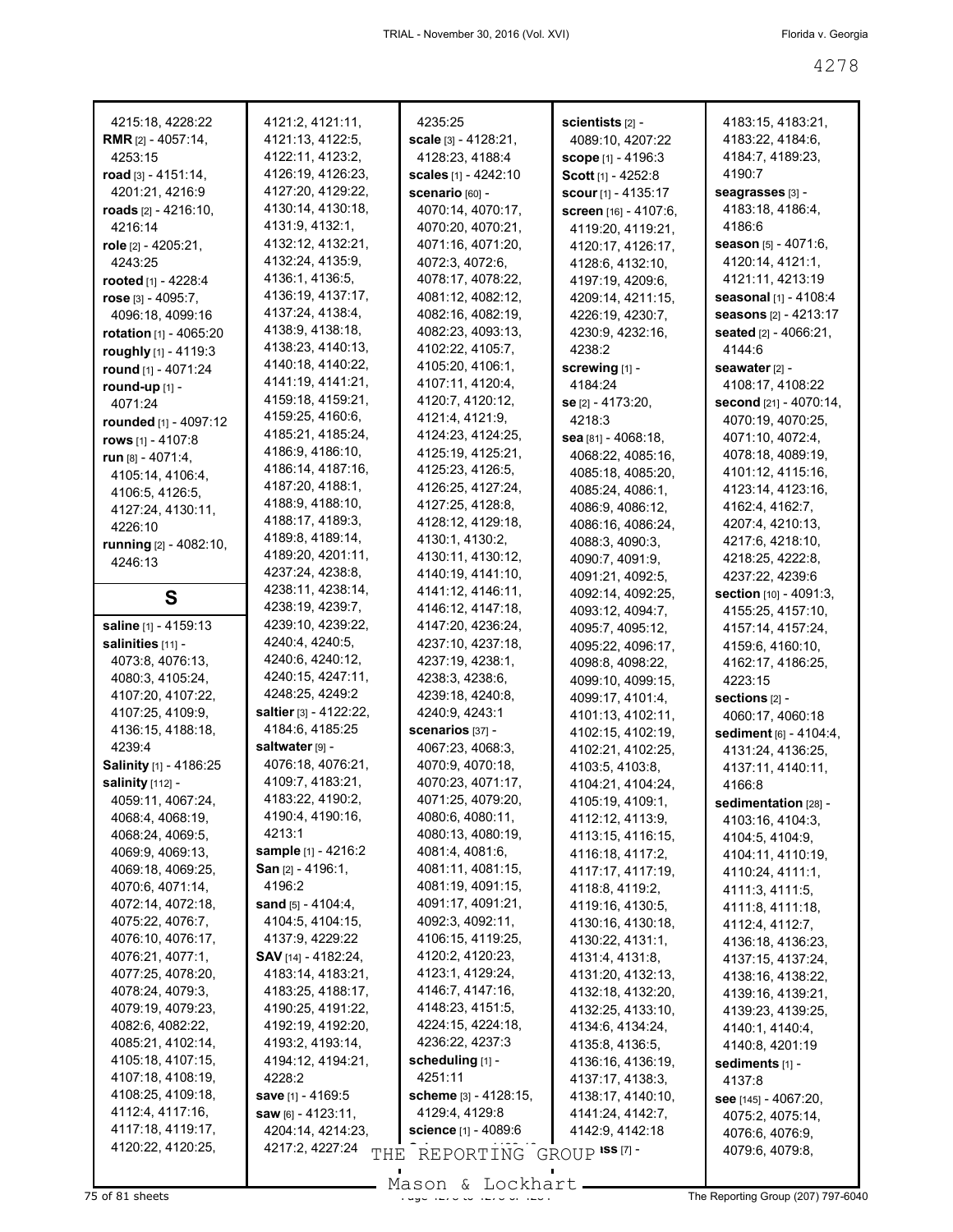| 4084:25, 4089:22, | 4216:24, 4217:16,               | 4161:15, 4162:7,               | 4096:21, 4107:14,            | <b>silts</b> $[1] - 4104.5$      |
|-------------------|---------------------------------|--------------------------------|------------------------------|----------------------------------|
| 4089:23, 4091:3,  | 4219:16, 4227:17,               | 4163:17, 4163:23,              | 4116:19, 4116:21,            | <b>similar</b> [10] - 4084:7,    |
| 4091:4, 4092:7,   | 4227:23, 4229:5,                | 4174:25, 4181:9,               | 4118:7, 4123:1,              | 4125:13, 4162:18,                |
| 4092:8, 4092:9,   | 4229:9, 4229:20,                | 4182:2, 4220:18,               | 4126:19, 4127:1,             | 4163:2, 4163:5,                  |
| 4099:9, 4101:14,  | 4231:23, 4232:4,                | 4221:13, 4221:24,              | 4127:15, 4128:18,            | 4163:6, 4177:13,                 |
| 4101:15, 4106:21, | 4235:3, 4242:3,                 | 4222:3, 4222:15,               | 4129:2, 4140:20,             | 4178:1, 4228:16,                 |
| 4106:25, 4107:1,  | 4246:10                         | 4223:1, 4223:9,                | 4140:21, 4140:23,            | 4229:24                          |
| 4107:6, 4107:13,  | <b>seeing</b> [2] - 4073:1,     | 4223:22, 4225:4,               | 4141:5, 4197:21,             | similarly $[1]$ - 4191:22        |
| 4110:4, 4110:5,   | 4130:13                         | 4245:14                        | 4244:1                       | simple [1] - 4230:15             |
| 4113:5, 4113:19,  | Seeing [1] - 4062:13            | <b>set</b> [17] - 4061:5,      | <b>showed</b> [15] - 4080:2, |                                  |
| 4114:9, 4114:15,  | seeking [3] - 4071:9,           | 4061:8, 4061:11,               | 4092:3, 4107:11,             | simply [9] - 4096:16,            |
| 4114:17, 4114:18, |                                 |                                |                              | 4097:4, 4103:5,                  |
|                   | 4071:12, 4141:15                | 4061:22, 4062:15,              | 4116:18, 4119:6,             | 4114:22, 4119:11,                |
| 4114:25, 4115:18, | seem [3] - 4094:13,             | 4063:4, 4063:19,               | 4120:24, 4121:10,            | 4136:11, 4211:1,                 |
| 4115:21, 4115:24, | 4211:19, 4239:3                 | 4063:25, 4064:6,               | 4123:17, 4131:1,             | 4237:21, 4239:14                 |
| 4116:8, 4116:11,  | seesaw [1] - 4171:19            | 4064:13, 4064:23,              | 4131:7, 4140:17,             | <b>simulate</b> [1] - 4086:1     |
| 4123:9, 4126:13,  | selected $[3] - 4060:14$ ,      | 4079:16, 4088:22,              | 4159:23, 4168:23,            | simulations $[1]$ -              |
| 4126:23, 4127:11, | 4071:21, 4093:11                | 4124:3, 4181:24,               | 4238:7, 4239:22              | 4104:20                          |
| 4129:22, 4129:25, | senior [1] - 4089:5             | 4187:24, 4210:22               | showing [9] -                | single [1] - 4131:25             |
| 4131:21, 4131:23, | sense [3] - 4149:21,            | <b>sets</b> [1] - 4207:21      | 4101:21, 4112:25,            | site [1] - 4092:15               |
| 4131:24, 4137:2,  | 4215:15, 4224:1                 | <b>setting</b> [1] - 4241:17   | 4128:16, 4128:19,            | <b>situation</b> $[1] - 4183:11$ |
| 4137:8, 4150:2,   | sensitive [3] -                 | settle [1] - 4136:25           | 4129:20, 4132:20,            | situations $[1] - 4138.7$        |
| 4150:10, 4150:13, | 4159:18, 4185:20,               | <b>settles</b> [1] - 4137:5    | 4169:16, 4192:18,            | Six [1] - 4071:24                |
| 4150:17, 4152:24, | 4238:13                         | <b>seventh</b> $[1] - 4065:21$ | 4200:10                      | size [5] - 4059:2.               |
| 4155:25, 4157:10, | sentence [20] -                 | <b>several</b> [2] - 4089:9,   | shown $[14] - 4091:10$ ,     | 4105:3, 4135:8,                  |
| 4158:19, 4159:5,  | 4073:15, 4101:12,               | 4184:21                        | 4091:12, 4133:2,             |                                  |
| 4159:11, 4160:9,  | 4113:14, 4114:15,               | <b>severity</b> [1] - 4178:2   | 4133:14, 4134:10,            | 4135:25, 4223:11                 |
| 4160:16, 4161:14, |                                 | sex [1] - 4248:11              | 4193:1, 4210:23,             | <b>sizes</b> $[1] - 4104:6$      |
| 4161:16, 4161:21, | 4114:17, 4114:23,               |                                | 4211:15, 4220:3,             | <b>sky</b> [2] - 4194:8,         |
| 4162:4, 4162:7,   | 4115:1, 4150:15,                | shaded [2] - 4091:10,          | 4225:25, 4227:8,             | 4194:19                          |
| 4162:9, 4162:16,  | 4156:12, 4163:6,                | 4115:23                        | 4230:6, 4232:23,             | <b>slide</b> $[5] - 4062:16$ ,   |
| 4162:18, 4163:17, | 4179:22, 4180:4,                | shading [1] - 4116:8           |                              | 4064:1, 4064:8,                  |
| 4169:9, 4169:12,  | 4187:3, 4220:12,                | shall $[4] - 4066:17$ ,        | 4249:14                      | 4064:15, 4064:20                 |
|                   | 4220:16, 4221:3,                | 4066:18, 4144:2,               | shows $[25] - 4077:15$ ,     | <b>slides</b> $[3] - 4064$ : 7,  |
| 4170:1, 4171:21,  | 4221:6, 4221:18,                | 4144:3                         | 4078:16, 4078:20,            | 4064:13, 4064:24                 |
| 4174:15, 4174:16, | 4221:22, 4223:16                | shallow $[1] - 4135:21$        | 4097:8, 4098:21,             | slight [1] - 4106:6              |
| 4174:21, 4175:1,  | sentences [2] -                 | shape [1] - 4103:23            | 4113:15, 4117:1,             | <b>slightly</b> [2] - 4097:12,   |
| 4175:2, 4175:10,  | 4175:7, 4192:3                  | shapes [1] - 4230:23           | 4118:13, 4118:20,            | 4122:22                          |
| 4175:14, 4175:23, | separate [6] -                  | share $[3] - 4198:10$ ,        | 4127:13, 4128:7,             | sloping [1] - 4118:20            |
| 4176:1, 4176:6,   | 4142:10, 4147:21,               | 4199:1, 4233:14                | 4129.6, 4132:7,              | <b>slough</b> [2] - 4164:25,     |
| 4176:11, 4177:20, | 4172:21, 4198:15,               | <b>sharing</b> [1] - 4214:25   | 4132:11, 4139:20,            | 4165:18                          |
| 4177:24, 4177:25, | 4208:20, 4211:11                | sharp [1] - 4171:21            | 4139:22, 4190:10,            | sloughs [9] - 4164:16,           |
| 4178:5, 4178:11,  | sequence [1] - 4251:2           | sheet [8] - 4094:8,            | 4192:20, 4197:23,            | 4164:19, 4165:7,                 |
| 4178:20, 4179:8,  | sequential [1] -                | 4094:12, 4094:15,              | 4207:1, 4209:16,             | 4165:25, 4166:4,                 |
| 4179:17, 4179:20, | 4220:9                          | 4094:21, 4094:23,              | 4230:14, 4237:8,             | 4166:8, 4166:14,                 |
| 4179:24, 4180:3,  | <b>series</b> $[2] - 4060:14$ , | 4133:17, 4133:20,              | 4243:16, 4247:9              | 4201:20, 4212:7                  |
| 4180:10, 4180:12, | 4217:12                         | 4142:16                        | shrimp [7] - 4227:6,         | slowly [2] - 4137:6,             |
| 4180:13, 4180:21, | serious [3] - 4083:19,          | shell [1] - 4137:9             | 4227:22, 4231:4,             | 4219:14                          |
| 4180:23, 4181:3,  | 4083:24, 4093:16                |                                | 4231:5, 4231:16,             |                                  |
| 4181:7, 4181:8,   | seriously [1] -                 | shellfish [2] - 4227:6,        | 4231:25, 4235:7              | small [7] - 4078:4,              |
| 4182:5, 4182:11,  | 4142:17                         | 4227:21                        | shrimp-like [2] -            | 4160:18, 4161:4,                 |
| 4182:12, 4186:25, |                                 | shift $[2] - 4167.9$ ,         | 4231:5, 4231:16              | 4205:18, 4239:13,                |
| 4187:5, 4191:12,  | serve [1] - 4229:17             | 4229:6                         | side [11] - 4076:2,          | 4240:13, 4241:9                  |
| 4191:18, 4191:19, | served [1] - 4203:6             | Shoal [1] - 4177:18            | 4099:9, 4126:17,             | smaller [1] - 4083:5             |
| 4192:9, 4192:12,  | serves [1] - 4185:13            | shoal [2] - 4177:23,           | 4129:12, 4198:23,            | Smith [5] - 4126:16,             |
| 4192:15, 4192:18, | Service [32] - 4154:4,          | 4178:3                         | 4213:24, 4216:10,            | 4128:5, 4129:1,                  |
| 4192:25, 4194:2,  | 4154:8, 4154:19,                | shoreline [1] -                |                              | 4129:5, 4179:7                   |
| 4194:8, 4194:16,  | 4154:20, 4155:12,               | 4131:24                        | 4238:1, 4251:9               | <b>snow</b> [1] - 4213:11        |
| 4200:20, 4200:24, | 4155:18, 4156:9,                | short [1] - 4211:19            | significance [1] -           | sod [1] - 4065:20                |
| 4205:10, 4205:12, | 4156:24, 4157:17,               | short-term [1] -               | 4193:18                      | sod-based [1] -                  |
| 4206:18, 4208:13, | 4158:2, 4159:11,                | 4211:19                        | significant [4] -            | 4065:20                          |
| 4213:15, 4214:16, | 4159:24, 4160:16,               | shorter [1] - 4181:13          | 4072:19, 4111:7,             | solely [1] - 4142:19             |
| 4215:12, 4215:24, | 4161:2, 4161:7,<br>THE          | REPORTING                      | GROUP 4, 4116:14             | solemnly [2] -                   |
|                   |                                 | Macon f. Tockhart              |                              |                                  |
|                   |                                 |                                |                              |                                  |

Mason & Lockhart 11 1284 76 of 81 sheets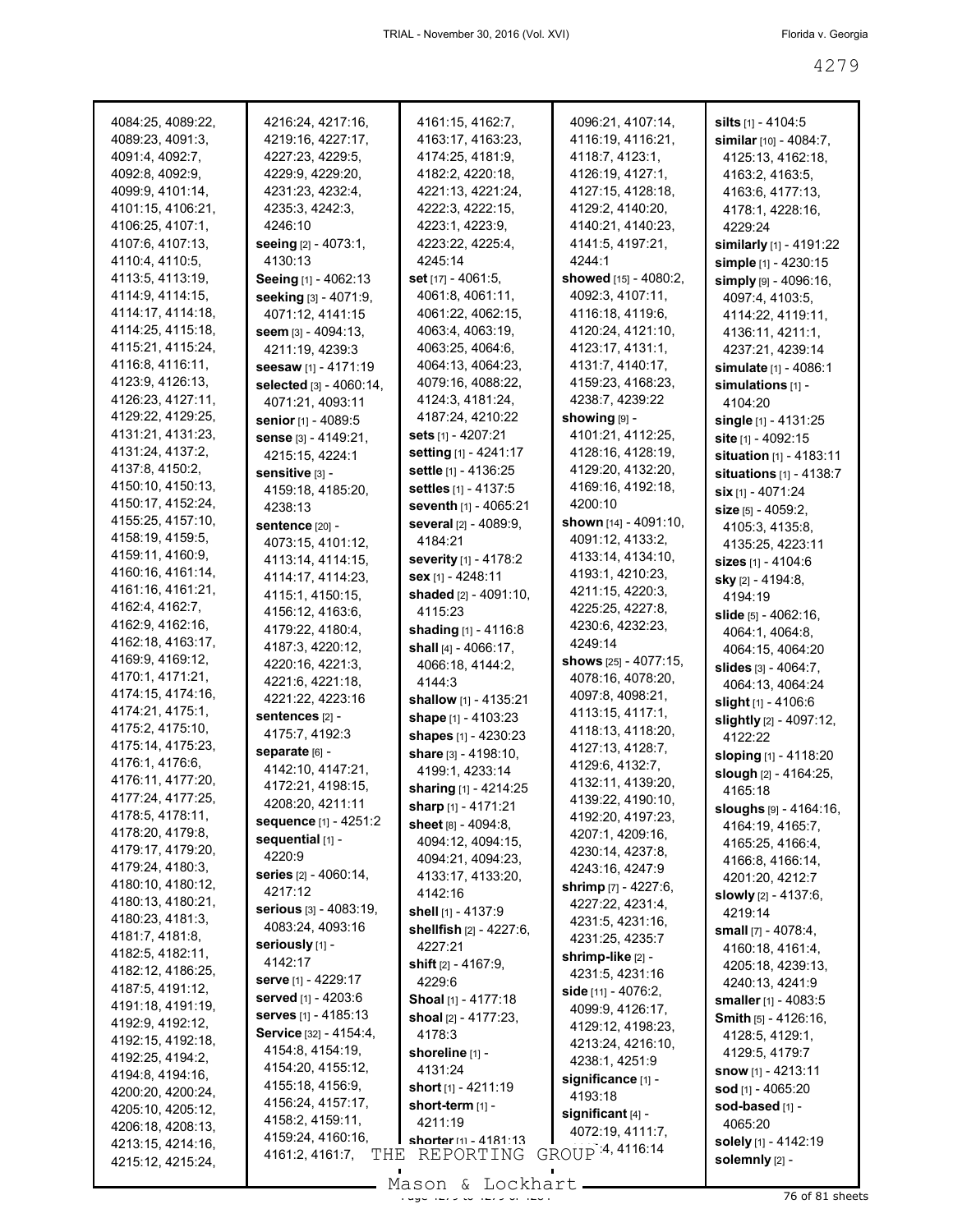| 4066:16, 4144:1                      | 4246:7, 4246:16,                 | spoken [1] - 4200:5             | 4070:3, 4072:16,                | story [1] - 4248:2              |
|--------------------------------------|----------------------------------|---------------------------------|---------------------------------|---------------------------------|
| <b>someone</b> [1] -                 | 4247:4, 4247:17,                 | <b>spots</b> $[1] - 4137:11$    | 4076:15, 4083:3,                | straightening [1] -             |
| 4248:13                              | 4248:3, 4248:15,                 | spread [1] - 4208:12            | 4093:18, 4094:9,                | 4210:8                          |
| sometime $[2]$ -                     | 4248:18, 4248:20,                | spreading [1] -                 | 4119:9, 4193:13                 | stranded $[4]$ -                |
| 4122:1, 4134:18                      | 4249:4, 4249:7,                  | 4206:11                         | <b>states</b> [9] - 4087:13,    | 4156:19, 4157:4,                |
| sometimes [5] -                      | 4249:9, 4249:12,                 | spreadsheets [1] -              | 4150:22, 4158:3,                | 4222:17                         |
| 4099:24, 4132:1,                     | 4249:22, 4250:5,                 | 4080:14                         | 4158:16, 4158:20,               | stream $[4] - 4165:18$ ,        |
| 4184:25, 4232:10,                    | 4250:9, 4250:12,                 |                                 | 4203:3, 4245:9,                 | 4174:13, 4179:1,                |
| 4232:12                              | 4251:17, 4251:21,                | <b>spring</b> [2] - 4229:5,     | 4245:13, 4249:23                | 4179:4                          |
|                                      | 4252:2                           | 4232:11                         |                                 |                                 |
| somewhat [4] -                       | specialize [1] - 4195:8          | St [4] - 4106:21.               | <b>STATES</b> [1] - 4057:1      | streamflow [11] -               |
| 4077:21, 4124:20,                    |                                  | 4106:25, 4107:7,                | <b>States</b> [2] - 4093:10,    | 4148:20, 4149:5,                |
| 4193:9                               | species [38] -                   | 4107:14                         | 4202:25                         | 4149:8, 4153:7,                 |
| somewhere [2] -                      | 4059:16, 4153:8,                 | <b>stable</b> $[3] - 4222:1$ ,  | stating $[1] - 4173:11$         | 4157:18, 4158:6,                |
| 4171:9, 4213:23                      | 4153:9, 4153:10,                 | 4222:5, 4223:10                 | <b>station</b> $[8]$ - 4077:17, | 4160:5, 4176:21,                |
| <b>son</b> <sub>[2]</sub> - 4246:13, | 4153:24, 4155:10,                | <b>STACEY</b> [1] - 4057:19     | 4188:19, 4188:23,               | 4177:22, 4182:8,                |
| 4249:10                              | 4164:1, 4166:16,                 | staff $[1] - 4199:6$            | 4189:1, 4189:18,                | 4186:9                          |
| sorry [20] - 4069:7,                 | 4167:2, 4167:3,                  | <b>stages</b> [2] - 4091:13,    | 4191:6, 4215:23,                | <b>Streamflows</b> $[1]$ -      |
| 4070:16, 4073:13,                    | 4167:11, 4172:25,                | 4091:14                         | 4215:24                         | 4174:13                         |
| 4076:19, 4086:11,                    | 4173:13, 4184:10,                | stained [1] - 4215:20           | <b>stations</b> $[5] - 4077:1$  | <b>streams</b> [1] - 4202:25    |
| 4087:9, 4088:10,                     | 4184:12, 4184:15,                | stakeholders [1] -              | 4077:6, 4077:8,                 | <b>Street</b> [1] - 4057:12     |
| 4090:6, 4096:13,                     | 4184:19, 4184:21,                | 4158:21                         | 4189:3, 4233:13                 | stress $[1]$ - 4212:11          |
| 4097:18, 4106:23,                    | 4211:4, 4221:1,                  | <b>stand</b> $[3] - 4105:17$ ,  | statistical թթ -                | stressors [5] -                 |
| 4107:1, 4107:4,                      | 4221:25, 4222:12,                | 4109:2, 4143:23                 | 4068:8, 4068:11,                | 4151:19, 4243:17,               |
| 4107:5, 4117:24,                     | 4222:14, 4223:2,                 | stand-alone [1] -               | 4068:13, 4076:25,               | 4243:22, 4243:24,               |
| 4130:7, 4181:11,                     | 4223:23, 4224:1,                 | 4105:17                         | 4096:20, 4123:25                | 4244:4                          |
| 4181:15, 4249:13,                    | 4224:24, 4225:2,                 | standard א -                    | statistical-based [2] -         | stretches $[1]$ -               |
| 4249:25                              | 4228:25, 4229:12,                | 4092:18, 4116:22,               | 4068:8, 4068:11                 | 4216:13                         |
| <b>sort</b> ស - 4131:13,             | 4229:23, 4234:20,                | 4122:4                          | statistically [2] -             | <b>striking</b> [1] - 4204:15   |
| 4161:11, 4213:12,                    | 4234:23, 4235:17,                | <b>star</b> [1] - 4136:2        | 4115:3, 4116:14                 | strong $[1] - 4215:22$          |
| 4218:5, 4229:2                       | 4236:11, 4236:18,                | <b>start</b> [3] - $4059:8$ ,   | statistics <sub>[2]</sub> -     | <b>strongly</b> $[3] - 4093:4,$ |
| <b>Sound</b> [5] - 4106:21,          | 4244:15, 4248:10                 |                                 | 4116:25, 4198:5                 | 4133:4, 4138:9                  |
| 4106:25, 4107:7,                     | <b>specific</b> $[8] - 4070:8$ , | 4134:17, 4251:9                 | <b>status</b> [3] - 4223:17,    | <b>struck</b> [1] - 4204:3      |
| 4107:14, 4196:2                      | 4082:3, 4092:15,                 | <b>started</b> $[3] - 4172:9$ , | 4223:23, 4242:9                 |                                 |
| sound [2] - 4209:12,                 | 4100:1, 4148:10,                 | 4203:25, 4209:22                | <b>Stavins</b> [3] - 4251:7,    | structure [4] -                 |
| 4217:3                               | 4153:7, 4205:5,                  | starting [7] - 4087:9,          | 4251:12, 4251:17                | 4226:20, 4226:22,               |
| <b>source</b> [6] - 4096:25,         | 4242:20                          | 4088:12, 4152:1,                |                                 | 4228:8, 4228:14                 |
| 4184:10, 4185:14,                    | specifically [16] -              | 4172:8, 4172:13,                | <b>stay</b> [1] - 4232:15       | structured [1] -                |
| 4207:4, 4231:1,                      | 4068:2, 4072:7,                  | 4172:18, 4213:7                 | staying [1] - 4064:6            | 4233:17                         |
| 4231:11                              | 4092:19, 4099:8,                 | <b>starts</b> $[3] - 4084:24,$  | <b>steadily</b> [2] - 4137:18,  | <b>studied</b> $[2] - 4233:3,$  |
|                                      | 4101:17, 4102:10,                | 4162:3, 4244:7                  | 4191:1                          | 4233:9                          |
| sources [4] - 4112:16,               | 4128:4, 4149:7,                  | <b>STATE</b> [2] - 4057:3,      | <b>steady</b> [1] - 4191:9      | studies [9] - 4083:18,          |
| 4112:18, 4207:13,                    | 4149:11, 4151:4,                 | 4057:6                          | stenographic [1] -              | 4083:23, 4142:12,               |
| 4231:14                              | 4151:6, 4164:23,                 | state [7] - 4066:23,            | 4253:5                          | 4142:13, 4142:15,               |
| South [1] - 4207:11                  | 4196:6, 4202:4,                  | 4113:14, 4144:8,                | step $[14] - 4068:16$ ,         | 4203:11, 4207:15,               |
| southern [1] - 4150:22               | 4235:14, 4241:3                  | 4169:22, 4176:2,                | 4200:15, 4200:18,               | 4223:12, 4229:7                 |
| space [1] - 4123:8                   | specifics [3] - 4072:5,          | 4202:6, 4249:16                 | 4200:24, 4201:12,               | study [5] - 4103:23,            |
| SPECIAL $[47]$ -                     | 4092:21, 4205:24                 | State [28] - 4057:15,           | 4201:13, 4202:10,               | 4159:19, 4173:2,                |
| 4057:11, 4059:2,                     | speculated [2] -                 | 4057:17, 4057:20,               | 4203:7, 4205:9,                 | 4203:18, 4208:10                |
| 4059:6, 4059:22,                     | 4112:7, 4136:11                  | 4063:23, 4066:10,               | 4205:13, 4216:24,               | studying [2] -                  |
| 4060:5, 4060:25,                     |                                  | 4135:24, 4138:14,               | 4216:25, 4217:6,                | 4175:14, 4233:7                 |
| 4061:15, 4061:19,                    | speculating [1] -                | 4196:4, 4196:13,                | 4227:16                         | <b>stuff</b> $[3] - 4215:21$ ,  |
| 4062:8, 4062:19,                     | 4136:6                           | 4198:17, 4203:8,                | step-wise $[2]$ -               | 4216:6, 4219:22                 |
| 4067:5, 4067:15,                     | speculation $[2]$ -              | 4203:9, 4203:14,                | 4200:15, 4202:10                | stump [1] - 4207:18             |
| 4100:13, 4117:6,                     | 4112:8, 4138:12                  | 4203:21, 4216:20,               | <b>Steve</b> $[2] - 4058:3$ ,   | sturgeon [14] -                 |
| 4117:12, 4142:23,                    | speed $[2] - 4118:12$ ,          | 4220:4, 4226:1,                 | 4059:8                          | 4153:18, 4159:6,                |
| 4142:25, 4143:7,                     | 4118:14                          | 4226:4, 4226:7,                 | <b>sticking</b> [1] - 4122:6    | 4159:12, 4159:17,               |
| 4143:17, 4143:21,                    | spell [2] - 4066:23,             | 4226:10, 4226:11,               | still <sub>[6]</sub> - 4064:18, | 4159:20, 4160:2,                |
| 4195:2, 4209:8,                      | 4144:8                           | 4233:5, 4233:24,                | 4122:12, 4133:25,               | 4160:20, 4160:25,               |
| 4225:12, 4225:19,                    | <b>spend</b> [2] - 4214:7,       | 4235:20, 4237:11,               | 4219:9, 4220:2,                 | 4161:5, 4161:25,                |
| 4230:11, 4243:6,                     | 4241:25                          | 4253:3                          | 4234:13                         | 4220:17, 4220:23,               |
| 4246:1, 4246:4,                      | spheres [1] - 4231<br>THE        | REPORTING                       | $GROUP$ ad [1] - 4082:9         | 4221:23, 4222:4                 |
|                                      |                                  |                                 |                                 |                                 |

Mason & Lockhart **Page 4281 Sheets** Mason & Lockhart **Page 4284 The Reporting Group (207) 797-6040**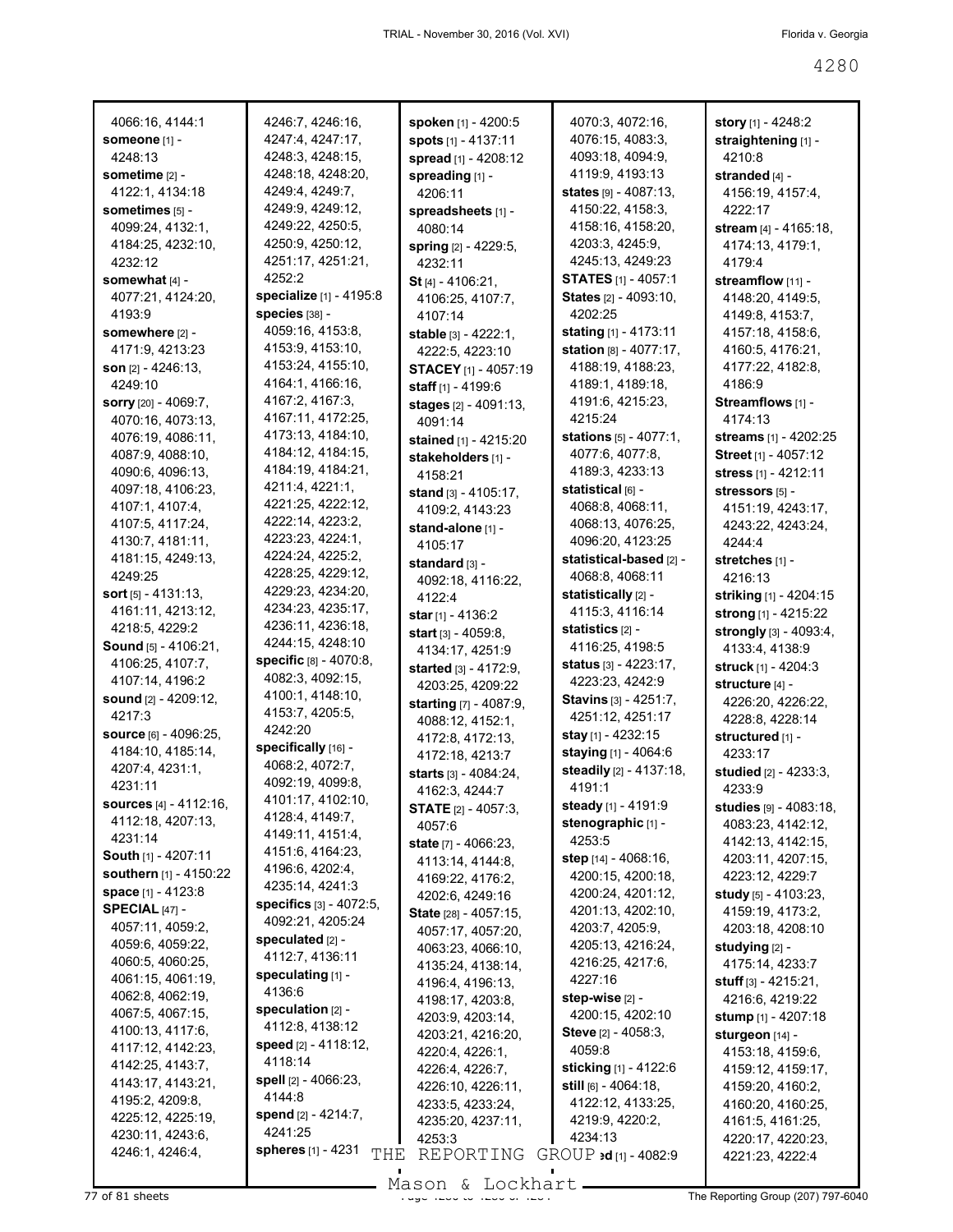| sub [1] - 4159:14                                   | supported [5] -<br>4201:1, 4231:16,    | 4063:12, 4063:17,<br>4063:20, 4064:6,      | term [11] - 4099:23,<br>4100:2, 4100:7, | 4190:9, 4191:11,<br>4197:15, 4197:16,     |
|-----------------------------------------------------|----------------------------------------|--------------------------------------------|-----------------------------------------|-------------------------------------------|
| $sub(a)$ [1] - 4091:3<br>sub-adult [1] -            | 4231:18, 4232:2,                       | 4064:25, 4065:16,                          | 4134:14, 4134:20,                       | 4197:20, 4200:7,                          |
| 4159:14                                             | 4232:10                                | 4066:7, 4074:19,                           | 4166:25, 4183:14,                       | 4200:11, 4209:1,                          |
| <b>subject</b> $[2] - 4060.3$ ,                     | supposed [1] -                         | 4074:24, 4078:9,                           | 4207:25, 4211:19,                       | 4214:3, 4226:16,                          |
| 4138:22                                             | 4215:12                                | 4078:12, 4078:13,                          | 4211:23, 4227:24                        | 4227:9, 4228:18,                          |
| submerged [8] -                                     | Supreme [1] - 4063:22                  | 4084:11, 4087:6,                           | termed [1] - 4134:5                     | 4230:5, 4237:2,                           |
| 4137:17, 4182:24,                                   | SUPREME $[1]$ -                        | 4088:9, 4088:12,                           | terms [10] - 4082:1,                    | 4243:16, 4245:4,                          |
| 4183:13, 4184:18,                                   | 4057:1                                 | 4089:15, 4090:18,                          | 4190:19, 4210:10,                       | 4246:17                                   |
| 4190:11, 4228:1,                                    | <b>surgeon</b> [1] - 4159:14           | 4091:25, 4096:3,                           | 4212:16, 4219:4,                        | testing [1] - 4103:11                     |
| 4228:9, 4229:16                                     | surrounding [2] -                      | 4097:3, 4099:1,                            | 4220:16, 4221:25,                       | text [2] - 4114:11,                       |
| submitted [1] -                                     | 4087:21, 4087:23                       | 4100:25, 4101:1,                           | 4235:11, 4235:12,                       | 4114:14                                   |
| 4168:22                                             | surrounds [1] -                        | 4101:2, 4109:23,                           | 4242:6                                  | <b>thanking</b> $[1] - 4252:3$            |
| subscribe [1] -                                     | 4164:12                                | 4113:3, 4114:1,                            | terrific [1] - 4059:22                  | THE $[27] - 4057:1$ ,                     |
| 4253:10                                             | Survey [1] - 4168:5                    | 4114:2, 4114:19,                           | tested [2] - 4071:3,                    | 4066:14, 4066:20,                         |
| subsidence [1] -                                    | surveys [1] - 4190:15                  | 4115:14, 4115:15,                          | 4071:4                                  | 4066:21, 4066:25,                         |
| 4131:20                                             | survival [3] - 4160:2,                 | 4115:16, 4117:20,<br>4117:24, 4117:25,     | testified [20] -                        | 4143:2, 4143:24,                          |
| subsistence [1] -                                   | 4187:17, 4248:12                       | 4118:1, 4119:19,                           | 4069:13, 4070:8,                        | 4144:5, 4144:6,                           |
| 4221:8                                              | sustain [1] - 4229:21                  | 4126:8, 4128:3,                            | 4072:23, 4073:6,<br>4080:19, 4080:24,   | 4144:10, 4209:11,<br>4209:17, 4246:3,     |
| substantial [1] -                                   | sustainability [1] -                   | 4132:3, 4149:23,                           | 4083:17, 4083:21,                       | 4246 6, 4246 9,                           |
| 4178:25                                             | 4221:10                                | 4149:25, 4155:19,                          | 4090:13, 4093:23,                       | 4246:19, 4247:16,                         |
| <b>substrate</b> [1] - 4174:3<br>subtractions [1] - | sustained [2] -                        | 4155:20, 4158:25,                          | 4094:6, 4110:6,                         | 4247:19, 4248:6,                          |
| 4190:18                                             | 4230:2, 4234:15<br>Swamp [1] - 4077:18 | 4169:3, 4169:4,                            | 4116:17, 4125:2,                        | 4248:16, 4248:19,                         |
| <b>success</b> [1] - 4162:13                        | swamp [1] - 4219:6                     | 4173:18, 4174:10,                          | 4130:19, 4139:4,                        | 4249:3, 4249:11,                          |
| <b>sufficient</b> [2] - 4125:8,                     | swamped [1] -                          | 4174:11, 4179:6,                           | 4141:22, 4232:22,                       | 4249:21, 4250:3,                          |
| 4201:4                                              | 4239:14                                | 4180:7, 4186:19,                           | 4243:14, 4244:12                        | 4250:7, 4250:11                           |
| suggest [3] - 4138:20,                              | <b>swear</b> <sub>[2]</sub> - 4066:16, | 4186:21, 4192:7,                           | testify [3] - 4059:14,                  | themselves [2] -                          |
| 4191:22, 4251:3                                     | 4144:1                                 | 4197:18, 4220:5                            | 4108:19, 4164:14                        | 4214:2, 4229:21                           |
| suggested [6] -                                     | swim [1] - 4241:25                     | table $[6] - 4060.8$ ,                     | testifying [2] - 4225:7,                | therefore [5] -                           |
| 4073:10, 4135:7,                                    | swims [1] - 4231:8                     | 4107:4, 4192:10,                           | 4247:15                                 | 4077:20, 4102:7,                          |
| 4136:17, 4139:13,                                   | switch [1] - 4182:19                   | 4192:24, 4193:6,                           | testimony [74] -                        | 4112:10, 4128:18,                         |
| 4240:14, 4245:16                                    | sworn [2] - 4067:10,                   | 4194:5                                     | 4061:2, 4066:16,                        | 4206:17                                   |
| suggesting [3] -                                    | 4144:16                                | tabs $[1] - 4226:2$<br>talks [2] - 4174:3. | 4067:4, 4067:9,                         | thinking [6] - 4203:16,                   |
| 4158:3, 4158:17,                                    | system [29] - 4061:24,                 | 4181:4                                     | 4067:10, 4073:22,                       | 4206:14, 4209:20,                         |
| 4251:22                                             | 4076:20, 4137:18,                      | tannins [1] - 4215:21                      | 4073:23, 4078:8,                        | 4213:8, 4225:1,                           |
| suggests [2] -                                      | 4152:7, 4152:11,                       | Tate's [3] - 4077:18,                      | 4079:18, 4087:24,                       | 4244:20<br><b>thinks</b> $[2] - 4193.4$ , |
| 4099:18, 4236:9                                     | 4192:2, 4202:12,                       | 4077:22, 4077:25                           | 4088:18, 4092:24,<br>4093:2, 4094:6,    | 4225:5                                    |
| <b>Sumatra</b> [3] - 4074:13,                       | 4206:19, 4208:5,                       | teaches $[1]$ - 4251:20                    | 4095:7, 4095:18,                        | third $[3] - 4207:14$ ,                   |
| 4075:6, 4075:10                                     | 4208:15, 4210:3,                       | team [5] - 4197:6,                         | 4095:20, 4096:3,                        | 4219:1, 4223:3                            |
| summaries [1] -                                     | 4212:10, 4212:13,                      | 4197:10, 4197:22,                          | 4099:1, 4100:11,                        | thoughts [1] - 4199:1                     |
| 4247:7                                              | 4212:15, 4213:9,                       | 4198:10, 4198:15                           | 4103:18, 4106:9,                        | thousand [16] -                           |
| <b>summarize [2] -</b><br>4205:6, 4214:22           | 4214:12, 4214:19,<br>4215:16, 4215:18, | Tech's $[1] - 4080:25$                     | 4108:24, 4110:23,                       | 4070:13, 4070:18,                         |
| Summary [1] -                                       | 4217:4, 4217:5,                        | Technical [1] -                            | 4112:24, 4113:3,                        | 4070:24, 4071:6,                          |
| 4180:22                                             | 4219:22, 4219:24,                      | 4180:22                                    | 4113:12, 4113:22,                       | 4071:21, 4072:3,                          |
| summary $[2]$ -                                     | 4219:25, 4233:22,                      | technical [4] -                            | 4115:11, 4116:12,                       | 4120:14, 4121:20,                         |
| 4235:23, 4247:7                                     | 4237:15, 4241:11,                      | 4096:24, 4198:3,                           | 4118:2, 4118:25,                        | 4141:6, 4141:13,                          |
| <b>summer</b> [6] - 4228:21,                        | 4241:23, 4243:17                       | 4198:22, 4245:21                           | 4119:5, 4119:21,                        | 4188:14, 4238:11,                         |
| 4228:25, 4231:19,                                   | System [1] - 4062:13                   | temperature [1] -                          | 4120:16, 4121:16,                       | 4238:15, 4239:13,                         |
| 4232:13, 4236:1,                                    | systematic [1] -                       | 4213:12                                    | 4126:11, 4128:3,                        | 4240:2, 4240:5                            |
| 4242:1                                              | 4242:13                                | temperatures [3] -                         | 4129:25, 4132:4,                        | thousands [1] -                           |
| Summertime [1] -                                    | systems [5] - 4135:14,                 | 4157:2, 4213:13,                           | 4135.6, 4136:17,<br>4144:1, 4144:15,    | 4207:23                                   |
| 4174:13                                             | 4195:20, 4196:12,                      | 4213:16                                    | 4144:17, 4146:18,                       | threatened [1] -                          |
| summertime [1] -                                    | 4198:7, 4215:20                        | tend [1] - 4137:6<br>tendencies [1] -      | 4146:23, 4151:3,                        | 4153:23<br><b>three</b> $[12] - 4077:1$ , |
| 4176:4                                              |                                        | 4134:16                                    | 4153:2, 4154:1,                         | 4077:5, 4077:8,                           |
| sun [1] - 4131:14                                   | Τ                                      | <b>tender</b> $[2] - 4067:13$ ,            | 4166:21, 4173:5,                        | 4081:18, 4100:6,                          |
| <b>Sunding</b> [1] - 4237:20                        | tab [63] - 4061:25,                    | 4144:19                                    | 4186:16, 4189:2,                        | 4100:19, 4178:8,                          |
| support [2] - 4138:15,                              | 4062:12, 4062:2<br>THE                 | REPORTING                                  | GROUP 6, 4190:5,                        | 4188:18, 4200:18,                         |
| 4146:5                                              |                                        |                                            |                                         |                                           |
|                                                     |                                        | $Mason$ & Lockhart                         |                                         |                                           |

Mason & Lockhart 11, 1998 1201 1201 1202 121 122 123 of 81 sheets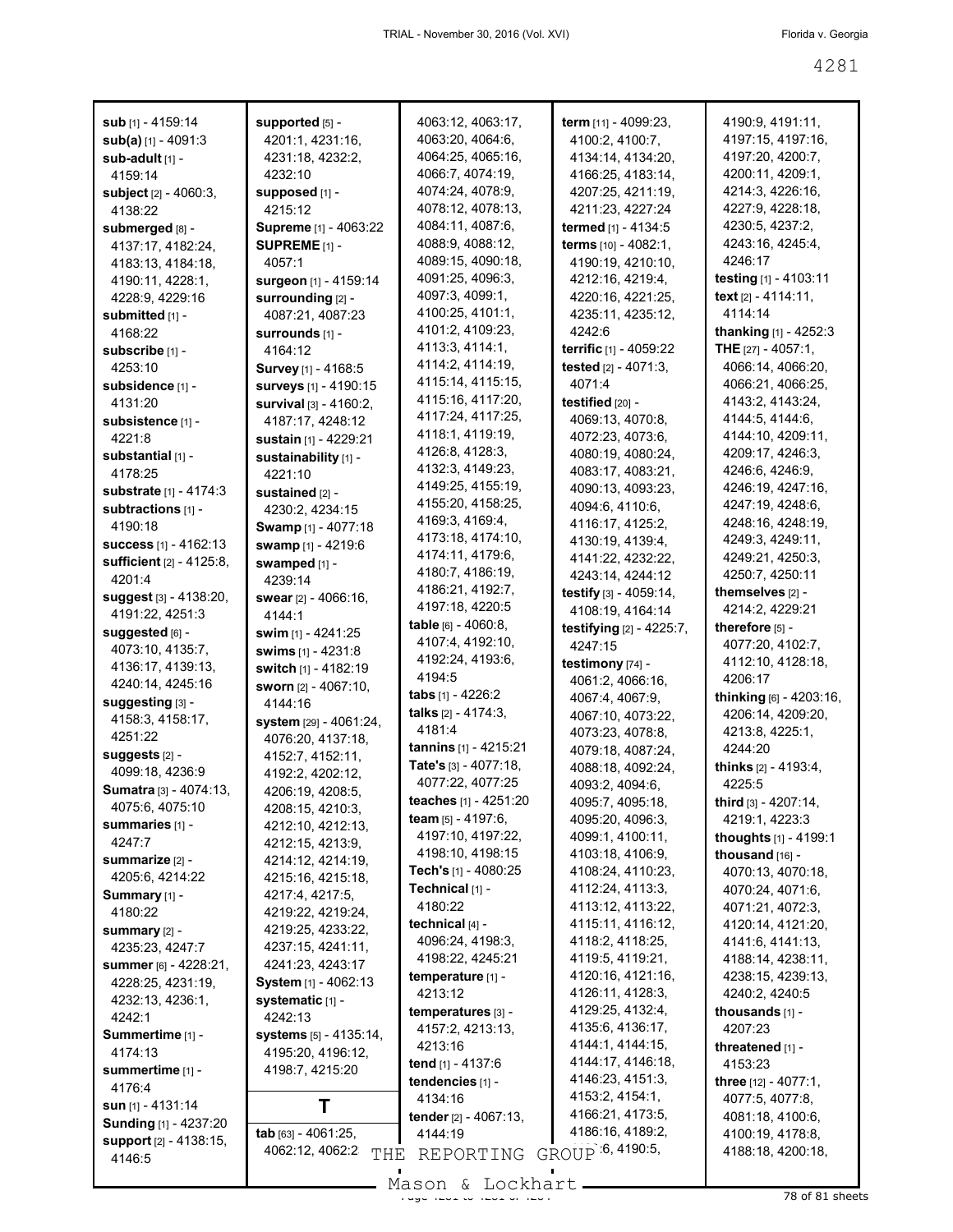| 4205:9, 4206:24,                 | 4217:19                            | truth $[7] - 4066:18$ ,     | 4116:9, 4123:19,            | 4142:17                    |
|----------------------------------|------------------------------------|-----------------------------|-----------------------------|----------------------------|
| 4226:25                          | tool [1] - 4090:14                 | 4066:19, 4144:3,            | 4129:23, 4130:25,           | underlying [1] -           |
| three-step [2] -                 | top [9] - 4075:2,                  | 4144:4, 4214:17             | 4132:13, 4134:23,           | 4155:3                     |
| 4200:18, 4205:9                  | 4091:2, 4097:8,                    | try [6] - 4093:21,          | 4134:25, 4135:1,            | underneath [2] -           |
| threeridge [2] -                 | 4120:18, 4120:20,                  | 4169:4, 4172:21,            | 4147:15, 4160:13,           | 4169:13, 4180:13           |
| 4222:12, 4223:8                  | 4150:11, 4198:1,                   | 4211:11, 4214:12,           | 4161:21, 4175:7,            | underpinning [1] -         |
| thrive [2] - 4248:25,            | 4227:20, 4230:19                   | 4217:6                      | 4179:22, 4187:21,           | 4154:16                    |
| 4249:2                           | topic [2] - 4085:15,               | trying [4] - 4110:21,       | 4188:11, 4190:14,           | understandable [2] -       |
| throughout [9] -                 | 4102:9                             | 4138:5, 4163:2,             | 4191:4, 4193:11,            | 4124:12, 4124:21           |
| 4060:9, 4135:19,                 | topics [3] - 4060:15,              | 4244:23                     | 4210:15, 4210:18,           | understood [3] -           |
| 4137:3, 4137:10,                 | 4103:19, 4182:19                   | tupelo [6] - 4167:15,       | 4213:25, 4225:7,            | 4154:11, 4156:13,          |
| 4137:18, 4146:18,                | total [2] - 4135:17,               | 4167:16, 4167:18,           | 4232:1, 4237:9,             | 4247:14                    |
| 4190:17, 4202:25,                | 4146:1                             | 4170:6, 4216:4,             | 4249:23, 4250:20            | underwater [1] -           |
| 4203:13                          | totally [1] - 4137:23              | 4219:7                      | twofold [1] - 4238:24       | 4248:24                    |
| <b>Thursday</b> [2] - 4251:8,    | towards [1] - 4167:10              | tupelos [1] - 4216:7        | type [9] - 4123:16,         | unexpected [1] -           |
| 4252:13                          | training [1] - 4195:17             | turbidity [1] - 4194:7      | 4152:24, 4174:3,            | 4242:4                     |
| tidal $[2] - 4135:15$ ,          |                                    | turn [65] - 4074:23,        | 4183:10, 4207:14,           |                            |
| 4135:16                          | transcript [3] - 4087:7,           | 4078:8, 4084:11,            | 4213:4, 4217:4,             | unfortunately [2] -        |
|                                  | 4109:24, 4253:5                    |                             | 4240:11                     | 4206:10, 4246:9            |
| tide [7] - 4099:10,              | TRANSCRIPT <sub>[1]</sub> -        | 4087:6, 4087:8,             | types [10] - 4068:7,        | unimpacted [2] -           |
| 4099:18, 4100:7,                 | 4057:9                             | 4088:8, 4089:15,            | 4083:18, 4083:22,           | 4082:16, 4082:23           |
| 4112:19, 4112:22,                | <b>transition</b> $[2] - 4184:5$ , | 4090:20, 4091:24,           | 4174:4, 4197:8,             | unique [3] - 4212:21,      |
| 4113:7, 4131:3                   | 4186:1                             | 4096:2, 4097:2,             | 4201:5, 4203:2,             | 4212:23, 4246:20           |
| tides [2] - 4109:2,              | translated [2] -                   | 4098:25, 4100:24,           |                             | unit [1] - 4149:14         |
| 4109:17                          | 4133:23, 4199:15                   | 4106:8, 4109:22,            | 4227:5, 4228:20,<br>4228:24 | <b>UNITED</b> [1] - 4057:1 |
| tied [1] - 4162:9                | treating [1] - 4102:6              | 4110:1, 4113:2,             |                             | United [3] - 4088:22,      |
| tier [1] - 4201:2                | tree [8] - 4167:10,                | 4113:10, 4113:25,           | typically [2] - 4189:20,    | 4093:10, 4202:25           |
| tightly [1] - 4208:11            | 4207:15, 4207:17,                  | 4114:19, 4115:13,           | 4197:6                      | units $[4] - 4121:2,$      |
| tiny $[15] - 4227:3,$            | 4207:19, 4207:20,                  | 4120:15, 4126:12,           |                             | 4121:13, 4122:5,           |
| 4229:4, 4230:16,                 | 4208:10, 4208:11                   | 4128:2, 4130:5,             | U                           | 4122:12                    |
| 4231:4, 4231:10,                 | trees [8] - 4167:4,                | 4132:3, 4149:23,            | $U.S$ [11] - 4122:12,       | unlike [1] - 4076:10       |
| 4231:16, 4231:20,                | 4167:7, 4167:15,                   | 4150:8, 4155:19,            | 4154:3, 4156:8,             | unnoticeable [1] -         |
| 4231:21, 4231:22,                | 4167:16, 4167:18,                  | 4155:23, 4157:9,            | 4157:16, 4168:5,            | 4240:23                    |
| 4231:24, 4232:13,                | 4207:22, 4210:12,                  | 4159:2, 4160:8,             | 4181:9, 4182:2,             | unnumbered [1] -           |
| 4234:10, 4234:11,                | 4219:7                             | 4161:18, 4162:15,           | 4207:6, 4222:15,            | 4066:5                     |
| 4236:13, 4240:21                 | tremendous [1] -                   | 4162:22, 4163:11,           | 4222:25, 4223:9             | unpredicted [1] -          |
| titled [8] - 4062:12,            | 4213:16                            | 4166:18, 4169:3,            | $U.S.A$ [1] - 4174:15       | 4083:10                    |
| 4062:24, 4063:14,                | trend [10] - 4099:21,              | 4169:8, 4173:18,            | UIF [1] - 4080:25           | unreliable [2] -           |
| 4063:21, 4065:21,                | 4114:16, 4115:2,                   | 4174:10, 4176:7,            | unable [1] - 4089:13        | 4204:20, 4205:3            |
| 4084:12, 4157:10,                | 4116:14, 4169:20,                  | 4177:16, 4179:5,            | unanimous [1] -             | unusual [1] - 4206:16      |
| 4174:12                          | 4169:22, 4170:22,                  | 4180:7, 4180:20,            | 4131:16                     | up [38] - 4060:21,         |
| <b>titration</b> $[1] - 4121:24$ | 4170:24, 4171:17,                  | 4180:24, 4186:19,           | uncertainty $[4]$ -         | 4066:8, 4066:22,           |
| today [5] - 4059:7,              | 4172:1                             | 4186:24, 4187:3,            | 4083:14, 4083:17,           | 4071:24, 4074:18,          |
| 4110:11, 4208:16,                | trends [1] - 4115:5                | 4191:10, 4192:9,            | 4083:21, 4085:8             | 4088:22, 4090:24,          |
| 4212:15, 4219:9                  | trial [1] - 4060:9                 | 4200:6, 4208:25,            |                             | 4111:13, 4119:20,          |
| together [9] - 4122:2,           | tried [1] - 4102:13                | 4216:16, 4220:8,            | Uncertainty [2] -           | 4120:17, 4121:1,           |
| 4158:3, 4158:9,                  | trip [1] - 4246:8                  | 4221:16, 4222:6,            | 4084:13, 4084:14            | 4126:16, 4128:6,           |
| 4197:8, 4197:10,                 | triple [2] - 4099:18,              | 4226:13, 4230:4,            | uncommon [1] -              | 4129:5, 4130:23,           |
| 4198:10, 4198:12,                | 4099:20                            | 4231:5, 4231:24,            | 4085:9                      | 4140:12, 4143:4,           |
| 4203:14, 4207:22                 | trout [1] - 4229:22                | 4231:25, 4251:5             | under [22] - 4079:20,       | 4143:8, 4144:7,            |
| tolerance [1] -                  | true [20] - 4069:10,               | turned [1] - 4092:15        | 4091:3, 4102:15,            | 4171:20, 4184:24,          |
| 4159:13                          | 4069:11, 4069:15,                  | turning [3] - 4140:15,      | 4110:6, 4123:1,             | 4197:19, 4204:4,           |
| tolerant [1] - 4248:24           | 4069:25, 4070:6,                   | 4166:20, 4239:16            | 4124:25, 4129:23,           | 4207:1, 4208:13,           |
| tomorrow [3] -                   | 4070:7, 4076:7,                    | <b>turns</b> $[3] - 4130:2$ | 4150:15, 4154:13,           | 4209:9, 4213:7,            |
| 4059:17, 4131:15,                | 4077:13, 4078:25,                  | 4218:1, 4232:24             | 4157:7, 4157:24,            | 4216:9, 4216:14,           |
| 4252:5                           | 4079:1, 4079:3,                    | two [37] - 4065:14,         | 4158:2, 4160:11,            | 4230:7, 4232:11,           |
| <b>tonight</b> $[1]$ - 4252:5    | 4079:4, 4081:16,                   | 4068:6, 4071:4,             | 4165:4, 4166:7,             | 4232:16, 4236:3,           |
| took $[8] - 4081:6$ ,            | 4086:3, 4103:23,                   | 4071:22, 4082:4,            | 4176:8, 4177:18,            | 4236:15, 4238:20,          |
| 4081:8, 4120:2,                  | 4107:20, 4140:5,                   | 4102:4, 4103:1,             | 4177:21, 4214:3,            | 4240:4, 4243:9,            |
| 4130:25, 4131:2,                 | 4140:6, 4141:16,                   | 4105:8, 4105:12,            | 4223:15, 4224:14,<br>1225.7 | 4246:10                    |
| 4134:23, 4205:10,                | THE<br>4214:16                     | REPORTING                   | GROUP                       | update [2] - 4133:22,      |
|                                  |                                    |                             | estimated [1] -             |                            |

Mason & Lockhart **Page 4282 of 81 sheets** Page 4207) 797-6040

H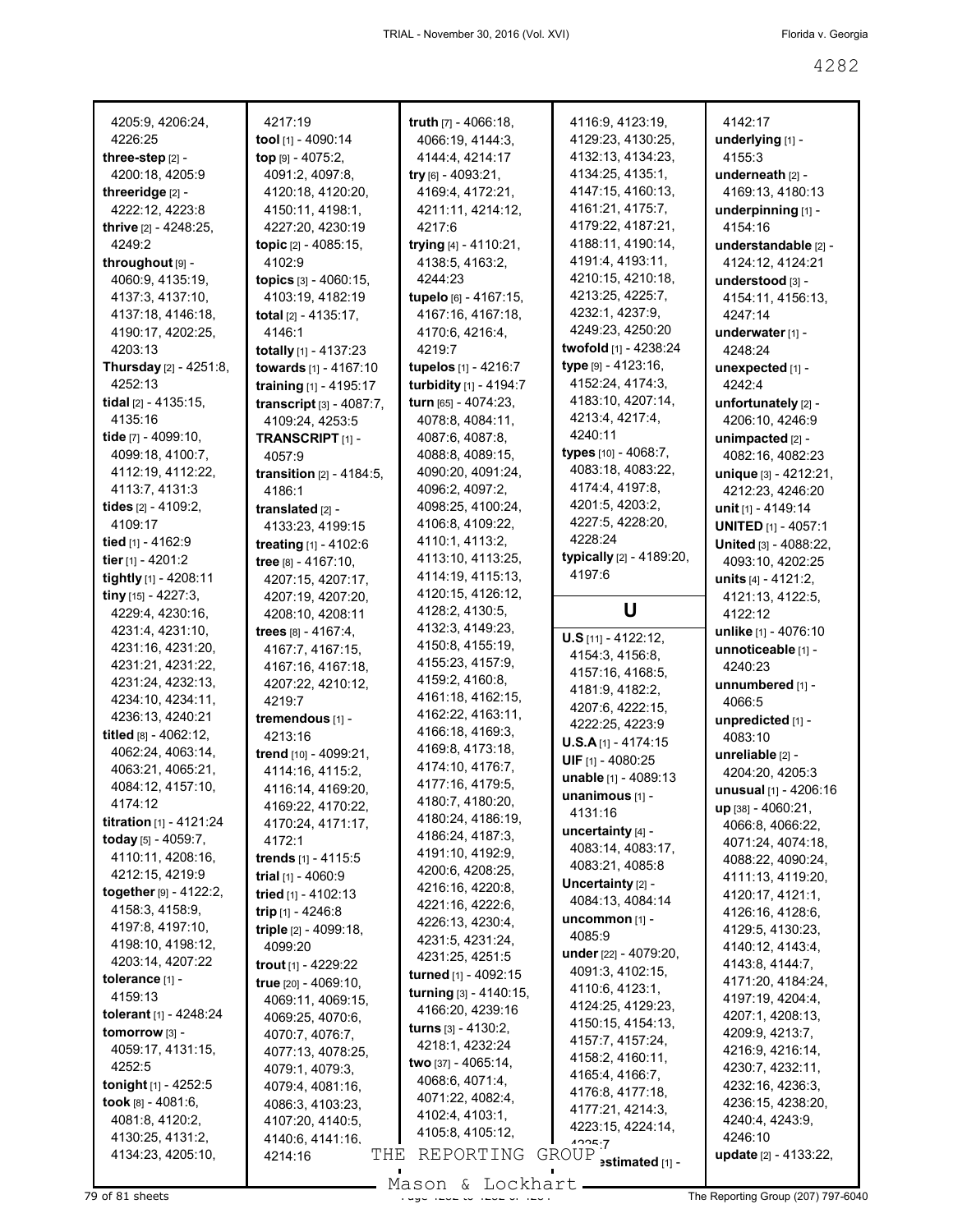| 4142:1<br>upper [10] - 4079:5,<br>4134:1, 4218:12, | 4182:24, 4183:14,<br>4184:9, 4184:19,<br>4190:12, 4228:1 | 4152:16, 4153:3,<br>4153:16, 4154:14,<br>4154:17, 4155:4, | 4233:17, 4236:4,<br>4236:5, 4236:10,<br>4236:11, 4236:14, | 4158:1, 4181:9,<br>4182:2, 4190:6,<br>4220:18, 4221:24, |
|----------------------------------------------------|----------------------------------------------------------|-----------------------------------------------------------|-----------------------------------------------------------|---------------------------------------------------------|
| 4227:4, 4229:18,<br>4232:17, 4232:20,              | velocity [2] - 4118:10,<br>4118:11                       | 4155:6, 4158:8,<br>4158:11, 4163:18,                      | 4236:16<br>website [2] - 4113:22,                         | 4222:15, 4222:25,<br>4223:9, 4245:14                    |
| 4236:4, 4236:5,<br>4236:11                         | <b>version</b> $[2] - 4063:13$ ,<br>4063:16              | 4163:21, 4163:24,<br>4164:1, 4164:5,                      | 4134:11<br>week [1] - 4188:7                              | William [4] - 4058:4,<br>4059:10, 4066:11,              |
| upstream [4] - 4083:1,<br>4083:3, 4120:6,          | versus [4] - 4078:21,<br>4127:3, 4127:7,                 | 4164:11, 4164:18,<br>4164:24, 4165:22,                    | weekly [8] - 4107:25,<br>4108:2, 4186:10,                 | 4066:25<br>winded [1] - 4251:23                         |
| 4120:8<br>upwards [1] - 4118:20                    | 4224:22<br>vertical [2] - 4115:25,                       | 4175:3, 4175:24,<br>4178:12, 4179:18,                     | 4186:13, 4186:14,<br>4188:4, 4188:8,                      | <b>WINE</b> [7] - 4057:17,<br>4144:21, 4144:24,         |
| useful [2] - 4111:25,                              | 4116:5                                                   | 4180:1, 4185:2,                                           | 4188:13                                                   | 4145:3, 4243:7,                                         |
| 4226:24<br>users [2] - 4158:8,                     | <b>via</b> $[2] - 4164:15$ ,<br>4164:25                  | 4185:5, 4185:7,<br>4185:13, 4185:20,                      | weeks [2] - 4123:7,<br>4123:9                             | 4243:13, 4249:8<br>wise $[3] - 4198.9$ ,                |
| 4163:21                                            | <b>video</b> $[22] - 4059.8$                             | 4185:25, 4190:8,                                          | Weeks [1] - 4084:15                                       | 4200:15, 4202:10                                        |
| uses $[6] - 4083.1$ ,                              | 4059:18, 4059:24,                                        | 4194:7, 4196:11,                                          | Wei [1] - 4080:20                                         | wish $[1] - 4098:12$                                    |
| 4083:3, 4089:12,                                   | 4060:15, 4060:19,                                        | 4196:20, 4199:14,<br>4201:4, 4201:10,                     | weighing [1] -                                            | withdrawal $[1]$ -<br>4180:2                            |
| 4120:8, 4120:11,<br>4163:21                        | 4060:24, 4061:4,<br>4061:9, 4061:20,                     | 4204:2, 4204:6,                                           | 4245:12<br>weight [1] - 4134:21                           | withdrawals $[2]$ -                                     |
| USFIG [1] - 4249:14                                | 4062:9, 4062:20,                                         | 4205:16, 4205:18,                                         | weighted [1] - 4135:4                                     | 4082:17, 4082:20                                        |
| <b>USGS</b> $[3] - 4150:1$ ,                       | 4063:9, 4064:4,                                          | 4209:24, 4211:7,                                          | West [3] - 4094:23,                                       | Withdrawals [2] -                                       |
| 4150:17, 4166:21                                   | 4064:11, 4064:16,                                        | 4213:11, 4215:19,                                         | 4133:19, 4246:14                                          | 4062:15, 4071:23                                        |
| utilizing [1] - 4222:4                             | 4064:21, 4065:1,                                         | 4216:2, 4216:11,<br>4218:19, 4218:22,                     | wet [10] - 4166:18,                                       | witness [6] - 4066:13,                                  |
|                                                    | 4065:3, 4065:6,<br>4065:8, 4250:21,                      | 4219:2, 4220:21,                                          | 4170:19, 4171:8,                                          | 4067:3, 4067:13,                                        |
| V                                                  | 4251:2                                                   | 4221:13, 4224:13,                                         | 4171:15, 4208:6,<br>4208:12, 4212:14,                     | 4087:20, 4143:6,<br>4144:19                             |
| Vallisneria [2] -                                  | Video [1] - 4058:3                                       | 4231:9, 4237:13,                                          | 4213:17, 4218:4,                                          | Witness [1] - 4058:2                                    |
| 4184:20, 4185:7                                    | views [2] - 4182:18,                                     | 4237:15, 4237:22,                                         | 4232:6                                                    | <b>WITNESS [23] -</b>                                   |
| valuable [1] - 4184:5                              | 4224:10                                                  | 4239:19, 4241:15,                                         | wetness [2] - 4171:10,                                    | 4066:20, 4066:25,                                       |
| <b>value</b> $[8] - 4081:7$ ,                      | virtually [1] - 4133:21                                  | 4242:19, 4242:23,                                         | 4208:18                                                   | 4143:2, 4144:5,                                         |
| 4102:21, 4103:5,<br>4134:15, 4134:20,              | visit $[8] - 4214.8$ ,                                   | 4247:10, 4247:12,<br>4249:19                              | wetter [6] - 4167:8,                                      | 4144:10, 4209:11,                                       |
| 4188:9, 4188:13,                                   | 4214:11, 4214:12,                                        | <b>Water</b> [2] - 4180:9,                                | 4170:13, 4171:7,                                          | 4209:17, 4246:3,                                        |
| 4188:14                                            | 4214:20, 4216:1,<br>4216:3, 4246:8                       | 4202:23                                                   | 4217:4, 4224:22,                                          | 4246:6, 4246:9,                                         |
| values [8] - 4122:19,                              | visited $[3] - 4214:4$ ,                                 | waters [2] - 4192:2,                                      | 4234:16<br>whatnot [2] - 4197:9,                          | 4246:19, 4247:16,<br>4247:19, 4248:6,                   |
| 4122:20, 4133:18,                                  | 4216:7, 4246:5                                           | 4196:20                                                   | 4198.7                                                    | 4248:16, 4248:19,                                       |
| 4134:14, 4135:1,                                   | vitally [1] - 4160:1                                     | Watershed [1] -                                           | whatsoever [2] -                                          | 4249:3, 4249:11,                                        |
| 4186:10, 4186:13,                                  | voice [1] - 4209:9                                       | 4062:13                                                   | 4139:25, 4245:5                                           | 4249:21, 4250:3,                                        |
| 4188:17                                            | <b>VOLUME</b> [1] - 4057:5                               | watershed [1] -                                           | whereas [2] - 4135:4,                                     | 4250:7, 4250:11,                                        |
| <b>van</b> [1] - 4057:19<br>variability [1] -      | <b>volume</b> $[1] - 4108:16$                            | 4149:14                                                   | 4136:11                                                   | 4253:10                                                 |
| 4186:14                                            |                                                          | wave $[1] - 4104:16$<br>ways [5] - 4083:10,               | WHEREOF $[1]$ -                                           | witness's [1] -                                         |
| variation [6] -                                    | W                                                        | 4102:6, 4158:22,                                          | 4253:10                                                   | 4100:10<br>witnesses [2] -                              |
| 4186:12, 4218:3,                                   | walking [1] - 4180:5                                     | 4232:1, 4245:16                                           | white $[5] - 4127:13$ ,<br>4127:19, 4128:21,              | 4250:20                                                 |
| 4239:3, 4240:12,                                   | Walton [4] - 4074:17,                                    | weatherman's [1] -                                        | 4128:24, 4235:7                                           | Woodruff <sub>[1]</sub> -                               |
| 4240:19, 4240:21                                   | 4076:4, 4090:23,                                         | 4252:4                                                    | whole [4] - 4066:18,                                      | 4156:11                                                 |
| variety [2] - 4197:8,                              | 4243:9                                                   | web [34] - 4089:25,                                       | 4144:3, 4197:11                                           | word [6] - 4084:25,                                     |
| 4201:22                                            | washed [1] - 4137:6                                      | 4114:5, 4114:11,                                          | wide [1] - 4120:9                                         | 4098:7, 4098:19,                                        |
| various [16] - 4066:1,<br>4067:22, 4079:24,        | washing [1] - 4104:15<br>water $[85] - 4067:24$ ,        | 4119:5, 4199:19,                                          | width $[2] - 4105:5$ ,                                    | 4114:10, 4114:12,                                       |
| 4079:25, 4091:12,                                  | 4082:17, 4103:7,                                         | 4226:21, 4226:24,<br>4227:1, 4227:2,                      | 4105:8                                                    | 4136:8                                                  |
| 4094:14, 4102:15,                                  | 4104:7, 4108:12,                                         | 4227:5, 4227:11,                                          | wife [1] - 4252:6                                         | words [4] - 4107:1,<br>4161:2, 4182:11,                 |
| 4104:23, 4149:9,                                   | 4108:15, 4121:22,                                        | 4227:15, 4227:20,                                         | Wild [1] - 4187:1                                         | 4182:12                                                 |
| 4197:10, 4210:2,                                   | 4122:7, 4122:22,                                         | 4227:25, 4228:8,                                          | wild [8] - 4187:21,<br>4189:19, 4193:13,                  | works [1] - 4080:20                                     |
| 4210:5, 4211:14,                                   | 4125:24, 4141:6,                                         | 4228:14, 4228:15,                                         | 4193:19, 4194:11,                                         | world [6] - 4122:10,                                    |
| 4211:17, 4217:17,                                  | 4141:19, 4141:20,                                        | 4229:12, 4229:13,                                         | 4194:18, 4194:21,                                         | 4127:4, 4135:19,                                        |
| 4229:23                                            | 4145:5, 4145:16,                                         | 4229:19, 4229:21,                                         | 4228:3                                                    | 4137:3, 4213:7,                                         |
| varying [1] - 4212:6<br>vast [1] - 4136:24         | 4146:1, 4148:7,<br>4148:10, 4148:14,                     | 4230:2, 4230:17,                                          | wildlife [1] - 4163:19                                    | 4213:14                                                 |
| vegetation [6] -                                   | 4149:14, 4152:1                                          | 4230:18, 4230:19,                                         | Wildlife [13] - 4154:4,                                   | worldwide [4] -                                         |
|                                                    | THE                                                      | REPORTING                                                 | GROUP 9, 4157:17,                                         | 4092:23, 4093:1,                                        |
|                                                    |                                                          | Mason & Lockhart                                          |                                                           |                                                         |

Mason & Lockhart 11 80 of 81 sheets